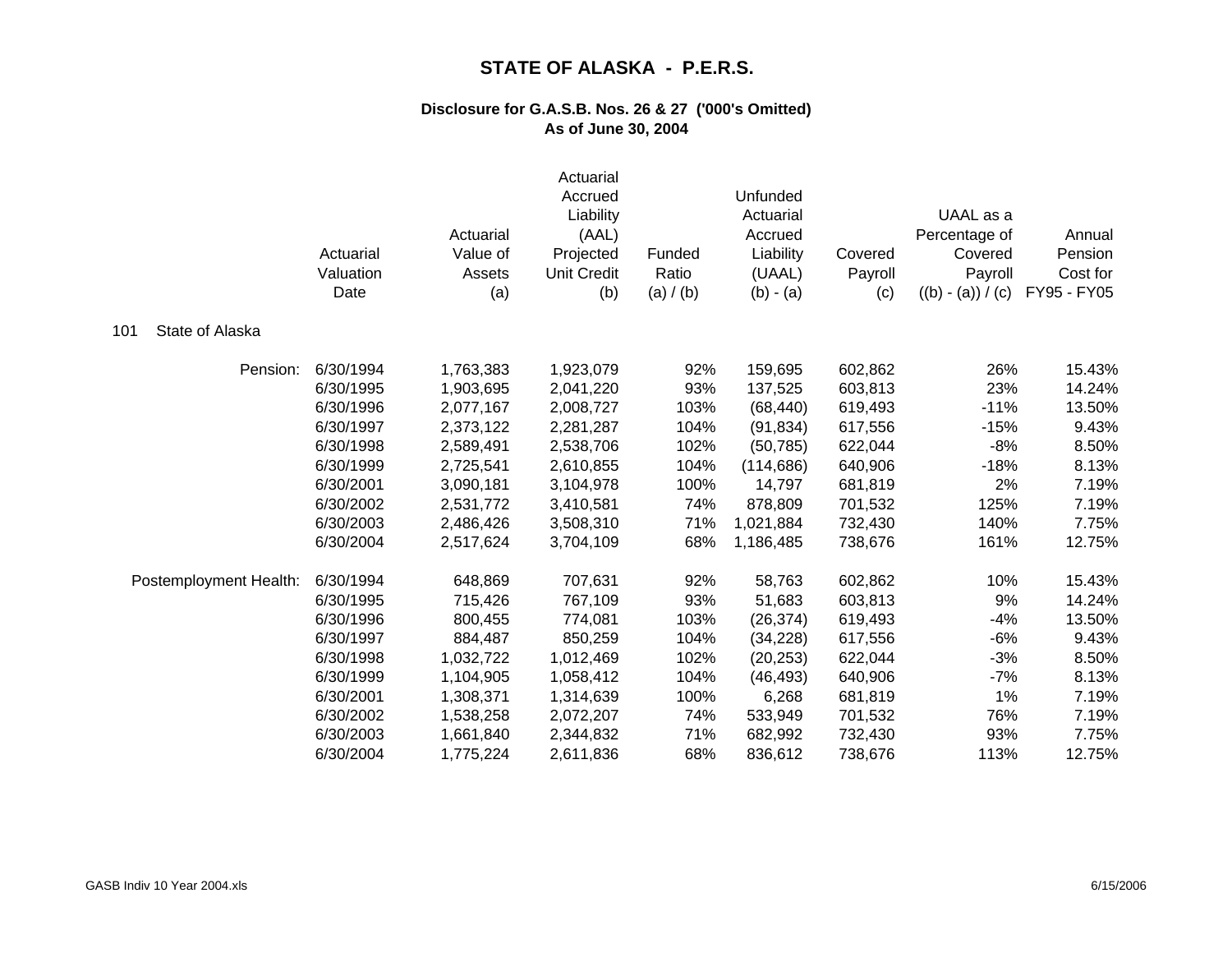|                                           | Actuarial<br>Valuation<br>Date | Actuarial<br>Value of<br>Assets<br>(a) | Actuarial<br>Accrued<br>Liability<br>(AAL)<br>Projected<br><b>Unit Credit</b><br>(b) | Funded<br>Ratio<br>(a) / (b) | Unfunded<br>Actuarial<br>Accrued<br>Liability<br>(UAAL)<br>$(b) - (a)$ | Covered<br>Payroll<br>(c) | UAAL as a<br>Percentage of<br>Covered<br>Payroll<br>$((b) - (a)) / (c)$ | Annual<br>Pension<br>Cost for<br>FY95 - FY05 |
|-------------------------------------------|--------------------------------|----------------------------------------|--------------------------------------------------------------------------------------|------------------------------|------------------------------------------------------------------------|---------------------------|-------------------------------------------------------------------------|----------------------------------------------|
| Southwest Regional School District<br>102 |                                |                                        |                                                                                      |                              |                                                                        |                           |                                                                         |                                              |
| Pension:                                  | 6/30/1994                      | 4,311                                  | 3,518                                                                                | 123%                         | (792)                                                                  | 2,047                     | $-39%$                                                                  | 0.98%                                        |
|                                           | 6/30/1995                      | 4,538                                  | 3,742                                                                                | 121%                         | (796)                                                                  | 1,994                     | $-40%$                                                                  | 0.00%                                        |
|                                           | 6/30/1996                      | 4,517                                  | 3,795                                                                                | 119%                         | (721)                                                                  | 1,864                     | $-39%$                                                                  | 0.00%                                        |
|                                           | 6/30/1997                      | 4,933                                  | 4,192                                                                                | 118%                         | (740)                                                                  | 1,878                     | $-39%$                                                                  | 0.00%                                        |
|                                           | 6/30/1998                      | 4,956                                  | 4,871                                                                                | 102%                         | (85)                                                                   | 2,390                     | $-4%$                                                                   | 5.00%                                        |
|                                           | 6/30/1999                      | 5,410                                  | 5,366                                                                                | 101%                         | (44)                                                                   | 2,804                     | $-2%$                                                                   | 5.22%                                        |
|                                           | 6/30/2001                      | 6,107                                  | 5,913                                                                                | 103%                         | (194)                                                                  | 3,244                     | $-6%$                                                                   | 8.55%                                        |
|                                           | 6/30/2002                      | 5,366                                  | 7,193                                                                                | 75%                          | 1,827                                                                  | 2,541                     | 72%                                                                     | 8.55%                                        |
|                                           | 6/30/2003                      | 6,149                                  | 7,686                                                                                | 80%                          | 1,537                                                                  | 2,161                     | 71%                                                                     | 5.30%                                        |
|                                           | 6/30/2004                      | 6,286                                  | 8,085                                                                                | 78%                          | 1,799                                                                  | 2,360                     | 76%                                                                     | 10.30%                                       |
| Postemployment Health:                    | 6/30/1994                      | 1,586                                  | 1,295                                                                                | 123%                         | (292)                                                                  | 2,047                     | $-14%$                                                                  | 0.98%                                        |
|                                           | 6/30/1995                      | 1,705                                  | 1,406                                                                                | 121%                         | (299)                                                                  | 1,994                     | $-15%$                                                                  | 0.00%                                        |
|                                           | 6/30/1996                      | 1,740                                  | 1,463                                                                                | 119%                         | (278)                                                                  | 1,864                     | $-15%$                                                                  | 0.00%                                        |
|                                           | 6/30/1997                      | 1,838                                  | 1,563                                                                                | 118%                         | (276)                                                                  | 1,878                     | $-15%$                                                                  | 0.00%                                        |
|                                           | 6/30/1998                      | 1,977                                  | 1,943                                                                                | 102%                         | (34)                                                                   | 2,390                     | $-1%$                                                                   | 5.00%                                        |
|                                           | 6/30/1999                      | 2,194                                  | 2,176                                                                                | 101%                         | (18)                                                                   | 2,804                     | $-1%$                                                                   | 5.22%                                        |
|                                           | 6/30/2001                      | 2,586                                  | 2,505                                                                                | 103%                         | (81)                                                                   | 3,244                     | $-2%$                                                                   | 8.55%                                        |
|                                           | 6/30/2002                      | 3,260                                  | 4,370                                                                                | 75%                          | 1,110                                                                  | 2,541                     | 44%                                                                     | 8.55%                                        |
|                                           | 6/30/2003                      | 4,110                                  | 5,137                                                                                | 80%                          | 1,027                                                                  | 2,161                     | 48%                                                                     | 5.30%                                        |
|                                           | 6/30/2004                      | 4,433                                  | 5,701                                                                                | 78%                          | 1,268                                                                  | 2,360                     | 54%                                                                     | 10.30%                                       |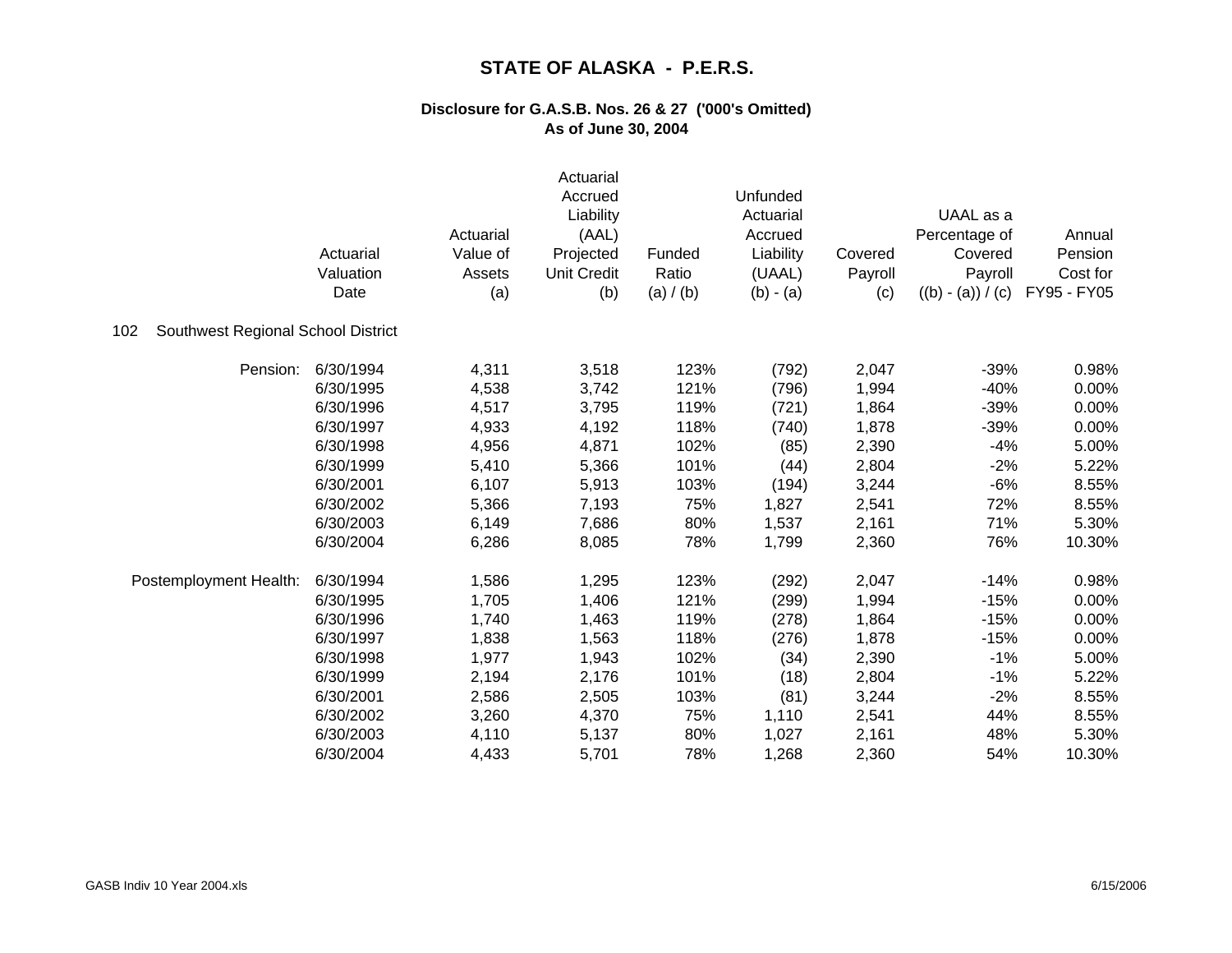|                                       | Actuarial<br>Valuation<br>Date | Actuarial<br>Value of<br>Assets<br>(a) | Actuarial<br>Accrued<br>Liability<br>(AAL)<br>Projected<br><b>Unit Credit</b><br>(b) | Funded<br>Ratio<br>(a) / (b) | Unfunded<br>Actuarial<br>Accrued<br>Liability<br>(UAAL)<br>$(b) - (a)$ | Covered<br>Payroll<br>(c) | UAAL as a<br>Percentage of<br>Covered<br>Payroll<br>$((b) - (a)) / (c)$ | Annual<br>Pension<br>Cost for<br>FY95 - FY05 |
|---------------------------------------|--------------------------------|----------------------------------------|--------------------------------------------------------------------------------------|------------------------------|------------------------------------------------------------------------|---------------------------|-------------------------------------------------------------------------|----------------------------------------------|
| Annette Island School District<br>103 |                                |                                        |                                                                                      |                              |                                                                        |                           |                                                                         |                                              |
| Pension:                              | 6/30/1994                      | 1,629                                  | 1,391                                                                                | 117%                         | (238)                                                                  | 700                       | $-34%$                                                                  | 12.61%                                       |
|                                       | 6/30/1995                      | 1,933                                  | 1,592                                                                                | 121%                         | (341)                                                                  | 772                       | $-44%$                                                                  | 0.00%                                        |
|                                       | 6/30/1996                      | 2,010                                  | 1,521                                                                                | 132%                         | (489)                                                                  | 1,014                     | $-48%$                                                                  | 0.00%                                        |
|                                       | 6/30/1997                      | 2,429                                  | 1,806                                                                                | 134%                         | (623)                                                                  | 950                       | $-66%$                                                                  | 0.00%                                        |
|                                       | 6/30/1998                      | 2,639                                  | 2,048                                                                                | 129%                         | (591)                                                                  | 983                       | $-60%$                                                                  | 3.95%                                        |
|                                       | 6/30/1999                      | 2,752                                  | 2,151                                                                                | 128%                         | (601)                                                                  | 794                       | $-76%$                                                                  | 2.12%                                        |
|                                       | 6/30/2001                      | 2,940                                  | 2,448                                                                                | 120%                         | (492)                                                                  | 658                       | $-75%$                                                                  | 0.00%                                        |
|                                       | 6/30/2002                      | 2,372                                  | 2,630                                                                                | 90%                          | 258                                                                    | 1,117                     | 23%                                                                     | 0.00%                                        |
|                                       | 6/30/2003                      | 3,027                                  | 2,748                                                                                | 110%                         | (279)                                                                  | 397                       | $-70%$                                                                  | 0.00%                                        |
|                                       | 6/30/2004                      | 3,069                                  | 2,832                                                                                | 108%                         | (237)                                                                  | 450                       | $-53%$                                                                  | 5.00%                                        |
| Postemployment Health:                | 6/30/1994                      | 599                                    | 512                                                                                  | 117%                         | (87)                                                                   | 700                       | $-12%$                                                                  | 12.61%                                       |
|                                       | 6/30/1995                      | 726                                    | 598                                                                                  | 121%                         | (128)                                                                  | 772                       | $-17%$                                                                  | 0.00%                                        |
|                                       | 6/30/1996                      | 774                                    | 586                                                                                  | 132%                         | (188)                                                                  | 1,014                     | $-19%$                                                                  | 0.00%                                        |
|                                       | 6/30/1997                      | 905                                    | 673                                                                                  | 134%                         | (232)                                                                  | 950                       | $-24%$                                                                  | 0.00%                                        |
|                                       | 6/30/1998                      | 1,053                                  | 818                                                                                  | 129%                         | (235)                                                                  | 983                       | $-24%$                                                                  | 3.95%                                        |
|                                       | 6/30/1999                      | 1,116                                  | 872                                                                                  | 128%                         | (244)                                                                  | 794                       | $-31%$                                                                  | 2.12%                                        |
|                                       | 6/30/2001                      | 1,245                                  | 1,038                                                                                | 120%                         | (207)                                                                  | 658                       | $-31%$                                                                  | 0.00%                                        |
|                                       | 6/30/2002                      | 1,441                                  | 1,598                                                                                | 90%                          | 157                                                                    | 1,117                     | 14%                                                                     | 0.00%                                        |
|                                       | 6/30/2003                      | 2,023                                  | 1,837                                                                                | 110%                         | (186)                                                                  | 397                       | $-47%$                                                                  | 0.00%                                        |
|                                       | 6/30/2004                      | 2,164                                  | 1,997                                                                                | 108%                         | (167)                                                                  | 450                       | $-37%$                                                                  | 5.00%                                        |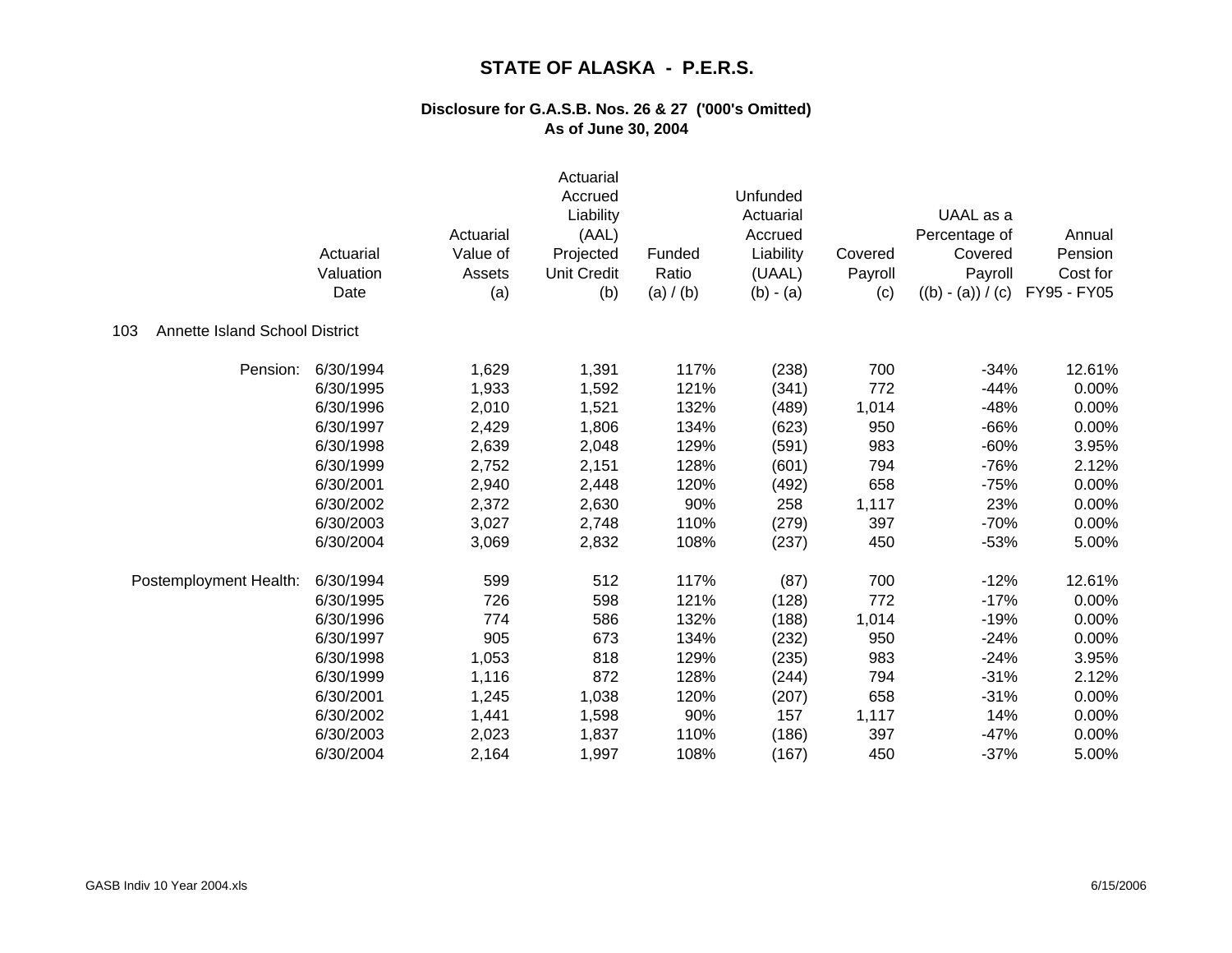|                                             | Actuarial<br>Valuation<br>Date | Actuarial<br>Value of<br>Assets<br>(a) | Actuarial<br>Accrued<br>Liability<br>(AAL)<br>Projected<br><b>Unit Credit</b><br>(b) | Funded<br>Ratio<br>(a) / (b) | Unfunded<br>Actuarial<br>Accrued<br>Liability<br>(UAAL)<br>$(b) - (a)$ | Covered<br>Payroll<br>(c) | UAAL as a<br>Percentage of<br>Covered<br>Payroll<br>$((b) - (a)) / (c)$ | Annual<br>Pension<br>Cost for<br>FY95 - FY05 |
|---------------------------------------------|--------------------------------|----------------------------------------|--------------------------------------------------------------------------------------|------------------------------|------------------------------------------------------------------------|---------------------------|-------------------------------------------------------------------------|----------------------------------------------|
| <b>Bering Strait School District</b><br>104 |                                |                                        |                                                                                      |                              |                                                                        |                           |                                                                         |                                              |
| Pension:                                    | 6/30/1994                      | 10,100                                 | 8,638                                                                                | 117%                         | (1,462)                                                                | 5,101                     | $-29%$                                                                  | 2.89%                                        |
|                                             | 6/30/1995                      | 11,510                                 | 9,310                                                                                | 124%                         | (2, 199)                                                               | 5,035                     | $-44%$                                                                  | 3.31%                                        |
|                                             | 6/30/1996                      | 12,831                                 | 9,705                                                                                | 132%                         | (3, 126)                                                               | 4,964                     | $-63%$                                                                  | 1.27%                                        |
|                                             | 6/30/1997                      | 14,005                                 | 10,727                                                                               | 131%                         | (3,278)                                                                | 5,257                     | $-62%$                                                                  | 0.00%                                        |
|                                             | 6/30/1998                      | 14,472                                 | 11,927                                                                               | 121%                         | (2, 545)                                                               | 5,573                     | $-46%$                                                                  | 2.14%                                        |
|                                             | 6/30/1999                      | 15,765                                 | 13,056                                                                               | 121%                         | (2,709)                                                                | 5,718                     | $-47%$                                                                  | 2.50%                                        |
|                                             | 6/30/2001                      | 17,531                                 | 16,248                                                                               | 108%                         | (1,283)                                                                | 6,406                     | $-20%$                                                                  | 2.97%                                        |
|                                             | 6/30/2002                      | 14,710                                 | 18,127                                                                               | 81%                          | 3,417                                                                  | 6,488                     | 53%                                                                     | 2.97%                                        |
|                                             | 6/30/2003                      | 16,401                                 | 18,750                                                                               | 87%                          | 2,349                                                                  | 5,977                     | 39%                                                                     | 3.82%                                        |
|                                             | 6/30/2004                      | 16,841                                 | 19,639                                                                               | 86%                          | 2,798                                                                  | 6,101                     | 46%                                                                     | 8.82%                                        |
| Postemployment Health:                      | 6/30/1994                      | 3,716                                  | 3,178                                                                                | 117%                         | (538)                                                                  | 5,101                     | $-11%$                                                                  | 2.89%                                        |
|                                             | 6/30/1995                      | 4,325                                  | 3,499                                                                                | 124%                         | (827)                                                                  | 5,035                     | $-16%$                                                                  | 3.31%                                        |
|                                             | 6/30/1996                      | 4,945                                  | 3,740                                                                                | 132%                         | (1,205)                                                                | 4,964                     | $-24%$                                                                  | 1.27%                                        |
|                                             | 6/30/1997                      | 5,220                                  | 3,998                                                                                | 131%                         | (1, 222)                                                               | 5,257                     | $-23%$                                                                  | 0.00%                                        |
|                                             | 6/30/1998                      | 5,772                                  | 4,758                                                                                | 121%                         | (1,014)                                                                | 5,573                     | $-18%$                                                                  | 2.14%                                        |
|                                             | 6/30/1999                      | 6,391                                  | 5,293                                                                                | 121%                         | (1,098)                                                                | 5,718                     | $-19%$                                                                  | 2.50%                                        |
|                                             | 6/30/2001                      | 7,423                                  | 6,881                                                                                | 108%                         | (542)                                                                  | 6,406                     | $-8%$                                                                   | 2.97%                                        |
|                                             | 6/30/2002                      | 8,938                                  | 11,014                                                                               | 81%                          | 2,076                                                                  | 6,488                     | 32%                                                                     | 2.97%                                        |
|                                             | 6/30/2003                      | 10,962                                 | 12,532                                                                               | 87%                          | 1,570                                                                  | 5,977                     | 26%                                                                     | 3.82%                                        |
|                                             | 6/30/2004                      | 11,875                                 | 13,848                                                                               | 86%                          | 1,973                                                                  | 6,101                     | 32%                                                                     | 8.82%                                        |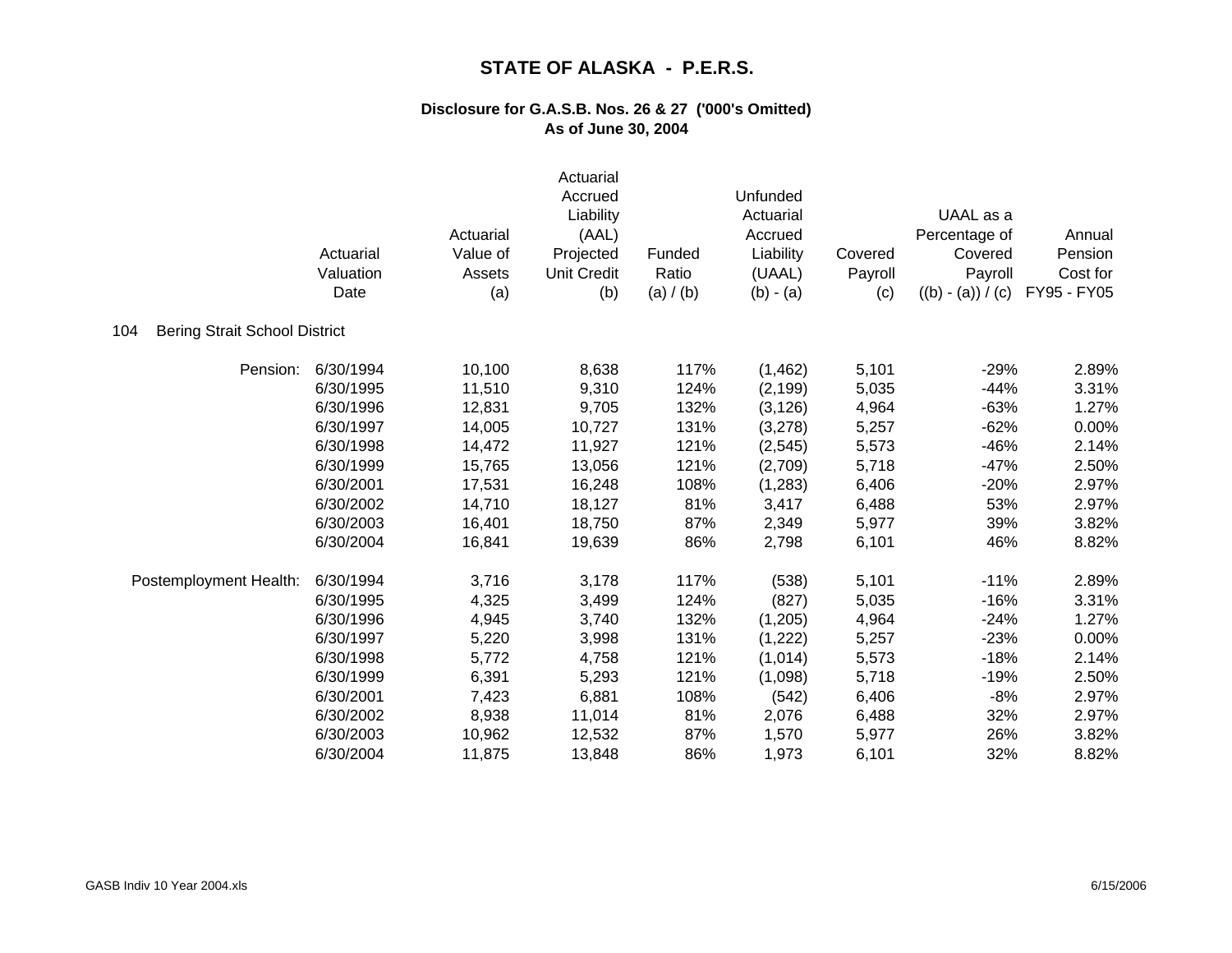|                                       | Actuarial<br>Valuation<br>Date | Actuarial<br>Value of<br>Assets<br>(a) | Actuarial<br>Accrued<br>Liability<br>(AAL)<br>Projected<br><b>Unit Credit</b><br>(b) | Funded<br>Ratio<br>(a) / (b) | Unfunded<br>Actuarial<br>Accrued<br>Liability<br>(UAAL)<br>$(b) - (a)$ | Covered<br>Payroll<br>(c) | UAAL as a<br>Percentage of<br>Covered<br>Payroll<br>$((b) - (a)) / (c)$ | Annual<br>Pension<br>Cost for<br>FY95 - FY05 |
|---------------------------------------|--------------------------------|----------------------------------------|--------------------------------------------------------------------------------------|------------------------------|------------------------------------------------------------------------|---------------------------|-------------------------------------------------------------------------|----------------------------------------------|
| <b>Chatham School District</b><br>105 |                                |                                        |                                                                                      |                              |                                                                        |                           |                                                                         |                                              |
| Pension:                              | 6/30/1994                      | 1,254                                  | 1,222                                                                                | 103%                         | (32)                                                                   | 729                       | $-4%$                                                                   | 11.23%                                       |
|                                       | 6/30/1995                      | 1,606                                  | 1,412                                                                                | 114%                         | (195)                                                                  | 602                       | $-32%$                                                                  | 11.90%                                       |
|                                       | 6/30/1996                      | 1,700                                  | 1,453                                                                                | 117%                         | (247)                                                                  | 605                       | $-41%$                                                                  | 8.97%                                        |
|                                       | 6/30/1997                      | 1,900                                  | 1,667                                                                                | 114%                         | (233)                                                                  | 648                       | $-36%$                                                                  | 0.00%                                        |
|                                       | 6/30/1998                      | 1,970                                  | 1,979                                                                                | 100%                         | 9                                                                      | 682                       | 1%                                                                      | 4.86%                                        |
|                                       | 6/30/1999                      | 2,239                                  | 2,348                                                                                | 95%                          | 109                                                                    | 752                       | 14%                                                                     | 5.63%                                        |
|                                       | 6/30/2001                      | 2,851                                  | 2,473                                                                                | 115%                         | (378)                                                                  | 524                       | $-72%$                                                                  | 10.93%                                       |
|                                       | 6/30/2002                      | 2,306                                  | 3,103                                                                                | 74%                          | 797                                                                    | 632                       | 126%                                                                    | 10.93%                                       |
|                                       | 6/30/2003                      | 2,415                                  | 3,268                                                                                | 74%                          | 853                                                                    | 493                       | 173%                                                                    | 0.00%                                        |
|                                       | 6/30/2004                      | 2,503                                  | 3,502                                                                                | 71%                          | 999                                                                    | 567                       | 176%                                                                    | 10.93%                                       |
| Postemployment Health:                | 6/30/1994                      | 462                                    | 450                                                                                  | 103%                         | (12)                                                                   | 729                       | $-2%$                                                                   | 11.23%                                       |
|                                       | 6/30/1995                      | 604                                    | 530                                                                                  | 114%                         | (73)                                                                   | 602                       | $-12%$                                                                  | 11.90%                                       |
|                                       | 6/30/1996                      | 655                                    | 560                                                                                  | 117%                         | (95)                                                                   | 605                       | $-16%$                                                                  | 8.97%                                        |
|                                       | 6/30/1997                      | 708                                    | 621                                                                                  | 114%                         | (87)                                                                   | 648                       | $-13%$                                                                  | 0.00%                                        |
|                                       | 6/30/1998                      | 786                                    | 790                                                                                  | 99%                          | 4                                                                      | 682                       | 1%                                                                      | 4.86%                                        |
|                                       | 6/30/1999                      | 908                                    | 952                                                                                  | 95%                          | 44                                                                     | 752                       | 6%                                                                      | 5.63%                                        |
|                                       | 6/30/2001                      | 1,208                                  | 1,048                                                                                | 115%                         | (160)                                                                  | 524                       | $-31%$                                                                  | 10.93%                                       |
|                                       | 6/30/2002                      | 1,401                                  | 1,885                                                                                | 74%                          | 484                                                                    | 632                       | 77%                                                                     | 10.93%                                       |
|                                       | 6/30/2003                      | 1,614                                  | 2,184                                                                                | 74%                          | 570                                                                    | 493                       | 116%                                                                    | 0.00%                                        |
|                                       | 6/30/2004                      | 1,765                                  | 2,469                                                                                | 71%                          | 704                                                                    | 567                       | 124%                                                                    | 10.93%                                       |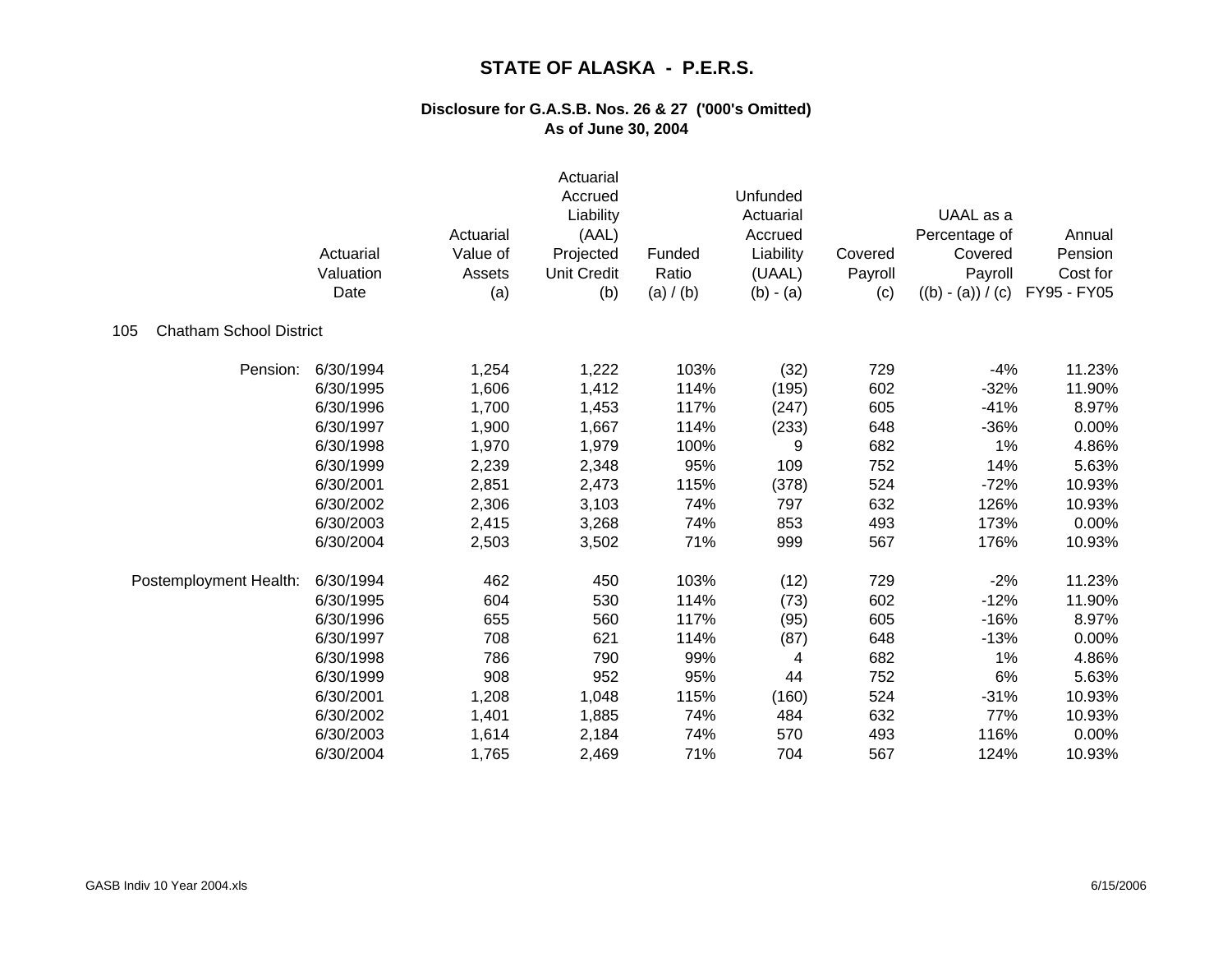|                                | Actuarial<br>Valuation<br>Date | Actuarial<br>Value of<br>Assets<br>(a) | Actuarial<br>Accrued<br>Liability<br>(AAL)<br>Projected<br><b>Unit Credit</b><br>(b) | Funded<br>Ratio<br>(a) / (b) | Unfunded<br>Actuarial<br>Accrued<br>Liability<br>(UAAL)<br>$(b) - (a)$ | Covered<br>Payroll<br>(c) | UAAL as a<br>Percentage of<br>Covered<br>Payroll<br>$((b) - (a)) / (c)$ | Annual<br>Pension<br>Cost for<br>FY95 - FY05 |
|--------------------------------|--------------------------------|----------------------------------------|--------------------------------------------------------------------------------------|------------------------------|------------------------------------------------------------------------|---------------------------|-------------------------------------------------------------------------|----------------------------------------------|
| 106<br>Alaska Municipal League |                                |                                        |                                                                                      |                              |                                                                        |                           |                                                                         |                                              |
| Pension:                       | 6/30/1994                      | 76                                     | 714                                                                                  | 11%                          | 638                                                                    | 409                       | 156%                                                                    | 34.49%                                       |
|                                | 6/30/1995                      | 177                                    | 874                                                                                  | 20%                          | 698                                                                    | 488                       | 143%                                                                    | 33.36%                                       |
|                                | 6/30/1996                      | 77                                     | 731                                                                                  | 11%                          | 654                                                                    | 190                       | 345%                                                                    | 28.90%                                       |
|                                | 6/30/1997                      | 196                                    | 844                                                                                  | 23%                          | 648                                                                    | 242                       | 267%                                                                    | 23.77%                                       |
|                                | 6/30/1998                      | 297                                    | 877                                                                                  | 34%                          | 580                                                                    | 233                       | 249%                                                                    | 28.90%                                       |
|                                | 6/30/1999                      | 303                                    | 836                                                                                  | 36%                          | 533                                                                    | 250                       | 213%                                                                    | 33.90%                                       |
|                                | 6/30/2001                      | 510                                    | 964                                                                                  | 53%                          | 454                                                                    | 252                       | 180%                                                                    | 35.35%                                       |
|                                | 6/30/2002                      | 431                                    | 1,075                                                                                | 40%                          | 644                                                                    | 284                       | 227%                                                                    | 35.35%                                       |
|                                | 6/30/2003                      | 453                                    | 1,182                                                                                | 38%                          | 729                                                                    | 252                       | 289%                                                                    | 30.49%                                       |
|                                | 6/30/2004                      | 502                                    | 1,212                                                                                | 41%                          | 710                                                                    | 244                       | 291%                                                                    | 35.49%                                       |
| Postemployment Health:         | 6/30/1994                      | 28                                     | 263                                                                                  | 11%                          | 235                                                                    | 409                       | 57%                                                                     | 34.49%                                       |
|                                | 6/30/1995                      | 66                                     | 329                                                                                  | 20%                          | 262                                                                    | 488                       | 54%                                                                     | 33.36%                                       |
|                                | 6/30/1996                      | 30                                     | 282                                                                                  | 11%                          | 252                                                                    | 190                       | 133%                                                                    | 28.90%                                       |
|                                | 6/30/1997                      | 73                                     | 314                                                                                  | 23%                          | 241                                                                    | 242                       | 100%                                                                    | 23.77%                                       |
|                                | 6/30/1998                      | 119                                    | 350                                                                                  | 34%                          | 231                                                                    | 233                       | 99%                                                                     | 28.90%                                       |
|                                | 6/30/1999                      | 123                                    | 340                                                                                  | 36%                          | 217                                                                    | 250                       | 87%                                                                     | 33.90%                                       |
|                                | 6/30/2001                      | 217                                    | 410                                                                                  | 53%                          | 193                                                                    | 252                       | 77%                                                                     | 35.35%                                       |
|                                | 6/30/2002                      | 262                                    | 653                                                                                  | 40%                          | 391                                                                    | 284                       | 138%                                                                    | 35.35%                                       |
|                                | 6/30/2003                      | 303                                    | 790                                                                                  | 38%                          | 487                                                                    | 252                       | 193%                                                                    | 30.49%                                       |
|                                | 6/30/2004                      | 354                                    | 855                                                                                  | 41%                          | 501                                                                    | 244                       | 205%                                                                    | 35.49%                                       |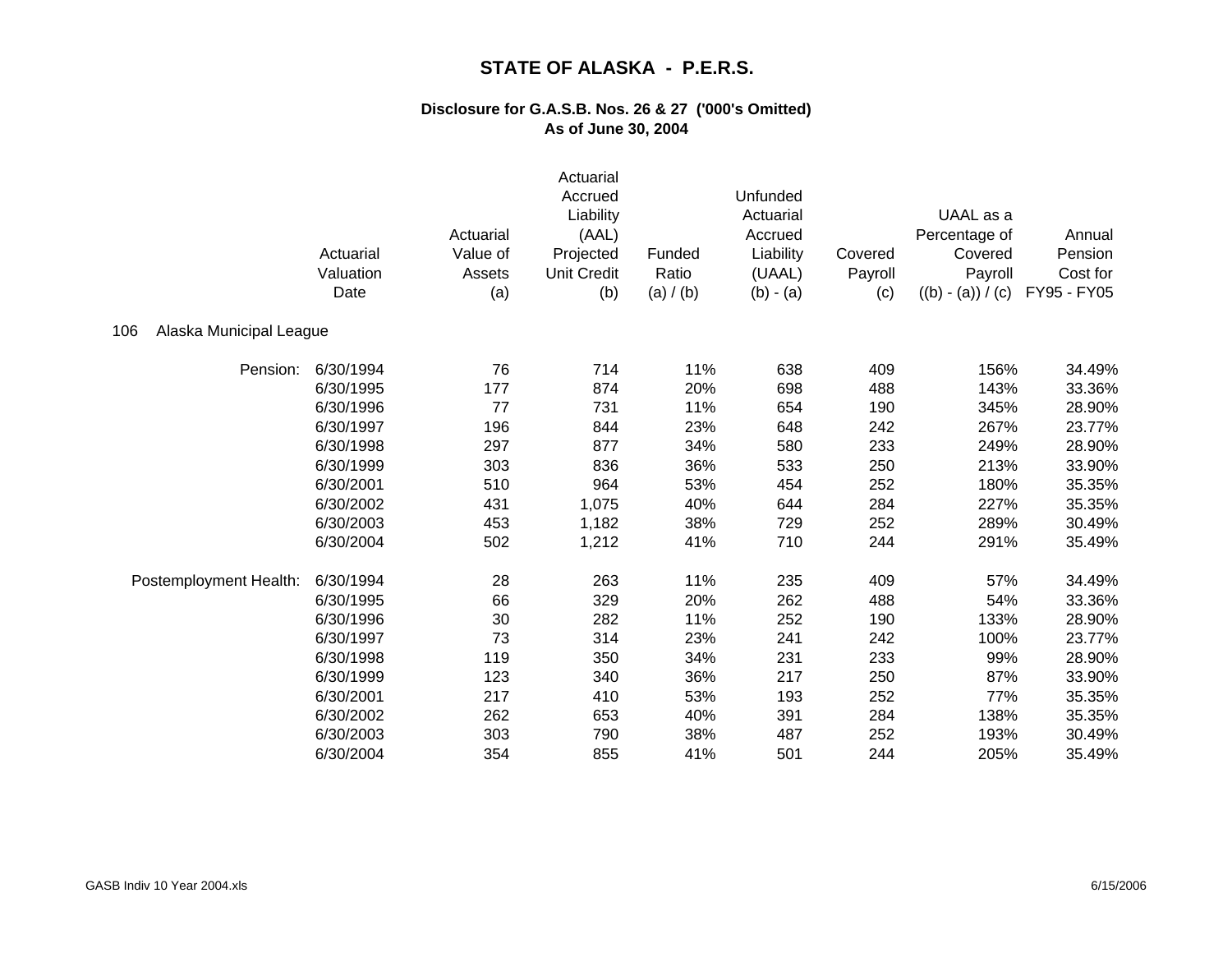|                        | Actuarial<br>Valuation<br>Date | Actuarial<br>Value of<br>Assets<br>(a) | Actuarial<br>Accrued<br>Liability<br>(AAL)<br>Projected<br><b>Unit Credit</b><br>(b) | Funded<br>Ratio<br>(a) / (b) | Unfunded<br>Actuarial<br>Accrued<br>Liability<br>(UAAL)<br>$(b) - (a)$ | Covered<br>Payroll<br>(c) | UAAL as a<br>Percentage of<br>Covered<br>Payroll<br>$((b) - (a)) / (c)$ | Annual<br>Pension<br>Cost for<br>FY95 - FY05 |
|------------------------|--------------------------------|----------------------------------------|--------------------------------------------------------------------------------------|------------------------------|------------------------------------------------------------------------|---------------------------|-------------------------------------------------------------------------|----------------------------------------------|
| Valdez, City of<br>107 |                                |                                        |                                                                                      |                              |                                                                        |                           |                                                                         |                                              |
| Pension:               | 6/30/1994                      | 12,899                                 | 12,500                                                                               | 103%                         | (399)                                                                  | 4,764                     | $-8%$                                                                   | 9.59%                                        |
|                        | 6/30/1995                      | 14,408                                 | 13,995                                                                               | 103%                         | (412)                                                                  | 4,869                     | $-8%$                                                                   | 8.19%                                        |
|                        | 6/30/1996                      | 15,340                                 | 13,402                                                                               | 114%                         | (1,937)                                                                | 4,539                     | $-43%$                                                                  | 7.71%                                        |
|                        | 6/30/1997                      | 19,338                                 | 15,623                                                                               | 124%                         | (3,715)                                                                | 4,201                     | $-88%$                                                                  | 4.01%                                        |
|                        | 6/30/1998                      | 20,189                                 | 17,011                                                                               | 119%                         | (3, 178)                                                               | 4,323                     | $-74%$                                                                  | 4.62%                                        |
|                        | 6/30/1999                      | 21,236                                 | 18,071                                                                               | 118%                         | (3, 165)                                                               | 4,359                     | $-73%$                                                                  | 0.00%                                        |
|                        | 6/30/2001                      | 23,928                                 | 22,592                                                                               | 106%                         | (1, 336)                                                               | 4,758                     | $-28%$                                                                  | 0.61%                                        |
|                        | 6/30/2002                      | 19,790                                 | 25,276                                                                               | 78%                          | 5,486                                                                  | 4,522                     | 121%                                                                    | 0.61%                                        |
|                        | 6/30/2003                      | 18,821                                 | 25,409                                                                               | 74%                          | 6,588                                                                  | 4,808                     | 137%                                                                    | 3.91%                                        |
|                        | 6/30/2004                      | 19,663                                 | 27,008                                                                               | 73%                          | 7,345                                                                  | 4,773                     | 154%                                                                    | 8.91%                                        |
| Postemployment Health: | 6/30/1994                      | 4,747                                  | 4,600                                                                                | 103%                         | (147)                                                                  | 4,764                     | $-3%$                                                                   | 9.59%                                        |
|                        | 6/30/1995                      | 5,414                                  | 5,260                                                                                | 103%                         | (155)                                                                  | 4,869                     | $-3%$                                                                   | 8.19%                                        |
|                        | 6/30/1996                      | 5,911                                  | 5,165                                                                                | 114%                         | (747)                                                                  | 4,539                     | $-16%$                                                                  | 7.71%                                        |
|                        | 6/30/1997                      | 7,208                                  | 5,823                                                                                | 124%                         | (1, 385)                                                               | 4,201                     | $-33%$                                                                  | 4.01%                                        |
|                        | 6/30/1998                      | 8,053                                  | 6,785                                                                                | 119%                         | (1,268)                                                                | 4,323                     | $-29%$                                                                  | 4.62%                                        |
|                        | 6/30/1999                      | 8,609                                  | 7,327                                                                                | 117%                         | (1,282)                                                                | 4,359                     | $-29%$                                                                  | 0.00%                                        |
|                        | 6/30/2001                      | 10,132                                 | 9,565                                                                                | 106%                         | (567)                                                                  | 4,758                     | $-12%$                                                                  | 0.61%                                        |
|                        | 6/30/2002                      | 12,024                                 | 15,357                                                                               | 78%                          | 3,333                                                                  | 4,522                     | 74%                                                                     | 0.61%                                        |
|                        | 6/30/2003                      | 12,579                                 | 16,982                                                                               | 74%                          | 4,403                                                                  | 4,808                     | 92%                                                                     | 3.91%                                        |
|                        | 6/30/2004                      | 13,865                                 | 19,044                                                                               | 73%                          | 5,179                                                                  | 4,773                     | 109%                                                                    | 8.91%                                        |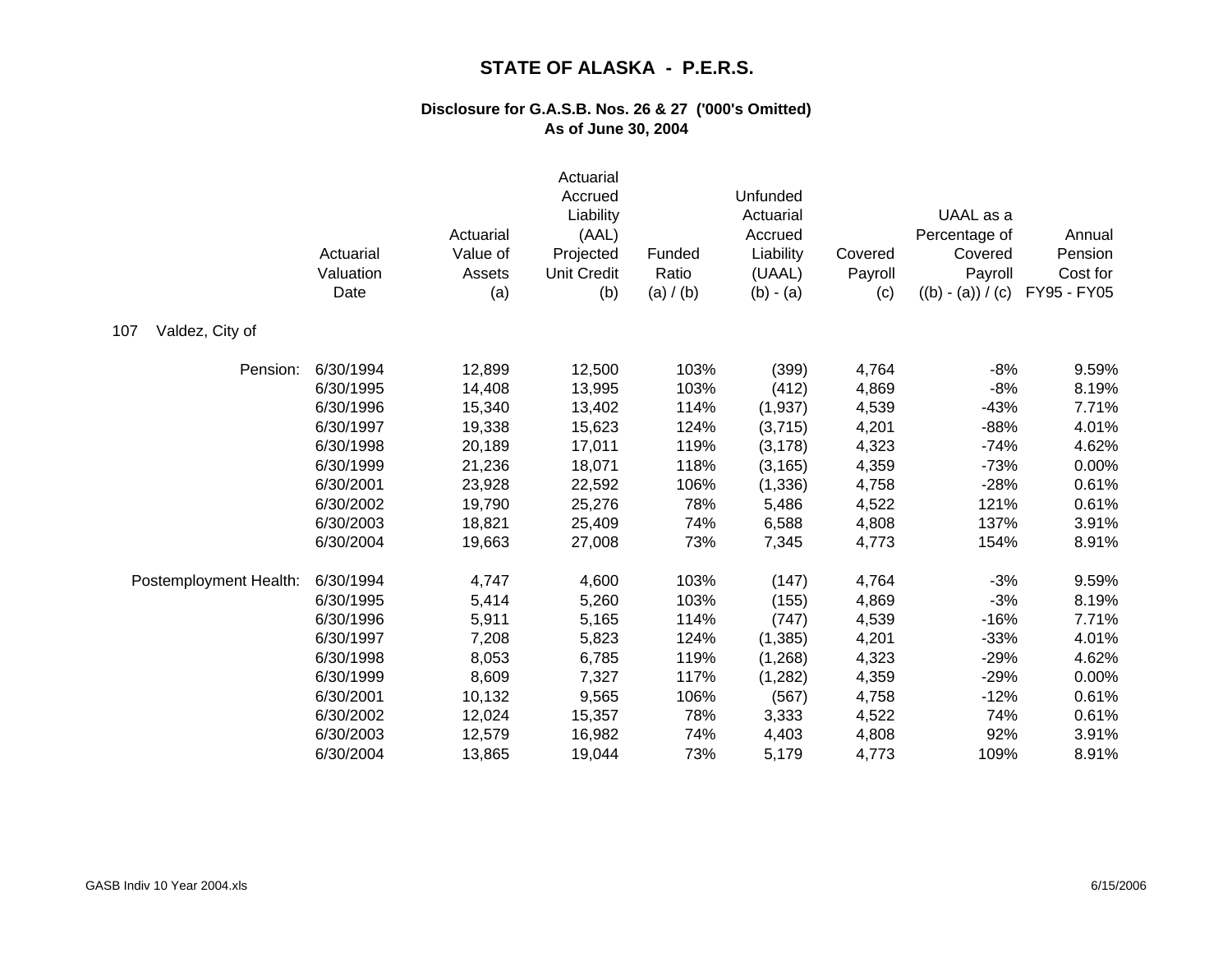|                                       | Actuarial<br>Valuation<br>Date | Actuarial<br>Value of<br>Assets<br>(a) | Actuarial<br>Accrued<br>Liability<br>(AAL)<br>Projected<br><b>Unit Credit</b><br>(b) | Funded<br>Ratio<br>(a) / (b) | Unfunded<br>Actuarial<br>Accrued<br>Liability<br>(UAAL)<br>$(b) - (a)$ | Covered<br>Payroll<br>(c) | UAAL as a<br>Percentage of<br>Covered<br>Payroll<br>$((b) - (a)) / (c)$ | Annual<br>Pension<br>Cost for<br>FY95 - FY05 |
|---------------------------------------|--------------------------------|----------------------------------------|--------------------------------------------------------------------------------------|------------------------------|------------------------------------------------------------------------|---------------------------|-------------------------------------------------------------------------|----------------------------------------------|
| Juneau Borough School District<br>108 |                                |                                        |                                                                                      |                              |                                                                        |                           |                                                                         |                                              |
| Pension:                              | 6/30/1994                      | 13,829                                 | 14,500                                                                               | 95%                          | 671                                                                    | 6,702                     | 10%                                                                     | 12.24%                                       |
|                                       | 6/30/1995                      | 15,477                                 | 15,888                                                                               | 97%                          | 411                                                                    | 7,064                     | 6%                                                                      | 12.71%                                       |
|                                       | 6/30/1996                      | 17,379                                 | 16,355                                                                               | 106%                         | (1,024)                                                                | 7,582                     | $-14%$                                                                  | 11.55%                                       |
|                                       | 6/30/1997                      | 20,264                                 | 19,060                                                                               | 106%                         | (1,203)                                                                | 7,741                     | $-16%$                                                                  | 7.40%                                        |
|                                       | 6/30/1998                      | 22,164                                 | 21,567                                                                               | 103%                         | (597)                                                                  | 7,813                     | $-8%$                                                                   | 8.19%                                        |
|                                       | 6/30/1999                      | 23,044                                 | 22,753                                                                               | 101%                         | (291)                                                                  | 8,784                     | $-3%$                                                                   | 8.05%                                        |
|                                       | 6/30/2001                      | 26,742                                 | 27,356                                                                               | 98%                          | 614                                                                    | 7,775                     | 8%                                                                      | 8.76%                                        |
|                                       | 6/30/2002                      | 22,154                                 | 31,164                                                                               | 71%                          | 9,010                                                                  | 8,243                     | 109%                                                                    | 8.76%                                        |
|                                       | 6/30/2003                      | 22,855                                 | 32,712                                                                               | 70%                          | 9,857                                                                  | 8,465                     | 116%                                                                    | 7.93%                                        |
|                                       | 6/30/2004                      | 25,028                                 | 35,509                                                                               | 70%                          | 10,481                                                                 | 8,836                     | 119%                                                                    | 12.93%                                       |
| Postemployment Health:                | 6/30/1994                      | 5,089                                  | 5,336                                                                                | 95%                          | 247                                                                    | 6,702                     | 4%                                                                      | 12.24%                                       |
|                                       | 6/30/1995                      | 5,816                                  | 5,971                                                                                | 97%                          | 155                                                                    | 7,064                     | 2%                                                                      | 12.71%                                       |
|                                       | 6/30/1996                      | 6,697                                  | 6,302                                                                                | 106%                         | (395)                                                                  | 7,582                     | $-5%$                                                                   | 11.55%                                       |
|                                       | 6/30/1997                      | 7,552                                  | 7,104                                                                                | 106%                         | (449)                                                                  | 7,741                     | $-6%$                                                                   | 7.40%                                        |
|                                       | 6/30/1998                      | 8,840                                  | 8,602                                                                                | 103%                         | (238)                                                                  | 7,813                     | $-3%$                                                                   | 8.19%                                        |
|                                       | 6/30/1999                      | 9,342                                  | 9,224                                                                                | 101%                         | (118)                                                                  | 8,784                     | $-1%$                                                                   | 8.05%                                        |
|                                       | 6/30/2001                      | 11,323                                 | 11,583                                                                               | 98%                          | 260                                                                    | 7,775                     | 3%                                                                      | 8.76%                                        |
|                                       | 6/30/2002                      | 13,461                                 | 18,935                                                                               | 71%                          | 5,474                                                                  | 8,243                     | 66%                                                                     | 8.76%                                        |
|                                       | 6/30/2003                      | 15,275                                 | 21,863                                                                               | 70%                          | 6,588                                                                  | 8,465                     | 78%                                                                     | 7.93%                                        |
|                                       | 6/30/2004                      | 17,648                                 | 25,038                                                                               | 70%                          | 7,390                                                                  | 8,836                     | 84%                                                                     | 12.93%                                       |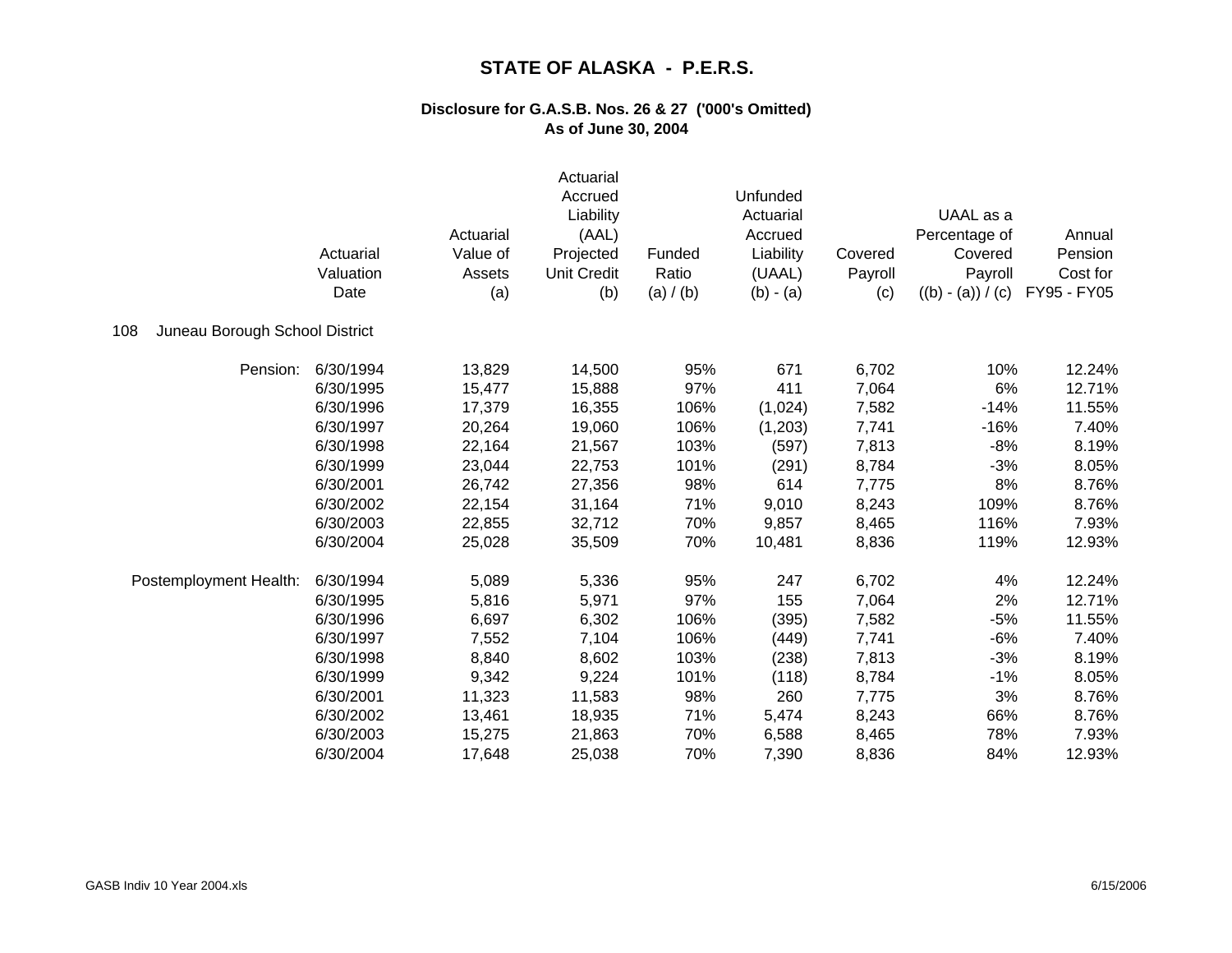|                                  | Actuarial<br>Valuation<br>Date | Actuarial<br>Value of<br>Assets<br>(a) | Actuarial<br>Accrued<br>Liability<br>(AAL)<br>Projected<br><b>Unit Credit</b><br>(b) | Funded<br>Ratio<br>(a) / (b) | Unfunded<br>Actuarial<br>Accrued<br>Liability<br>(UAAL)<br>$(b) - (a)$ | Covered<br>Payroll<br>(c) | UAAL as a<br>Percentage of<br>Covered<br>Payroll<br>$((b) - (a)) / (c)$ | Annual<br>Pension<br>Cost for<br>FY95 - FY05 |
|----------------------------------|--------------------------------|----------------------------------------|--------------------------------------------------------------------------------------|------------------------------|------------------------------------------------------------------------|---------------------------|-------------------------------------------------------------------------|----------------------------------------------|
| Matanuska-Susitna Borough<br>109 |                                |                                        |                                                                                      |                              |                                                                        |                           |                                                                         |                                              |
| Pension:                         | 6/30/1994                      | 17,749                                 | 14,229                                                                               | 125%                         | (3,520)                                                                | 5,450                     | $-65%$                                                                  | 11.20%                                       |
|                                  | 6/30/1995                      | 19,501                                 | 15,211                                                                               | 128%                         | (4,290)                                                                | 5,927                     | $-72%$                                                                  | 11.58%                                       |
|                                  | 6/30/1996                      | 21,236                                 | 15,156                                                                               | 140%                         | (6,080)                                                                | 6,075                     | $-100%$                                                                 | 11.09%                                       |
|                                  | 6/30/1997                      | 24,229                                 | 17,845                                                                               | 136%                         | (6, 384)                                                               | 6,594                     | $-97%$                                                                  | 6.59%                                        |
|                                  | 6/30/1998                      | 25,367                                 | 19,967                                                                               | 127%                         | (5,400)                                                                | 6,827                     | $-79%$                                                                  | 7.65%                                        |
|                                  | 6/30/1999                      | 27,011                                 | 21,223                                                                               | 127%                         | (5,788)                                                                | 7,306                     | $-79%$                                                                  | 6.40%                                        |
|                                  | 6/30/2001                      | 31,142                                 | 26,153                                                                               | 119%                         | (4,989)                                                                | 8,063                     | $-62%$                                                                  | 7.85%                                        |
|                                  | 6/30/2002                      | 26,502                                 | 29,501                                                                               | 90%                          | 2,999                                                                  | 8,776                     | 34%                                                                     | 7.85%                                        |
|                                  | 6/30/2003                      | 30,235                                 | 31,180                                                                               | 97%                          | 945                                                                    | 8,941                     | 11%                                                                     | 5.99%                                        |
|                                  | 6/30/2004                      | 33,017                                 | 33,819                                                                               | 98%                          | 802                                                                    | 9,649                     | 8%                                                                      | 10.99%                                       |
| Postemployment Health:           | 6/30/1994                      | 6,531                                  | 5,236                                                                                | 125%                         | (1,295)                                                                | 5,450                     | $-24%$                                                                  | 11.20%                                       |
|                                  | 6/30/1995                      | 7,329                                  | 5,717                                                                                | 128%                         | (1,612)                                                                | 5,927                     | $-27%$                                                                  | 11.58%                                       |
|                                  | 6/30/1996                      | 8,183                                  | 5,840                                                                                | 140%                         | (2, 343)                                                               | 6,075                     | $-39%$                                                                  | 11.09%                                       |
|                                  | 6/30/1997                      | 9,030                                  | 6,651                                                                                | 136%                         | (2, 379)                                                               | 6,594                     | $-36%$                                                                  | 6.59%                                        |
|                                  | 6/30/1998                      | 10,118                                 | 7,964                                                                                | 127%                         | (2, 154)                                                               | 6,827                     | $-32%$                                                                  | 7.65%                                        |
|                                  | 6/30/1999                      | 10,951                                 | 8,604                                                                                | 127%                         | (2, 347)                                                               | 7,306                     | $-32%$                                                                  | 6.40%                                        |
|                                  | 6/30/2001                      | 13,186                                 | 11,074                                                                               | 119%                         | (2, 112)                                                               | 8,063                     | $-26%$                                                                  | 7.85%                                        |
|                                  | 6/30/2002                      | 16,102                                 | 17,924                                                                               | 90%                          | 1,822                                                                  | 8,776                     | 21%                                                                     | 7.85%                                        |
|                                  | 6/30/2003                      | 20,208                                 | 20,839                                                                               | 97%                          | 631                                                                    | 8,941                     | 7%                                                                      | 5.99%                                        |
|                                  | 6/30/2004                      | 23,281                                 | 23,846                                                                               | 98%                          | 565                                                                    | 9,649                     | 6%                                                                      | 10.99%                                       |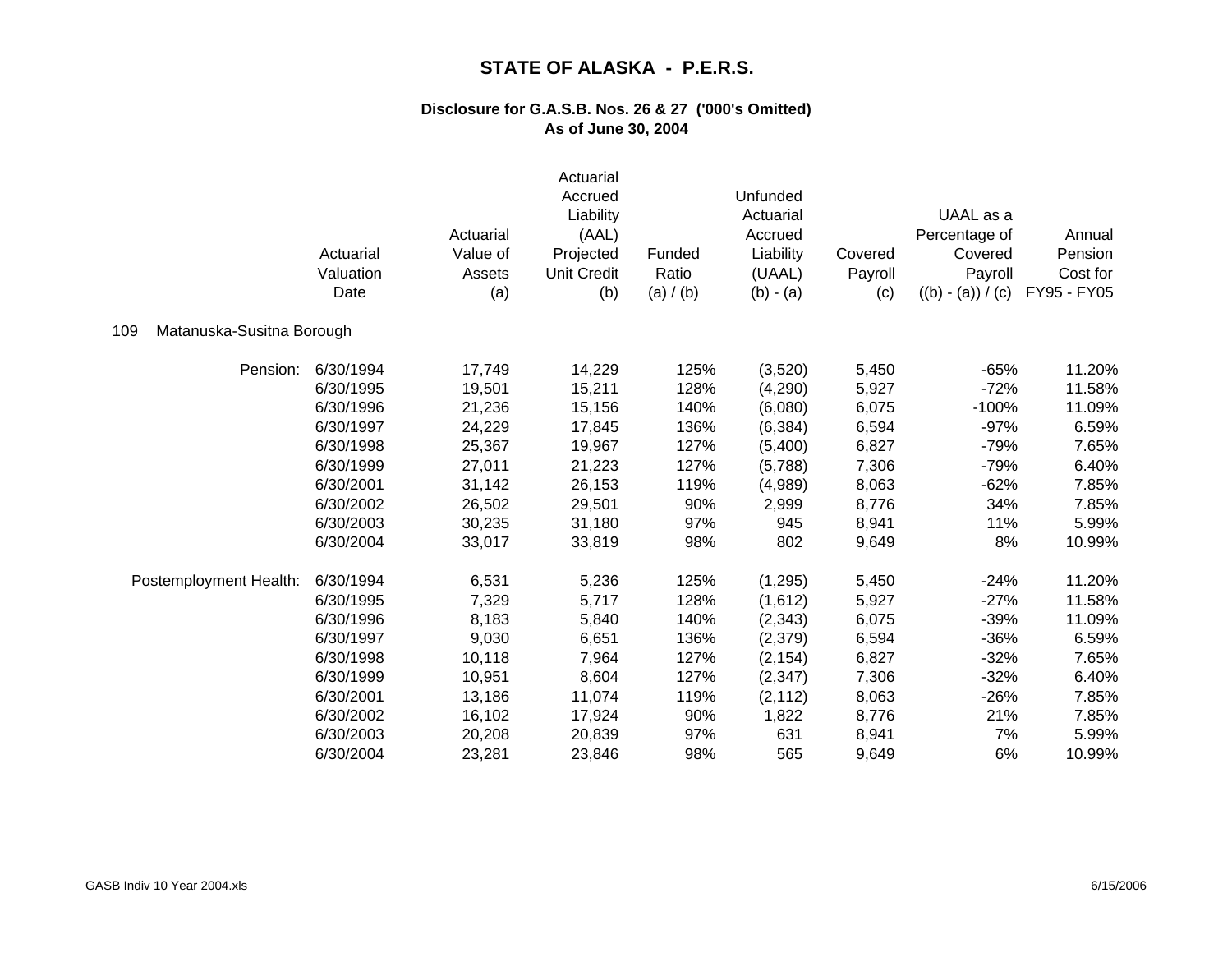|                                                  | Actuarial<br>Valuation<br>Date | Actuarial<br>Value of<br>Assets<br>(a) | Actuarial<br>Accrued<br>Liability<br>(AAL)<br>Projected<br><b>Unit Credit</b><br>(b) | Funded<br>Ratio<br>(a) / (b) | Unfunded<br>Actuarial<br>Accrued<br>Liability<br>(UAAL)<br>$(b) - (a)$ | Covered<br>Payroll<br>(c) | UAAL as a<br>Percentage of<br>Covered<br>Payroll<br>$((b) - (a)) / (c)$ | Annual<br>Pension<br>Cost for<br>FY95 - FY05 |
|--------------------------------------------------|--------------------------------|----------------------------------------|--------------------------------------------------------------------------------------|------------------------------|------------------------------------------------------------------------|---------------------------|-------------------------------------------------------------------------|----------------------------------------------|
| Matanuska-Susitna Borough School District<br>110 |                                |                                        |                                                                                      |                              |                                                                        |                           |                                                                         |                                              |
| Pension:                                         | 6/30/1994                      | 22,820                                 | 27,498                                                                               | 83%                          | 4,678                                                                  | 13,466                    | 35%                                                                     | 11.20%                                       |
|                                                  | 6/30/1995                      | 26,509                                 | 30,724                                                                               | 86%                          | 4,215                                                                  | 14,018                    | 30%                                                                     | 11.58%                                       |
|                                                  | 6/30/1996                      | 29,392                                 | 31,670                                                                               | 93%                          | 2,278                                                                  | 15,076                    | 15%                                                                     | 11.09%                                       |
|                                                  | 6/30/1997                      | 35,232                                 | 35,529                                                                               | 99%                          | 296                                                                    | 14,070                    | 2%                                                                      | 6.59%                                        |
|                                                  | 6/30/1998                      | 39,080                                 | 42,168                                                                               | 93%                          | 3,088                                                                  | 15,643                    | 20%                                                                     | 7.65%                                        |
|                                                  | 6/30/1999                      | 41,128                                 | 44,411                                                                               | 93%                          | 3,283                                                                  | 16,783                    | 20%                                                                     | 6.40%                                        |
|                                                  | 6/30/2001                      | 49,792                                 | 53,236                                                                               | 94%                          | 3,444                                                                  | 16,586                    | 21%                                                                     | 7.85%                                        |
|                                                  | 6/30/2002                      | 42,054                                 | 63,760                                                                               | 66%                          | 21,706                                                                 | 17,631                    | 123%                                                                    | 7.85%                                        |
|                                                  | 6/30/2003                      | 45,340                                 | 68,486                                                                               | 66%                          | 23,146                                                                 | 18,637                    | 124%                                                                    | 5.99%                                        |
|                                                  | 6/30/2004                      | 45,792                                 | 74,289                                                                               | 62%                          | 28,497                                                                 | 19,721                    | 144%                                                                    | 10.99%                                       |
| Postemployment Health:                           | 6/30/1994                      | 8,397                                  | 10,119                                                                               | 83%                          | 1,722                                                                  | 13,466                    | 13%                                                                     | 11.20%                                       |
|                                                  | 6/30/1995                      | 9,962                                  | 11,546                                                                               | 86%                          | 1,584                                                                  | 14,018                    | 11%                                                                     | 11.58%                                       |
|                                                  | 6/30/1996                      | 11,326                                 | 12,204                                                                               | 93%                          | 878                                                                    | 15,076                    | 6%                                                                      | 11.09%                                       |
|                                                  | 6/30/1997                      | 13,132                                 | 13,242                                                                               | 99%                          | 111                                                                    | 14,070                    | 1%                                                                      | 6.59%                                        |
|                                                  | 6/30/1998                      | 15,586                                 | 16,818                                                                               | 93%                          | 1,232                                                                  | 15,643                    | 8%                                                                      | 7.65%                                        |
|                                                  | 6/30/1999                      | 16,673                                 | 18,005                                                                               | 93%                          | 1,332                                                                  | 16,783                    | 8%                                                                      | 6.40%                                        |
|                                                  | 6/30/2001                      | 21,083                                 | 22,540                                                                               | 94%                          | 1,457                                                                  | 16,586                    | 9%                                                                      | 7.85%                                        |
|                                                  | 6/30/2002                      | 25,551                                 | 38,740                                                                               | 66%                          | 13,189                                                                 | 17,631                    | 75%                                                                     | 7.85%                                        |
|                                                  | 6/30/2003                      | 30,303                                 | 45,773                                                                               | 66%                          | 15,470                                                                 | 18,637                    | 83%                                                                     | 5.99%                                        |
|                                                  | 6/30/2004                      | 32,289                                 | 52,382                                                                               | 62%                          | 20,093                                                                 | 19,721                    | 102%                                                                    | 10.99%                                       |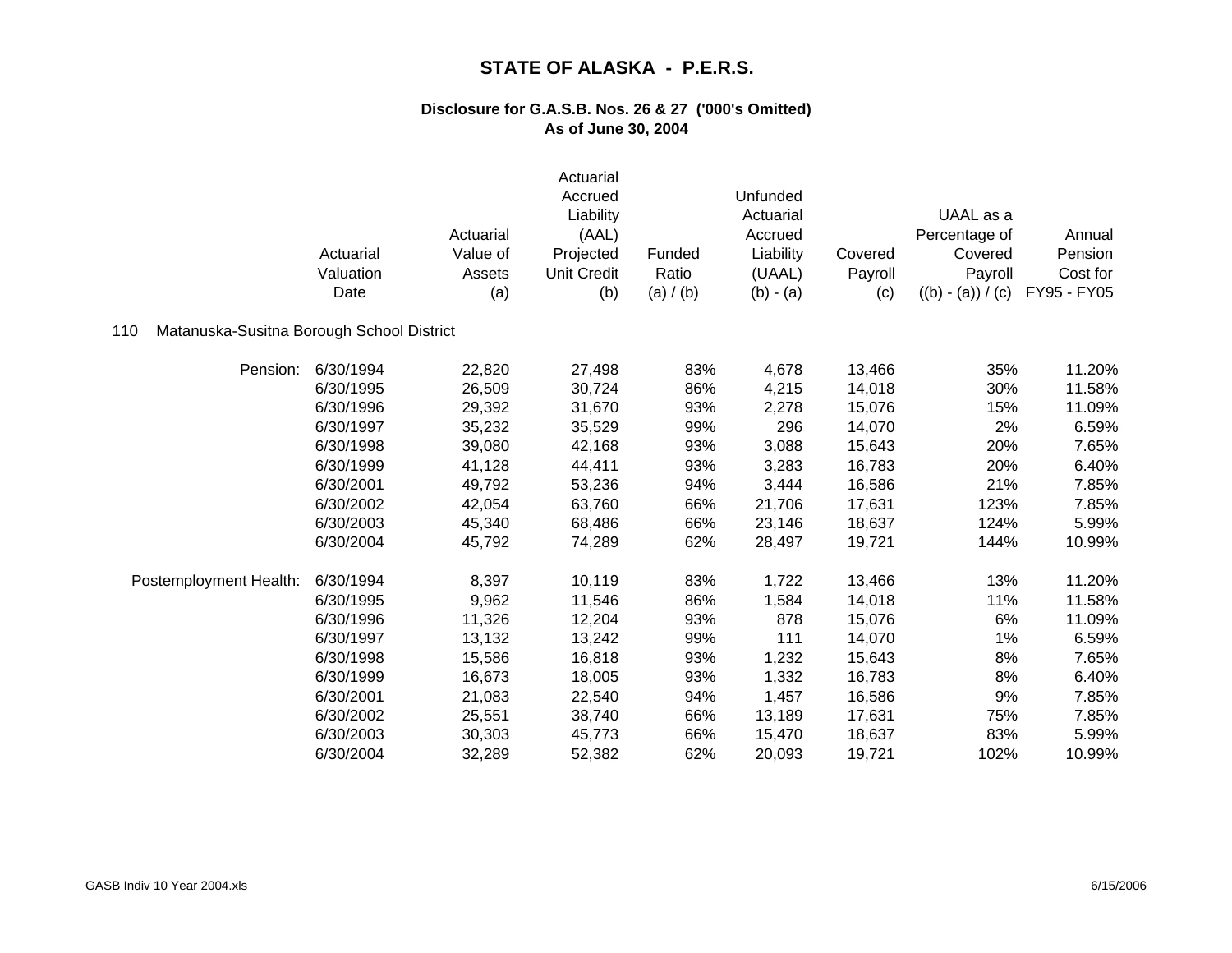|                                  | Actuarial<br>Valuation<br>Date | Actuarial<br>Value of<br>Assets<br>(a) | Actuarial<br>Accrued<br>Liability<br>(AAL)<br>Projected<br><b>Unit Credit</b><br>(b) | Funded<br>Ratio<br>(a) / (b) | Unfunded<br>Actuarial<br>Accrued<br>Liability<br>(UAAL)<br>$(b) - (a)$ | Covered<br>Payroll<br>(c) | UAAL as a<br>Percentage of<br>Covered<br>Payroll<br>$((b) - (a)) / (c)$ | Annual<br>Pension<br>Cost for<br>FY95 - FY05 |
|----------------------------------|--------------------------------|----------------------------------------|--------------------------------------------------------------------------------------|------------------------------|------------------------------------------------------------------------|---------------------------|-------------------------------------------------------------------------|----------------------------------------------|
| Anchorage School District<br>111 |                                |                                        |                                                                                      |                              |                                                                        |                           |                                                                         |                                              |
| Pension:                         | 6/30/1994                      | 154,079                                | 159,545                                                                              | 97%                          | 5,467                                                                  | 51,800                    | 11%                                                                     | 14.68%                                       |
|                                  | 6/30/1995                      | 161,832                                | 169,408                                                                              | 96%                          | 7,576                                                                  | 52,706                    | 14%                                                                     | 12.51%                                       |
|                                  | 6/30/1996                      | 177,247                                | 172,510                                                                              | 103%                         | (4,737)                                                                | 53,523                    | $-9%$                                                                   | 11.61%                                       |
|                                  | 6/30/1997                      | 191,676                                | 187,638                                                                              | 102%                         | (4,038)                                                                | 53,957                    | $-7%$                                                                   | 8.43%                                        |
|                                  | 6/30/1998                      | 210,519                                | 209,487                                                                              | 100%                         | (1,032)                                                                | 57,001                    | $-2%$                                                                   | 8.77%                                        |
|                                  | 6/30/1999                      | 215,047                                | 215,888                                                                              | 100%                         | 841                                                                    | 64,342                    | 1%                                                                      | 9.00%                                        |
|                                  | 6/30/2001                      | 245,817                                | 258,427                                                                              | 95%                          | 12,610                                                                 | 72,422                    | 17%                                                                     | 9.35%                                        |
|                                  | 6/30/2002                      | 207,488                                | 284,004                                                                              | 73%                          | 76,516                                                                 | 64,634                    | 118%                                                                    | 9.35%                                        |
|                                  | 6/30/2003                      | 206,826                                | 293,796                                                                              | 70%                          | 86,970                                                                 | 70,720                    | 123%                                                                    | 9.25%                                        |
|                                  | 6/30/2004                      | 209,937                                | 312,078                                                                              | 67%                          | 102,141                                                                | 72,944                    | 140%                                                                    | 14.25%                                       |
| Postemployment Health:           | 6/30/1994                      | 56,696                                 | 58,708                                                                               | 97%                          | 2,011                                                                  | 51,800                    | 4%                                                                      | 14.68%                                       |
|                                  | 6/30/1995                      | 60,818                                 | 63,665                                                                               | 96%                          | 2,847                                                                  | 52,706                    | 5%                                                                      | 12.51%                                       |
|                                  | 6/30/1996                      | 68,304                                 | 66,478                                                                               | 103%                         | (1,826)                                                                | 53,523                    | $-3%$                                                                   | 11.61%                                       |
|                                  | 6/30/1997                      | 71,439                                 | 69,934                                                                               | 102%                         | (1,505)                                                                | 53,957                    | $-3%$                                                                   | 8.43%                                        |
|                                  | 6/30/1998                      | 83,958                                 | 83,547                                                                               | 100%                         | (411)                                                                  | 57,001                    | $-1%$                                                                   | 8.77%                                        |
|                                  | 6/30/1999                      | 87,178                                 | 87,520                                                                               | 100%                         | 342                                                                    | 64,342                    | 1%                                                                      | 9.00%                                        |
|                                  | 6/30/2001                      | 104,079                                | 109,418                                                                              | 95%                          | 5,339                                                                  | 72,422                    | 7%                                                                      | 9.35%                                        |
|                                  | 6/30/2002                      | 126,066                                | 172,555                                                                              | 73%                          | 46,489                                                                 | 64,634                    | 72%                                                                     | 9.35%                                        |
|                                  | 6/30/2003                      | 138,235                                | 196,363                                                                              | 70%                          | 58,128                                                                 | 70,720                    | 82%                                                                     | 9.25%                                        |
|                                  | 6/30/2004                      | 148,031                                | 220,052                                                                              | 67%                          | 72,021                                                                 | 72,944                    | 99%                                                                     | 14.25%                                       |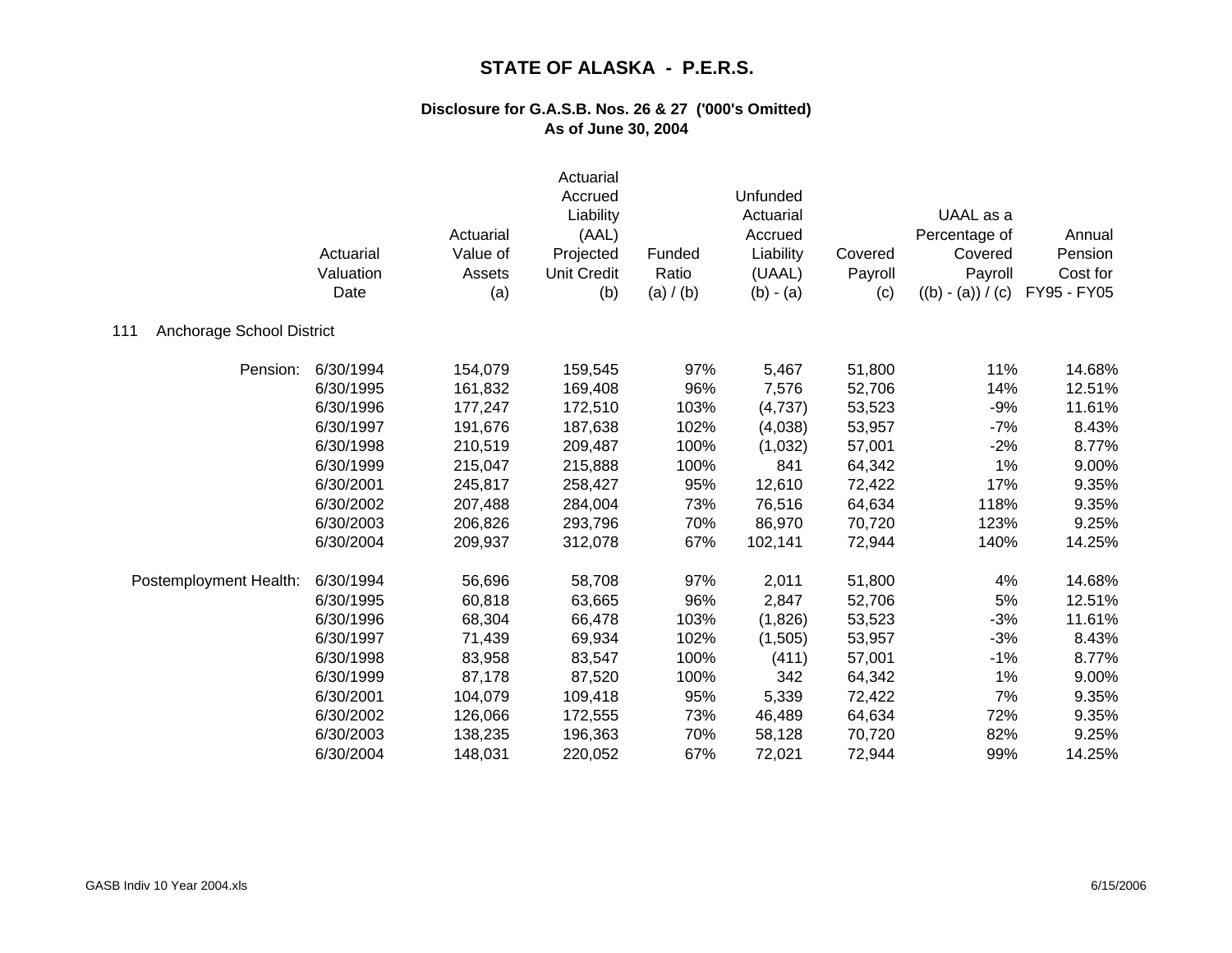|                                            | Actuarial<br>Valuation<br>Date | Actuarial<br>Value of<br>Assets<br>(a) | Actuarial<br>Accrued<br>Liability<br>(AAL)<br>Projected<br><b>Unit Credit</b><br>(b) | Funded<br>Ratio<br>(a) / (b) | Unfunded<br>Actuarial<br>Accrued<br>Liability<br>(UAAL)<br>$(b) - (a)$ | Covered<br>Payroll<br>(c) | UAAL as a<br>Percentage of<br>Covered<br>Payroll<br>$((b) - (a)) / (c)$ | Annual<br>Pension<br>Cost for<br>FY95 - FY05 |
|--------------------------------------------|--------------------------------|----------------------------------------|--------------------------------------------------------------------------------------|------------------------------|------------------------------------------------------------------------|---------------------------|-------------------------------------------------------------------------|----------------------------------------------|
| <b>Copper River School District</b><br>112 |                                |                                        |                                                                                      |                              |                                                                        |                           |                                                                         |                                              |
| Pension:                                   | 6/30/1994                      | 2,194                                  | 2,072                                                                                | 106%                         | (121)                                                                  | 912                       | $-13%$                                                                  | 6.24%                                        |
|                                            | 6/30/1995                      | 2,479                                  | 2,334                                                                                | 106%                         | (145)                                                                  | 876                       | $-17%$                                                                  | 3.45%                                        |
|                                            | 6/30/1996                      | 2,656                                  | 2,297                                                                                | 116%                         | (359)                                                                  | 962                       | $-37%$                                                                  | 6.14%                                        |
|                                            | 6/30/1997                      | 2,924                                  | 2,676                                                                                | 109%                         | (248)                                                                  | 961                       | $-26%$                                                                  | 1.43%                                        |
|                                            | 6/30/1998                      | 3,033                                  | 2,936                                                                                | 103%                         | (97)                                                                   | 984                       | $-10%$                                                                  | 5.28%                                        |
|                                            | 6/30/1999                      | 3,124                                  | 3,051                                                                                | 102%                         | (73)                                                                   | 988                       | $-7%$                                                                   | 6.84%                                        |
|                                            | 6/30/2001                      | 3,623                                  | 3,765                                                                                | 96%                          | 142                                                                    | 1,217                     | 12%                                                                     | 8.14%                                        |
|                                            | 6/30/2002                      | 2,895                                  | 4,084                                                                                | 71%                          | 1,189                                                                  | 1,127                     | 106%                                                                    | 8.14%                                        |
|                                            | 6/30/2003                      | 3,224                                  | 4,148                                                                                | 78%                          | 924                                                                    | 1,063                     | 87%                                                                     | 8.26%                                        |
|                                            | 6/30/2004                      | 3,069                                  | 4,277                                                                                | 72%                          | 1,208                                                                  | 933                       | 130%                                                                    | 13.26%                                       |
| Postemployment Health:                     | 6/30/1994                      | 807                                    | 763                                                                                  | 106%                         | (45)                                                                   | 912                       | $-5%$                                                                   | 6.24%                                        |
|                                            | 6/30/1995                      | 932                                    | 877                                                                                  | 106%                         | (55)                                                                   | 876                       | $-6%$                                                                   | 3.45%                                        |
|                                            | 6/30/1996                      | 1,023                                  | 885                                                                                  | 116%                         | (138)                                                                  | 962                       | $-14%$                                                                  | 6.14%                                        |
|                                            | 6/30/1997                      | 1,090                                  | 998                                                                                  | 109%                         | (92)                                                                   | 961                       | $-10%$                                                                  | 1.43%                                        |
|                                            | 6/30/1998                      | 1,210                                  | 1,171                                                                                | 103%                         | (39)                                                                   | 984                       | $-4%$                                                                   | 5.28%                                        |
|                                            | 6/30/1999                      | 1,267                                  | 1,237                                                                                | 102%                         | (30)                                                                   | 988                       | $-3%$                                                                   | 6.84%                                        |
|                                            | 6/30/2001                      | 1,534                                  | 1,595                                                                                | 96%                          | 61                                                                     | 1,217                     | 5%                                                                      | 8.14%                                        |
|                                            | 6/30/2002                      | 1,759                                  | 2,481                                                                                | 71%                          | 722                                                                    | 1,127                     | 64%                                                                     | 8.14%                                        |
|                                            | 6/30/2003                      | 2,155                                  | 2,772                                                                                | 78%                          | 617                                                                    | 1,063                     | 58%                                                                     | 8.26%                                        |
|                                            | 6/30/2004                      | 2,164                                  | 3,016                                                                                | 72%                          | 852                                                                    | 933                       | 91%                                                                     | 13.26%                                       |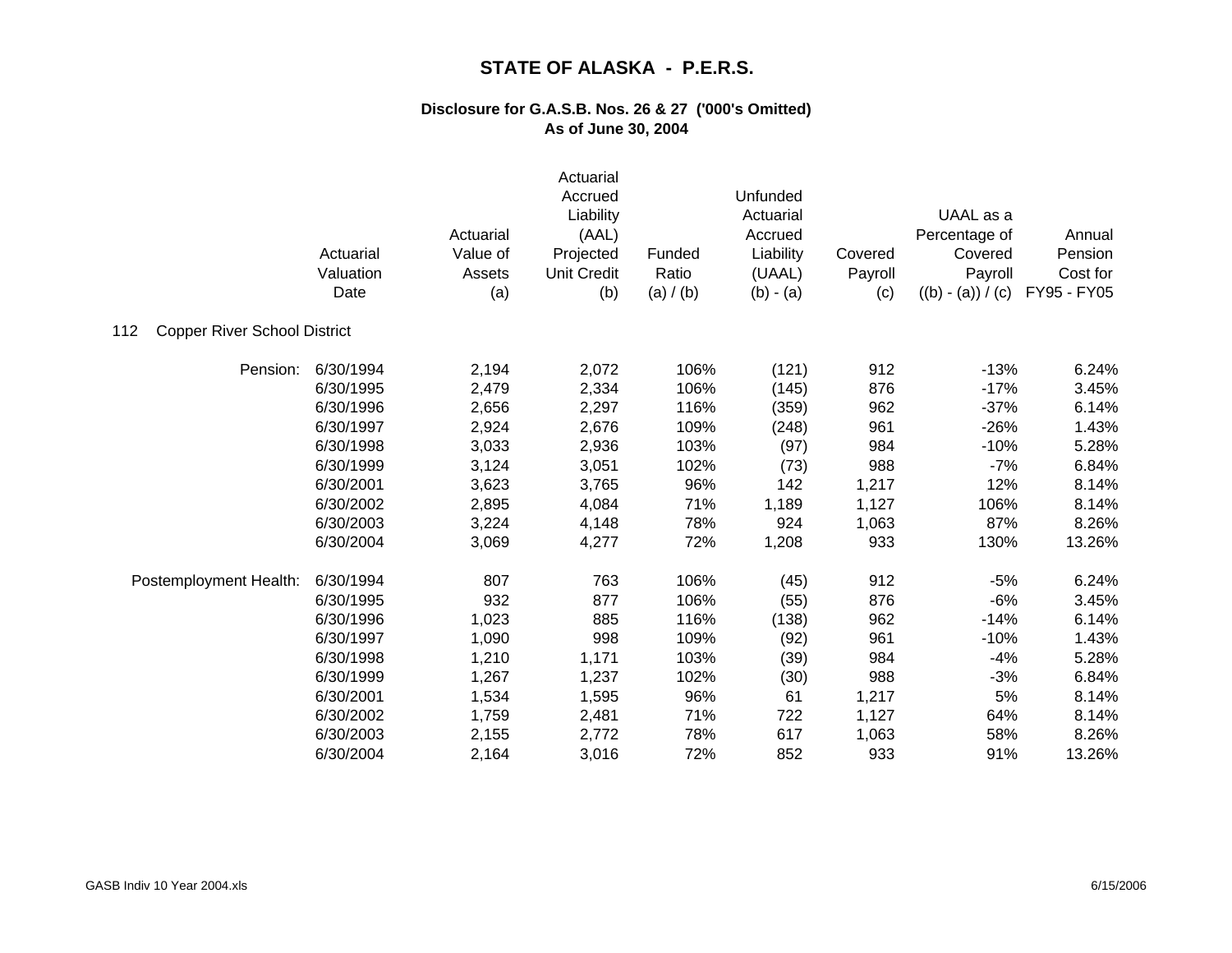|                             | Actuarial<br>Valuation<br>Date | Actuarial<br>Value of<br>Assets<br>(a) | Actuarial<br>Accrued<br>Liability<br>(AAL)<br>Projected<br><b>Unit Credit</b><br>(b) | Funded<br>Ratio<br>(a) / (b) | Unfunded<br>Actuarial<br>Accrued<br>Liability<br>(UAAL)<br>$(b) - (a)$ | Covered<br>Payroll<br>(c) | UAAL as a<br>Percentage of<br>Covered<br>Payroll<br>$((b) - (a)) / (c)$ | Annual<br>Pension<br>Cost for<br>FY95 - FY05 |
|-----------------------------|--------------------------------|----------------------------------------|--------------------------------------------------------------------------------------|------------------------------|------------------------------------------------------------------------|---------------------------|-------------------------------------------------------------------------|----------------------------------------------|
| 113<br>University of Alaska |                                |                                        |                                                                                      |                              |                                                                        |                           |                                                                         |                                              |
| Pension:                    | 6/30/1994                      | 195,695                                | 191,942                                                                              | 102%                         | (3,752)                                                                | 70,819                    | $-5%$                                                                   | 10.90%                                       |
|                             | 6/30/1995                      | 215,100                                | 208,639                                                                              | 103%                         | (6, 461)                                                               | 70,393                    | $-9%$                                                                   | 10.82%                                       |
|                             | 6/30/1996                      | 232,714                                | 209,658                                                                              | 111%                         | (23,056)                                                               | 71,914                    | $-32%$                                                                  | 10.33%                                       |
|                             | 6/30/1997                      | 267,580                                | 237,836                                                                              | 113%                         | (29, 744)                                                              | 69,914                    | $-43%$                                                                  | 5.63%                                        |
|                             | 6/30/1998                      | 289,704                                | 265,642                                                                              | 109%                         | (24,062)                                                               | 66,938                    | $-36%$                                                                  | 6.66%                                        |
|                             | 6/30/1999                      | 308,959                                | 272,389                                                                              | 113%                         | (36, 570)                                                              | 74,258                    | $-49%$                                                                  | 5.64%                                        |
|                             | 6/30/2001                      | 360,222                                | 331,693                                                                              | 109%                         | (28, 529)                                                              | 94,230                    | $-30%$                                                                  | 4.08%                                        |
|                             | 6/30/2002                      | 301,429                                | 402,604                                                                              | 75%                          | 101,175                                                                | 102,892                   | 98%                                                                     | 4.08%                                        |
|                             | 6/30/2003                      | 313,807                                | 419,463                                                                              | 75%                          | 105,656                                                                | 113,096                   | 93%                                                                     | 5.58%                                        |
|                             | 6/30/2004                      | 326,815                                | 444,092                                                                              | 74%                          | 117,277                                                                | 116,156                   | 101%                                                                    | 10.58%                                       |
| Postemployment Health:      | 6/30/1994                      | 72,009                                 | 70,629                                                                               | 102%                         | (1,381)                                                                | 70,819                    | $-2%$                                                                   | 10.90%                                       |
|                             | 6/30/1995                      | 80,837                                 | 78,409                                                                               | 103%                         | (2, 428)                                                               | 70,393                    | $-3%$                                                                   | 10.82%                                       |
|                             | 6/30/1996                      | 89,678                                 | 80,793                                                                               | 111%                         | (8,885)                                                                | 71,914                    | $-12%$                                                                  | 10.33%                                       |
|                             | 6/30/1997                      | 99,730                                 | 88,644                                                                               | 113%                         | (11,086)                                                               | 69,914                    | $-16%$                                                                  | 5.63%                                        |
|                             | 6/30/1998                      | 115,538                                | 105,942                                                                              | 109%                         | (9,596)                                                                | 66,938                    | $-14%$                                                                  | 6.66%                                        |
|                             | 6/30/1999                      | 125,249                                | 110,424                                                                              | 113%                         | (14, 825)                                                              | 74,258                    | $-20%$                                                                  | 5.64%                                        |
|                             | 6/30/2001                      | 152,517                                | 140,438                                                                              | 109%                         | (12,079)                                                               | 94,230                    | $-13%$                                                                  | 4.08%                                        |
|                             | 6/30/2002                      | 183,143                                | 244,615                                                                              | 75%                          | 61,472                                                                 | 102,892                   | 60%                                                                     | 4.08%                                        |
|                             | 6/30/2003                      | 209,738                                | 280,355                                                                              | 75%                          | 70,617                                                                 | 113,096                   | 62%                                                                     | 5.58%                                        |
|                             | 6/30/2004                      | 230,444                                | 313,137                                                                              | 74%                          | 82,693                                                                 | 116,156                   | 71%                                                                     | 10.58%                                       |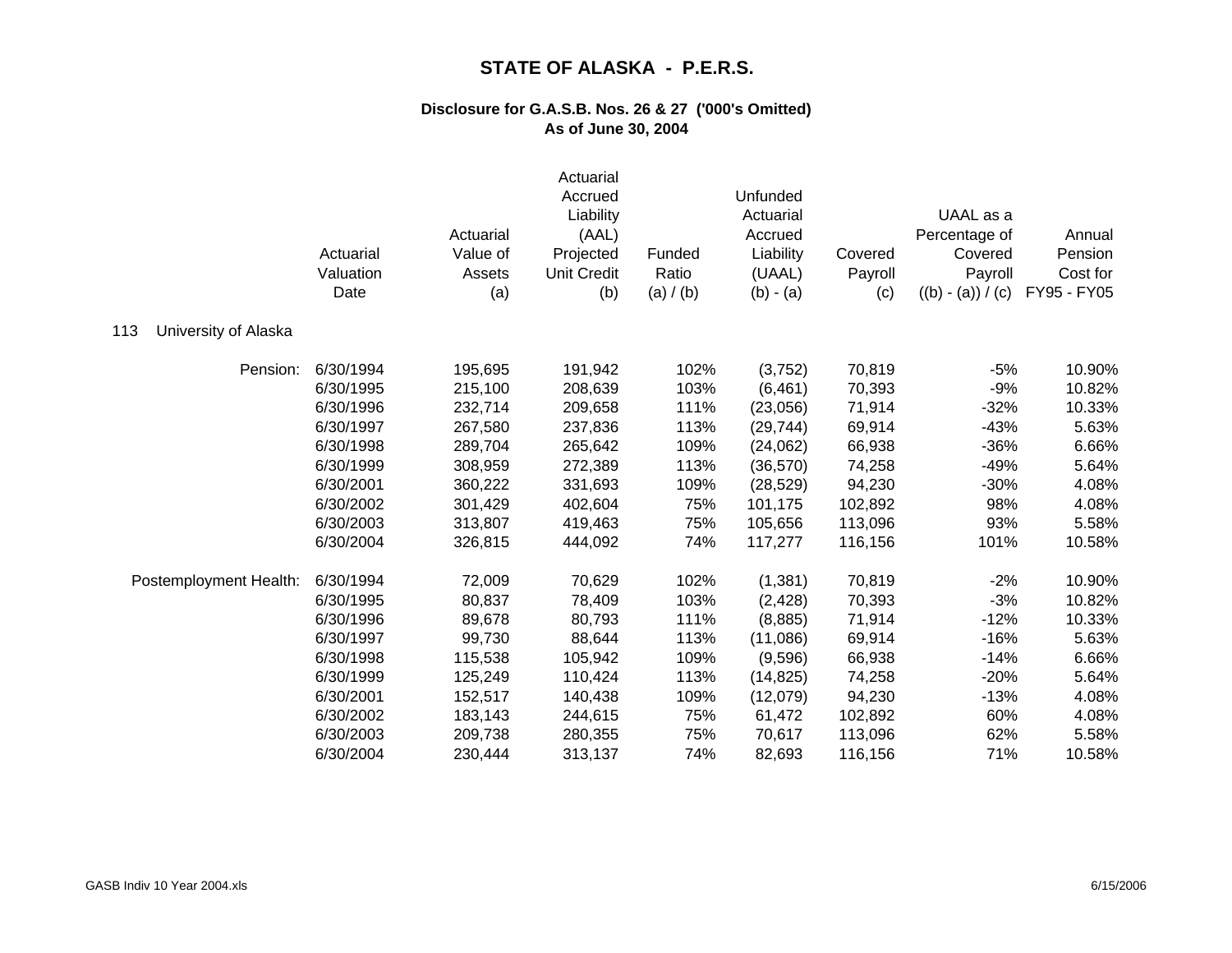|                        | Actuarial<br>Valuation<br>Date | Actuarial<br>Value of<br>Assets<br>(a) | Actuarial<br>Accrued<br>Liability<br>(AAL)<br>Projected<br><b>Unit Credit</b><br>(b) | Funded<br>Ratio<br>(a) / (b) | Unfunded<br>Actuarial<br>Accrued<br>Liability<br>(UAAL)<br>$(b) - (a)$ | Covered<br>Payroll<br>(c) | UAAL as a<br>Percentage of<br>Covered<br>Payroll<br>$((b) - (a)) / (c)$ | Annual<br>Pension<br>Cost for<br>FY95 - FY05 |
|------------------------|--------------------------------|----------------------------------------|--------------------------------------------------------------------------------------|------------------------------|------------------------------------------------------------------------|---------------------------|-------------------------------------------------------------------------|----------------------------------------------|
| Kenai, City of<br>115  |                                |                                        |                                                                                      |                              |                                                                        |                           |                                                                         |                                              |
| Pension:               | 6/30/1994                      | 12,231                                 | 11,943                                                                               | 102%                         | (287)                                                                  | 3,770                     | $-8%$                                                                   | 4.77%                                        |
|                        | 6/30/1995                      | 13,420                                 | 12,950                                                                               | 104%                         | (470)                                                                  | 4,018                     | $-12%$                                                                  | 1.03%                                        |
|                        | 6/30/1996                      | 14,642                                 | 12,859                                                                               | 114%                         | (1,782)                                                                | 4,002                     | $-45%$                                                                  | 7.94%                                        |
|                        | 6/30/1997                      | 16,132                                 | 14,526                                                                               | 111%                         | (1,606)                                                                | 4,271                     | $-38%$                                                                  | 2.98%                                        |
|                        | 6/30/1998                      | 18,492                                 | 16,185                                                                               | 114%                         | (2,307)                                                                | 4,073                     | $-57%$                                                                  | 4.40%                                        |
|                        | 6/30/1999                      | 19,354                                 | 17,065                                                                               | 113%                         | (2, 289)                                                               | 4,351                     | $-53%$                                                                  | 5.43%                                        |
|                        | 6/30/2001                      | 22,213                                 | 20,868                                                                               | 106%                         | (1, 345)                                                               | 4,440                     | $-30%$                                                                  | 2.63%                                        |
|                        | 6/30/2002                      | 18,255                                 | 22,882                                                                               | 80%                          | 4,627                                                                  | 4,926                     | 94%                                                                     | 2.63%                                        |
|                        | 6/30/2003                      | 17,336                                 | 23,182                                                                               | 75%                          | 5,846                                                                  | 4,730                     | 124%                                                                    | 3.67%                                        |
|                        | 6/30/2004                      | 18,797                                 | 25,579                                                                               | 73%                          | 6,782                                                                  | 4,485                     | 151%                                                                    | 8.67%                                        |
| Postemployment Health: | 6/30/1994                      | 4,500                                  | 4,395                                                                                | 102%                         | (106)                                                                  | 3,770                     | $-3%$                                                                   | 4.77%                                        |
|                        | 6/30/1995                      | 5,043                                  | 4,867                                                                                | 104%                         | (176)                                                                  | 4,018                     | $-4%$                                                                   | 1.03%                                        |
|                        | 6/30/1996                      | 5,642                                  | 4,956                                                                                | 114%                         | (687)                                                                  | 4,002                     | $-17%$                                                                  | 7.94%                                        |
|                        | 6/30/1997                      | 6,013                                  | 5,414                                                                                | 111%                         | (599)                                                                  | 4,271                     | $-14%$                                                                  | 2.98%                                        |
|                        | 6/30/1998                      | 7,375                                  | 6,456                                                                                | 114%                         | (919)                                                                  | 4,073                     | $-23%$                                                                  | 4.40%                                        |
|                        | 6/30/1999                      | 7,846                                  | 6,919                                                                                | 113%                         | (927)                                                                  | 4,351                     | $-21%$                                                                  | 5.43%                                        |
|                        | 6/30/2001                      | 9,405                                  | 8,835                                                                                | 106%                         | (570)                                                                  | 4,440                     | $-13%$                                                                  | 2.63%                                        |
|                        | 6/30/2002                      | 11,092                                 | 13,903                                                                               | 80%                          | 2,811                                                                  | 4,926                     | 57%                                                                     | 2.63%                                        |
|                        | 6/30/2003                      | 11,587                                 | 15,494                                                                               | 75%                          | 3,907                                                                  | 4,730                     | 83%                                                                     | 3.67%                                        |
|                        | 6/30/2004                      | 13,254                                 | 18,037                                                                               | 73%                          | 4,783                                                                  | 4,485                     | 107%                                                                    | 8.67%                                        |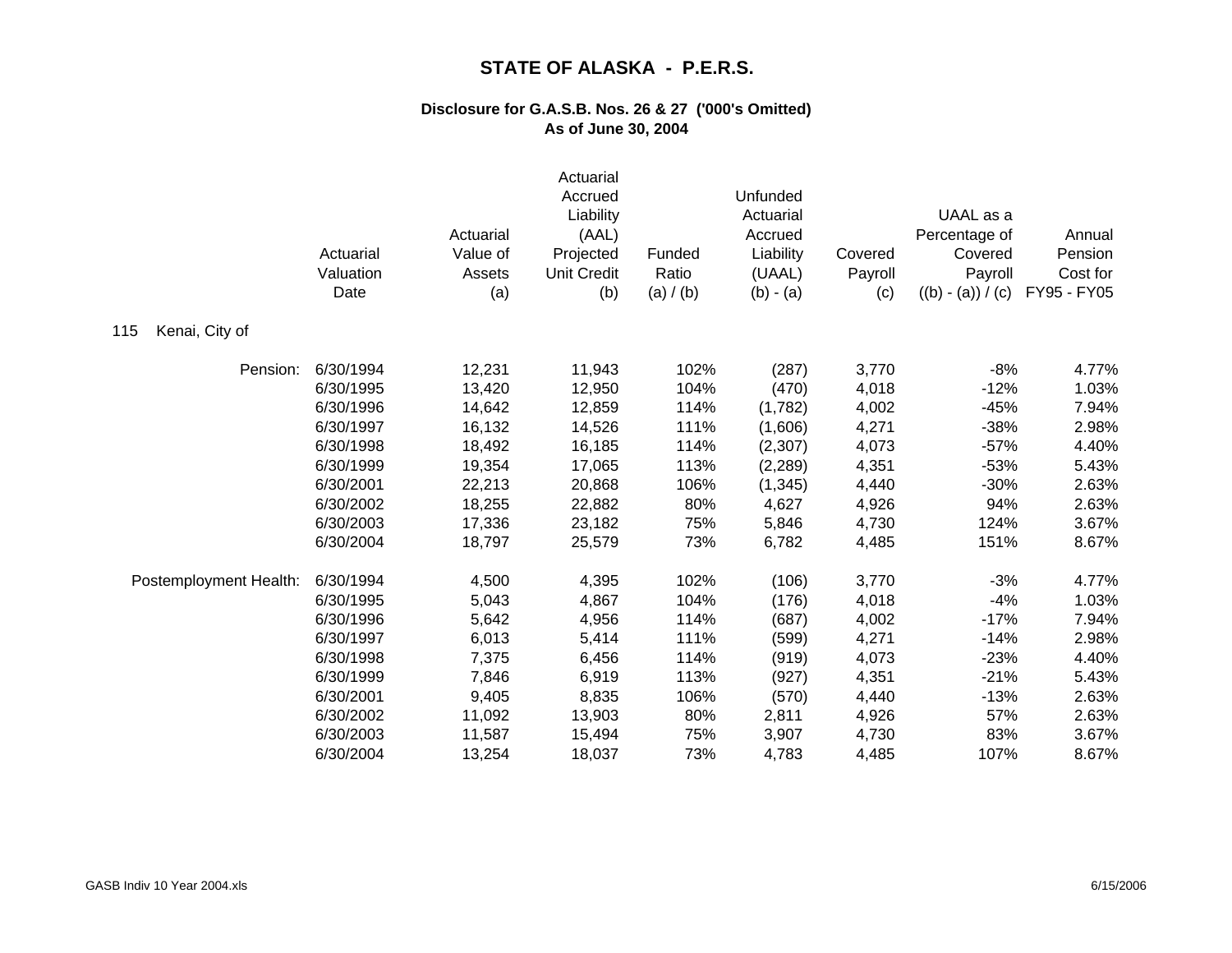|                                     | Actuarial<br>Valuation<br>Date | Actuarial<br>Value of<br>Assets<br>(a) | Actuarial<br>Accrued<br>Liability<br>(AAL)<br>Projected<br><b>Unit Credit</b><br>(b) | Funded<br>Ratio<br>(a) $/$ (b) | Unfunded<br>Actuarial<br>Accrued<br>Liability<br>(UAAL)<br>$(b) - (a)$ | Covered<br>Payroll<br>(c) | UAAL as a<br>Percentage of<br>Covered<br>Payroll<br>$((b) - (a)) / (c)$ | Annual<br>Pension<br>Cost for<br>FY95 - FY05 |
|-------------------------------------|--------------------------------|----------------------------------------|--------------------------------------------------------------------------------------|--------------------------------|------------------------------------------------------------------------|---------------------------|-------------------------------------------------------------------------|----------------------------------------------|
| Fairbanks North Star Borough<br>116 |                                |                                        |                                                                                      |                                |                                                                        |                           |                                                                         |                                              |
| Pension:                            | 6/30/1994                      | 28,868                                 | 25,329                                                                               | 114%                           | (3,539)                                                                | 11,454                    | $-31%$                                                                  | 7.80%                                        |
|                                     | 6/30/1995                      | 32,121                                 | 27,781                                                                               | 116%                           | (4,339)                                                                | 11,508                    | $-38%$                                                                  | 0.00%                                        |
|                                     | 6/30/1996                      | 33,531                                 | 28,375                                                                               | 118%                           | (5, 155)                                                               | 12,462                    | $-41%$                                                                  | 0.56%                                        |
|                                     | 6/30/1997                      | 38,304                                 | 32,634                                                                               | 117%                           | (5,670)                                                                | 12,587                    | $-45%$                                                                  | 0.00%                                        |
|                                     | 6/30/1998                      | 40,672                                 | 37,428                                                                               | 109%                           | (3,244)                                                                | 13,119                    | $-25%$                                                                  | 4.78%                                        |
|                                     | 6/30/1999                      | 43,984                                 | 39,625                                                                               | 111%                           | (4,359)                                                                | 14,025                    | $-31%$                                                                  | 4.55%                                        |
|                                     | 6/30/2001                      | 49,906                                 | 49,068                                                                               | 102%                           | (838)                                                                  | 15,063                    | $-6%$                                                                   | 5.04%                                        |
|                                     | 6/30/2002                      | 43,047                                 | 57,210                                                                               | 75%                            | 14,163                                                                 | 15,354                    | 92%                                                                     | 5.04%                                        |
|                                     | 6/30/2003                      | 47,674                                 | 60,217                                                                               | 79%                            | 12,543                                                                 | 15,923                    | 79%                                                                     | 5.93%                                        |
|                                     | 6/30/2004                      | 51,039                                 | 64,406                                                                               | 79%                            | 13,367                                                                 | 16,522                    | 81%                                                                     | 10.93%                                       |
| Postemployment Health:              | 6/30/1994                      | 10,622                                 | 9,320                                                                                | 114%                           | (1,302)                                                                | 11,454                    | $-11%$                                                                  | 7.80%                                        |
|                                     | 6/30/1995                      | 12,071                                 | 10,441                                                                               | 116%                           | (1,631)                                                                | 11,508                    | $-14%$                                                                  | 0.00%                                        |
|                                     | 6/30/1996                      | 12,921                                 | 10,935                                                                               | 118%                           | (1,987)                                                                | 12,462                    | $-16%$                                                                  | 0.56%                                        |
|                                     | 6/30/1997                      | 14,276                                 | 12,163                                                                               | 117%                           | (2, 113)                                                               | 12,587                    | $-17%$                                                                  | 0.00%                                        |
|                                     | 6/30/1998                      | 16,221                                 | 14,928                                                                               | 109%                           | (1,293)                                                                | 13,119                    | $-10%$                                                                  | 4.78%                                        |
|                                     | 6/30/1999                      | 17,832                                 | 16,064                                                                               | 111%                           | (1,768)                                                                | 14,025                    | $-13%$                                                                  | 4.55%                                        |
|                                     | 6/30/2001                      | 21,131                                 | 20,776                                                                               | 102%                           | (355)                                                                  | 15,063                    | $-2%$                                                                   | 5.04%                                        |
|                                     | 6/30/2002                      | 26,155                                 | 34,760                                                                               | 75%                            | 8,605                                                                  | 15,354                    | 56%                                                                     | 5.04%                                        |
|                                     | 6/30/2003                      | 31,864                                 | 40,247                                                                               | 79%                            | 8,383                                                                  | 15,923                    | 53%                                                                     | 5.93%                                        |
|                                     | 6/30/2004                      | 35,989                                 | 45,414                                                                               | 79%                            | 9,425                                                                  | 16,522                    | 57%                                                                     | 10.93%                                       |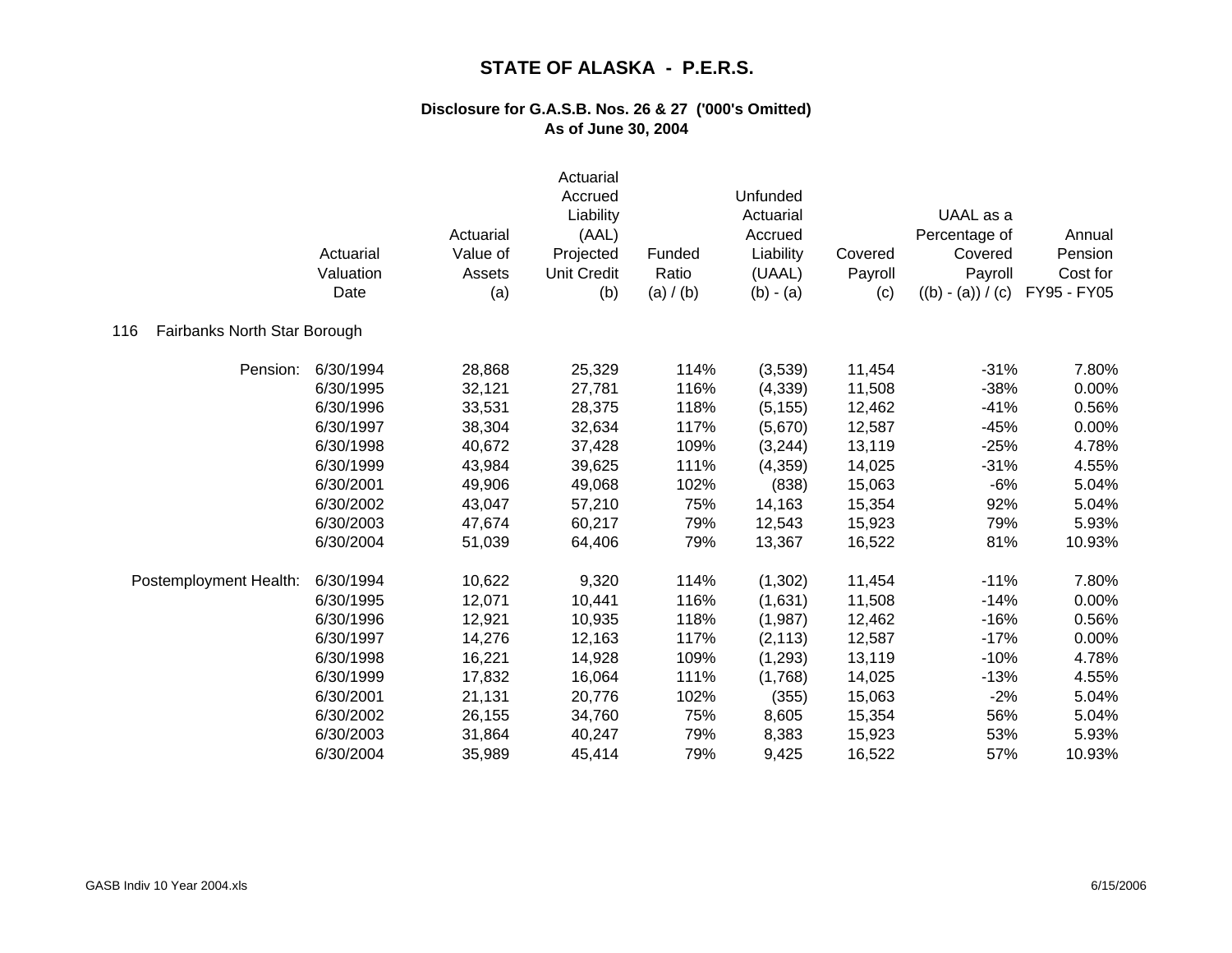|                                                     | Actuarial<br>Valuation<br>Date | Actuarial<br>Value of<br>Assets<br>(a) | Actuarial<br>Accrued<br>Liability<br>(AAL)<br>Projected<br><b>Unit Credit</b><br>(b) | Funded<br>Ratio<br>(a) / (b) | Unfunded<br>Actuarial<br>Accrued<br>Liability<br>(UAAL)<br>$(b) - (a)$ | Covered<br>Payroll<br>(c) | UAAL as a<br>Percentage of<br>Covered<br>Payroll<br>$((b) - (a)) / (c)$ | Annual<br>Pension<br>Cost for<br>FY95 - FY05 |
|-----------------------------------------------------|--------------------------------|----------------------------------------|--------------------------------------------------------------------------------------|------------------------------|------------------------------------------------------------------------|---------------------------|-------------------------------------------------------------------------|----------------------------------------------|
| Fairbanks North Star Borough School District<br>117 |                                |                                        |                                                                                      |                              |                                                                        |                           |                                                                         |                                              |
| Pension:                                            | 6/30/1994                      | 42,302                                 | 43,570                                                                               | 97%                          | 1,268                                                                  | 18,168                    | 7%                                                                      | 7.80%                                        |
|                                                     | 6/30/1995                      | 47,964                                 | 46,804                                                                               | 102%                         | (1, 159)                                                               | 18,386                    | $-6%$                                                                   | 12.28%                                       |
|                                                     | 6/30/1996                      | 52,093                                 | 48,533                                                                               | 107%                         | (3,559)                                                                | 18,817                    | $-19%$                                                                  | 11.19%                                       |
|                                                     | 6/30/1997                      | 58,081                                 | 53,225                                                                               | 109%                         | (4, 856)                                                               | 18,508                    | $-26%$                                                                  | 4.70%                                        |
|                                                     | 6/30/1998                      | 61,519                                 | 60,246                                                                               | 102%                         | (1,273)                                                                | 20,310                    | $-6%$                                                                   | 7.53%                                        |
|                                                     | 6/30/1999                      | 64,939                                 | 62,971                                                                               | 103%                         | (1,968)                                                                | 20,877                    | $-9%$                                                                   | 6.78%                                        |
|                                                     | 6/30/2001                      | 75,357                                 | 73,826                                                                               | 102%                         | (1,531)                                                                | 22,307                    | $-7%$                                                                   | 7.86%                                        |
|                                                     | 6/30/2002                      | 64,597                                 | 85,525                                                                               | 76%                          | 20,928                                                                 | 21,840                    | 96%                                                                     | 7.86%                                        |
|                                                     | 6/30/2003                      | 67,568                                 | 89,859                                                                               | 75%                          | 22,291                                                                 | 23,234                    | 96%                                                                     | 5.91%                                        |
|                                                     | 6/30/2004                      | 68,199                                 | 95,642                                                                               | 71%                          | 27,443                                                                 | 24,096                    | 114%                                                                    | 10.91%                                       |
| Postemployment Health:                              | 6/30/1994                      | 15,566                                 | 16,033                                                                               | 97%                          | 467                                                                    | 18,168                    | 3%                                                                      | 7.80%                                        |
|                                                     | 6/30/1995                      | 18,025                                 | 17,590                                                                               | 102%                         | (436)                                                                  | 18,386                    | $-2%$                                                                   | 12.28%                                       |
|                                                     | 6/30/1996                      | 20,074                                 | 18,703                                                                               | 107%                         | (1, 372)                                                               | 18,817                    | $-7%$                                                                   | 11.19%                                       |
|                                                     | 6/30/1997                      | 21,648                                 | 19,838                                                                               | 109%                         | (1, 810)                                                               | 18,508                    | $-10%$                                                                  | 4.70%                                        |
|                                                     | 6/30/1998                      | 24,535                                 | 24,027                                                                               | 102%                         | (508)                                                                  | 20,310                    | $-3%$                                                                   | 7.53%                                        |
|                                                     | 6/30/1999                      | 26,326                                 | 25,528                                                                               | 103%                         | (798)                                                                  | 20,877                    | $-4%$                                                                   | 6.78%                                        |
|                                                     | 6/30/2001                      | 31,906                                 | 31,258                                                                               | 102%                         | (648)                                                                  | 22,307                    | $-3%$                                                                   | 7.86%                                        |
|                                                     | 6/30/2002                      | 39,248                                 | 51,963                                                                               | 76%                          | 12,715                                                                 | 21,840                    | 58%                                                                     | 7.86%                                        |
|                                                     | 6/30/2003                      | 45,160                                 | 60,058                                                                               | 75%                          | 14,898                                                                 | 23,234                    | 64%                                                                     | 5.91%                                        |
|                                                     | 6/30/2004                      | 48,088                                 | 67,439                                                                               | 71%                          | 19,351                                                                 | 24,096                    | 80%                                                                     | 10.91%                                       |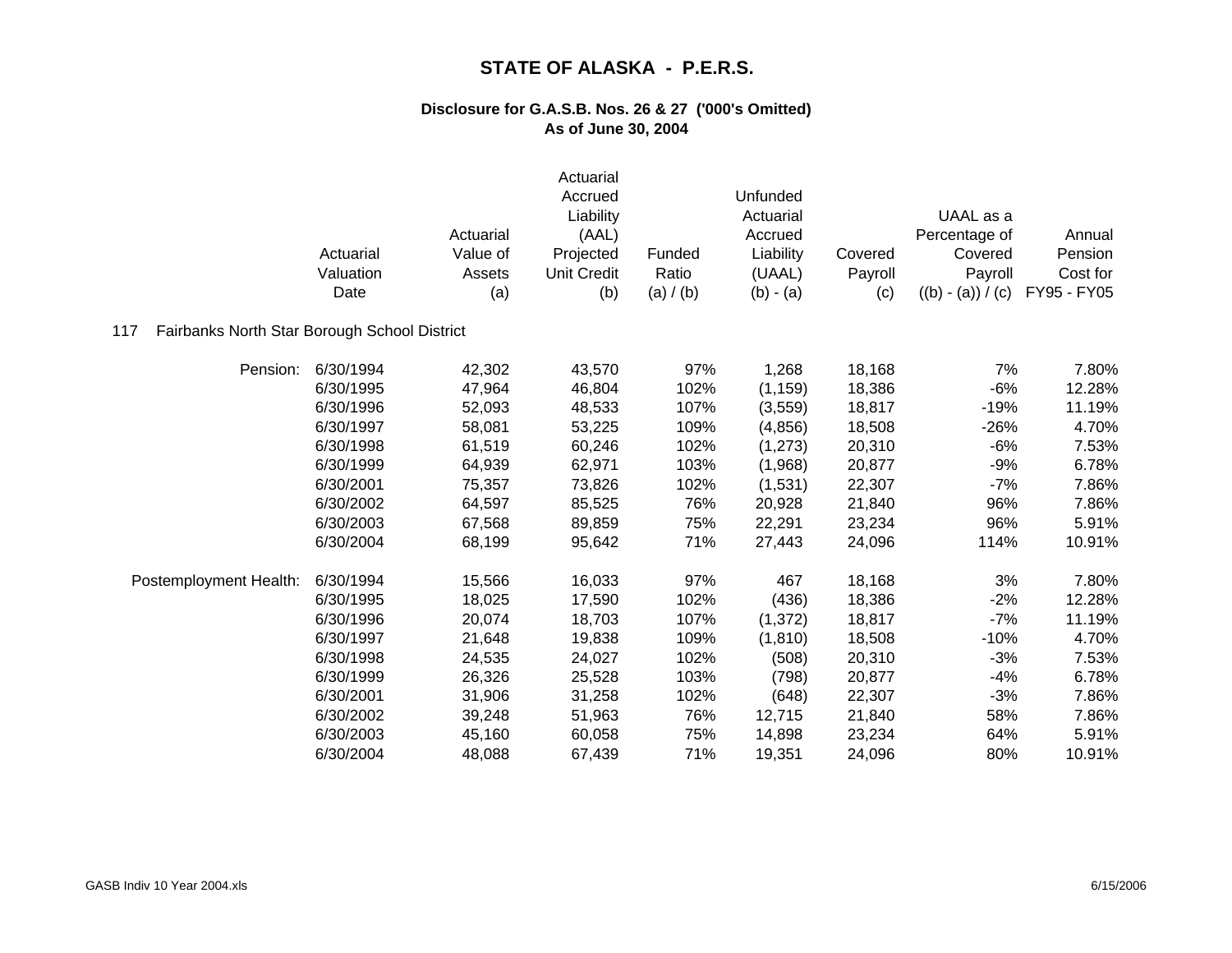|                                       | Actuarial<br>Valuation<br>Date | Actuarial<br>Value of<br>Assets<br>(a) | Actuarial<br>Accrued<br>Liability<br>(AAL)<br>Projected<br><b>Unit Credit</b><br>(b) | Funded<br>Ratio<br>(a) / (b) | Unfunded<br>Actuarial<br>Accrued<br>Liability<br>(UAAL)<br>$(b) - (a)$ | Covered<br>Payroll<br>(c) | UAAL as a<br>Percentage of<br>Covered<br>Payroll<br>$((b) - (a)) / (c)$ | Annual<br>Pension<br>Cost for<br>FY95 - FY05 |
|---------------------------------------|--------------------------------|----------------------------------------|--------------------------------------------------------------------------------------|------------------------------|------------------------------------------------------------------------|---------------------------|-------------------------------------------------------------------------|----------------------------------------------|
| Denali Borough School District<br>118 |                                |                                        |                                                                                      |                              |                                                                        |                           |                                                                         |                                              |
| Pension:                              | 6/30/1994                      | 1,692                                  | 1,706                                                                                | 99%                          | 14                                                                     | 618                       | 2%                                                                      | 6.93%                                        |
|                                       | 6/30/1995                      | 1,889                                  | 1,744                                                                                | 108%                         | (145)                                                                  | 585                       | $-25%$                                                                  | 13.09%                                       |
|                                       | 6/30/1996                      | 2,091                                  | 1,764                                                                                | 119%                         | (327)                                                                  | 510                       | $-64%$                                                                  | 10.63%                                       |
|                                       | 6/30/1997                      | 2,321                                  | 2,115                                                                                | 110%                         | (206)                                                                  | 600                       | $-34%$                                                                  | 0.00%                                        |
|                                       | 6/30/1998                      | 2,499                                  | 2,397                                                                                | 104%                         | (102)                                                                  | 591                       | $-17%$                                                                  | 2.00%                                        |
|                                       | 6/30/1999                      | 2,646                                  | 2,462                                                                                | 107%                         | (184)                                                                  | 633                       | $-29%$                                                                  | 5.82%                                        |
|                                       | 6/30/2001                      | 3,165                                  | 3,252                                                                                | 97%                          | 87                                                                     | 737                       | 12%                                                                     | 5.56%                                        |
|                                       | 6/30/2002                      | 2,749                                  | 3,856                                                                                | 71%                          | 1,107                                                                  | 774                       | 143%                                                                    | 5.56%                                        |
|                                       | 6/30/2003                      | 2,996                                  | 4,063                                                                                | 74%                          | 1,067                                                                  | 629                       | 170%                                                                    | 8.63%                                        |
|                                       | 6/30/2004                      | 3,278                                  | 4,477                                                                                | 73%                          | 1,199                                                                  | 756                       | 159%                                                                    | 13.63%                                       |
| Postemployment Health:                | 6/30/1994                      | 623                                    | 628                                                                                  | 99%                          | 5                                                                      | 618                       | 1%                                                                      | 6.93%                                        |
|                                       | 6/30/1995                      | 710                                    | 656                                                                                  | 108%                         | (54)                                                                   | 585                       | $-9%$                                                                   | 13.09%                                       |
|                                       | 6/30/1996                      | 806                                    | 680                                                                                  | 119%                         | (126)                                                                  | 510                       | $-25%$                                                                  | 10.63%                                       |
|                                       | 6/30/1997                      | 865                                    | 788                                                                                  | 110%                         | (77)                                                                   | 600                       | $-13%$                                                                  | 0.00%                                        |
|                                       | 6/30/1998                      | 998                                    | 956                                                                                  | 104%                         | (42)                                                                   | 591                       | $-7%$                                                                   | 2.00%                                        |
|                                       | 6/30/1999                      | 1,074                                  | 999                                                                                  | 108%                         | (75)                                                                   | 633                       | $-12%$                                                                  | 5.82%                                        |
|                                       | 6/30/2001                      | 1,341                                  | 1,378                                                                                | 97%                          | 37                                                                     | 737                       | 5%                                                                      | 5.56%                                        |
|                                       | 6/30/2002                      | 1,671                                  | 2,343                                                                                | 71%                          | 672                                                                    | 774                       | 87%                                                                     | 5.56%                                        |
|                                       | 6/30/2003                      | 2,003                                  | 2,715                                                                                | 74%                          | 712                                                                    | 629                       | 113%                                                                    | 8.63%                                        |
|                                       | 6/30/2004                      | 2,311                                  | 3,157                                                                                | 73%                          | 846                                                                    | 756                       | 112%                                                                    | 13.63%                                       |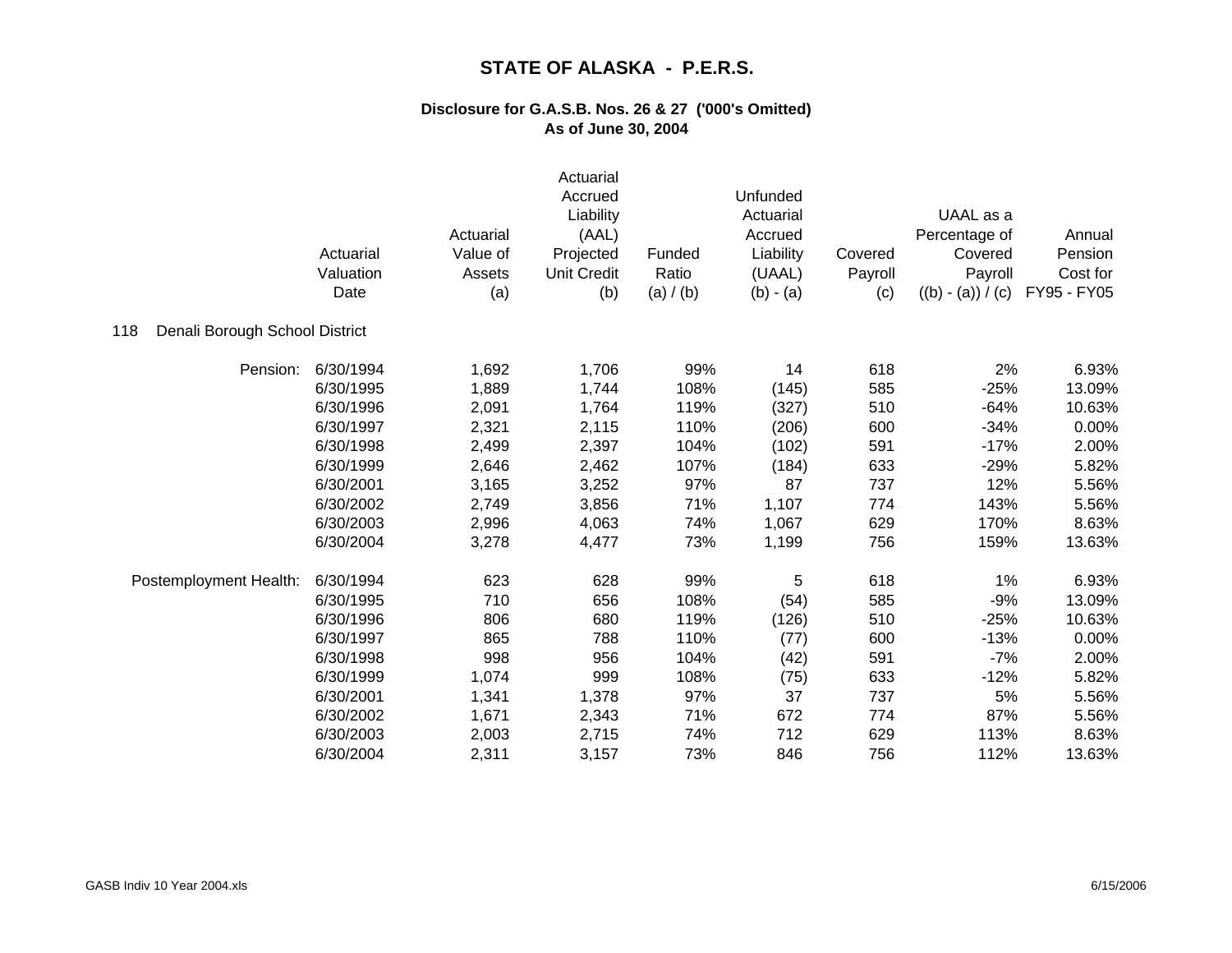|                                   | Actuarial<br>Valuation<br>Date | Actuarial<br>Value of<br>Assets<br>(a) | Actuarial<br>Accrued<br>Liability<br>(AAL)<br>Projected<br><b>Unit Credit</b><br>(b) | Funded<br>Ratio<br>(a) / (b) | Unfunded<br>Actuarial<br>Accrued<br>Liability<br>(UAAL)<br>$(b) - (a)$ | Covered<br>Payroll<br>(c) | UAAL as a<br>Percentage of<br>Covered<br>Payroll<br>$((b) - (a)) / (c)$ | Annual<br>Pension<br>Cost for<br>FY95 - FY05 |
|-----------------------------------|--------------------------------|----------------------------------------|--------------------------------------------------------------------------------------|------------------------------|------------------------------------------------------------------------|---------------------------|-------------------------------------------------------------------------|----------------------------------------------|
| Sitka, City and Borough of<br>120 |                                |                                        |                                                                                      |                              |                                                                        |                           |                                                                         |                                              |
| Pension:                          | 6/30/1994                      | 12,944                                 | 15,134                                                                               | 86%                          | 2,190                                                                  | 5,009                     | 44%                                                                     | 16.68%                                       |
|                                   | 6/30/1995                      | 13,627                                 | 15,411                                                                               | 88%                          | 1,784                                                                  | 4,914                     | 36%                                                                     | 15.19%                                       |
|                                   | 6/30/1996                      | 15,096                                 | 14,889                                                                               | 101%                         | (207)                                                                  | 5,471                     | $-4%$                                                                   | 15.55%                                       |
|                                   | 6/30/1997                      | 17,454                                 | 17,548                                                                               | 99%                          | 94                                                                     | 5,743                     | 2%                                                                      | 11.04%                                       |
|                                   | 6/30/1998                      | 19,847                                 | 19,883                                                                               | 100%                         | 36                                                                     | 5,670                     | 1%                                                                      | 9.39%                                        |
|                                   | 6/30/1999                      | 20,769                                 | 20,596                                                                               | 101%                         | (173)                                                                  | 5,917                     | $-3%$                                                                   | 10.08%                                       |
|                                   | 6/30/2001                      | 24,494                                 | 25,427                                                                               | 96%                          | 933                                                                    | 6,635                     | 14%                                                                     | 9.11%                                        |
|                                   | 6/30/2002                      | 20,656                                 | 28,120                                                                               | 73%                          | 7,464                                                                  | 6,574                     | 114%                                                                    | 9.11%                                        |
|                                   | 6/30/2003                      | 19,302                                 | 28,867                                                                               | 67%                          | 9,565                                                                  | 7,051                     | 136%                                                                    | 9.02%                                        |
|                                   | 6/30/2004                      | 19,551                                 | 31,778                                                                               | 62%                          | 12,227                                                                 | 8,047                     | 152%                                                                    | 14.02%                                       |
| Postemployment Health:            | 6/30/1994                      | 4,763                                  | 5,569                                                                                | 86%                          | 806                                                                    | 5,009                     | 16%                                                                     | 16.68%                                       |
|                                   | 6/30/1995                      | 5,121                                  | 5,791                                                                                | 88%                          | 670                                                                    | 4,914                     | 14%                                                                     | 15.19%                                       |
|                                   | 6/30/1996                      | 5,818                                  | 5,738                                                                                | 101%                         | (80)                                                                   | 5,471                     | $-1%$                                                                   | 15.55%                                       |
|                                   | 6/30/1997                      | 6,505                                  | 6,540                                                                                | 99%                          | 35                                                                     | 5,743                     | 1%                                                                      | 11.04%                                       |
|                                   | 6/30/1998                      | 7,916                                  | 7,930                                                                                | 100%                         | 14                                                                     | 5,670                     | 0%                                                                      | 9.39%                                        |
|                                   | 6/30/1999                      | 8,420                                  | 8,350                                                                                | 101%                         | (70)                                                                   | 5,917                     | $-1%$                                                                   | 10.08%                                       |
|                                   | 6/30/2001                      | 10,371                                 | 10,766                                                                               | 96%                          | 395                                                                    | 6,635                     | 6%                                                                      | 9.11%                                        |
|                                   | 6/30/2002                      | 12,550                                 | 17,085                                                                               | 73%                          | 4,535                                                                  | 6,574                     | 69%                                                                     | 9.11%                                        |
|                                   | 6/30/2003                      | 12,901                                 | 19,293                                                                               | 67%                          | 6,392                                                                  | 7,051                     | 91%                                                                     | 9.02%                                        |
|                                   | 6/30/2004                      | 13,786                                 | 22,407                                                                               | 62%                          | 8,621                                                                  | 8,047                     | 107%                                                                    | 14.02%                                       |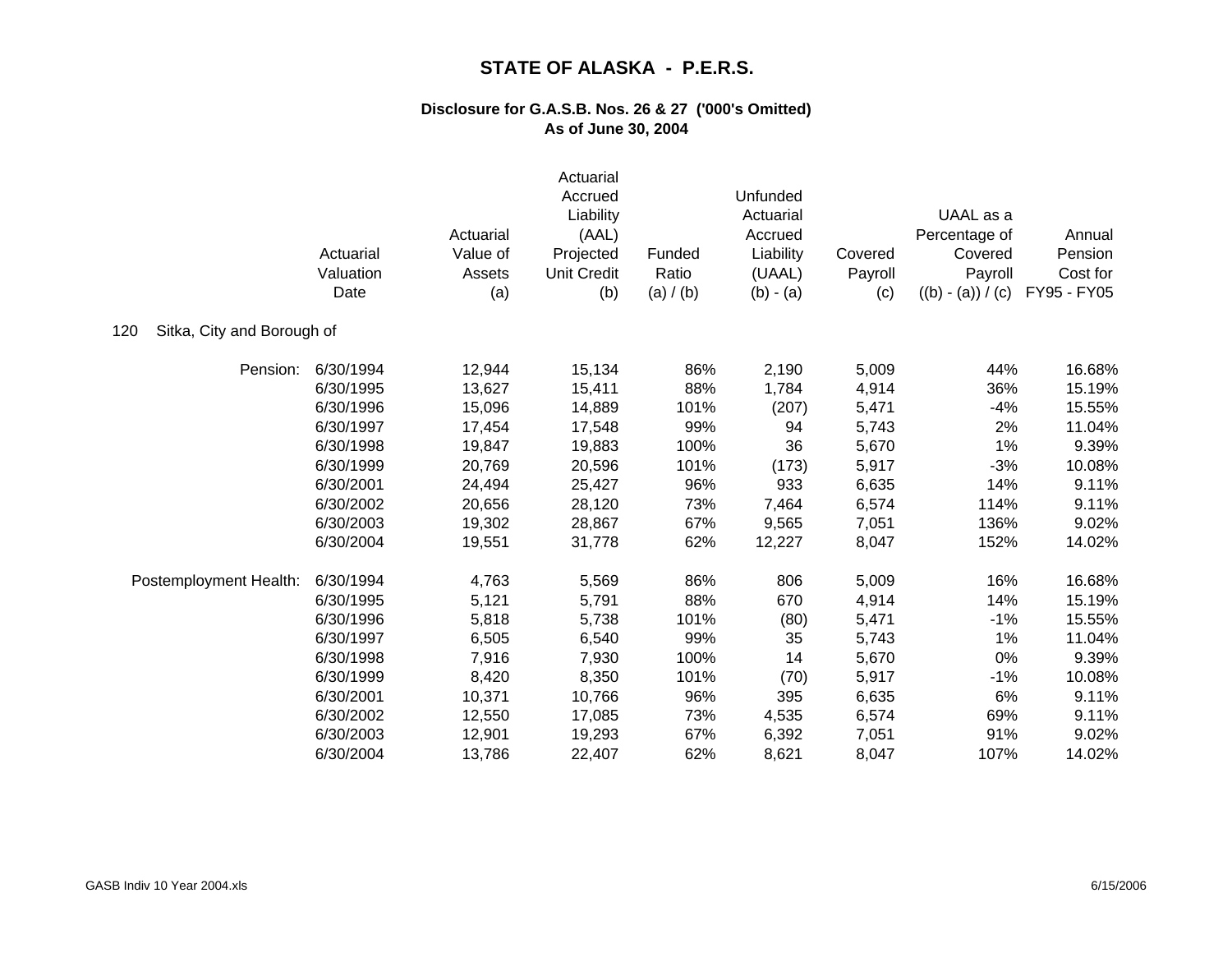|                                                | Actuarial<br>Valuation<br>Date | Actuarial<br>Value of<br>Assets<br>(a) | Actuarial<br>Accrued<br>Liability<br>(AAL)<br>Projected<br><b>Unit Credit</b><br>(b) | Funded<br>Ratio<br>(a) / (b) | Unfunded<br>Actuarial<br>Accrued<br>Liability<br>(UAAL)<br>$(b) - (a)$ | Covered<br>Payroll<br>(c) | UAAL as a<br>Percentage of<br>Covered<br>Payroll<br>$((b) - (a)) / (c)$ | Annual<br>Pension<br>Cost for<br>FY95 - FY05 |
|------------------------------------------------|--------------------------------|----------------------------------------|--------------------------------------------------------------------------------------|------------------------------|------------------------------------------------------------------------|---------------------------|-------------------------------------------------------------------------|----------------------------------------------|
| 121<br><b>Chugach Regional School District</b> |                                |                                        |                                                                                      |                              |                                                                        |                           |                                                                         |                                              |
| Pension:                                       | 6/30/1994                      | 509                                    | 391                                                                                  | 130%                         | (118)                                                                  | 384                       | $-31%$                                                                  | 4.71%                                        |
|                                                | 6/30/1995                      | 552                                    | 443                                                                                  | 124%                         | (108)                                                                  | 342                       | $-32%$                                                                  | 4.17%                                        |
|                                                | 6/30/1996                      | 563                                    | 453                                                                                  | 124%                         | (110)                                                                  | 307                       | $-36%$                                                                  | 0.64%                                        |
|                                                | 6/30/1997                      | 647                                    | 493                                                                                  | 131%                         | (154)                                                                  | 302                       | $-51%$                                                                  | 0.00%                                        |
|                                                | 6/30/1998                      | 635                                    | 550                                                                                  | 115%                         | (85)                                                                   | 261                       | $-33%$                                                                  | 5.00%                                        |
|                                                | 6/30/1999                      | 708                                    | 656                                                                                  | 108%                         | (52)                                                                   | 400                       | $-13%$                                                                  | 3.85%                                        |
|                                                | 6/30/2001                      | 851                                    | 822                                                                                  | 104%                         | (29)                                                                   | 387                       | $-7%$                                                                   | 7.01%                                        |
|                                                | 6/30/2002                      | 730                                    | 1,112                                                                                | 66%                          | 382                                                                    | 213                       | 179%                                                                    | 7.01%                                        |
|                                                | 6/30/2003                      | 790                                    | 1,086                                                                                | 73%                          | 296                                                                    | 183                       | 162%                                                                    | 5.21%                                        |
|                                                | 6/30/2004                      | 813                                    | 1,198                                                                                | 68%                          | 385                                                                    | 289                       | 133%                                                                    | 10.21%                                       |
| Postemployment Health:                         | 6/30/1994                      | 187                                    | 144                                                                                  | 130%                         | (43)                                                                   | 384                       | $-11%$                                                                  | 4.71%                                        |
|                                                | 6/30/1995                      | 207                                    | 167                                                                                  | 124%                         | (41)                                                                   | 342                       | $-12%$                                                                  | 4.17%                                        |
|                                                | 6/30/1996                      | 217                                    | 175                                                                                  | 124%                         | (42)                                                                   | 307                       | $-14%$                                                                  | 0.64%                                        |
|                                                | 6/30/1997                      | 241                                    | 184                                                                                  | 131%                         | (57)                                                                   | 302                       | $-19%$                                                                  | 0.00%                                        |
|                                                | 6/30/1998                      | 254                                    | 220                                                                                  | 115%                         | (34)                                                                   | 261                       | $-13%$                                                                  | 5.00%                                        |
|                                                | 6/30/1999                      | 288                                    | 266                                                                                  | 108%                         | (22)                                                                   | 400                       | $-6%$                                                                   | 3.85%                                        |
|                                                | 6/30/2001                      | 361                                    | 348                                                                                  | 104%                         | (13)                                                                   | 387                       | $-3%$                                                                   | 7.01%                                        |
|                                                | 6/30/2002                      | 443                                    | 676                                                                                  | 66%                          | 233                                                                    | 213                       | 109%                                                                    | 7.01%                                        |
|                                                | 6/30/2003                      | 528                                    | 726                                                                                  | 73%                          | 198                                                                    | 183                       | 108%                                                                    | 5.21%                                        |
|                                                | 6/30/2004                      | 573                                    | 845                                                                                  | 68%                          | 272                                                                    | 289                       | 94%                                                                     | 10.21%                                       |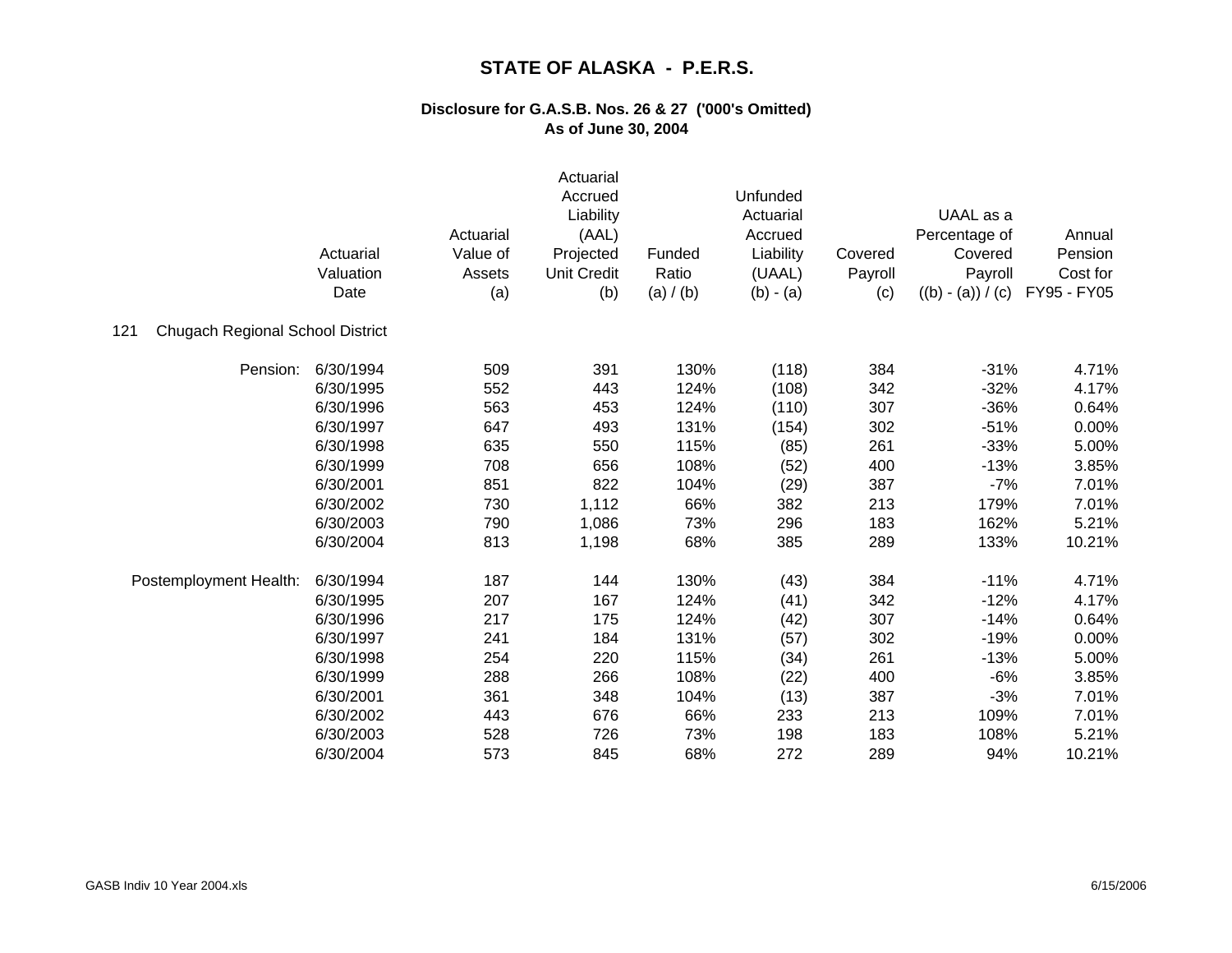|                                  | Actuarial<br>Valuation<br>Date | Actuarial<br>Value of<br>Assets<br>(a) | Actuarial<br>Accrued<br>Liability<br>(AAL)<br>Projected<br><b>Unit Credit</b><br>(b) | Funded<br>Ratio<br>(a) / (b) | Unfunded<br>Actuarial<br>Accrued<br>Liability<br>(UAAL)<br>$(b) - (a)$ | Covered<br>Payroll<br>(c) | UAAL as a<br>Percentage of<br>Covered<br>Payroll<br>$((b) - (a)) / (c)$ | Annual<br>Pension<br>Cost for<br>FY95 - FY05 |
|----------------------------------|--------------------------------|----------------------------------------|--------------------------------------------------------------------------------------|------------------------------|------------------------------------------------------------------------|---------------------------|-------------------------------------------------------------------------|----------------------------------------------|
| Ketchikan Gateway Borough<br>122 |                                |                                        |                                                                                      |                              |                                                                        |                           |                                                                         |                                              |
| Pension:                         | 6/30/1994                      | 5,957                                  | 6,260                                                                                | 95%                          | 303                                                                    | 2,163                     | 14%                                                                     | 11.90%                                       |
|                                  | 6/30/1995                      | 6,490                                  | 6,422                                                                                | 101%                         | (68)                                                                   | 2,020                     | $-3%$                                                                   | 11.62%                                       |
|                                  | 6/30/1996                      | 7,252                                  | 6,211                                                                                | 117%                         | (1,041)                                                                | 2,123                     | $-49%$                                                                  | 12.02%                                       |
|                                  | 6/30/1997                      | 8,000                                  | 7,232                                                                                | 111%                         | (767)                                                                  | 2,358                     | $-33%$                                                                  | 5.62%                                        |
|                                  | 6/30/1998                      | 8,696                                  | 8,185                                                                                | 106%                         | (511)                                                                  | 2,534                     | $-20%$                                                                  | 3.84%                                        |
|                                  | 6/30/1999                      | 9,226                                  | 8,727                                                                                | 106%                         | (499)                                                                  | 2,923                     | $-17%$                                                                  | 6.03%                                        |
|                                  | 6/30/2001                      | 11,033                                 | 10,693                                                                               | 103%                         | (340)                                                                  | 3,128                     | $-11%$                                                                  | 6.88%                                        |
|                                  | 6/30/2002                      | 9,295                                  | 12,423                                                                               | 75%                          | 3,128                                                                  | 3,650                     | 86%                                                                     | 6.88%                                        |
|                                  | 6/30/2003                      | 9,461                                  | 13,038                                                                               | 73%                          | 3,577                                                                  | 3,398                     | 105%                                                                    | 5.49%                                        |
|                                  | 6/30/2004                      | 9,898                                  | 14,070                                                                               | 70%                          | 4,172                                                                  | 3,776                     | 110%                                                                    | 10.49%                                       |
| Postemployment Health:           | 6/30/1994                      | 2,192                                  | 2,304                                                                                | 95%                          | 112                                                                    | 2,163                     | 5%                                                                      | 11.90%                                       |
|                                  | 6/30/1995                      | 2,439                                  | 2,413                                                                                | 101%                         | (26)                                                                   | 2,020                     | $-1%$                                                                   | 11.62%                                       |
|                                  | 6/30/1996                      | 2,795                                  | 2,394                                                                                | 117%                         | (401)                                                                  | 2,123                     | $-19%$                                                                  | 12.02%                                       |
|                                  | 6/30/1997                      | 2,981                                  | 2,696                                                                                | 111%                         | (286)                                                                  | 2,358                     | $-12%$                                                                  | 5.62%                                        |
|                                  | 6/30/1998                      | 3,469                                  | 3,265                                                                                | 106%                         | (204)                                                                  | 2,534                     | $-8%$                                                                   | 3.84%                                        |
|                                  | 6/30/1999                      | 3,741                                  | 3,539                                                                                | 106%                         | (202)                                                                  | 2,923                     | $-7%$                                                                   | 6.03%                                        |
|                                  | 6/30/2001                      | 4,672                                  | 4,528                                                                                | 103%                         | (144)                                                                  | 3,128                     | $-5%$                                                                   | 6.88%                                        |
|                                  | 6/30/2002                      | 5,647                                  | 7,548                                                                                | 75%                          | 1,901                                                                  | 3,650                     | 52%                                                                     | 6.88%                                        |
|                                  | 6/30/2003                      | 6,323                                  | 8,714                                                                                | 73%                          | 2,391                                                                  | 3,398                     | 70%                                                                     | 5.49%                                        |
|                                  | 6/30/2004                      | 6,979                                  | 9,921                                                                                | 70%                          | 2,942                                                                  | 3,776                     | 78%                                                                     | 10.49%                                       |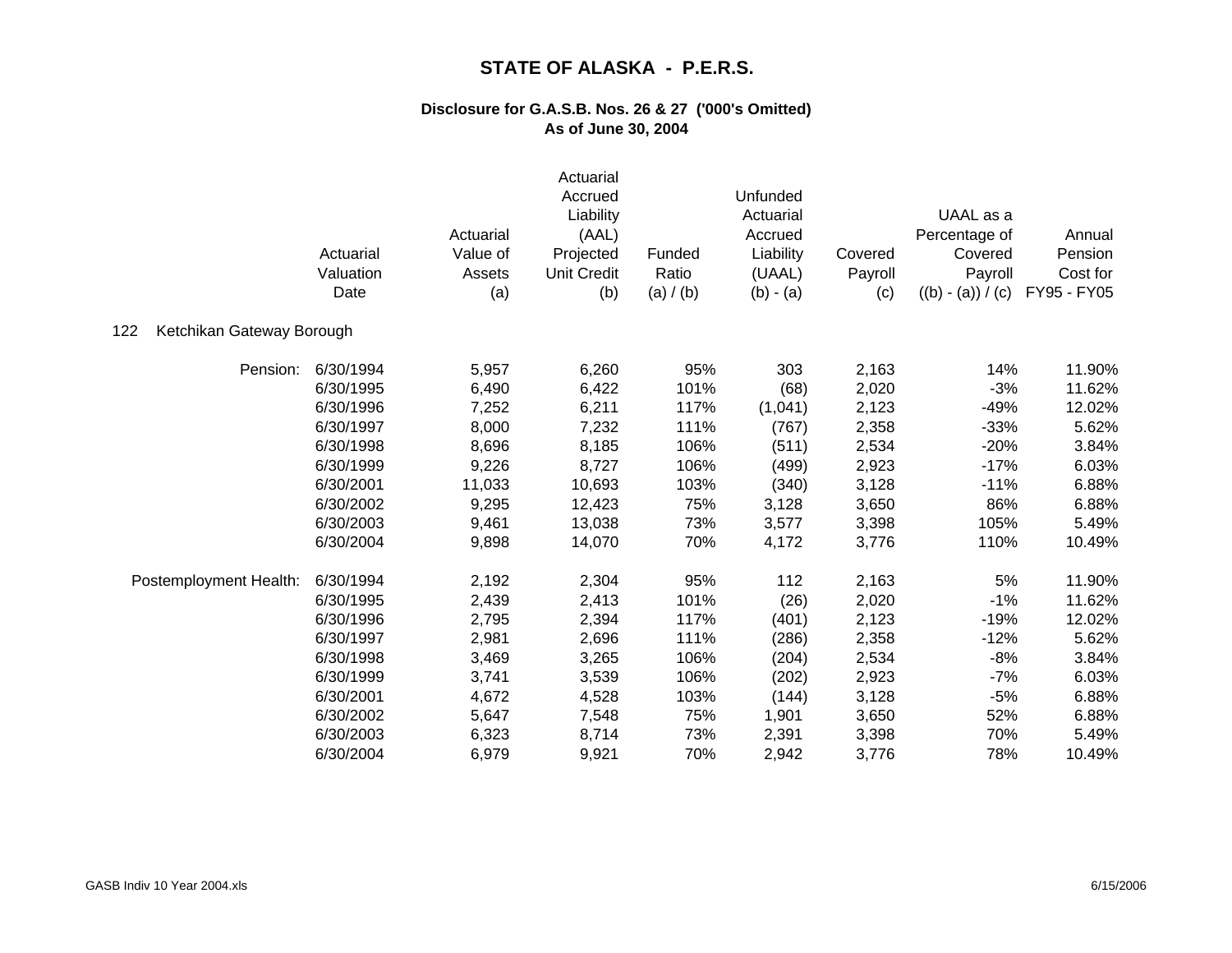|                          | Actuarial<br>Valuation<br>Date | Actuarial<br>Value of<br>Assets<br>(a) | Actuarial<br>Accrued<br>Liability<br>(AAL)<br>Projected<br><b>Unit Credit</b><br>(b) | Funded<br>Ratio<br>(a) / (b) | Unfunded<br>Actuarial<br>Accrued<br>Liability<br>(UAAL)<br>$(b) - (a)$ | Covered<br>Payroll<br>(c) | UAAL as a<br>Percentage of<br>Covered<br>Payroll<br>$((b) - (a)) / (c)$ | Annual<br>Pension<br>Cost for<br>FY95 - FY05 |
|--------------------------|--------------------------------|----------------------------------------|--------------------------------------------------------------------------------------|------------------------------|------------------------------------------------------------------------|---------------------------|-------------------------------------------------------------------------|----------------------------------------------|
| 123<br>Soldotna, City of |                                |                                        |                                                                                      |                              |                                                                        |                           |                                                                         |                                              |
| Pension:                 | 6/30/1994                      | 5,138                                  | 5,460                                                                                | 94%                          | 322                                                                    | 1,751                     | 18%                                                                     | 14.53%                                       |
|                          | 6/30/1995                      | 5,721                                  | 5,819                                                                                | 98%                          | 98                                                                     | 1,880                     | $5\%$                                                                   | 12.80%                                       |
|                          | 6/30/1996                      | 6,515                                  | 5,739                                                                                | 114%                         | (777)                                                                  | 1,899                     | $-41%$                                                                  | 12.54%                                       |
|                          | 6/30/1997                      | 8,000                                  | 6,990                                                                                | 114%                         | (1,010)                                                                | 2,129                     | $-47%$                                                                  | 7.33%                                        |
|                          | 6/30/1998                      | 9,091                                  | 7,936                                                                                | 115%                         | (1, 155)                                                               | 2,025                     | $-57%$                                                                  | 4.84%                                        |
|                          | 6/30/1999                      | 9,894                                  | 8,639                                                                                | 115%                         | (1,255)                                                                | 2,247                     | -56%                                                                    | 4.27%                                        |
|                          | 6/30/2001                      | 10,503                                 | 10,008                                                                               | 105%                         | (495)                                                                  | 2,232                     | $-22%$                                                                  | 2.36%                                        |
|                          | 6/30/2002                      | 8,925                                  | 11,647                                                                               | 77%                          | 2,722                                                                  | 2,467                     | 110%                                                                    | 2.36%                                        |
|                          | 6/30/2003                      | 9,108                                  | 11,617                                                                               | 78%                          | 2,509                                                                  | 2,353                     | 107%                                                                    | 4.46%                                        |
|                          | 6/30/2004                      | 9,969                                  | 12,797                                                                               | 78%                          | 2,828                                                                  | 2,541                     | 111%                                                                    | 9.46%                                        |
| Postemployment Health:   | 6/30/1994                      | 1,891                                  | 2,009                                                                                | 94%                          | 118                                                                    | 1,751                     | 7%                                                                      | 14.53%                                       |
|                          | 6/30/1995                      | 2,150                                  | 2,187                                                                                | 98%                          | 37                                                                     | 1,880                     | 2%                                                                      | 12.80%                                       |
|                          | 6/30/1996                      | 2,511                                  | 2,211                                                                                | 114%                         | (299)                                                                  | 1,899                     | $-16%$                                                                  | 12.54%                                       |
|                          | 6/30/1997                      | 2,981                                  | 2,605                                                                                | 114%                         | (376)                                                                  | 2,129                     | $-18%$                                                                  | 7.33%                                        |
|                          | 6/30/1998                      | 3,627                                  | 3,166                                                                                | 115%                         | (461)                                                                  | 2,025                     | $-23%$                                                                  | 4.84%                                        |
|                          | 6/30/1999                      | 4,012                                  | 3,503                                                                                | 115%                         | (509)                                                                  | 2,247                     | $-23%$                                                                  | 4.27%                                        |
|                          | 6/30/2001                      | 4,448                                  | 4,238                                                                                | 105%                         | (210)                                                                  | 2,232                     | $-9%$                                                                   | 2.36%                                        |
|                          | 6/30/2002                      | 5,423                                  | 7,077                                                                                | 77%                          | 1,654                                                                  | 2,467                     | 67%                                                                     | 2.36%                                        |
|                          | 6/30/2003                      | 6,087                                  | 7,764                                                                                | 78%                          | 1,677                                                                  | 2,353                     | 71%                                                                     | 4.46%                                        |
|                          | 6/30/2004                      | 7,029                                  | 9,023                                                                                | 78%                          | 1,994                                                                  | 2,541                     | 78%                                                                     | 9.46%                                        |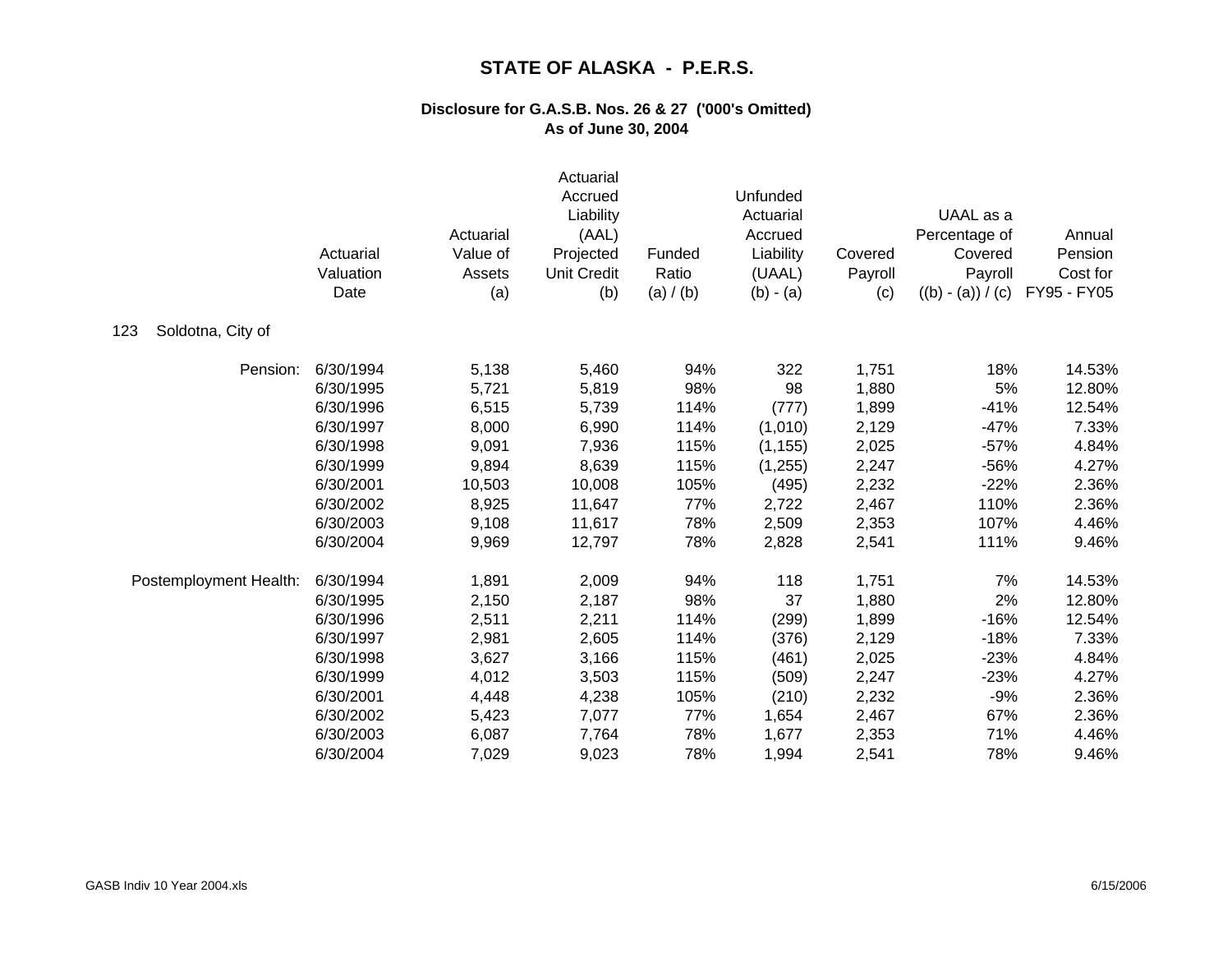|                                             | Actuarial<br>Valuation<br>Date | Actuarial<br>Value of<br>Assets<br>(a) | Actuarial<br>Accrued<br>Liability<br>(AAL)<br>Projected<br><b>Unit Credit</b><br>(b) | Funded<br>Ratio<br>(a) / (b) | Unfunded<br>Actuarial<br>Accrued<br>Liability<br>(UAAL)<br>$(b) - (a)$ | Covered<br>Payroll<br>(c) | UAAL as a<br>Percentage of<br>Covered<br>Payroll<br>$((b) - (a)) / (c)$ | Annual<br>Pension<br>Cost for<br>FY95 - FY05 |
|---------------------------------------------|--------------------------------|----------------------------------------|--------------------------------------------------------------------------------------|------------------------------|------------------------------------------------------------------------|---------------------------|-------------------------------------------------------------------------|----------------------------------------------|
| <b>Iditarod Area School District</b><br>124 |                                |                                        |                                                                                      |                              |                                                                        |                           |                                                                         |                                              |
| Pension:                                    | 6/30/1994                      | 3,890                                  | 4,061                                                                                | 96%                          | 171                                                                    | 1,763                     | 10%                                                                     | 0.00%                                        |
|                                             | 6/30/1995                      | 4,137                                  | 3,936                                                                                | 105%                         | (201)                                                                  | 1,591                     | $-13%$                                                                  | 5.67%                                        |
|                                             | 6/30/1996                      | 4,684                                  | 3,925                                                                                | 119%                         | (759)                                                                  | 1,435                     | $-53%$                                                                  | 11.51%                                       |
|                                             | 6/30/1997                      | 5,281                                  | 4,496                                                                                | 117%                         | (785)                                                                  | 1,590                     | $-49%$                                                                  | 2.68%                                        |
|                                             | 6/30/1998                      | 5,338                                  | 4,946                                                                                | 108%                         | (392)                                                                  | 1,386                     | $-28%$                                                                  | 3.37%                                        |
|                                             | 6/30/1999                      | 5,648                                  | 5,370                                                                                | 105%                         | (278)                                                                  | 1,667                     | $-17%$                                                                  | 4.04%                                        |
|                                             | 6/30/2001                      | 6,256                                  | 6,527                                                                                | 96%                          | 271                                                                    | 1,677                     | 16%                                                                     | 6.98%                                        |
|                                             | 6/30/2002                      | 5,313                                  | 7,151                                                                                | 74%                          | 1,838                                                                  | 1,457                     | 126%                                                                    | 6.98%                                        |
|                                             | 6/30/2003                      | 6,160                                  | 7,205                                                                                | 85%                          | 1,045                                                                  | 1,158                     | 90%                                                                     | 8.95%                                        |
|                                             | 6/30/2004                      | 6,566                                  | 7,508                                                                                | 87%                          | 942                                                                    | 1,226                     | 77%                                                                     | 13.95%                                       |
| Postemployment Health:                      | 6/30/1994                      | 1,432                                  | 1,495                                                                                | 96%                          | 63                                                                     | 1,763                     | 4%                                                                      | 0.00%                                        |
|                                             | 6/30/1995                      | 1,555                                  | 1,479                                                                                | 105%                         | (76)                                                                   | 1,591                     | $-5%$                                                                   | 5.67%                                        |
|                                             | 6/30/1996                      | 1,805                                  | 1,512                                                                                | 119%                         | (293)                                                                  | 1,435                     | $-20%$                                                                  | 11.51%                                       |
|                                             | 6/30/1997                      | 1,968                                  | 1,676                                                                                | 117%                         | (292)                                                                  | 1,590                     | $-18%$                                                                  | 2.68%                                        |
|                                             | 6/30/1998                      | 2,130                                  | 1,973                                                                                | 108%                         | (157)                                                                  | 1,386                     | $-11%$                                                                  | 3.37%                                        |
|                                             | 6/30/1999                      | 2,290                                  | 2,178                                                                                | 105%                         | (112)                                                                  | 1,667                     | $-7%$                                                                   | 4.04%                                        |
|                                             | 6/30/2001                      | 2,649                                  | 2,764                                                                                | 96%                          | 115                                                                    | 1,677                     | 7%                                                                      | 6.98%                                        |
|                                             | 6/30/2002                      | 3,228                                  | 4,345                                                                                | 74%                          | 1,117                                                                  | 1,457                     | 77%                                                                     | 6.98%                                        |
|                                             | 6/30/2003                      | 4,117                                  | 4,815                                                                                | 86%                          | 698                                                                    | 1,158                     | 60%                                                                     | 8.95%                                        |
|                                             | 6/30/2004                      | 4,630                                  | 5,294                                                                                | 87%                          | 664                                                                    | 1,226                     | 54%                                                                     | 13.95%                                       |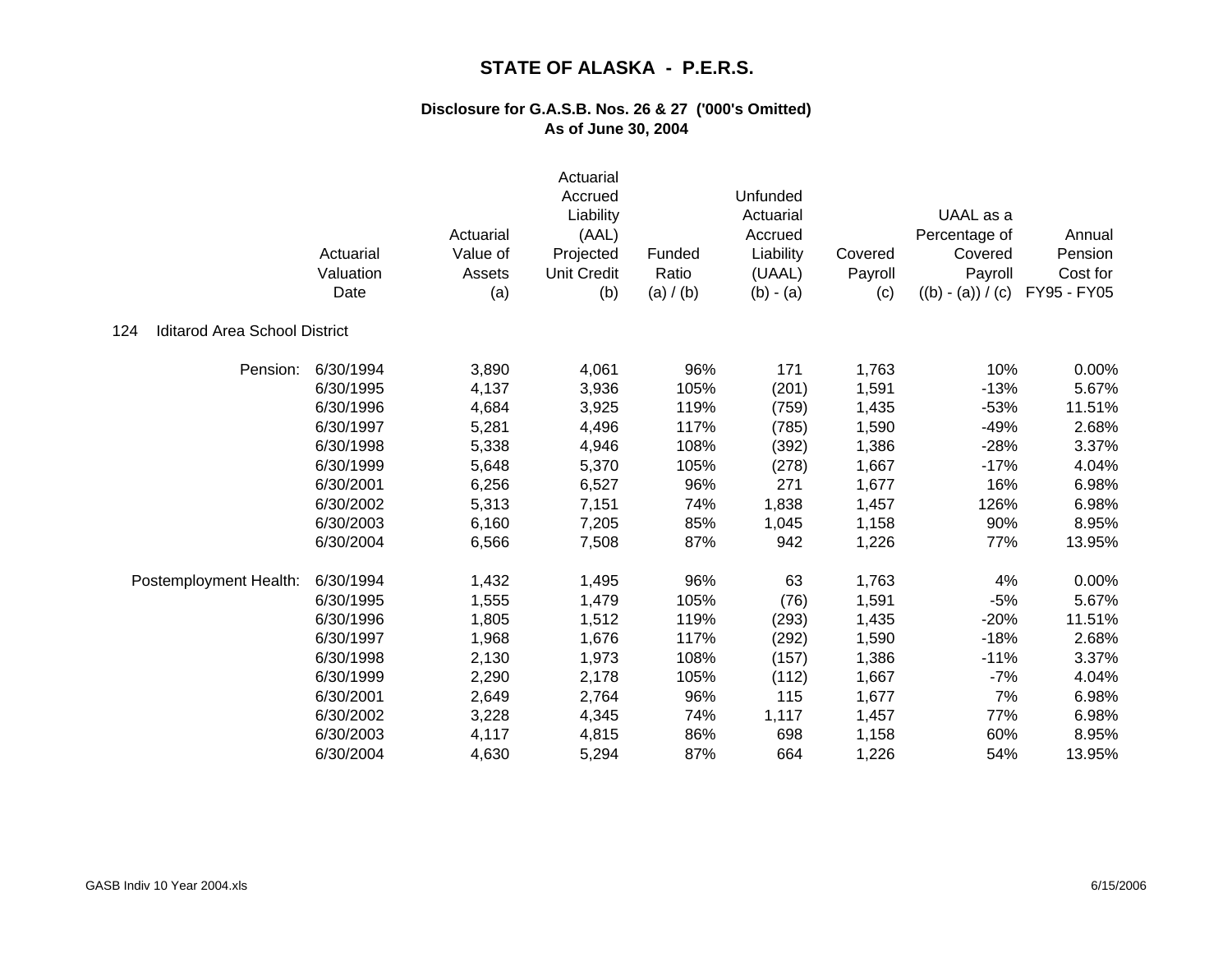|                                      | Actuarial<br>Valuation<br>Date | Actuarial<br>Value of<br>Assets<br>(a) | Actuarial<br>Accrued<br>Liability<br>(AAL)<br>Projected<br><b>Unit Credit</b><br>(b) | Funded<br>Ratio<br>(a) / (b) | Unfunded<br>Actuarial<br>Accrued<br>Liability<br>(UAAL)<br>$(b) - (a)$ | Covered<br>Payroll<br>(c) | UAAL as a<br>Percentage of<br>Covered<br>Payroll<br>$((b) - (a)) / (c)$ | Annual<br>Pension<br>Cost for<br>FY95 - FY05 |
|--------------------------------------|--------------------------------|----------------------------------------|--------------------------------------------------------------------------------------|------------------------------|------------------------------------------------------------------------|---------------------------|-------------------------------------------------------------------------|----------------------------------------------|
| 125<br><b>Kuspuk School District</b> |                                |                                        |                                                                                      |                              |                                                                        |                           |                                                                         |                                              |
| Pension:                             | 6/30/1994                      | 3,176                                  | 3,237                                                                                | 98%                          | 61                                                                     | 1,362                     | 4%                                                                      | 7.95%                                        |
|                                      | 6/30/1995                      | 3,531                                  | 3,391                                                                                | 104%                         | (140)                                                                  | 1,257                     | $-11%$                                                                  | 11.35%                                       |
|                                      | 6/30/1996                      | 3,630                                  | 3,372                                                                                | 108%                         | (258)                                                                  | 1,436                     | $-18%$                                                                  | 10.89%                                       |
|                                      | 6/30/1997                      | 4,278                                  | 3,897                                                                                | 110%                         | (381)                                                                  | 1,657                     | $-23%$                                                                  | 3.16%                                        |
|                                      | 6/30/1998                      | 4,367                                  | 4,259                                                                                | 103%                         | (108)                                                                  | 1,709                     | $-6%$                                                                   | 7.65%                                        |
|                                      | 6/30/1999                      | 4,832                                  | 4,476                                                                                | 108%                         | (356)                                                                  | 1,949                     | $-18%$                                                                  | 7.17%                                        |
|                                      | 6/30/2001                      | 5,240                                  | 5,016                                                                                | 104%                         | (224)                                                                  | 1,997                     | $-11%$                                                                  | 6.62%                                        |
|                                      | 6/30/2002                      | 4,472                                  | 5,649                                                                                | 79%                          | 1,177                                                                  | 2,025                     | 58%                                                                     | 6.62%                                        |
|                                      | 6/30/2003                      | 4,938                                  | 6,169                                                                                | 80%                          | 1,231                                                                  | 1,658                     | 74%                                                                     | 4.92%                                        |
|                                      | 6/30/2004                      | 5,306                                  | 6,652                                                                                | 80%                          | 1,346                                                                  | 1,487                     | 91%                                                                     | 9.92%                                        |
| Postemployment Health:               | 6/30/1994                      | 1,169                                  | 1,191                                                                                | 98%                          | 22                                                                     | 1,362                     | 2%                                                                      | 7.95%                                        |
|                                      | 6/30/1995                      | 1,327                                  | 1,275                                                                                | 104%                         | (52)                                                                   | 1,257                     | $-4%$                                                                   | 11.35%                                       |
|                                      | 6/30/1996                      | 1,399                                  | 1,300                                                                                | 108%                         | (99)                                                                   | 1,436                     | $-7%$                                                                   | 10.89%                                       |
|                                      | 6/30/1997                      | 1,594                                  | 1,452                                                                                | 110%                         | (142)                                                                  | 1,657                     | $-9%$                                                                   | 3.16%                                        |
|                                      | 6/30/1998                      | 1,743                                  | 1,699                                                                                | 103%                         | (44)                                                                   | 1,709                     | $-3%$                                                                   | 7.65%                                        |
|                                      | 6/30/1999                      | 1,959                                  | 1,815                                                                                | 108%                         | (144)                                                                  | 1,949                     | $-7%$                                                                   | 7.17%                                        |
|                                      | 6/30/2001                      | 2,219                                  | 2,125                                                                                | 104%                         | (94)                                                                   | 1,997                     | $-5%$                                                                   | 6.62%                                        |
|                                      | 6/30/2002                      | 2,717                                  | 3,432                                                                                | 79%                          | 715                                                                    | 2,025                     | 35%                                                                     | 6.62%                                        |
|                                      | 6/30/2003                      | 3,301                                  | 4,123                                                                                | 80%                          | 822                                                                    | 1,658                     | 50%                                                                     | 4.92%                                        |
|                                      | 6/30/2004                      | 3,742                                  | 4,691                                                                                | 80%                          | 949                                                                    | 1,487                     | 64%                                                                     | 9.92%                                        |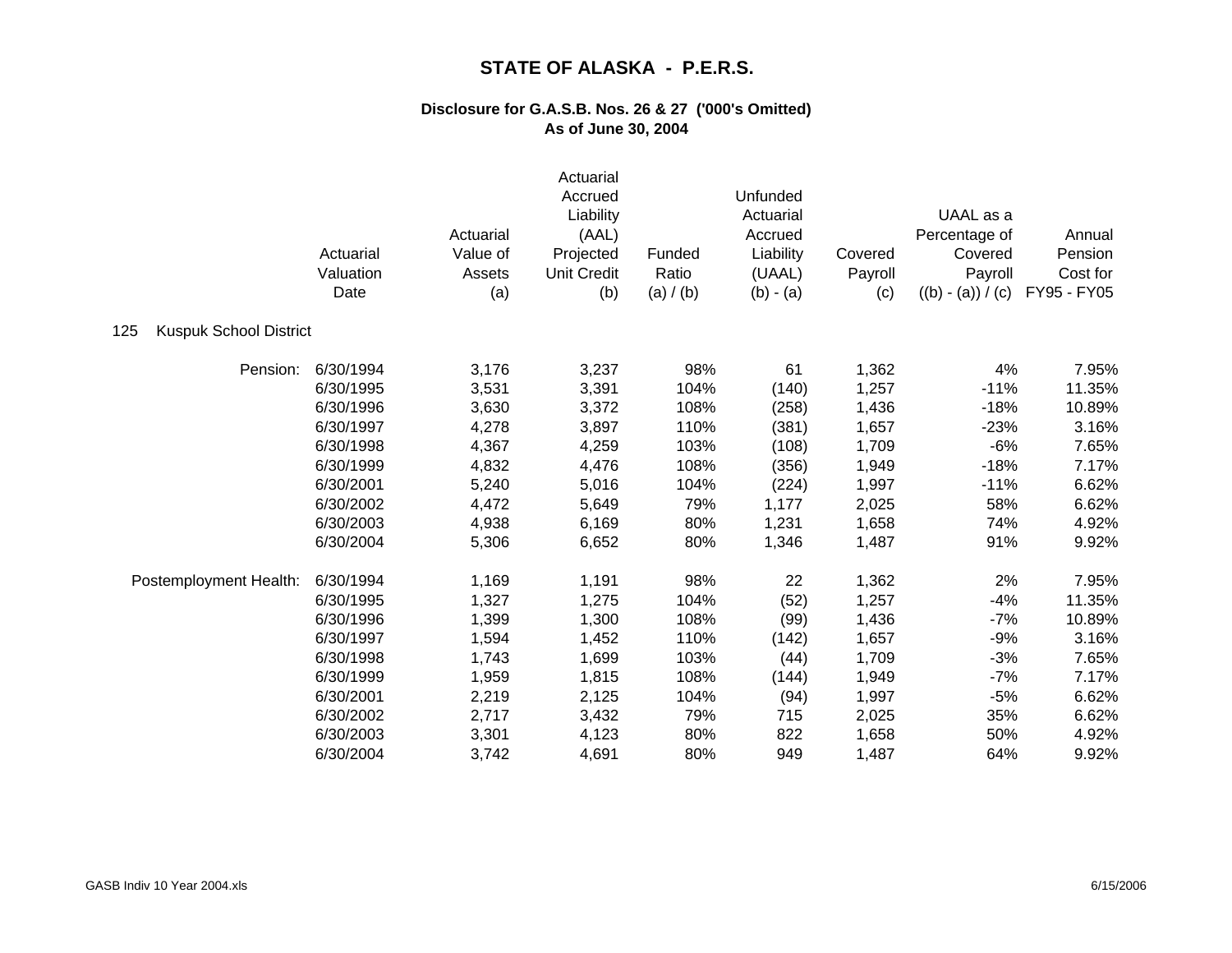|                                  | Actuarial<br>Valuation<br>Date | Actuarial<br>Value of<br>Assets<br>(a) | Actuarial<br>Accrued<br>Liability<br>(AAL)<br>Projected<br><b>Unit Credit</b><br>(b) | Funded<br>Ratio<br>(a) / (b) | Unfunded<br>Actuarial<br>Accrued<br>Liability<br>(UAAL)<br>$(b) - (a)$ | Covered<br>Payroll<br>(c) | UAAL as a<br>Percentage of<br>Covered<br>Payroll<br>$((b) - (a)) / (c)$ | Annual<br>Pension<br>Cost for<br>FY95 - FY05 |
|----------------------------------|--------------------------------|----------------------------------------|--------------------------------------------------------------------------------------|------------------------------|------------------------------------------------------------------------|---------------------------|-------------------------------------------------------------------------|----------------------------------------------|
| 126<br>Juneau, City & Borough of |                                |                                        |                                                                                      |                              |                                                                        |                           |                                                                         |                                              |
| Pension:                         | 6/30/1994                      | 61,933                                 | 62,207                                                                               | 100%                         | 273                                                                    | 19,253                    | 1%                                                                      | 12.50%                                       |
|                                  | 6/30/1995                      | 67,096                                 | 67,285                                                                               | 100%                         | 189                                                                    | 20,053                    | 1%                                                                      | 10.92%                                       |
|                                  | 6/30/1996                      | 73,887                                 | 66,399                                                                               | 111%                         | (7, 488)                                                               | 20,241                    | $-37%$                                                                  | 10.53%                                       |
|                                  | 6/30/1997                      | 83,289                                 | 76,305                                                                               | 109%                         | (6,984)                                                                | 21,370                    | $-33%$                                                                  | 6.82%                                        |
|                                  | 6/30/1998                      | 90,037                                 | 85,464                                                                               | 105%                         | (4, 573)                                                               | 21,730                    | $-21%$                                                                  | 5.32%                                        |
|                                  | 6/30/1999                      | 94,031                                 | 87,888                                                                               | 107%                         | (6, 143)                                                               | 22,618                    | $-27%$                                                                  | 6.02%                                        |
|                                  | 6/30/2001                      | 107,471                                | 105,200                                                                              | 102%                         | (2,271)                                                                | 21,586                    | $-11%$                                                                  | 6.04%                                        |
|                                  | 6/30/2002                      | 88,182                                 | 119,270                                                                              | 74%                          | 31,088                                                                 | 23,913                    | 130%                                                                    | 6.04%                                        |
|                                  | 6/30/2003                      | 89,530                                 | 123,264                                                                              | 73%                          | 33,734                                                                 | 24,872                    | 136%                                                                    | 6.22%                                        |
|                                  | 6/30/2004                      | 93,276                                 | 130,162                                                                              | 72%                          | 36,886                                                                 | 25,103                    | 147%                                                                    | 11.22%                                       |
| Postemployment Health:           | 6/30/1994                      | 22,790                                 | 22,890                                                                               | 100%                         | 101                                                                    | 19,253                    | 1%                                                                      | 12.50%                                       |
|                                  | 6/30/1995                      | 25,215                                 | 25,286                                                                               | 100%                         | 71                                                                     | 20,053                    | 0%                                                                      | 10.92%                                       |
|                                  | 6/30/1996                      | 28,473                                 | 25,587                                                                               | 111%                         | (2,886)                                                                | 20,241                    | $-14%$                                                                  | 10.53%                                       |
|                                  | 6/30/1997                      | 31,042                                 | 28,439                                                                               | 109%                         | (2,603)                                                                | 21,370                    | $-12%$                                                                  | 6.82%                                        |
|                                  | 6/30/1998                      | 35,909                                 | 34,085                                                                               | 105%                         | (1,824)                                                                | 21,730                    | $-8%$                                                                   | 5.32%                                        |
|                                  | 6/30/1999                      | 38,120                                 | 35,629                                                                               | 107%                         | (2, 491)                                                               | 22,618                    | $-11%$                                                                  | 6.02%                                        |
|                                  | 6/30/2001                      | 45,503                                 | 44,542                                                                               | 102%                         | (961)                                                                  | 21,586                    | $-4%$                                                                   | 6.04%                                        |
|                                  | 6/30/2002                      | 53,578                                 | 72,466                                                                               | 74%                          | 18,888                                                                 | 23,913                    | 79%                                                                     | 6.04%                                        |
|                                  | 6/30/2003                      | 59,839                                 | 82,385                                                                               | 73%                          | 22,546                                                                 | 24,872                    | 91%                                                                     | 6.22%                                        |
|                                  | 6/30/2004                      | 65,771                                 | 91,779                                                                               | 72%                          | 26,008                                                                 | 25,103                    | 104%                                                                    | 11.22%                                       |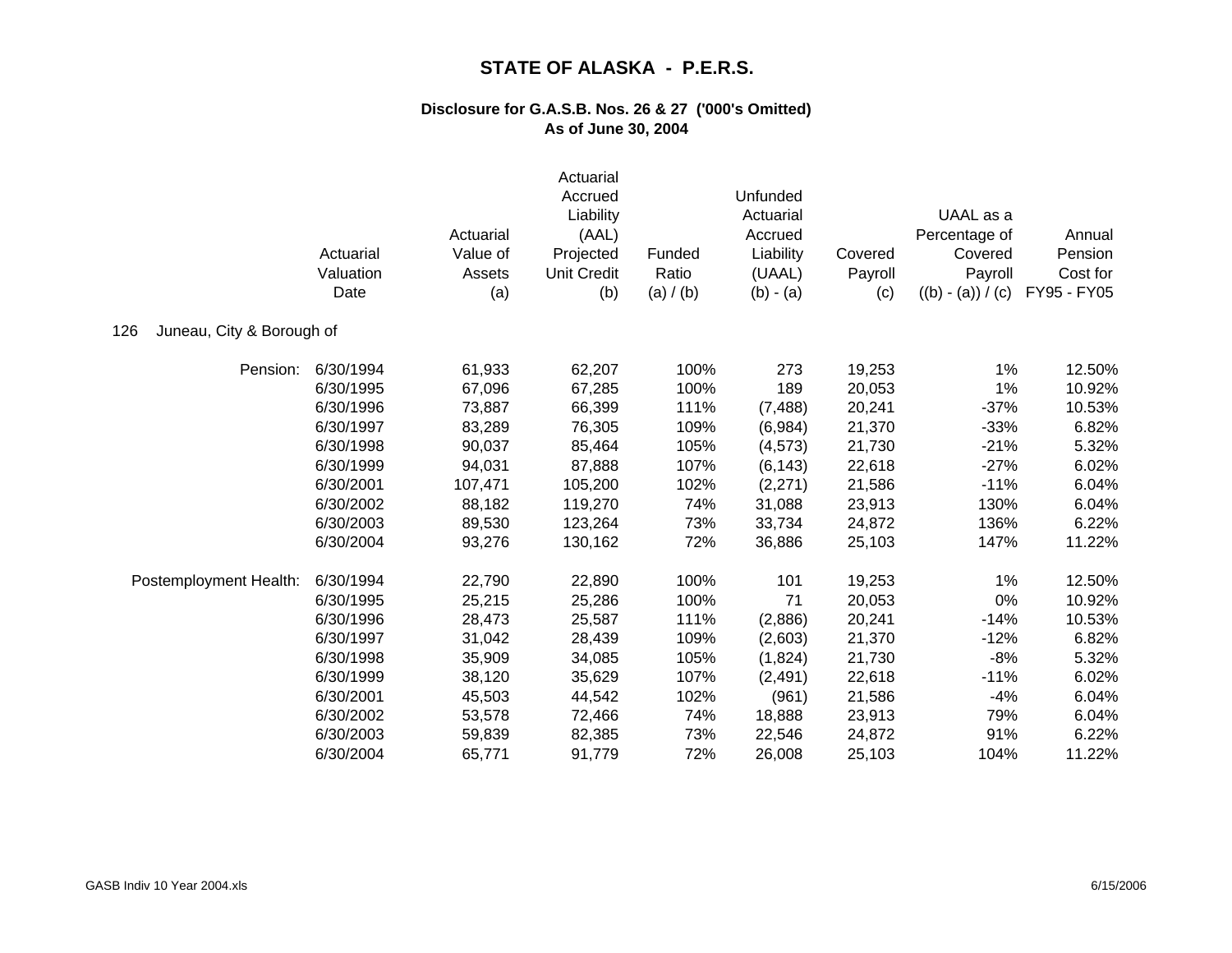|                        | Actuarial<br>Valuation<br>Date | Actuarial<br>Value of<br>Assets<br>(a) | Actuarial<br>Accrued<br>Liability<br>(AAL)<br>Projected<br><b>Unit Credit</b><br>(b) | Funded<br>Ratio<br>(a) / (b) | Unfunded<br>Actuarial<br>Accrued<br>Liability<br>(UAAL)<br>$(b) - (a)$ | Covered<br>Payroll<br>(c) | UAAL as a<br>Percentage of<br>Covered<br>Payroll<br>$((b) - (a)) / (c)$ | Annual<br>Pension<br>Cost for<br>FY95 - FY05 |
|------------------------|--------------------------------|----------------------------------------|--------------------------------------------------------------------------------------|------------------------------|------------------------------------------------------------------------|---------------------------|-------------------------------------------------------------------------|----------------------------------------------|
| Kodiak, City of<br>128 |                                |                                        |                                                                                      |                              |                                                                        |                           |                                                                         |                                              |
| Pension:               | 6/30/1994                      | 14,673                                 | 13,730                                                                               | 107%                         | (943)                                                                  | 4,093                     | $-23%$                                                                  | 11.62%                                       |
|                        | 6/30/1995                      | 15,614                                 | 14,730                                                                               | 106%                         | (884)                                                                  | 4,198                     | $-21%$                                                                  | 7.02%                                        |
|                        | 6/30/1996                      | 16,919                                 | 13,862                                                                               | 122%                         | (3,057)                                                                | 4,269                     | $-72%$                                                                  | 3.05%                                        |
|                        | 6/30/1997                      | 20,518                                 | 17,135                                                                               | 120%                         | (3, 382)                                                               | 4,549                     | $-74%$                                                                  | 0.00%                                        |
|                        | 6/30/1998                      | 22,200                                 | 18,858                                                                               | 118%                         | (3, 342)                                                               | 4,441                     | $-75%$                                                                  | 1.08%                                        |
|                        | 6/30/1999                      | 22,208                                 | 19,225                                                                               | 116%                         | (2,983)                                                                | 4,724                     | $-63%$                                                                  | 1.08%                                        |
|                        | 6/30/2001                      | 24,329                                 | 23,789                                                                               | 102%                         | (540)                                                                  | 5,376                     | $-10%$                                                                  | 1.92%                                        |
|                        | 6/30/2002                      | 19,719                                 | 25,410                                                                               | 78%                          | 5,691                                                                  | 5,196                     | 110%                                                                    | 1.92%                                        |
|                        | 6/30/2003                      | 17,994                                 | 25,185                                                                               | 71%                          | 7,191                                                                  | 5,280                     | 136%                                                                    | 6.21%                                        |
|                        | 6/30/2004                      | 16,923                                 | 26,813                                                                               | 63%                          | 9,890                                                                  | 5,483                     | 180%                                                                    | 11.21%                                       |
| Postemployment Health: | 6/30/1994                      | 5,399                                  | 5,052                                                                                | 107%                         | (347)                                                                  | 4,093                     | $-8%$                                                                   | 11.62%                                       |
|                        | 6/30/1995                      | 5,868                                  | 5,536                                                                                | 106%                         | (332)                                                                  | 4,198                     | $-8%$                                                                   | 7.02%                                        |
|                        | 6/30/1996                      | 6,520                                  | 5,342                                                                                | 122%                         | (1, 178)                                                               | 4,269                     | $-28%$                                                                  | 3.05%                                        |
|                        | 6/30/1997                      | 7,647                                  | 6,387                                                                                | 120%                         | (1,261)                                                                | 4,549                     | $-28%$                                                                  | 0.00%                                        |
|                        | 6/30/1998                      | 8,855                                  | 7,522                                                                                | 118%                         | (1, 333)                                                               | 4,441                     | $-30%$                                                                  | 1.08%                                        |
|                        | 6/30/1999                      | 9,004                                  | 7,795                                                                                | 116%                         | (1,209)                                                                | 4,724                     | $-26%$                                                                  | 1.08%                                        |
|                        | 6/30/2001                      | 10,302                                 | 10,073                                                                               | 102%                         | (229)                                                                  | 5,376                     | $-4%$                                                                   | 1.92%                                        |
|                        | 6/30/2002                      | 11,981                                 | 15,439                                                                               | 78%                          | 3,458                                                                  | 5,196                     | 67%                                                                     | 1.92%                                        |
|                        | 6/30/2003                      | 12,027                                 | 16,832                                                                               | 71%                          | 4,805                                                                  | 5,280                     | 91%                                                                     | 6.21%                                        |
|                        | 6/30/2004                      | 11,933                                 | 18,906                                                                               | 63%                          | 6,973                                                                  | 5,483                     | 127%                                                                    | 11.21%                                       |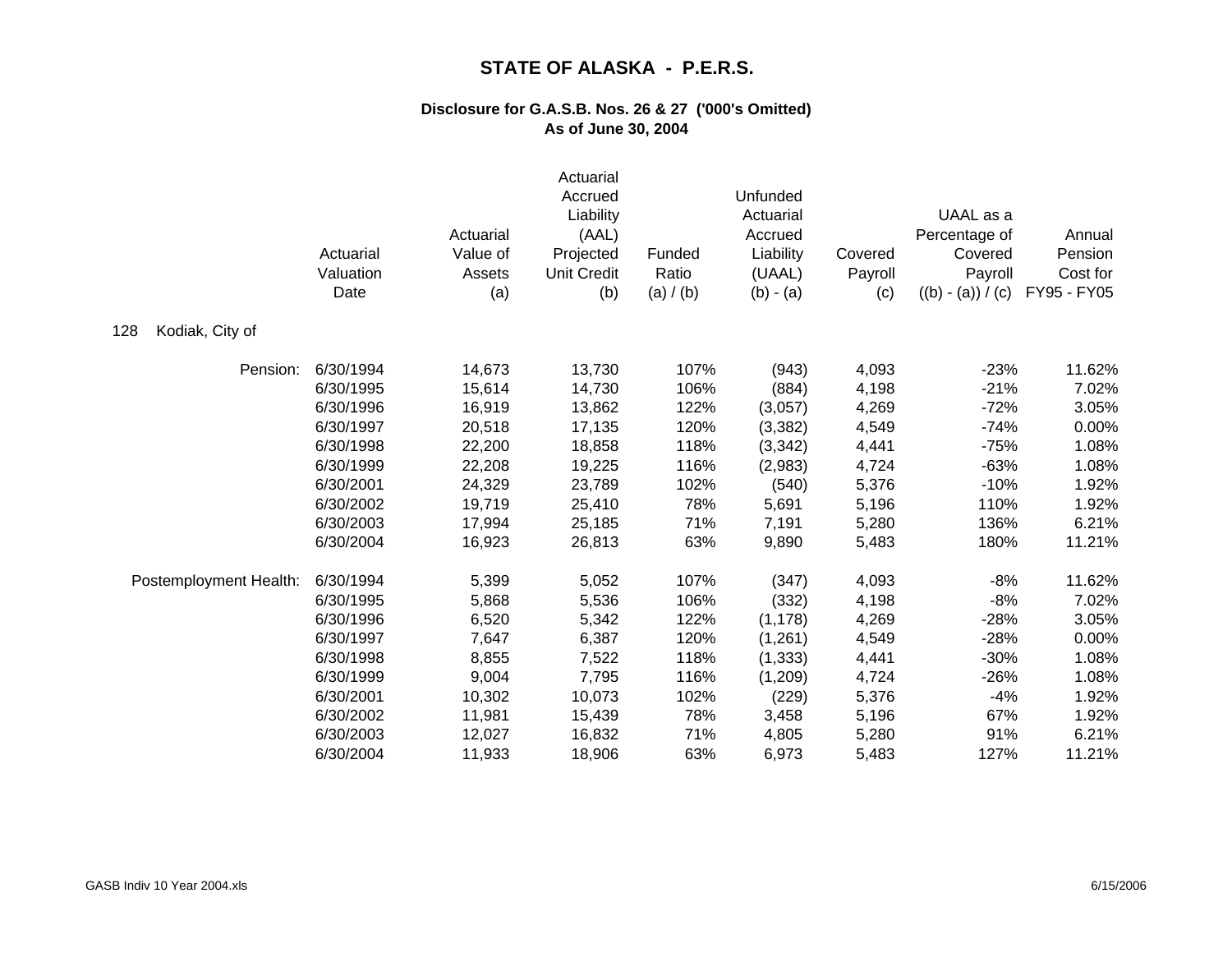|                           | Actuarial<br>Valuation<br>Date | Actuarial<br>Value of<br>Assets<br>(a) | Actuarial<br>Accrued<br>Liability<br>(AAL)<br>Projected<br><b>Unit Credit</b><br>(b) | Funded<br>Ratio<br>(a) / (b) | Unfunded<br>Actuarial<br>Accrued<br>Liability<br>(UAAL)<br>$(b) - (a)$ | Covered<br>Payroll<br>(c) | UAAL as a<br>Percentage of<br>Covered<br>Payroll<br>$((b) - (a)) / (c)$ | Annual<br>Pension<br>Cost for<br>FY95 - FY05 |
|---------------------------|--------------------------------|----------------------------------------|--------------------------------------------------------------------------------------|------------------------------|------------------------------------------------------------------------|---------------------------|-------------------------------------------------------------------------|----------------------------------------------|
| 129<br>Fairbanks, City of |                                |                                        |                                                                                      |                              |                                                                        |                           |                                                                         |                                              |
| Pension:                  | 6/30/1994                      | 34,058                                 | 57,895                                                                               | 59%                          | 23,837                                                                 | 8,687                     | 274%                                                                    | 24.53%                                       |
|                           | 6/30/1995                      | 35,058                                 | 60,692                                                                               | 58%                          | 25,634                                                                 | 8,629                     | 297%                                                                    | 20.16%                                       |
|                           | 6/30/1996                      | 40,160                                 | 58,012                                                                               | 69%                          | 17,852                                                                 | 8,367                     | 213%                                                                    | 20.82%                                       |
|                           | 6/30/1997                      | 43,542                                 | 67,311                                                                               | 65%                          | 23,770                                                                 | 7,325                     | 325%                                                                    | 16.41%                                       |
|                           | 6/30/1998                      | 52,619                                 | 73,745                                                                               | 71%                          | 21,126                                                                 | 7,188                     | 294%                                                                    | 11.41%                                       |
|                           | 6/30/1999                      | 50,232                                 | 73,255                                                                               | 69%                          | 23,023                                                                 | 7,195                     | 320%                                                                    | 15.65%                                       |
|                           | 6/30/2001                      | 76,953                                 | 81,395                                                                               | 95%                          | 4,442                                                                  | 6,497                     | 68%                                                                     | 18.87%                                       |
|                           | 6/30/2002                      | 52,714                                 | 86,057                                                                               | 61%                          | 33,343                                                                 | 5,410                     | 616%                                                                    | 18.87%                                       |
|                           | 6/30/2003                      | 34,340                                 | 85,030                                                                               | 40%                          | 50,690                                                                 | 5,453                     | 930%                                                                    | 20.86%                                       |
|                           | 6/30/2004                      | 34,266                                 | 90,398                                                                               | 38%                          | 56,132                                                                 | 5,490                     | 1022%                                                                   | 25.67%                                       |
| Postemployment Health:    | 6/30/1994                      | 12,532                                 | 21,303                                                                               | 59%                          | 8,771                                                                  | 8,687                     | 101%                                                                    | 24.53%                                       |
|                           | 6/30/1995                      | 13,175                                 | 22,809                                                                               | 58%                          | 9,634                                                                  | 8,629                     | 112%                                                                    | 20.16%                                       |
|                           | 6/30/1996                      | 15,476                                 | 22,355                                                                               | 69%                          | 6,879                                                                  | 8,367                     | 82%                                                                     | 20.82%                                       |
|                           | 6/30/1997                      | 16,228                                 | 25,088                                                                               | 65%                          | 8,859                                                                  | 7,325                     | 121%                                                                    | 16.41%                                       |
|                           | 6/30/1998                      | 20,986                                 | 29,411                                                                               | 71%                          | 8,425                                                                  | 7,188                     | 117%                                                                    | 11.41%                                       |
|                           | 6/30/1999                      | 20,364                                 | 29,697                                                                               | 69%                          | 9,333                                                                  | 7,195                     | 130%                                                                    | 15.65%                                       |
|                           | 6/30/2001                      | 32,583                                 | 34,464                                                                               | 95%                          | 1,881                                                                  | 6,497                     | 29%                                                                     | 18.87%                                       |
|                           | 6/30/2002                      | 32,028                                 | 52,287                                                                               | 61%                          | 20,259                                                                 | 5,410                     | 374%                                                                    | 18.87%                                       |
|                           | 6/30/2003                      | 22,952                                 | 56,831                                                                               | 40%                          | 33,879                                                                 | 5,453                     | 621%                                                                    | 20.86%                                       |
|                           | 6/30/2004                      | 24,161                                 | 63,742                                                                               | 38%                          | 39,581                                                                 | 5,490                     | 721%                                                                    | 25.67%                                       |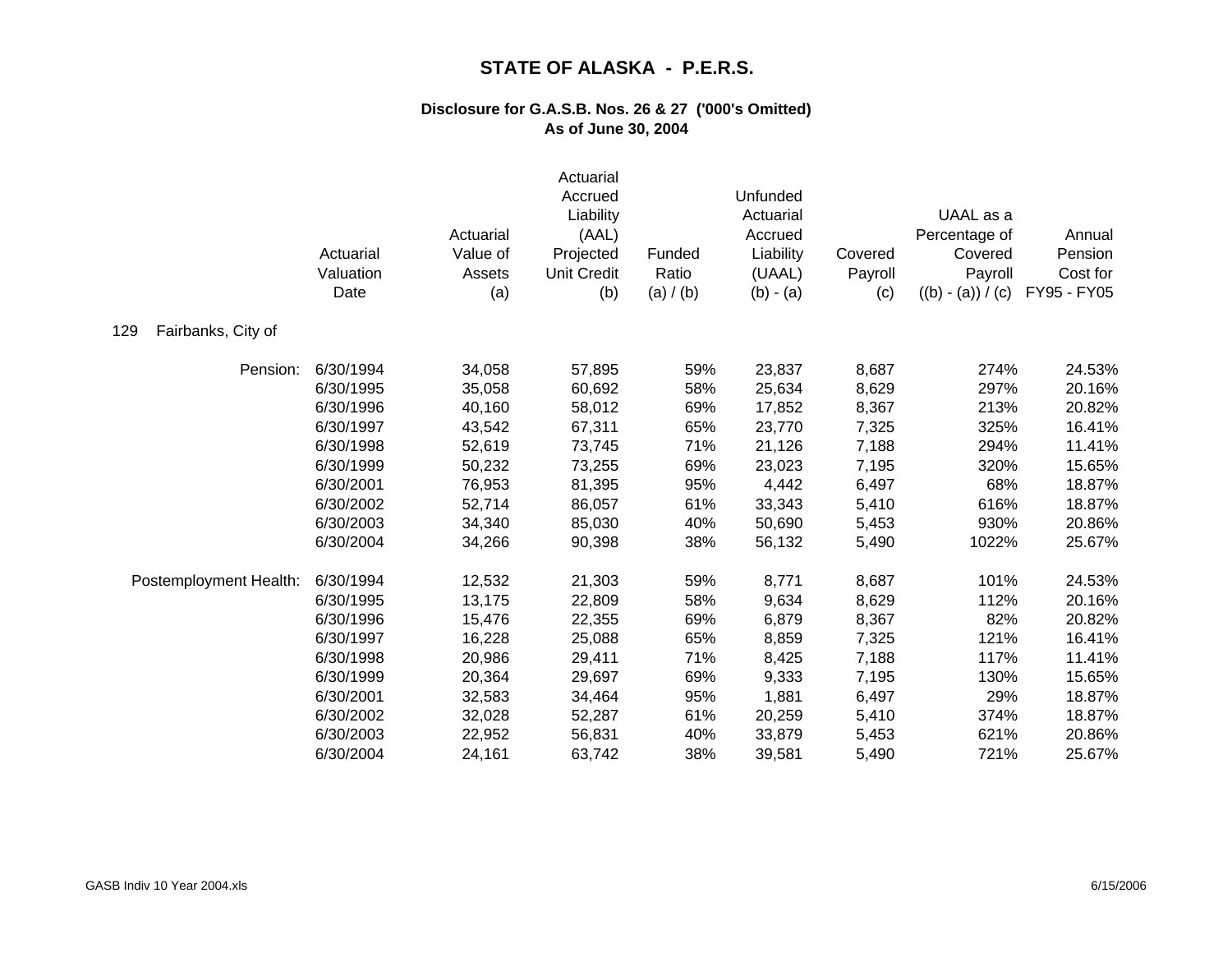|                         | Actuarial<br>Valuation<br>Date | Actuarial<br>Value of<br>Assets<br>(a) | Actuarial<br>Accrued<br>Liability<br>(AAL)<br>Projected<br><b>Unit Credit</b><br>(b) | Funded<br>Ratio<br>(a) / (b) | Unfunded<br>Actuarial<br>Accrued<br>Liability<br>(UAAL)<br>$(b) - (a)$ | Covered<br>Payroll<br>(c) | UAAL as a<br>Percentage of<br>Covered<br>Payroll<br>$((b) - (a)) / (c)$ | Annual<br>Pension<br>Cost for<br>FY95 - FY05 |
|-------------------------|--------------------------------|----------------------------------------|--------------------------------------------------------------------------------------|------------------------------|------------------------------------------------------------------------|---------------------------|-------------------------------------------------------------------------|----------------------------------------------|
| Wasilla, City of<br>131 |                                |                                        |                                                                                      |                              |                                                                        |                           |                                                                         |                                              |
| Pension:                | 6/30/1994                      | 1,490                                  | 1,632                                                                                | 91%                          | 143                                                                    | 1,179                     | 12%                                                                     | 11.63%                                       |
|                         | 6/30/1995                      | 1,965                                  | 2,048                                                                                | 96%                          | 84                                                                     | 1,539                     | 5%                                                                      | 12.51%                                       |
|                         | 6/30/1996                      | 2,281                                  | 2,359                                                                                | 97%                          | 78                                                                     | 1,848                     | 4%                                                                      | 11.79%                                       |
|                         | 6/30/1997                      | 2,949                                  | 2,730                                                                                | 108%                         | (219)                                                                  | 1,946                     | $-11%$                                                                  | 7.36%                                        |
|                         | 6/30/1998                      | 3,256                                  | 3,352                                                                                | 97%                          | 96                                                                     | 2,179                     | 4%                                                                      | 10.37%                                       |
|                         | 6/30/1999                      | 3,740                                  | 3,654                                                                                | 102%                         | (86)                                                                   | 2,225                     | $-4%$                                                                   | 8.56%                                        |
|                         | 6/30/2001                      | 5,190                                  | 5,239                                                                                | 99%                          | 49                                                                     | 2,705                     | 2%                                                                      | 8.19%                                        |
|                         | 6/30/2002                      | 4,385                                  | 5,967                                                                                | 73%                          | 1,582                                                                  | 3,071                     | 52%                                                                     | 8.19%                                        |
|                         | 6/30/2003                      | 4,734                                  | 6,358                                                                                | 74%                          | 1,624                                                                  | 2,873                     | 57%                                                                     | 6.44%                                        |
|                         | 6/30/2004                      | 5,366                                  | 7,352                                                                                | 73%                          | 1,986                                                                  | 3,878                     | 51%                                                                     | 11.44%                                       |
| Postemployment Health:  | 6/30/1994                      | 548                                    | 601                                                                                  | 91%                          | 52                                                                     | 1,179                     | 4%                                                                      | 11.63%                                       |
|                         | 6/30/1995                      | 738                                    | 770                                                                                  | 96%                          | 31                                                                     | 1,539                     | 2%                                                                      | 12.51%                                       |
|                         | 6/30/1996                      | 879                                    | 909                                                                                  | 97%                          | 30                                                                     | 1,848                     | 2%                                                                      | 11.79%                                       |
|                         | 6/30/1997                      | 1,099                                  | 1,018                                                                                | 108%                         | (81)                                                                   | 1,946                     | $-4%$                                                                   | 7.36%                                        |
|                         | 6/30/1998                      | 1,299                                  | 1,337                                                                                | 97%                          | 38                                                                     | 2,179                     | 2%                                                                      | 10.37%                                       |
|                         | 6/30/1999                      | 1,517                                  | 1,482                                                                                | 102%                         | (35)                                                                   | 2,225                     | $-2%$                                                                   | 8.56%                                        |
|                         | 6/30/2001                      | 2,198                                  | 2,219                                                                                | 99%                          | 21                                                                     | 2,705                     | 1%                                                                      | 8.19%                                        |
|                         | 6/30/2002                      | 2,664                                  | 3,625                                                                                | 73%                          | 961                                                                    | 3,071                     | 31%                                                                     | 8.19%                                        |
|                         | 6/30/2003                      | 3,164                                  | 4,250                                                                                | 74%                          | 1,086                                                                  | 2,873                     | 38%                                                                     | 6.44%                                        |
|                         | 6/30/2004                      | 3,784                                  | 5,184                                                                                | 73%                          | 1,400                                                                  | 3,878                     | 36%                                                                     | 11.44%                                       |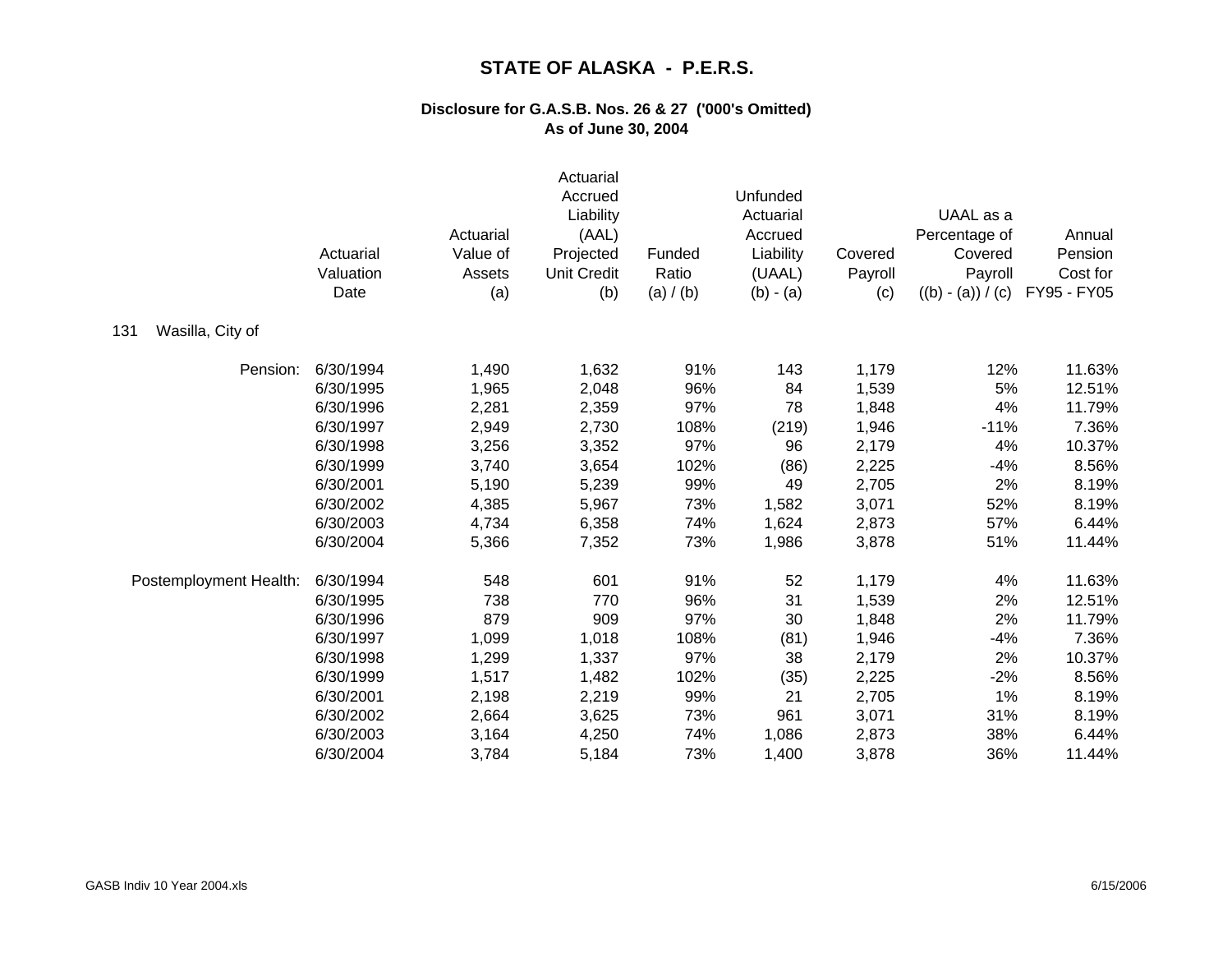|                         | Actuarial<br>Valuation<br>Date | Actuarial<br>Value of<br>Assets<br>(a) | Actuarial<br>Accrued<br>Liability<br>(AAL)<br>Projected<br><b>Unit Credit</b><br>(b) | Funded<br>Ratio<br>(a) / (b) | Unfunded<br>Actuarial<br>Accrued<br>Liability<br>(UAAL)<br>$(b) - (a)$ | Covered<br>Payroll<br>(c) | UAAL as a<br>Percentage of<br>Covered<br>Payroll<br>$((b) - (a)) / (c)$ | Annual<br>Pension<br>Cost for<br>FY95 - FY05 |
|-------------------------|--------------------------------|----------------------------------------|--------------------------------------------------------------------------------------|------------------------------|------------------------------------------------------------------------|---------------------------|-------------------------------------------------------------------------|----------------------------------------------|
| 132<br>Skagway, City of |                                |                                        |                                                                                      |                              |                                                                        |                           |                                                                         |                                              |
| Pension:                | 6/30/1994                      | 1,190                                  | 1,099                                                                                | 108%                         | (91)                                                                   | 602                       | $-15%$                                                                  | 0.81%                                        |
|                         | 6/30/1995                      | 1,318                                  | 1,307                                                                                | 101%                         | (12)                                                                   | 644                       | $-2%$                                                                   | 4.64%                                        |
|                         | 6/30/1996                      | 1,394                                  | 1,327                                                                                | 105%                         | (66)                                                                   | 735                       | $-9%$                                                                   | 5.51%                                        |
|                         | 6/30/1997                      | 1,525                                  | 1,423                                                                                | 107%                         | (102)                                                                  | 708                       | $-14%$                                                                  | 6.12%                                        |
|                         | 6/30/1998                      | 1,818                                  | 1,722                                                                                | 106%                         | (96)                                                                   | 762                       | $-13%$                                                                  | 8.74%                                        |
|                         | 6/30/1999                      | 1,943                                  | 1,900                                                                                | 102%                         | (43)                                                                   | 834                       | $-5%$                                                                   | 8.19%                                        |
|                         | 6/30/2001                      | 2,346                                  | 2,635                                                                                | 89%                          | 289                                                                    | 1,136                     | 25%                                                                     | 8.27%                                        |
|                         | 6/30/2002                      | 1,995                                  | 2,895                                                                                | 69%                          | 900                                                                    | 1,283                     | 70%                                                                     | 8.27%                                        |
|                         | 6/30/2003                      | 2,193                                  | 3,167                                                                                | 69%                          | 974                                                                    | 1,253                     | 78%                                                                     | 9.63%                                        |
|                         | 6/30/2004                      | 2,734                                  | 3,617                                                                                | 76%                          | 883                                                                    | 1,477                     | 60%                                                                     | 14.63%                                       |
| Postemployment Health:  | 6/30/1994                      | 438                                    | 404                                                                                  | 108%                         | (34)                                                                   | 602                       | $-6%$                                                                   | 0.81%                                        |
|                         | 6/30/1995                      | 496                                    | 491                                                                                  | 101%                         | (4)                                                                    | 644                       | $-1%$                                                                   | 4.64%                                        |
|                         | 6/30/1996                      | 537                                    | 512                                                                                  | 105%                         | (26)                                                                   | 735                       | $-3%$                                                                   | 5.51%                                        |
|                         | 6/30/1997                      | 569                                    | 531                                                                                  | 107%                         | (38)                                                                   | 708                       | $-5%$                                                                   | 6.12%                                        |
|                         | 6/30/1998                      | 726                                    | 687                                                                                  | 106%                         | (39)                                                                   | 762                       | $-5%$                                                                   | 8.74%                                        |
|                         | 6/30/1999                      | 789                                    | 771                                                                                  | 102%                         | (18)                                                                   | 834                       | $-2%$                                                                   | 8.19%                                        |
|                         | 6/30/2001                      | 994                                    | 1,117                                                                                | 89%                          | 123                                                                    | 1,136                     | 11%                                                                     | 8.27%                                        |
|                         | 6/30/2002                      | 1,212                                  | 1,759                                                                                | 69%                          | 547                                                                    | 1,283                     | 43%                                                                     | 8.27%                                        |
|                         | 6/30/2003                      | 1,465                                  | 2,117                                                                                | 69%                          | 652                                                                    | 1,253                     | 52%                                                                     | 9.63%                                        |
|                         | 6/30/2004                      | 1,928                                  | 2,550                                                                                | 76%                          | 622                                                                    | 1,477                     | 42%                                                                     | 14.63%                                       |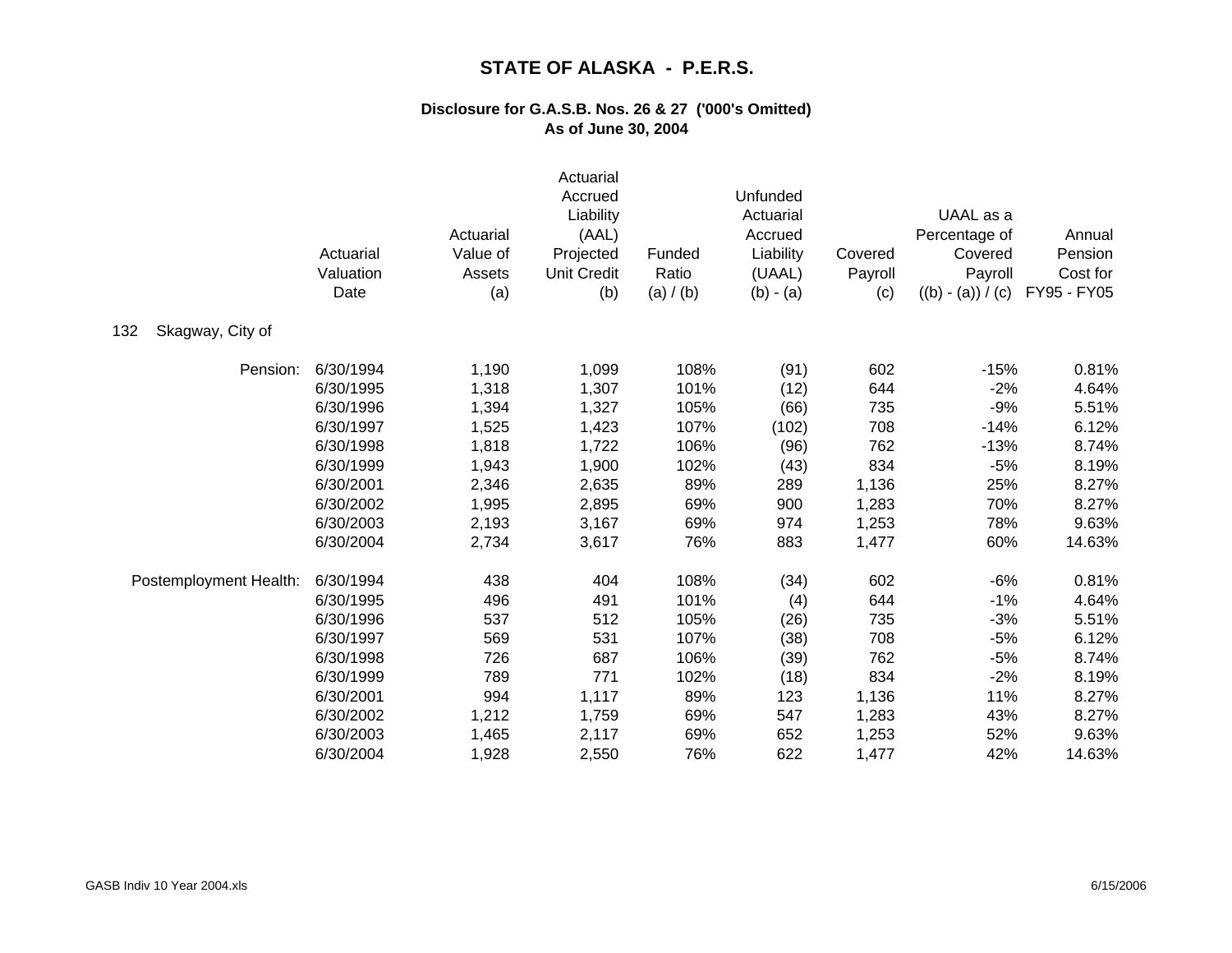|                                      | Actuarial<br>Valuation<br>Date | Actuarial<br>Value of<br>Assets<br>(a) | Actuarial<br>Accrued<br>Liability<br>(AAL)<br>Projected<br><b>Unit Credit</b><br>(b) | Funded<br>Ratio<br>(a) / (b) | Unfunded<br>Actuarial<br>Accrued<br>Liability<br>(UAAL)<br>$(b) - (a)$ | Covered<br>Payroll<br>(c) | UAAL as a<br>Percentage of<br>Covered<br>Payroll<br>$((b) - (a)) / (c)$ | Annual<br>Pension<br>Cost for<br>FY95 - FY05 |
|--------------------------------------|--------------------------------|----------------------------------------|--------------------------------------------------------------------------------------|------------------------------|------------------------------------------------------------------------|---------------------------|-------------------------------------------------------------------------|----------------------------------------------|
| 133<br>Sitka Borough School District |                                |                                        |                                                                                      |                              |                                                                        |                           |                                                                         |                                              |
| Pension:                             | 6/30/1994                      | 4,928                                  | 4,890                                                                                | 101%                         | (39)                                                                   | 1,378                     | $-3%$                                                                   | 14.29%                                       |
|                                      | 6/30/1995                      | 5,097                                  | 5,070                                                                                | 101%                         | (27)                                                                   | 1,314                     | $-2%$                                                                   | 9.12%                                        |
|                                      | 6/30/1996                      | 5,376                                  | 4,999                                                                                | 108%                         | (377)                                                                  | 1,455                     | $-26%$                                                                  | 9.47%                                        |
|                                      | 6/30/1997                      | 5,581                                  | 5,539                                                                                | 101%                         | (42)                                                                   | 1,436                     | $-3%$                                                                   | 6.05%                                        |
|                                      | 6/30/1998                      | 6,054                                  | 5,955                                                                                | 102%                         | (99)                                                                   | 1,440                     | $-7%$                                                                   | 6.68%                                        |
|                                      | 6/30/1999                      | 6,057                                  | 5,906                                                                                | 103%                         | (151)                                                                  | 1,436                     | $-11%$                                                                  | 9.54%                                        |
|                                      | 6/30/2001                      | 6,813                                  | 7,019                                                                                | 97%                          | 206                                                                    | 1,594                     | 13%                                                                     | 8.04%                                        |
|                                      | 6/30/2002                      | 5,621                                  | 7,986                                                                                | 70%                          | 2,365                                                                  | 1,670                     | 142%                                                                    | 8.04%                                        |
|                                      | 6/30/2003                      | 5,908                                  | 8,547                                                                                | 69%                          | 2,639                                                                  | 1,540                     | 171%                                                                    | 9.04%                                        |
|                                      | 6/30/2004                      | 5,850                                  | 9,091                                                                                | 64%                          | 3,241                                                                  | 1,578                     | 205%                                                                    | 14.04%                                       |
| Postemployment Health:               | 6/30/1994                      | 1,814                                  | 1,799                                                                                | 101%                         | (14)                                                                   | 1,378                     | $-1%$                                                                   | 14.29%                                       |
|                                      | 6/30/1995                      | 1,916                                  | 1,906                                                                                | 101%                         | (10)                                                                   | 1,314                     | $-1%$                                                                   | 9.12%                                        |
|                                      | 6/30/1996                      | 2,072                                  | 1,927                                                                                | 108%                         | (145)                                                                  | 1,455                     | $-10%$                                                                  | 9.47%                                        |
|                                      | 6/30/1997                      | 2,080                                  | 2,065                                                                                | 101%                         | (15)                                                                   | 1,436                     | $-1%$                                                                   | 6.05%                                        |
|                                      | 6/30/1998                      | 2,415                                  | 2,376                                                                                | 102%                         | (39)                                                                   | 1,440                     | $-3%$                                                                   | 6.68%                                        |
|                                      | 6/30/1999                      | 2,456                                  | 2,395                                                                                | 103%                         | (61)                                                                   | 1,436                     | $-4%$                                                                   | 9.54%                                        |
|                                      | 6/30/2001                      | 2,885                                  | 2,972                                                                                | 97%                          | 87                                                                     | 1,594                     | 5%                                                                      | 8.04%                                        |
|                                      | 6/30/2002                      | 3,415                                  | 4,852                                                                                | 70%                          | 1,437                                                                  | 1,670                     | 86%                                                                     | 8.04%                                        |
|                                      | 6/30/2003                      | 3,949                                  | 5,713                                                                                | 69%                          | 1,764                                                                  | 1,540                     | 115%                                                                    | 9.04%                                        |
|                                      | 6/30/2004                      | 4,125                                  | 6,410                                                                                | 64%                          | 2,285                                                                  | 1,578                     | 145%                                                                    | 14.04%                                       |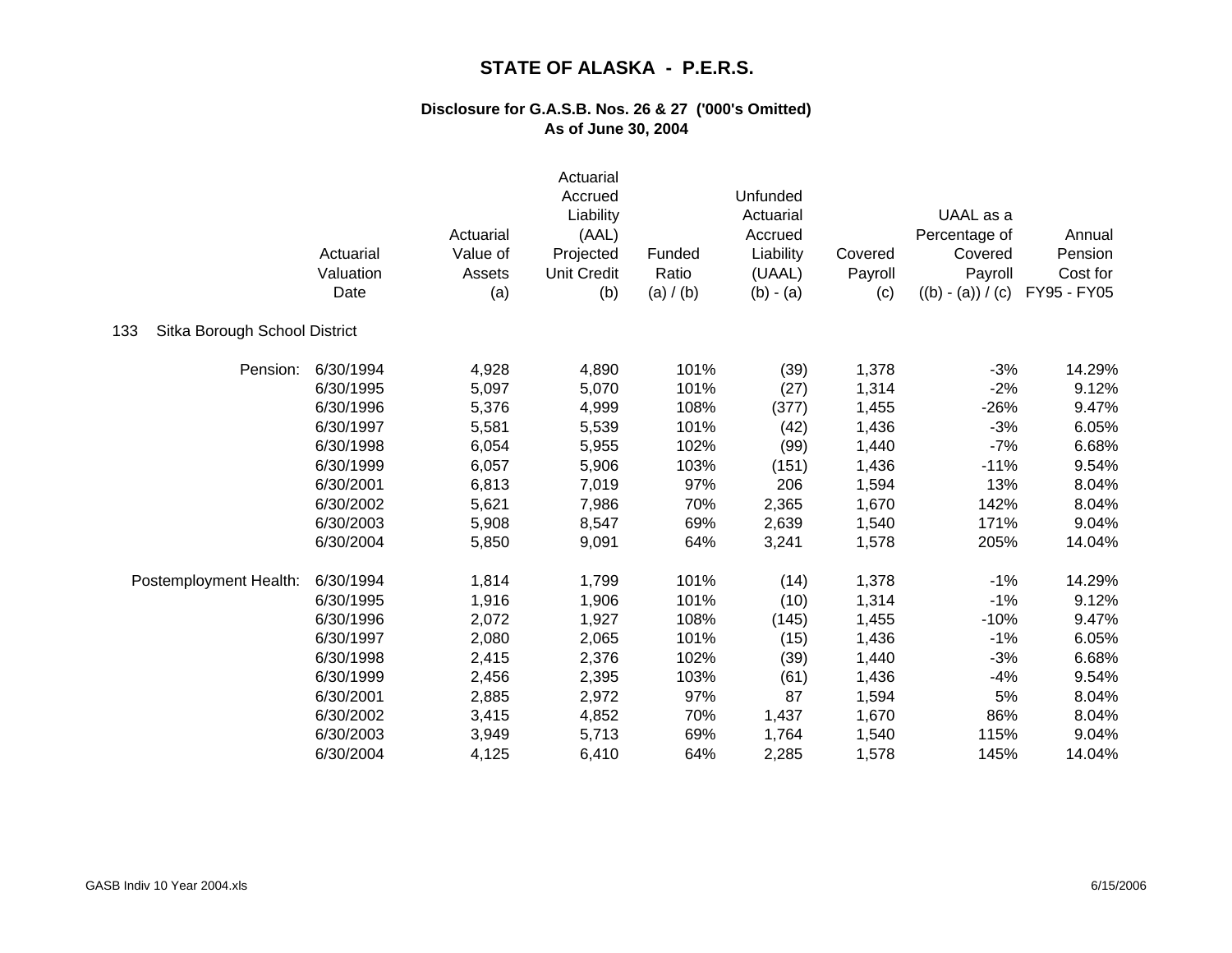|                        | Actuarial<br>Valuation<br>Date | Actuarial<br>Value of<br>Assets<br>(a) | Actuarial<br>Accrued<br>Liability<br>(AAL)<br>Projected<br><b>Unit Credit</b><br>(b) | Funded<br>Ratio<br>(a) / (b) | Unfunded<br>Actuarial<br>Accrued<br>Liability<br>(UAAL)<br>$(b) - (a)$ | Covered<br>Payroll<br>(c) | UAAL as a<br>Percentage of<br>Covered<br>Payroll<br>$((b) - (a)) / (c)$ | Annual<br>Pension<br>Cost for<br>FY95 - FY05 |
|------------------------|--------------------------------|----------------------------------------|--------------------------------------------------------------------------------------|------------------------------|------------------------------------------------------------------------|---------------------------|-------------------------------------------------------------------------|----------------------------------------------|
| Palmer, City of<br>134 |                                |                                        |                                                                                      |                              |                                                                        |                           |                                                                         |                                              |
| Pension:               | 6/30/1994                      | 4,778                                  | 4,869                                                                                | 98%                          | 91                                                                     | 1,904                     | 5%                                                                      | 12.32%                                       |
|                        | 6/30/1995                      | 5,505                                  | 5,384                                                                                | 102%                         | (121)                                                                  | 1,526                     | $-8%$                                                                   | 11.45%                                       |
|                        | 6/30/1996                      | 5,695                                  | 5,210                                                                                | 109%                         | (485)                                                                  | 1,729                     | $-28%$                                                                  | 10.93%                                       |
|                        | 6/30/1997                      | 6,344                                  | 5,872                                                                                | 108%                         | (473)                                                                  | 2,035                     | $-23%$                                                                  | 4.19%                                        |
|                        | 6/30/1998                      | 7,501                                  | 6,692                                                                                | 112%                         | (809)                                                                  | 1,806                     | $-45%$                                                                  | 6.41%                                        |
|                        | 6/30/1999                      | 7,679                                  | 6,821                                                                                | 113%                         | (858)                                                                  | 1,842                     | $-47%$                                                                  | 7.13%                                        |
|                        | 6/30/2001                      | 8,700                                  | 8,966                                                                                | 97%                          | 266                                                                    | 2,078                     | 13%                                                                     | 3.54%                                        |
|                        | 6/30/2002                      | 7,320                                  | 9,892                                                                                | 74%                          | 2,572                                                                  | 2,352                     | 109%                                                                    | 3.54%                                        |
|                        | 6/30/2003                      | 7,447                                  | 10,306                                                                               | 72%                          | 2,859                                                                  | 2,217                     | 129%                                                                    | 8.95%                                        |
|                        | 6/30/2004                      | 7,529                                  | 11,238                                                                               | 67%                          | 3,709                                                                  | 2,554                     | 145%                                                                    | 13.54%                                       |
| Postemployment Health: | 6/30/1994                      | 1,758                                  | 1,792                                                                                | 98%                          | 34                                                                     | 1,904                     | 2%                                                                      | 12.32%                                       |
|                        | 6/30/1995                      | 2,069                                  | 2,024                                                                                | 102%                         | (45)                                                                   | 1,526                     | $-3%$                                                                   | 11.45%                                       |
|                        | 6/30/1996                      | 2,195                                  | 2,008                                                                                | 109%                         | (187)                                                                  | 1,729                     | $-11%$                                                                  | 10.93%                                       |
|                        | 6/30/1997                      | 2,365                                  | 2,188                                                                                | 108%                         | (176)                                                                  | 2,035                     | $-9%$                                                                   | 4.19%                                        |
|                        | 6/30/1998                      | 2,992                                  | 2,669                                                                                | 112%                         | (323)                                                                  | 1,806                     | $-18%$                                                                  | 6.41%                                        |
|                        | 6/30/1999                      | 3,113                                  | 2,766                                                                                | 113%                         | (347)                                                                  | 1,842                     | $-19%$                                                                  | 7.13%                                        |
|                        | 6/30/2001                      | 3,684                                  | 3,797                                                                                | 97%                          | 113                                                                    | 2,078                     | 5%                                                                      | 3.54%                                        |
|                        | 6/30/2002                      | 4,448                                  | 6,010                                                                                | 74%                          | 1,562                                                                  | 2,352                     | 66%                                                                     | 3.54%                                        |
|                        | 6/30/2003                      | 4,977                                  | 6,888                                                                                | 72%                          | 1,911                                                                  | 2,217                     | 86%                                                                     | 8.95%                                        |
|                        | 6/30/2004                      | 5,309                                  | 7,924                                                                                | 67%                          | 2,615                                                                  | 2,554                     | 102%                                                                    | 13.54%                                       |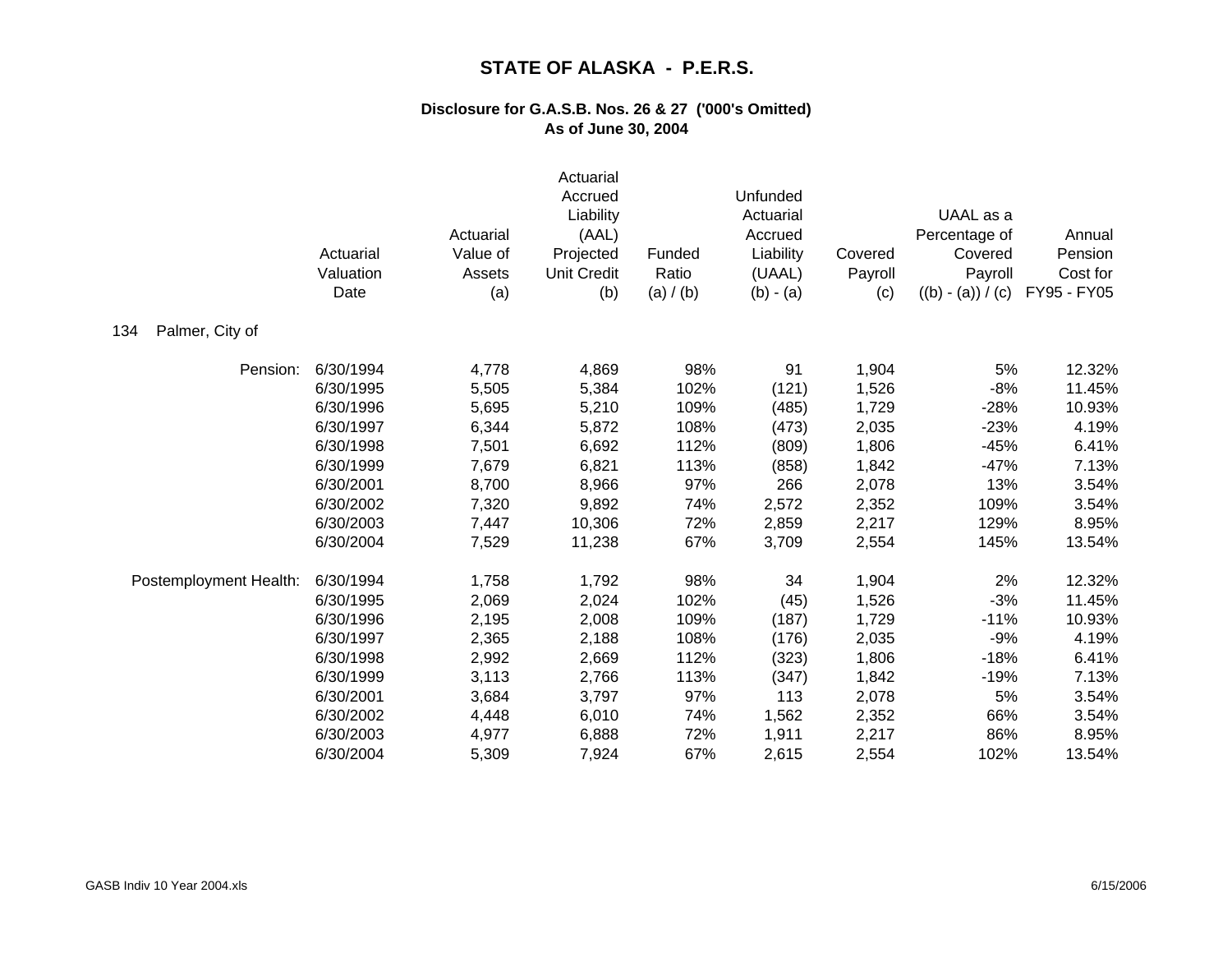|                          | Actuarial<br>Valuation<br>Date | Actuarial<br>Value of<br>Assets<br>(a) | Actuarial<br>Accrued<br>Liability<br>(AAL)<br>Projected<br><b>Unit Credit</b><br>(b) | Funded<br>Ratio<br>(a) / (b) | Unfunded<br>Actuarial<br>Accrued<br>Liability<br>(UAAL)<br>$(b) - (a)$ | Covered<br>Payroll<br>(c) | UAAL as a<br>Percentage of<br>Covered<br>Payroll<br>$((b) - (a)) / (c)$ | Annual<br>Pension<br>Cost for<br>FY95 - FY05 |
|--------------------------|--------------------------------|----------------------------------------|--------------------------------------------------------------------------------------|------------------------------|------------------------------------------------------------------------|---------------------------|-------------------------------------------------------------------------|----------------------------------------------|
| Wrangell, City of<br>135 |                                |                                        |                                                                                      |                              |                                                                        |                           |                                                                         |                                              |
| Pension:                 | 6/30/1994                      | 5,881                                  | 5,784                                                                                | 102%                         | (96)                                                                   | 2,038                     | $-5%$                                                                   | 11.25%                                       |
|                          | 6/30/1995                      | 6,188                                  | 6,400                                                                                | 97%                          | 212                                                                    | 2,015                     | 10%                                                                     | 9.14%                                        |
|                          | 6/30/1996                      | 6,502                                  | 6,282                                                                                | 103%                         | (219)                                                                  | 2,199                     | $-10%$                                                                  | 8.85%                                        |
|                          | 6/30/1997                      | 7,149                                  | 6,870                                                                                | 104%                         | (278)                                                                  | 2,254                     | $-12%$                                                                  | 7.96%                                        |
|                          | 6/30/1998                      | 8,527                                  | 8,109                                                                                | 105%                         | (418)                                                                  | 2,317                     | $-18%$                                                                  | 8.63%                                        |
|                          | 6/30/1999                      | 9,054                                  | 8,044                                                                                | 113%                         | (1,010)                                                                | 2,190                     | $-46%$                                                                  | 8.43%                                        |
|                          | 6/30/2001                      | 9,695                                  | 9,578                                                                                | 101%                         | (117)                                                                  | 2,238                     | $-5%$                                                                   | 3.93%                                        |
|                          | 6/30/2002                      | 8,002                                  | 10,809                                                                               | 74%                          | 2,807                                                                  | 2,226                     | 126%                                                                    | 3.93%                                        |
|                          | 6/30/2003                      | 7,167                                  | 10,520                                                                               | 68%                          | 3,353                                                                  | 2,420                     | 139%                                                                    | 6.72%                                        |
|                          | 6/30/2004                      | 7,470                                  | 11,525                                                                               | 65%                          | 4,055                                                                  | 2,410                     | 168%                                                                    | 11.72%                                       |
| Postemployment Health:   | 6/30/1994                      | 2,164                                  | 2,129                                                                                | 102%                         | (36)                                                                   | 2,038                     | $-2%$                                                                   | 11.25%                                       |
|                          | 6/30/1995                      | 2,326                                  | 2,405                                                                                | 97%                          | 79                                                                     | 2,015                     | 4%                                                                      | 9.14%                                        |
|                          | 6/30/1996                      | 2,505                                  | 2,421                                                                                | 103%                         | (85)                                                                   | 2,199                     | $-4%$                                                                   | 8.85%                                        |
|                          | 6/30/1997                      | 2,664                                  | 2,561                                                                                | 104%                         | (104)                                                                  | 2,254                     | $-5%$                                                                   | 7.96%                                        |
|                          | 6/30/1998                      | 3,401                                  | 3,235                                                                                | 105%                         | (166)                                                                  | 2,317                     | $-7%$                                                                   | 8.63%                                        |
|                          | 6/30/1999                      | 3,671                                  | 3,261                                                                                | 113%                         | (410)                                                                  | 2,190                     | $-19%$                                                                  | 8.43%                                        |
|                          | 6/30/2001                      | 4,105                                  | 4,057                                                                                | 101%                         | (48)                                                                   | 2,238                     | 0%                                                                      | 3.93%                                        |
|                          | 6/30/2002                      | 4,862                                  | 6,568                                                                                | 74%                          | 1,706                                                                  | 2,226                     | 77%                                                                     | 3.93%                                        |
|                          | 6/30/2003                      | 4,790                                  | 7,031                                                                                | 68%                          | 2,241                                                                  | 2,420                     | 93%                                                                     | 6.72%                                        |
|                          | 6/30/2004                      | 5,267                                  | 8,126                                                                                | 65%                          | 2,859                                                                  | 2,410                     | 119%                                                                    | 11.72%                                       |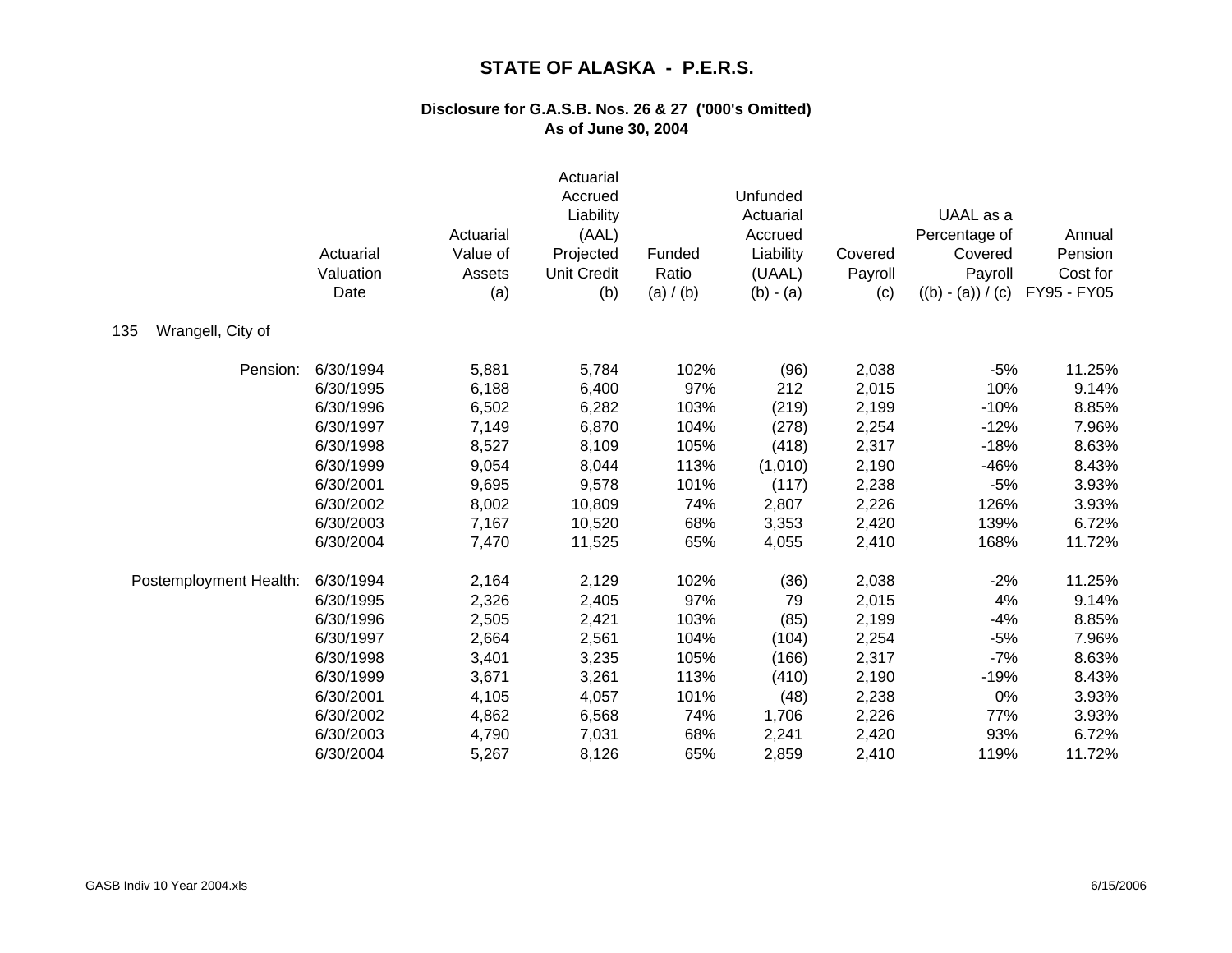|                        | Actuarial<br>Valuation<br>Date | Actuarial<br>Value of<br>Assets<br>(a) | Actuarial<br>Accrued<br>Liability<br>(AAL)<br>Projected<br><b>Unit Credit</b><br>(b) | Funded<br>Ratio<br>(a) / (b) | Unfunded<br>Actuarial<br>Accrued<br>Liability<br>(UAAL)<br>$(b) - (a)$ | Covered<br>Payroll<br>(c) | UAAL as a<br>Percentage of<br>Covered<br>Payroll<br>$((b) - (a)) / (c)$ | Annual<br>Pension<br>Cost for<br>FY95 - FY05 |
|------------------------|--------------------------------|----------------------------------------|--------------------------------------------------------------------------------------|------------------------------|------------------------------------------------------------------------|---------------------------|-------------------------------------------------------------------------|----------------------------------------------|
| Bethel, City of<br>136 |                                |                                        |                                                                                      |                              |                                                                        |                           |                                                                         |                                              |
| Pension:               | 6/30/1994                      | 4,456                                  | 3,850                                                                                | 116%                         | (606)                                                                  | 3,078                     | $-20%$                                                                  | 0.00%                                        |
|                        | 6/30/1995                      | 4,831                                  | 3,905                                                                                | 124%                         | (926)                                                                  | 2,591                     | $-36%$                                                                  | 5.87%                                        |
|                        | 6/30/1996                      | 5,392                                  | 3,652                                                                                | 148%                         | (1,740)                                                                | 2,875                     | $-61%$                                                                  | 4.11%                                        |
|                        | 6/30/1997                      | 6,316                                  | 4,225                                                                                | 149%                         | (2,091)                                                                | 3,433                     | $-61%$                                                                  | 0.00%                                        |
|                        | 6/30/1998                      | 6,470                                  | 4,896                                                                                | 132%                         | (1,574)                                                                | 3,179                     | $-50%$                                                                  | 2.44%                                        |
|                        | 6/30/1999                      | 7,261                                  | 5,328                                                                                | 136%                         | (1,933)                                                                | 3,527                     | $-55%$                                                                  | 2.67%                                        |
|                        | 6/30/2001                      | 8,148                                  | 7,365                                                                                | 111%                         | (783)                                                                  | 4,419                     | $-18%$                                                                  | 1.67%                                        |
|                        | 6/30/2002                      | 7,291                                  | 8,529                                                                                | 85%                          | 1,238                                                                  | 4,163                     | 30%                                                                     | 1.67%                                        |
|                        | 6/30/2003                      | 8,121                                  | 8,675                                                                                | 94%                          | 554                                                                    | 4,862                     | 11%                                                                     | 3.70%                                        |
|                        | 6/30/2004                      | 8,756                                  | 9,609                                                                                | 91%                          | 853                                                                    | 5,335                     | 16%                                                                     | 8.70%                                        |
| Postemployment Health: | 6/30/1994                      | 1,640                                  | 1,417                                                                                | 116%                         | (223)                                                                  | 3,078                     | $-7%$                                                                   | 0.00%                                        |
|                        | 6/30/1995                      | 1,816                                  | 1,468                                                                                | 124%                         | (348)                                                                  | 2,591                     | $-13%$                                                                  | 5.87%                                        |
|                        | 6/30/1996                      | 2,078                                  | 1,408                                                                                | 148%                         | (670)                                                                  | 2,875                     | $-23%$                                                                  | 4.11%                                        |
|                        | 6/30/1997                      | 2,354                                  | 1,575                                                                                | 149%                         | (779)                                                                  | 3,433                     | $-23%$                                                                  | 0.00%                                        |
|                        | 6/30/1998                      | 2,581                                  | 1,953                                                                                | 132%                         | (628)                                                                  | 3,179                     | $-20%$                                                                  | 2.44%                                        |
|                        | 6/30/1999                      | 2,944                                  | 2,160                                                                                | 136%                         | (784)                                                                  | 3,527                     | $-22%$                                                                  | 2.67%                                        |
|                        | 6/30/2001                      | 3,451                                  | 3,120                                                                                | 111%                         | (331)                                                                  | 4,419                     | $-7%$                                                                   | 1.67%                                        |
|                        | 6/30/2002                      | 4,430                                  | 5,182                                                                                | 85%                          | 752                                                                    | 4,163                     | 18%                                                                     | 1.67%                                        |
|                        | 6/30/2003                      | 5,428                                  | 5,798                                                                                | 94%                          | 370                                                                    | 4,862                     | 8%                                                                      | 3.70%                                        |
|                        | 6/30/2004                      | 6,174                                  | 6,775                                                                                | 91%                          | 601                                                                    | 5,335                     | 11%                                                                     | 8.70%                                        |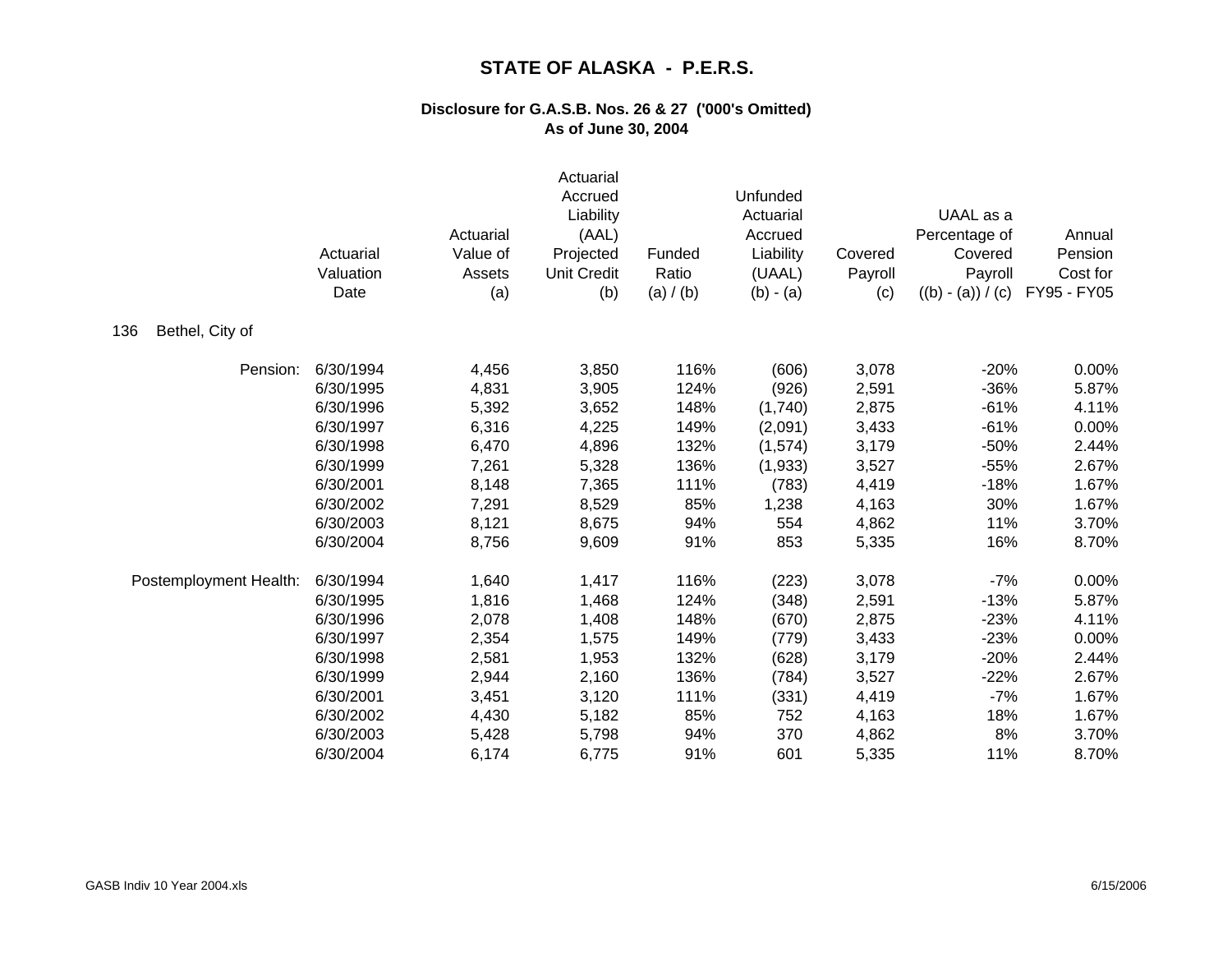|                                      | Actuarial<br>Valuation<br>Date | Actuarial<br>Value of<br>Assets<br>(a) | Actuarial<br>Accrued<br>Liability<br>(AAL)<br>Projected<br><b>Unit Credit</b><br>(b) | Funded<br>Ratio<br>(a) / (b) | Unfunded<br>Actuarial<br>Accrued<br>Liability<br>(UAAL)<br>$(b) - (a)$ | Covered<br>Payroll<br>(c) | UAAL as a<br>Percentage of<br>Covered<br>Payroll<br>$((b) - (a)) / (c)$ | Annual<br>Pension<br>Cost for<br>FY95 - FY05 |
|--------------------------------------|--------------------------------|----------------------------------------|--------------------------------------------------------------------------------------|------------------------------|------------------------------------------------------------------------|---------------------------|-------------------------------------------------------------------------|----------------------------------------------|
| <b>Valdez School District</b><br>137 |                                |                                        |                                                                                      |                              |                                                                        |                           |                                                                         |                                              |
| Pension:                             | 6/30/1994                      | 4,321                                  | 4,743                                                                                | 91%                          | 422                                                                    | 1,719                     | 25%                                                                     | 9.98%                                        |
|                                      | 6/30/1995                      | 4,512                                  | 4,824                                                                                | 94%                          | 312                                                                    | 1,611                     | 19%                                                                     | 11.49%                                       |
|                                      | 6/30/1996                      | 4,890                                  | 5,117                                                                                | 96%                          | 227                                                                    | 1,874                     | 12%                                                                     | 13.27%                                       |
|                                      | 6/30/1997                      | 5,404                                  | 5,177                                                                                | 104%                         | (227)                                                                  | 1,729                     | $-13%$                                                                  | 9.02%                                        |
|                                      | 6/30/1998                      | 5,937                                  | 5,852                                                                                | 101%                         | (85)                                                                   | 1,616                     | $-5%$                                                                   | 11.33%                                       |
|                                      | 6/30/1999                      | 7,273                                  | 6,744                                                                                | 108%                         | (529)                                                                  | 1,682                     | $-31%$                                                                  | 8.34%                                        |
|                                      | 6/30/2001                      | 8,556                                  | 7,621                                                                                | 112%                         | (935)                                                                  | 1,592                     | $-59%$                                                                  | 5.35%                                        |
|                                      | 6/30/2002                      | 6,999                                  | 8,733                                                                                | 80%                          | 1,734                                                                  | 1,528                     | 113%                                                                    | 5.35%                                        |
|                                      | 6/30/2003                      | 6,724                                  | 8,740                                                                                | 77%                          | 2,016                                                                  | 1,625                     | 124%                                                                    | 0.19%                                        |
|                                      | 6/30/2004                      | 6,572                                  | 9,359                                                                                | 70%                          | 2,787                                                                  | 1,660                     | 168%                                                                    | 5.35%                                        |
| Postemployment Health:               | 6/30/1994                      | 1,590                                  | 1,745                                                                                | 91%                          | 155                                                                    | 1,719                     | 9%                                                                      | 9.98%                                        |
|                                      | 6/30/1995                      | 1,696                                  | 1,813                                                                                | 94%                          | 117                                                                    | 1,611                     | 7%                                                                      | 11.49%                                       |
|                                      | 6/30/1996                      | 1,885                                  | 1,972                                                                                | 96%                          | 87                                                                     | 1,874                     | 5%                                                                      | 13.27%                                       |
|                                      | 6/30/1997                      | 2,014                                  | 1,930                                                                                | 104%                         | (84)                                                                   | 1,729                     | $-5%$                                                                   | 9.02%                                        |
|                                      | 6/30/1998                      | 2,368                                  | 2,334                                                                                | 101%                         | (34)                                                                   | 1,616                     | $-2%$                                                                   | 11.33%                                       |
|                                      | 6/30/1999                      | 2,949                                  | 2,734                                                                                | 108%                         | (215)                                                                  | 1,682                     | $-13%$                                                                  | 8.34%                                        |
|                                      | 6/30/2001                      | 3,623                                  | 3,228                                                                                | 112%                         | (395)                                                                  | 1,592                     | $-25%$                                                                  | 5.35%                                        |
|                                      | 6/30/2002                      | 4,253                                  | 5,306                                                                                | 80%                          | 1,053                                                                  | 1,528                     | 69%                                                                     | 5.35%                                        |
|                                      | 6/30/2003                      | 4,494                                  | 5,842                                                                                | 77%                          | 1,348                                                                  | 1,625                     | 83%                                                                     | 0.19%                                        |
|                                      | 6/30/2004                      | 4,634                                  | 6,599                                                                                | 70%                          | 1,965                                                                  | 1,660                     | 118%                                                                    | 5.35%                                        |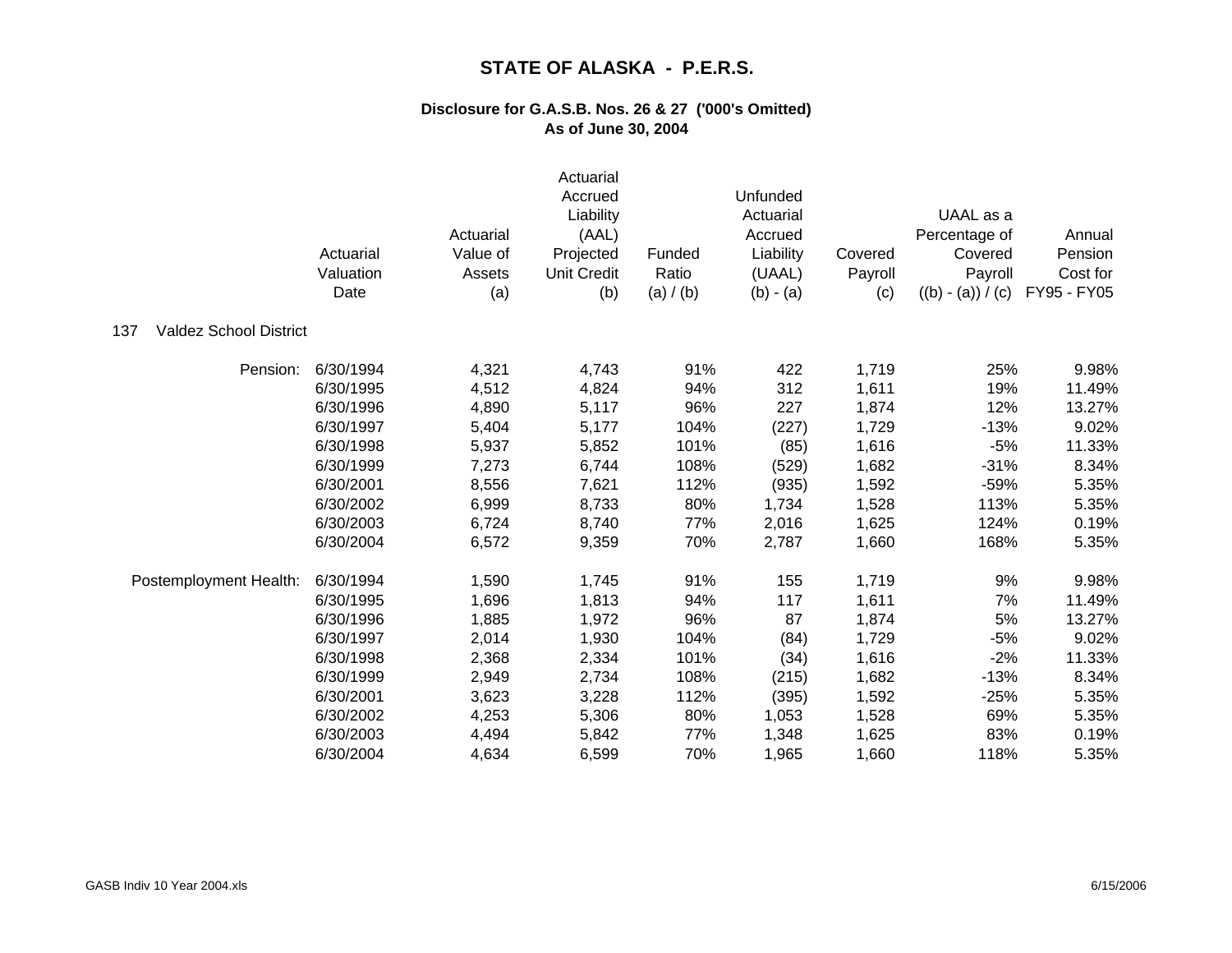|                                   | Actuarial<br>Valuation<br>Date | Actuarial<br>Value of<br>Assets<br>(a) | Actuarial<br>Accrued<br>Liability<br>(AAL)<br>Projected<br><b>Unit Credit</b><br>(b) | Funded<br>Ratio<br>(a) / (b) | Unfunded<br>Actuarial<br>Accrued<br>Liability<br>(UAAL)<br>$(b) - (a)$ | Covered<br>Payroll<br>(c) | UAAL as a<br>Percentage of<br>Covered<br>Payroll<br>$((b) - (a)) / (c)$ | Annual<br>Pension<br>Cost for<br>FY95 - FY05 |
|-----------------------------------|--------------------------------|----------------------------------------|--------------------------------------------------------------------------------------|------------------------------|------------------------------------------------------------------------|---------------------------|-------------------------------------------------------------------------|----------------------------------------------|
| <b>Hoonah City Schools</b><br>138 |                                |                                        |                                                                                      |                              |                                                                        |                           |                                                                         |                                              |
| Pension:                          | 6/30/1994                      | 942                                    | 1,587                                                                                | 59%                          | 645                                                                    | 477                       | 135%                                                                    | 33.37%                                       |
|                                   | 6/30/1995                      | 922                                    | 1,644                                                                                | 56%                          | 722                                                                    | 452                       | 160%                                                                    | 29.18%                                       |
|                                   | 6/30/1996                      | 1,026                                  | 1,729                                                                                | 59%                          | 703                                                                    | 537                       | 131%                                                                    | 26.41%                                       |
|                                   | 6/30/1997                      | 1,145                                  | 1,888                                                                                | 61%                          | 742                                                                    | 480                       | 155%                                                                    | 25.79%                                       |
|                                   | 6/30/1998                      | 1,352                                  | 2,105                                                                                | 64%                          | 753                                                                    | 463                       | 163%                                                                    | 25.89%                                       |
|                                   | 6/30/1999                      | 1,299                                  | 2,175                                                                                | 60%                          | 876                                                                    | 546                       | 160%                                                                    | 28.23%                                       |
|                                   | 6/30/2001                      | 1,335                                  | 2,346                                                                                | 57%                          | 1,011                                                                  | 759                       | 133%                                                                    | 30.36%                                       |
|                                   | 6/30/2002                      | 1,072                                  | 2,688                                                                                | 40%                          | 1,616                                                                  | 473                       | 342%                                                                    | 30.36%                                       |
|                                   | 6/30/2003                      | 1,107                                  | 2,873                                                                                | 39%                          | 1,766                                                                  | 260                       | 679%                                                                    | 24.05%                                       |
|                                   | 6/30/2004                      | 1,155                                  | 2,885                                                                                | 40%                          | 1,730                                                                  | 695                       | 249%                                                                    | 30.36%                                       |
| Postemployment Health:            | 6/30/1994                      | 347                                    | 584                                                                                  | 59%                          | 237                                                                    | 477                       | 50%                                                                     | 33.37%                                       |
|                                   | 6/30/1995                      | 347                                    | 618                                                                                  | 56%                          | 271                                                                    | 452                       | 60%                                                                     | 29.18%                                       |
|                                   | 6/30/1996                      | 395                                    | 666                                                                                  | 59%                          | 271                                                                    | 537                       | 50%                                                                     | 26.41%                                       |
|                                   | 6/30/1997                      | 427                                    | 703                                                                                  | 61%                          | 277                                                                    | 480                       | 58%                                                                     | 25.79%                                       |
|                                   | 6/30/1998                      | 540                                    | 840                                                                                  | 64%                          | 300                                                                    | 463                       | 65%                                                                     | 25.89%                                       |
|                                   | 6/30/1999                      | 527                                    | 882                                                                                  | 60%                          | 355                                                                    | 546                       | 65%                                                                     | 28.23%                                       |
|                                   | 6/30/2001                      | 566                                    | 994                                                                                  | 57%                          | 428                                                                    | 759                       | 56%                                                                     | 30.36%                                       |
|                                   | 6/30/2002                      | 651                                    | 1,633                                                                                | 40%                          | 982                                                                    | 473                       | 208%                                                                    | 30.36%                                       |
|                                   | 6/30/2003                      | 740                                    | 1,920                                                                                | 39%                          | 1,180                                                                  | 260                       | 454%                                                                    | 24.05%                                       |
|                                   | 6/30/2004                      | 814                                    | 2,034                                                                                | 40%                          | 1,220                                                                  | 695                       | 176%                                                                    | 30.36%                                       |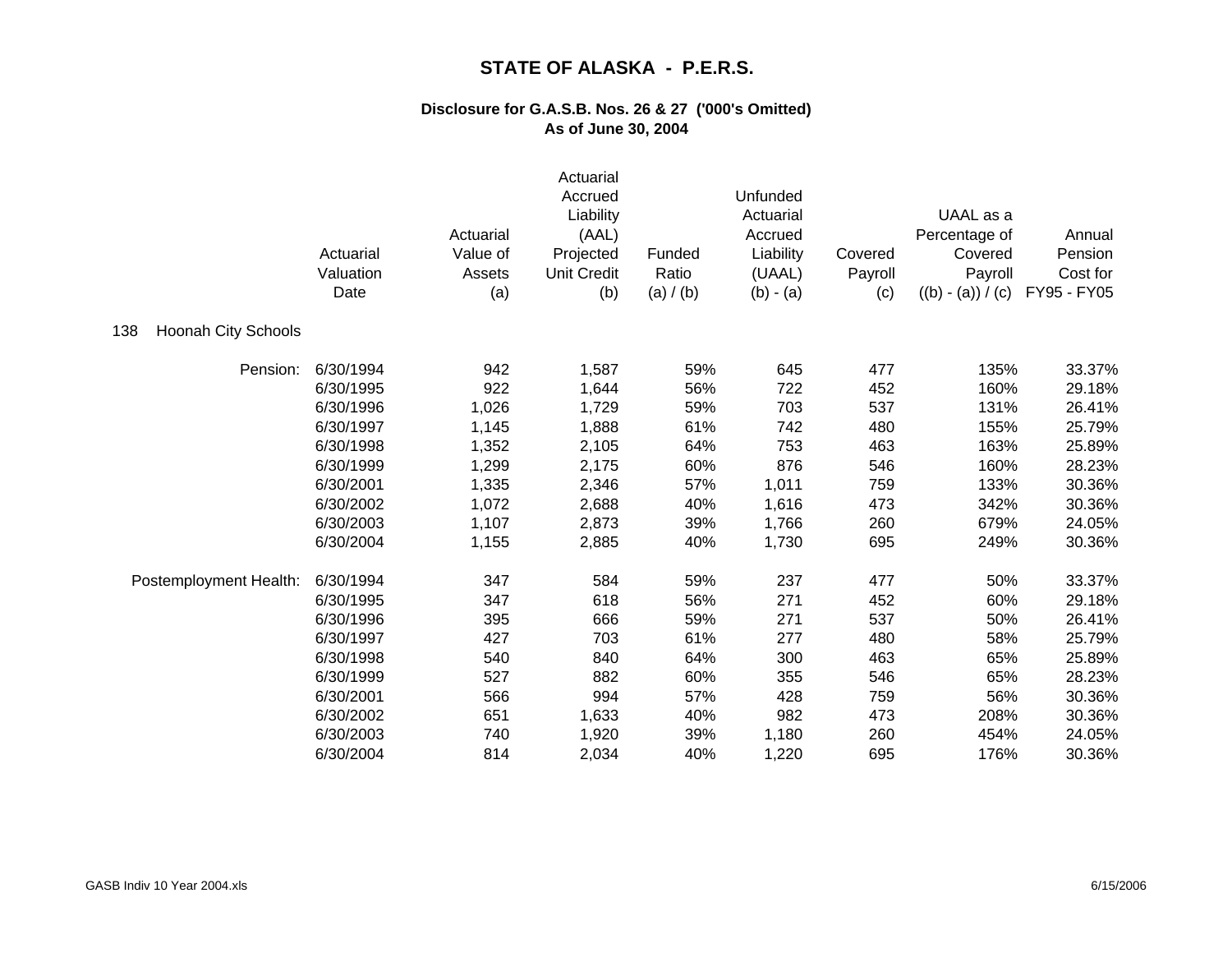|                        | Actuarial<br>Valuation<br>Date | Actuarial<br>Value of<br>Assets<br>(a) | Actuarial<br>Accrued<br>Liability<br>(AAL)<br>Projected<br><b>Unit Credit</b><br>(b) | Funded<br>Ratio<br>(a) / (b) | Unfunded<br>Actuarial<br>Accrued<br>Liability<br>(UAAL)<br>$(b) - (a)$ | Covered<br>Payroll<br>(c) | UAAL as a<br>Percentage of<br>Covered<br>Payroll<br>$((b) - (a)) / (c)$ | Annual<br>Pension<br>Cost for<br>FY95 - FY05 |
|------------------------|--------------------------------|----------------------------------------|--------------------------------------------------------------------------------------|------------------------------|------------------------------------------------------------------------|---------------------------|-------------------------------------------------------------------------|----------------------------------------------|
| Nome, City of<br>139   |                                |                                        |                                                                                      |                              |                                                                        |                           |                                                                         |                                              |
| Pension:               | 6/30/1994                      | 5,050                                  | 4,787                                                                                | 105%                         | (262)                                                                  | 1,531                     | $-17%$                                                                  | 4.05%                                        |
|                        | 6/30/1995                      | 5,660                                  | 5,289                                                                                | 107%                         | (371)                                                                  | 1,767                     | $-21%$                                                                  | 0.43%                                        |
|                        | 6/30/1996                      | 6,199                                  | 5,110                                                                                | 121%                         | (1,089)                                                                | 1,723                     | $-63%$                                                                  | 4.92%                                        |
|                        | 6/30/1997                      | 7,235                                  | 5,926                                                                                | 122%                         | (1,308)                                                                | 1,997                     | $-66%$                                                                  | 0.01%                                        |
|                        | 6/30/1998                      | 9,426                                  | 7,735                                                                                | 122%                         | (1,691)                                                                | 1,896                     | $-89%$                                                                  | 2.11%                                        |
|                        | 6/30/1999                      | 9,707                                  | 7,975                                                                                | 122%                         | (1,732)                                                                | 1,979                     | $-88%$                                                                  | 2.13%                                        |
|                        | 6/30/2001                      | 10,864                                 | 9,730                                                                                | 112%                         | (1, 134)                                                               | 2,066                     | $-55%$                                                                  | 0.00%                                        |
|                        | 6/30/2002                      | 8,994                                  | 28,034                                                                               | 32%                          | 19,040                                                                 | 2,290                     | 831%                                                                    | 0.00%                                        |
|                        | 6/30/2003                      | 9,136                                  | 11,221                                                                               | 81%                          | 2,085                                                                  | 2,143                     | 97%                                                                     | 0.50%                                        |
|                        | 6/30/2004                      | 9,797                                  | 12,063                                                                               | 81%                          | 2,266                                                                  | 2,369                     | 96%                                                                     | 5.50%                                        |
| Postemployment Health: | 6/30/1994                      | 1,858                                  | 1,762                                                                                | 105%                         | (97)                                                                   | 1,531                     | $-6%$                                                                   | 4.05%                                        |
|                        | 6/30/1995                      | 2,127                                  | 1,988                                                                                | 107%                         | (139)                                                                  | 1,767                     | $-8%$                                                                   | 0.43%                                        |
|                        | 6/30/1996                      | 2,389                                  | 1,969                                                                                | 121%                         | (420)                                                                  | 1,723                     | $-24%$                                                                  | 4.92%                                        |
|                        | 6/30/1997                      | 2,696                                  | 2,209                                                                                | 122%                         | (488)                                                                  | 1,997                     | $-24%$                                                                  | 0.01%                                        |
|                        | 6/30/1998                      | 3,760                                  | 3,085                                                                                | 122%                         | (675)                                                                  | 1,896                     | $-36%$                                                                  | 2.11%                                        |
|                        | 6/30/1999                      | 3,936                                  | 3,233                                                                                | 122%                         | (703)                                                                  | 1,979                     | $-36%$                                                                  | 2.13%                                        |
|                        | 6/30/2001                      | 4,601                                  | 4,120                                                                                | 112%                         | (481)                                                                  | 2,066                     | $-23%$                                                                  | 0.00%                                        |
|                        | 6/30/2002                      | 5,465                                  | 17,033                                                                               | 32%                          | 11,568                                                                 | 2,290                     | 505%                                                                    | 0.00%                                        |
|                        | 6/30/2003                      | 6,106                                  | 7,500                                                                                | 81%                          | 1,394                                                                  | 2,143                     | 65%                                                                     | 0.50%                                        |
|                        | 6/30/2004                      | 6,908                                  | 8,506                                                                                | 81%                          | 1,598                                                                  | 2,369                     | 67%                                                                     | 5.50%                                        |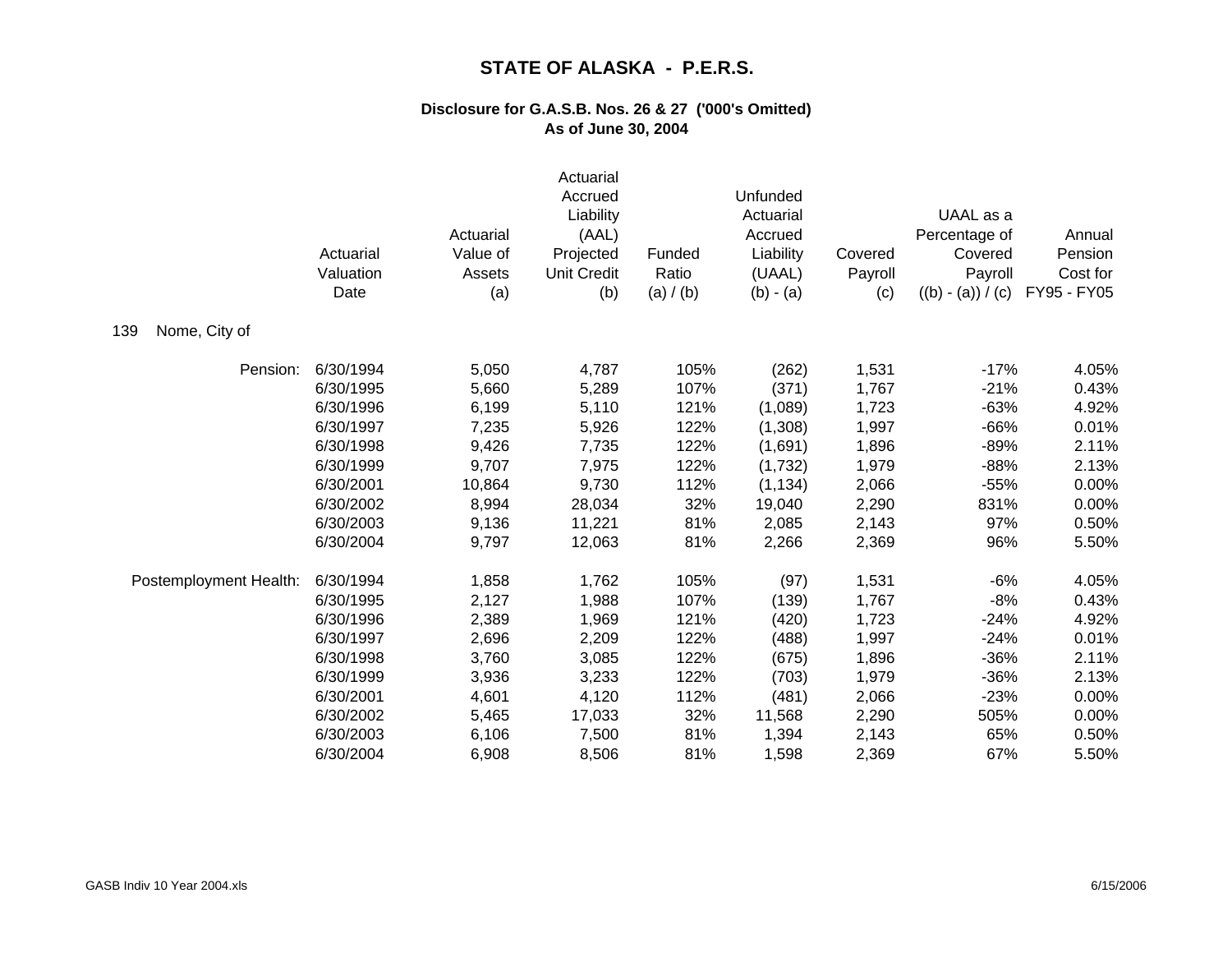|                          | Actuarial<br>Valuation<br>Date | Actuarial<br>Value of<br>Assets<br>(a) | Actuarial<br>Accrued<br>Liability<br>(AAL)<br>Projected<br><b>Unit Credit</b><br>(b) | Funded<br>Ratio<br>(a) / (b) | Unfunded<br>Actuarial<br>Accrued<br>Liability<br>(UAAL)<br>$(b) - (a)$ | Covered<br>Payroll<br>(c) | UAAL as a<br>Percentage of<br>Covered<br>Payroll<br>$((b) - (a)) / (c)$ | Annual<br>Pension<br>Cost for<br>FY95 - FY05 |
|--------------------------|--------------------------------|----------------------------------------|--------------------------------------------------------------------------------------|------------------------------|------------------------------------------------------------------------|---------------------------|-------------------------------------------------------------------------|----------------------------------------------|
| Kotzebue, City of<br>140 |                                |                                        |                                                                                      |                              |                                                                        |                           |                                                                         |                                              |
| Pension:                 | 6/30/1994                      | 4,002                                  | 2,695                                                                                | 148%                         | (1,307)                                                                | 1,926                     | $-68%$                                                                  | 0.00%                                        |
|                          | 6/30/1995                      | 4,342                                  | 2,995                                                                                | 145%                         | (1, 347)                                                               | 1,740                     | $-77%$                                                                  | 0.00%                                        |
|                          | 6/30/1996                      | 4,498                                  | 2,895                                                                                | 155%                         | (1,603)                                                                | 2,134                     | $-75%$                                                                  | 0.00%                                        |
|                          | 6/30/1997                      | 5,236                                  | 3,208                                                                                | 163%                         | (2,028)                                                                | 2,435                     | $-83%$                                                                  | 0.00%                                        |
|                          | 6/30/1998                      | 5,528                                  | 3,688                                                                                | 150%                         | (1,840)                                                                | 2,465                     | $-75%$                                                                  | 0.65%                                        |
|                          | 6/30/1999                      | 6,005                                  | 4,401                                                                                | 136%                         | (1,604)                                                                | 2,561                     | $-63%$                                                                  | 0.02%                                        |
|                          | 6/30/2001                      | 6,725                                  | 5,428                                                                                | 124%                         | (1, 297)                                                               | 2,674                     | $-49%$                                                                  | 0.73%                                        |
|                          | 6/30/2002                      | 5,624                                  | 5,700                                                                                | 99%                          | 76                                                                     | 2,879                     | 3%                                                                      | 0.73%                                        |
|                          | 6/30/2003                      | 6,880                                  | 6,010                                                                                | 114%                         | (870)                                                                  | 2,860                     | $-30%$                                                                  | 0.00%                                        |
|                          | 6/30/2004                      | 6,934                                  | 6,438                                                                                | 108%                         | (496)                                                                  | 2,814                     | $-18%$                                                                  | 5.00%                                        |
| Postemployment Health:   | 6/30/1994                      | 1,473                                  | 992                                                                                  | 148%                         | (481)                                                                  | 1,926                     | $-25%$                                                                  | 0.00%                                        |
|                          | 6/30/1995                      | 1,632                                  | 1,126                                                                                | 145%                         | (506)                                                                  | 1,740                     | $-29%$                                                                  | 0.00%                                        |
|                          | 6/30/1996                      | 1,734                                  | 1,116                                                                                | 155%                         | (618)                                                                  | 2,134                     | $-29%$                                                                  | 0.00%                                        |
|                          | 6/30/1997                      | 1,952                                  | 1,196                                                                                | 163%                         | (756)                                                                  | 2,435                     | $-31%$                                                                  | 0.00%                                        |
|                          | 6/30/1998                      | 2,205                                  | 1,472                                                                                | 150%                         | (733)                                                                  | 2,465                     | $-30%$                                                                  | 0.65%                                        |
|                          | 6/30/1999                      | 2,435                                  | 1,785                                                                                | 136%                         | (650)                                                                  | 2,561                     | $-25%$                                                                  | 0.02%                                        |
|                          | 6/30/2001                      | 2,848                                  | 2,299                                                                                | 124%                         | (549)                                                                  | 2,674                     | $-21%$                                                                  | 0.73%                                        |
|                          | 6/30/2002                      | 3,417                                  | 3,463                                                                                | 99%                          | 46                                                                     | 2,879                     | 2%                                                                      | 0.73%                                        |
|                          | 6/30/2003                      | 4,598                                  | 4,017                                                                                | 114%                         | (581)                                                                  | 2,860                     | $-20%$                                                                  | 0.00%                                        |
|                          | 6/30/2004                      | 4,889                                  | 4,540                                                                                | 108%                         | (349)                                                                  | 2,814                     | $-12%$                                                                  | 5.00%                                        |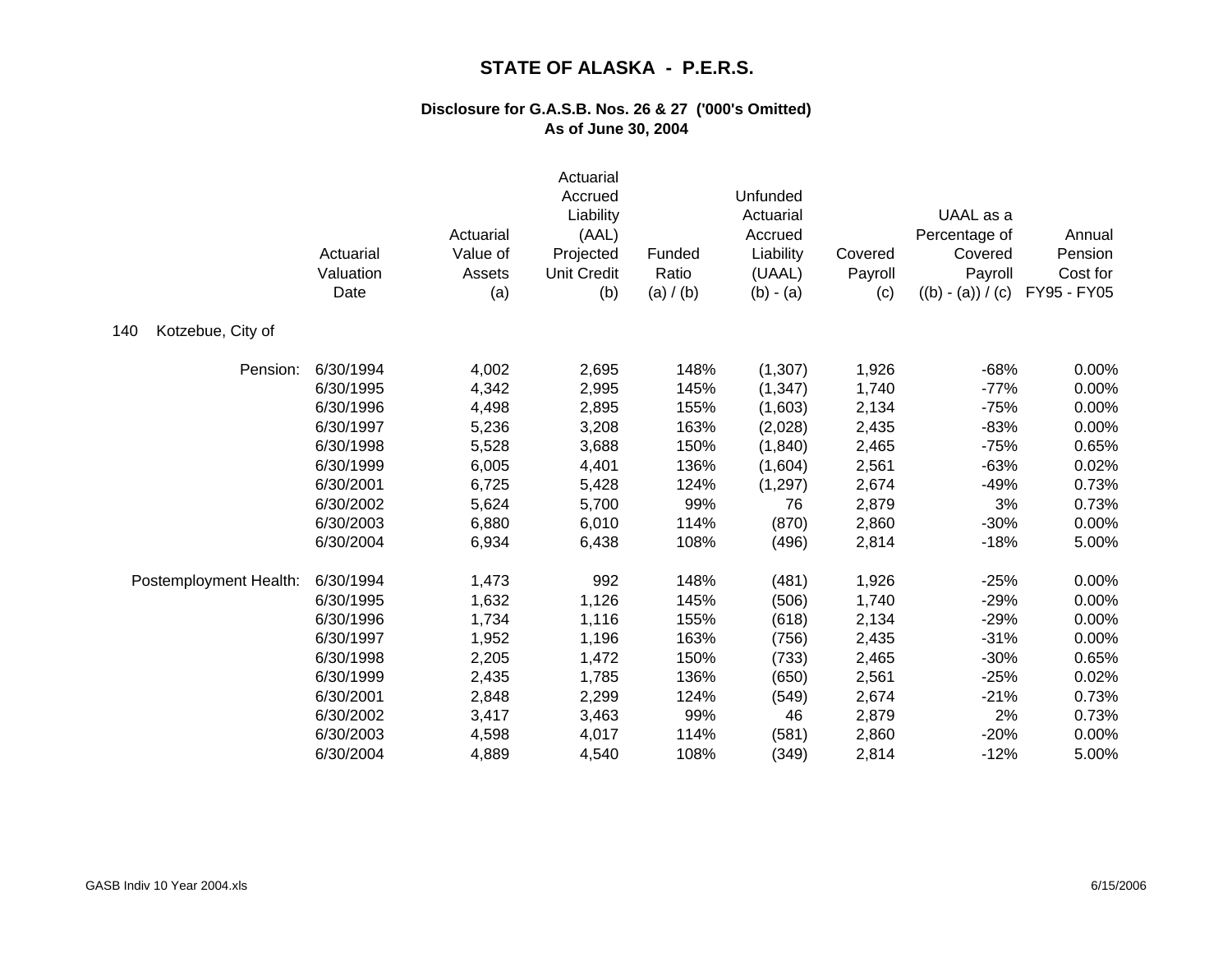|                                           | Actuarial<br>Valuation<br>Date | Actuarial<br>Value of<br>Assets<br>(a) | Actuarial<br>Accrued<br>Liability<br>(AAL)<br>Projected<br><b>Unit Credit</b><br>(b) | Funded<br>Ratio<br>(a) / (b) | Unfunded<br>Actuarial<br>Accrued<br>Liability<br>(UAAL)<br>$(b) - (a)$ | Covered<br>Payroll<br>(c) | UAAL as a<br>Percentage of<br>Covered<br>Payroll<br>$((b) - (a)) / (c)$ | Annual<br>Pension<br>Cost for<br>FY95 - FY05 |
|-------------------------------------------|--------------------------------|----------------------------------------|--------------------------------------------------------------------------------------|------------------------------|------------------------------------------------------------------------|---------------------------|-------------------------------------------------------------------------|----------------------------------------------|
| <b>Galena City School District</b><br>141 |                                |                                        |                                                                                      |                              |                                                                        |                           |                                                                         |                                              |
| Pension:                                  | 6/30/1994                      | 990                                    | 779                                                                                  | 127%                         | (211)                                                                  | 263                       | $-80%$                                                                  | 0.00%                                        |
|                                           | 6/30/1995                      | 1,147                                  | 1,004                                                                                | 114%                         | (143)                                                                  | 292                       | $-49%$                                                                  | 0.00%                                        |
|                                           | 6/30/1996                      | 1,216                                  | 1,060                                                                                | 115%                         | (156)                                                                  | 354                       | $-44%$                                                                  | 0.00%                                        |
|                                           | 6/30/1997                      | 1,346                                  | 1,232                                                                                | 109%                         | (114)                                                                  | 387                       | $-30%$                                                                  | 0.00%                                        |
|                                           | 6/30/1998                      | 1,654                                  | 1,461                                                                                | 113%                         | (193)                                                                  | 651                       | $-30%$                                                                  | 4.47%                                        |
|                                           | 6/30/1999                      | 1,683                                  | 1,567                                                                                | 107%                         | (116)                                                                  | 1,194                     | $-10%$                                                                  | 6.39%                                        |
|                                           | 6/30/2001                      | 1,988                                  | 2,347                                                                                | 85%                          | 359                                                                    | 2,478                     | 14%                                                                     | 7.38%                                        |
|                                           | 6/30/2002                      | 1,845                                  | 2,913                                                                                | 63%                          | 1,068                                                                  | 2,888                     | 37%                                                                     | 7.38%                                        |
|                                           | 6/30/2003                      | 2,380                                  | 3,352                                                                                | 71%                          | 972                                                                    | 2,912                     | 33%                                                                     | 7.65%                                        |
|                                           | 6/30/2004                      | 2,590                                  | 3,844                                                                                | 67%                          | 1,254                                                                  | 2,708                     | 46%                                                                     | 12.65%                                       |
| Postemployment Health:                    | 6/30/1994                      | 364                                    | 286                                                                                  | 127%                         | (78)                                                                   | 263                       | $-30%$                                                                  | 0.00%                                        |
|                                           | 6/30/1995                      | 431                                    | 377                                                                                  | 114%                         | (54)                                                                   | 292                       | $-18%$                                                                  | 0.00%                                        |
|                                           | 6/30/1996                      | 468                                    | 408                                                                                  | 115%                         | (60)                                                                   | 354                       | $-17%$                                                                  | 0.00%                                        |
|                                           | 6/30/1997                      | 502                                    | 459                                                                                  | 109%                         | (43)                                                                   | 387                       | $-11%$                                                                  | 0.00%                                        |
|                                           | 6/30/1998                      | 661                                    | 583                                                                                  | 113%                         | (78)                                                                   | 651                       | $-12%$                                                                  | 4.47%                                        |
|                                           | 6/30/1999                      | 683                                    | 636                                                                                  | 107%                         | (47)                                                                   | 1,194                     | $-4%$                                                                   | 6.39%                                        |
|                                           | 6/30/2001                      | 842                                    | 994                                                                                  | 85%                          | 152                                                                    | 2,478                     | 6%                                                                      | 7.38%                                        |
|                                           | 6/30/2002                      | 1,121                                  | 1,770                                                                                | 63%                          | 649                                                                    | 2,888                     | 22%                                                                     | 7.38%                                        |
|                                           | 6/30/2003                      | 1,591                                  | 2,240                                                                                | 71%                          | 649                                                                    | 2,912                     | 22%                                                                     | 7.65%                                        |
|                                           | 6/30/2004                      | 1,826                                  | 2,711                                                                                | 67%                          | 885                                                                    | 2,708                     | 33%                                                                     | 12.65%                                       |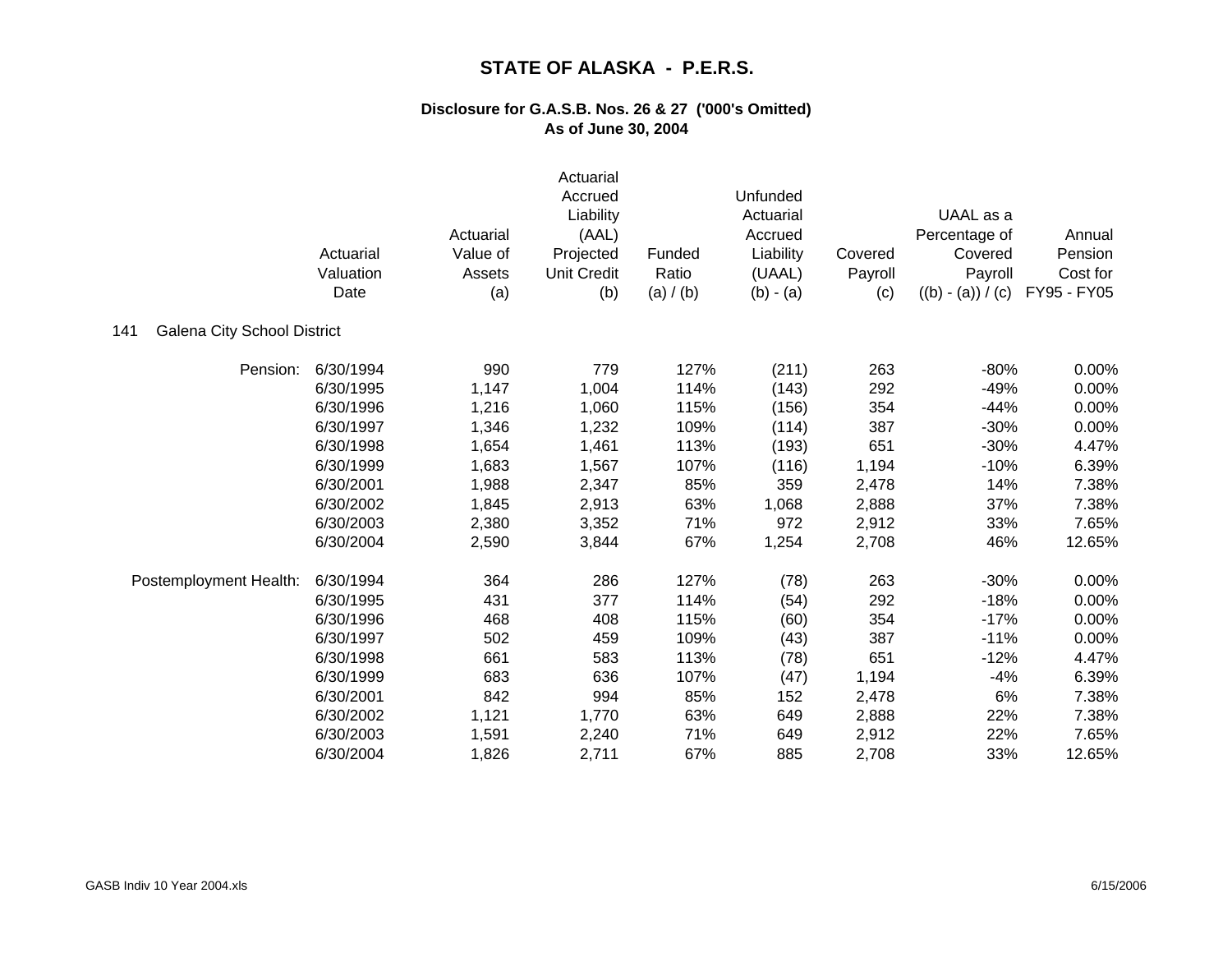|                            | Actuarial<br>Valuation<br>Date | Actuarial<br>Value of<br>Assets<br>(a) | Actuarial<br>Accrued<br>Liability<br>(AAL)<br>Projected<br><b>Unit Credit</b><br>(b) | Funded<br>Ratio<br>(a) / (b) | Unfunded<br>Actuarial<br>Accrued<br>Liability<br>(UAAL)<br>$(b) - (a)$ | Covered<br>Payroll<br>(c) | UAAL as a<br>Percentage of<br>Covered<br>Payroll<br>$((b) - (a)) / (c)$ | Annual<br>Pension<br>Cost for<br>FY95 - FY05 |
|----------------------------|--------------------------------|----------------------------------------|--------------------------------------------------------------------------------------|------------------------------|------------------------------------------------------------------------|---------------------------|-------------------------------------------------------------------------|----------------------------------------------|
| Petersburg, City of<br>143 |                                |                                        |                                                                                      |                              |                                                                        |                           |                                                                         |                                              |
| Pension:                   | 6/30/1994                      | 6,358                                  | 8,641                                                                                | 74%                          | 2,282                                                                  | 2,763                     | 83%                                                                     | 16.54%                                       |
|                            | 6/30/1995                      | 7,267                                  | 9,478                                                                                | 77%                          | 2,211                                                                  | 3,128                     | 71%                                                                     | 15.00%                                       |
|                            | 6/30/1996                      | 7,947                                  | 9,281                                                                                | 86%                          | 1,334                                                                  | 3,107                     | 43%                                                                     | 13.99%                                       |
|                            | 6/30/1997                      | 9,145                                  | 10,744                                                                               | 85%                          | 1,599                                                                  | 3,436                     | 47%                                                                     | 9.72%                                        |
|                            | 6/30/1998                      | 10,369                                 | 11,844                                                                               | 88%                          | 1,475                                                                  | 3,094                     | 48%                                                                     | 9.90%                                        |
|                            | 6/30/1999                      | 10,646                                 | 11,973                                                                               | 89%                          | 1,327                                                                  | 3,429                     | 39%                                                                     | 15.40%                                       |
|                            | 6/30/2001                      | 12,611                                 | 14,150                                                                               | 89%                          | 1,539                                                                  | 3,210                     | 48%                                                                     | 14.24%                                       |
|                            | 6/30/2002                      | 10,548                                 | 15,873                                                                               | 66%                          | 5,325                                                                  | 3,511                     | 152%                                                                    | 14.24%                                       |
|                            | 6/30/2003                      | 11,717                                 | 16,723                                                                               | 70%                          | 5,006                                                                  | 3,341                     | 150%                                                                    | 13.53%                                       |
|                            | 6/30/2004                      | 12,553                                 | 17,957                                                                               | 70%                          | 5,404                                                                  | 3,655                     | 148%                                                                    | 18.53%                                       |
| Postemployment Health:     | 6/30/1994                      | 2,340                                  | 3,179                                                                                | 74%                          | 840                                                                    | 2,763                     | 30%                                                                     | 16.54%                                       |
|                            | 6/30/1995                      | 2,731                                  | 3,562                                                                                | 77%                          | 831                                                                    | 3,128                     | 27%                                                                     | 15.00%                                       |
|                            | 6/30/1996                      | 3,062                                  | 3,576                                                                                | 86%                          | 514                                                                    | 3,107                     | 17%                                                                     | 13.99%                                       |
|                            | 6/30/1997                      | 3,408                                  | 4,004                                                                                | 85%                          | 596                                                                    | 3,436                     | 17%                                                                     | 9.72%                                        |
|                            | 6/30/1998                      | 4,136                                  | 4,724                                                                                | 88%                          | 588                                                                    | 3,094                     | 19%                                                                     | 9.90%                                        |
|                            | 6/30/1999                      | 4,316                                  | 4,854                                                                                | 89%                          | 538                                                                    | 3,429                     | 16%                                                                     | 15.40%                                       |
|                            | 6/30/2001                      | 5,340                                  | 5,992                                                                                | 89%                          | 652                                                                    | 3,210                     | 20%                                                                     | 14.24%                                       |
|                            | 6/30/2002                      | 6,409                                  | 9,644                                                                                | 66%                          | 3,235                                                                  | 3,511                     | 92%                                                                     | 14.24%                                       |
|                            | 6/30/2003                      | 7,831                                  | 11,177                                                                               | 70%                          | 3,346                                                                  | 3,341                     | 100%                                                                    | 13.53%                                       |
|                            | 6/30/2004                      | 8,852                                  | 12,662                                                                               | 70%                          | 3,810                                                                  | 3,655                     | 104%                                                                    | 18.53%                                       |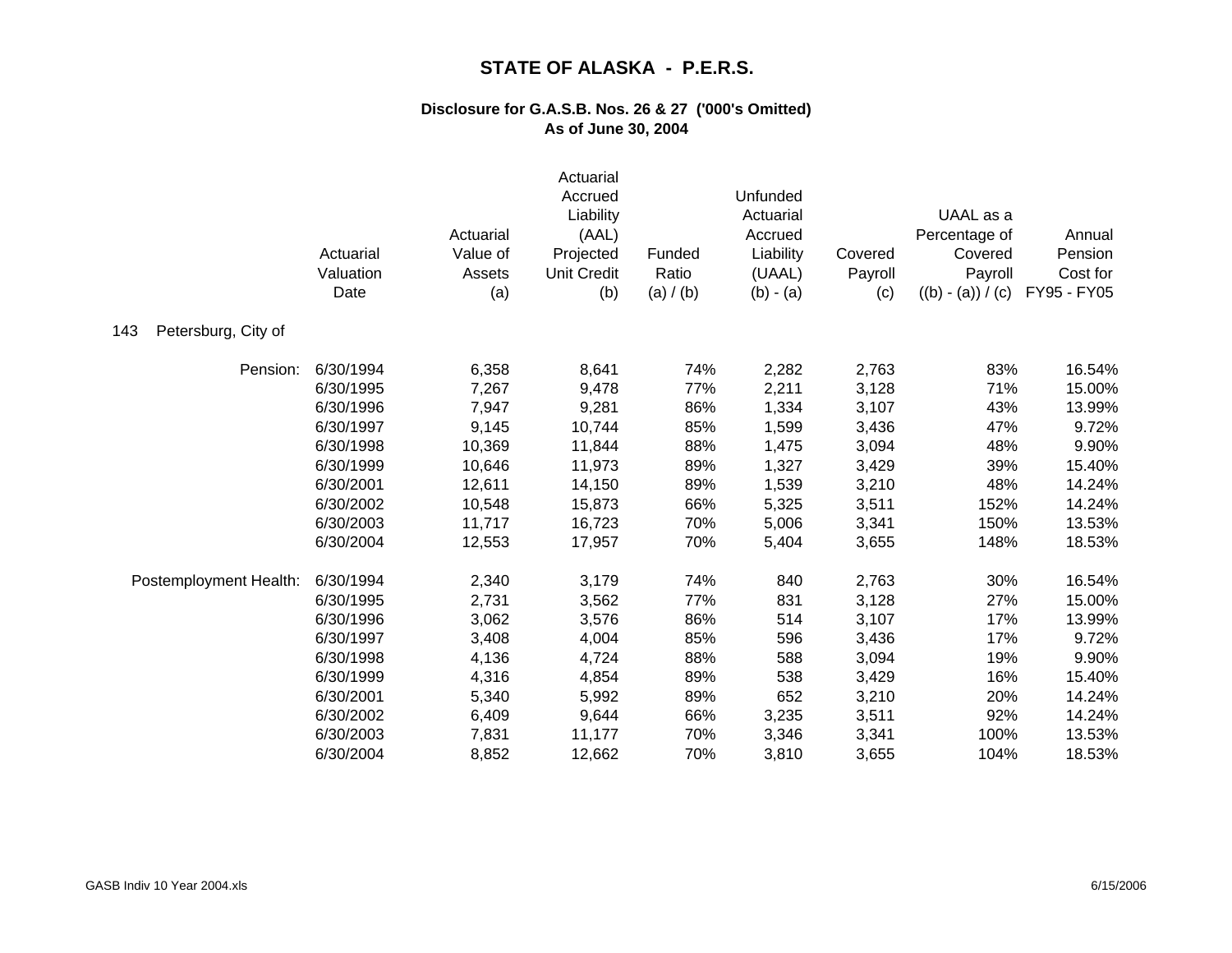|                                   | Actuarial<br>Valuation<br>Date | Actuarial<br>Value of<br>Assets<br>(a) | Actuarial<br>Accrued<br>Liability<br>(AAL)<br>Projected<br><b>Unit Credit</b><br>(b) | Funded<br>Ratio<br>(a) / (b) | Unfunded<br>Actuarial<br>Accrued<br>Liability<br>(UAAL)<br>$(b) - (a)$ | Covered<br>Payroll<br>(c) | UAAL as a<br>Percentage of<br>Covered<br>Payroll<br>$((b) - (a)) / (c)$ | Annual<br>Pension<br>Cost for<br>FY95 - FY05 |
|-----------------------------------|--------------------------------|----------------------------------------|--------------------------------------------------------------------------------------|------------------------------|------------------------------------------------------------------------|---------------------------|-------------------------------------------------------------------------|----------------------------------------------|
| <b>Bristol Bay Borough</b><br>144 |                                |                                        |                                                                                      |                              |                                                                        |                           |                                                                         |                                              |
| Pension:                          | 6/30/1994                      | 2,575                                  | 2,698                                                                                | 95%                          | 124                                                                    | 1,784                     | 7%                                                                      | 12.46%                                       |
|                                   | 6/30/1995                      | 3,131                                  | 3,003                                                                                | 104%                         | (128)                                                                  | 1,822                     | $-7%$                                                                   | 12.40%                                       |
|                                   | 6/30/1996                      | 3,418                                  | 3,117                                                                                | 110%                         | (301)                                                                  | 1,776                     | $-17%$                                                                  | 11.18%                                       |
|                                   | 6/30/1997                      | 4,028                                  | 3,305                                                                                | 122%                         | (723)                                                                  | 1,618                     | $-45%$                                                                  | 4.48%                                        |
|                                   | 6/30/1998                      | 4,821                                  | 4,084                                                                                | 118%                         | (737)                                                                  | 1,487                     | $-50%$                                                                  | 7.77%                                        |
|                                   | 6/30/1999                      | 5,262                                  | 4,343                                                                                | 121%                         | (919)                                                                  | 1,436                     | $-64%$                                                                  | 4.60%                                        |
|                                   | 6/30/2001                      | 5,791                                  | 5,324                                                                                | 109%                         | (467)                                                                  | 1,570                     | $-30%$                                                                  | 1.39%                                        |
|                                   | 6/30/2002                      | 4,801                                  | 5,831                                                                                | 82%                          | 1,030                                                                  | 1,255                     | 82%                                                                     | 1.39%                                        |
|                                   | 6/30/2003                      | 4,999                                  | 5,915                                                                                | 85%                          | 916                                                                    | 1,396                     | 66%                                                                     | 2.99%                                        |
|                                   | 6/30/2004                      | 5,185                                  | 6,244                                                                                | 83%                          | 1,059                                                                  | 1,300                     | 81%                                                                     | 7.99%                                        |
| Postemployment Health:            | 6/30/1994                      | 947                                    | 993                                                                                  | 95%                          | 45                                                                     | 1,784                     | 3%                                                                      | 12.46%                                       |
|                                   | 6/30/1995                      | 1,177                                  | 1,129                                                                                | 104%                         | (48)                                                                   | 1,822                     | $-3%$                                                                   | 12.40%                                       |
|                                   | 6/30/1996                      | 1,317                                  | 1,201                                                                                | 110%                         | (116)                                                                  | 1,776                     | $-7%$                                                                   | 11.18%                                       |
|                                   | 6/30/1997                      | 1,501                                  | 1,232                                                                                | 122%                         | (269)                                                                  | 1,618                     | $-17%$                                                                  | 4.48%                                        |
|                                   | 6/30/1998                      | 1,923                                  | 1,630                                                                                | 118%                         | (293)                                                                  | 1,487                     | $-20%$                                                                  | 7.77%                                        |
|                                   | 6/30/1999                      | 2,134                                  | 1,762                                                                                | 121%                         | (372)                                                                  | 1,436                     | $-26%$                                                                  | 4.60%                                        |
|                                   | 6/30/2001                      | 2,453                                  | 2,255                                                                                | 109%                         | (198)                                                                  | 1,570                     | $-13%$                                                                  | 1.39%                                        |
|                                   | 6/30/2002                      | 2,917                                  | 3,543                                                                                | 82%                          | 626                                                                    | 1,255                     | 50%                                                                     | 1.39%                                        |
|                                   | 6/30/2003                      | 3,341                                  | 3,954                                                                                | 84%                          | 613                                                                    | 1,396                     | 44%                                                                     | 2.99%                                        |
|                                   | 6/30/2004                      | 3,656                                  | 4,402                                                                                | 83%                          | 746                                                                    | 1,300                     | 57%                                                                     | 7.99%                                        |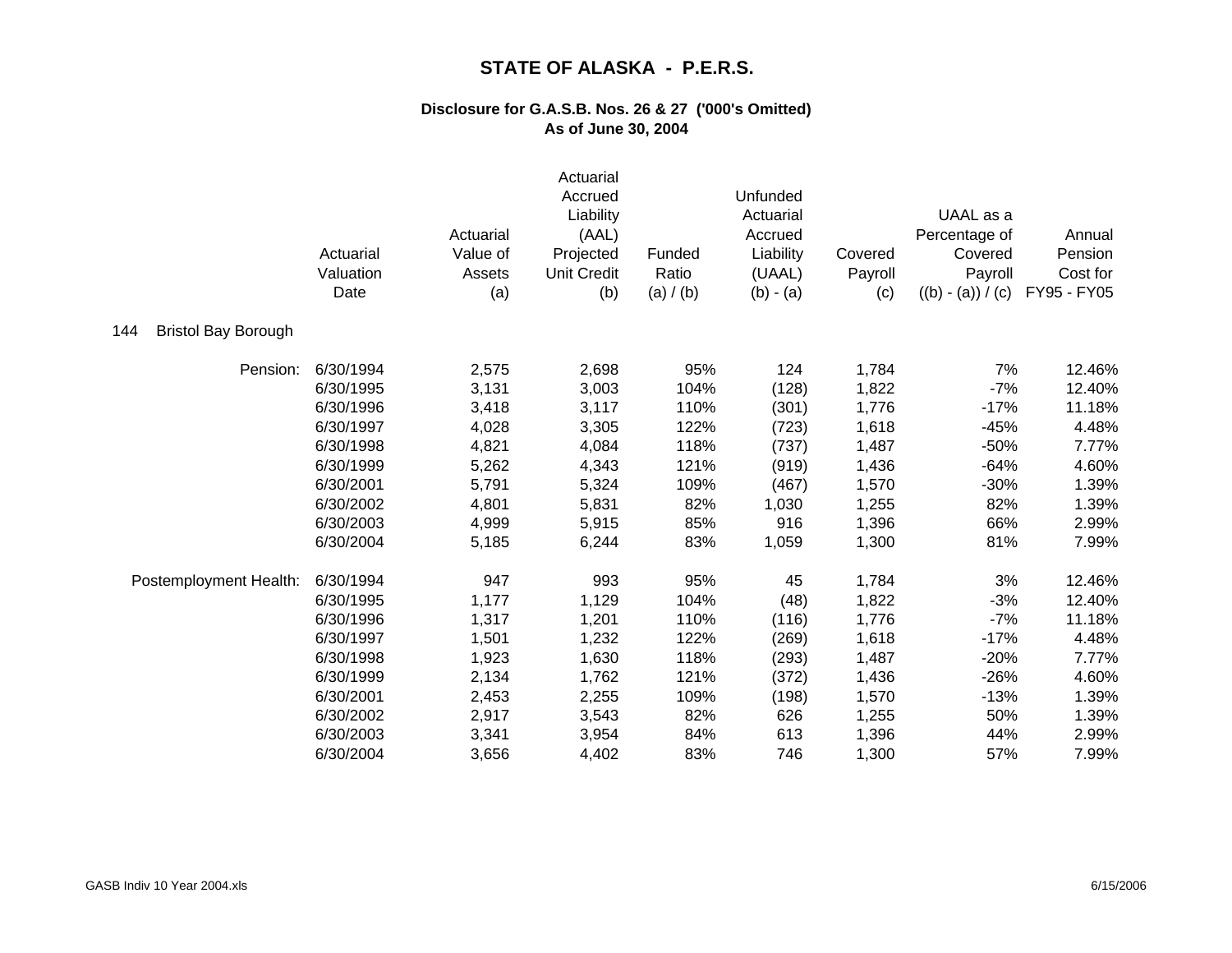|                            | Actuarial<br>Valuation<br>Date | Actuarial<br>Value of<br>Assets<br>(a) | Actuarial<br>Accrued<br>Liability<br>(AAL)<br>Projected<br><b>Unit Credit</b><br>(b) | Funded<br>Ratio<br>(a) / (b) | Unfunded<br>Actuarial<br>Accrued<br>Liability<br>(UAAL)<br>$(b) - (a)$ | Covered<br>Payroll<br>(c) | UAAL as a<br>Percentage of<br>Covered<br>Payroll<br>$((b) - (a)) / (c)$ | Annual<br>Pension<br>Cost for<br>FY95 - FY05 |
|----------------------------|--------------------------------|----------------------------------------|--------------------------------------------------------------------------------------|------------------------------|------------------------------------------------------------------------|---------------------------|-------------------------------------------------------------------------|----------------------------------------------|
| North Slope Borough<br>145 |                                |                                        |                                                                                      |                              |                                                                        |                           |                                                                         |                                              |
| Pension:                   | 6/30/1994                      | 70,782                                 | 68,812                                                                               | 103%                         | (1,971)                                                                | 51,865                    | $-4%$                                                                   | 6.60%                                        |
|                            | 6/30/1995                      | 82,767                                 | 77,170                                                                               | 107%                         | (5,597)                                                                | 53,829                    | $-10%$                                                                  | 8.71%                                        |
|                            | 6/30/1996                      | 90,290                                 | 76,079                                                                               | 119%                         | (14, 211)                                                              | 55,269                    | $-26%$                                                                  | 9.15%                                        |
|                            | 6/30/1997                      | 107,316                                | 87,997                                                                               | 122%                         | (19, 319)                                                              | 50,617                    | $-38%$                                                                  | 3.39%                                        |
|                            | 6/30/1998                      | 114,855                                | 98,748                                                                               | 116%                         | (16, 107)                                                              | 47,614                    | $-34%$                                                                  | 6.70%                                        |
|                            | 6/30/1999                      | 122,563                                | 101,961                                                                              | 120%                         | (20, 602)                                                              | 48,808                    | $-42%$                                                                  | 5.37%                                        |
|                            | 6/30/2001                      | 141,961                                | 128,105                                                                              | 111%                         | (13, 856)                                                              | 45,951                    | $-30%$                                                                  | 3.62%                                        |
|                            | 6/30/2002                      | 121,115                                | 136,564                                                                              | 89%                          | 15,449                                                                 | 43,491                    | 36%                                                                     | 3.62%                                        |
|                            | 6/30/2003                      | 127,308                                | 140,553                                                                              | 91%                          | 13,245                                                                 | 43,195                    | 31%                                                                     | 2.64%                                        |
|                            | 6/30/2004                      | 129,246                                | 143,911                                                                              | 90%                          | 14,665                                                                 | 37,581                    | 39%                                                                     | 7.64%                                        |
| Postemployment Health:     | 6/30/1994                      | 26,046                                 | 25,320                                                                               | 103%                         | (725)                                                                  | 51,865                    | $-1%$                                                                   | 6.60%                                        |
|                            | 6/30/1995                      | 31,105                                 | 29,001                                                                               | 107%                         | (2, 104)                                                               | 53,829                    | $-4%$                                                                   | 8.71%                                        |
|                            | 6/30/1996                      | 34,794                                 | 29,318                                                                               | 119%                         | (5, 476)                                                               | 55,269                    | $-10%$                                                                  | 9.15%                                        |
|                            | 6/30/1997                      | 39,998                                 | 32,798                                                                               | 122%                         | (7,200)                                                                | 50,617                    | $-14%$                                                                  | 3.39%                                        |
|                            | 6/30/1998                      | 45,807                                 | 39,382                                                                               | 116%                         | (6, 425)                                                               | 47,614                    | $-13%$                                                                  | 6.70%                                        |
|                            | 6/30/1999                      | 49,686                                 | 41,335                                                                               | 120%                         | (8, 351)                                                               | 48,808                    | $-17%$                                                                  | 5.37%                                        |
|                            | 6/30/2001                      | 60,106                                 | 54,240                                                                               | 111%                         | (5,866)                                                                | 45,951                    | $-13%$                                                                  | 3.62%                                        |
|                            | 6/30/2002                      | 73,587                                 | 82,974                                                                               | 89%                          | 9,387                                                                  | 43,491                    | 22%                                                                     | 3.62%                                        |
|                            | 6/30/2003                      | 85,089                                 | 93,940                                                                               | 91%                          | 8,851                                                                  | 43,195                    | 20%                                                                     | 2.64%                                        |
|                            | 6/30/2004                      | 91,134                                 | 101,474                                                                              | 90%                          | 10,340                                                                 | 37,581                    | 28%                                                                     | 7.64%                                        |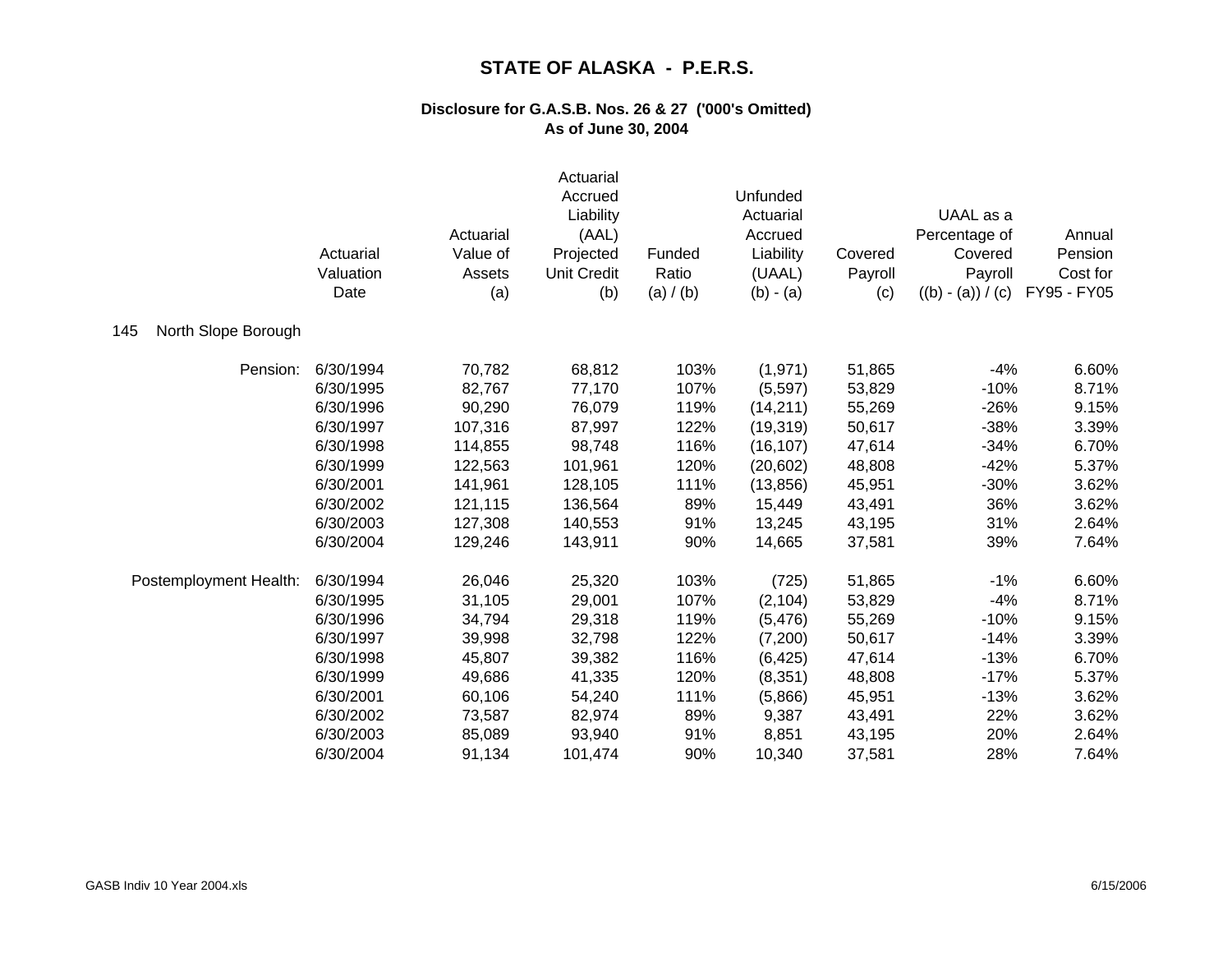|                                        | Actuarial<br>Valuation<br>Date | Actuarial<br>Value of<br>Assets<br>(a) | Actuarial<br>Accrued<br>Liability<br>(AAL)<br>Projected<br><b>Unit Credit</b><br>(b) | Funded<br>Ratio<br>(a) / (b) | Unfunded<br>Actuarial<br>Accrued<br>Liability<br>(UAAL)<br>$(b) - (a)$ | Covered<br>Payroll<br>(c) | UAAL as a<br>Percentage of<br>Covered<br>Payroll<br>$((b) - (a)) / (c)$ | Annual<br>Pension<br>Cost for<br>FY95 - FY05 |
|----------------------------------------|--------------------------------|----------------------------------------|--------------------------------------------------------------------------------------|------------------------------|------------------------------------------------------------------------|---------------------------|-------------------------------------------------------------------------|----------------------------------------------|
| <b>Wrangell School District</b><br>146 |                                |                                        |                                                                                      |                              |                                                                        |                           |                                                                         |                                              |
| Pension:                               | 6/30/1994                      | 1,330                                  | 1,318                                                                                | 101%                         | (12)                                                                   | 675                       | $-2%$                                                                   | 11.97%                                       |
|                                        | 6/30/1995                      | 1,452                                  | 1,449                                                                                | 100%                         | (2)                                                                    | 714                       | 0%                                                                      | 10.64%                                       |
|                                        | 6/30/1996                      | 1,698                                  | 1,479                                                                                | 115%                         | (219)                                                                  | 1,041                     | $-21%$                                                                  | 9.83%                                        |
|                                        | 6/30/1997                      | 2,084                                  | 1,767                                                                                | 118%                         | (318)                                                                  | 804                       | $-39%$                                                                  | 6.64%                                        |
|                                        | 6/30/1998                      | 2,173                                  | 1,885                                                                                | 115%                         | (288)                                                                  | 718                       | $-40%$                                                                  | 7.27%                                        |
|                                        | 6/30/1999                      | 2,180                                  | 1,855                                                                                | 118%                         | (325)                                                                  | 678                       | $-48%$                                                                  | 5.22%                                        |
|                                        | 6/30/2001                      | 2,427                                  | 2,322                                                                                | 105%                         | (105)                                                                  | 852                       | $-12%$                                                                  | 3.12%                                        |
|                                        | 6/30/2002                      | 2,076                                  | 2,765                                                                                | 75%                          | 689                                                                    | 754                       | 91%                                                                     | 3.12%                                        |
|                                        | 6/30/2003                      | 2,202                                  | 2,805                                                                                | 79%                          | 603                                                                    | 655                       | 92%                                                                     | 4.96%                                        |
|                                        | 6/30/2004                      | 2,272                                  | 3,165                                                                                | 72%                          | 893                                                                    | 714                       | 125%                                                                    | 9.96%                                        |
| Postemployment Health:                 | 6/30/1994                      | 489                                    | 485                                                                                  | 101%                         | (4)                                                                    | 675                       | $-1%$                                                                   | 11.97%                                       |
|                                        | 6/30/1995                      | 545                                    | 545                                                                                  | 100%                         | (1)                                                                    | 714                       | 0%                                                                      | 10.64%                                       |
|                                        | 6/30/1996                      | 655                                    | 570                                                                                  | 115%                         | (85)                                                                   | 1,041                     | $-8%$                                                                   | 9.83%                                        |
|                                        | 6/30/1997                      | 777                                    | 658                                                                                  | 118%                         | (118)                                                                  | 804                       | $-15%$                                                                  | 6.64%                                        |
|                                        | 6/30/1998                      | 867                                    | 753                                                                                  | 115%                         | (114)                                                                  | 718                       | $-16%$                                                                  | 7.27%                                        |
|                                        | 6/30/1999                      | 885                                    | 753                                                                                  | 118%                         | (132)                                                                  | 678                       | $-19%$                                                                  | 5.22%                                        |
|                                        | 6/30/2001                      | 1,028                                  | 984                                                                                  | 104%                         | (44)                                                                   | 852                       | $-5%$                                                                   | 3.12%                                        |
|                                        | 6/30/2002                      | 1,261                                  | 1,680                                                                                | 75%                          | 419                                                                    | 754                       | 56%                                                                     | 3.12%                                        |
|                                        | 6/30/2003                      | 1,472                                  | 1,874                                                                                | 79%                          | 402                                                                    | 655                       | 61%                                                                     | 4.96%                                        |
|                                        | 6/30/2004                      | 1,602                                  | 2,232                                                                                | 72%                          | 630                                                                    | 714                       | 88%                                                                     | 9.96%                                        |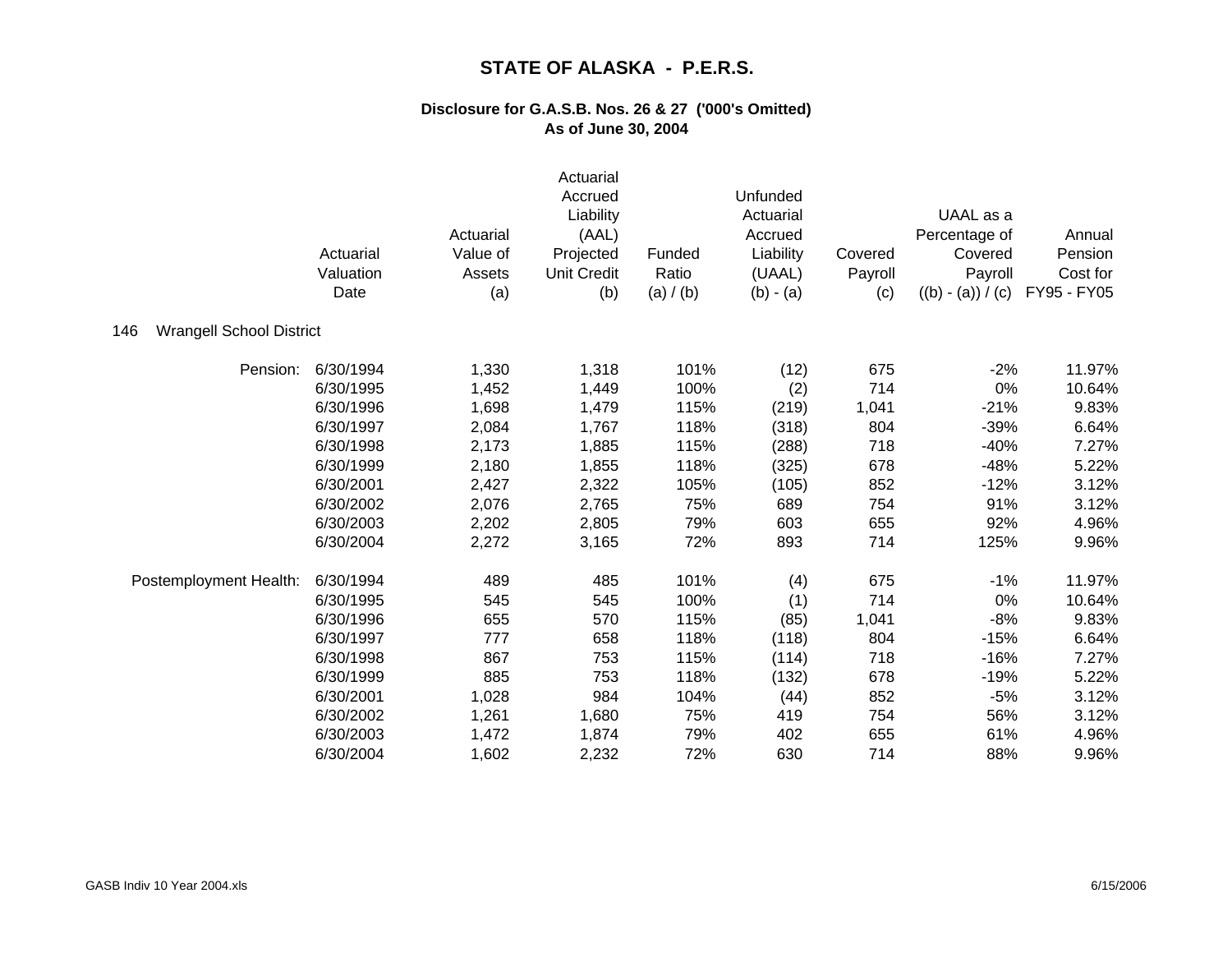|                         | Actuarial<br>Valuation<br>Date | Actuarial<br>Value of<br>Assets<br>(a) | Actuarial<br>Accrued<br>Liability<br>(AAL)<br>Projected<br><b>Unit Credit</b><br>(b) | Funded<br>Ratio<br>(a) / (b) | Unfunded<br>Actuarial<br>Accrued<br>Liability<br>(UAAL)<br>$(b) - (a)$ | Covered<br>Payroll<br>(c) | UAAL as a<br>Percentage of<br>Covered<br>Payroll<br>$((b) - (a)) / (c)$ | Annual<br>Pension<br>Cost for<br>FY95 - FY05 |
|-------------------------|--------------------------------|----------------------------------------|--------------------------------------------------------------------------------------|------------------------------|------------------------------------------------------------------------|---------------------------|-------------------------------------------------------------------------|----------------------------------------------|
| Cordova, City of<br>148 |                                |                                        |                                                                                      |                              |                                                                        |                           |                                                                         |                                              |
| Pension:                | 6/30/1994                      | 5,227                                  | 5,214                                                                                | 100%                         | (14)                                                                   | 1,861                     | $-1%$                                                                   | 12.75%                                       |
|                         | 6/30/1995                      | 5,657                                  | 5,438                                                                                | 104%                         | (220)                                                                  | 1,652                     | $-13%$                                                                  | 11.64%                                       |
|                         | 6/30/1996                      | 5,809                                  | 5,067                                                                                | 115%                         | (742)                                                                  | 1,535                     | $-48%$                                                                  | 10.12%                                       |
|                         | 6/30/1997                      | 6,653                                  | 6,044                                                                                | 110%                         | (609)                                                                  | 1,713                     | $-36%$                                                                  | 2.47%                                        |
|                         | 6/30/1998                      | 7,730                                  | 6,677                                                                                | 116%                         | (1,053)                                                                | 1,666                     | $-63%$                                                                  | 3.93%                                        |
|                         | 6/30/1999                      | 7,707                                  | 6,546                                                                                | 118%                         | (1, 161)                                                               | 1,706                     | $-68%$                                                                  | 5.68%                                        |
|                         | 6/30/2001                      | 8,788                                  | 8,377                                                                                | 105%                         | (411)                                                                  | 2,031                     | $-20%$                                                                  | 1.15%                                        |
|                         | 6/30/2002                      | 6,908                                  | 9,005                                                                                | 77%                          | 2,097                                                                  | 1,742                     | 120%                                                                    | 1.15%                                        |
|                         | 6/30/2003                      | 6,499                                  | 9,186                                                                                | 71%                          | 2,687                                                                  | 2,073                     | 130%                                                                    | 4.77%                                        |
|                         | 6/30/2004                      | 7,112                                  | 10,511                                                                               | 68%                          | 3,399                                                                  | 2,042                     | 166%                                                                    | 9.77%                                        |
| Postemployment Health:  | 6/30/1994                      | 1,924                                  | 1,918                                                                                | 100%                         | (5)                                                                    | 1,861                     | 0%                                                                      | 12.75%                                       |
|                         | 6/30/1995                      | 2,126                                  | 2,043                                                                                | 104%                         | (82)                                                                   | 1,652                     | $-5%$                                                                   | 11.64%                                       |
|                         | 6/30/1996                      | 2,238                                  | 1,952                                                                                | 115%                         | (286)                                                                  | 1,535                     | $-19%$                                                                  | 10.12%                                       |
|                         | 6/30/1997                      | 2,480                                  | 2,253                                                                                | 110%                         | (227)                                                                  | 1,713                     | $-13%$                                                                  | 2.47%                                        |
|                         | 6/30/1998                      | 3,084                                  | 2,663                                                                                | 116%                         | (421)                                                                  | 1,666                     | $-25%$                                                                  | 3.93%                                        |
|                         | 6/30/1999                      | 3,125                                  | 2,654                                                                                | 118%                         | (471)                                                                  | 1,706                     | $-28%$                                                                  | 5.68%                                        |
|                         | 6/30/2001                      | 3,722                                  | 3,548                                                                                | 105%                         | (174)                                                                  | 2,031                     | $-9%$                                                                   | 1.15%                                        |
|                         | 6/30/2002                      | 4,197                                  | 5,471                                                                                | 77%                          | 1,274                                                                  | 1,742                     | 73%                                                                     | 1.15%                                        |
|                         | 6/30/2003                      | 4,344                                  | 6,140                                                                                | 71%                          | 1,796                                                                  | 2,073                     | 87%                                                                     | 4.77%                                        |
|                         | 6/30/2004                      | 5,015                                  | 7,411                                                                                | 68%                          | 2,396                                                                  | 2,042                     | 117%                                                                    | 9.77%                                        |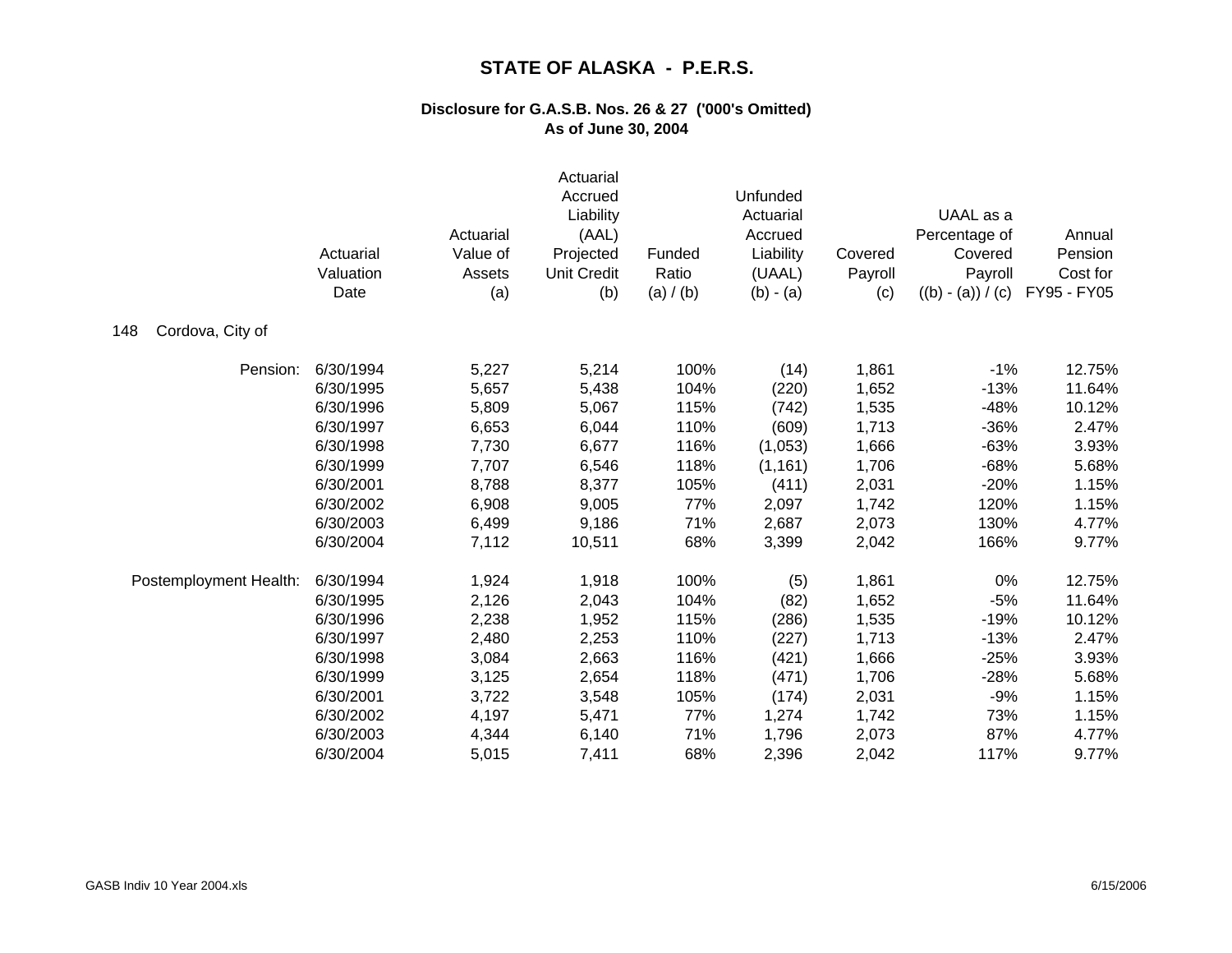|                            | Actuarial<br>Valuation<br>Date | Actuarial<br>Value of<br>Assets<br>(a) | Actuarial<br>Accrued<br>Liability<br>(AAL)<br>Projected<br><b>Unit Credit</b><br>(b) | Funded<br>Ratio<br>(a) / (b) | Unfunded<br>Actuarial<br>Accrued<br>Liability<br>(UAAL)<br>$(b) - (a)$ | Covered<br>Payroll<br>(c) | UAAL as a<br>Percentage of<br>Covered<br>Payroll<br>$((b) - (a)) / (c)$ | Annual<br>Pension<br>Cost for<br>FY95 - FY05 |
|----------------------------|--------------------------------|----------------------------------------|--------------------------------------------------------------------------------------|------------------------------|------------------------------------------------------------------------|---------------------------|-------------------------------------------------------------------------|----------------------------------------------|
| Nome Public Schools<br>149 |                                |                                        |                                                                                      |                              |                                                                        |                           |                                                                         |                                              |
| Pension:                   | 6/30/1994                      | 2,806                                  | 2,439                                                                                | 115%                         | (368)                                                                  | 828                       | $-44%$                                                                  | 0.00%                                        |
|                            | 6/30/1995                      | 2,833                                  | 2,718                                                                                | 104%                         | (114)                                                                  | 898                       | $-13%$                                                                  | 0.96%                                        |
|                            | 6/30/1996                      | 2,945                                  | 2,710                                                                                | 109%                         | (235)                                                                  | 1,067                     | $-22%$                                                                  | 0.00%                                        |
|                            | 6/30/1997                      | 3,065                                  | 3,056                                                                                | 100%                         | (9)                                                                    | 1,177                     | $-1%$                                                                   | 2.64%                                        |
|                            | 6/30/1998                      | 3,141                                  | 3,356                                                                                | 94%                          | 215                                                                    | 1,080                     | 20%                                                                     | 7.16%                                        |
|                            | 6/30/1999                      | 3,124                                  | 3,342                                                                                | 93%                          | 218                                                                    | 1,274                     | 17%                                                                     | 9.80%                                        |
|                            | 6/30/2001                      | 3,660                                  | 4,116                                                                                | 89%                          | 456                                                                    | 1,397                     | 33%                                                                     | 11.18%                                       |
|                            | 6/30/2002                      | 3,380                                  | 4,734                                                                                | 71%                          | 1,354                                                                  | 1,300                     | 104%                                                                    | 11.18%                                       |
|                            | 6/30/2003                      | 3,558                                  | 5,045                                                                                | 71%                          | 1,487                                                                  | 1,125                     | 132%                                                                    | 10.79%                                       |
|                            | 6/30/2004                      | 3,954                                  | 5,455                                                                                | 72%                          | 1,501                                                                  | 1,351                     | 111%                                                                    | 15.79%                                       |
| Postemployment Health:     | 6/30/1994                      | 1,033                                  | 897                                                                                  | 115%                         | (135)                                                                  | 828                       | $-16%$                                                                  | 0.00%                                        |
|                            | 6/30/1995                      | 1,064                                  | 1,022                                                                                | 104%                         | (43)                                                                   | 898                       | $-5%$                                                                   | 0.96%                                        |
|                            | 6/30/1996                      | 1,135                                  | 1,045                                                                                | 109%                         | (90)                                                                   | 1,067                     | $-8%$                                                                   | 0.00%                                        |
|                            | 6/30/1997                      | 1,142                                  | 1,139                                                                                | 100%                         | (3)                                                                    | 1,177                     | 0%                                                                      | 2.64%                                        |
|                            | 6/30/1998                      | 1,253                                  | 1,339                                                                                | 94%                          | 86                                                                     | 1,080                     | 8%                                                                      | 7.16%                                        |
|                            | 6/30/1999                      | 1,267                                  | 1,355                                                                                | 95%                          | 88                                                                     | 1,274                     | 7%                                                                      | 9.80%                                        |
|                            | 6/30/2001                      | 1,550                                  | 1,744                                                                                | 89%                          | 194                                                                    | 1,397                     | 14%                                                                     | 11.18%                                       |
|                            | 6/30/2002                      | 2,053                                  | 2,876                                                                                | 71%                          | 823                                                                    | 1,300                     | 63%                                                                     | 11.18%                                       |
|                            | 6/30/2003                      | 2,378                                  | 3,372                                                                                | 71%                          | 994                                                                    | 1,125                     | 88%                                                                     | 10.79%                                       |
|                            | 6/30/2004                      | 2,788                                  | 3,847                                                                                | 72%                          | 1,059                                                                  | 1,351                     | 78%                                                                     | 15.79%                                       |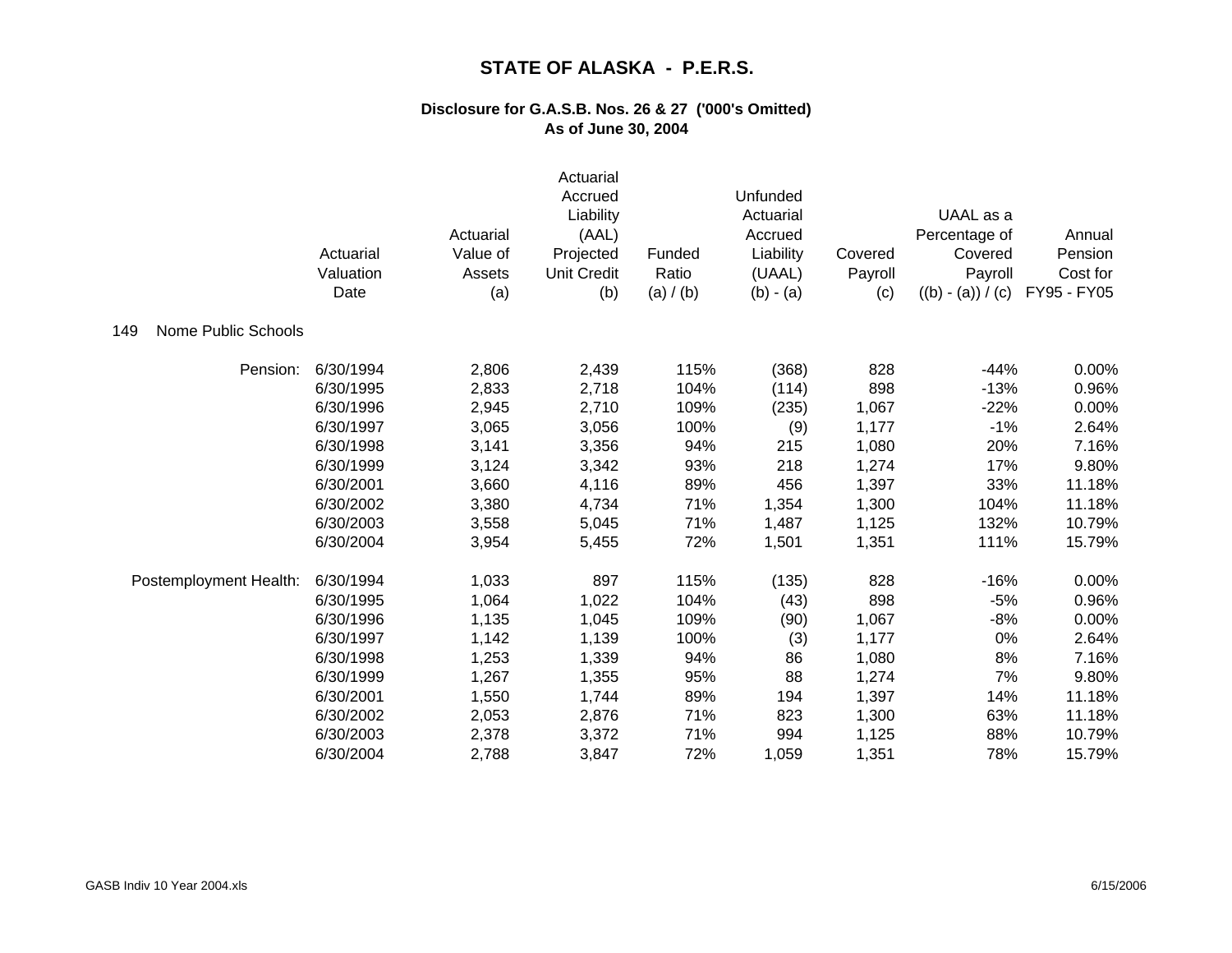|                           | Actuarial<br>Valuation<br>Date | Actuarial<br>Value of<br>Assets<br>(a) | Actuarial<br>Accrued<br>Liability<br>(AAL)<br>Projected<br><b>Unit Credit</b><br>(b) | Funded<br>Ratio<br>(a) / (b) | Unfunded<br>Actuarial<br>Accrued<br>Liability<br>(UAAL)<br>$(b) - (a)$ | Covered<br>Payroll<br>(c) | UAAL as a<br>Percentage of<br>Covered<br>Payroll<br>$((b) - (a)) / (c)$ | Annual<br>Pension<br>Cost for<br>FY95 - FY05 |
|---------------------------|--------------------------------|----------------------------------------|--------------------------------------------------------------------------------------|------------------------------|------------------------------------------------------------------------|---------------------------|-------------------------------------------------------------------------|----------------------------------------------|
| 151<br>King Cove, City of |                                |                                        |                                                                                      |                              |                                                                        |                           |                                                                         |                                              |
| Pension:                  | 6/30/1994                      | 986                                    | 972                                                                                  | 101%                         | (14)                                                                   | 750                       | $-2%$                                                                   | 1.77%                                        |
|                           | 6/30/1995                      | 1,026                                  | 993                                                                                  | 103%                         | (33)                                                                   | 818                       | $-4%$                                                                   | 6.75%                                        |
|                           | 6/30/1996                      | 1,128                                  | 1,060                                                                                | 106%                         | (68)                                                                   | 738                       | $-9%$                                                                   | 9.77%                                        |
|                           | 6/30/1997                      | 1,439                                  | 1,357                                                                                | 106%                         | (82)                                                                   | 830                       | $-10%$                                                                  | 5.40%                                        |
|                           | 6/30/1998                      | 1,577                                  | 1,393                                                                                | 113%                         | (184)                                                                  | 923                       | $-20%$                                                                  | 8.72%                                        |
|                           | 6/30/1999                      | 1,660                                  | 1,397                                                                                | 119%                         | (263)                                                                  | 851                       | $-31%$                                                                  | 8.72%                                        |
|                           | 6/30/2001                      | 2,233                                  | 2,111                                                                                | 106%                         | (122)                                                                  | 868                       | $-14%$                                                                  | 4.75%                                        |
|                           | 6/30/2002                      | 1,803                                  | 2,266                                                                                | 80%                          | 463                                                                    | 950                       | 49%                                                                     | 4.75%                                        |
|                           | 6/30/2003                      | 1,771                                  | 2,234                                                                                | 79%                          | 463                                                                    | 798                       | 58%                                                                     | 4.63%                                        |
|                           | 6/30/2004                      | 2,017                                  | 2,535                                                                                | 80%                          | 518                                                                    | 889                       | 58%                                                                     | 9.63%                                        |
| Postemployment Health:    | 6/30/1994                      | 363                                    | 358                                                                                  | 101%                         | (5)                                                                    | 750                       | $-1%$                                                                   | 1.77%                                        |
|                           | 6/30/1995                      | 386                                    | 373                                                                                  | 103%                         | (13)                                                                   | 818                       | $-2%$                                                                   | 6.75%                                        |
|                           | 6/30/1996                      | 434                                    | 408                                                                                  | 106%                         | (26)                                                                   | 738                       | $-4%$                                                                   | 9.77%                                        |
|                           | 6/30/1997                      | 536                                    | 506                                                                                  | 106%                         | (30)                                                                   | 830                       | $-4%$                                                                   | 5.40%                                        |
|                           | 6/30/1998                      | 630                                    | 556                                                                                  | 113%                         | (74)                                                                   | 923                       | $-8%$                                                                   | 8.72%                                        |
|                           | 6/30/1999                      | 674                                    | 567                                                                                  | 119%                         | (107)                                                                  | 851                       | $-13%$                                                                  | 8.72%                                        |
|                           | 6/30/2001                      | 946                                    | 894                                                                                  | 106%                         | (52)                                                                   | 868                       | $-6%$                                                                   | 4.75%                                        |
|                           | 6/30/2002                      | 1,096                                  | 1,377                                                                                | 80%                          | 281                                                                    | 950                       | 30%                                                                     | 4.75%                                        |
|                           | 6/30/2003                      | 1,183                                  | 1,493                                                                                | 79%                          | 310                                                                    | 798                       | 39%                                                                     | 4.63%                                        |
|                           | 6/30/2004                      | 1,422                                  | 1,788                                                                                | 80%                          | 366                                                                    | 889                       | 41%                                                                     | 9.63%                                        |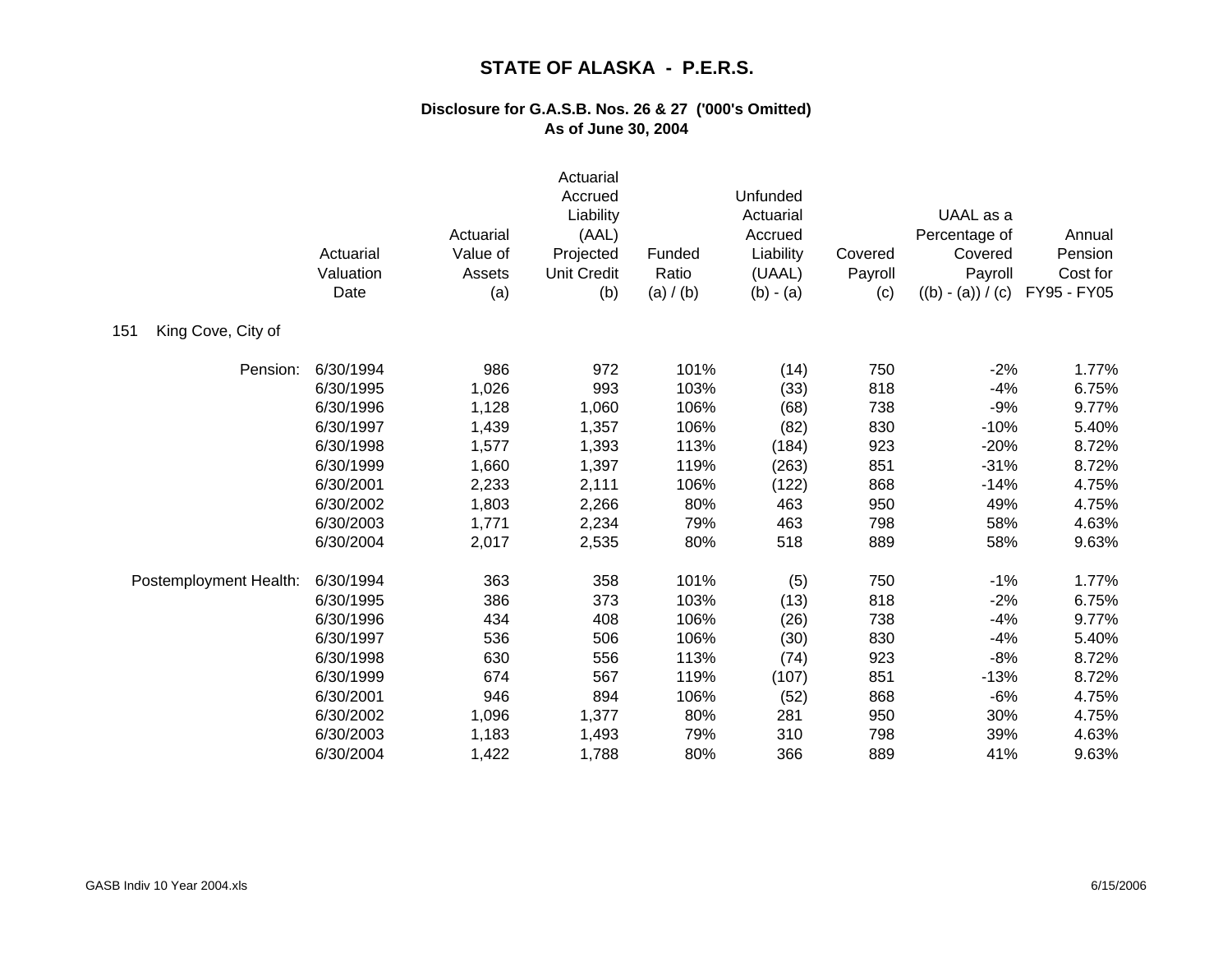|                                           | Actuarial<br>Valuation<br>Date | Actuarial<br>Value of<br>Assets<br>(a) | Actuarial<br>Accrued<br>Liability<br>(AAL)<br>Projected<br><b>Unit Credit</b><br>(b) | Funded<br>Ratio<br>(a) / (b) | Unfunded<br>Actuarial<br>Accrued<br>Liability<br>(UAAL)<br>$(b) - (a)$ | Covered<br>Payroll<br>(c) | UAAL as a<br>Percentage of<br>Covered<br>Payroll<br>$((b) - (a)) / (c)$ | Annual<br>Pension<br>Cost for<br>FY95 - FY05 |
|-------------------------------------------|--------------------------------|----------------------------------------|--------------------------------------------------------------------------------------|------------------------------|------------------------------------------------------------------------|---------------------------|-------------------------------------------------------------------------|----------------------------------------------|
| Alaska Housing Finance Corporation<br>152 |                                |                                        |                                                                                      |                              |                                                                        |                           |                                                                         |                                              |
| Pension:                                  | 6/30/1994                      | 16,950                                 | 16,973                                                                               | 100%                         | 23                                                                     | 11,285                    | 0%                                                                      | 10.73%                                       |
|                                           | 6/30/1995                      | 20,086                                 | 19,330                                                                               | 104%                         | (756)                                                                  | 12,304                    | $-6%$                                                                   | 11.45%                                       |
|                                           | 6/30/1996                      | 22,165                                 | 19,936                                                                               | 111%                         | (2,229)                                                                | 11,789                    | $-19%$                                                                  | 10.38%                                       |
|                                           | 6/30/1997                      | 27,323                                 | 23,414                                                                               | 117%                         | (3,910)                                                                | 11,928                    | $-33%$                                                                  | 4.75%                                        |
|                                           | 6/30/1998                      | 28,415                                 | 26,862                                                                               | 106%                         | (1, 553)                                                               | 12,329                    | $-13%$                                                                  | 7.53%                                        |
|                                           | 6/30/1999                      | 30,462                                 | 19,060                                                                               | 160%                         | (11, 402)                                                              | 12,789                    | $-89%$                                                                  | 6.01%                                        |
|                                           | 6/30/2001                      | 35,962                                 | 26,272                                                                               | 137%                         | (9,690)                                                                | 13,785                    | $-70%$                                                                  | 6.76%                                        |
|                                           | 6/30/2002                      | 30,857                                 | 40,980                                                                               | 75%                          | 10,123                                                                 | 14,119                    | 72%                                                                     | 6.76%                                        |
|                                           | 6/30/2003                      | 34,407                                 | 43,271                                                                               | 80%                          | 8,864                                                                  | 14,987                    | 59%                                                                     | 6.14%                                        |
|                                           | 6/30/2004                      | 35,749                                 | 46,202                                                                               | 77%                          | 10,453                                                                 | 16,006                    | 65%                                                                     | 11.14%                                       |
| Postemployment Health:                    | 6/30/1994                      | 6,237                                  | 6,246                                                                                | 100%                         | 9                                                                      | 11,285                    | 0%                                                                      | 10.73%                                       |
|                                           | 6/30/1995                      | 7,549                                  | 7,265                                                                                | 104%                         | (284)                                                                  | 12,304                    | $-2%$                                                                   | 11.45%                                       |
|                                           | 6/30/1996                      | 8,542                                  | 7,683                                                                                | 111%                         | (859)                                                                  | 11,789                    | $-7%$                                                                   | 10.38%                                       |
|                                           | 6/30/1997                      | 10,184                                 | 8,726                                                                                | 117%                         | (1, 457)                                                               | 11,928                    | $-12%$                                                                  | 4.75%                                        |
|                                           | 6/30/1998                      | 11,333                                 | 10,714                                                                               | 106%                         | (619)                                                                  | 12,329                    | $-5%$                                                                   | 7.53%                                        |
|                                           | 6/30/1999                      | 12,349                                 | 7,727                                                                                | 160%                         | (4,622)                                                                | 12,789                    | $-36%$                                                                  | 6.01%                                        |
|                                           | 6/30/2001                      | 15,227                                 | 11,124                                                                               | 137%                         | (4, 103)                                                               | 13,785                    | $-30%$                                                                  | 6.76%                                        |
|                                           | 6/30/2002                      | 18,748                                 | 24,899                                                                               | 75%                          | 6,151                                                                  | 14,119                    | 44%                                                                     | 6.76%                                        |
|                                           | 6/30/2003                      | 22,997                                 | 28,921                                                                               | 80%                          | 5,924                                                                  | 14,987                    | 40%                                                                     | 6.14%                                        |
|                                           | 6/30/2004                      | 25,207                                 | 32,578                                                                               | 77%                          | 7,371                                                                  | 16,006                    | 46%                                                                     | 11.14%                                       |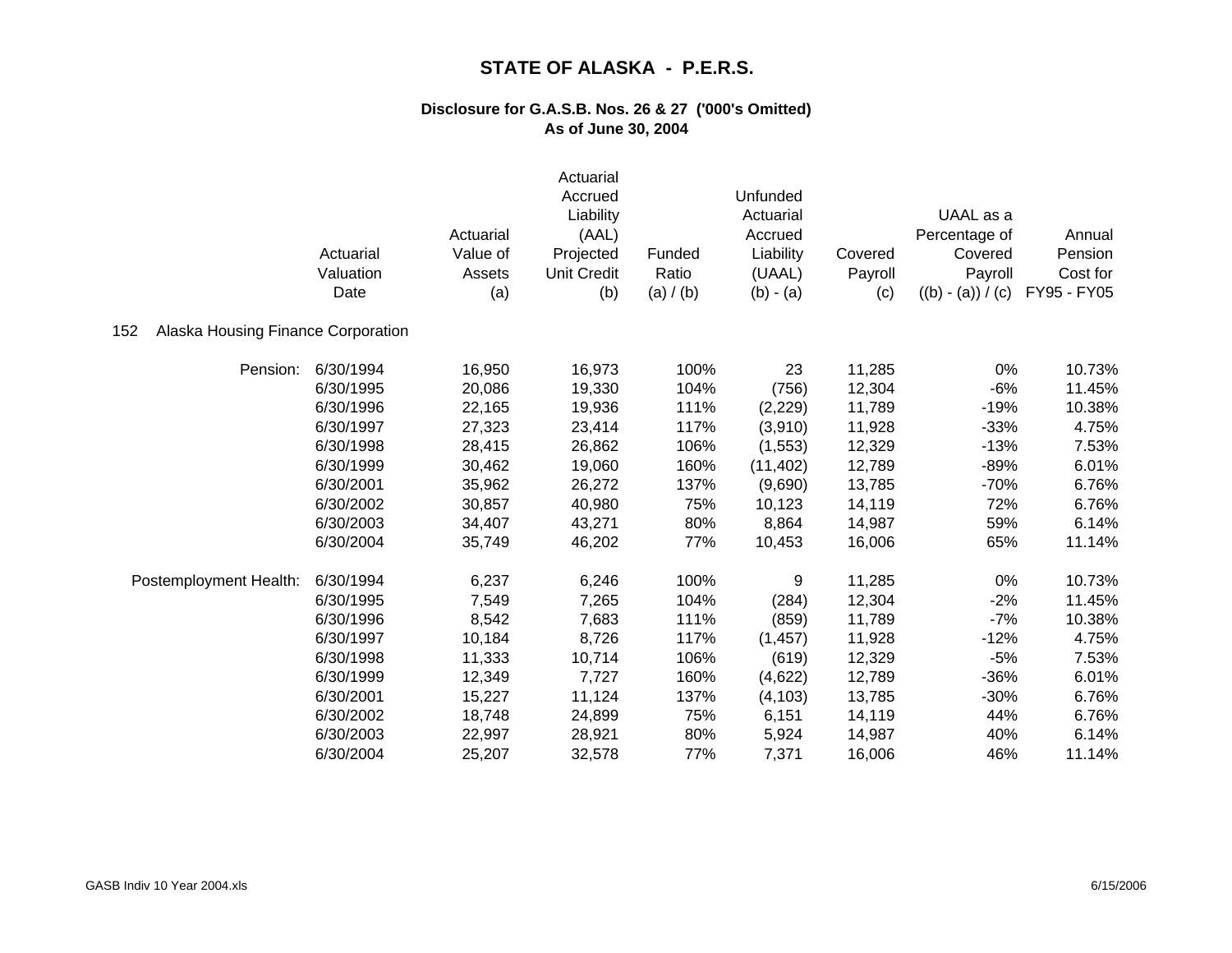|                                    | Actuarial<br>Valuation<br>Date | Actuarial<br>Value of<br>Assets<br>(a) | Actuarial<br>Accrued<br>Liability<br>(AAL)<br>Projected<br><b>Unit Credit</b><br>(b) | Funded<br>Ratio<br>(a) / (b) | Unfunded<br>Actuarial<br>Accrued<br>Liability<br>(UAAL)<br>$(b) - (a)$ | Covered<br>Payroll<br>(c) | UAAL as a<br>Percentage of<br>Covered<br>Payroll<br>$((b) - (a)) / (c)$ | Annual<br>Pension<br>Cost for<br>FY95 - FY05 |
|------------------------------------|--------------------------------|----------------------------------------|--------------------------------------------------------------------------------------|------------------------------|------------------------------------------------------------------------|---------------------------|-------------------------------------------------------------------------|----------------------------------------------|
| Lower Yukon School District<br>153 |                                |                                        |                                                                                      |                              |                                                                        |                           |                                                                         |                                              |
| Pension:                           | 6/30/1994                      | 10,426                                 | 9,157                                                                                | 114%                         | (1,269)                                                                | 4,067                     | $-31%$                                                                  | 6.02%                                        |
|                                    | 6/30/1995                      | 11,257                                 | 9,333                                                                                | 121%                         | (1,923)                                                                | 3,904                     | $-49%$                                                                  | 0.02%                                        |
|                                    | 6/30/1996                      | 11,985                                 | 9,604                                                                                | 125%                         | (2, 381)                                                               | 4,036                     | $-59%$                                                                  | 0.46%                                        |
|                                    | 6/30/1997                      | 13,076                                 | 10,571                                                                               | 124%                         | (2,505)                                                                | 4,067                     | $-62%$                                                                  | 0.00%                                        |
|                                    | 6/30/1998                      | 13,846                                 | 11,777                                                                               | 118%                         | (2,069)                                                                | 4,235                     | $-49%$                                                                  | 2.63%                                        |
|                                    | 6/30/1999                      | 14,762                                 | 12,635                                                                               | 117%                         | (2, 127)                                                               | 4,587                     | $-46%$                                                                  | 2.59%                                        |
|                                    | 6/30/2001                      | 16,664                                 | 15,124                                                                               | 110%                         | (1,540)                                                                | 4,606                     | $-33%$                                                                  | 3.13%                                        |
|                                    | 6/30/2002                      | 14,258                                 | 17,738                                                                               | 80%                          | 3,480                                                                  | 4,182                     | 83%                                                                     | 3.13%                                        |
|                                    | 6/30/2003                      | 14,568                                 | 18,119                                                                               | 80%                          | 3,551                                                                  | 4,441                     | 80%                                                                     | 2.47%                                        |
|                                    | 6/30/2004                      | 14,677                                 | 19,316                                                                               | 76%                          | 4,639                                                                  | 4,578                     | 101%                                                                    | 7.47%                                        |
| Postemployment Health:             | 6/30/1994                      | 3,836                                  | 3,369                                                                                | 114%                         | (467)                                                                  | 4,067                     | $-11%$                                                                  | 6.02%                                        |
|                                    | 6/30/1995                      | 4,230                                  | 3,508                                                                                | 121%                         | (723)                                                                  | 3,904                     | $-19%$                                                                  | 0.02%                                        |
|                                    | 6/30/1996                      | 4,619                                  | 3,701                                                                                | 125%                         | (918)                                                                  | 4,036                     | $-23%$                                                                  | 0.46%                                        |
|                                    | 6/30/1997                      | 4,874                                  | 3,940                                                                                | 124%                         | (934)                                                                  | 4,067                     | $-23%$                                                                  | 0.00%                                        |
|                                    | 6/30/1998                      | 5,523                                  | 4,697                                                                                | 118%                         | (826)                                                                  | 4,235                     | $-20%$                                                                  | 2.63%                                        |
|                                    | 6/30/1999                      | 5,985                                  | 5,123                                                                                | 117%                         | (862)                                                                  | 4,587                     | $-19%$                                                                  | 2.59%                                        |
|                                    | 6/30/2001                      | 7,056                                  | 6,404                                                                                | 110%                         | (652)                                                                  | 4,606                     | $-14%$                                                                  | 3.13%                                        |
|                                    | 6/30/2002                      | 8,663                                  | 10,778                                                                               | 80%                          | 2,115                                                                  | 4,182                     | 51%                                                                     | 3.13%                                        |
|                                    | 6/30/2003                      | 9,737                                  | 12,110                                                                               | 80%                          | 2,373                                                                  | 4,441                     | 53%                                                                     | 2.47%                                        |
|                                    | 6/30/2004                      | 10,349                                 | 13,620                                                                               | 76%                          | 3,271                                                                  | 4,578                     | 71%                                                                     | 7.47%                                        |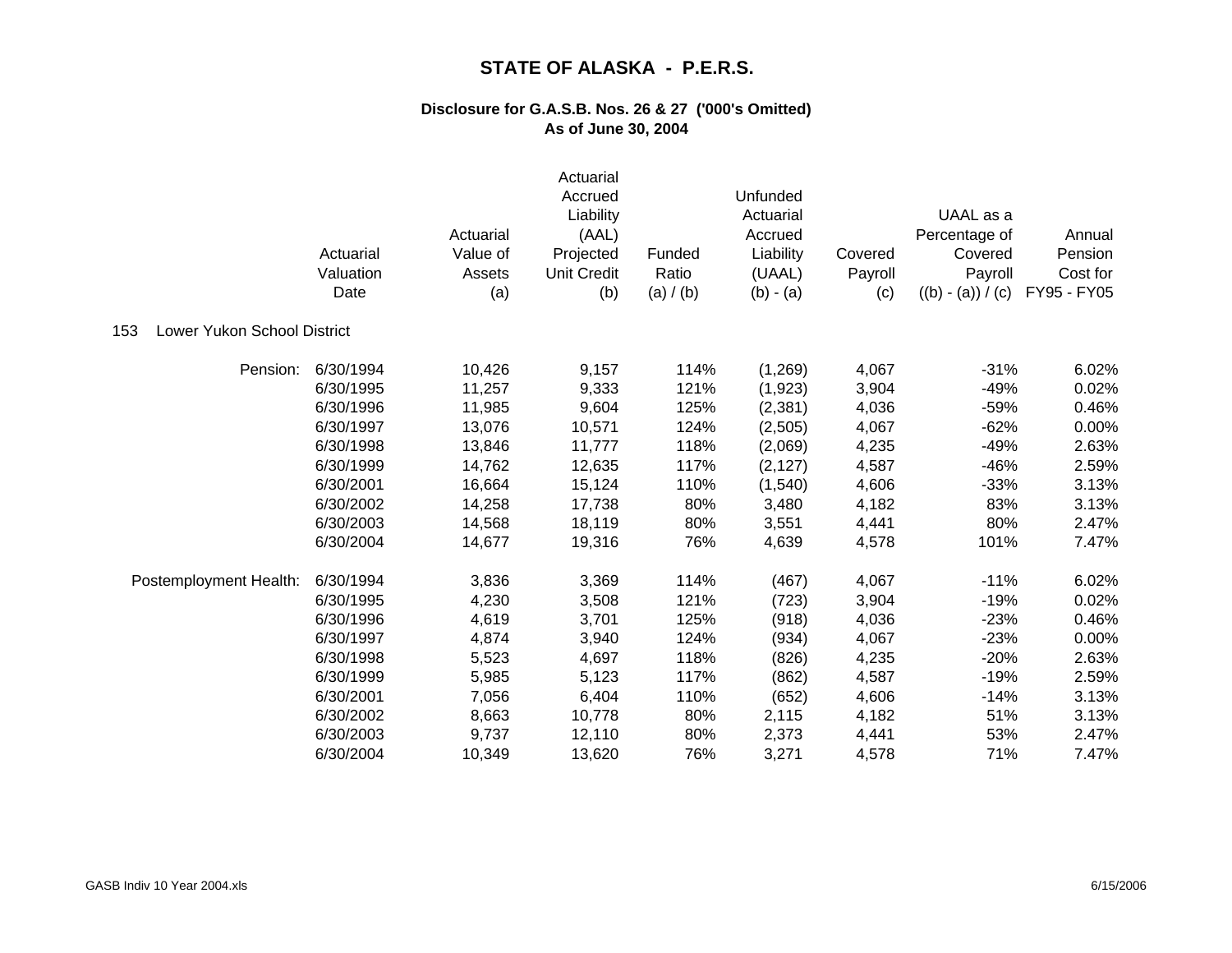|                                         | Actuarial<br>Valuation<br>Date | Actuarial<br>Value of<br>Assets<br>(a) | Actuarial<br>Accrued<br>Liability<br>(AAL)<br>Projected<br><b>Unit Credit</b><br>(b) | Funded<br>Ratio<br>(a) $/$ (b) | Unfunded<br>Actuarial<br>Accrued<br>Liability<br>(UAAL)<br>$(b) - (a)$ | Covered<br>Payroll<br>(c) | UAAL as a<br>Percentage of<br>Covered<br>Payroll<br>$((b) - (a)) / (c)$ | Annual<br>Pension<br>Cost for<br>FY95 - FY05 |
|-----------------------------------------|--------------------------------|----------------------------------------|--------------------------------------------------------------------------------------|--------------------------------|------------------------------------------------------------------------|---------------------------|-------------------------------------------------------------------------|----------------------------------------------|
| Northwest Arctic School District<br>154 |                                |                                        |                                                                                      |                                |                                                                        |                           |                                                                         |                                              |
| Pension:                                | 6/30/1994                      | 13,363                                 | 9,385                                                                                | 142%                           | (3,978)                                                                | 6,286                     | $-63%$                                                                  | 0.00%                                        |
|                                         | 6/30/1995                      | 14,849                                 | 10,498                                                                               | 141%                           | (4, 352)                                                               | 5,913                     | $-74%$                                                                  | 0.00%                                        |
|                                         | 6/30/1996                      | 15,400                                 | 10,807                                                                               | 143%                           | (4, 594)                                                               | 6,154                     | $-75%$                                                                  | 0.00%                                        |
|                                         | 6/30/1997                      | 16,904                                 | 11,987                                                                               | 141%                           | (4, 917)                                                               | 6,085                     | $-81%$                                                                  | 0.00%                                        |
|                                         | 6/30/1998                      | 19,104                                 | 13,307                                                                               | 144%                           | (5,797)                                                                | 5,542                     | $-105%$                                                                 | 0.71%                                        |
|                                         | 6/30/1999                      | 20,164                                 | 14,858                                                                               | 136%                           | (5,306)                                                                | 6,167                     | $-86%$                                                                  | 0.32%                                        |
|                                         | 6/30/2001                      | 21,722                                 | 17,945                                                                               | 121%                           | (3,777)                                                                | 6,809                     | $-55%$                                                                  | 0.00%                                        |
|                                         | 6/30/2002                      | 18,009                                 | 20,139                                                                               | 89%                            | 2,130                                                                  | 6,381                     | 33%                                                                     | 0.00%                                        |
|                                         | 6/30/2003                      | 20,158                                 | 21,197                                                                               | 95%                            | 1,039                                                                  | 6,919                     | 15%                                                                     | 0.00%                                        |
|                                         | 6/30/2004                      | 21,257                                 | 22,295                                                                               | 95%                            | 1,038                                                                  | 6,461                     | 16%                                                                     | 5.00%                                        |
| Postemployment Health:                  | 6/30/1994                      | 4,917                                  | 3,453                                                                                | 142%                           | (1,464)                                                                | 6,286                     | $-23%$                                                                  | 0.00%                                        |
|                                         | 6/30/1995                      | 5,581                                  | 3,945                                                                                | 141%                           | (1,635)                                                                | 5,913                     | $-28%$                                                                  | 0.00%                                        |
|                                         | 6/30/1996                      | 5,935                                  | 4,164                                                                                | 143%                           | (1,770)                                                                | 6,154                     | $-29%$                                                                  | 0.00%                                        |
|                                         | 6/30/1997                      | 6,300                                  | 4,467                                                                                | 141%                           | (1,833)                                                                | 6,085                     | $-30%$                                                                  | 0.00%                                        |
|                                         | 6/30/1998                      | 7,619                                  | 5,307                                                                                | 144%                           | (2, 312)                                                               | 5,542                     | $-42%$                                                                  | 0.71%                                        |
|                                         | 6/30/1999                      | 8,175                                  | 6,024                                                                                | 136%                           | (2, 151)                                                               | 6,167                     | $-35%$                                                                  | 0.32%                                        |
|                                         | 6/30/2001                      | 9,198                                  | 7,599                                                                                | 121%                           | (1,599)                                                                | 6,809                     | $-23%$                                                                  | 0.00%                                        |
|                                         | 6/30/2002                      | 10,942                                 | 12,236                                                                               | 89%                            | 1,294                                                                  | 6,381                     | 20%                                                                     | 0.00%                                        |
|                                         | 6/30/2003                      | 13,473                                 | 14,167                                                                               | 95%                            | 694                                                                    | 6,919                     | 10%                                                                     | 0.00%                                        |
|                                         | 6/30/2004                      | 14,989                                 | 15,721                                                                               | 95%                            | 732                                                                    | 6,461                     | 11%                                                                     | 5.00%                                        |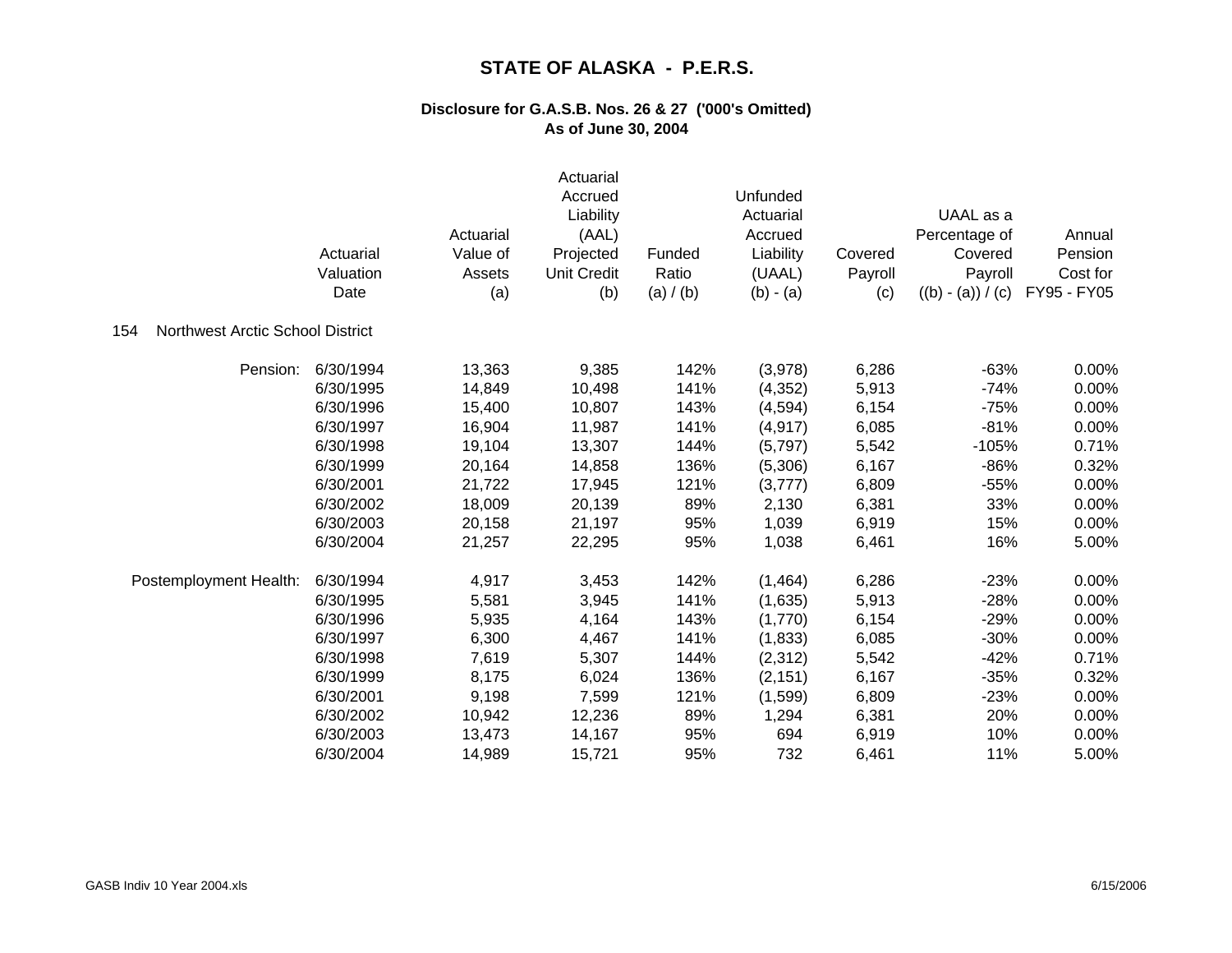|                                         | Actuarial<br>Valuation<br>Date | Actuarial<br>Value of<br>Assets<br>(a) | Actuarial<br>Accrued<br>Liability<br>(AAL)<br>Projected<br><b>Unit Credit</b><br>(b) | Funded<br>Ratio<br>(a) $/(b)$ | Unfunded<br>Actuarial<br>Accrued<br>Liability<br>(UAAL)<br>$(b) - (a)$ | Covered<br>Payroll<br>(c) | UAAL as a<br>Percentage of<br>Covered<br>Payroll<br>$((b) - (a)) / (c)$ | Annual<br>Pension<br>Cost for<br>FY95 - FY05 |
|-----------------------------------------|--------------------------------|----------------------------------------|--------------------------------------------------------------------------------------|-------------------------------|------------------------------------------------------------------------|---------------------------|-------------------------------------------------------------------------|----------------------------------------------|
| Southeast Island School District<br>155 |                                |                                        |                                                                                      |                               |                                                                        |                           |                                                                         |                                              |
| Pension:                                | 6/30/1994                      | 1,600                                  | 1,710                                                                                | 94%                           | 110                                                                    | 1,351                     | 8%                                                                      | 13.18%                                       |
|                                         | 6/30/1995                      | 1,635                                  | 1,812                                                                                | 90%                           | 177                                                                    | 815                       | 22%                                                                     | 14.78%                                       |
|                                         | 6/30/1996                      | 1,803                                  | 1,859                                                                                | 97%                           | 56                                                                     | 742                       | 7%                                                                      | 11.33%                                       |
|                                         | 6/30/1997                      | 1,918                                  | 2,070                                                                                | 93%                           | 152                                                                    | 816                       | 19%                                                                     | 9.30%                                        |
|                                         | 6/30/1998                      | 1,984                                  | 2,183                                                                                | 91%                           | 199                                                                    | 704                       | 28%                                                                     | 10.77%                                       |
|                                         | 6/30/1999                      | 2,016                                  | 2,333                                                                                | 86%                           | 317                                                                    | 739                       | 43%                                                                     | 12.09%                                       |
|                                         | 6/30/2001                      | 2,601                                  | 2,735                                                                                | 95%                           | 134                                                                    | 586                       | 23%                                                                     | 14.70%                                       |
|                                         | 6/30/2002                      | 2,108                                  | 3,339                                                                                | 63%                           | 1,231                                                                  | 892                       | 138%                                                                    | 14.70%                                       |
|                                         | 6/30/2003                      | 2,083                                  | 3,446                                                                                | 60%                           | 1,363                                                                  | 716                       | 190%                                                                    | 10.55%                                       |
|                                         | 6/30/2004                      | 2,286                                  | 3,893                                                                                | 59%                           | 1,607                                                                  | 574                       | 280%                                                                    | 15.55%                                       |
| Postemployment Health:                  | 6/30/1994                      | 589                                    | 629                                                                                  | 94%                           | 40                                                                     | 1,351                     | 3%                                                                      | 13.18%                                       |
|                                         | 6/30/1995                      | 615                                    | 681                                                                                  | 90%                           | 66                                                                     | 815                       | 8%                                                                      | 14.78%                                       |
|                                         | 6/30/1996                      | 695                                    | 716                                                                                  | 97%                           | 21                                                                     | 742                       | 3%                                                                      | 11.33%                                       |
|                                         | 6/30/1997                      | 715                                    | 771                                                                                  | 93%                           | 56                                                                     | 816                       | 7%                                                                      | 9.30%                                        |
|                                         | 6/30/1998                      | 792                                    | 871                                                                                  | 91%                           | 79                                                                     | 704                       | 11%                                                                     | 10.77%                                       |
|                                         | 6/30/1999                      | 818                                    | 947                                                                                  | 86%                           | 129                                                                    | 739                       | 17%                                                                     | 12.09%                                       |
|                                         | 6/30/2001                      | 1,102                                  | 1,158                                                                                | 95%                           | 56                                                                     | 586                       | 10%                                                                     | 14.70%                                       |
|                                         | 6/30/2002                      | 1,281                                  | 2,029                                                                                | 63%                           | 748                                                                    | 892                       | 84%                                                                     | 14.70%                                       |
|                                         | 6/30/2003                      | 1,392                                  | 2,303                                                                                | 60%                           | 911                                                                    | 716                       | 127%                                                                    | 10.55%                                       |
|                                         | 6/30/2004                      | 1,612                                  | 2,745                                                                                | 59%                           | 1,133                                                                  | 574                       | 197%                                                                    | 15.55%                                       |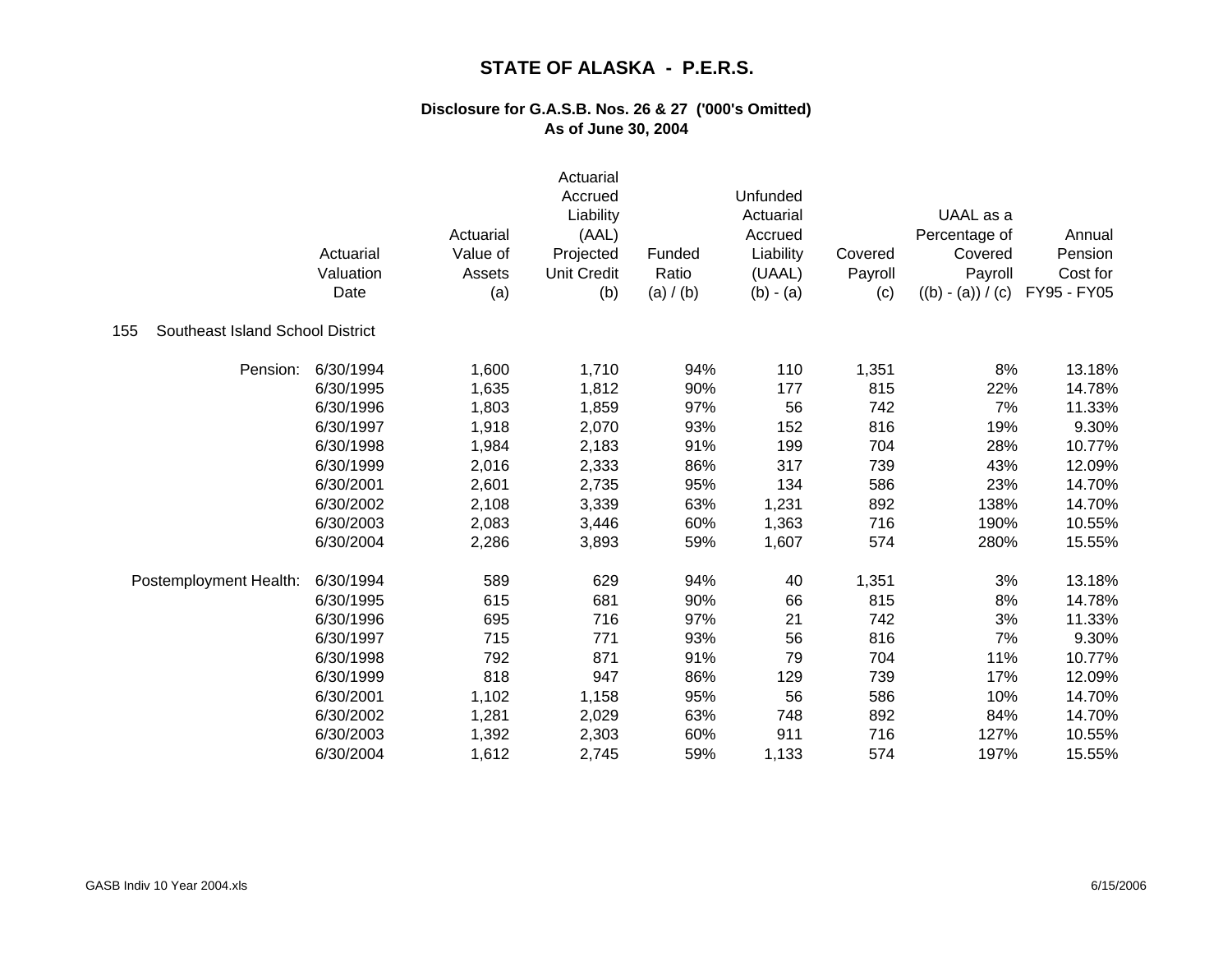|                                               | Actuarial<br>Valuation<br>Date | Actuarial<br>Value of<br>Assets<br>(a) | Actuarial<br>Accrued<br>Liability<br>(AAL)<br>Projected<br>Unit Credit<br>(b) | Funded<br>Ratio<br>(a) / (b) | Unfunded<br>Actuarial<br>Accrued<br>Liability<br>(UAAL)<br>$(b) - (a)$ | Covered<br>Payroll<br>(c) | UAAL as a<br>Percentage of<br>Covered<br>Payroll<br>$((b) - (a)) / (c)$ | Annual<br>Pension<br>Cost for<br>FY95 - FY05 |
|-----------------------------------------------|--------------------------------|----------------------------------------|-------------------------------------------------------------------------------|------------------------------|------------------------------------------------------------------------|---------------------------|-------------------------------------------------------------------------|----------------------------------------------|
| <b>Pribilof Region School District</b><br>156 |                                |                                        |                                                                               |                              |                                                                        |                           |                                                                         |                                              |
| Pension:                                      | 6/30/1994                      | 1,054                                  | 1,030                                                                         | 102%                         | (24)                                                                   | 689                       | $-4%$                                                                   | 6.59%                                        |
|                                               | 6/30/1995                      | 1,151                                  | 1,061                                                                         | 108%                         | (89)                                                                   | 654                       | $-14%$                                                                  | 0.00%                                        |
|                                               | 6/30/1996                      | 1,198                                  | 1,075                                                                         | 111%                         | (123)                                                                  | 631                       | $-20%$                                                                  | 9.28%                                        |
|                                               | 6/30/1997                      | 1,328                                  | 1,201                                                                         | 111%                         | (127)                                                                  | 595                       | $-21%$                                                                  | 2.34%                                        |
|                                               | 6/30/1998                      | 1,363                                  | 1,483                                                                         | 92%                          | 120                                                                    | 509                       | 24%                                                                     | 7.34%                                        |
|                                               | 6/30/1999                      | 1,440                                  | 1,541                                                                         | 93%                          | 101                                                                    | 588                       | 17%                                                                     | 7.36%                                        |
|                                               | 6/30/2001                      | 1,614                                  | 1,763                                                                         | 92%                          | 149                                                                    | 503                       | 30%                                                                     | 11.39%                                       |
|                                               | 6/30/2002                      | 1,365                                  | 1,806                                                                         | 76%                          | 441                                                                    | 585                       | 75%                                                                     | 11.39%                                       |
|                                               | 6/30/2003                      | 1,535                                  | 2,085                                                                         | 74%                          | 550                                                                    | 458                       | 120%                                                                    | 10.53%                                       |
|                                               | 6/30/2004                      | 1,672                                  | 2,217                                                                         | 75%                          | 545                                                                    | 510                       | 107%                                                                    | 15.53%                                       |
| Postemployment Health:                        | 6/30/1994                      | 388                                    | 379                                                                           | 102%                         | (9)                                                                    | 689                       | $-1%$                                                                   | 6.59%                                        |
|                                               | 6/30/1995                      | 432                                    | 399                                                                           | 108%                         | (34)                                                                   | 654                       | $-5%$                                                                   | 0.00%                                        |
|                                               | 6/30/1996                      | 462                                    | 414                                                                           | 111%                         | (48)                                                                   | 631                       | $-8%$                                                                   | 9.28%                                        |
|                                               | 6/30/1997                      | 495                                    | 448                                                                           | 111%                         | (47)                                                                   | 595                       | $-8%$                                                                   | 2.34%                                        |
|                                               | 6/30/1998                      | 544                                    | 592                                                                           | 92%                          | 48                                                                     | 509                       | 9%                                                                      | 7.34%                                        |
|                                               | 6/30/1999                      | 584                                    | 625                                                                           | 93%                          | 41                                                                     | 588                       | 7%                                                                      | 7.36%                                        |
|                                               | 6/30/2001                      | 684                                    | 747                                                                           | 92%                          | 63                                                                     | 503                       | 13%                                                                     | 11.39%                                       |
|                                               | 6/30/2002                      | 829                                    | 1,097                                                                         | 76%                          | 268                                                                    | 585                       | 46%                                                                     | 11.39%                                       |
|                                               | 6/30/2003                      | 1,026                                  | 1,394                                                                         | 74%                          | 368                                                                    | 458                       | 80%                                                                     | 10.53%                                       |
|                                               | 6/30/2004                      | 1,179                                  | 1,564                                                                         | 75%                          | 385                                                                    | 510                       | 75%                                                                     | 15.53%                                       |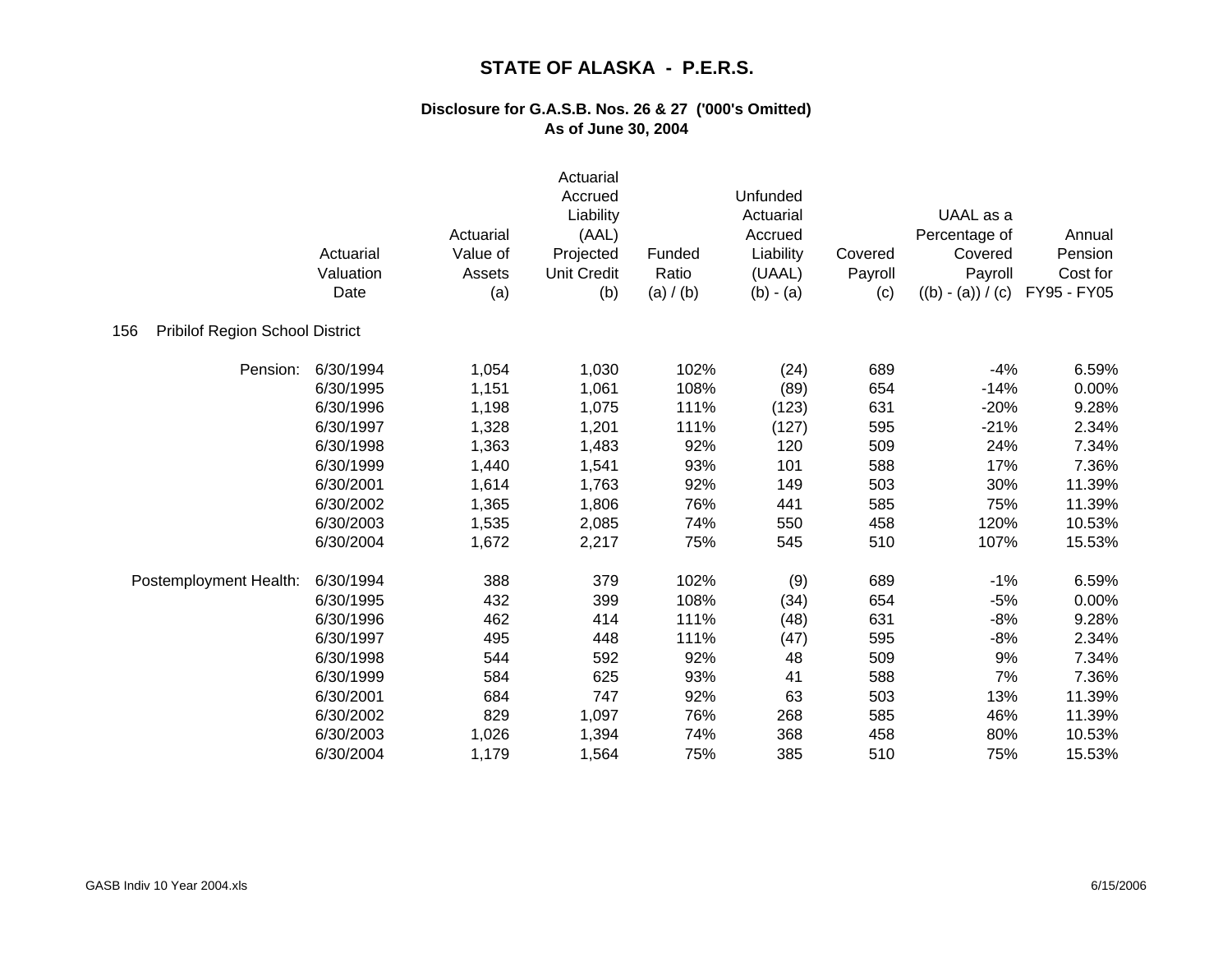|                                        | Actuarial<br>Valuation<br>Date | Actuarial<br>Value of<br>Assets<br>(a) | Actuarial<br>Accrued<br>Liability<br>(AAL)<br>Projected<br><b>Unit Credit</b><br>(b) | Funded<br>Ratio<br>(a) $/$ (b) | Unfunded<br>Actuarial<br>Accrued<br>Liability<br>(UAAL)<br>$(b) - (a)$ | Covered<br>Payroll<br>(c) | UAAL as a<br>Percentage of<br>Covered<br>Payroll<br>$((b) - (a)) / (c)$ | Annual<br>Pension<br>Cost for<br>FY95 - FY05 |
|----------------------------------------|--------------------------------|----------------------------------------|--------------------------------------------------------------------------------------|--------------------------------|------------------------------------------------------------------------|---------------------------|-------------------------------------------------------------------------|----------------------------------------------|
| Lower Kuskokwim School District<br>157 |                                |                                        |                                                                                      |                                |                                                                        |                           |                                                                         |                                              |
| Pension:                               | 6/30/1994                      | 22,491                                 | 18,638                                                                               | 121%                           | (3,853)                                                                | 11,376                    | $-34%$                                                                  | 1.56%                                        |
|                                        | 6/30/1995                      | 24,582                                 | 19,778                                                                               | 124%                           | (4,804)                                                                | 11,669                    | $-41%$                                                                  | 0.74%                                        |
|                                        | 6/30/1996                      | 25,171                                 | 20,143                                                                               | 125%                           | (5,028)                                                                | 12,279                    | $-41%$                                                                  | 0.00%                                        |
|                                        | 6/30/1997                      | 28,965                                 | 22,979                                                                               | 126%                           | (5,986)                                                                | 12,478                    | $-48%$                                                                  | 0.00%                                        |
|                                        | 6/30/1998                      | 30,823                                 | 26,663                                                                               | 116%                           | (4, 160)                                                               | 12,835                    | $-32%$                                                                  | 4.84%                                        |
|                                        | 6/30/1999                      | 33,022                                 | 29,228                                                                               | 113%                           | (3,794)                                                                | 16,282                    | $-23%$                                                                  | 4.21%                                        |
|                                        | 6/30/2001                      | 38,659                                 | 35,525                                                                               | 109%                           | (3, 134)                                                               | 16,473                    | $-19%$                                                                  | 5.98%                                        |
|                                        | 6/30/2002                      | 33,508                                 | 40,581                                                                               | 83%                            | 7,073                                                                  | 15,201                    | 47%                                                                     | 5.98%                                        |
|                                        | 6/30/2003                      | 37,350                                 | 42,878                                                                               | 87%                            | 5,528                                                                  | 14,698                    | 38%                                                                     | 3.79%                                        |
|                                        | 6/30/2004                      | 38,720                                 | 45,042                                                                               | 86%                            | 6,322                                                                  | 14,219                    | 44%                                                                     | 8.79%                                        |
| Postemployment Health:                 | 6/30/1994                      | 8,276                                  | 6,858                                                                                | 121%                           | (1, 418)                                                               | 11,376                    | $-12%$                                                                  | 1.56%                                        |
|                                        | 6/30/1995                      | 9,238                                  | 7,433                                                                                | 124%                           | (1,805)                                                                | 11,669                    | $-15%$                                                                  | 0.74%                                        |
|                                        | 6/30/1996                      | 9,700                                  | 7,762                                                                                | 125%                           | (1,938)                                                                | 12,279                    | $-16%$                                                                  | 0.00%                                        |
|                                        | 6/30/1997                      | 10,795                                 | 8,564                                                                                | 126%                           | (2, 231)                                                               | 12,478                    | $-18%$                                                                  | 0.00%                                        |
|                                        | 6/30/1998                      | 12,294                                 | 10,634                                                                               | 116%                           | (1,660)                                                                | 12,835                    | $-13%$                                                                  | 4.84%                                        |
|                                        | 6/30/1999                      | 13,388                                 | 11,849                                                                               | 113%                           | (1,539)                                                                | 16,282                    | $-9%$                                                                   | 4.21%                                        |
|                                        | 6/30/2001                      | 16,369                                 | 15,041                                                                               | 109%                           | (1,328)                                                                | 16,473                    | $-8%$                                                                   | 5.98%                                        |
|                                        | 6/30/2002                      | 20,359                                 | 24,656                                                                               | 83%                            | 4,297                                                                  | 15,201                    | 28%                                                                     | 5.98%                                        |
|                                        | 6/30/2003                      | 24,964                                 | 28,658                                                                               | 87%                            | 3,694                                                                  | 14,698                    | 25%                                                                     | 3.79%                                        |
|                                        | 6/30/2004                      | 27,302                                 | 31,760                                                                               | 86%                            | 4,458                                                                  | 14,219                    | 31%                                                                     | 8.79%                                        |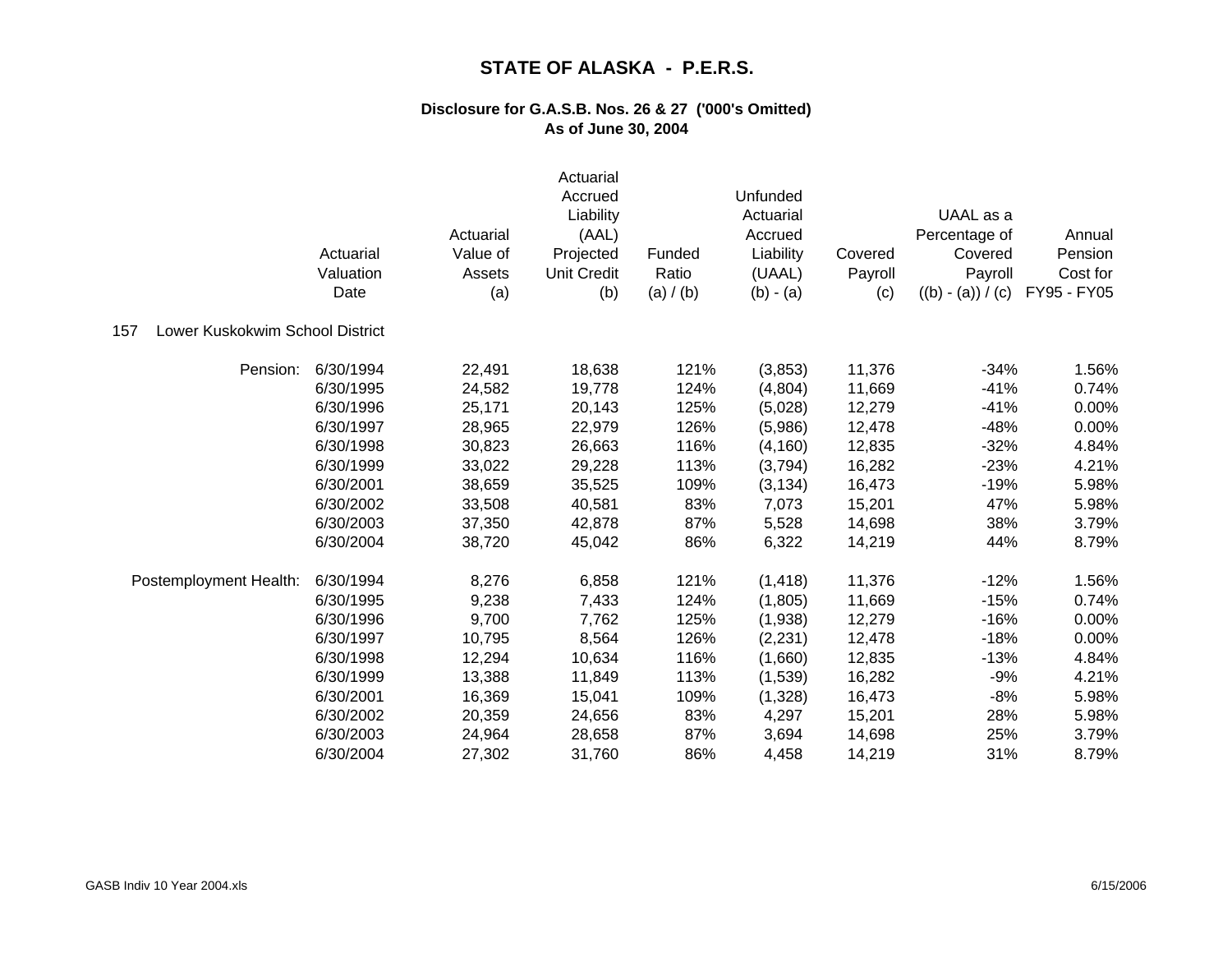|                                      | Actuarial<br>Valuation<br>Date | Actuarial<br>Value of<br>Assets<br>(a) | Actuarial<br>Accrued<br>Liability<br>(AAL)<br>Projected<br><b>Unit Credit</b><br>(b) | Funded<br>Ratio<br>(a) / (b) | Unfunded<br>Actuarial<br>Accrued<br>Liability<br>(UAAL)<br>$(b) - (a)$ | Covered<br>Payroll<br>(c) | UAAL as a<br>Percentage of<br>Covered<br>Payroll<br>$((b) - (a)) / (c)$ | Annual<br>Pension<br>Cost for<br>FY95 - FY05 |
|--------------------------------------|--------------------------------|----------------------------------------|--------------------------------------------------------------------------------------|------------------------------|------------------------------------------------------------------------|---------------------------|-------------------------------------------------------------------------|----------------------------------------------|
| Kodiak Island School District<br>158 |                                |                                        |                                                                                      |                              |                                                                        |                           |                                                                         |                                              |
| Pension:                             | 6/30/1994                      | 8,494                                  | 8,509                                                                                | 100%                         | 15                                                                     | 3,253                     | 0%                                                                      | 12.15%                                       |
|                                      | 6/30/1995                      | 8,933                                  | 8,805                                                                                | 101%                         | (128)                                                                  | 3,127                     | $-4%$                                                                   | 11.38%                                       |
|                                      | 6/30/1996                      | 10,026                                 | 9,206                                                                                | 109%                         | (820)                                                                  | 3,535                     | $-23%$                                                                  | 10.41%                                       |
|                                      | 6/30/1997                      | 11,193                                 | 10,517                                                                               | 106%                         | (676)                                                                  | 3,630                     | $-19%$                                                                  | 5.41%                                        |
|                                      | 6/30/1998                      | 11,617                                 | 11,539                                                                               | 101%                         | (78)                                                                   | 3,767                     | $-2%$                                                                   | 7.01%                                        |
|                                      | 6/30/1999                      | 12,047                                 | 12,287                                                                               | 98%                          | 240                                                                    | 4,453                     | 5%                                                                      | 7.68%                                        |
|                                      | 6/30/2001                      | 14,376                                 | 13,736                                                                               | 105%                         | (640)                                                                  | 4,199                     | $-15%$                                                                  | 9.70%                                        |
|                                      | 6/30/2002                      | 11,965                                 | 16,168                                                                               | 74%                          | 4,203                                                                  | 4,169                     | 101%                                                                    | 9.70%                                        |
|                                      | 6/30/2003                      | 12,288                                 | 16,737                                                                               | 73%                          | 4,449                                                                  | 4,203                     | 106%                                                                    | 4.85%                                        |
|                                      | 6/30/2004                      | 12,028                                 | 17,596                                                                               | 68%                          | 5,568                                                                  | 4,633                     | 120%                                                                    | 9.85%                                        |
| Postemployment Health:               | 6/30/1994                      | 3,126                                  | 3,131                                                                                | 100%                         | 5                                                                      | 3,253                     | 0%                                                                      | 12.15%                                       |
|                                      | 6/30/1995                      | 3,357                                  | 3,309                                                                                | 101%                         | (48)                                                                   | 3,127                     | $-2%$                                                                   | 11.38%                                       |
|                                      | 6/30/1996                      | 3,864                                  | 3,548                                                                                | 109%                         | (316)                                                                  | 3,535                     | $-9%$                                                                   | 10.41%                                       |
|                                      | 6/30/1997                      | 4,172                                  | 3,920                                                                                | 106%                         | (252)                                                                  | 3,630                     | $-7%$                                                                   | 5.41%                                        |
|                                      | 6/30/1998                      | 4,634                                  | 4,602                                                                                | 101%                         | (32)                                                                   | 3,767                     | $-1%$                                                                   | 7.01%                                        |
|                                      | 6/30/1999                      | 4,884                                  | 4,982                                                                                | 98%                          | 98                                                                     | 4,453                     | 2%                                                                      | 7.68%                                        |
|                                      | 6/30/2001                      | 6,088                                  | 5,816                                                                                | 105%                         | (272)                                                                  | 4,199                     | $-6%$                                                                   | 9.70%                                        |
|                                      | 6/30/2002                      | 7,270                                  | 9,824                                                                                | 74%                          | 2,554                                                                  | 4,169                     | 61%                                                                     | 9.70%                                        |
|                                      | 6/30/2003                      | 8,213                                  | 11,186                                                                               | 73%                          | 2,973                                                                  | 4,203                     | 71%                                                                     | 4.85%                                        |
|                                      | 6/30/2004                      | 8,481                                  | 12,408                                                                               | 68%                          | 3,927                                                                  | 4,633                     | 85%                                                                     | 9.85%                                        |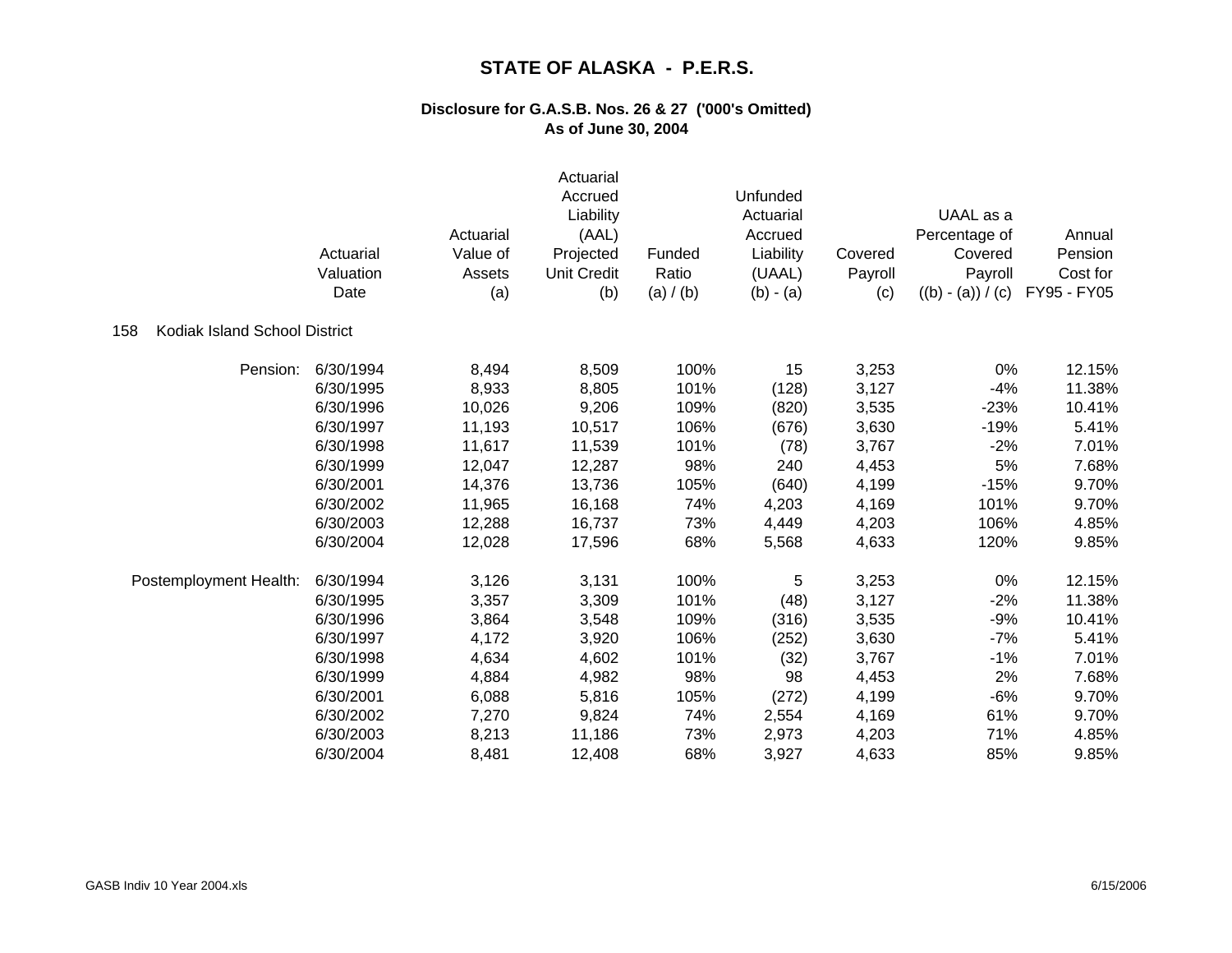|                                           | Actuarial<br>Valuation<br>Date | Actuarial<br>Value of<br>Assets<br>(a) | Actuarial<br>Accrued<br>Liability<br>(AAL)<br>Projected<br><b>Unit Credit</b><br>(b) | Funded<br>Ratio<br>(a) / (b) | Unfunded<br>Actuarial<br>Accrued<br>Liability<br>(UAAL)<br>$(b) - (a)$ | Covered<br>Payroll<br>(c) | UAAL as a<br>Percentage of<br>Covered<br>Payroll<br>$((b) - (a)) / (c)$ | Annual<br>Pension<br>Cost for<br>FY95 - FY05 |
|-------------------------------------------|--------------------------------|----------------------------------------|--------------------------------------------------------------------------------------|------------------------------|------------------------------------------------------------------------|---------------------------|-------------------------------------------------------------------------|----------------------------------------------|
| <b>Yukon Flats School District</b><br>159 |                                |                                        |                                                                                      |                              |                                                                        |                           |                                                                         |                                              |
| Pension:                                  | 6/30/1994                      | 2,610                                  | 1,987                                                                                | 131%                         | (623)                                                                  | 1,355                     | $-46%$                                                                  | 0.00%                                        |
|                                           | 6/30/1995                      | 2,855                                  | 2,132                                                                                | 134%                         | (723)                                                                  | 1,548                     | $-47%$                                                                  | 0.00%                                        |
|                                           | 6/30/1996                      | 2,883                                  | 2,175                                                                                | 133%                         | (708)                                                                  | 1,994                     | $-36%$                                                                  | 0.00%                                        |
|                                           | 6/30/1997                      | 3,452                                  | 2,542                                                                                | 136%                         | (910)                                                                  | 1,875                     | $-49%$                                                                  | 0.00%                                        |
|                                           | 6/30/1998                      | 3,662                                  | 2,680                                                                                | 137%                         | (982)                                                                  | 1,856                     | $-53%$                                                                  | 5.00%                                        |
|                                           | 6/30/1999                      | 4,045                                  | 3,075                                                                                | 132%                         | (970)                                                                  | 1,653                     | $-59%$                                                                  | 4.14%                                        |
|                                           | 6/30/2001                      | 4,433                                  | 3,483                                                                                | 127%                         | (950)                                                                  | 1,617                     | $-59%$                                                                  | 1.28%                                        |
|                                           | 6/30/2002                      | 3,838                                  | 4,259                                                                                | 90%                          | 421                                                                    | 1,166                     | 36%                                                                     | 1.28%                                        |
|                                           | 6/30/2003                      | 4,104                                  | 4,216                                                                                | 97%                          | 112                                                                    | 984                       | 11%                                                                     | 0.00%                                        |
|                                           | 6/30/2004                      | 4,267                                  | 4,244                                                                                | 101%                         | (23)                                                                   | 1,313                     | $-2%$                                                                   | 5.00%                                        |
| Postemployment Health:                    | 6/30/1994                      | 960                                    | 731                                                                                  | 131%                         | (229)                                                                  | 1,355                     | $-17%$                                                                  | 0.00%                                        |
|                                           | 6/30/1995                      | 1,073                                  | 801                                                                                  | 134%                         | (272)                                                                  | 1,548                     | $-18%$                                                                  | 0.00%                                        |
|                                           | 6/30/1996                      | 1,111                                  | 838                                                                                  | 133%                         | (273)                                                                  | 1,994                     | $-14%$                                                                  | 0.00%                                        |
|                                           | 6/30/1997                      | 1,286                                  | 947                                                                                  | 136%                         | (339)                                                                  | 1,875                     | $-18%$                                                                  | 0.00%                                        |
|                                           | 6/30/1998                      | 1,461                                  | 1,070                                                                                | 137%                         | (391)                                                                  | 1,856                     | $-21%$                                                                  | 5.00%                                        |
|                                           | 6/30/1999                      | 1,640                                  | 1,247                                                                                | 132%                         | (393)                                                                  | 1,653                     | $-24%$                                                                  | 4.14%                                        |
|                                           | 6/30/2001                      | 1,878                                  | 1,475                                                                                | 127%                         | (403)                                                                  | 1,617                     | $-25%$                                                                  | 1.28%                                        |
|                                           | 6/30/2002                      | 2,332                                  | 2,588                                                                                | 90%                          | 256                                                                    | 1,166                     | 22%                                                                     | 1.28%                                        |
|                                           | 6/30/2003                      | 2,743                                  | 2,818                                                                                | 97%                          | 75                                                                     | 984                       | 8%                                                                      | 0.00%                                        |
|                                           | 6/30/2004                      | 3,009                                  | 2,992                                                                                | 101%                         | (17)                                                                   | 1,313                     | $-1%$                                                                   | 5.00%                                        |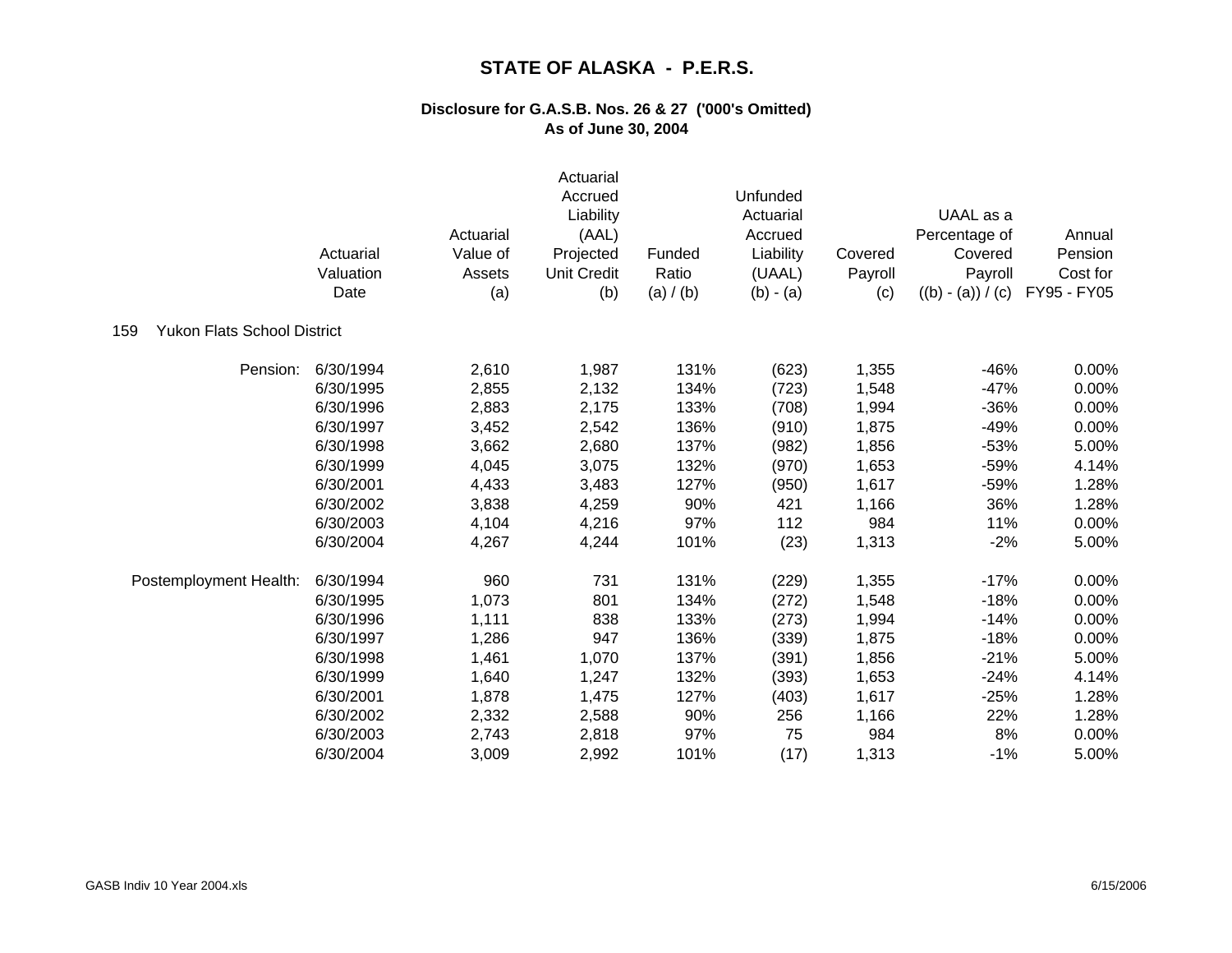|                                      | Actuarial<br>Valuation<br>Date | Actuarial<br>Value of<br>Assets<br>(a) | Actuarial<br>Accrued<br>Liability<br>(AAL)<br>Projected<br><b>Unit Credit</b><br>(b) | Funded<br>Ratio<br>(a) / (b) | Unfunded<br>Actuarial<br>Accrued<br>Liability<br>(UAAL)<br>$(b) - (a)$ | Covered<br>Payroll<br>(c) | UAAL as a<br>Percentage of<br>Covered<br>Payroll<br>$((b) - (a)) / (c)$ | Annual<br>Pension<br>Cost for<br>FY95 - FY05 |
|--------------------------------------|--------------------------------|----------------------------------------|--------------------------------------------------------------------------------------|------------------------------|------------------------------------------------------------------------|---------------------------|-------------------------------------------------------------------------|----------------------------------------------|
| Yukon-Koyukuk School District<br>160 |                                |                                        |                                                                                      |                              |                                                                        |                           |                                                                         |                                              |
| Pension:                             | 6/30/1994                      | 4,201                                  | 2,692                                                                                | 156%                         | (1,510)                                                                | 1,781                     | $-85%$                                                                  | 0.00%                                        |
|                                      | 6/30/1995                      | 4,413                                  | 2,922                                                                                | 151%                         | (1, 491)                                                               | 1,636                     | $-91%$                                                                  | 0.00%                                        |
|                                      | 6/30/1996                      | 4,550                                  | 2,708                                                                                | 168%                         | (1, 842)                                                               | 1,485                     | $-124%$                                                                 | 0.00%                                        |
|                                      | 6/30/1997                      | 5,226                                  | 3,297                                                                                | 159%                         | (1,929)                                                                | 1,242                     | $-155%$                                                                 | 0.00%                                        |
|                                      | 6/30/1998                      | 5,314                                  | 3,748                                                                                | 142%                         | (1, 566)                                                               | 1,362                     | $-115%$                                                                 | 0.00%                                        |
|                                      | 6/30/1999                      | 5,416                                  | 3,860                                                                                | 140%                         | (1,556)                                                                | 1,723                     | $-90%$                                                                  | 0.00%                                        |
|                                      | 6/30/2001                      | 5,711                                  | 4,469                                                                                | 128%                         | (1,242)                                                                | 1,973                     | $-63%$                                                                  | 0.00%                                        |
|                                      | 6/30/2002                      | 4,759                                  | 5,510                                                                                | 86%                          | 751                                                                    | 1,945                     | 39%                                                                     | 0.00%                                        |
|                                      | 6/30/2003                      | 5,711                                  | 5,768                                                                                | 99%                          | 57                                                                     | 1,741                     | 3%                                                                      | 0.00%                                        |
|                                      | 6/30/2004                      | 5,995                                  | 6,039                                                                                | 99%                          | 44                                                                     | 1,743                     | 3%                                                                      | 5.00%                                        |
| Postemployment Health:               | 6/30/1994                      | 1,546                                  | 990                                                                                  | 156%                         | (555)                                                                  | 1,781                     | $-31%$                                                                  | 0.00%                                        |
|                                      | 6/30/1995                      | 1,659                                  | 1,098                                                                                | 151%                         | (561)                                                                  | 1,636                     | $-34%$                                                                  | 0.00%                                        |
|                                      | 6/30/1996                      | 1,754                                  | 1,044                                                                                | 168%                         | (710)                                                                  | 1,485                     | $-48%$                                                                  | 0.00%                                        |
|                                      | 6/30/1997                      | 1,948                                  | 1,229                                                                                | 159%                         | (719)                                                                  | 1,242                     | $-58%$                                                                  | 0.00%                                        |
|                                      | 6/30/1998                      | 2,120                                  | 1,496                                                                                | 142%                         | (624)                                                                  | 1,362                     | $-46%$                                                                  | 0.00%                                        |
|                                      | 6/30/1999                      | 2,196                                  | 1,565                                                                                | 140%                         | (631)                                                                  | 1,723                     | $-37%$                                                                  | 0.00%                                        |
|                                      | 6/30/2001                      | 2,419                                  | 1,893                                                                                | 128%                         | (526)                                                                  | 1,973                     | $-27%$                                                                  | 0.00%                                        |
|                                      | 6/30/2002                      | 2,892                                  | 3,348                                                                                | 86%                          | 456                                                                    | 1,945                     | 23%                                                                     | 0.00%                                        |
|                                      | 6/30/2003                      | 3,817                                  | 3,855                                                                                | 99%                          | 38                                                                     | 1,741                     | 2%                                                                      | 0.00%                                        |
|                                      | 6/30/2004                      | 4,227                                  | 4,258                                                                                | 99%                          | 31                                                                     | 1,743                     | 2%                                                                      | 5.00%                                        |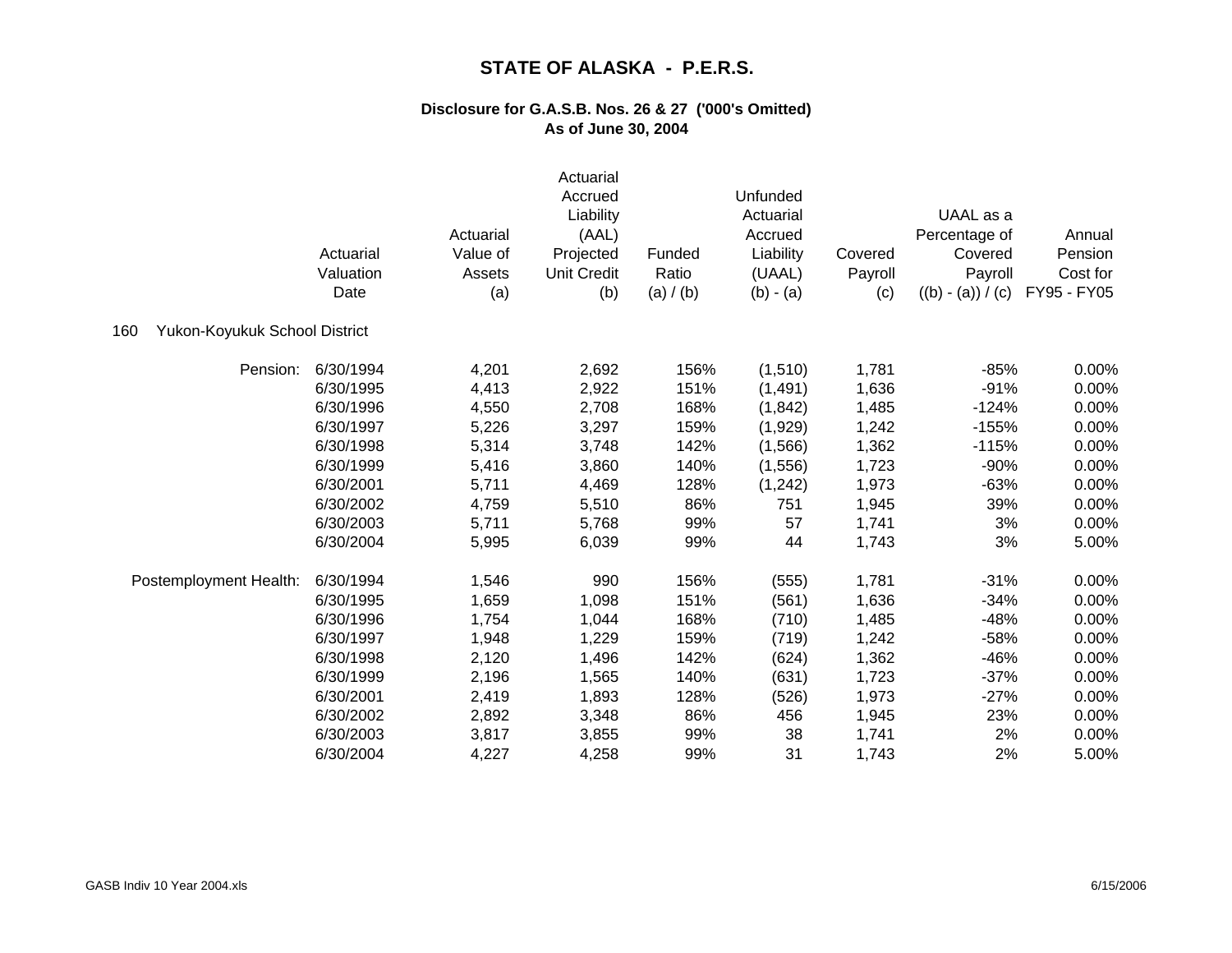|                                            | Actuarial<br>Valuation<br>Date | Actuarial<br>Value of<br>Assets<br>(a) | Actuarial<br>Accrued<br>Liability<br>(AAL)<br>Projected<br><b>Unit Credit</b><br>(b) | Funded<br>Ratio<br>(a) / (b) | Unfunded<br>Actuarial<br>Accrued<br>Liability<br>(UAAL)<br>$(b) - (a)$ | Covered<br>Payroll<br>(c) | UAAL as a<br>Percentage of<br>Covered<br>Payroll<br>$((b) - (a)) / (c)$ | Annual<br>Pension<br>Cost for<br>FY95 - FY05 |
|--------------------------------------------|--------------------------------|----------------------------------------|--------------------------------------------------------------------------------------|------------------------------|------------------------------------------------------------------------|---------------------------|-------------------------------------------------------------------------|----------------------------------------------|
| North Slope Borough School District<br>161 |                                |                                        |                                                                                      |                              |                                                                        |                           |                                                                         |                                              |
| Pension:                                   | 6/30/1994                      | 17,138                                 | 16,217                                                                               | 106%                         | (920)                                                                  | 9,403                     | $-10%$                                                                  | 8.54%                                        |
|                                            | 6/30/1995                      | 18,910                                 | 17,683                                                                               | 107%                         | (1, 227)                                                               | 10,472                    | $-12%$                                                                  | 5.06%                                        |
|                                            | 6/30/1996                      | 20,156                                 | 18,911                                                                               | 107%                         | (1,244)                                                                | 11,019                    | $-11%$                                                                  | 7.25%                                        |
|                                            | 6/30/1997                      | 23,812                                 | 21,541                                                                               | 111%                         | (2,271)                                                                | 11,205                    | $-20%$                                                                  | 2.97%                                        |
|                                            | 6/30/1998                      | 25,636                                 | 23,983                                                                               | 107%                         | (1,653)                                                                | 10,803                    | $-15%$                                                                  | 7.97%                                        |
|                                            | 6/30/1999                      | 27,221                                 | 24,974                                                                               | 109%                         | (2, 247)                                                               | 11,802                    | $-19%$                                                                  | 7.49%                                        |
|                                            | 6/30/2001                      | 30,805                                 | 30,456                                                                               | 101%                         | (349)                                                                  | 13,139                    | 0%                                                                      | 6.45%                                        |
|                                            | 6/30/2002                      | 25,956                                 | 32,801                                                                               | 79%                          | 6,845                                                                  | 11,545                    | 59%                                                                     | 6.45%                                        |
|                                            | 6/30/2003                      | 26,813                                 | 34,066                                                                               | 79%                          | 7,253                                                                  | 11,141                    | 65%                                                                     | 6.03%                                        |
|                                            | 6/30/2004                      | 27,637                                 | 34,996                                                                               | 79%                          | 7,359                                                                  | 10,019                    | 73%                                                                     | 11.03%                                       |
| Postemployment Health:                     | 6/30/1994                      | 6,306                                  | 5,968                                                                                | 106%                         | (339)                                                                  | 9,403                     | $-4%$                                                                   | 8.54%                                        |
|                                            | 6/30/1995                      | 7,106                                  | 6,645                                                                                | 107%                         | (461)                                                                  | 10,472                    | $-4%$                                                                   | 5.06%                                        |
|                                            | 6/30/1996                      | 7,767                                  | 7,288                                                                                | 107%                         | (480)                                                                  | 11,019                    | $-4%$                                                                   | 7.25%                                        |
|                                            | 6/30/1997                      | 8,875                                  | 8,028                                                                                | 111%                         | (847)                                                                  | 11,205                    | $-8%$                                                                   | 2.97%                                        |
|                                            | 6/30/1998                      | 10,224                                 | 9,565                                                                                | 107%                         | (659)                                                                  | 10,803                    | $-6%$                                                                   | 7.97%                                        |
|                                            | 6/30/1999                      | 11,036                                 | 10,125                                                                               | 109%                         | (911)                                                                  | 11,802                    | $-8%$                                                                   | 7.49%                                        |
|                                            | 6/30/2001                      | 13,044                                 | 12,895                                                                               | 101%                         | (149)                                                                  | 13,139                    | 0%                                                                      | 6.45%                                        |
|                                            | 6/30/2002                      | 15,771                                 | 19,929                                                                               | 79%                          | 4,158                                                                  | 11,545                    | 36%                                                                     | 6.45%                                        |
|                                            | 6/30/2003                      | 17,921                                 | 22,769                                                                               | 79%                          | 4,848                                                                  | 11,141                    | 44%                                                                     | 6.03%                                        |
|                                            | 6/30/2004                      | 19,487                                 | 24,677                                                                               | 79%                          | 5,190                                                                  | 10,019                    | 52%                                                                     | 11.03%                                       |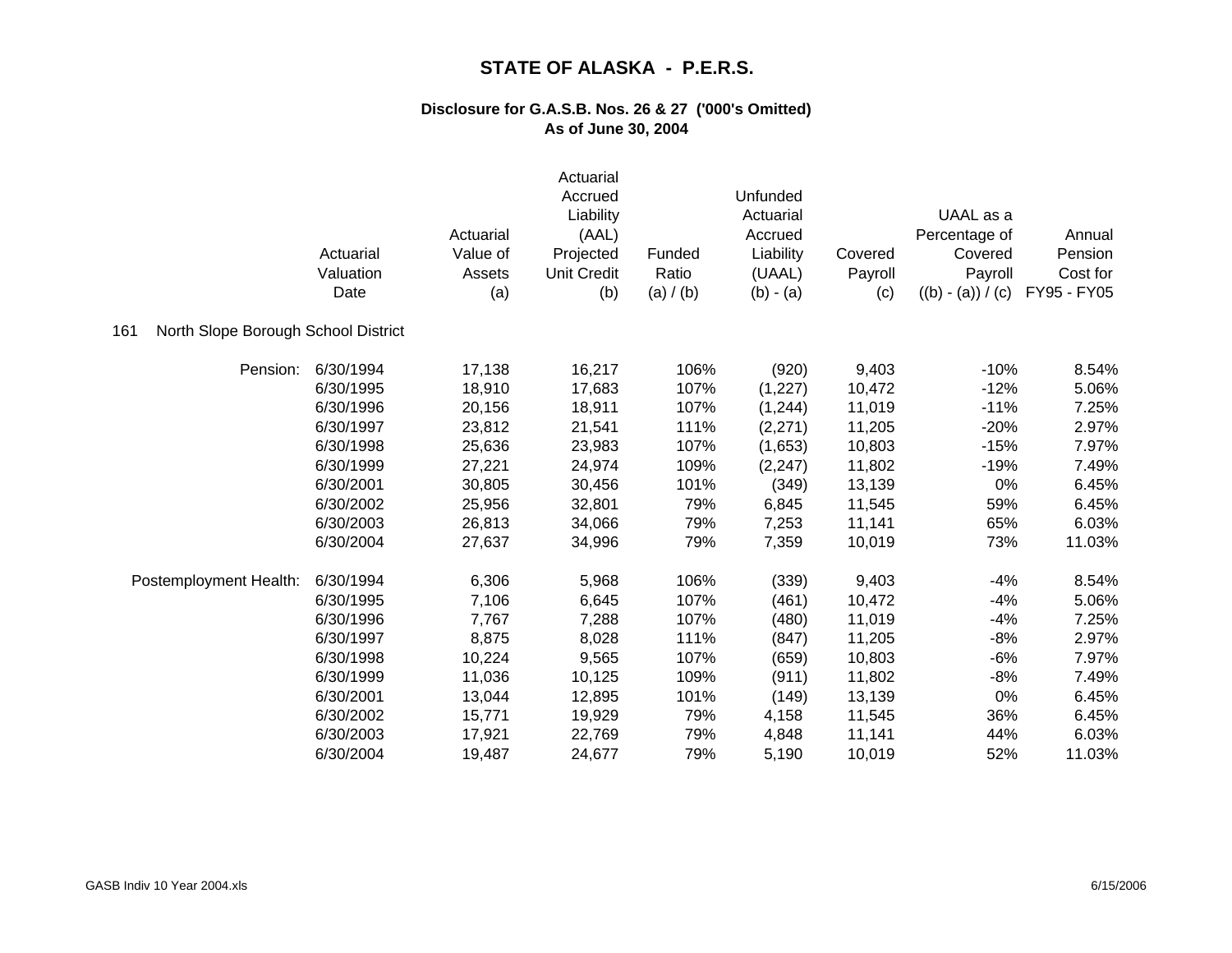|                                        | Actuarial<br>Valuation<br>Date | Actuarial<br>Value of<br>Assets<br>(a) | Actuarial<br>Accrued<br>Liability<br>(AAL)<br>Projected<br><b>Unit Credit</b><br>(b) | Funded<br>Ratio<br>(a) $/$ (b) | Unfunded<br>Actuarial<br>Accrued<br>Liability<br>(UAAL)<br>$(b) - (a)$ | Covered<br>Payroll<br>(c) | UAAL as a<br>Percentage of<br>Covered<br>Payroll<br>$((b) - (a)) / (c)$ | Annual<br>Pension<br>Cost for<br>FY95 - FY05 |
|----------------------------------------|--------------------------------|----------------------------------------|--------------------------------------------------------------------------------------|--------------------------------|------------------------------------------------------------------------|---------------------------|-------------------------------------------------------------------------|----------------------------------------------|
| Aleutian Region School District<br>162 |                                |                                        |                                                                                      |                                |                                                                        |                           |                                                                         |                                              |
| Pension:                               | 6/30/1994                      | 2,128                                  | 1,050                                                                                | 203%                           | (1,078)                                                                | 173                       | $-623%$                                                                 | 0.00%                                        |
|                                        | 6/30/1995                      | 2,254                                  | 1,088                                                                                | 207%                           | (1, 166)                                                               | 132                       | $-885%$                                                                 | 0.00%                                        |
|                                        | 6/30/1996                      | 2,375                                  | 1,091                                                                                | 218%                           | (1,283)                                                                | 111                       | N/A                                                                     | 0.00%                                        |
|                                        | 6/30/1997                      | 2,544                                  | 1,102                                                                                | 231%                           | (1, 442)                                                               | 97                        | N/A                                                                     | 0.00%                                        |
|                                        | 6/30/1998                      | 2,726                                  | 1,233                                                                                | 221%                           | (1, 493)                                                               | 88                        | $-1697%$                                                                | 0.00%                                        |
|                                        | 6/30/1999                      | 2,852                                  | 700                                                                                  | 407%                           | (2, 152)                                                               | 157                       | $-1371%$                                                                | 0.00%                                        |
|                                        | 6/30/2001                      | 3,079                                  | 784                                                                                  | 393%                           | (2, 295)                                                               | 180                       | $-1275%$                                                                | 0.00%                                        |
|                                        | 6/30/2002                      | 2,514                                  | 1,520                                                                                | 165%                           | (994)                                                                  | 135                       | $-736%$                                                                 | 0.00%                                        |
|                                        | 6/30/2003                      | 2,856                                  | 1,249                                                                                | 229%                           | (1,607)                                                                | 108                       | -1488%                                                                  | 0.00%                                        |
|                                        | 6/30/2004                      | 3,241                                  | 1,580                                                                                | 205%                           | (1,661)                                                                | 208                       | -799%                                                                   | 0.00%                                        |
| Postemployment Health:                 | 6/30/1994                      | 783                                    | 387                                                                                  | 203%                           | (396)                                                                  | 173                       | $-229%$                                                                 | 0.00%                                        |
|                                        | 6/30/1995                      | 847                                    | 409                                                                                  | 207%                           | (438)                                                                  | 132                       | $-332%$                                                                 | 0.00%                                        |
|                                        | 6/30/1996                      | 915                                    | 421                                                                                  | 218%                           | (495)                                                                  | 111                       | $-447%$                                                                 | 0.00%                                        |
|                                        | 6/30/1997                      | 948                                    | 411                                                                                  | 231%                           | (537)                                                                  | 97                        | -556%                                                                   | 0.00%                                        |
|                                        | 6/30/1998                      | 1,088                                  | 492                                                                                  | 221%                           | (596)                                                                  | 88                        | $-677%$                                                                 | 0.00%                                        |
|                                        | 6/30/1999                      | 1,157                                  | 284                                                                                  | 407%                           | (873)                                                                  | 157                       | -556%                                                                   | 0.00%                                        |
|                                        | 6/30/2001                      | 1,305                                  | 332                                                                                  | 393%                           | (973)                                                                  | 180                       | $-541%$                                                                 | 0.00%                                        |
|                                        | 6/30/2002                      | 1,527                                  | 924                                                                                  | 165%                           | (603)                                                                  | 135                       | $-447%$                                                                 | 0.00%                                        |
|                                        | 6/30/2003                      | 1,909                                  | 835                                                                                  | 229%                           | (1,074)                                                                | 108                       | $-994%$                                                                 | 0.00%                                        |
|                                        | 6/30/2004                      | 2,286                                  | 1,114                                                                                | 205%                           | (1, 172)                                                               | 208                       | -563%                                                                   | 0.00%                                        |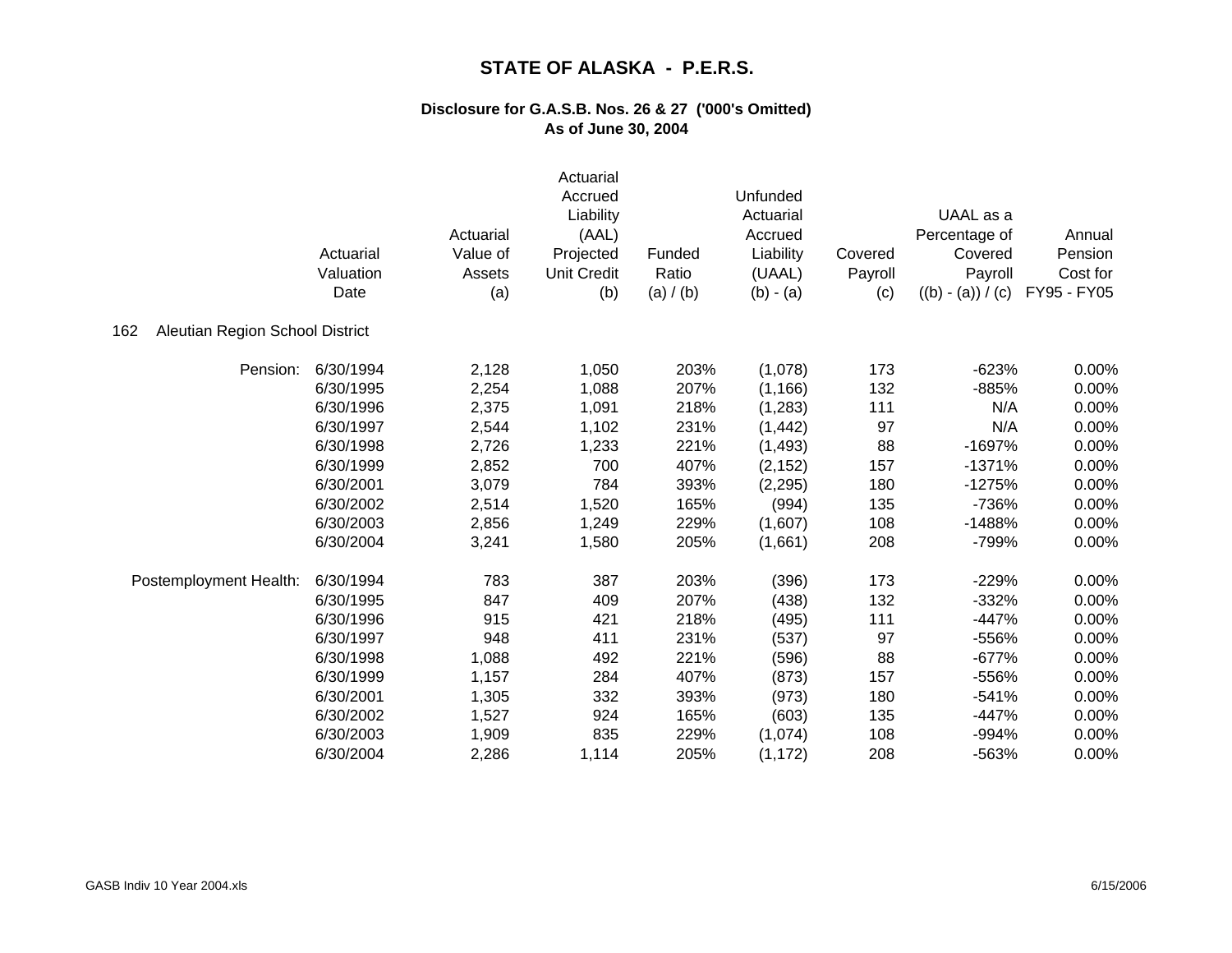|                                                | Actuarial<br>Valuation<br>Date | Actuarial<br>Value of<br>Assets<br>(a) | Actuarial<br>Accrued<br>Liability<br>(AAL)<br>Projected<br><b>Unit Credit</b><br>(b) | Funded<br>Ratio<br>(a) / (b) | Unfunded<br>Actuarial<br>Accrued<br>Liability<br>(UAAL)<br>$(b) - (a)$ | Covered<br>Payroll<br>(c) | UAAL as a<br>Percentage of<br>Covered<br>Payroll<br>$((b) - (a)) / (c)$ | Annual<br>Pension<br>Cost for<br>FY95 - FY05 |
|------------------------------------------------|--------------------------------|----------------------------------------|--------------------------------------------------------------------------------------|------------------------------|------------------------------------------------------------------------|---------------------------|-------------------------------------------------------------------------|----------------------------------------------|
| <b>Cordova Community Medical Center</b><br>163 |                                |                                        |                                                                                      |                              |                                                                        |                           |                                                                         |                                              |
| Pension:                                       | 6/30/1994                      | 2,098                                  | 2,279                                                                                | 92%                          | 181                                                                    | 1,458                     | 12%                                                                     | 9.68%                                        |
|                                                | 6/30/1995                      | 2,319                                  | 2,458                                                                                | 94%                          | 140                                                                    | 1,389                     | 10%                                                                     | 11.33%                                       |
|                                                | 6/30/1996                      | 2,535                                  | 2,340                                                                                | 108%                         | (195)                                                                  | 1,272                     | $-15%$                                                                  | 11.83%                                       |
|                                                | 6/30/1997                      | 3,185                                  | 2,880                                                                                | 111%                         | (305)                                                                  | 1,331                     | $-23%$                                                                  | 7.91%                                        |
|                                                | 6/30/1998                      | 3,527                                  | 3,171                                                                                | 111%                         | (356)                                                                  | 1,490                     | $-24%$                                                                  | 7.98%                                        |
|                                                | 6/30/1999                      | 3,706                                  | 3,386                                                                                | 109%                         | (320)                                                                  | 1,560                     | $-21%$                                                                  | 7.17%                                        |
|                                                | 6/30/2001                      | 3,983                                  | 3,815                                                                                | 104%                         | (168)                                                                  | 2,246                     | $-7%$                                                                   | 6.23%                                        |
|                                                | 6/30/2002                      | 3,377                                  | 4,762                                                                                | 71%                          | 1,385                                                                  | 2,320                     | 60%                                                                     | 6.23%                                        |
|                                                | 6/30/2003                      | 3,836                                  | 5,111                                                                                | 75%                          | 1,275                                                                  | 1,984                     | 64%                                                                     | 5.14%                                        |
|                                                | 6/30/2004                      | 3,982                                  | 5,573                                                                                | 71%                          | 1,591                                                                  | 2,035                     | 78%                                                                     | 10.14%                                       |
| Postemployment Health:                         | 6/30/1994                      | 772                                    | 838                                                                                  | 92%                          | 66                                                                     | 1,458                     | 5%                                                                      | 9.68%                                        |
|                                                | 6/30/1995                      | 871                                    | 924                                                                                  | 94%                          | 52                                                                     | 1,389                     | 4%                                                                      | 11.33%                                       |
|                                                | 6/30/1996                      | 977                                    | 902                                                                                  | 108%                         | (75)                                                                   | 1,272                     | $-6%$                                                                   | 11.83%                                       |
|                                                | 6/30/1997                      | 1,187                                  | 1,073                                                                                | 111%                         | (114)                                                                  | 1,331                     | $-9%$                                                                   | 7.91%                                        |
|                                                | 6/30/1998                      | 1,407                                  | 1,265                                                                                | 111%                         | (142)                                                                  | 1,490                     | $-10%$                                                                  | 7.98%                                        |
|                                                | 6/30/1999                      | 1,503                                  | 1,374                                                                                | 109%                         | (129)                                                                  | 1,560                     | $-8%$                                                                   | 7.17%                                        |
|                                                | 6/30/2001                      | 1,687                                  | 1,616                                                                                | 104%                         | (71)                                                                   | 2,246                     | $-3%$                                                                   | 6.23%                                        |
|                                                | 6/30/2002                      | 2,052                                  | 2,893                                                                                | 71%                          | 841                                                                    | 2,320                     | 36%                                                                     | 6.23%                                        |
|                                                | 6/30/2003                      | 2,564                                  | 3,416                                                                                | 75%                          | 852                                                                    | 1,984                     | 43%                                                                     | 5.14%                                        |
|                                                | 6/30/2004                      | 2,808                                  | 3,930                                                                                | 71%                          | 1,122                                                                  | 2,035                     | 55%                                                                     | 10.14%                                       |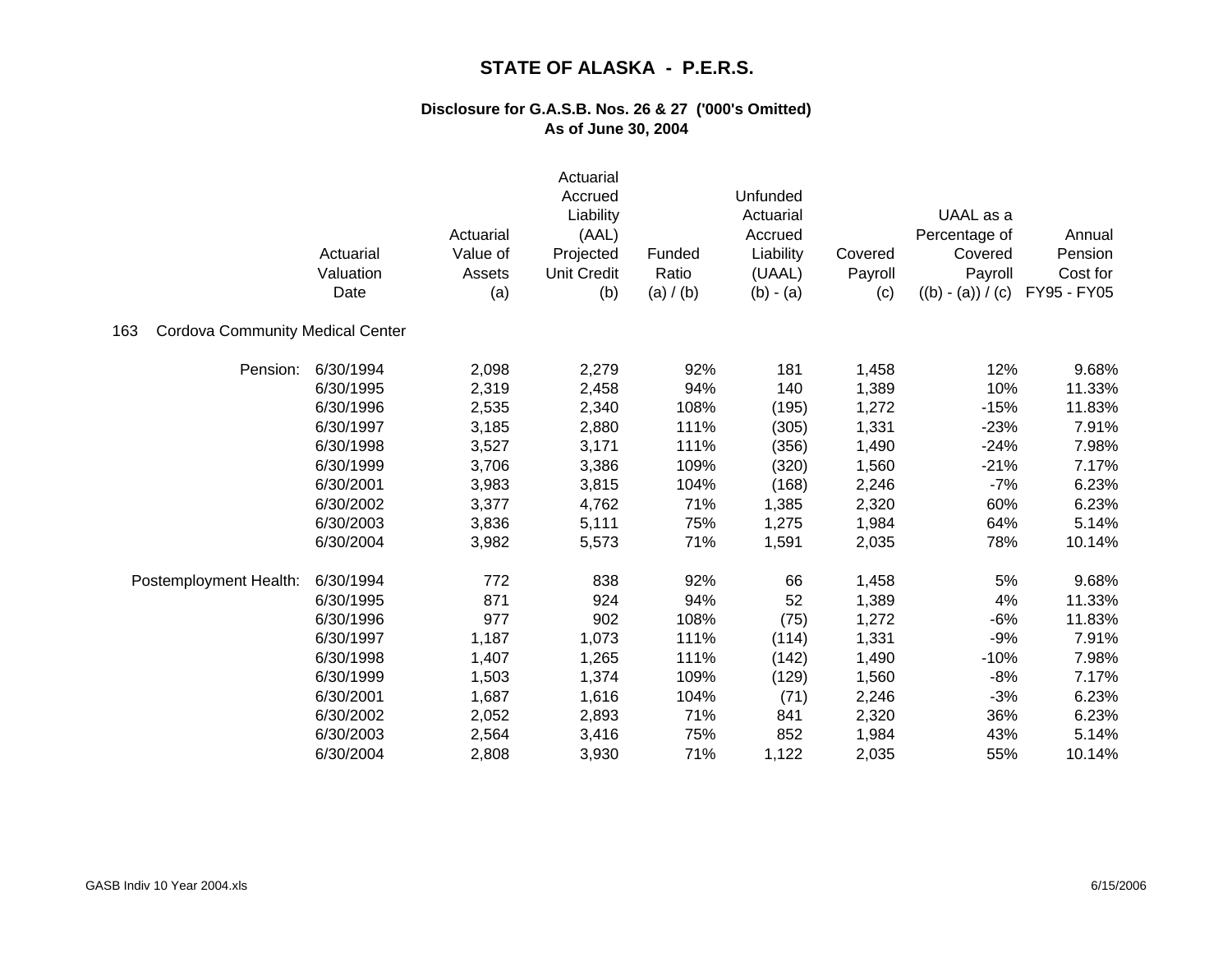|                                         | Actuarial<br>Valuation<br>Date | Actuarial<br>Value of<br>Assets<br>(a) | Actuarial<br>Accrued<br>Liability<br>(AAL)<br>Projected<br><b>Unit Credit</b><br>(b) | Funded<br>Ratio<br>(a) / (b) | Unfunded<br>Actuarial<br>Accrued<br>Liability<br>(UAAL)<br>$(b) - (a)$ | Covered<br>Payroll<br>(c) | UAAL as a<br>Percentage of<br>Covered<br>Payroll<br>$((b) - (a)) / (c)$ | Annual<br>Pension<br>Cost for<br>FY95 - FY05 |
|-----------------------------------------|--------------------------------|----------------------------------------|--------------------------------------------------------------------------------------|------------------------------|------------------------------------------------------------------------|---------------------------|-------------------------------------------------------------------------|----------------------------------------------|
| Lake & Peninsula School District<br>164 |                                |                                        |                                                                                      |                              |                                                                        |                           |                                                                         |                                              |
| Pension:                                | 6/30/1994                      | 2,739                                  | 2,474                                                                                | 111%                         | (265)                                                                  | 1,911                     | $-14%$                                                                  | 6.46%                                        |
|                                         | 6/30/1995                      | 3,123                                  | 2,684                                                                                | 116%                         | (439)                                                                  | 2,112                     | $-21%$                                                                  | 5.95%                                        |
|                                         | 6/30/1996                      | 3,529                                  | 2,969                                                                                | 119%                         | (560)                                                                  | 1,998                     | $-28%$                                                                  | 5.97%                                        |
|                                         | 6/30/1997                      | 3,927                                  | 3,401                                                                                | 115%                         | (525)                                                                  | 2,119                     | $-25%$                                                                  | 0.08%                                        |
|                                         | 6/30/1998                      | 4,567                                  | 4,101                                                                                | 111%                         | (466)                                                                  | 1,884                     | $-25%$                                                                  | 5.97%                                        |
|                                         | 6/30/1999                      | 4,598                                  | 4,293                                                                                | 107%                         | (305)                                                                  | 2,418                     | $-13%$                                                                  | 6.95%                                        |
|                                         | 6/30/2001                      | 5,089                                  | 5,123                                                                                | 99%                          | 34                                                                     | 2,063                     | 2%                                                                      | 7.12%                                        |
|                                         | 6/30/2002                      | 4,478                                  | 6,176                                                                                | 73%                          | 1,698                                                                  | 2,325                     | 73%                                                                     | 7.12%                                        |
|                                         | 6/30/2003                      | 4,911                                  | 6,366                                                                                | 77%                          | 1,455                                                                  | 1,529                     | 95%                                                                     | 6.58%                                        |
|                                         | 6/30/2004                      | 4,836                                  | 6,509                                                                                | 74%                          | 1,673                                                                  | 1,605                     | 104%                                                                    | 11.58%                                       |
| Postemployment Health:                  | 6/30/1994                      | 1,008                                  | 911                                                                                  | 111%                         | (97)                                                                   | 1,911                     | $-5%$                                                                   | 6.46%                                        |
|                                         | 6/30/1995                      | 1,174                                  | 1,009                                                                                | 116%                         | (165)                                                                  | 2,112                     | $-8%$                                                                   | 5.95%                                        |
|                                         | 6/30/1996                      | 1,360                                  | 1,144                                                                                | 119%                         | (216)                                                                  | 1,998                     | $-11%$                                                                  | 5.97%                                        |
|                                         | 6/30/1997                      | 1,463                                  | 1,268                                                                                | 115%                         | (196)                                                                  | 2,119                     | $-9%$                                                                   | 0.08%                                        |
|                                         | 6/30/1998                      | 1,822                                  | 1,636                                                                                | 111%                         | (186)                                                                  | 1,884                     | $-10%$                                                                  | 5.97%                                        |
|                                         | 6/30/1999                      | 1,864                                  | 1,741                                                                                | 107%                         | (123)                                                                  | 2,418                     | $-5%$                                                                   | 6.95%                                        |
|                                         | 6/30/2001                      | 2,156                                  | 2,169                                                                                | 99%                          | 13                                                                     | 2,063                     | 1%                                                                      | 7.12%                                        |
|                                         | 6/30/2002                      | 2,721                                  | 3,752                                                                                | 73%                          | 1,031                                                                  | 2,325                     | 44%                                                                     | 7.12%                                        |
|                                         | 6/30/2003                      | 3,282                                  | 4,255                                                                                | 77%                          | 973                                                                    | 1,529                     | 64%                                                                     | 6.58%                                        |
|                                         | 6/30/2004                      | 3,410                                  | 4,590                                                                                | 74%                          | 1,180                                                                  | 1,605                     | 74%                                                                     | 11.58%                                       |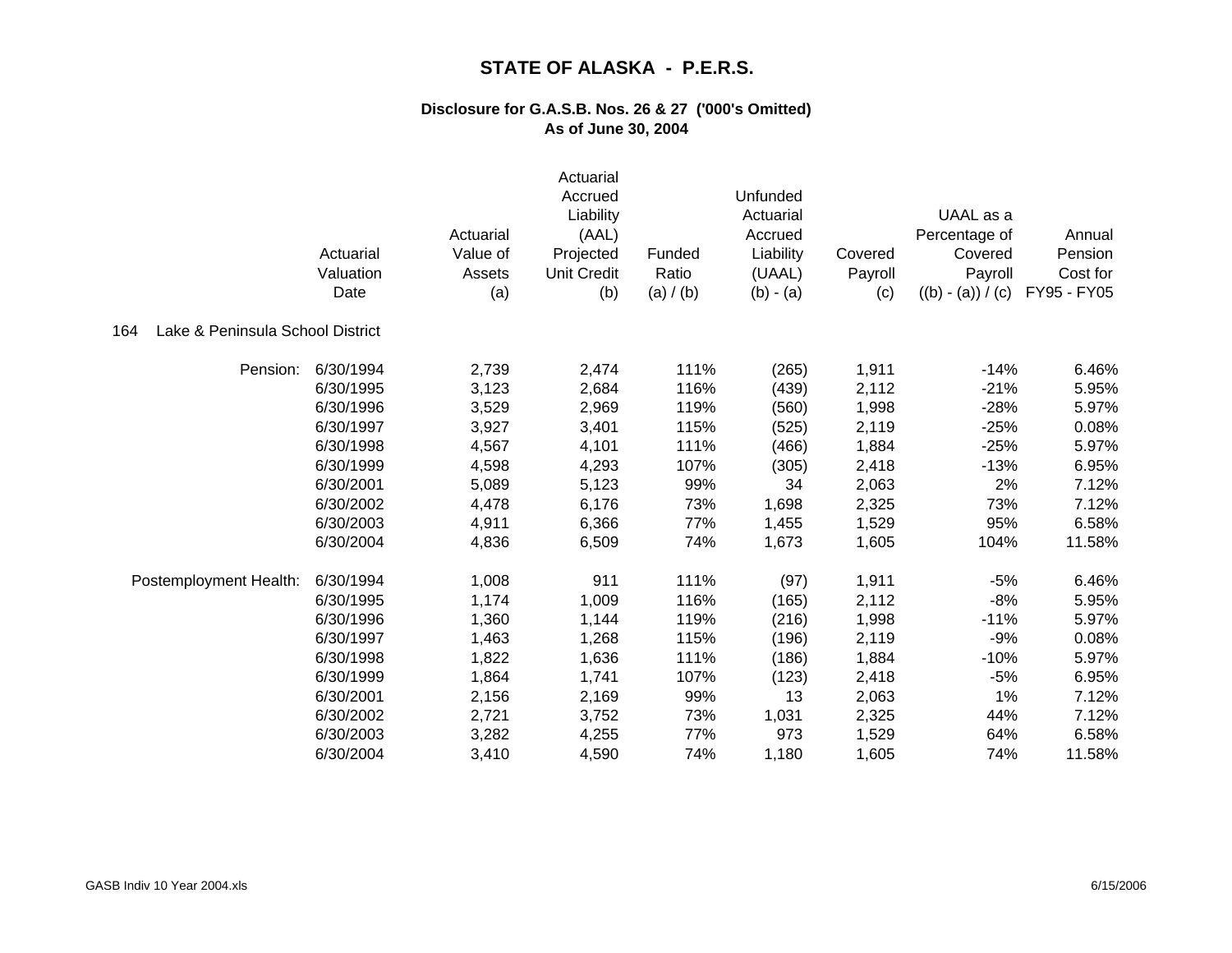|                                        | Actuarial<br>Valuation<br>Date | Actuarial<br>Value of<br>Assets<br>(a) | Actuarial<br>Accrued<br>Liability<br>(AAL)<br>Projected<br><b>Unit Credit</b><br>(b) | Funded<br>Ratio<br>(a) / (b) | Unfunded<br>Actuarial<br>Accrued<br>Liability<br>(UAAL)<br>$(b) - (a)$ | Covered<br>Payroll<br>(c) | UAAL as a<br>Percentage of<br>Covered<br>Payroll<br>$((b) - (a)) / (c)$ | Annual<br>Pension<br>Cost for<br>FY95 - FY05 |
|----------------------------------------|--------------------------------|----------------------------------------|--------------------------------------------------------------------------------------|------------------------------|------------------------------------------------------------------------|---------------------------|-------------------------------------------------------------------------|----------------------------------------------|
| 165<br><b>Sitka Community Hospital</b> |                                |                                        |                                                                                      |                              |                                                                        |                           |                                                                         |                                              |
| Pension:                               | 6/30/1994                      | 5,013                                  | 5,054                                                                                | 99%                          | 42                                                                     | 2,261                     | 2%                                                                      | 11.05%                                       |
|                                        | 6/30/1995                      | 5,807                                  | 5,560                                                                                | 104%                         | (247)                                                                  | 2,381                     | $-10%$                                                                  | 11.33%                                       |
|                                        | 6/30/1996                      | 6,429                                  | 5,763                                                                                | 112%                         | (666)                                                                  | 2,814                     | $-24%$                                                                  | 10.58%                                       |
|                                        | 6/30/1997                      | 7,234                                  | 6,559                                                                                | 110%                         | (675)                                                                  | 3,118                     | $-22%$                                                                  | 3.40%                                        |
|                                        | 6/30/1998                      | 7,373                                  | 7,459                                                                                | 99%                          | 86                                                                     | 2,959                     | 3%                                                                      | 6.95%                                        |
|                                        | 6/30/1999                      | 8,002                                  | 7,807                                                                                | 102%                         | (195)                                                                  | 3,108                     | $-6%$                                                                   | 7.33%                                        |
|                                        | 6/30/2001                      | 10,067                                 | 10,228                                                                               | 98%                          | 161                                                                    | 4,017                     | 4%                                                                      | 8.15%                                        |
|                                        | 6/30/2002                      | 8,510                                  | 12,013                                                                               | 71%                          | 3,503                                                                  | 3,983                     | 88%                                                                     | 8.15%                                        |
|                                        | 6/30/2003                      | 9,884                                  | 12,911                                                                               | 77%                          | 3,027                                                                  | 3,393                     | 89%                                                                     | 6.96%                                        |
|                                        | 6/30/2004                      | 10,576                                 | 13,872                                                                               | 76%                          | 3,296                                                                  | 3,496                     | 94%                                                                     | 11.96%                                       |
| Postemployment Health:                 | 6/30/1994                      | 1,844                                  | 1,860                                                                                | 99%                          | 15                                                                     | 2,261                     | 1%                                                                      | 11.05%                                       |
|                                        | 6/30/1995                      | 2,183                                  | 2,090                                                                                | 104%                         | (93)                                                                   | 2,381                     | $-4%$                                                                   | 11.33%                                       |
|                                        | 6/30/1996                      | 2,478                                  | 2,221                                                                                | 112%                         | (257)                                                                  | 2,814                     | $-9%$                                                                   | 10.58%                                       |
|                                        | 6/30/1997                      | 2,696                                  | 2,445                                                                                | 110%                         | (251)                                                                  | 3,118                     | $-8%$                                                                   | 3.40%                                        |
|                                        | 6/30/1998                      | 2,941                                  | 2,975                                                                                | 99%                          | 34                                                                     | 2,959                     | 1%                                                                      | 6.95%                                        |
|                                        | 6/30/1999                      | 3,244                                  | 3,165                                                                                | 102%                         | (79)                                                                   | 3,108                     | $-3%$                                                                   | 7.33%                                        |
|                                        | 6/30/2001                      | 4,263                                  | 4,331                                                                                | 98%                          | 68                                                                     | 4,017                     | 2%                                                                      | 8.15%                                        |
|                                        | 6/30/2002                      | 5,171                                  | 7,299                                                                                | 71%                          | 2,128                                                                  | 3,983                     | 53%                                                                     | 8.15%                                        |
|                                        | 6/30/2003                      | 6,606                                  | 8,629                                                                                | 77%                          | 2,023                                                                  | 3,393                     | 60%                                                                     | 6.96%                                        |
|                                        | 6/30/2004                      | 7,457                                  | 9,781                                                                                | 76%                          | 2,324                                                                  | 3,496                     | 66%                                                                     | 11.96%                                       |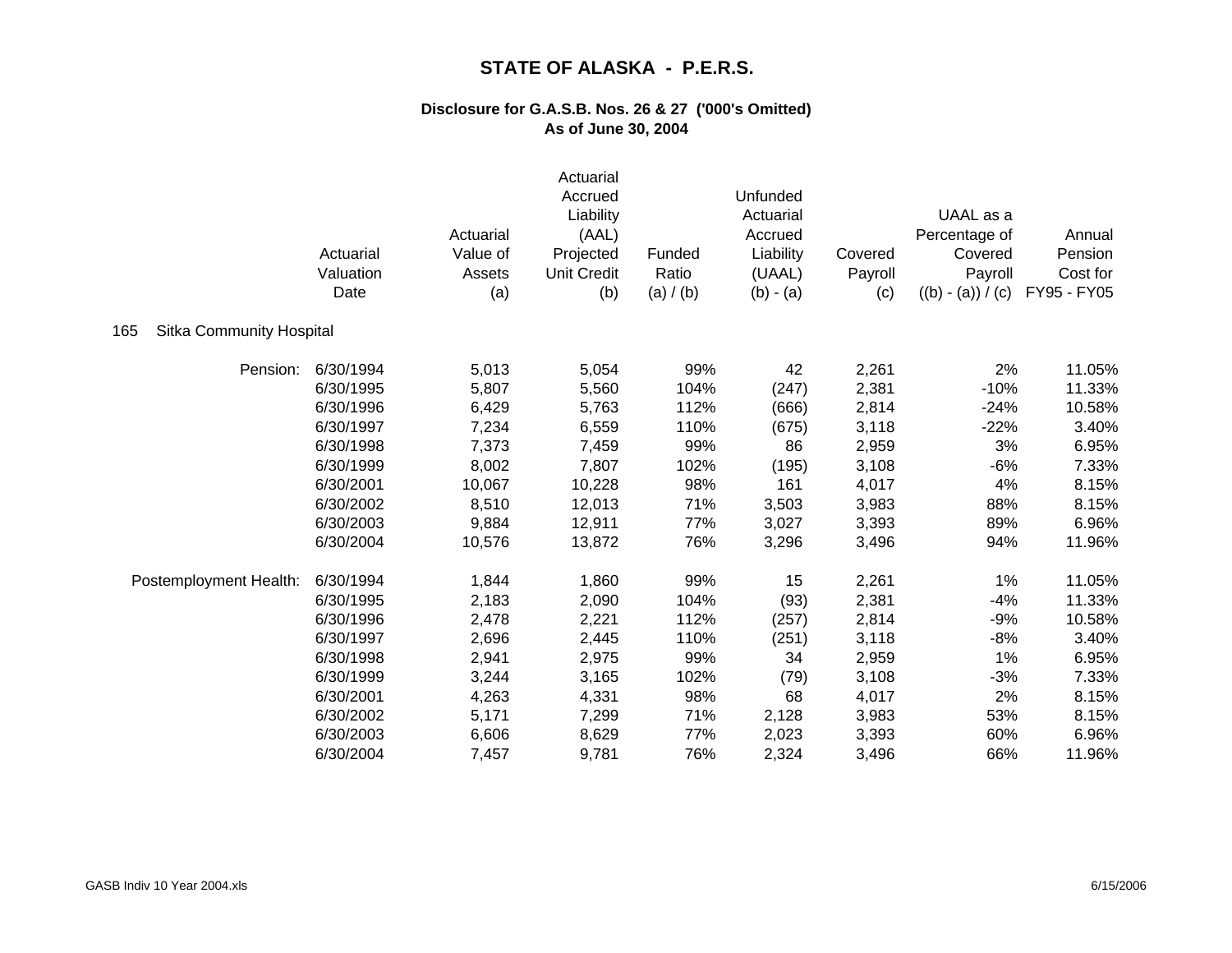|                                    | Actuarial<br>Valuation<br>Date | Actuarial<br>Value of<br>Assets<br>(a) | Actuarial<br>Accrued<br>Liability<br>(AAL)<br>Projected<br><b>Unit Credit</b><br>(b) | Funded<br>Ratio<br>(a) / (b) | Unfunded<br>Actuarial<br>Accrued<br>Liability<br>(UAAL)<br>$(b) - (a)$ | Covered<br>Payroll<br>(c) | UAAL as a<br>Percentage of<br>Covered<br>Payroll<br>$((b) - (a)) / (c)$ | Annual<br>Pension<br>Cost for<br>FY95 - FY05 |
|------------------------------------|--------------------------------|----------------------------------------|--------------------------------------------------------------------------------------|------------------------------|------------------------------------------------------------------------|---------------------------|-------------------------------------------------------------------------|----------------------------------------------|
| Tanana City School District<br>166 |                                |                                        |                                                                                      |                              |                                                                        |                           |                                                                         |                                              |
| Pension:                           | 6/30/1994                      | 364                                    | 376                                                                                  | 97%                          | 12                                                                     | 288                       | 4%                                                                      | 9.65%                                        |
|                                    | 6/30/1995                      | 419                                    | 470                                                                                  | 89%                          | 50                                                                     | 240                       | 21%                                                                     | 14.61%                                       |
|                                    | 6/30/1996                      | 442                                    | 448                                                                                  | 99%                          | 6                                                                      | 241                       | 3%                                                                      | 10.85%                                       |
|                                    | 6/30/1997                      | 508                                    | 513                                                                                  | 99%                          | 5                                                                      | 276                       | 2%                                                                      | 9.19%                                        |
|                                    | 6/30/1998                      | 514                                    | 575                                                                                  | 89%                          | 61                                                                     | 244                       | 25%                                                                     | 10.19%                                       |
|                                    | 6/30/1999                      | 560                                    | 648                                                                                  | 86%                          | 88                                                                     | 216                       | 41%                                                                     | 10.08%                                       |
|                                    | 6/30/2001                      | 584                                    | 736                                                                                  | 79%                          | 152                                                                    | 120                       | 127%                                                                    | 14.30%                                       |
|                                    | 6/30/2002                      | 519                                    | 763                                                                                  | 68%                          | 244                                                                    | 143                       | 171%                                                                    | 14.30%                                       |
|                                    | 6/30/2003                      | 670                                    | 766                                                                                  | 87%                          | 96                                                                     | 125                       | 77%                                                                     | 23.61%                                       |
|                                    | 6/30/2004                      | 745                                    | 785                                                                                  | 95%                          | 40                                                                     | 292                       | 14%                                                                     | 24.30%                                       |
| Postemployment Health:             | 6/30/1994                      | 134                                    | 138                                                                                  | 97%                          | 4                                                                      | 288                       | 1%                                                                      | 9.65%                                        |
|                                    | 6/30/1995                      | 158                                    | 176                                                                                  | 89%                          | 19                                                                     | 240                       | 8%                                                                      | 14.61%                                       |
|                                    | 6/30/1996                      | 170                                    | 173                                                                                  | 99%                          | 3                                                                      | 241                       | 1%                                                                      | 10.85%                                       |
|                                    | 6/30/1997                      | 189                                    | 191                                                                                  | 99%                          | $\overline{c}$                                                         | 276                       | 1%                                                                      | 9.19%                                        |
|                                    | 6/30/1998                      | 205                                    | 230                                                                                  | 89%                          | 25                                                                     | 244                       | 10%                                                                     | 10.19%                                       |
|                                    | 6/30/1999                      | 228                                    | 263                                                                                  | 87%                          | 35                                                                     | 216                       | 16%                                                                     | 10.08%                                       |
|                                    | 6/30/2001                      | 248                                    | 313                                                                                  | 79%                          | 65                                                                     | 120                       | 54%                                                                     | 14.30%                                       |
|                                    | 6/30/2002                      | 315                                    | 464                                                                                  | 68%                          | 149                                                                    | 143                       | 104%                                                                    | 14.30%                                       |
|                                    | 6/30/2003                      | 448                                    | 512                                                                                  | 88%                          | 64                                                                     | 125                       | 51%                                                                     | 23.61%                                       |
|                                    | 6/30/2004                      | 525                                    | 554                                                                                  | 95%                          | 29                                                                     | 292                       | 10%                                                                     | 24.30%                                       |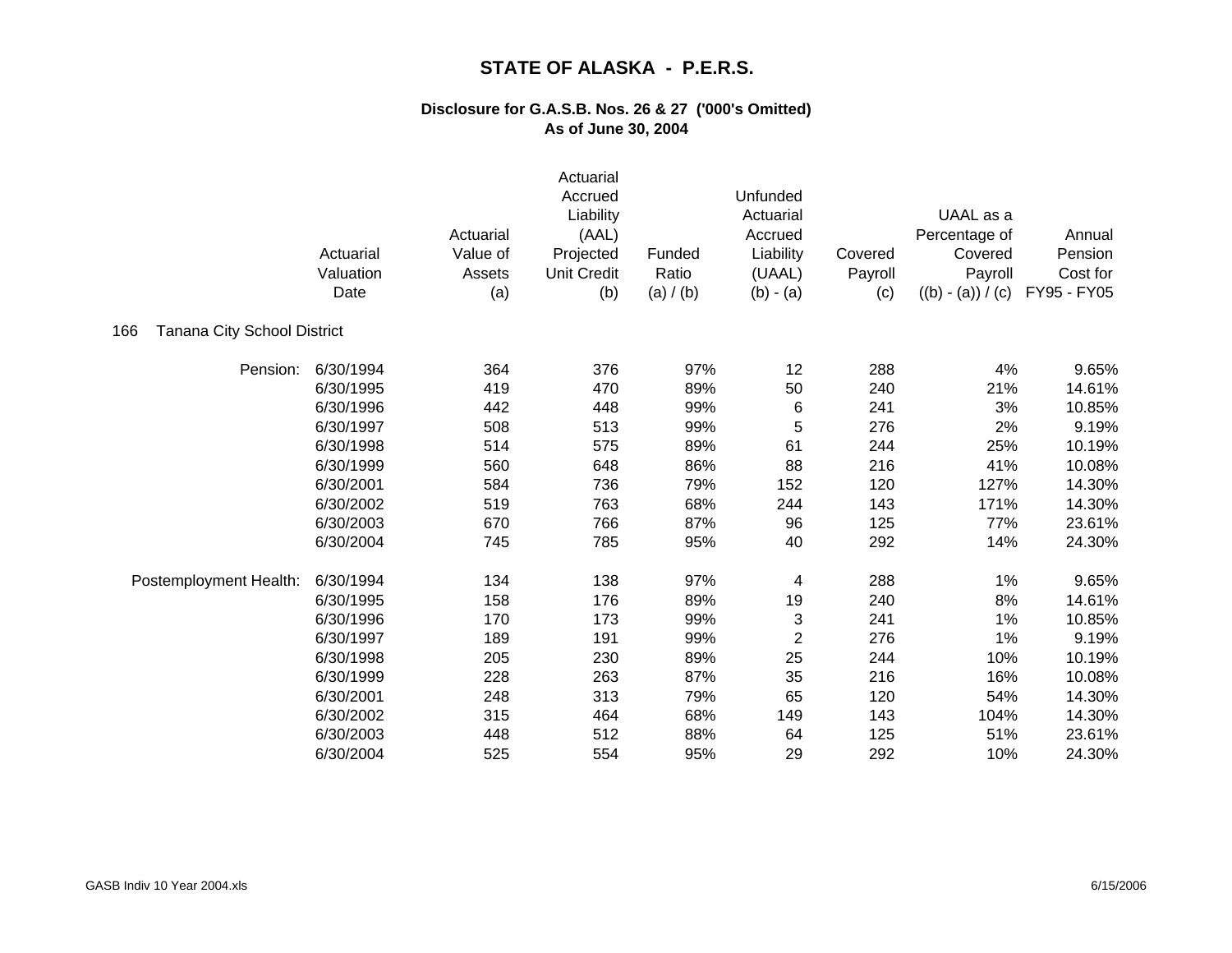|                                           | Actuarial<br>Valuation<br>Date | Actuarial<br>Value of<br>Assets<br>(a) | Actuarial<br>Accrued<br>Liability<br>(AAL)<br>Projected<br><b>Unit Credit</b><br>(b) | Funded<br>Ratio<br>(a) / (b) | Unfunded<br>Actuarial<br>Accrued<br>Liability<br>(UAAL)<br>$(b) - (a)$ | Covered<br>Payroll<br>(c) | UAAL as a<br>Percentage of<br>Covered<br>Payroll<br>$((b) - (a)) / (c)$ | Annual<br>Pension<br>Cost for<br>FY95 - FY05 |
|-------------------------------------------|--------------------------------|----------------------------------------|--------------------------------------------------------------------------------------|------------------------------|------------------------------------------------------------------------|---------------------------|-------------------------------------------------------------------------|----------------------------------------------|
| Southeast Regional Resource Center<br>167 |                                |                                        |                                                                                      |                              |                                                                        |                           |                                                                         |                                              |
| Pension:                                  | 6/30/1994                      | 1,285                                  | 1,193                                                                                | 108%                         | (92)                                                                   | 634                       | $-15%$                                                                  | 8.02%                                        |
|                                           | 6/30/1995                      | 1,350                                  | 1,355                                                                                | 100%                         | 5                                                                      | 681                       | 1%                                                                      | 11.55%                                       |
|                                           | 6/30/1996                      | 1,592                                  | 1,393                                                                                | 114%                         | (199)                                                                  | 875                       | $-23%$                                                                  | 5.74%                                        |
|                                           | 6/30/1997                      | 1,888                                  | 1,754                                                                                | 108%                         | (134)                                                                  | 1,114                     | $-12%$                                                                  | 6.80%                                        |
|                                           | 6/30/1998                      | 2,053                                  | 2,117                                                                                | 97%                          | 64                                                                     | 1,088                     | 6%                                                                      | 7.07%                                        |
|                                           | 6/30/1999                      | 2,413                                  | 2,331                                                                                | 104%                         | (82)                                                                   | 1,180                     | $-7%$                                                                   | 8.47%                                        |
|                                           | 6/30/2001                      | 3,039                                  | 2,933                                                                                | 104%                         | (106)                                                                  | 1,484                     | $-7%$                                                                   | 7.88%                                        |
|                                           | 6/30/2002                      | 2,781                                  | 3,437                                                                                | 81%                          | 656                                                                    | 1,536                     | 43%                                                                     | 7.88%                                        |
|                                           | 6/30/2003                      | 3,093                                  | 3,986                                                                                | 78%                          | 893                                                                    | 1,685                     | 53%                                                                     | 5.28%                                        |
|                                           | 6/30/2004                      | 3,330                                  | 4,658                                                                                | 71%                          | 1,328                                                                  | 1,584                     | 84%                                                                     | 10.28%                                       |
| Postemployment Health:                    | 6/30/1994                      | 473                                    | 439                                                                                  | 108%                         | (34)                                                                   | 634                       | $-5%$                                                                   | 8.02%                                        |
|                                           | 6/30/1995                      | 507                                    | 509                                                                                  | 100%                         | 2                                                                      | 681                       | 0%                                                                      | 11.55%                                       |
|                                           | 6/30/1996                      | 613                                    | 537                                                                                  | 114%                         | (76)                                                                   | 875                       | $-9%$                                                                   | 5.74%                                        |
|                                           | 6/30/1997                      | 704                                    | 654                                                                                  | 108%                         | (50)                                                                   | 1,114                     | $-4%$                                                                   | 6.80%                                        |
|                                           | 6/30/1998                      | 820                                    | 845                                                                                  | 97%                          | 25                                                                     | 1,088                     | 2%                                                                      | 7.07%                                        |
|                                           | 6/30/1999                      | 979                                    | 945                                                                                  | 104%                         | (34)                                                                   | 1,180                     | $-3%$                                                                   | 8.47%                                        |
|                                           | 6/30/2001                      | 1,288                                  | 1,242                                                                                | 104%                         | (46)                                                                   | 1,484                     | $-3%$                                                                   | 7.88%                                        |
|                                           | 6/30/2002                      | 1,690                                  | 2,089                                                                                | 81%                          | 399                                                                    | 1,536                     | 26%                                                                     | 7.88%                                        |
|                                           | 6/30/2003                      | 2,067                                  | 2,664                                                                                | 78%                          | 597                                                                    | 1,685                     | 35%                                                                     | 5.28%                                        |
|                                           | 6/30/2004                      | 2,348                                  | 3,284                                                                                | 71%                          | 936                                                                    | 1,584                     | 59%                                                                     | 10.28%                                       |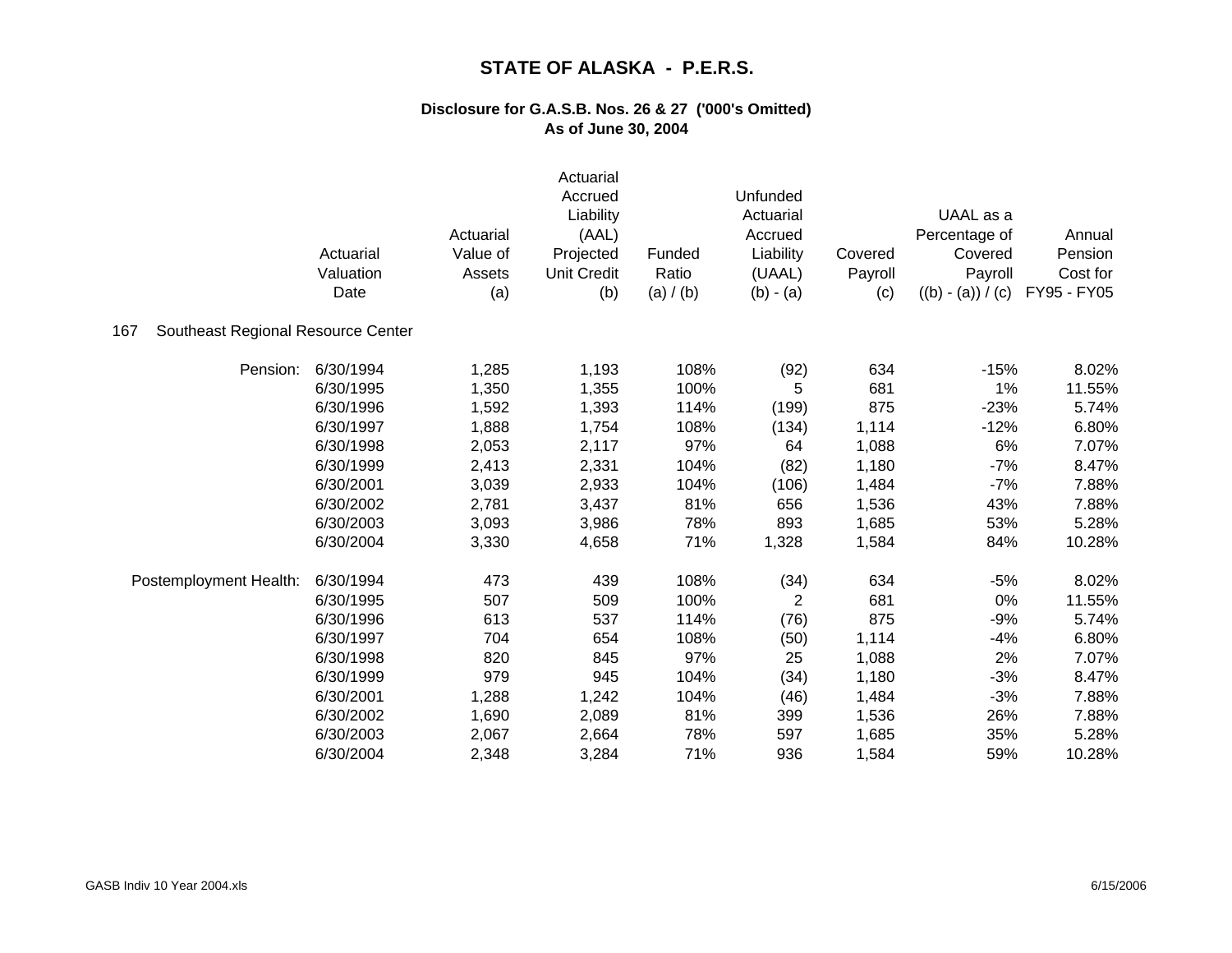|                                             | Actuarial<br>Valuation<br>Date | Actuarial<br>Value of<br>Assets<br>(a) | Actuarial<br>Accrued<br>Liability<br>(AAL)<br>Projected<br><b>Unit Credit</b><br>(b) | Funded<br>Ratio<br>(a) / (b) | Unfunded<br>Actuarial<br>Accrued<br>Liability<br>(UAAL)<br>$(b) - (a)$ | Covered<br>Payroll<br>(c) | UAAL as a<br>Percentage of<br>Covered<br>Payroll<br>$((b) - (a)) / (c)$ | Annual<br>Pension<br>Cost for<br>FY95 - FY05 |
|---------------------------------------------|--------------------------------|----------------------------------------|--------------------------------------------------------------------------------------|------------------------------|------------------------------------------------------------------------|---------------------------|-------------------------------------------------------------------------|----------------------------------------------|
| <b>Hydaburg City School District</b><br>168 |                                |                                        |                                                                                      |                              |                                                                        |                           |                                                                         |                                              |
| Pension:                                    | 6/30/1994                      | 333                                    | 318                                                                                  | 105%                         | (15)                                                                   | 195                       | $-8%$                                                                   | 10.74%                                       |
|                                             | 6/30/1995                      | 399                                    | 376                                                                                  | 106%                         | (23)                                                                   | 213                       | $-11%$                                                                  | 14.32%                                       |
|                                             | 6/30/1996                      | 472                                    | 410                                                                                  | 115%                         | (62)                                                                   | 207                       | $-30%$                                                                  | 7.91%                                        |
|                                             | 6/30/1997                      | 554                                    | 382                                                                                  | 145%                         | (172)                                                                  | 188                       | $-91%$                                                                  | 3.29%                                        |
|                                             | 6/30/1998                      | 631                                    | 475                                                                                  | 133%                         | (156)                                                                  | 190                       | $-82%$                                                                  | 6.19%                                        |
|                                             | 6/30/1999                      | 668                                    | 478                                                                                  | 140%                         | (190)                                                                  | 161                       | $-118%$                                                                 | 1.19%                                        |
|                                             | 6/30/2001                      | 820                                    | 647                                                                                  | 127%                         | (173)                                                                  | 144                       | $-120%$                                                                 | 0.00%                                        |
|                                             | 6/30/2002                      | 665                                    | 796                                                                                  | 84%                          | 131                                                                    | 238                       | 55%                                                                     | 0.00%                                        |
|                                             | 6/30/2003                      | 683                                    | 831                                                                                  | 82%                          | 148                                                                    | 147                       | 101%                                                                    | 0.00%                                        |
|                                             | 6/30/2004                      | 767                                    | 894                                                                                  | 86%                          | 127                                                                    | 122                       | 104%                                                                    | 5.00%                                        |
| Postemployment Health:                      | 6/30/1994                      | 123                                    | 117                                                                                  | 105%                         | (6)                                                                    | 195                       | $-3%$                                                                   | 10.74%                                       |
|                                             | 6/30/1995                      | 150                                    | 141                                                                                  | 106%                         | (9)                                                                    | 213                       | $-4%$                                                                   | 14.32%                                       |
|                                             | 6/30/1996                      | 182                                    | 158                                                                                  | 115%                         | (24)                                                                   | 207                       | $-12%$                                                                  | 7.91%                                        |
|                                             | 6/30/1997                      | 207                                    | 143                                                                                  | 145%                         | (64)                                                                   | 188                       | $-34%$                                                                  | 3.29%                                        |
|                                             | 6/30/1998                      | 253                                    | 190                                                                                  | 133%                         | (63)                                                                   | 190                       | $-33%$                                                                  | 6.19%                                        |
|                                             | 6/30/1999                      | 271                                    | 194                                                                                  | 140%                         | (77)                                                                   | 161                       | $-48%$                                                                  | 1.19%                                        |
|                                             | 6/30/2001                      | 348                                    | 275                                                                                  | 127%                         | (73)                                                                   | 144                       | $-51%$                                                                  | 0.00%                                        |
|                                             | 6/30/2002                      | 404                                    | 484                                                                                  | 83%                          | 80                                                                     | 238                       | 34%                                                                     | 0.00%                                        |
|                                             | 6/30/2003                      | 456                                    | 555                                                                                  | 82%                          | 99                                                                     | 147                       | 67%                                                                     | 0.00%                                        |
|                                             | 6/30/2004                      | 541                                    | 630                                                                                  | 86%                          | 89                                                                     | 122                       | 73%                                                                     | 5.00%                                        |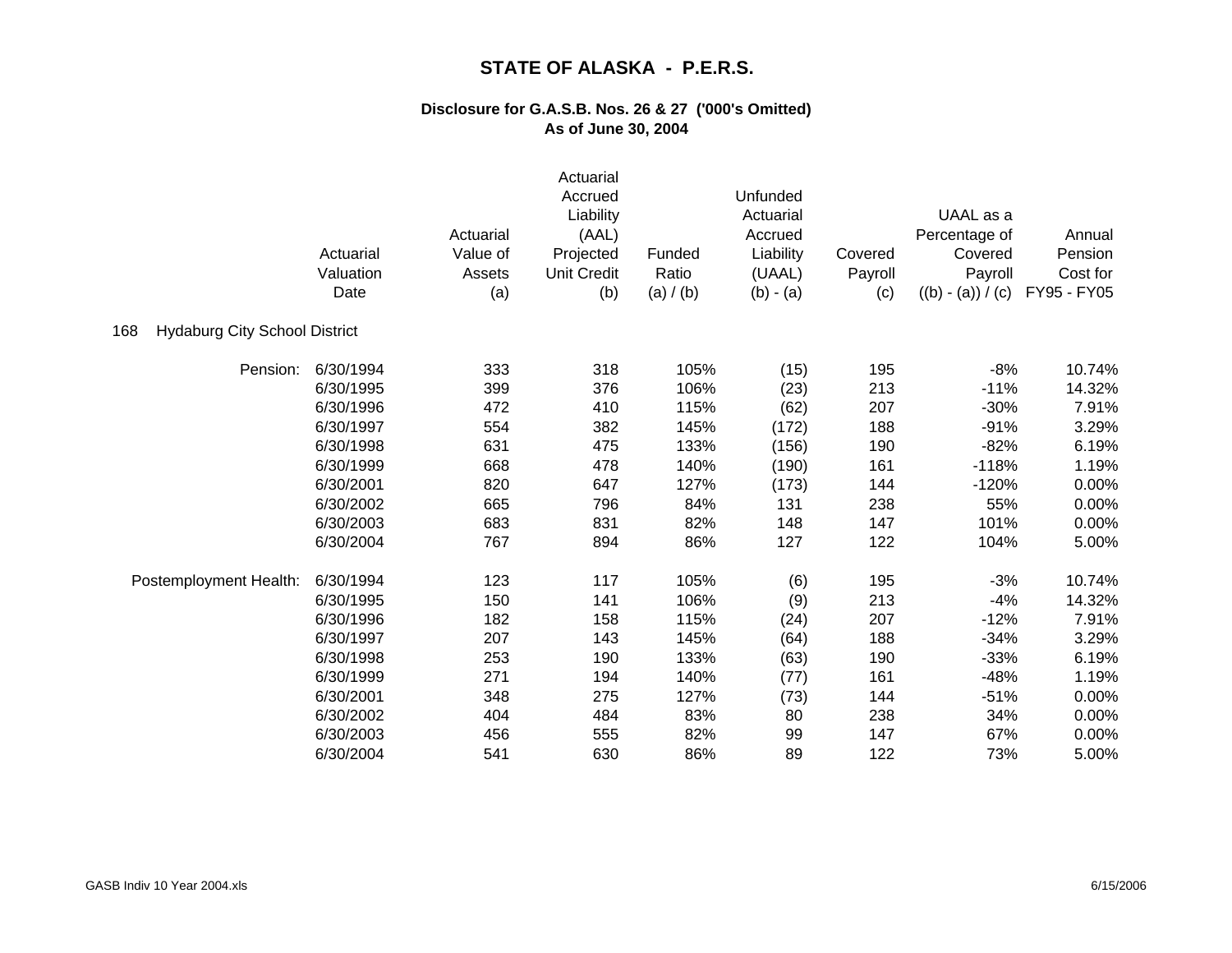|                        | Actuarial<br>Valuation<br>Date | Actuarial<br>Value of<br>Assets<br>(a) | Actuarial<br>Accrued<br>Liability<br>(AAL)<br>Projected<br><b>Unit Credit</b><br>(b) | Funded<br>Ratio<br>(a) / (b) | Unfunded<br>Actuarial<br>Accrued<br>Liability<br>(UAAL)<br>$(b) - (a)$ | Covered<br>Payroll<br>(c) | UAAL as a<br>Percentage of<br>Covered<br>Payroll<br>$((b) - (a)) / (c)$ | Annual<br>Pension<br>Cost for<br>FY95 - FY05 |
|------------------------|--------------------------------|----------------------------------------|--------------------------------------------------------------------------------------|------------------------------|------------------------------------------------------------------------|---------------------------|-------------------------------------------------------------------------|----------------------------------------------|
| Tanana, City of<br>169 |                                |                                        |                                                                                      |                              |                                                                        |                           |                                                                         |                                              |
| Pension:               | 6/30/1994                      | 531                                    | 440                                                                                  | 121%                         | (91)                                                                   | 413                       | $-22%$                                                                  | 0.00%                                        |
|                        | 6/30/1995                      | 542                                    | 410                                                                                  | 132%                         | (132)                                                                  | 370                       | $-36%$                                                                  | 0.00%                                        |
|                        | 6/30/1996                      | 563                                    | 432                                                                                  | 130%                         | (131)                                                                  | 414                       | $-32%$                                                                  | 3.41%                                        |
|                        | 6/30/1997                      | 637                                    | 461                                                                                  | 138%                         | (176)                                                                  | 312                       | $-56%$                                                                  | 0.00%                                        |
|                        | 6/30/1998                      | 629                                    | 643                                                                                  | 98%                          | 14                                                                     | 296                       | 5%                                                                      | 5.00%                                        |
|                        | 6/30/1999                      | 686                                    | 658                                                                                  | 104%                         | (28)                                                                   | 302                       | $-9%$                                                                   | 3.22%                                        |
|                        | 6/30/2001                      | 739                                    | 828                                                                                  | 89%                          | 89                                                                     | 207                       | 43%                                                                     | 7.59%                                        |
|                        | 6/30/2002                      | 671                                    | 718                                                                                  | 93%                          | 47                                                                     | 200                       | 24%                                                                     | 7.59%                                        |
|                        | 6/30/2003                      | 765                                    | 734                                                                                  | 104%                         | (31)                                                                   | 203                       | $-15%$                                                                  | 12.08%                                       |
|                        | 6/30/2004                      | 899                                    | 812                                                                                  | 111%                         | (87)                                                                   | 122                       | $-71%$                                                                  | 15.65%                                       |
| Postemployment Health: | 6/30/1994                      | 195                                    | 162                                                                                  | 121%                         | (33)                                                                   | 413                       | $-8%$                                                                   | 0.00%                                        |
|                        | 6/30/1995                      | 204                                    | 154                                                                                  | 132%                         | (50)                                                                   | 370                       | $-13%$                                                                  | 0.00%                                        |
|                        | 6/30/1996                      | 217                                    | 166                                                                                  | 130%                         | (51)                                                                   | 414                       | $-12%$                                                                  | 3.41%                                        |
|                        | 6/30/1997                      | 237                                    | 172                                                                                  | 138%                         | (65)                                                                   | 312                       | $-21%$                                                                  | 0.00%                                        |
|                        | 6/30/1998                      | 251                                    | 257                                                                                  | 98%                          | 6                                                                      | 296                       | 2%                                                                      | 5.00%                                        |
|                        | 6/30/1999                      | 279                                    | 267                                                                                  | 104%                         | (12)                                                                   | 302                       | $-4%$                                                                   | 3.22%                                        |
|                        | 6/30/2001                      | 314                                    | 351                                                                                  | 89%                          | 37                                                                     | 207                       | 18%                                                                     | 7.59%                                        |
|                        | 6/30/2002                      | 407                                    | 436                                                                                  | 93%                          | 29                                                                     | 200                       | 15%                                                                     | 7.59%                                        |
|                        | 6/30/2003                      | 511                                    | 491                                                                                  | 104%                         | (20)                                                                   | 203                       | $-10%$                                                                  | 12.08%                                       |
|                        | 6/30/2004                      | 634                                    | 573                                                                                  | 111%                         | (61)                                                                   | 122                       | $-50%$                                                                  | 15.65%                                       |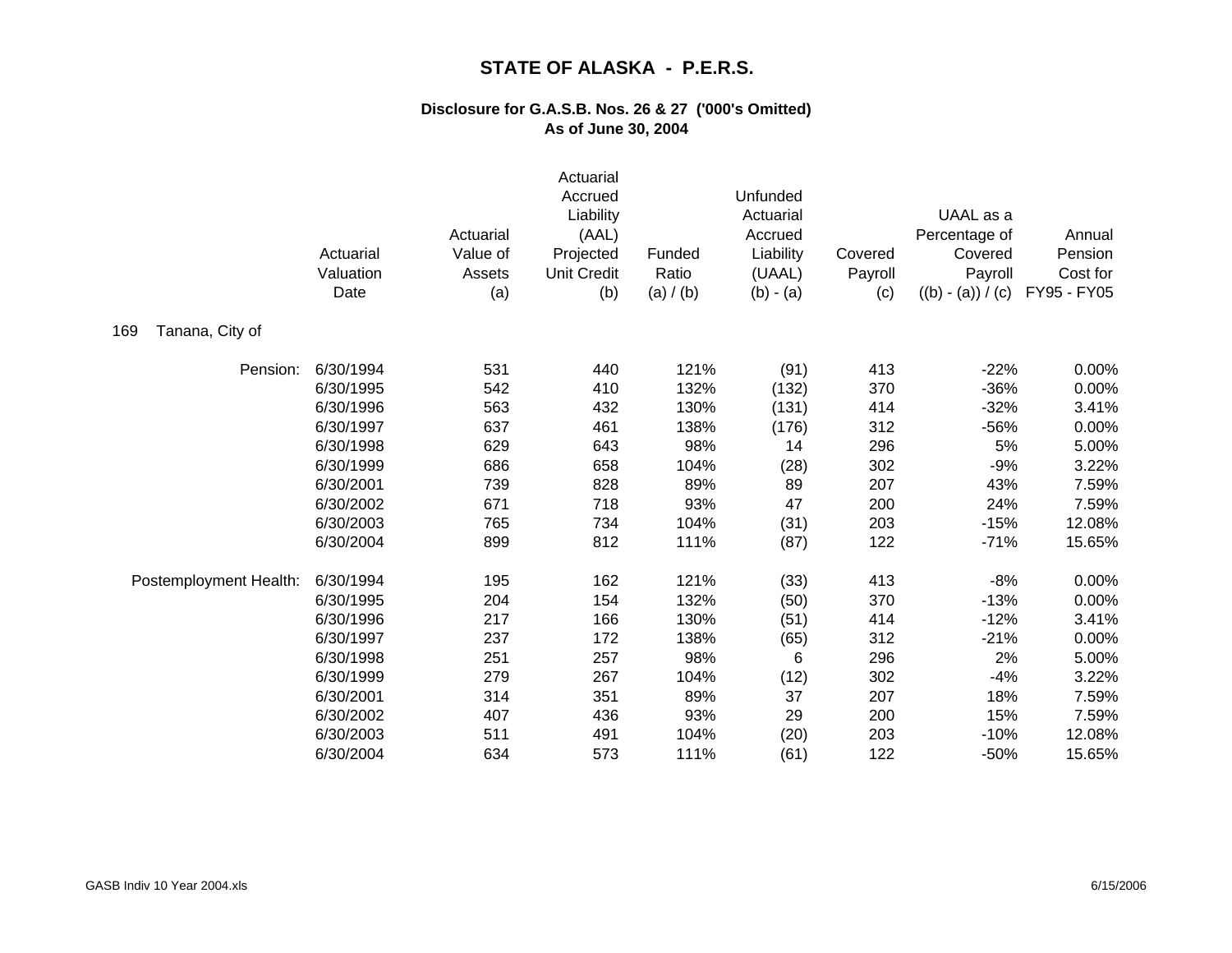|                                                   | Actuarial<br>Valuation<br>Date | Actuarial<br>Value of<br>Assets<br>(a) | Actuarial<br>Accrued<br>Liability<br>(AAL)<br>Projected<br><b>Unit Credit</b><br>(b) | Funded<br>Ratio<br>(a) / (b) | Unfunded<br>Actuarial<br>Accrued<br>Liability<br>(UAAL)<br>$(b) - (a)$ | Covered<br>Payroll<br>(c) | UAAL as a<br>Percentage of<br>Covered<br>Payroll<br>$((b) - (a)) / (c)$ | Annual<br>Pension<br>Cost for<br>FY95 - FY05 |
|---------------------------------------------------|--------------------------------|----------------------------------------|--------------------------------------------------------------------------------------|------------------------------|------------------------------------------------------------------------|---------------------------|-------------------------------------------------------------------------|----------------------------------------------|
| North Pacific Fisheries Management Council<br>170 |                                |                                        |                                                                                      |                              |                                                                        |                           |                                                                         |                                              |
| Pension:                                          | 6/30/1994                      | 1,207                                  | 935                                                                                  | 129%                         | (272)                                                                  | 431                       | $-63%$                                                                  | 1.99%                                        |
|                                                   | 6/30/1995                      | 1,531                                  | 1,180                                                                                | 130%                         | (352)                                                                  | 416                       | $-85%$                                                                  | 6.37%                                        |
|                                                   | 6/30/1996                      | 1,587                                  | 1,182                                                                                | 134%                         | (405)                                                                  | 471                       | $-86%$                                                                  | 0.00%                                        |
|                                                   | 6/30/1997                      | 1,721                                  | 1,314                                                                                | 131%                         | (406)                                                                  | 529                       | $-77%$                                                                  | 0.00%                                        |
|                                                   | 6/30/1998                      | 1,720                                  | 1,467                                                                                | 117%                         | (253)                                                                  | 494                       | $-51%$                                                                  | 0.00%                                        |
|                                                   | 6/30/1999                      | 1,771                                  | 1,494                                                                                | 119%                         | (277)                                                                  | 601                       | $-46%$                                                                  | 0.78%                                        |
|                                                   | 6/30/2001                      | 1,865                                  | 2,090                                                                                | 89%                          | 225                                                                    | 1,015                     | 22%                                                                     | 3.04%                                        |
|                                                   | 6/30/2002                      | 1,949                                  | 2,811                                                                                | 69%                          | 862                                                                    | 1,021                     | 84%                                                                     | 3.04%                                        |
|                                                   | 6/30/2003                      | 2,121                                  | 3,003                                                                                | 71%                          | 882                                                                    | 1,255                     | 70%                                                                     | 9.01%                                        |
|                                                   | 6/30/2004                      | 2,065                                  | 3,175                                                                                | 65%                          | 1,110                                                                  | 1,211                     | 92%                                                                     | 13.04%                                       |
| Postemployment Health:                            | 6/30/1994                      | 444                                    | 344                                                                                  | 129%                         | (100)                                                                  | 431                       | $-23%$                                                                  | 1.99%                                        |
|                                                   | 6/30/1995                      | 576                                    | 443                                                                                  | 130%                         | (132)                                                                  | 416                       | $-32%$                                                                  | 6.37%                                        |
|                                                   | 6/30/1996                      | 612                                    | 456                                                                                  | 134%                         | (156)                                                                  | 471                       | $-33%$                                                                  | 0.00%                                        |
|                                                   | 6/30/1997                      | 641                                    | 490                                                                                  | 131%                         | (152)                                                                  | 529                       | $-29%$                                                                  | 0.00%                                        |
|                                                   | 6/30/1998                      | 687                                    | 586                                                                                  | 117%                         | (101)                                                                  | 494                       | $-20%$                                                                  | 0.00%                                        |
|                                                   | 6/30/1999                      | 718                                    | 606                                                                                  | 118%                         | (112)                                                                  | 601                       | $-19%$                                                                  | 0.78%                                        |
|                                                   | 6/30/2001                      | 790                                    | 886                                                                                  | 89%                          | 96                                                                     | 1,015                     | 9%                                                                      | 3.04%                                        |
|                                                   | 6/30/2002                      | 1,184                                  | 1,708                                                                                | 69%                          | 524                                                                    | 1,021                     | 51%                                                                     | 3.04%                                        |
|                                                   | 6/30/2003                      | 1,418                                  | 2,007                                                                                | 71%                          | 589                                                                    | 1,255                     | 47%                                                                     | 9.01%                                        |
|                                                   | 6/30/2004                      | 1,456                                  | 2,239                                                                                | 65%                          | 783                                                                    | 1,211                     | 65%                                                                     | 13.04%                                       |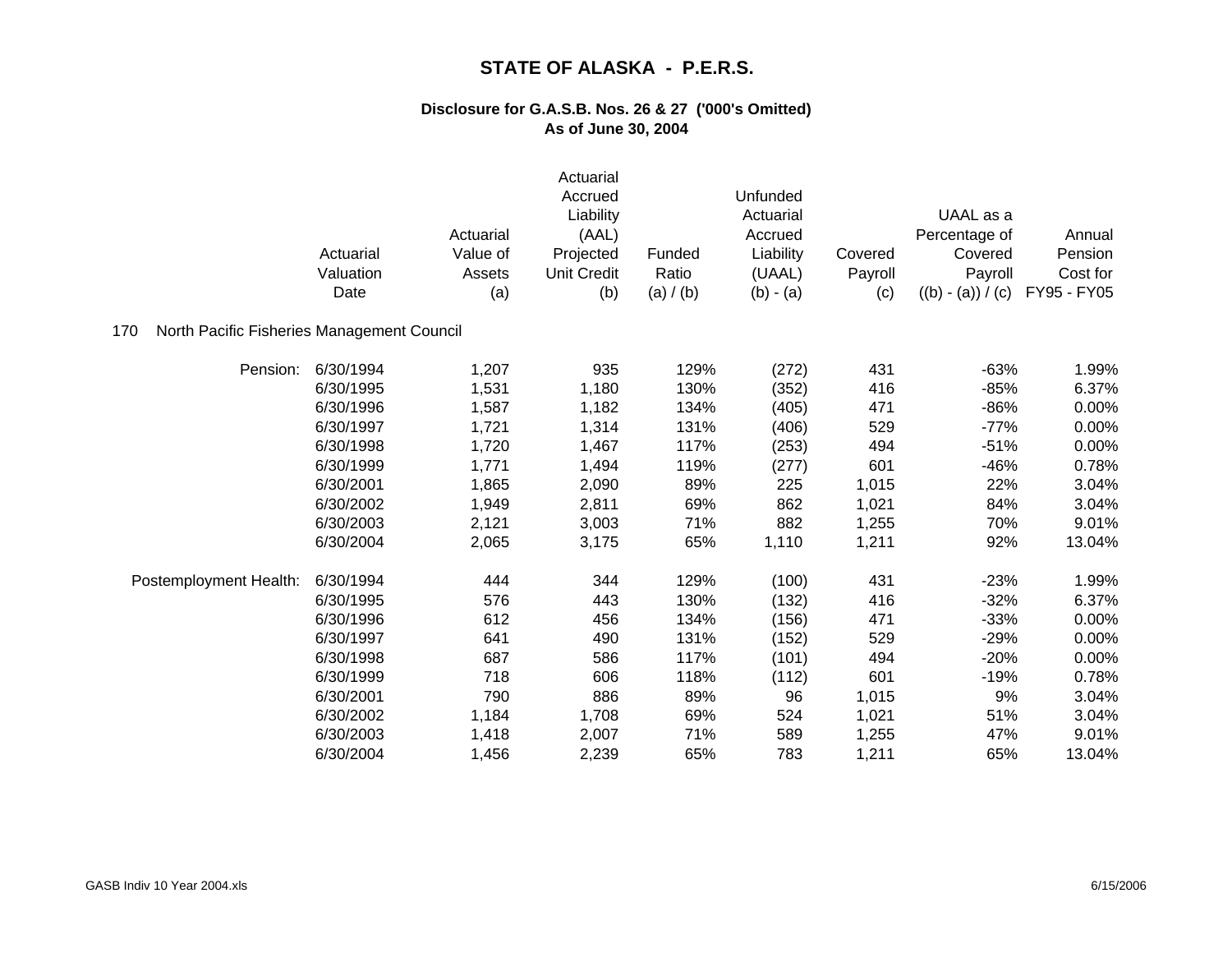|                        | Actuarial<br>Valuation<br>Date | Actuarial<br>Value of<br>Assets<br>(a) | Actuarial<br>Accrued<br>Liability<br>(AAL)<br>Projected<br><b>Unit Credit</b><br>(b) | Funded<br>Ratio<br>(a) / (b) | Unfunded<br>Actuarial<br>Accrued<br>Liability<br>(UAAL)<br>$(b) - (a)$ | Covered<br>Payroll<br>(c) | UAAL as a<br>Percentage of<br>Covered<br>Payroll<br>$((b) - (a)) / (c)$ | Annual<br>Pension<br>Cost for<br>FY95 - FY05 |
|------------------------|--------------------------------|----------------------------------------|--------------------------------------------------------------------------------------|------------------------------|------------------------------------------------------------------------|---------------------------|-------------------------------------------------------------------------|----------------------------------------------|
| Barrow, City of<br>171 |                                |                                        |                                                                                      |                              |                                                                        |                           |                                                                         |                                              |
| Pension:               | 6/30/1994                      | 950                                    | 895                                                                                  | 106%                         | (55)                                                                   | 820                       | $-7%$                                                                   | 4.77%                                        |
|                        | 6/30/1995                      | 1,298                                  | 1,164                                                                                | 111%                         | (134)                                                                  | 1,122                     | $-12%$                                                                  | 7.61%                                        |
|                        | 6/30/1996                      | 1,288                                  | 1,048                                                                                | 123%                         | (240)                                                                  | 783                       | $-31%$                                                                  | 8.24%                                        |
|                        | 6/30/1997                      | 1,490                                  | 1,406                                                                                | 106%                         | (85)                                                                   | 967                       | $-9%$                                                                   | 2.90%                                        |
|                        | 6/30/1998                      | 1,436                                  | 1,439                                                                                | 100%                         | 3                                                                      | 704                       | 0%                                                                      | 6.10%                                        |
|                        | 6/30/1999                      | 1,616                                  | 1,604                                                                                | 101%                         | (12)                                                                   | 819                       | $-1%$                                                                   | 8.86%                                        |
|                        | 6/30/2001                      | 2,188                                  | 2,287                                                                                | 96%                          | 99                                                                     | 854                       | 12%                                                                     | 8.55%                                        |
|                        | 6/30/2002                      | 1,872                                  | 2,509                                                                                | 75%                          | 637                                                                    | 951                       | 67%                                                                     | 8.55%                                        |
|                        | 6/30/2003                      | 2,282                                  | 2,791                                                                                | 82%                          | 509                                                                    | 999                       | 51%                                                                     | 7.86%                                        |
|                        | 6/30/2004                      | 2,364                                  | 2,631                                                                                | 90%                          | 267                                                                    | 789                       | 34%                                                                     | 12.86%                                       |
| Postemployment Health: | 6/30/1994                      | 349                                    | 329                                                                                  | 106%                         | (20)                                                                   | 820                       | $-2%$                                                                   | 4.77%                                        |
|                        | 6/30/1995                      | 488                                    | 438                                                                                  | 111%                         | (50)                                                                   | 1,122                     | $-4%$                                                                   | 7.61%                                        |
|                        | 6/30/1996                      | 496                                    | 404                                                                                  | 123%                         | (92)                                                                   | 783                       | $-12%$                                                                  | 8.24%                                        |
|                        | 6/30/1997                      | 556                                    | 524                                                                                  | 106%                         | (31)                                                                   | 967                       | $-3%$                                                                   | 2.90%                                        |
|                        | 6/30/1998                      | 574                                    | 574                                                                                  | 100%                         |                                                                        | 704                       | 0%                                                                      | 6.10%                                        |
|                        | 6/30/1999                      | 656                                    | 651                                                                                  | 101%                         | (5)                                                                    | 819                       | $-1%$                                                                   | 8.86%                                        |
|                        | 6/30/2001                      | 927                                    | 969                                                                                  | 96%                          | 42                                                                     | 854                       | 5%                                                                      | 8.55%                                        |
|                        | 6/30/2002                      | 1,137                                  | 1,525                                                                                | 75%                          | 388                                                                    | 951                       | 41%                                                                     | 8.55%                                        |
|                        | 6/30/2003                      | 1,526                                  | 1,866                                                                                | 82%                          | 340                                                                    | 999                       | 34%                                                                     | 7.86%                                        |
|                        | 6/30/2004                      | 1,667                                  | 1,855                                                                                | 90%                          | 188                                                                    | 789                       | 24%                                                                     | 12.86%                                       |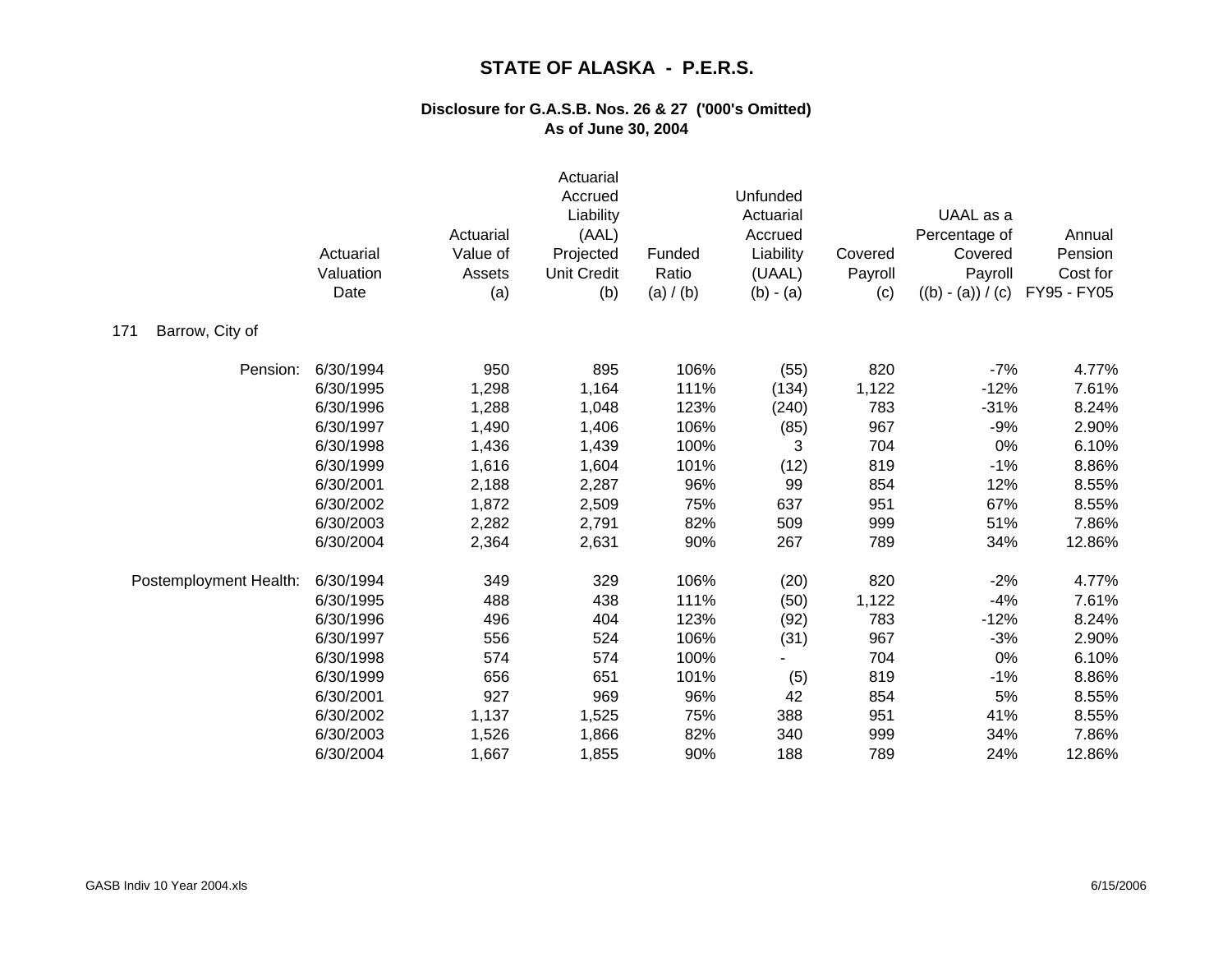|                            | Actuarial<br>Valuation<br>Date | Actuarial<br>Value of<br>Assets<br>(a) | Actuarial<br>Accrued<br>Liability<br>(AAL)<br>Projected<br><b>Unit Credit</b><br>(b) | Funded<br>Ratio<br>(a) / (b) | Unfunded<br>Actuarial<br>Accrued<br>Liability<br>(UAAL)<br>$(b) - (a)$ | Covered<br>Payroll<br>(c) | UAAL as a<br>Percentage of<br>Covered<br>Payroll<br>$((b) - (a)) / (c)$ | Annual<br>Pension<br>Cost for<br>FY95 - FY05 |
|----------------------------|--------------------------------|----------------------------------------|--------------------------------------------------------------------------------------|------------------------------|------------------------------------------------------------------------|---------------------------|-------------------------------------------------------------------------|----------------------------------------------|
| Saint Paul, City of<br>172 |                                |                                        |                                                                                      |                              |                                                                        |                           |                                                                         |                                              |
| Pension:                   | 6/30/1994                      | 1,280                                  | 1,171                                                                                | 109%                         | (109)                                                                  | 1,355                     | $-8%$                                                                   | 1.21%                                        |
|                            | 6/30/1995                      | 1,585                                  | 1,408                                                                                | 113%                         | (177)                                                                  | 1,569                     | $-11%$                                                                  | 3.86%                                        |
|                            | 6/30/1996                      | 1,677                                  | 1,419                                                                                | 118%                         | (258)                                                                  | 1,524                     | $-17%$                                                                  | 7.81%                                        |
|                            | 6/30/1997                      | 2,011                                  | 1,555                                                                                | 129%                         | (457)                                                                  | 1,481                     | $-31%$                                                                  | 3.12%                                        |
|                            | 6/30/1998                      | 2,136                                  | 1,948                                                                                | 110%                         | (188)                                                                  | 1,579                     | $-12%$                                                                  | 7.78%                                        |
|                            | 6/30/1999                      | 2,625                                  | 2,124                                                                                | 124%                         | (501)                                                                  | 1,495                     | $-34%$                                                                  | 6.24%                                        |
|                            | 6/30/2001                      | 2,941                                  | 2,614                                                                                | 113%                         | (327)                                                                  | 1,106                     | $-30%$                                                                  | 4.35%                                        |
|                            | 6/30/2002                      | 2,584                                  | 3,323                                                                                | 78%                          | 739                                                                    | 1,254                     | 59%                                                                     | 4.35%                                        |
|                            | 6/30/2003                      | 3,248                                  | 3,635                                                                                | 89%                          | 387                                                                    | 1,139                     | 34%                                                                     | 2.35%                                        |
|                            | 6/30/2004                      | 3,336                                  | 3,799                                                                                | 88%                          | 463                                                                    | 1,173                     | 39%                                                                     | 7.35%                                        |
| Postemployment Health:     | 6/30/1994                      | 471                                    | 431                                                                                  | 109%                         | (40)                                                                   | 1,355                     | $-3%$                                                                   | 1.21%                                        |
|                            | 6/30/1995                      | 595                                    | 529                                                                                  | 113%                         | (66)                                                                   | 1,569                     | $-4%$                                                                   | 3.86%                                        |
|                            | 6/30/1996                      | 646                                    | 547                                                                                  | 118%                         | (99)                                                                   | 1,524                     | $-7%$                                                                   | 7.81%                                        |
|                            | 6/30/1997                      | 750                                    | 579                                                                                  | 129%                         | (170)                                                                  | 1,481                     | $-11%$                                                                  | 3.12%                                        |
|                            | 6/30/1998                      | 852                                    | 777                                                                                  | 110%                         | (75)                                                                   | 1,579                     | $-5%$                                                                   | 7.78%                                        |
|                            | 6/30/1999                      | 1,065                                  | 862                                                                                  | 124%                         | (203)                                                                  | 1,495                     | $-14%$                                                                  | 6.24%                                        |
|                            | 6/30/2001                      | 1,246                                  | 1,108                                                                                | 112%                         | (138)                                                                  | 1,106                     | $-12%$                                                                  | 4.35%                                        |
|                            | 6/30/2002                      | 1,570                                  | 2,019                                                                                | 78%                          | 449                                                                    | 1,254                     | 36%                                                                     | 4.35%                                        |
|                            | 6/30/2003                      | 2,171                                  | 2,430                                                                                | 89%                          | 259                                                                    | 1,139                     | 23%                                                                     | 2.35%                                        |
|                            | 6/30/2004                      | 2,353                                  | 2,679                                                                                | 88%                          | 326                                                                    | 1,173                     | 28%                                                                     | 7.35%                                        |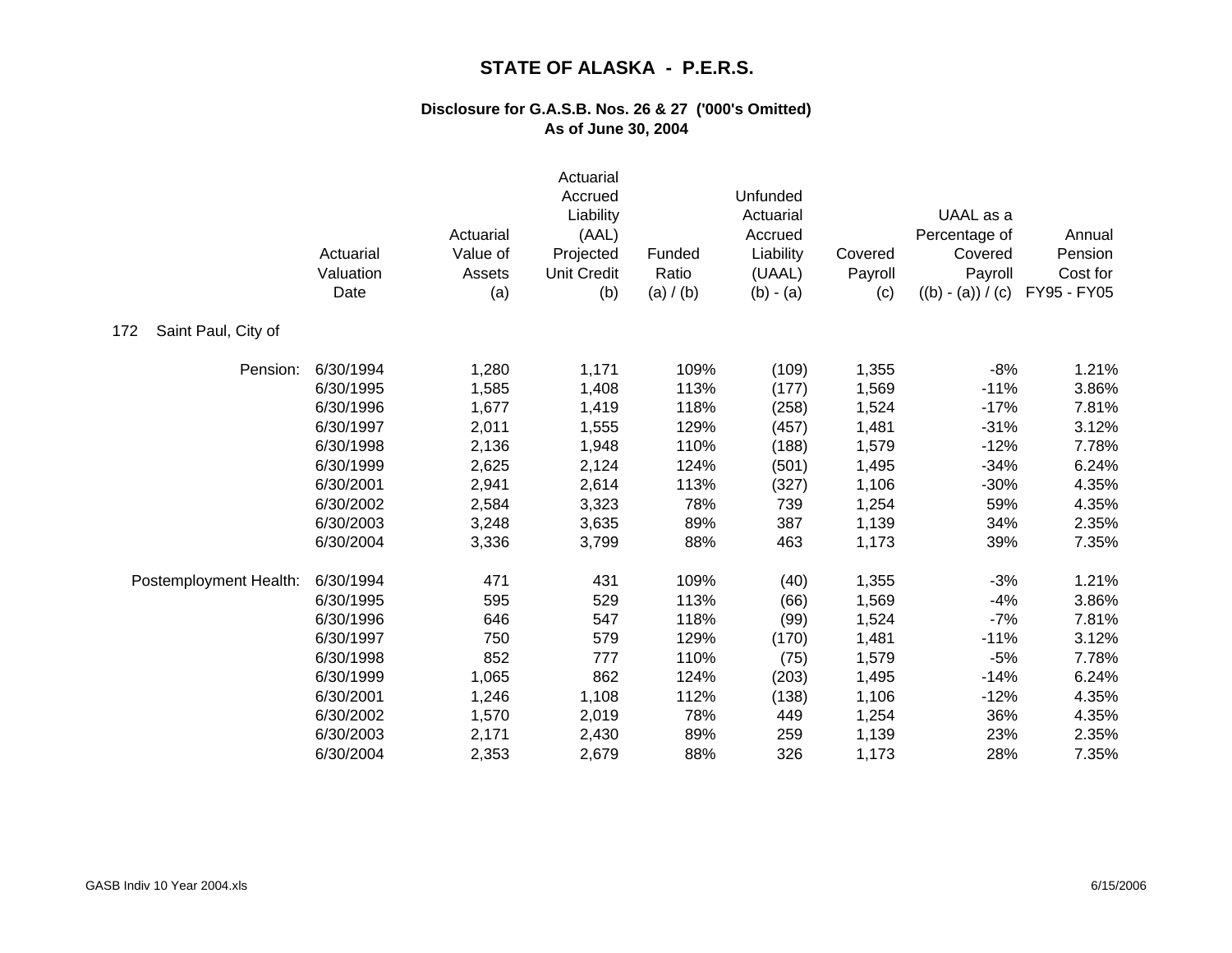|                                   | Actuarial<br>Valuation<br>Date | Actuarial<br>Value of<br>Assets<br>(a) | Actuarial<br>Accrued<br>Liability<br>(AAL)<br>Projected<br><b>Unit Credit</b><br>(b) | Funded<br>Ratio<br>(a) / (b) | Unfunded<br>Actuarial<br>Accrued<br>Liability<br>(UAAL)<br>$(b) - (a)$ | Covered<br>Payroll<br>(c) | UAAL as a<br>Percentage of<br>Covered<br>Payroll<br>$((b) - (a)) / (c)$ | Annual<br>Pension<br>Cost for<br>FY95 - FY05 |
|-----------------------------------|--------------------------------|----------------------------------------|--------------------------------------------------------------------------------------|------------------------------|------------------------------------------------------------------------|---------------------------|-------------------------------------------------------------------------|----------------------------------------------|
| 173<br>Anchorage, Municipality of |                                |                                        |                                                                                      |                              |                                                                        |                           |                                                                         |                                              |
| Pension:                          | 6/30/1994                      | 295,708                                | 301,785                                                                              | 98%                          | 6,077                                                                  | 92,802                    | 7%                                                                      | 12.50%                                       |
|                                   | 6/30/1995                      | 315,619                                | 317,942                                                                              | 99%                          | 2,324                                                                  | 82,006                    | 3%                                                                      | 11.33%                                       |
|                                   | 6/30/1996                      | 346,079                                | 316,732                                                                              | 109%                         | (29, 347)                                                              | 85,133                    | $-34%$                                                                  | 11.14%                                       |
|                                   | 6/30/1997                      | 382,836                                | 361,233                                                                              | 106%                         | (21, 603)                                                              | 91,271                    | $-24%$                                                                  | 7.05%                                        |
|                                   | 6/30/1998                      | 411,396                                | 393,723                                                                              | 104%                         | (17, 673)                                                              | 95,345                    | $-19%$                                                                  | 5.63%                                        |
|                                   | 6/30/1999                      | 428,380                                | 407,062                                                                              | 105%                         | (21, 318)                                                              | 102,107                   | $-21%$                                                                  | 7.09%                                        |
|                                   | 6/30/2001                      | 496,559                                | 466,160                                                                              | 107%                         | (30, 399)                                                              | 100,953                   | $-30%$                                                                  | 6.78%                                        |
|                                   | 6/30/2002                      | 408,083                                | 525,540                                                                              | 78%                          | 117,457                                                                | 117,039                   | 100%                                                                    | 6.78%                                        |
|                                   | 6/30/2003                      | 396,744                                | 534,420                                                                              | 74%                          | 137,676                                                                | 124,211                   | 111%                                                                    | 3.65%                                        |
|                                   | 6/30/2004                      | 402,824                                | 571,767                                                                              | 70%                          | 168,943                                                                | 118,474                   | 143%                                                                    | 8.65%                                        |
| Postemployment Health:            | 6/30/1994                      | 108,811                                | 111,047                                                                              | 98%                          | 2,236                                                                  | 92,802                    | 2%                                                                      | 12.50%                                       |
|                                   | 6/30/1995                      | 118,612                                | 119,486                                                                              | 99%                          | 873                                                                    | 82,006                    | 1%                                                                      | 11.33%                                       |
|                                   | 6/30/1996                      | 133,365                                | 122,056                                                                              | 109%                         | (11, 309)                                                              | 85,133                    | $-13%$                                                                  | 11.14%                                       |
|                                   | 6/30/1997                      | 142,687                                | 134,635                                                                              | 106%                         | (8,052)                                                                | 91,271                    | $-9%$                                                                   | 7.05%                                        |
|                                   | 6/30/1998                      | 164,071                                | 157,022                                                                              | 104%                         | (7,049)                                                                | 95,345                    | $-7%$                                                                   | 5.63%                                        |
|                                   | 6/30/1999                      | 173,661                                | 165,019                                                                              | 105%                         | (8,642)                                                                | 102,107                   | $-8%$                                                                   | 7.09%                                        |
|                                   | 6/30/2001                      | 210,242                                | 197,372                                                                              | 107%                         | (12, 870)                                                              | 100,953                   | $-13%$                                                                  | 6.78%                                        |
|                                   | 6/30/2002                      | 247,944                                | 319,308                                                                              | 78%                          | 71,364                                                                 | 117,039                   | 61%                                                                     | 6.78%                                        |
|                                   | 6/30/2003                      | 265,170                                | 357,188                                                                              | 74%                          | 92,018                                                                 | 124,211                   | 74%                                                                     | 3.65%                                        |
|                                   | 6/30/2004                      | 284,039                                | 403,164                                                                              | 70%                          | 119,125                                                                | 118,474                   | 101%                                                                    | 8.65%                                        |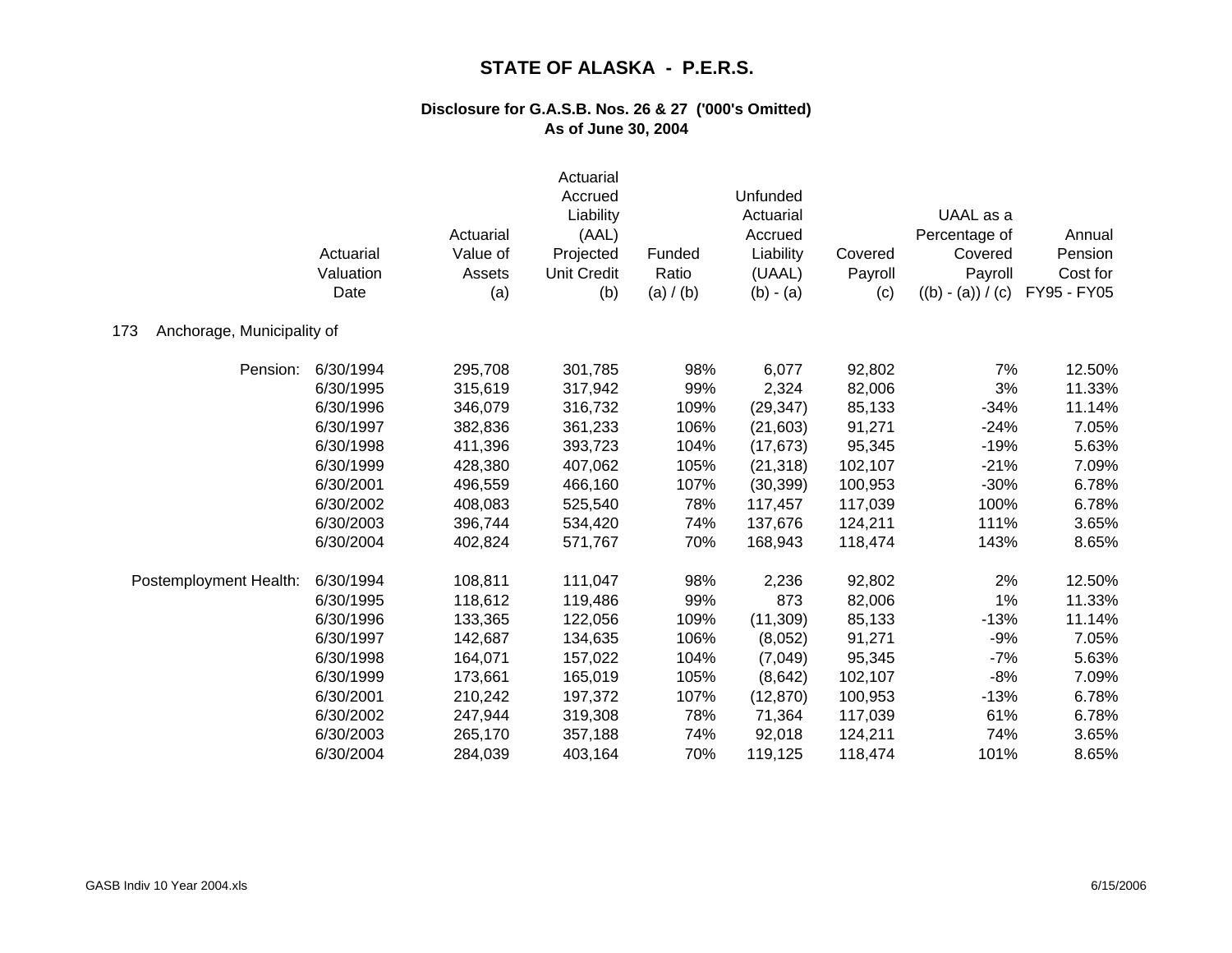|                              | Actuarial<br>Valuation<br>Date | Actuarial<br>Value of<br>Assets<br>(a) | Actuarial<br>Accrued<br>Liability<br>(AAL)<br>Projected<br><b>Unit Credit</b><br>(b) | Funded<br>Ratio<br>(a) / (b) | Unfunded<br>Actuarial<br>Accrued<br>Liability<br>(UAAL)<br>$(b) - (a)$ | Covered<br>Payroll<br>(c) | UAAL as a<br>Percentage of<br>Covered<br>Payroll<br>$((b) - (a)) / (c)$ | Annual<br>Pension<br>Cost for<br>FY95 - FY05 |
|------------------------------|--------------------------------|----------------------------------------|--------------------------------------------------------------------------------------|------------------------------|------------------------------------------------------------------------|---------------------------|-------------------------------------------------------------------------|----------------------------------------------|
| Kodiak Island Borough<br>174 |                                |                                        |                                                                                      |                              |                                                                        |                           |                                                                         |                                              |
| Pension:                     | 6/30/1994                      | 4,972                                  | 5,122                                                                                | 97%                          | 150                                                                    | 2,641                     | 6%                                                                      | 11.22%                                       |
|                              | 6/30/1995                      | 5,697                                  | 5,746                                                                                | 99%                          | 49                                                                     | 2,897                     | 2%                                                                      | 11.57%                                       |
|                              | 6/30/1996                      | 6,159                                  | 5,894                                                                                | 104%                         | (265)                                                                  | 3,042                     | $-9%$                                                                   | 11.04%                                       |
|                              | 6/30/1997                      | 7,988                                  | 7,288                                                                                | 110%                         | (700)                                                                  | 3,179                     | $-22%$                                                                  | 6.91%                                        |
|                              | 6/30/1998                      | 9,506                                  | 8,473                                                                                | 112%                         | (1,033)                                                                | 2,054                     | $-50%$                                                                  | 8.78%                                        |
|                              | 6/30/1999                      | 9,886                                  | 8,535                                                                                | 116%                         | (1, 351)                                                               | 1,864                     | $-72%$                                                                  | 7.28%                                        |
|                              | 6/30/2001                      | 11,377                                 | 9,967                                                                                | 114%                         | (1, 410)                                                               | 1,692                     | $-83%$                                                                  | 0.15%                                        |
|                              | 6/30/2002                      | 9,032                                  | 10,981                                                                               | 82%                          | 1,949                                                                  | 2,011                     | 97%                                                                     | 0.15%                                        |
|                              | 6/30/2003                      | 8,701                                  | 11,170                                                                               | 78%                          | 2,469                                                                  | 1,712                     | 144%                                                                    | 0.00%                                        |
|                              | 6/30/2004                      | 8,543                                  | 12,055                                                                               | 71%                          | 3,512                                                                  | 1,953                     | 180%                                                                    | 5.00%                                        |
| Postemployment Health:       | 6/30/1994                      | 1,830                                  | 1,885                                                                                | 97%                          | 55                                                                     | 2,641                     | 2%                                                                      | 11.22%                                       |
|                              | 6/30/1995                      | 2,141                                  | 2,159                                                                                | 99%                          | 18                                                                     | 2,897                     | 1%                                                                      | 11.57%                                       |
|                              | 6/30/1996                      | 2,373                                  | 2,271                                                                                | 104%                         | (102)                                                                  | 3,042                     | $-3%$                                                                   | 11.04%                                       |
|                              | 6/30/1997                      | 2,977                                  | 2,716                                                                                | 110%                         | (261)                                                                  | 3,179                     | $-8%$                                                                   | 6.91%                                        |
|                              | 6/30/1998                      | 3,792                                  | 3,380                                                                                | 112%                         | (412)                                                                  | 2,054                     | $-20%$                                                                  | 8.78%                                        |
|                              | 6/30/1999                      | 4,009                                  | 3,460                                                                                | 116%                         | (549)                                                                  | 1,864                     | $-29%$                                                                  | 7.28%                                        |
|                              | 6/30/2001                      | 4,818                                  | 4,221                                                                                | 114%                         | (597)                                                                  | 1,692                     | $-35%$                                                                  | 0.15%                                        |
|                              | 6/30/2002                      | 5,488                                  | 6,672                                                                                | 82%                          | 1,184                                                                  | 2,011                     | 59%                                                                     | 0.15%                                        |
|                              | 6/30/2003                      | 5,816                                  | 7,466                                                                                | 78%                          | 1,650                                                                  | 1,712                     | 96%                                                                     | 0.00%                                        |
|                              | 6/30/2004                      | 6,024                                  | 8,501                                                                                | 71%                          | 2,477                                                                  | 1,953                     | 127%                                                                    | 5.00%                                        |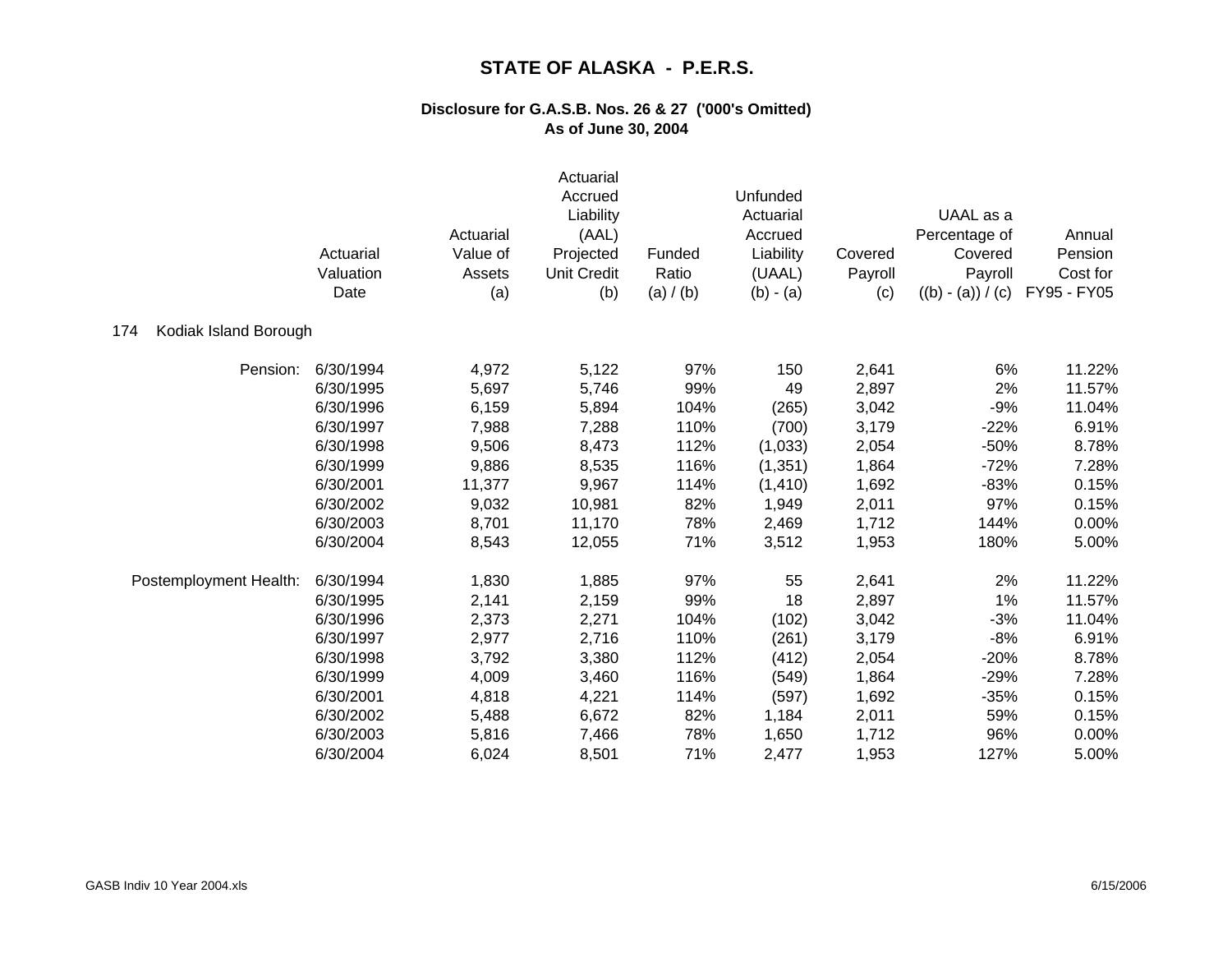|                                    | Actuarial<br>Valuation<br>Date | Actuarial<br>Value of<br>Assets<br>(a) | Actuarial<br>Accrued<br>Liability<br>(AAL)<br>Projected<br><b>Unit Credit</b><br>(b) | Funded<br>Ratio<br>(a) / (b) | Unfunded<br>Actuarial<br>Accrued<br>Liability<br>(UAAL)<br>$(b) - (a)$ | Covered<br>Payroll<br>(c) | UAAL as a<br>Percentage of<br>Covered<br>Payroll<br>$((b) - (a)) / (c)$ | Annual<br>Pension<br>Cost for<br>FY95 - FY05 |
|------------------------------------|--------------------------------|----------------------------------------|--------------------------------------------------------------------------------------|------------------------------|------------------------------------------------------------------------|---------------------------|-------------------------------------------------------------------------|----------------------------------------------|
| <b>Nome Joint Utilities</b><br>175 |                                |                                        |                                                                                      |                              |                                                                        |                           |                                                                         |                                              |
| Pension:                           | 6/30/1994                      | 1,869                                  | 1,452                                                                                | 129%                         | (417)                                                                  | 753                       | $-55%$                                                                  | 0.00%                                        |
|                                    | 6/30/1995                      | 2,215                                  | 1,550                                                                                | 143%                         | (665)                                                                  | 766                       | $-87%$                                                                  | 0.00%                                        |
|                                    | 6/30/1996                      | 2,396                                  | 1,626                                                                                | 147%                         | (771)                                                                  | 710                       | $-109%$                                                                 | 0.00%                                        |
|                                    | 6/30/1997                      | 2,651                                  | 1,866                                                                                | 142%                         | (785)                                                                  | 770                       | $-102%$                                                                 | 0.00%                                        |
|                                    | 6/30/1998                      | 3,289                                  | 2,477                                                                                | 133%                         | (812)                                                                  | 652                       | $-125%$                                                                 | 0.00%                                        |
|                                    | 6/30/1999                      | 3,465                                  | 2,736                                                                                | 127%                         | (729)                                                                  | 832                       | $-88%$                                                                  | 0.00%                                        |
|                                    | 6/30/2001                      | 4,111                                  | 3,069                                                                                | 134%                         | (1,042)                                                                | 867                       | $-120%$                                                                 | 0.00%                                        |
|                                    | 6/30/2002                      | 3,277                                  | 2,964                                                                                | 111%                         | (313)                                                                  | 899                       | $-35%$                                                                  | 0.00%                                        |
|                                    | 6/30/2003                      | 3,272                                  | 2,993                                                                                | 109%                         | (279)                                                                  | 836                       | $-33%$                                                                  | 0.00%                                        |
|                                    | 6/30/2004                      | 3,118                                  | 3,191                                                                                | 98%                          | 73                                                                     | 766                       | 9%                                                                      | 5.00%                                        |
| Postemployment Health:             | 6/30/1994                      | 688                                    | 534                                                                                  | 129%                         | (154)                                                                  | 753                       | $-20%$                                                                  | 0.00%                                        |
|                                    | 6/30/1995                      | 832                                    | 582                                                                                  | 143%                         | (250)                                                                  | 766                       | $-33%$                                                                  | 0.00%                                        |
|                                    | 6/30/1996                      | 924                                    | 626                                                                                  | 147%                         | (297)                                                                  | 710                       | $-42%$                                                                  | 0.00%                                        |
|                                    | 6/30/1997                      | 988                                    | 695                                                                                  | 142%                         | (293)                                                                  | 770                       | $-38%$                                                                  | 0.00%                                        |
|                                    | 6/30/1998                      | 1,312                                  | 989                                                                                  | 133%                         | (323)                                                                  | 652                       | $-50%$                                                                  | 0.00%                                        |
|                                    | 6/30/1999                      | 1,405                                  | 1,110                                                                                | 127%                         | (295)                                                                  | 832                       | $-35%$                                                                  | 0.00%                                        |
|                                    | 6/30/2001                      | 1,742                                  | 1,300                                                                                | 134%                         | (442)                                                                  | 867                       | $-51%$                                                                  | 0.00%                                        |
|                                    | 6/30/2002                      | 1,991                                  | 1,801                                                                                | 111%                         | (190)                                                                  | 899                       | $-21%$                                                                  | 0.00%                                        |
|                                    | 6/30/2003                      | 2,187                                  | 2,000                                                                                | 109%                         | (187)                                                                  | 836                       | $-22%$                                                                  | 0.00%                                        |
|                                    | 6/30/2004                      | 2,199                                  | 2,250                                                                                | 98%                          | 51                                                                     | 766                       | 7%                                                                      | 5.00%                                        |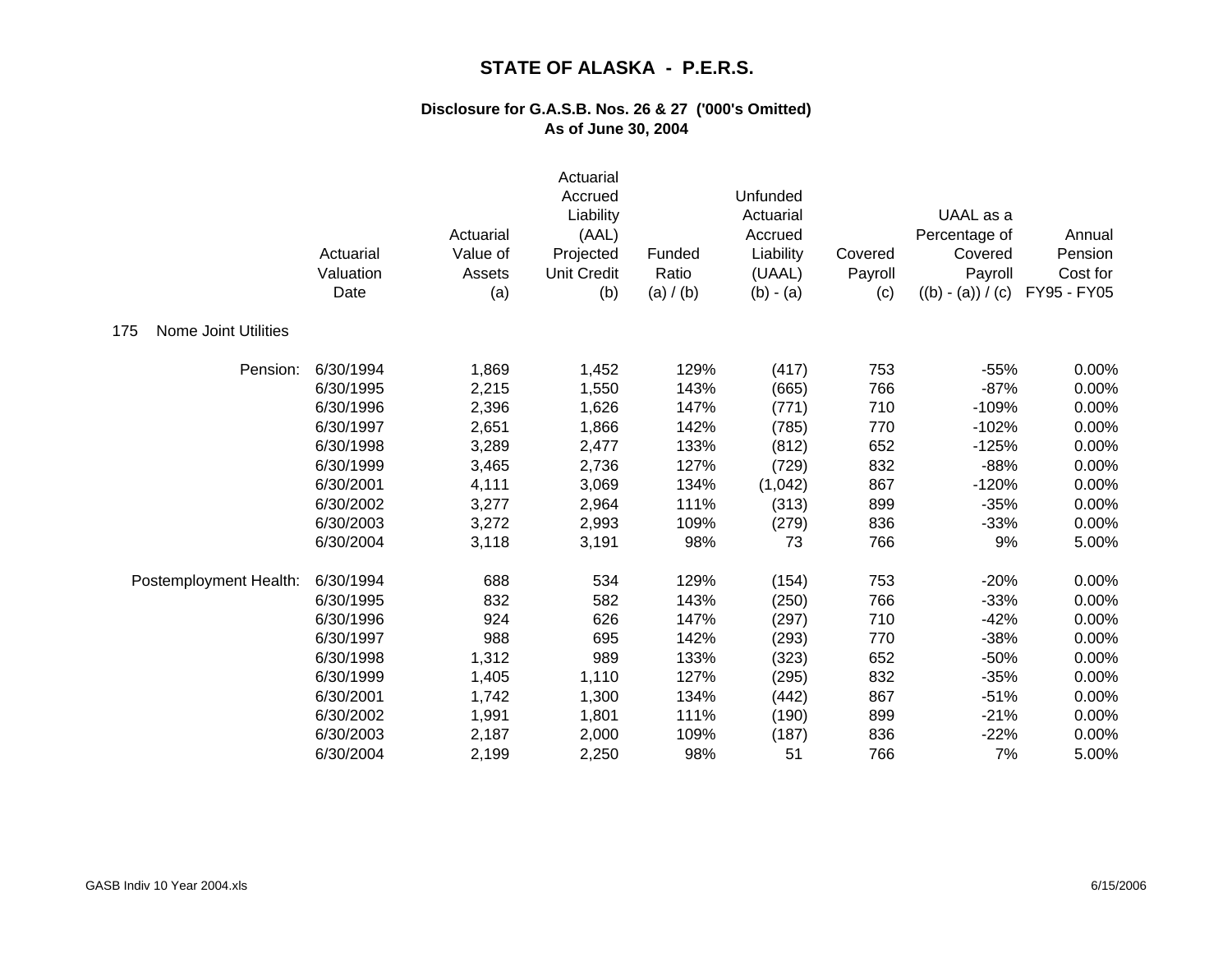|                            | Actuarial<br>Valuation<br>Date | Actuarial<br>Value of<br>Assets<br>(a) | Actuarial<br>Accrued<br>Liability<br>(AAL)<br>Projected<br><b>Unit Credit</b><br>(b) | Funded<br>Ratio<br>(a) / (b) | Unfunded<br>Actuarial<br>Accrued<br>Liability<br>(UAAL)<br>$(b) - (a)$ | Covered<br>Payroll<br>(c) | UAAL as a<br>Percentage of<br>Covered<br>Payroll<br>$((b) - (a)) / (c)$ | Annual<br>Pension<br>Cost for<br>FY95 - FY05 |
|----------------------------|--------------------------------|----------------------------------------|--------------------------------------------------------------------------------------|------------------------------|------------------------------------------------------------------------|---------------------------|-------------------------------------------------------------------------|----------------------------------------------|
| Sand Point, City of<br>176 |                                |                                        |                                                                                      |                              |                                                                        |                           |                                                                         |                                              |
| Pension:                   | 6/30/1994                      | 799                                    | 755                                                                                  | 106%                         | (44)                                                                   | 364                       | $-12%$                                                                  | 11.91%                                       |
|                            | 6/30/1995                      | 928                                    | 878                                                                                  | 106%                         | (50)                                                                   | 505                       | $-10%$                                                                  | 12.42%                                       |
|                            | 6/30/1996                      | 1,105                                  | 920                                                                                  | 120%                         | (186)                                                                  | 500                       | $-37%$                                                                  | 6.56%                                        |
|                            | 6/30/1997                      | 1,264                                  | 984                                                                                  | 128%                         | (280)                                                                  | 552                       | $-51%$                                                                  | 3.55%                                        |
|                            | 6/30/1998                      | 1,290                                  | 1,033                                                                                | 125%                         | (257)                                                                  | 532                       | $-48%$                                                                  | 5.30%                                        |
|                            | 6/30/1999                      | 1,381                                  | 1,193                                                                                | 116%                         | (188)                                                                  | 735                       | $-26%$                                                                  | 3.87%                                        |
|                            | 6/30/2001                      | 1,751                                  | 1,494                                                                                | 117%                         | (257)                                                                  | 820                       | $-31%$                                                                  | 5.40%                                        |
|                            | 6/30/2002                      | 1,452                                  | 1,631                                                                                | 89%                          | 179                                                                    | 695                       | 26%                                                                     | 5.40%                                        |
|                            | 6/30/2003                      | 1,460                                  | 1,894                                                                                | 77%                          | 434                                                                    | 662                       | 66%                                                                     | 2.11%                                        |
|                            | 6/30/2004                      | 1,566                                  | 2,125                                                                                | 74%                          | 559                                                                    | 703                       | 79%                                                                     | 7.11%                                        |
| Postemployment Health:     | 6/30/1994                      | 294                                    | 278                                                                                  | 106%                         | (16)                                                                   | 364                       | $-4%$                                                                   | 11.91%                                       |
|                            | 6/30/1995                      | 349                                    | 330                                                                                  | 106%                         | (19)                                                                   | 505                       | $-4%$                                                                   | 12.42%                                       |
|                            | 6/30/1996                      | 426                                    | 354                                                                                  | 120%                         | (71)                                                                   | 500                       | $-14%$                                                                  | 6.56%                                        |
|                            | 6/30/1997                      | 471                                    | 367                                                                                  | 128%                         | (104)                                                                  | 552                       | $-19%$                                                                  | 3.55%                                        |
|                            | 6/30/1998                      | 515                                    | 412                                                                                  | 125%                         | (103)                                                                  | 532                       | $-19%$                                                                  | 5.30%                                        |
|                            | 6/30/1999                      | 561                                    | 484                                                                                  | 116%                         | (77)                                                                   | 735                       | $-10%$                                                                  | 3.87%                                        |
|                            | 6/30/2001                      | 742                                    | 633                                                                                  | 117%                         | (109)                                                                  | 820                       | $-13%$                                                                  | 5.40%                                        |
|                            | 6/30/2002                      | 882                                    | 991                                                                                  | 89%                          | 109                                                                    | 695                       | 16%                                                                     | 5.40%                                        |
|                            | 6/30/2003                      | 976                                    | 1,266                                                                                | 77%                          | 290                                                                    | 662                       | 44%                                                                     | 2.11%                                        |
|                            | 6/30/2004                      | 1,104                                  | 1,499                                                                                | 74%                          | 395                                                                    | 703                       | 56%                                                                     | 7.11%                                        |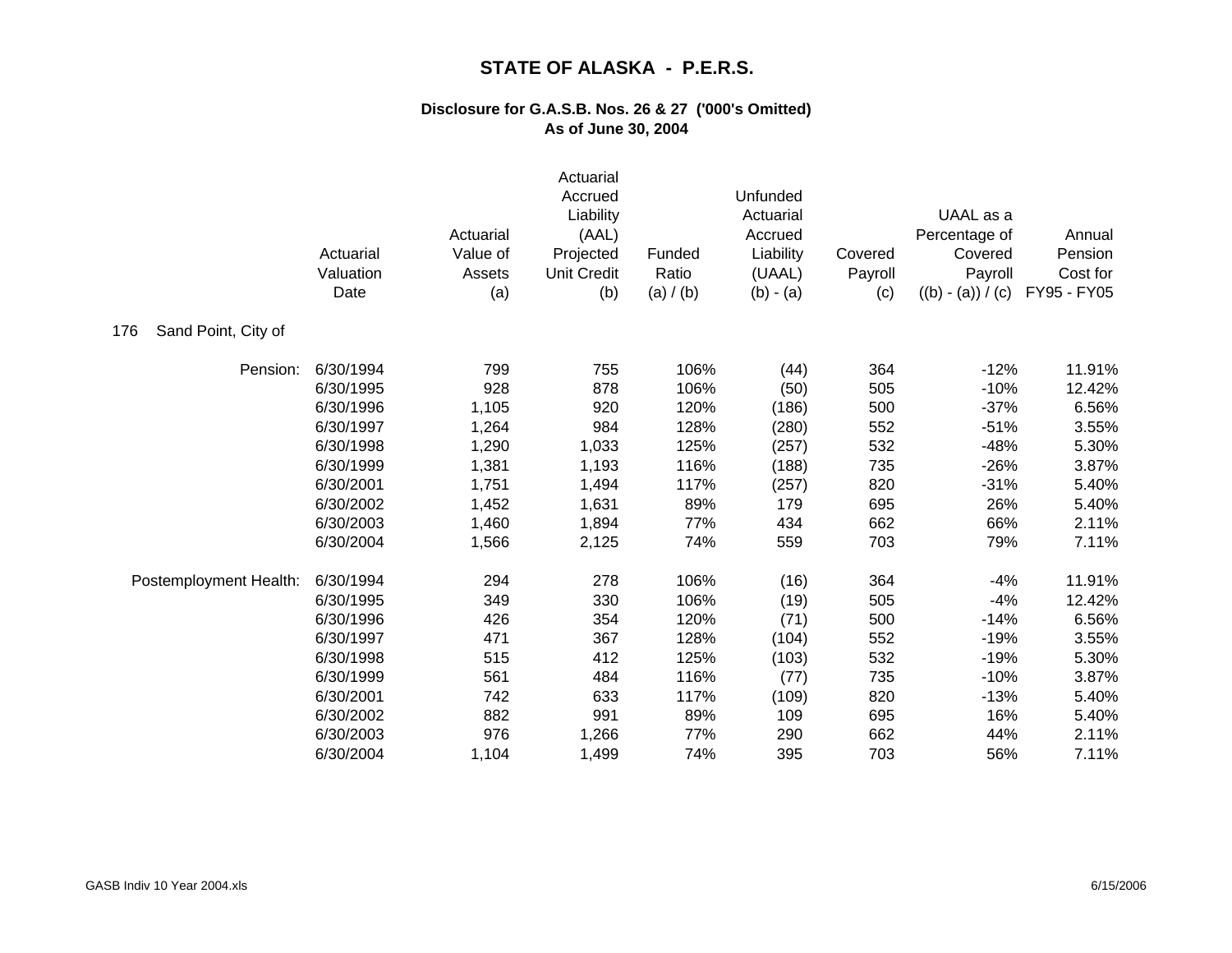|                                          | Actuarial<br>Valuation<br>Date | Actuarial<br>Value of<br>Assets<br>(a) | Actuarial<br>Accrued<br>Liability<br>(AAL)<br>Projected<br><b>Unit Credit</b><br>(b) | Funded<br>Ratio<br>(a) / (b) | Unfunded<br>Actuarial<br>Accrued<br>Liability<br>(UAAL)<br>$(b) - (a)$ | Covered<br>Payroll<br>(c) | UAAL as a<br>Percentage of<br>Covered<br>Payroll<br>$((b) - (a)) / (c)$ | Annual<br>Pension<br>Cost for<br>FY95 - FY05 |
|------------------------------------------|--------------------------------|----------------------------------------|--------------------------------------------------------------------------------------|------------------------------|------------------------------------------------------------------------|---------------------------|-------------------------------------------------------------------------|----------------------------------------------|
| Ketchikan Gateway School District<br>177 |                                |                                        |                                                                                      |                              |                                                                        |                           |                                                                         |                                              |
| Pension:                                 | 6/30/1994                      | 5,174                                  | 5,974                                                                                | 87%                          | 800                                                                    | 2,283                     | 35%                                                                     | 16.18%                                       |
|                                          | 6/30/1995                      | 5,616                                  | 6,410                                                                                | 88%                          | 794                                                                    | 2,425                     | 33%                                                                     | 14.76%                                       |
|                                          | 6/30/1996                      | 6,082                                  | 6,395                                                                                | 95%                          | 313                                                                    | 2,557                     | 12%                                                                     | 14.52%                                       |
|                                          | 6/30/1997                      | 6,682                                  | 6,536                                                                                | 102%                         | (146)                                                                  | 2,538                     | $-6%$                                                                   | 10.62%                                       |
|                                          | 6/30/1998                      | 7,186                                  | 7,309                                                                                | 98%                          | 123                                                                    | 2,540                     | 5%                                                                      | 11.35%                                       |
|                                          | 6/30/1999                      | 7,841                                  | 7,900                                                                                | 99%                          | 59                                                                     | 2,660                     | 2%                                                                      | 9.21%                                        |
|                                          | 6/30/2001                      | 9,404                                  | 9,209                                                                                | 102%                         | (195)                                                                  | 2,994                     | $-7%$                                                                   | 9.49%                                        |
|                                          | 6/30/2002                      | 7,898                                  | 10,508                                                                               | 75%                          | 2,610                                                                  | 3,323                     | 79%                                                                     | 9.49%                                        |
|                                          | 6/30/2003                      | 8,423                                  | 11,041                                                                               | 76%                          | 2,618                                                                  | 3,150                     | 83%                                                                     | 5.86%                                        |
|                                          | 6/30/2004                      | 8,734                                  | 12,000                                                                               | 73%                          | 3,266                                                                  | 3,149                     | 104%                                                                    | 10.86%                                       |
| Postemployment Health:                   | 6/30/1994                      | 1,904                                  | 2,198                                                                                | 87%                          | 294                                                                    | 2,283                     | 13%                                                                     | 16.18%                                       |
|                                          | 6/30/1995                      | 2,110                                  | 2,409                                                                                | 88%                          | 299                                                                    | 2,425                     | 12%                                                                     | 14.76%                                       |
|                                          | 6/30/1996                      | 2,344                                  | 2,465                                                                                | 95%                          | 121                                                                    | 2,557                     | 5%                                                                      | 14.52%                                       |
|                                          | 6/30/1997                      | 2,490                                  | 2,436                                                                                | 102%                         | (54)                                                                   | 2,538                     | $-2%$                                                                   | 10.62%                                       |
|                                          | 6/30/1998                      | 2,866                                  | 2,916                                                                                | 98%                          | 50                                                                     | 2,540                     | 2%                                                                      | 11.35%                                       |
|                                          | 6/30/1999                      | 3,179                                  | 3,203                                                                                | 99%                          | 24                                                                     | 2,660                     | 1%                                                                      | 9.21%                                        |
|                                          | 6/30/2001                      | 3,983                                  | 3,900                                                                                | 102%                         | (83)                                                                   | 2,994                     | $-3%$                                                                   | 9.49%                                        |
|                                          | 6/30/2002                      | 4,799                                  | 6,385                                                                                | 75%                          | 1,586                                                                  | 3,323                     | 48%                                                                     | 9.49%                                        |
|                                          | 6/30/2003                      | 5,630                                  | 7,379                                                                                | 76%                          | 1,749                                                                  | 3,150                     | 56%                                                                     | 5.86%                                        |
|                                          | 6/30/2004                      | 6,158                                  | 8,461                                                                                | 73%                          | 2,303                                                                  | 3,149                     | 73%                                                                     | 10.86%                                       |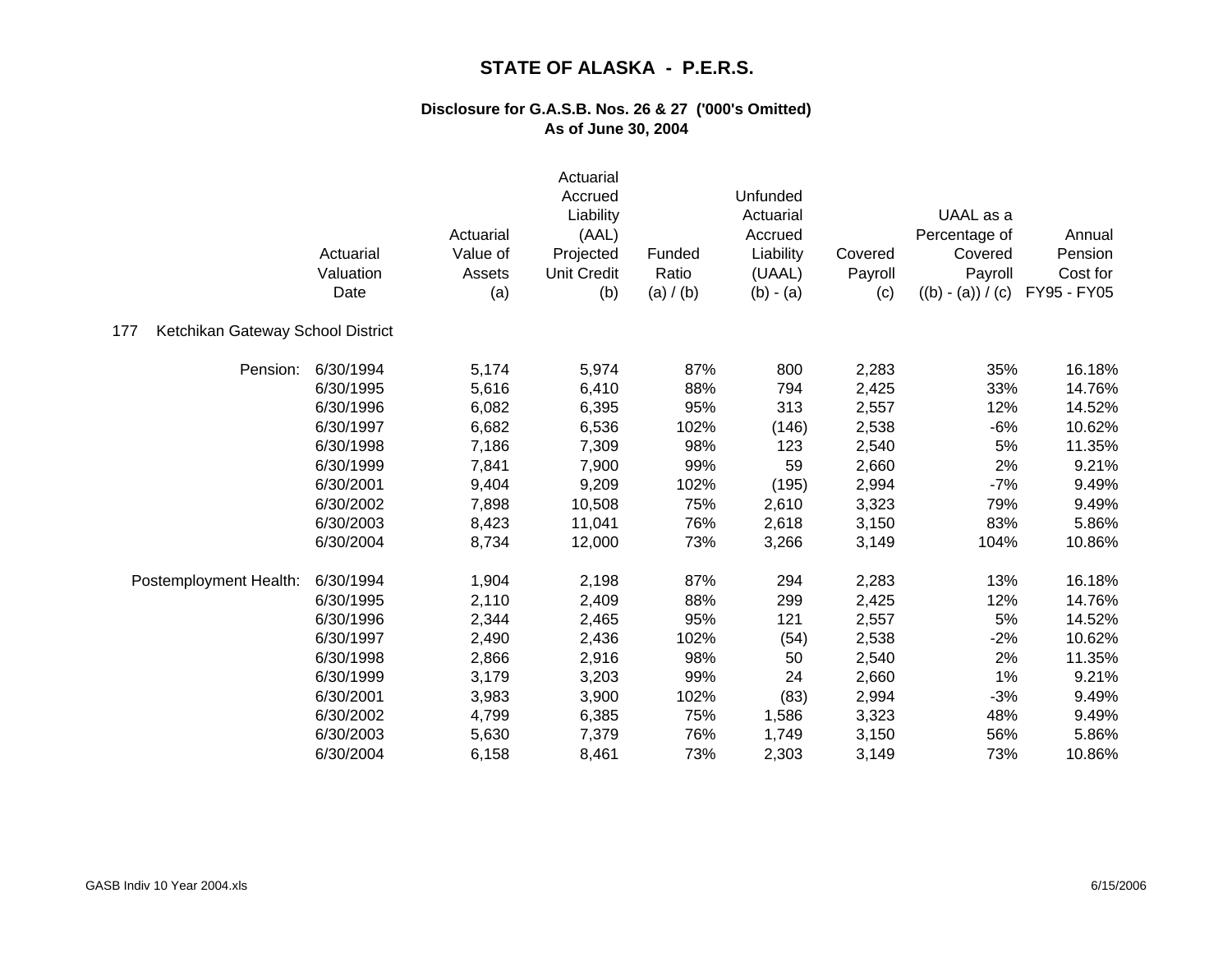|                            | Actuarial<br>Valuation<br>Date | Actuarial<br>Value of<br>Assets<br>(a) | Actuarial<br>Accrued<br>Liability<br>(AAL)<br>Projected<br><b>Unit Credit</b><br>(b) | Funded<br>Ratio<br>(a) / (b) | Unfunded<br>Actuarial<br>Accrued<br>Liability<br>(UAAL)<br>$(b) - (a)$ | Covered<br>Payroll<br>(c) | UAAL as a<br>Percentage of<br>Covered<br>Payroll<br>$((b) - (a)) / (c)$ | Annual<br>Pension<br>Cost for<br>FY95 - FY05 |
|----------------------------|--------------------------------|----------------------------------------|--------------------------------------------------------------------------------------|------------------------------|------------------------------------------------------------------------|---------------------------|-------------------------------------------------------------------------|----------------------------------------------|
| Dillingham, City of<br>178 |                                |                                        |                                                                                      |                              |                                                                        |                           |                                                                         |                                              |
| Pension:                   | 6/30/1994                      | 2,132                                  | 2,264                                                                                | 94%                          | 132                                                                    | 2,165                     | 6%                                                                      | 4.17%                                        |
|                            | 6/30/1995                      | 2,432                                  | 2,239                                                                                | 109%                         | (193)                                                                  | 1,551                     | $-12%$                                                                  | 11.75%                                       |
|                            | 6/30/1996                      | 2,552                                  | 2,366                                                                                | 108%                         | (186)                                                                  | 1,540                     | $-12%$                                                                  | 11.09%                                       |
|                            | 6/30/1997                      | 3,312                                  | 2,988                                                                                | 111%                         | (324)                                                                  | 1,760                     | $-18%$                                                                  | 2.74%                                        |
|                            | 6/30/1998                      | 3,301                                  | 3,460                                                                                | 95%                          | 159                                                                    | 1,646                     | 10%                                                                     | 8.37%                                        |
|                            | 6/30/1999                      | 3,512                                  | 3,434                                                                                | 102%                         | (78)                                                                   | 1,846                     | $-4%$                                                                   | 7.71%                                        |
|                            | 6/30/2001                      | 4,580                                  | 4,572                                                                                | 100%                         | (8)                                                                    | 2,108                     | 0%                                                                      | 8.19%                                        |
|                            | 6/30/2002                      | 3,912                                  | 5,397                                                                                | 72%                          | 1,485                                                                  | 2,161                     | 69%                                                                     | 8.19%                                        |
|                            | 6/30/2003                      | 4,173                                  | 5,619                                                                                | 74%                          | 1,446                                                                  | 2,135                     | 68%                                                                     | 6.18%                                        |
|                            | 6/30/2004                      | 4,258                                  | 6,003                                                                                | 71%                          | 1,745                                                                  | 2,018                     | 86%                                                                     | 11.18%                                       |
| Postemployment Health:     | 6/30/1994                      | 784                                    | 833                                                                                  | 94%                          | 49                                                                     | 2,165                     | 2%                                                                      | 4.17%                                        |
|                            | 6/30/1995                      | 914                                    | 841                                                                                  | 109%                         | (73)                                                                   | 1,551                     | $-5%$                                                                   | 11.75%                                       |
|                            | 6/30/1996                      | 983                                    | 912                                                                                  | 108%                         | (71)                                                                   | 1,540                     | $-5%$                                                                   | 11.09%                                       |
|                            | 6/30/1997                      | 1,235                                  | 1,114                                                                                | 111%                         | (121)                                                                  | 1,760                     | $-7%$                                                                   | 2.74%                                        |
|                            | 6/30/1998                      | 1,317                                  | 1,381                                                                                | 95%                          | 64                                                                     | 1,646                     | 4%                                                                      | 8.37%                                        |
|                            | 6/30/1999                      | 1,425                                  | 1,393                                                                                | 102%                         | (32)                                                                   | 1,846                     | $-2%$                                                                   | 7.71%                                        |
|                            | 6/30/2001                      | 1,940                                  | 1,936                                                                                | 100%                         | (4)                                                                    | 2,108                     | 0%                                                                      | 8.19%                                        |
|                            | 6/30/2002                      | 2,377                                  | 3,279                                                                                | 72%                          | 902                                                                    | 2,161                     | 42%                                                                     | 8.19%                                        |
|                            | 6/30/2003                      | 2,789                                  | 3,756                                                                                | 74%                          | 967                                                                    | 2,135                     | 45%                                                                     | 6.18%                                        |
|                            | 6/30/2004                      | 3,002                                  | 4,233                                                                                | 71%                          | 1,231                                                                  | 2,018                     | 61%                                                                     | 11.18%                                       |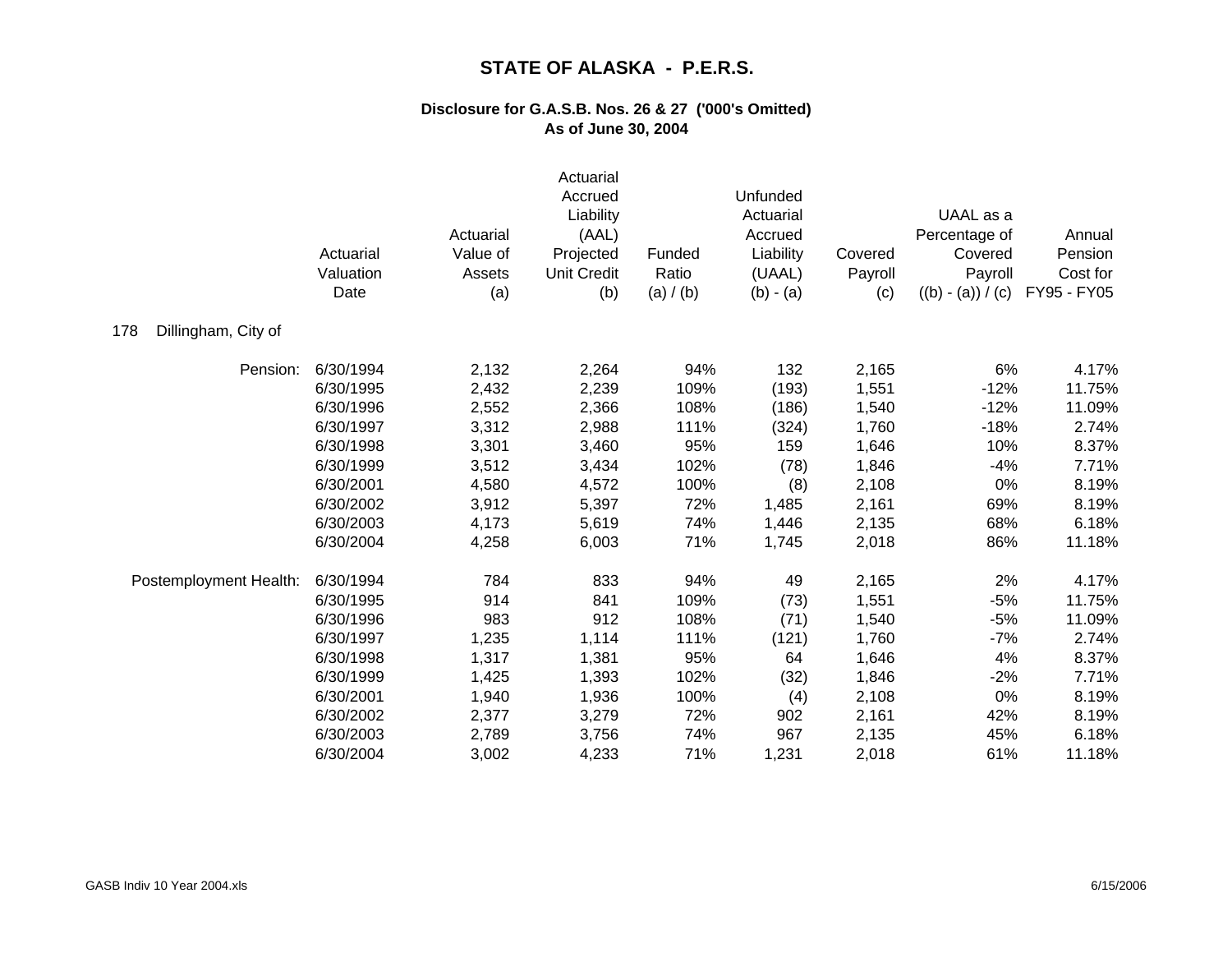|                          | Actuarial<br>Valuation<br>Date | Actuarial<br>Value of<br>Assets<br>(a) | Actuarial<br>Accrued<br>Liability<br>(AAL)<br>Projected<br><b>Unit Credit</b><br>(b) | Funded<br>Ratio<br>(a) / (b) | Unfunded<br>Actuarial<br>Accrued<br>Liability<br>(UAAL)<br>$(b) - (a)$ | Covered<br>Payroll<br>(c) | UAAL as a<br>Percentage of<br>Covered<br>Payroll<br>$((b) - (a)) / (c)$ | Annual<br>Pension<br>Cost for<br>FY95 - FY05 |
|--------------------------|--------------------------------|----------------------------------------|--------------------------------------------------------------------------------------|------------------------------|------------------------------------------------------------------------|---------------------------|-------------------------------------------------------------------------|----------------------------------------------|
| Unalaska, City of<br>179 |                                |                                        |                                                                                      |                              |                                                                        |                           |                                                                         |                                              |
| Pension:                 | 6/30/1994                      | 5,676                                  | 5,447                                                                                | 104%                         | (230)                                                                  | 5,768                     | $-4%$                                                                   | 3.99%                                        |
|                          | 6/30/1995                      | 6,534                                  | 6,282                                                                                | 104%                         | (251)                                                                  | 6,098                     | $-4%$                                                                   | 7.78%                                        |
|                          | 6/30/1996                      | 7,023                                  | 6,497                                                                                | 108%                         | (526)                                                                  | 6,365                     | $-8%$                                                                   | 9.10%                                        |
|                          | 6/30/1997                      | 9,158                                  | 7,398                                                                                | 124%                         | (1,760)                                                                | 7,057                     | $-25%$                                                                  | 5.39%                                        |
|                          | 6/30/1998                      | 9,638                                  | 8,912                                                                                | 108%                         | (726)                                                                  | 7,427                     | $-10%$                                                                  | 8.84%                                        |
|                          | 6/30/1999                      | 11,093                                 | 9,719                                                                                | 114%                         | (1, 374)                                                               | 7,466                     | $-18%$                                                                  | 6.93%                                        |
|                          | 6/30/2001                      | 13,701                                 | 14,342                                                                               | 96%                          | 641                                                                    | 8,195                     | 8%                                                                      | 6.43%                                        |
|                          | 6/30/2002                      | 12,154                                 | 16,574                                                                               | 73%                          | 4,420                                                                  | 8,724                     | 51%                                                                     | 6.43%                                        |
|                          | 6/30/2003                      | 13,935                                 | 17,178                                                                               | 81%                          | 3,243                                                                  | 8,966                     | 36%                                                                     | 7.09%                                        |
|                          | 6/30/2004                      | 15,171                                 | 19,419                                                                               | 78%                          | 4,248                                                                  | 9,013                     | 47%                                                                     | 12.09%                                       |
| Postemployment Health:   | 6/30/1994                      | 2,089                                  | 2,004                                                                                | 104%                         | (84)                                                                   | 5,768                     | $-1%$                                                                   | 3.99%                                        |
|                          | 6/30/1995                      | 2,455                                  | 2,361                                                                                | 104%                         | (95)                                                                   | 6,098                     | $-2%$                                                                   | 7.78%                                        |
|                          | 6/30/1996                      | 2,707                                  | 2,504                                                                                | 108%                         | (203)                                                                  | 6,365                     | $-3%$                                                                   | 9.10%                                        |
|                          | 6/30/1997                      | 3,413                                  | 2,757                                                                                | 124%                         | (656)                                                                  | 7,057                     | $-9%$                                                                   | 5.39%                                        |
|                          | 6/30/1998                      | 3,845                                  | 3,555                                                                                | 108%                         | (290)                                                                  | 7,427                     | $-4%$                                                                   | 8.84%                                        |
|                          | 6/30/1999                      | 4,498                                  | 3,940                                                                                | 114%                         | (558)                                                                  | 7,466                     | $-7%$                                                                   | 6.93%                                        |
|                          | 6/30/2001                      | 5,802                                  | 6,074                                                                                | 96%                          | 272                                                                    | 8,195                     | 3%                                                                      | 6.43%                                        |
|                          | 6/30/2002                      | 7,384                                  | 10,070                                                                               | 73%                          | 2,686                                                                  | 8,724                     | 31%                                                                     | 6.43%                                        |
|                          | 6/30/2003                      | 9,313                                  | 11,481                                                                               | 81%                          | 2,168                                                                  | 8,966                     | 24%                                                                     | 7.09%                                        |
|                          | 6/30/2004                      | 10,697                                 | 13,693                                                                               | 78%                          | 2,996                                                                  | 9,013                     | 33%                                                                     | 12.09%                                       |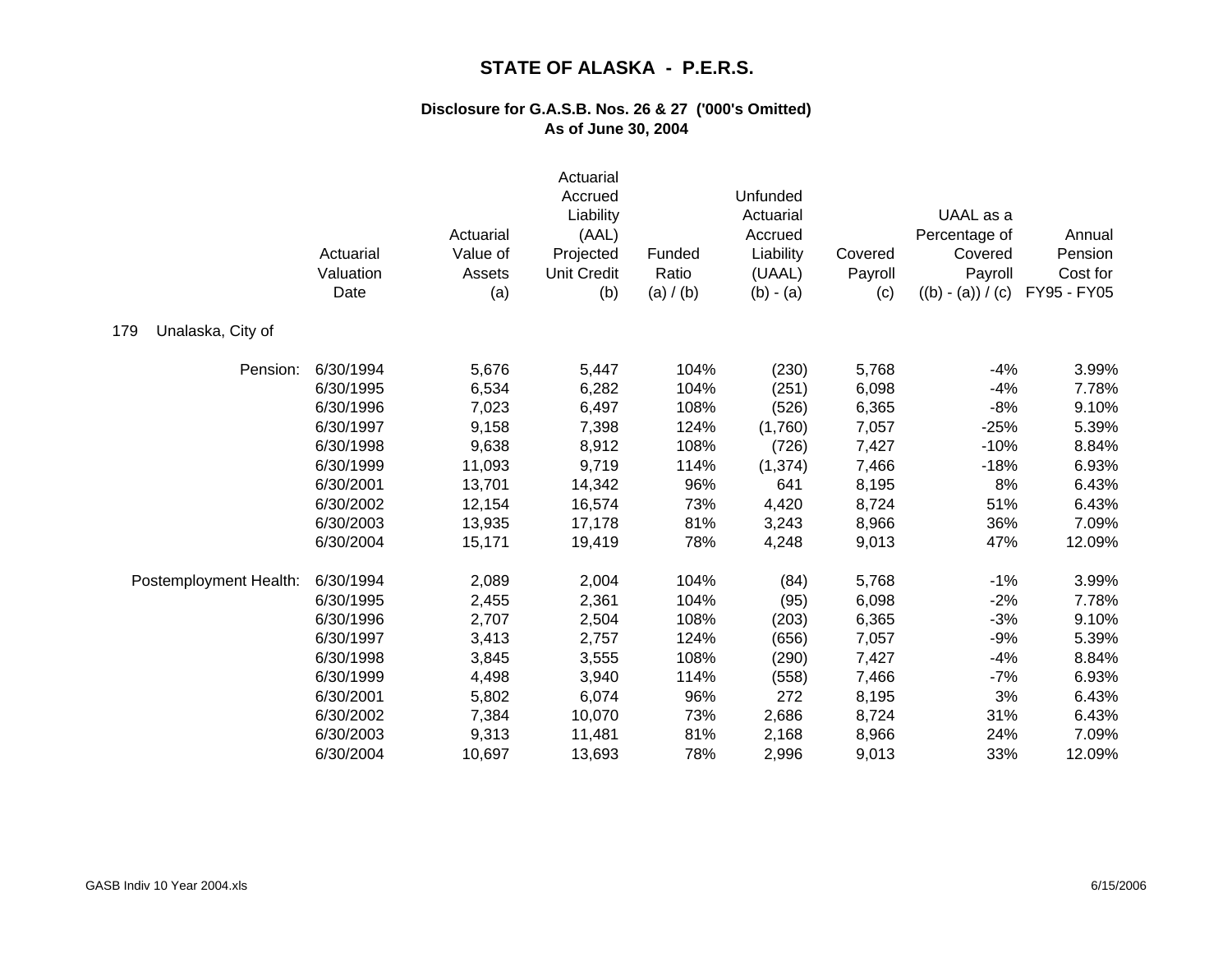|                                | Actuarial<br>Valuation<br>Date | Actuarial<br>Value of<br>Assets<br>(a) | Actuarial<br>Accrued<br>Liability<br>(AAL)<br>Projected<br><b>Unit Credit</b><br>(b) | Funded<br>Ratio<br>(a) / (b) | Unfunded<br>Actuarial<br>Accrued<br>Liability<br>(UAAL)<br>$(b) - (a)$ | Covered<br>Payroll<br>(c) | UAAL as a<br>Percentage of<br>Covered<br>Payroll<br>$((b) - (a)) / (c)$ | Annual<br>Pension<br>Cost for<br>FY95 - FY05 |
|--------------------------------|--------------------------------|----------------------------------------|--------------------------------------------------------------------------------------|------------------------------|------------------------------------------------------------------------|---------------------------|-------------------------------------------------------------------------|----------------------------------------------|
| Kenai Peninsula Borough<br>180 |                                |                                        |                                                                                      |                              |                                                                        |                           |                                                                         |                                              |
| Pension:                       | 6/30/1994                      | 20,741                                 | 21,740                                                                               | 95%                          | 999                                                                    | 8,406                     | 12%                                                                     | 12.46%                                       |
|                                | 6/30/1995                      | 22,870                                 | 23,877                                                                               | 96%                          | 1,007                                                                  | 8,559                     | 12%                                                                     | 11.81%                                       |
|                                | 6/30/1996                      | 25,624                                 | 23,252                                                                               | 110%                         | (2,372)                                                                | 8,590                     | $-28%$                                                                  | 11.77%                                       |
|                                | 6/30/1997                      | 29,914                                 | 27,041                                                                               | 111%                         | (2,872)                                                                | 9,200                     | $-31%$                                                                  | 8.11%                                        |
|                                | 6/30/1998                      | 32,890                                 | 30,806                                                                               | 107%                         | (2,084)                                                                | 9,200                     | $-23%$                                                                  | 6.47%                                        |
|                                | 6/30/1999                      | 34,103                                 | 31,737                                                                               | 107%                         | (2,366)                                                                | 9,874                     | $-24%$                                                                  | 6.19%                                        |
|                                | 6/30/2001                      | 39,048                                 | 39,549                                                                               | 99%                          | 501                                                                    | 9,789                     | 5%                                                                      | 6.40%                                        |
|                                | 6/30/2002                      | 32,847                                 | 46,303                                                                               | 71%                          | 13,456                                                                 | 11,067                    | 122%                                                                    | 6.40%                                        |
|                                | 6/30/2003                      | 33,752                                 | 48,201                                                                               | 70%                          | 14,449                                                                 | 11,907                    | 121%                                                                    | 7.81%                                        |
|                                | 6/30/2004                      | 34,673                                 | 52,259                                                                               | 66%                          | 17,586                                                                 | 12,483                    | 141%                                                                    | 12.81%                                       |
| Postemployment Health:         | 6/30/1994                      | 7,632                                  | 7,999                                                                                | 95%                          | 367                                                                    | 8,406                     | 4%                                                                      | 12.46%                                       |
|                                | 6/30/1995                      | 8,595                                  | 8,973                                                                                | 96%                          | 378                                                                    | 8,559                     | 4%                                                                      | 11.81%                                       |
|                                | 6/30/1996                      | 9,875                                  | 8,961                                                                                | 110%                         | (914)                                                                  | 8,590                     | $-11%$                                                                  | 11.77%                                       |
|                                | 6/30/1997                      | 11,149                                 | 10,079                                                                               | 111%                         | (1,071)                                                                | 9,200                     | $-12%$                                                                  | 8.11%                                        |
|                                | 6/30/1998                      | 13,118                                 | 12,286                                                                               | 107%                         | (832)                                                                  | 9,200                     | $-9%$                                                                   | 6.47%                                        |
|                                | 6/30/1999                      | 13,825                                 | 12,867                                                                               | 107%                         | (958)                                                                  | 9,874                     | $-10%$                                                                  | 6.19%                                        |
|                                | 6/30/2001                      | 16,533                                 | 16,746                                                                               | 99%                          | 213                                                                    | 9,789                     | 2%                                                                      | 6.40%                                        |
|                                | 6/30/2002                      | 19,957                                 | 28,133                                                                               | 71%                          | 8,176                                                                  | 11,067                    | 74%                                                                     | 6.40%                                        |
|                                | 6/30/2003                      | 22,559                                 | 32,216                                                                               | 70%                          | 9,657                                                                  | 11,907                    | 81%                                                                     | 7.81%                                        |
|                                | 6/30/2004                      | 24,448                                 | 36,849                                                                               | 66%                          | 12,401                                                                 | 12,483                    | 99%                                                                     | 12.81%                                       |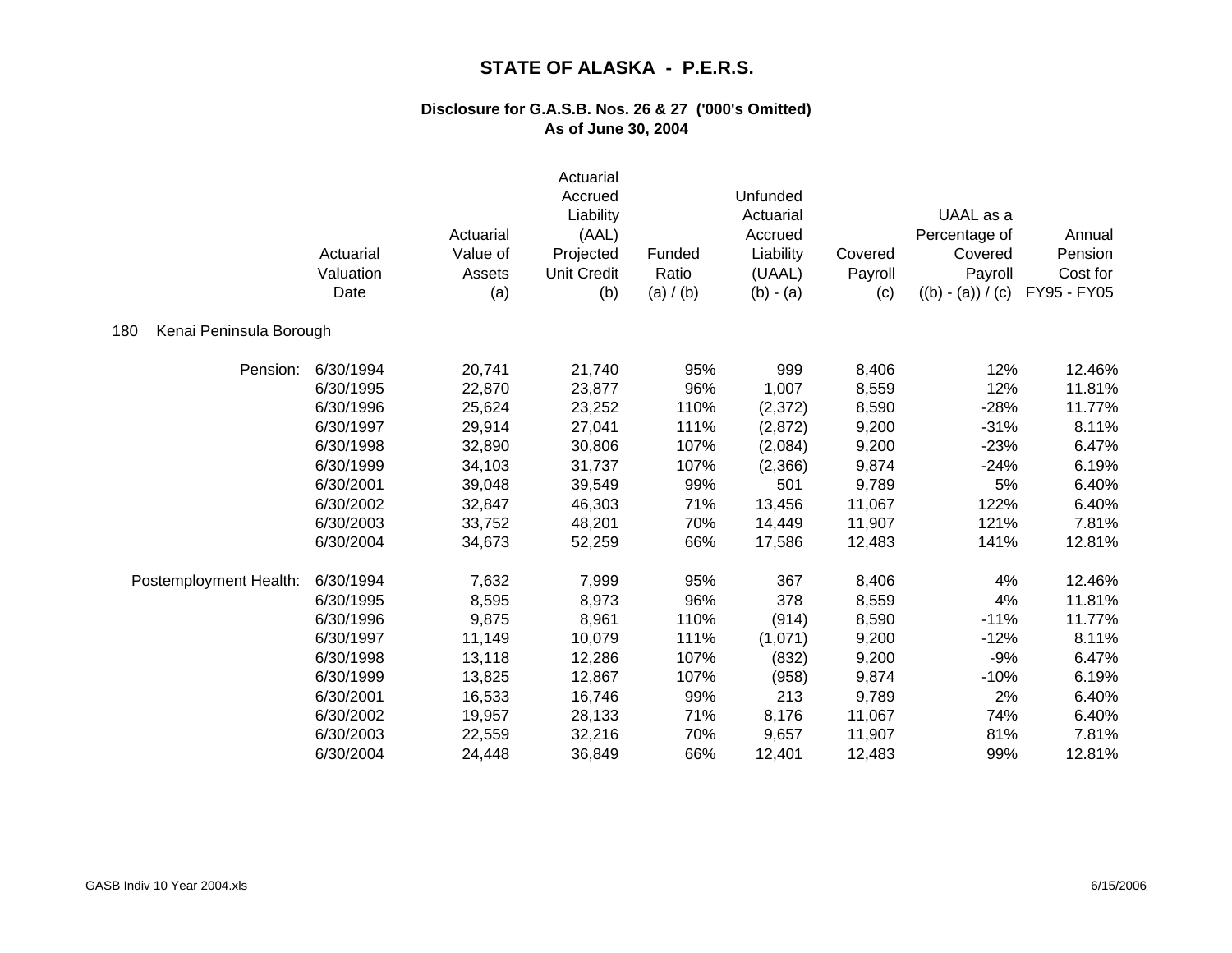|                           | Actuarial<br>Valuation<br>Date | Actuarial<br>Value of<br>Assets<br>(a) | Actuarial<br>Accrued<br>Liability<br>(AAL)<br>Projected<br><b>Unit Credit</b><br>(b) | Funded<br>Ratio<br>(a) / (b) | Unfunded<br>Actuarial<br>Accrued<br>Liability<br>(UAAL)<br>$(b) - (a)$ | Covered<br>Payroll<br>(c) | UAAL as a<br>Percentage of<br>Covered<br>Payroll<br>$((b) - (a)) / (c)$ | Annual<br>Pension<br>Cost for<br>FY95 - FY05 |
|---------------------------|--------------------------------|----------------------------------------|--------------------------------------------------------------------------------------|------------------------------|------------------------------------------------------------------------|---------------------------|-------------------------------------------------------------------------|----------------------------------------------|
| Ketchikan, City of<br>181 |                                |                                        |                                                                                      |                              |                                                                        |                           |                                                                         |                                              |
| Pension:                  | 6/30/1994                      | 14,926                                 | 19,538                                                                               | 76%                          | 4,613                                                                  | 6,270                     | 74%                                                                     | 23.25%                                       |
|                           | 6/30/1995                      | 16,244                                 | 20,856                                                                               | 78%                          | 4,613                                                                  | 6,274                     | 74%                                                                     | 20.32%                                       |
|                           | 6/30/1996                      | 17,998                                 | 20,400                                                                               | 88%                          | 2,402                                                                  | 6,294                     | 38%                                                                     | 19.09%                                       |
|                           | 6/30/1997                      | 20,711                                 | 23,171                                                                               | 89%                          | 2,460                                                                  | 6,180                     | 40%                                                                     | 15.48%                                       |
|                           | 6/30/1998                      | 22,677                                 | 25,789                                                                               | 88%                          | 3,112                                                                  | 6,744                     | 46%                                                                     | 14.52%                                       |
|                           | 6/30/1999                      | 24,679                                 | 26,408                                                                               | 93%                          | 1,729                                                                  | 6,343                     | 27%                                                                     | 14.61%                                       |
|                           | 6/30/2001                      | 28,424                                 | 32,575                                                                               | 87%                          | 4,151                                                                  | 7,228                     | 57%                                                                     | 12.96%                                       |
|                           | 6/30/2002                      | 23,333                                 | 34,837                                                                               | 67%                          | 11,504                                                                 | 7,358                     | 156%                                                                    | 12.96%                                       |
|                           | 6/30/2003                      | 22,845                                 | 35,899                                                                               | 64%                          | 13,054                                                                 | 7,409                     | 176%                                                                    | 14.92%                                       |
|                           | 6/30/2004                      | 23,673                                 | 38,843                                                                               | 61%                          | 15,170                                                                 | 7,776                     | 195%                                                                    | 19.92%                                       |
| Postemployment Health:    | 6/30/1994                      | 5,492                                  | 7,190                                                                                | 76%                          | 1,697                                                                  | 6,270                     | 27%                                                                     | 23.25%                                       |
|                           | 6/30/1995                      | 6,104                                  | 7,838                                                                                | 78%                          | 1,733                                                                  | 6,274                     | 28%                                                                     | 20.32%                                       |
|                           | 6/30/1996                      | 6,936                                  | 7,861                                                                                | 88%                          | 925                                                                    | 6,294                     | 15%                                                                     | 19.09%                                       |
|                           | 6/30/1997                      | 7,719                                  | 8,636                                                                                | 89%                          | 917                                                                    | 6,180                     | 15%                                                                     | 15.48%                                       |
|                           | 6/30/1998                      | 9,045                                  | 10,285                                                                               | 88%                          | 1,240                                                                  | 6,744                     | 18%                                                                     | 14.52%                                       |
|                           | 6/30/1999                      | 10,006                                 | 10,706                                                                               | 93%                          | 700                                                                    | 6,343                     | 11%                                                                     | 14.61%                                       |
|                           | 6/30/2001                      | 12,035                                 | 13,792                                                                               | 87%                          | 1,757                                                                  | 7,228                     | 24%                                                                     | 12.96%                                       |
|                           | 6/30/2002                      | 14,177                                 | 21,166                                                                               | 67%                          | 6,989                                                                  | 7,358                     | 95%                                                                     | 12.96%                                       |
|                           | 6/30/2003                      | 15,269                                 | 23,994                                                                               | 64%                          | 8,725                                                                  | 7,409                     | 118%                                                                    | 14.92%                                       |
|                           | 6/30/2004                      | 16,692                                 | 27,389                                                                               | 61%                          | 10,697                                                                 | 7,776                     | 138%                                                                    | 19.92%                                       |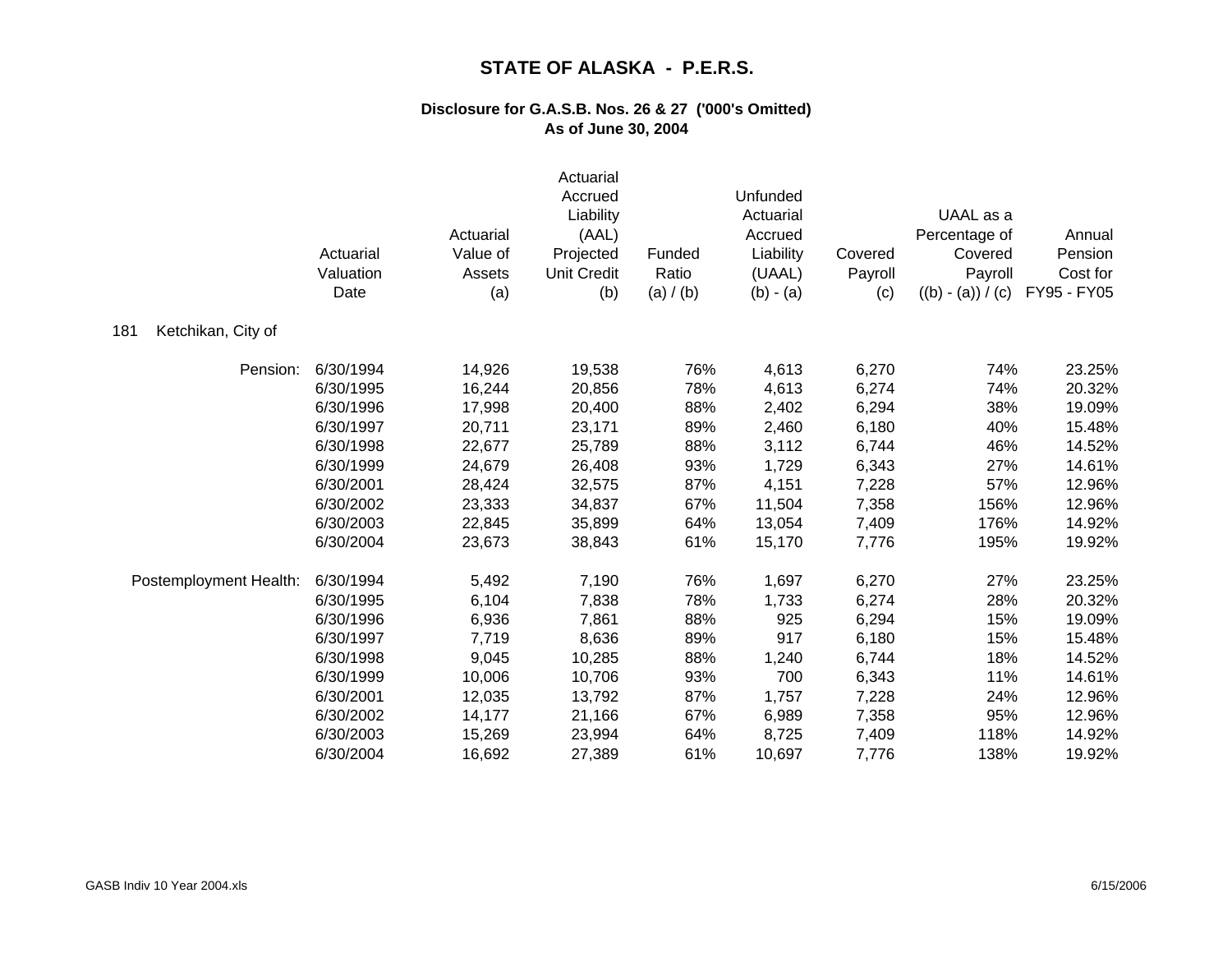|                        | Actuarial<br>Valuation<br>Date | Actuarial<br>Value of<br>Assets<br>(a) | Actuarial<br>Accrued<br>Liability<br>(AAL)<br>Projected<br><b>Unit Credit</b><br>(b) | Funded<br>Ratio<br>(a) / (b) | Unfunded<br>Actuarial<br>Accrued<br>Liability<br>(UAAL)<br>$(b) - (a)$ | Covered<br>Payroll<br>(c) | UAAL as a<br>Percentage of<br>Covered<br>Payroll<br>$((b) - (a)) / (c)$ | Annual<br>Pension<br>Cost for<br>FY95 - FY05 |
|------------------------|--------------------------------|----------------------------------------|--------------------------------------------------------------------------------------|------------------------------|------------------------------------------------------------------------|---------------------------|-------------------------------------------------------------------------|----------------------------------------------|
| Seward, City of<br>182 |                                |                                        |                                                                                      |                              |                                                                        |                           |                                                                         |                                              |
| Pension:               | 6/30/1994                      | 7,164                                  | 6,948                                                                                | 103%                         | (216)                                                                  | 2,784                     | $-8%$                                                                   | 9.52%                                        |
|                        | 6/30/1995                      | 8,077                                  | 7,884                                                                                | 102%                         | (193)                                                                  | 3,077                     | $-6%$                                                                   | 6.73%                                        |
|                        | 6/30/1996                      | 8,616                                  | 8,036                                                                                | 107%                         | (580)                                                                  | 3,100                     | $-19%$                                                                  | 7.90%                                        |
|                        | 6/30/1997                      | 9,624                                  | 8,922                                                                                | 108%                         | (702)                                                                  | 2,977                     | $-24%$                                                                  | 4.71%                                        |
|                        | 6/30/1998                      | 10,707                                 | 10,172                                                                               | 105%                         | (535)                                                                  | 2,929                     | $-18%$                                                                  | 7.56%                                        |
|                        | 6/30/1999                      | 10,897                                 | 10,052                                                                               | 108%                         | (845)                                                                  | 2,871                     | $-29%$                                                                  | 7.09%                                        |
|                        | 6/30/2001                      | 12,408                                 | 11,620                                                                               | 107%                         | (788)                                                                  | 3,265                     | $-24%$                                                                  | 5.60%                                        |
|                        | 6/30/2002                      | 10,669                                 | 13,828                                                                               | 77%                          | 3,159                                                                  | 3,413                     | 93%                                                                     | 5.60%                                        |
|                        | 6/30/2003                      | 11,771                                 | 14,407                                                                               | 82%                          | 2,636                                                                  | 3,551                     | 74%                                                                     | 3.74%                                        |
|                        | 6/30/2004                      | 12,081                                 | 15,769                                                                               | 77%                          | 3,688                                                                  | 3,678                     | 100%                                                                    | 8.74%                                        |
| Postemployment Health: | 6/30/1994                      | 2,636                                  | 2,557                                                                                | 103%                         | (79)                                                                   | 2,784                     | $-3%$                                                                   | 9.52%                                        |
|                        | 6/30/1995                      | 3,035                                  | 2,963                                                                                | 102%                         | (72)                                                                   | 3,077                     | $-2%$                                                                   | 6.73%                                        |
|                        | 6/30/1996                      | 3,320                                  | 3,097                                                                                | 107%                         | (223)                                                                  | 3,100                     | $-7%$                                                                   | 7.90%                                        |
|                        | 6/30/1997                      | 3,587                                  | 3,325                                                                                | 108%                         | (262)                                                                  | 2,977                     | $-9%$                                                                   | 4.71%                                        |
|                        | 6/30/1998                      | 4,271                                  | 4,058                                                                                | 105%                         | (213)                                                                  | 2,929                     | $-7%$                                                                   | 7.56%                                        |
|                        | 6/30/1999                      | 4,418                                  | 4,076                                                                                | 108%                         | (342)                                                                  | 2,871                     | $-12%$                                                                  | 7.09%                                        |
|                        | 6/30/2001                      | 5,254                                  | 4,920                                                                                | 107%                         | (334)                                                                  | 3,265                     | $-10%$                                                                  | 5.60%                                        |
|                        | 6/30/2002                      | 6,483                                  | 8,402                                                                                | 77%                          | 1,919                                                                  | 3,413                     | 56%                                                                     | 5.60%                                        |
|                        | 6/30/2003                      | 7,868                                  | 9,629                                                                                | 82%                          | 1,761                                                                  | 3,551                     | 50%                                                                     | 3.74%                                        |
|                        | 6/30/2004                      | 8,519                                  | 11,119                                                                               | 77%                          | 2,600                                                                  | 3,678                     | 71%                                                                     | 8.74%                                        |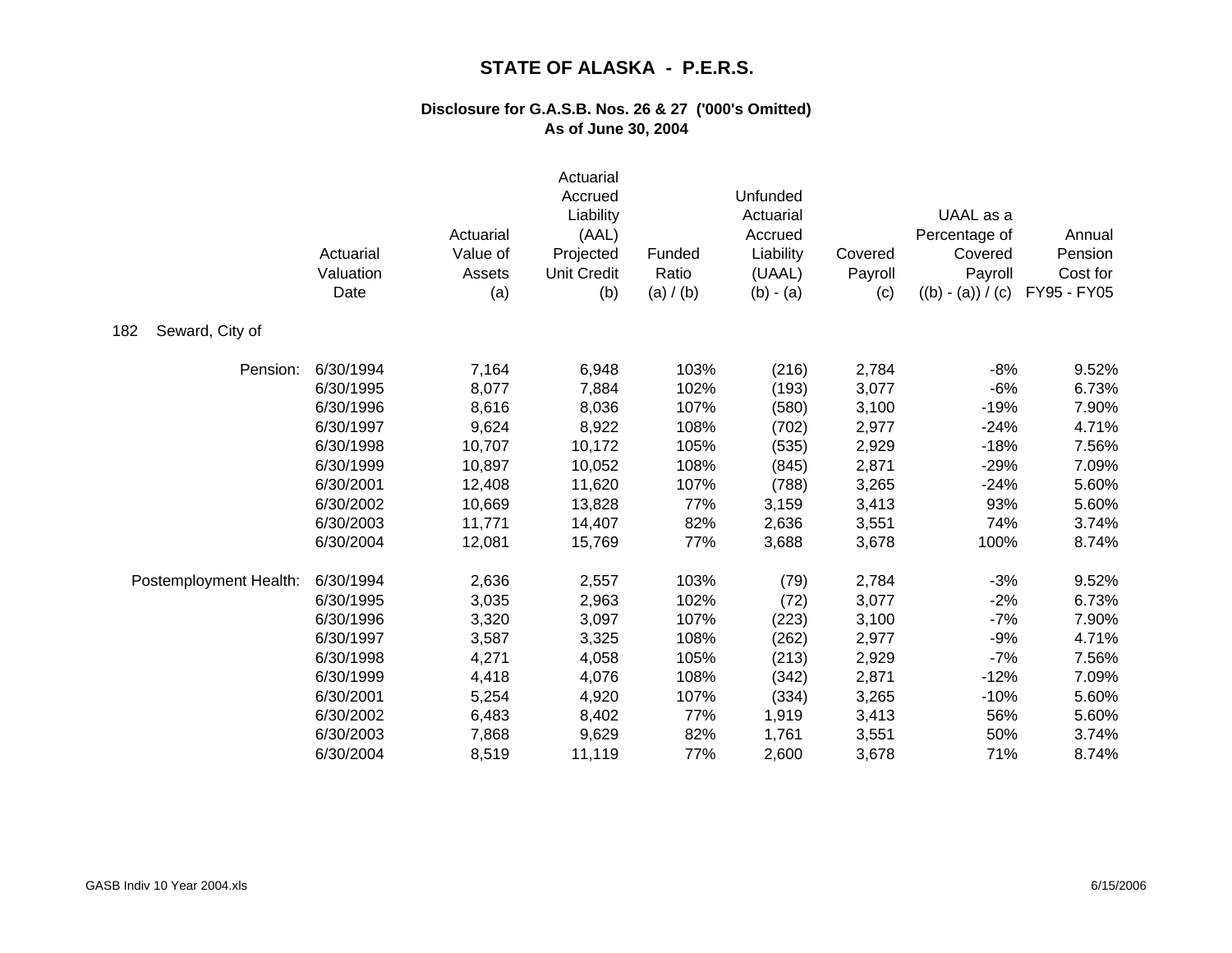|                            | Actuarial<br>Valuation<br>Date | Actuarial<br>Value of<br>Assets<br>(a) | Actuarial<br>Accrued<br>Liability<br>(AAL)<br>Projected<br><b>Unit Credit</b><br>(b) | Funded<br>Ratio<br>(a) / (b) | Unfunded<br>Actuarial<br>Accrued<br>Liability<br>(UAAL)<br>$(b) - (a)$ | Covered<br>Payroll<br>(c) | UAAL as a<br>Percentage of<br>Covered<br>Payroll<br>$((b) - (a)) / (c)$ | Annual<br>Pension<br>Cost for<br>FY95 - FY05 |
|----------------------------|--------------------------------|----------------------------------------|--------------------------------------------------------------------------------------|------------------------------|------------------------------------------------------------------------|---------------------------|-------------------------------------------------------------------------|----------------------------------------------|
| Fort Yukon, City of<br>183 |                                |                                        |                                                                                      |                              |                                                                        |                           |                                                                         |                                              |
| Pension:                   | 6/30/1994                      | 501                                    | 352                                                                                  | 142%                         | (148)                                                                  | 189                       | $-78%$                                                                  | 0.00%                                        |
|                            | 6/30/1995                      | 566                                    | 377                                                                                  | 150%                         | (189)                                                                  | 196                       | $-96%$                                                                  | 0.00%                                        |
|                            | 6/30/1996                      | 577                                    | 370                                                                                  | 156%                         | (207)                                                                  | 252                       | $-82%$                                                                  | 0.00%                                        |
|                            | 6/30/1997                      | 653                                    | 415                                                                                  | 158%                         | (239)                                                                  | 254                       | $-94%$                                                                  | 0.00%                                        |
|                            | 6/30/1998                      | 644                                    | 399                                                                                  | 161%                         | (245)                                                                  | 142                       | $-173%$                                                                 | 0.00%                                        |
|                            | 6/30/1999                      | 723                                    | 473                                                                                  | 153%                         | (250)                                                                  | 154                       | $-162%$                                                                 | 0.00%                                        |
|                            | 6/30/2001                      | 819                                    | 635                                                                                  | 129%                         | (184)                                                                  | 258                       | $-71%$                                                                  | 0.00%                                        |
|                            | 6/30/2002                      | 698                                    | 795                                                                                  | 88%                          | 97                                                                     | 271                       | 36%                                                                     | 0.00%                                        |
|                            | 6/30/2003                      | 760                                    | 691                                                                                  | 110%                         | (69)                                                                   | 291                       | $-24%$                                                                  | 0.00%                                        |
|                            | 6/30/2004                      | 932                                    | 696                                                                                  | 134%                         | (236)                                                                  | 256                       | $-93%$                                                                  | 5.00%                                        |
| Postemployment Health:     | 6/30/1994                      | 184                                    | 130                                                                                  | 142%                         | (55)                                                                   | 189                       | $-29%$                                                                  | 0.00%                                        |
|                            | 6/30/1995                      | 213                                    | 142                                                                                  | 150%                         | (71)                                                                   | 196                       | $-36%$                                                                  | 0.00%                                        |
|                            | 6/30/1996                      | 222                                    | 142                                                                                  | 156%                         | (80)                                                                   | 252                       | $-32%$                                                                  | 0.00%                                        |
|                            | 6/30/1997                      | 244                                    | 154                                                                                  | 158%                         | (89)                                                                   | 254                       | $-35%$                                                                  | 0.00%                                        |
|                            | 6/30/1998                      | 257                                    | 160                                                                                  | 161%                         | (97)                                                                   | 142                       | $-68%$                                                                  | 0.00%                                        |
|                            | 6/30/1999                      | 294                                    | 193                                                                                  | 152%                         | (101)                                                                  | 154                       | $-66%$                                                                  | 0.00%                                        |
|                            | 6/30/2001                      | 347                                    | 270                                                                                  | 129%                         | (77)                                                                   | 258                       | $-30%$                                                                  | 0.00%                                        |
|                            | 6/30/2002                      | 425                                    | 483                                                                                  | 88%                          | 58                                                                     | 271                       | 21%                                                                     | 0.00%                                        |
|                            | 6/30/2003                      | 508                                    | 462                                                                                  | 110%                         | (46)                                                                   | 291                       | $-16%$                                                                  | 0.00%                                        |
|                            | 6/30/2004                      | 657                                    | 491                                                                                  | 134%                         | (166)                                                                  | 256                       | $-65%$                                                                  | 5.00%                                        |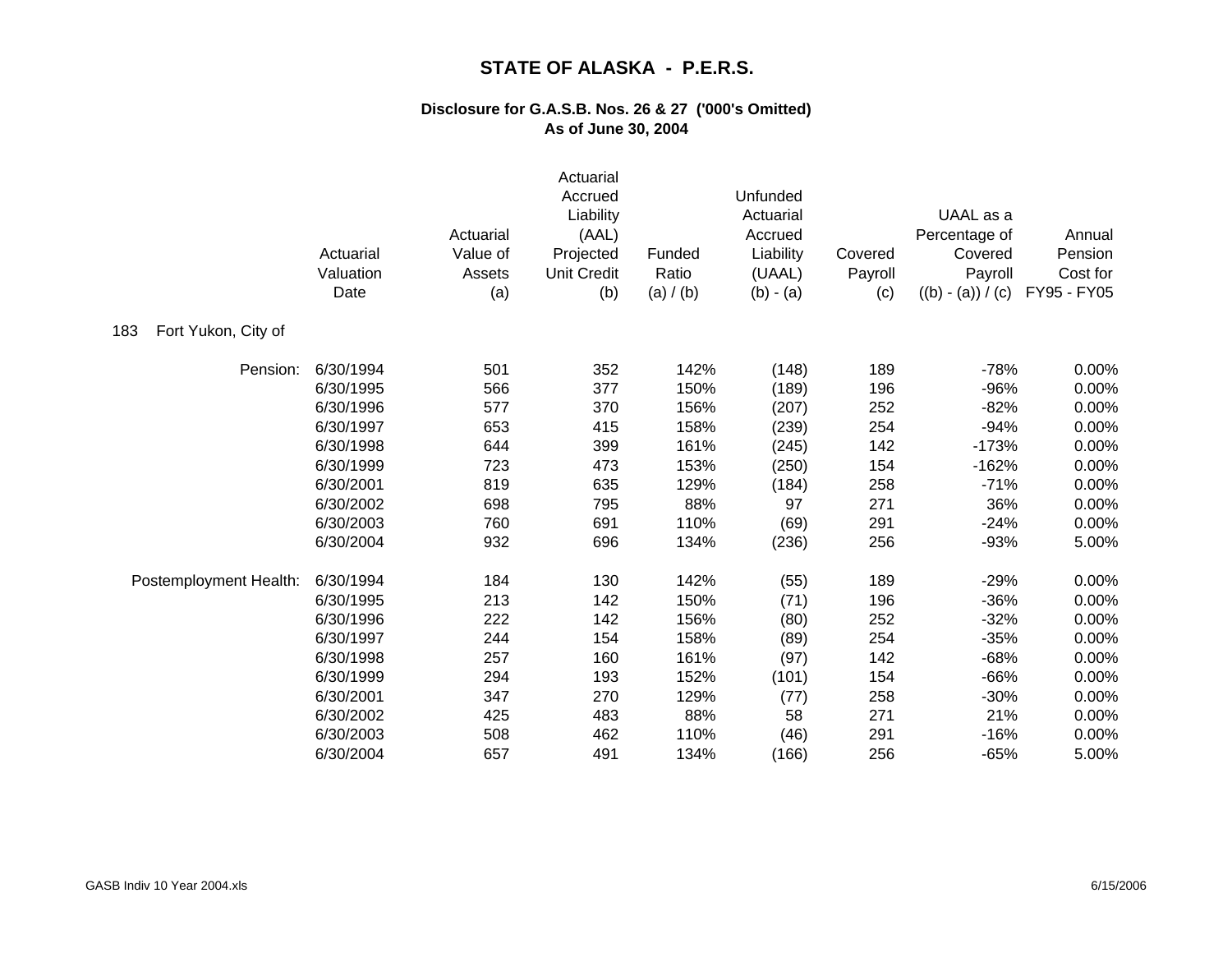|                                                   | Actuarial<br>Valuation<br>Date | Actuarial<br>Value of<br>Assets<br>(a) | Actuarial<br>Accrued<br>Liability<br>(AAL)<br>Projected<br><b>Unit Credit</b><br>(b) | Funded<br>Ratio<br>(a) / (b) | Unfunded<br>Actuarial<br>Accrued<br>Liability<br>(UAAL)<br>$(b) - (a)$ | Covered<br>Payroll<br>(c) | UAAL as a<br>Percentage of<br>Covered<br>Payroll<br>$((b) - (a)) / (c)$ | Annual<br>Pension<br>Cost for<br>FY95 - FY05 |
|---------------------------------------------------|--------------------------------|----------------------------------------|--------------------------------------------------------------------------------------|------------------------------|------------------------------------------------------------------------|---------------------------|-------------------------------------------------------------------------|----------------------------------------------|
| <b>Bristol Bay Borough School District</b><br>184 |                                |                                        |                                                                                      |                              |                                                                        |                           |                                                                         |                                              |
| Pension:                                          | 6/30/1994                      | 1,437                                  | 1,605                                                                                | 90%                          | 168                                                                    | 626                       | 27%                                                                     | 15.20%                                       |
|                                                   | 6/30/1995                      | 1,609                                  | 1,714                                                                                | 94%                          | 105                                                                    | 675                       | 16%                                                                     | 15.53%                                       |
|                                                   | 6/30/1996                      | 1,720                                  | 1,813                                                                                | 95%                          | 92                                                                     | 644                       | 14%                                                                     | 13.55%                                       |
|                                                   | 6/30/1997                      | 1,944                                  | 1,960                                                                                | 99%                          | 16                                                                     | 690                       | 2%                                                                      | 8.57%                                        |
|                                                   | 6/30/1998                      | 2,149                                  | 2,173                                                                                | 99%                          | 24                                                                     | 601                       | 4%                                                                      | 11.61%                                       |
|                                                   | 6/30/1999                      | 2,368                                  | 2,451                                                                                | 97%                          | 83                                                                     | 768                       | 11%                                                                     | 10.17%                                       |
|                                                   | 6/30/2001                      | 2,723                                  | 2,731                                                                                | 100%                         | 8                                                                      | 682                       | 1%                                                                      | 10.78%                                       |
|                                                   | 6/30/2002                      | 2,329                                  | 3,383                                                                                | 69%                          | 1,054                                                                  | 641                       | 164%                                                                    | 10.78%                                       |
|                                                   | 6/30/2003                      | 2,520                                  | 3,440                                                                                | 73%                          | 920                                                                    | 551                       | 167%                                                                    | 7.10%                                        |
|                                                   | 6/30/2004                      | 2,919                                  | 3,630                                                                                | 80%                          | 711                                                                    | 532                       | 134%                                                                    | 12.10%                                       |
| Postemployment Health:                            | 6/30/1994                      | 529                                    | 591                                                                                  | 90%                          | 62                                                                     | 626                       | 10%                                                                     | 15.20%                                       |
|                                                   | 6/30/1995                      | 604                                    | 644                                                                                  | 94%                          | 40                                                                     | 675                       | 6%                                                                      | 15.53%                                       |
|                                                   | 6/30/1996                      | 663                                    | 698                                                                                  | 95%                          | 36                                                                     | 644                       | 6%                                                                      | 13.55%                                       |
|                                                   | 6/30/1997                      | 725                                    | 731                                                                                  | 99%                          | 6                                                                      | 690                       | 1%                                                                      | 8.57%                                        |
|                                                   | 6/30/1998                      | 858                                    | 867                                                                                  | 99%                          | 9                                                                      | 601                       | 1%                                                                      | 11.61%                                       |
|                                                   | 6/30/1999                      | 960                                    | 995                                                                                  | 96%                          | 35                                                                     | 768                       | 5%                                                                      | 10.17%                                       |
|                                                   | 6/30/2001                      | 1,154                                  | 1,157                                                                                | 100%                         | 3                                                                      | 682                       | 0%                                                                      | 10.78%                                       |
|                                                   | 6/30/2002                      | 1,415                                  | 2,056                                                                                | 69%                          | 641                                                                    | 641                       | 100%                                                                    | 10.78%                                       |
|                                                   | 6/30/2003                      | 1,684                                  | 2,299                                                                                | 73%                          | 615                                                                    | 551                       | 112%                                                                    | 7.10%                                        |
|                                                   | 6/30/2004                      | 2,058                                  | 2,560                                                                                | 80%                          | 502                                                                    | 532                       | 94%                                                                     | 12.10%                                       |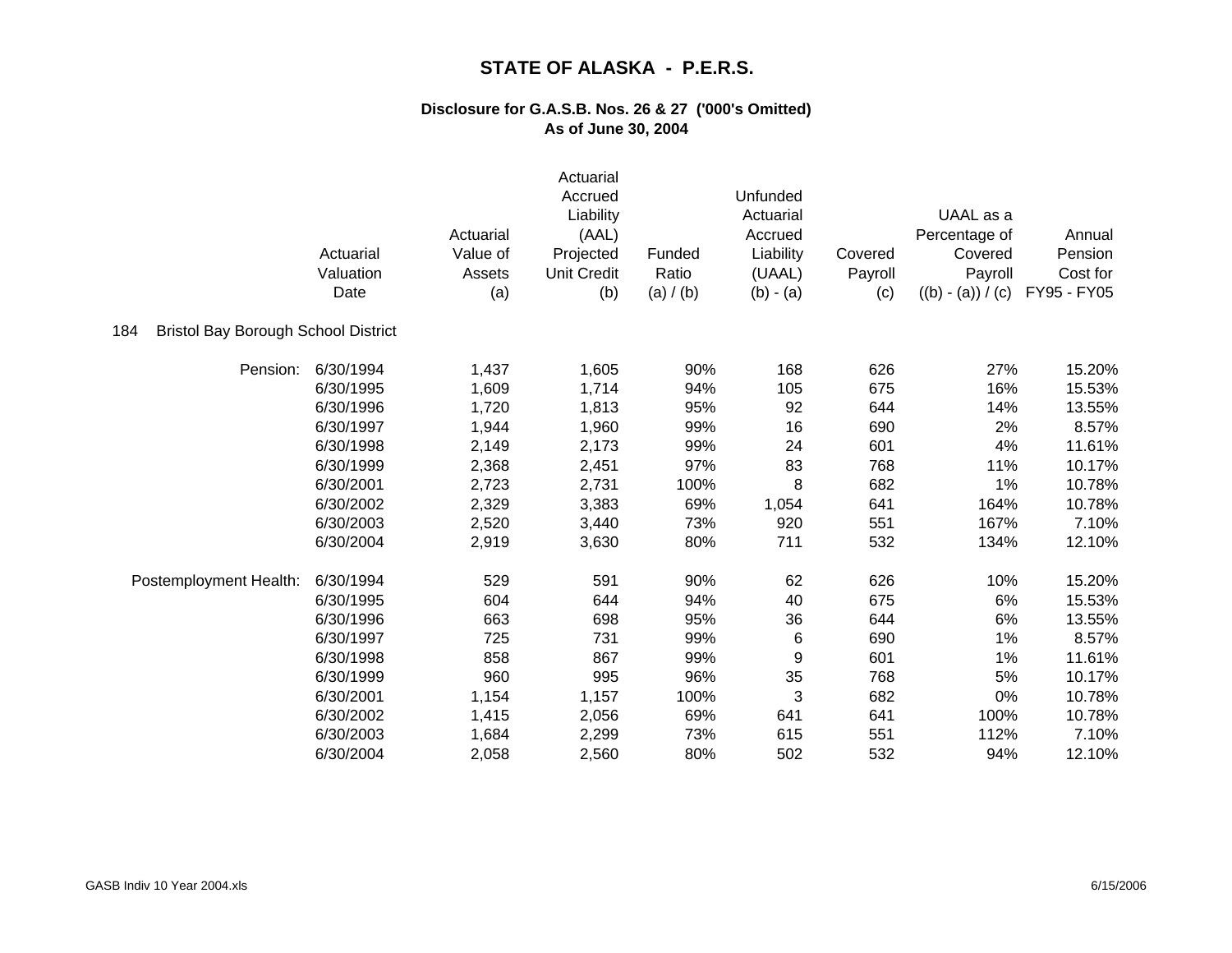|                                | Actuarial<br>Valuation<br>Date | Actuarial<br>Value of<br>Assets<br>(a) | Actuarial<br>Accrued<br>Liability<br>(AAL)<br>Projected<br><b>Unit Credit</b><br>(b) | Funded<br>Ratio<br>(a) $/$ (b) | Unfunded<br>Actuarial<br>Accrued<br>Liability<br>(UAAL)<br>$(b) - (a)$ | Covered<br>Payroll<br>(c) | UAAL as a<br>Percentage of<br>Covered<br>Payroll<br>$((b) - (a)) / (c)$ | Annual<br>Pension<br>Cost for<br>FY95 - FY05 |
|--------------------------------|--------------------------------|----------------------------------------|--------------------------------------------------------------------------------------|--------------------------------|------------------------------------------------------------------------|---------------------------|-------------------------------------------------------------------------|----------------------------------------------|
| Cordova School District<br>185 |                                |                                        |                                                                                      |                                |                                                                        |                           |                                                                         |                                              |
| Pension:                       | 6/30/1994                      | 1,634                                  | 1,797                                                                                | 91%                            | 163                                                                    | 511                       | 32%                                                                     | 13.59%                                       |
|                                | 6/30/1995                      | 1,747                                  | 1,936                                                                                | 90%                            | 189                                                                    | 483                       | 39%                                                                     | 13.49%                                       |
|                                | 6/30/1996                      | 1,843                                  | 1,951                                                                                | 94%                            | 108                                                                    | 540                       | 20%                                                                     | 14.16%                                       |
|                                | 6/30/1997                      | 2,207                                  | 2,231                                                                                | 99%                            | 24                                                                     | 545                       | 4%                                                                      | 11.38%                                       |
|                                | 6/30/1998                      | 2,317                                  | 2,382                                                                                | 97%                            | 65                                                                     | 571                       | 11%                                                                     | 12.31%                                       |
|                                | 6/30/1999                      | 2,482                                  | 2,565                                                                                | 97%                            | 83                                                                     | 655                       | 13%                                                                     | 10.41%                                       |
|                                | 6/30/2001                      | 3,445                                  | 3,255                                                                                | 106%                           | (190)                                                                  | 576                       | $-33%$                                                                  | 10.46%                                       |
|                                | 6/30/2002                      | 2,753                                  | 3,787                                                                                | 73%                            | 1,034                                                                  | 576                       | 180%                                                                    | 10.46%                                       |
|                                | 6/30/2003                      | 2,756                                  | 4,088                                                                                | 67%                            | 1,332                                                                  | 618                       | 216%                                                                    | 3.73%                                        |
|                                | 6/30/2004                      | 2,924                                  | 4,380                                                                                | 67%                            | 1,456                                                                  | 652                       | 223%                                                                    | 10.46%                                       |
| Postemployment Health:         | 6/30/1994                      | 601                                    | 661                                                                                  | 91%                            | 60                                                                     | 511                       | 12%                                                                     | 13.59%                                       |
|                                | 6/30/1995                      | 656                                    | 727                                                                                  | 90%                            | 71                                                                     | 483                       | 15%                                                                     | 13.49%                                       |
|                                | 6/30/1996                      | 710                                    | 752                                                                                  | 94%                            | 42                                                                     | 540                       | 8%                                                                      | 14.16%                                       |
|                                | 6/30/1997                      | 823                                    | 832                                                                                  | 99%                            | 9                                                                      | 545                       | 2%                                                                      | 11.38%                                       |
|                                | 6/30/1998                      | 925                                    | 951                                                                                  | 97%                            | 26                                                                     | 571                       | 5%                                                                      | 12.31%                                       |
|                                | 6/30/1999                      | 1,007                                  | 1,041                                                                                | 97%                            | 34                                                                     | 655                       | 5%                                                                      | 10.41%                                       |
|                                | 6/30/2001                      | 1,460                                  | 1,379                                                                                | 106%                           | (81)                                                                   | 576                       | $-14%$                                                                  | 10.46%                                       |
|                                | 6/30/2002                      | 1,673                                  | 2,301                                                                                | 73%                            | 628                                                                    | 576                       | 109%                                                                    | 10.46%                                       |
|                                | 6/30/2003                      | 1,842                                  | 2,732                                                                                | 67%                            | 890                                                                    | 618                       | 144%                                                                    | 3.73%                                        |
|                                | 6/30/2004                      | 2,062                                  | 3,088                                                                                | 67%                            | 1,026                                                                  | 652                       | 158%                                                                    | 10.46%                                       |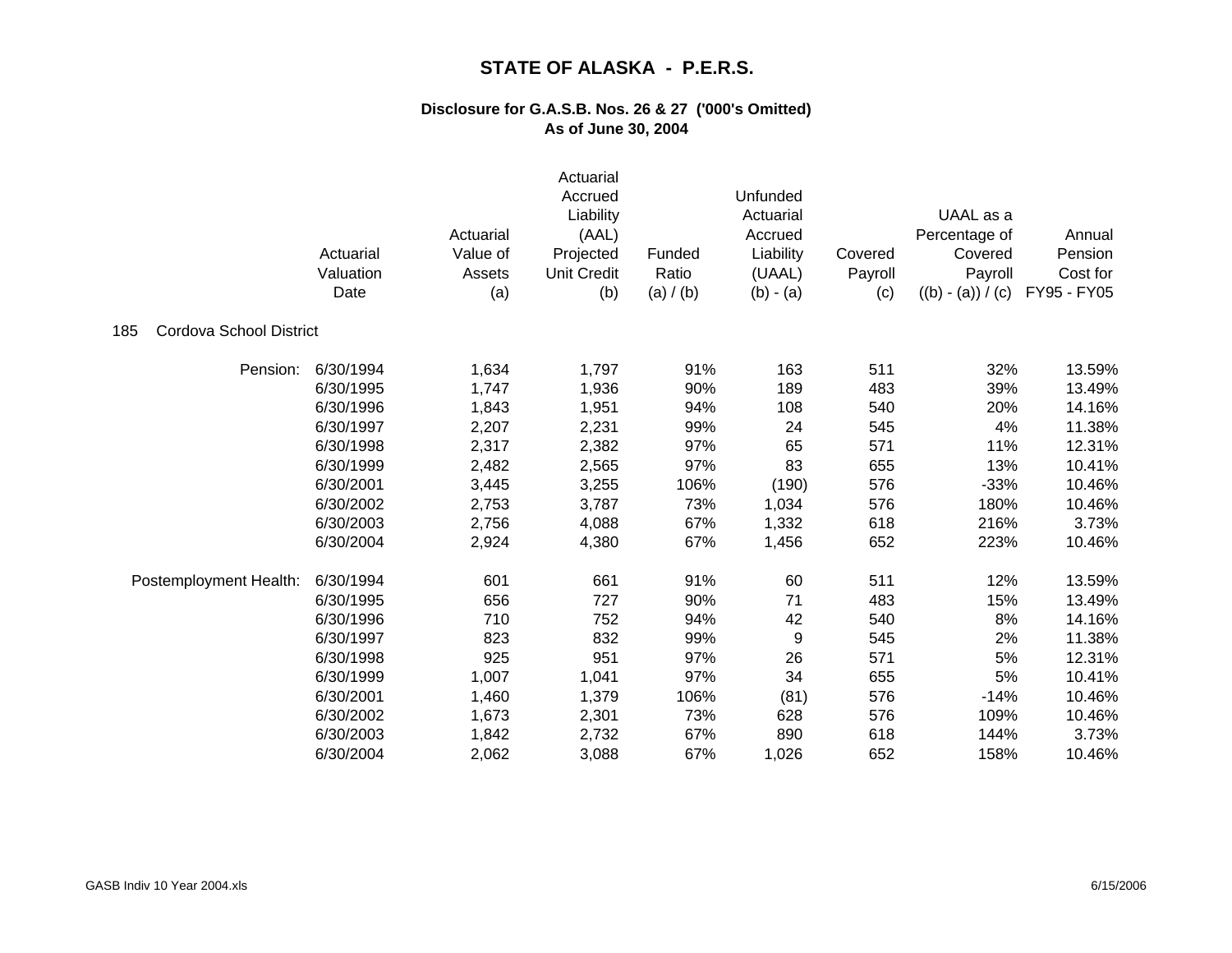|                        | Actuarial<br>Valuation<br>Date | Actuarial<br>Value of<br>Assets<br>(a) | Actuarial<br>Accrued<br>Liability<br>(AAL)<br>Projected<br><b>Unit Credit</b><br>(b) | Funded<br>Ratio<br>(a) / (b) | Unfunded<br>Actuarial<br>Accrued<br>Liability<br>(UAAL)<br>$(b) - (a)$ | Covered<br>Payroll<br>(c) | UAAL as a<br>Percentage of<br>Covered<br>Payroll<br>$((b) - (a)) / (c)$ | Annual<br>Pension<br>Cost for<br>FY95 - FY05 |
|------------------------|--------------------------------|----------------------------------------|--------------------------------------------------------------------------------------|------------------------------|------------------------------------------------------------------------|---------------------------|-------------------------------------------------------------------------|----------------------------------------------|
| Craig, City of<br>186  |                                |                                        |                                                                                      |                              |                                                                        |                           |                                                                         |                                              |
| Pension:               | 6/30/1994                      | 1,199                                  | 1,200                                                                                | 100%                         |                                                                        | 662                       | 0%                                                                      | 5.23%                                        |
|                        | 6/30/1995                      | 1,358                                  | 1,386                                                                                | 98%                          | 28                                                                     | 700                       | 4%                                                                      | 7.43%                                        |
|                        | 6/30/1996                      | 1,454                                  | 1,512                                                                                | 96%                          | 58                                                                     | 733                       | 8%                                                                      | 10.38%                                       |
|                        | 6/30/1997                      | 1,672                                  | 1,718                                                                                | 97%                          | 46                                                                     | 888                       | 5%                                                                      | 7.18%                                        |
|                        | 6/30/1998                      | 1,922                                  | 1,974                                                                                | 97%                          | 52                                                                     | 991                       | 5%                                                                      | 10.82%                                       |
|                        | 6/30/1999                      | 2,099                                  | 2,156                                                                                | 97%                          | 57                                                                     | 1,095                     | 5%                                                                      | 10.50%                                       |
|                        | 6/30/2001                      | 2,349                                  | 2,709                                                                                | 87%                          | 360                                                                    | 1,147                     | 31%                                                                     | 9.52%                                        |
|                        | 6/30/2002                      | 2,048                                  | 3,521                                                                                | 58%                          | 1,473                                                                  | 1,671                     | 88%                                                                     | 9.52%                                        |
|                        | 6/30/2003                      | 2,340                                  | 3,709                                                                                | 63%                          | 1,369                                                                  | 1,387                     | 99%                                                                     | 10.33%                                       |
|                        | 6/30/2004                      | 2,477                                  | 4,180                                                                                | 59%                          | 1,703                                                                  | 1,340                     | 127%                                                                    | 15.33%                                       |
| Postemployment Health: | 6/30/1994                      | 441                                    | 442                                                                                  | 100%                         |                                                                        | 662                       | 0%                                                                      | 5.23%                                        |
|                        | 6/30/1995                      | 511                                    | 521                                                                                  | 98%                          | 10                                                                     | 700                       | 1%                                                                      | 7.43%                                        |
|                        | 6/30/1996                      | 561                                    | 583                                                                                  | 96%                          | 22                                                                     | 733                       | 3%                                                                      | 10.38%                                       |
|                        | 6/30/1997                      | 623                                    | 640                                                                                  | 97%                          | 17                                                                     | 888                       | 2%                                                                      | 7.18%                                        |
|                        | 6/30/1998                      | 767                                    | 788                                                                                  | 97%                          | 21                                                                     | 991                       | 2%                                                                      | 10.82%                                       |
|                        | 6/30/1999                      | 852                                    | 875                                                                                  | 97%                          | 23                                                                     | 1,095                     | 2%                                                                      | 10.50%                                       |
|                        | 6/30/2001                      | 995                                    | 1,148                                                                                | 87%                          | 153                                                                    | 1,147                     | 13%                                                                     | 9.52%                                        |
|                        | 6/30/2002                      | 1,244                                  | 2,139                                                                                | 58%                          | 895                                                                    | 1,671                     | 54%                                                                     | 9.52%                                        |
|                        | 6/30/2003                      | 1,564                                  | 2,479                                                                                | 63%                          | 915                                                                    | 1,387                     | 66%                                                                     | 10.33%                                       |
|                        | 6/30/2004                      | 1,747                                  | 2,947                                                                                | 59%                          | 1,200                                                                  | 1,340                     | 90%                                                                     | 15.33%                                       |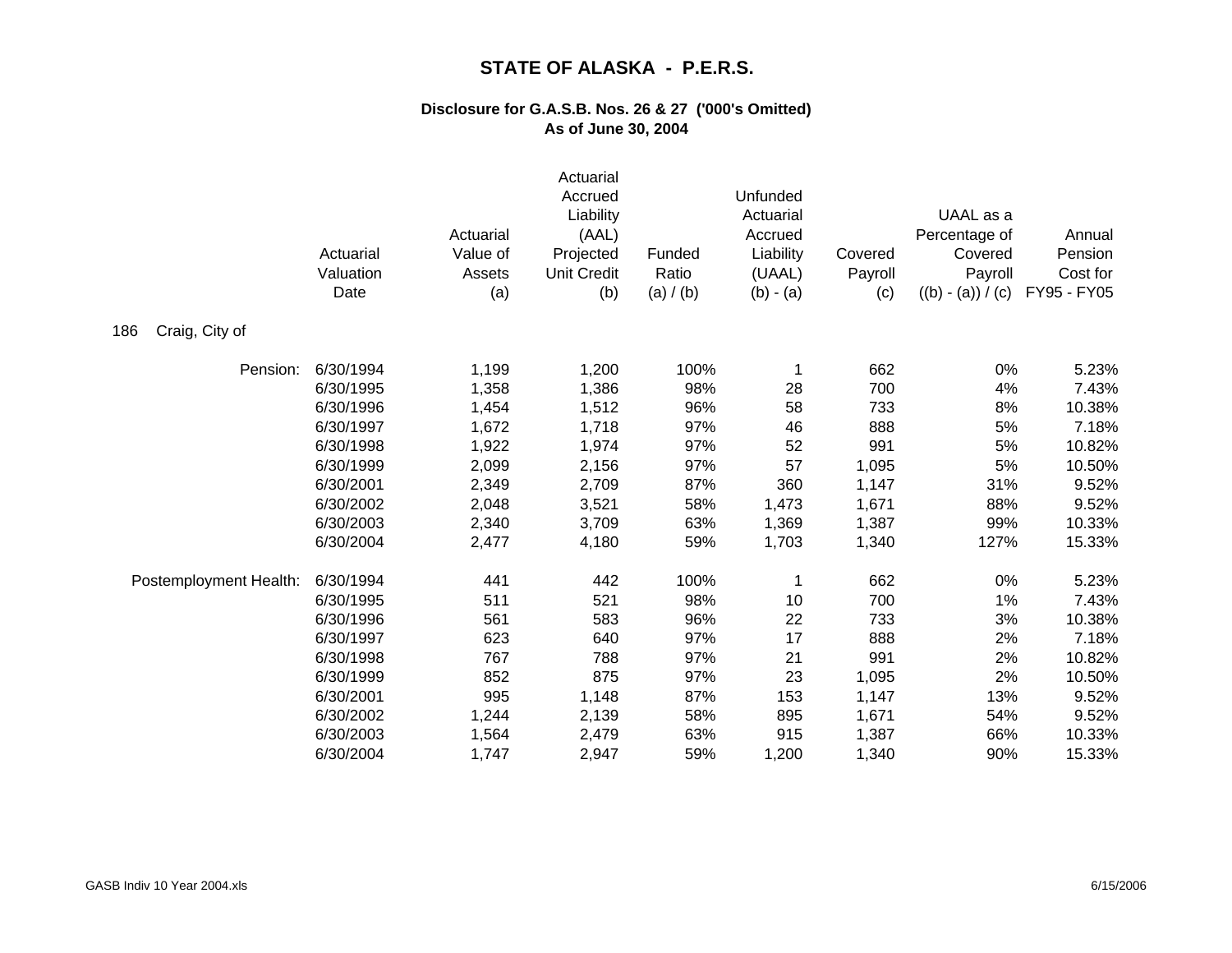|                                    | Actuarial<br>Valuation<br>Date | Actuarial<br>Value of<br>Assets<br>(a) | Actuarial<br>Accrued<br>Liability<br>(AAL)<br>Projected<br><b>Unit Credit</b><br>(b) | Funded<br>Ratio<br>(a) / (b) | Unfunded<br>Actuarial<br>Accrued<br>Liability<br>(UAAL)<br>$(b) - (a)$ | Covered<br>Payroll<br>(c) | UAAL as a<br>Percentage of<br>Covered<br>Payroll<br>$((b) - (a)) / (c)$ | Annual<br>Pension<br>Cost for<br>FY95 - FY05 |
|------------------------------------|--------------------------------|----------------------------------------|--------------------------------------------------------------------------------------|------------------------------|------------------------------------------------------------------------|---------------------------|-------------------------------------------------------------------------|----------------------------------------------|
| Petersburg General Hospital<br>187 |                                |                                        |                                                                                      |                              |                                                                        |                           |                                                                         |                                              |
| Pension:                           | 6/30/1994                      | 3,135                                  | 2,436                                                                                | 129%                         | (699)                                                                  | 1,282                     | $-54%$                                                                  | 16.54%                                       |
|                                    | 6/30/1995                      | 3,420                                  | 2,700                                                                                | 127%                         | (720)                                                                  | 1,126                     | $-64%$                                                                  | 15.00%                                       |
|                                    | 6/30/1996                      | 3,576                                  | 2,554                                                                                | 140%                         | (1,022)                                                                | 1,323                     | $-77%$                                                                  | 13.99%                                       |
|                                    | 6/30/1997                      | 4,110                                  | 2,971                                                                                | 138%                         | (1, 139)                                                               | 1,498                     | $-76%$                                                                  | 9.72%                                        |
|                                    | 6/30/1998                      | 4,374                                  | 3,370                                                                                | 130%                         | (1,004)                                                                | 1,510                     | $-66%$                                                                  | 9.90%                                        |
|                                    | 6/30/1999                      | 4,813                                  | 3,491                                                                                | 138%                         | (1, 322)                                                               | 1,670                     | $-79%$                                                                  | 0.88%                                        |
|                                    | 6/30/2001                      | 5,073                                  | 4,070                                                                                | 125%                         | (1,003)                                                                | 2,525                     | $-40%$                                                                  | 0.00%                                        |
|                                    | 6/30/2002                      | 4,335                                  | 4,870                                                                                | 89%                          | 535                                                                    | 2,638                     | 20%                                                                     | 0.00%                                        |
|                                    | 6/30/2003                      | 4,863                                  | 5,109                                                                                | 95%                          | 246                                                                    | 3,011                     | 8%                                                                      | 1.00%                                        |
|                                    | 6/30/2004                      | 5,251                                  | 6,017                                                                                | 87%                          | 766                                                                    | 3,209                     | 24%                                                                     | 6.00%                                        |
| Postemployment Health:             | 6/30/1994                      | 1,153                                  | 896                                                                                  | 129%                         | (257)                                                                  | 1,282                     | $-20%$                                                                  | 16.54%                                       |
|                                    | 6/30/1995                      | 1,285                                  | 1,014                                                                                | 127%                         | (271)                                                                  | 1,126                     | $-24%$                                                                  | 15.00%                                       |
|                                    | 6/30/1996                      | 1,378                                  | 984                                                                                  | 140%                         | (394)                                                                  | 1,323                     | $-30%$                                                                  | 13.99%                                       |
|                                    | 6/30/1997                      | 1,532                                  | 1,107                                                                                | 138%                         | (425)                                                                  | 1,498                     | $-28%$                                                                  | 9.72%                                        |
|                                    | 6/30/1998                      | 1,745                                  | 1,344                                                                                | 130%                         | (401)                                                                  | 1,510                     | $-27%$                                                                  | 9.90%                                        |
|                                    | 6/30/1999                      | 1,952                                  | 1,416                                                                                | 138%                         | (536)                                                                  | 1,670                     | $-32%$                                                                  | 0.88%                                        |
|                                    | 6/30/2001                      | 2,149                                  | 1,724                                                                                | 125%                         | (425)                                                                  | 2,525                     | $-17%$                                                                  | 0.00%                                        |
|                                    | 6/30/2002                      | 2,634                                  | 2,959                                                                                | 89%                          | 325                                                                    | 2,638                     | 12%                                                                     | 0.00%                                        |
|                                    | 6/30/2003                      | 3,250                                  | 3,414                                                                                | 95%                          | 164                                                                    | 3,011                     | 5%                                                                      | 1.00%                                        |
|                                    | 6/30/2004                      | 3,702                                  | 4,243                                                                                | 87%                          | 541                                                                    | 3,209                     | 17%                                                                     | 6.00%                                        |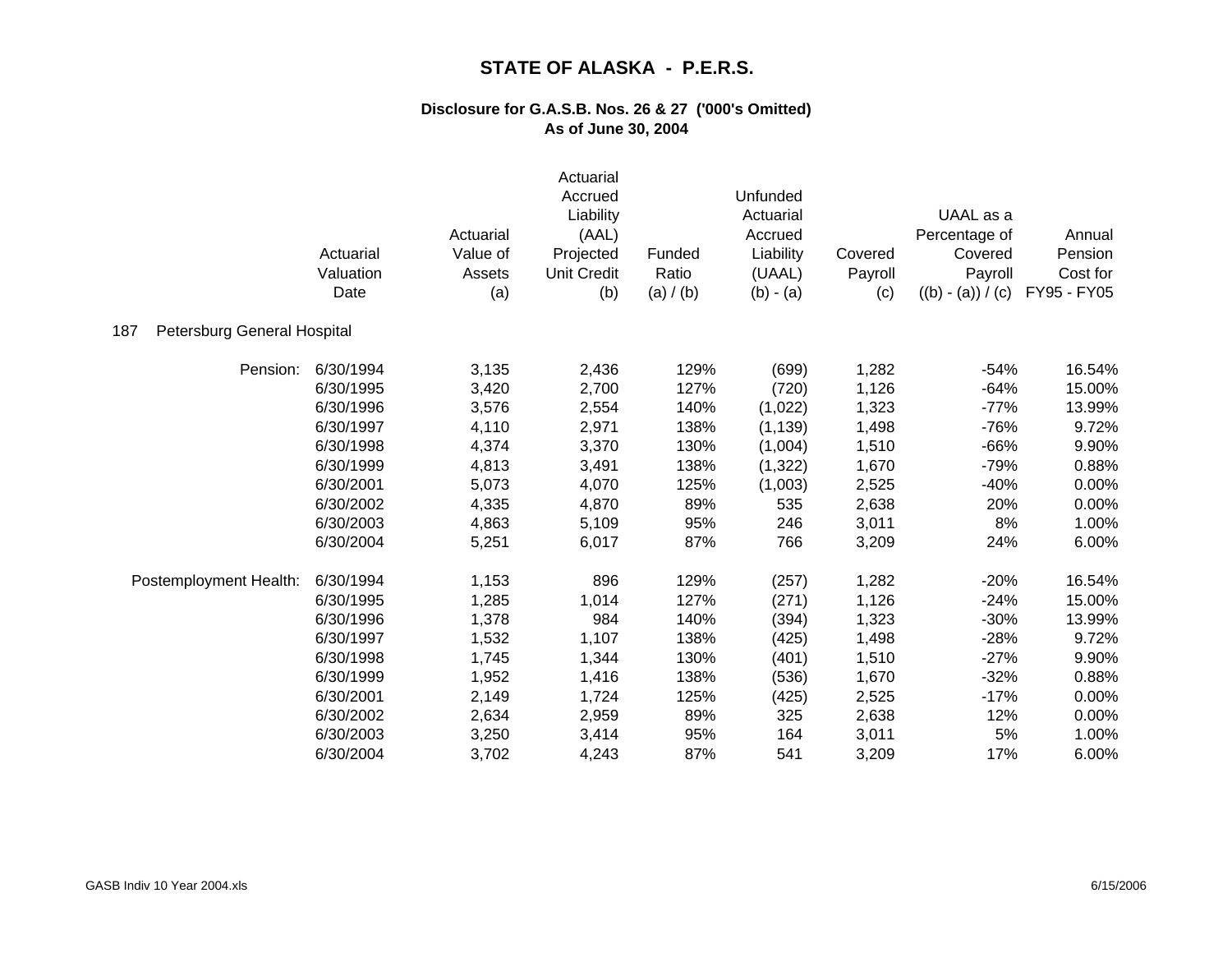|                        | Actuarial<br>Valuation<br>Date | Actuarial<br>Value of<br>Assets<br>(a) | Actuarial<br>Accrued<br>Liability<br>(AAL)<br>Projected<br><b>Unit Credit</b><br>(b) | Funded<br>Ratio<br>(a) / (b) | Unfunded<br>Actuarial<br>Accrued<br>Liability<br>(UAAL)<br>$(b) - (a)$ | Covered<br>Payroll<br>(c) | UAAL as a<br>Percentage of<br>Covered<br>Payroll<br>$((b) - (a)) / (c)$ | Annual<br>Pension<br>Cost for<br>FY95 - FY05 |
|------------------------|--------------------------------|----------------------------------------|--------------------------------------------------------------------------------------|------------------------------|------------------------------------------------------------------------|---------------------------|-------------------------------------------------------------------------|----------------------------------------------|
| 189<br>Haines Borough  |                                |                                        |                                                                                      |                              |                                                                        |                           |                                                                         |                                              |
| Pension:               | 6/30/1994                      | 347                                    | 372                                                                                  | 93%                          | 25                                                                     | 271                       | 9%                                                                      | 10.96%                                       |
|                        | 6/30/1995                      | 429                                    | 469                                                                                  | 91%                          | 40                                                                     | 347                       | 12%                                                                     | 13.08%                                       |
|                        | 6/30/1996                      | 473                                    | 540                                                                                  | 88%                          | 67                                                                     | 345                       | 19%                                                                     | 11.44%                                       |
|                        | 6/30/1997                      | 571                                    | 710                                                                                  | 80%                          | 138                                                                    | 367                       | 38%                                                                     | 8.08%                                        |
|                        | 6/30/1998                      | 698                                    | 907                                                                                  | 77%                          | 209                                                                    | 432                       | 48%                                                                     | 12.24%                                       |
|                        | 6/30/1999                      | 768                                    | 956                                                                                  | 80%                          | 188                                                                    | 384                       | 49%                                                                     | 14.37%                                       |
|                        | 6/30/2001                      | 884                                    | 1,163                                                                                | 76%                          | 279                                                                    | 404                       | 69%                                                                     | 15.24%                                       |
|                        | 6/30/2002                      | 4,065                                  | 6,152                                                                                | 66%                          | 2,087                                                                  | 1,869                     | 112%                                                                    | 12.64%                                       |
|                        | 6/30/2003                      | 4,340                                  | 6,698                                                                                | 65%                          | 2,358                                                                  | 1,443                     | 163%                                                                    | 12.17%                                       |
|                        | 6/30/2004                      | 4,562                                  | 7,415                                                                                | 62%                          | 2,853                                                                  | 1,749                     | 163%                                                                    | 17.17%                                       |
| Postemployment Health: | 6/30/1994                      | 128                                    | 137                                                                                  | 93%                          | 9                                                                      | 271                       | 3%                                                                      | 10.96%                                       |
|                        | 6/30/1995                      | 161                                    | 176                                                                                  | 91%                          | 15                                                                     | 347                       | 4%                                                                      | 13.08%                                       |
|                        | 6/30/1996                      | 182                                    | 208                                                                                  | 88%                          | 26                                                                     | 345                       | 8%                                                                      | 11.44%                                       |
|                        | 6/30/1997                      | 213                                    | 264                                                                                  | 80%                          | 52                                                                     | 367                       | 14%                                                                     | 8.08%                                        |
|                        | 6/30/1998                      | 279                                    | 362                                                                                  | 77%                          | 83                                                                     | 432                       | 19%                                                                     | 12.24%                                       |
|                        | 6/30/1999                      | 312                                    | 388                                                                                  | 80%                          | 76                                                                     | 384                       | 20%                                                                     | 14.37%                                       |
|                        | 6/30/2001                      | 375                                    | 494                                                                                  | 76%                          | 119                                                                    | 404                       | 29%                                                                     | 15.24%                                       |
|                        | 6/30/2002                      | 2,470                                  | 3,738                                                                                | 66%                          | 1,268                                                                  | 1,869                     | 68%                                                                     | 12.64%                                       |
|                        | 6/30/2003                      | 2,901                                  | 4,477                                                                                | 65%                          | 1,576                                                                  | 1,443                     | 109%                                                                    | 12.17%                                       |
|                        | 6/30/2004                      | 3,217                                  | 5,229                                                                                | 62%                          | 2,012                                                                  | 1,749                     | 115%                                                                    | 17.17%                                       |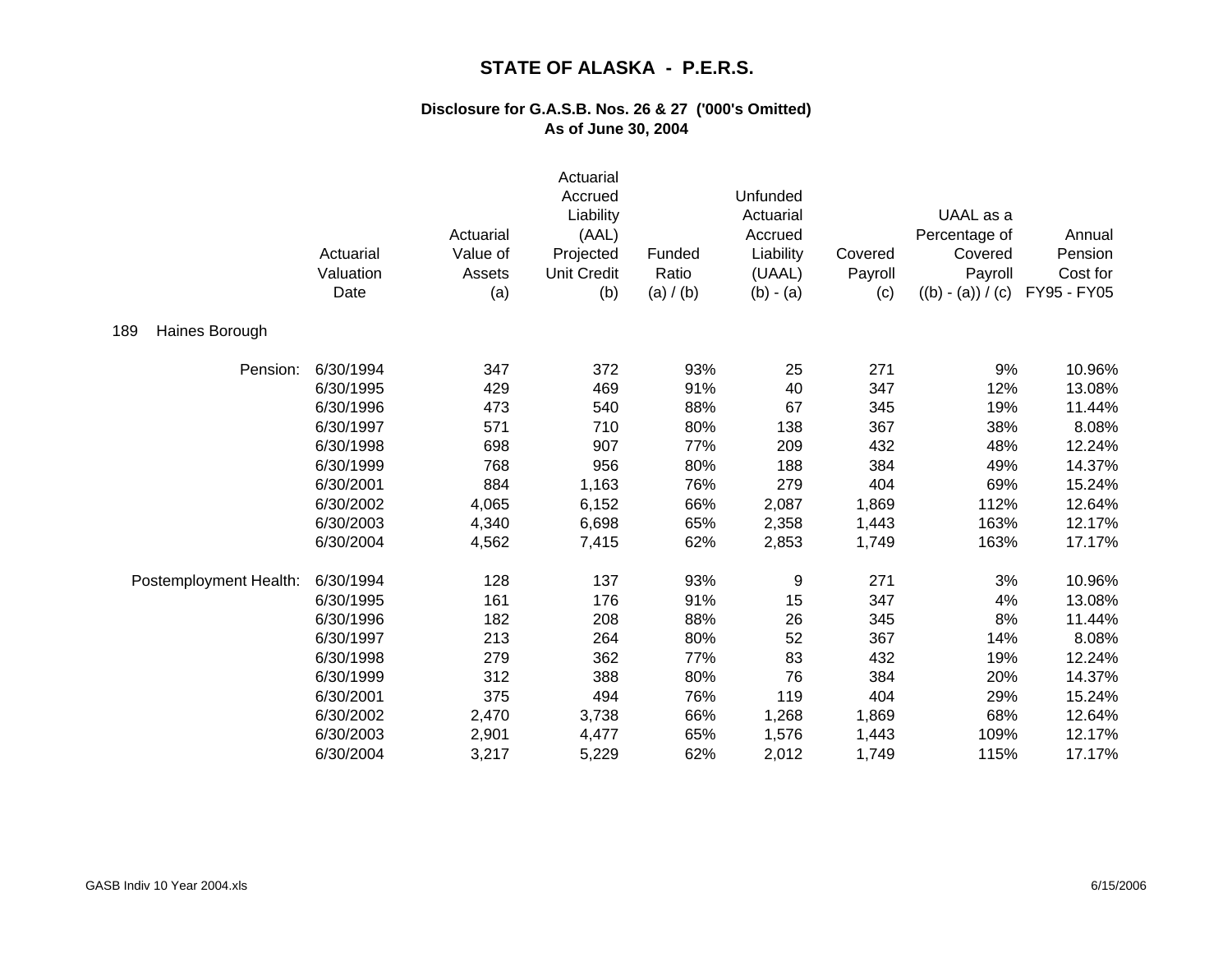|                                                | Actuarial<br>Valuation<br>Date | Actuarial<br>Value of<br>Assets<br>(a) | Actuarial<br>Accrued<br>Liability<br>(AAL)<br>Projected<br><b>Unit Credit</b><br>(b) | Funded<br>Ratio<br>(a) / (b) | Unfunded<br>Actuarial<br>Accrued<br>Liability<br>(UAAL)<br>$(b) - (a)$ | Covered<br>Payroll<br>(c) | UAAL as a<br>Percentage of<br>Covered<br>Payroll<br>$((b) - (a)) / (c)$ | Annual<br>Pension<br>Cost for<br>FY95 - FY05 |
|------------------------------------------------|--------------------------------|----------------------------------------|--------------------------------------------------------------------------------------|------------------------------|------------------------------------------------------------------------|---------------------------|-------------------------------------------------------------------------|----------------------------------------------|
| Kenai Peninsula Borough School District<br>190 |                                |                                        |                                                                                      |                              |                                                                        |                           |                                                                         |                                              |
| Pension:                                       | 6/30/1994                      | 21,952                                 | 23,362                                                                               | 94%                          | 1,411                                                                  | 11,486                    | 12%                                                                     | 13.81%                                       |
|                                                | 6/30/1995                      | 24,180                                 | 24,999                                                                               | 97%                          | 819                                                                    | 11,983                    | 7%                                                                      | 12.84%                                       |
|                                                | 6/30/1996                      | 26,243                                 | 25,454                                                                               | 103%                         | (789)                                                                  | 12,386                    | $-6%$                                                                   | 11.82%                                       |
|                                                | 6/30/1997                      | 32,622                                 | 27,379                                                                               | 119%                         | (5, 243)                                                               | 11,538                    | $-45%$                                                                  | 7.53%                                        |
|                                                | 6/30/1998                      | 36,679                                 | 34,072                                                                               | 108%                         | (2,607)                                                                | 11,960                    | $-22%$                                                                  | 9.07%                                        |
|                                                | 6/30/1999                      | 40,450                                 | 36,483                                                                               | 111%                         | (3,967)                                                                | 12,698                    | $-31%$                                                                  | 4.51%                                        |
|                                                | 6/30/2001                      | 45,056                                 | 44,990                                                                               | 100%                         | (66)                                                                   | 13,816                    | 0%                                                                      | 5.07%                                        |
|                                                | 6/30/2002                      | 36,824                                 | 49,693                                                                               | 74%                          | 12,869                                                                 | 11,395                    | 113%                                                                    | 5.07%                                        |
|                                                | 6/30/2003                      | 37,374                                 | 52,357                                                                               | 71%                          | 14,983                                                                 | 10,487                    | 143%                                                                    | 6.81%                                        |
|                                                | 6/30/2004                      | 37,272                                 | 55,959                                                                               | 67%                          | 18,687                                                                 | 11,193                    | 167%                                                                    | 11.81%                                       |
| Postemployment Health:                         | 6/30/1994                      | 8,077                                  | 8,597                                                                                | 94%                          | 519                                                                    | 11,486                    | 5%                                                                      | 13.81%                                       |
|                                                | 6/30/1995                      | 9,087                                  | 9,395                                                                                | 97%                          | 308                                                                    | 11,983                    | 3%                                                                      | 12.84%                                       |
|                                                | 6/30/1996                      | 10,113                                 | 9,809                                                                                | 103%                         | (304)                                                                  | 12,386                    | $-2%$                                                                   | 11.82%                                       |
|                                                | 6/30/1997                      | 12,158                                 | 10,204                                                                               | 119%                         | (1, 954)                                                               | 11,538                    | $-17%$                                                                  | 7.53%                                        |
|                                                | 6/30/1998                      | 14,629                                 | 13,589                                                                               | 108%                         | (1,040)                                                                | 11,960                    | $-9%$                                                                   | 9.07%                                        |
|                                                | 6/30/1999                      | 16,399                                 | 14,791                                                                               | 111%                         | (1,608)                                                                | 12,698                    | $-13%$                                                                  | 4.51%                                        |
|                                                | 6/30/2001                      | 19,077                                 | 19,049                                                                               | 100%                         | (28)                                                                   | 13,816                    | 0%                                                                      | 5.07%                                        |
|                                                | 6/30/2002                      | 22,374                                 | 30,193                                                                               | 74%                          | 7,819                                                                  | 11,395                    | 69%                                                                     | 5.07%                                        |
|                                                | 6/30/2003                      | 24,980                                 | 34,993                                                                               | 71%                          | 10,013                                                                 | 10,487                    | 95%                                                                     | 6.81%                                        |
|                                                | 6/30/2004                      | 26,281                                 | 39,457                                                                               | 67%                          | 13,176                                                                 | 11,193                    | 118%                                                                    | 11.81%                                       |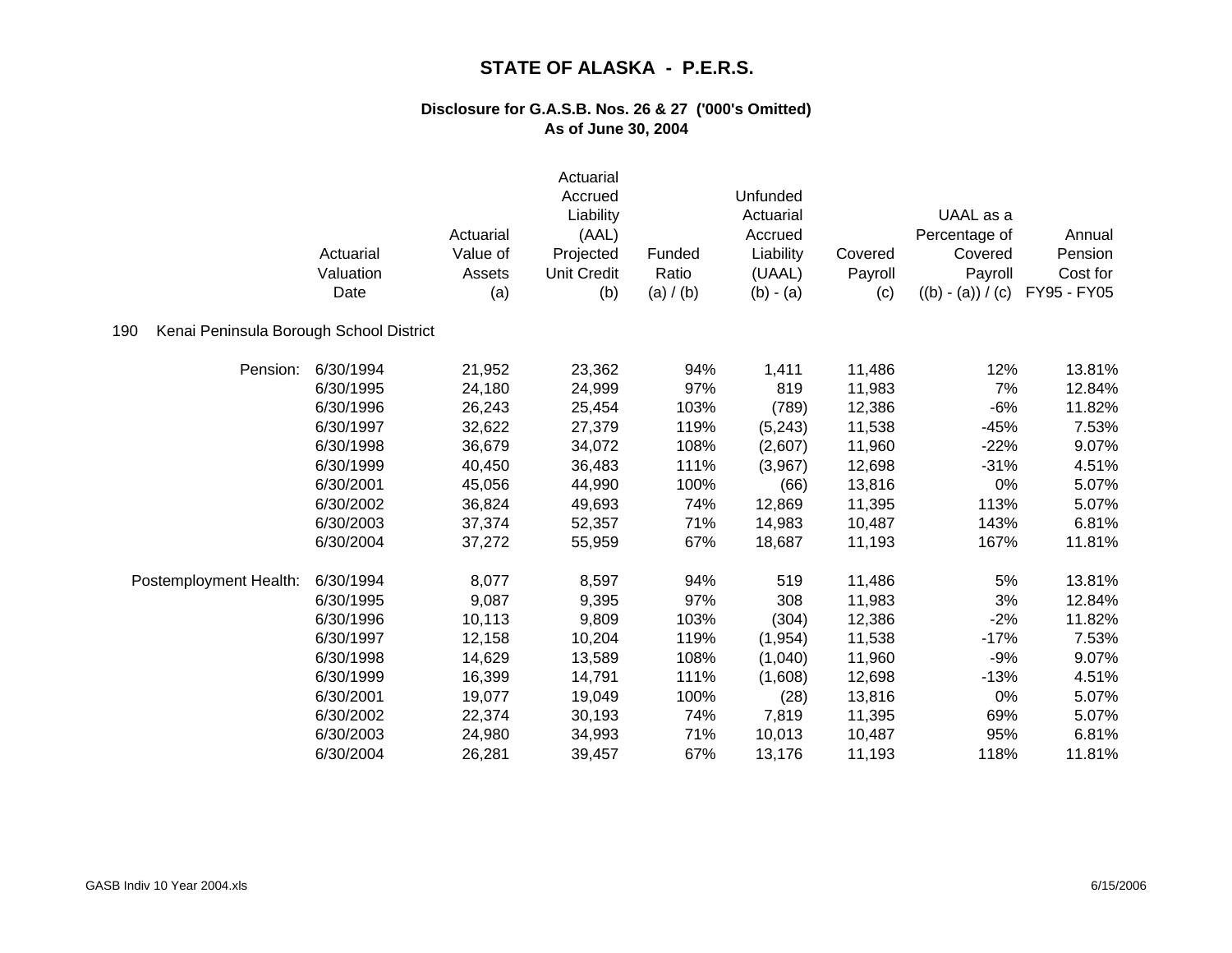|                            | Actuarial<br>Valuation<br>Date | Actuarial<br>Value of<br>Assets<br>(a) | Actuarial<br>Accrued<br>Liability<br>(AAL)<br>Projected<br><b>Unit Credit</b><br>(b) | Funded<br>Ratio<br>(a) / (b) | Unfunded<br>Actuarial<br>Accrued<br>Liability<br>(UAAL)<br>$(b) - (a)$ | Covered<br>Payroll<br>(c) | UAAL as a<br>Percentage of<br>Covered<br>Payroll<br>$((b) - (a)) / (c)$ | Annual<br>Pension<br>Cost for<br>FY95 - FY05 |
|----------------------------|--------------------------------|----------------------------------------|--------------------------------------------------------------------------------------|------------------------------|------------------------------------------------------------------------|---------------------------|-------------------------------------------------------------------------|----------------------------------------------|
| North Pole, City of<br>191 |                                |                                        |                                                                                      |                              |                                                                        |                           |                                                                         |                                              |
| Pension:                   | 6/30/1994                      | 2,547                                  | 2,633                                                                                | 97%                          | 86                                                                     | 1,270                     | 7%                                                                      | 5.42%                                        |
|                            | 6/30/1995                      | 2,838                                  | 2,890                                                                                | 98%                          | 52                                                                     | 1,174                     | 4%                                                                      | 8.57%                                        |
|                            | 6/30/1996                      | 3,234                                  | 2,542                                                                                | 127%                         | (692)                                                                  | 1,244                     | -56%                                                                    | 11.17%                                       |
|                            | 6/30/1997                      | 4,193                                  | 3,033                                                                                | 138%                         | (1, 160)                                                               | 1,330                     | $-87%$                                                                  | 7.24%                                        |
|                            | 6/30/1998                      | 4,112                                  | 3,406                                                                                | 121%                         | (706)                                                                  | 1,238                     | $-57%$                                                                  | 3.04%                                        |
|                            | 6/30/1999                      | 4,652                                  | 3,415                                                                                | 136%                         | (1,237)                                                                | 1,308                     | $-95%$                                                                  | 0.00%                                        |
|                            | 6/30/2001                      | 5,382                                  | 5,506                                                                                | 98%                          | 124                                                                    | 1,670                     | 7%                                                                      | 0.00%                                        |
|                            | 6/30/2002                      | 4,526                                  | 6,305                                                                                | 72%                          | 1,779                                                                  | 1,902                     | 94%                                                                     | 0.00%                                        |
|                            | 6/30/2003                      | 4,545                                  | 6,346                                                                                | 72%                          | 1,801                                                                  | 1,803                     | 100%                                                                    | 7.67%                                        |
|                            | 6/30/2004                      | 4,974                                  | 6,692                                                                                | 74%                          | 1,718                                                                  | 1,445                     | 119%                                                                    | 10.00%                                       |
| Postemployment Health:     | 6/30/1994                      | 937                                    | 969                                                                                  | 97%                          | 32                                                                     | 1,270                     | 3%                                                                      | 5.42%                                        |
|                            | 6/30/1995                      | 1,066                                  | 1,086                                                                                | 98%                          | 20                                                                     | 1,174                     | 2%                                                                      | 8.57%                                        |
|                            | 6/30/1996                      | 1,246                                  | 980                                                                                  | 127%                         | (266)                                                                  | 1,244                     | $-21%$                                                                  | 11.17%                                       |
|                            | 6/30/1997                      | 1,563                                  | 1,131                                                                                | 138%                         | (432)                                                                  | 1,330                     | $-32%$                                                                  | 7.24%                                        |
|                            | 6/30/1998                      | 1,640                                  | 1,359                                                                                | 121%                         | (281)                                                                  | 1,238                     | $-23%$                                                                  | 3.04%                                        |
|                            | 6/30/1999                      | 1,886                                  | 1,385                                                                                | 136%                         | (501)                                                                  | 1,308                     | $-38%$                                                                  | 0.00%                                        |
|                            | 6/30/2001                      | 2,279                                  | 2,332                                                                                | 98%                          | 53                                                                     | 1,670                     | 3%                                                                      | 0.00%                                        |
|                            | 6/30/2002                      | 2,750                                  | 3,831                                                                                | 72%                          | 1,081                                                                  | 1,902                     | 57%                                                                     | 0.00%                                        |
|                            | 6/30/2003                      | 3,037                                  | 4,241                                                                                | 72%                          | 1,204                                                                  | 1,803                     | 67%                                                                     | 7.67%                                        |
|                            | 6/30/2004                      | 3,508                                  | 4,718                                                                                | 74%                          | 1,210                                                                  | 1,445                     | 84%                                                                     | 10.00%                                       |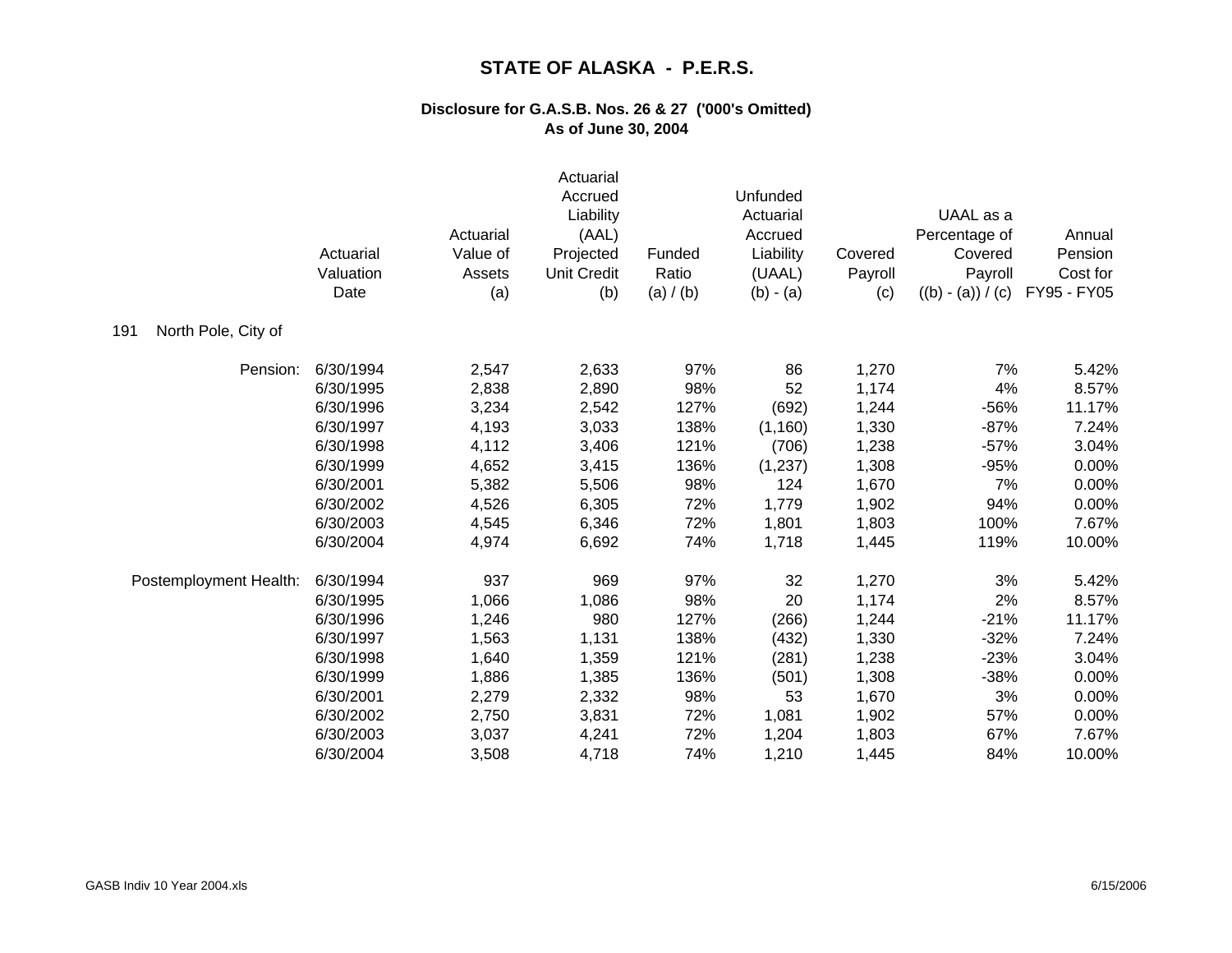|                        | Actuarial<br>Valuation<br>Date | Actuarial<br>Value of<br>Assets<br>(a) | Actuarial<br>Accrued<br>Liability<br>(AAL)<br>Projected<br><b>Unit Credit</b><br>(b) | Funded<br>Ratio<br>(a) / (b) | Unfunded<br>Actuarial<br>Accrued<br>Liability<br>(UAAL)<br>$(b) - (a)$ | Covered<br>Payroll<br>(c) | UAAL as a<br>Percentage of<br>Covered<br>Payroll<br>$((b) - (a)) / (c)$ | Annual<br>Pension<br>Cost for<br>FY95 - FY05 |
|------------------------|--------------------------------|----------------------------------------|--------------------------------------------------------------------------------------|------------------------------|------------------------------------------------------------------------|---------------------------|-------------------------------------------------------------------------|----------------------------------------------|
| Galena, City of<br>192 |                                |                                        |                                                                                      |                              |                                                                        |                           |                                                                         |                                              |
| Pension:               | 6/30/1994                      | 1,571                                  | 1,358                                                                                | 116%                         | (213)                                                                  | 794                       | $-27%$                                                                  | 0.00%                                        |
|                        | 6/30/1995                      | 1,923                                  | 1,619                                                                                | 119%                         | (304)                                                                  | 731                       | $-42%$                                                                  | 3.59%                                        |
|                        | 6/30/1996                      | 1,961                                  | 1,578                                                                                | 124%                         | (383)                                                                  | 921                       | $-42%$                                                                  | 1.86%                                        |
|                        | 6/30/1997                      | 2,362                                  | 1,811                                                                                | 130%                         | (551)                                                                  | 894                       | $-62%$                                                                  | 0.00%                                        |
|                        | 6/30/1998                      | 2,441                                  | 2,181                                                                                | 112%                         | (260)                                                                  | 1,128                     | $-23%$                                                                  | 4.76%                                        |
|                        | 6/30/1999                      | 2,579                                  | 2,211                                                                                | 117%                         | (368)                                                                  | 974                       | $-38%$                                                                  | 2.59%                                        |
|                        | 6/30/2001                      | 3,073                                  | 2,505                                                                                | 123%                         | (568)                                                                  | 1,133                     | $-50%$                                                                  | 4.25%                                        |
|                        | 6/30/2002                      | 2,706                                  | 2,747                                                                                | 99%                          | 41                                                                     | 1,212                     | 3%                                                                      | 4.25%                                        |
|                        | 6/30/2003                      | 2,898                                  | 2,862                                                                                | 101%                         | (36)                                                                   | 1,481                     | $-2%$                                                                   | 0.00%                                        |
|                        | 6/30/2004                      | 3,078                                  | 3,088                                                                                | 100%                         | 10                                                                     | 1,452                     | 1%                                                                      | 5.00%                                        |
| Postemployment Health: | 6/30/1994                      | 578                                    | 500                                                                                  | 116%                         | (78)                                                                   | 794                       | $-10%$                                                                  | 0.00%                                        |
|                        | 6/30/1995                      | 723                                    | 609                                                                                  | 119%                         | (114)                                                                  | 731                       | $-16%$                                                                  | 3.59%                                        |
|                        | 6/30/1996                      | 755                                    | 608                                                                                  | 124%                         | (147)                                                                  | 921                       | $-16%$                                                                  | 1.86%                                        |
|                        | 6/30/1997                      | 880                                    | 675                                                                                  | 130%                         | (205)                                                                  | 894                       | $-23%$                                                                  | 0.00%                                        |
|                        | 6/30/1998                      | 974                                    | 870                                                                                  | 112%                         | (104)                                                                  | 1,128                     | $-9%$                                                                   | 4.76%                                        |
|                        | 6/30/1999                      | 1,046                                  | 897                                                                                  | 117%                         | (149)                                                                  | 974                       | $-15%$                                                                  | 2.59%                                        |
|                        | 6/30/2001                      | 1,302                                  | 1,061                                                                                | 123%                         | (241)                                                                  | 1,133                     | $-21%$                                                                  | 4.25%                                        |
|                        | 6/30/2002                      | 1,644                                  | 1,669                                                                                | 99%                          | 25                                                                     | 1,212                     | 2%                                                                      | 4.25%                                        |
|                        | 6/30/2003                      | 1,937                                  | 1,913                                                                                | 101%                         | (24)                                                                   | 1,481                     | $-2%$                                                                   | 0.00%                                        |
|                        | 6/30/2004                      | 2,170                                  | 2,177                                                                                | 100%                         | 7                                                                      | 1,452                     | 0%                                                                      | 5.00%                                        |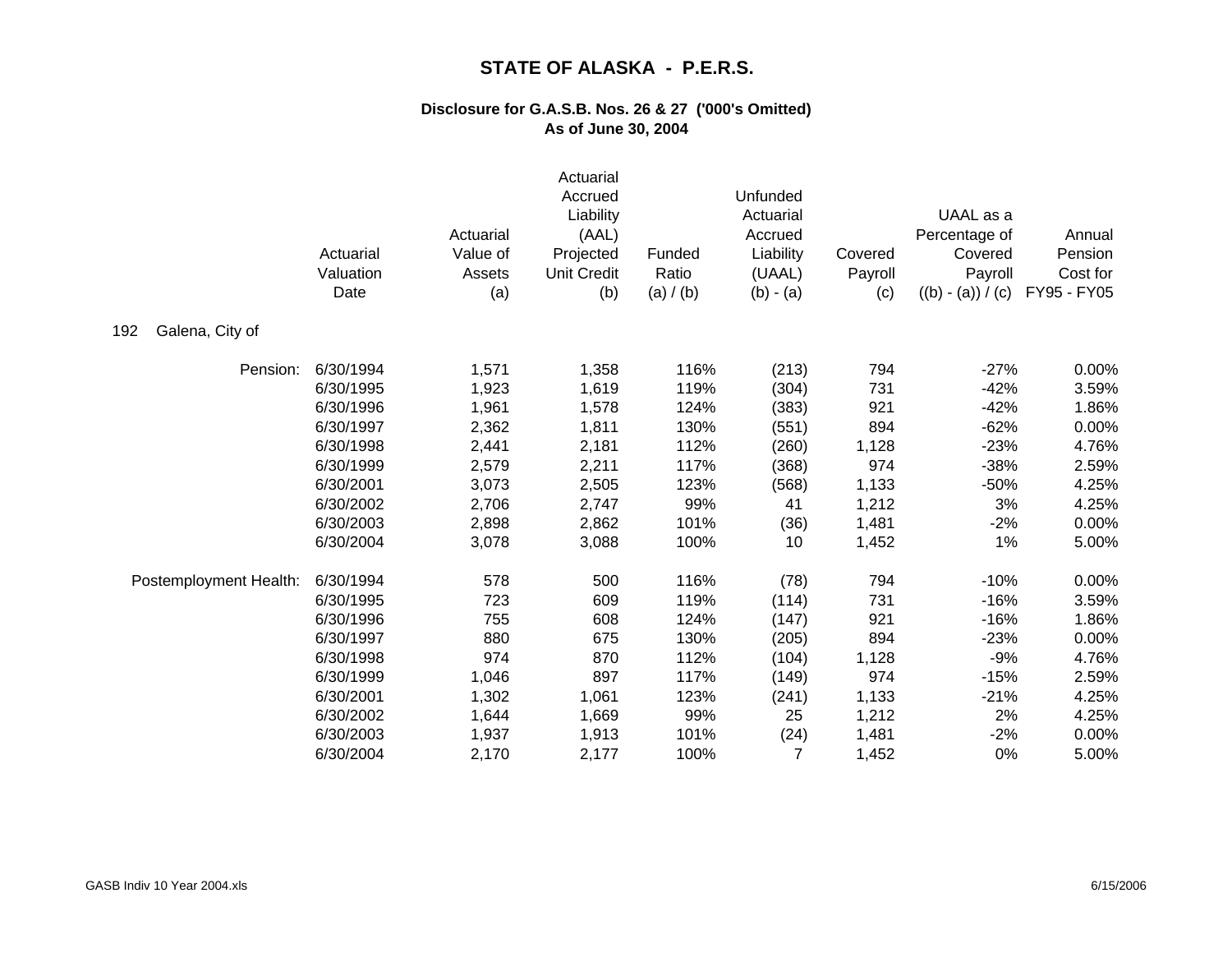|                        | Actuarial<br>Valuation<br>Date | Actuarial<br>Value of<br>Assets<br>(a) | Actuarial<br>Accrued<br>Liability<br>(AAL)<br>Projected<br><b>Unit Credit</b><br>(b) | Funded<br>Ratio<br>(a) / (b) | Unfunded<br>Actuarial<br>Accrued<br>Liability<br>(UAAL)<br>$(b) - (a)$ | Covered<br>Payroll<br>(c) | UAAL as a<br>Percentage of<br>Covered<br>Payroll<br>$((b) - (a)) / (c)$ | Annual<br>Pension<br>Cost for<br>FY95 - FY05 |
|------------------------|--------------------------------|----------------------------------------|--------------------------------------------------------------------------------------|------------------------------|------------------------------------------------------------------------|---------------------------|-------------------------------------------------------------------------|----------------------------------------------|
| 193<br>Nenana, City of |                                |                                        |                                                                                      |                              |                                                                        |                           |                                                                         |                                              |
| Pension:               | 6/30/1994                      | 674                                    | 696                                                                                  | 97%                          | 22                                                                     | 240                       | 9%                                                                      | 0.00%                                        |
|                        | 6/30/1995                      | 668                                    | 656                                                                                  | 102%                         | (12)                                                                   | 240                       | $-5%$                                                                   | 10.38%                                       |
|                        | 6/30/1996                      | 707                                    | 697                                                                                  | 102%                         | (11)                                                                   | 283                       | $-4%$                                                                   | 11.45%                                       |
|                        | 6/30/1997                      | 865                                    | 783                                                                                  | 110%                         | (82)                                                                   | 251                       | $-32%$                                                                  | 5.13%                                        |
|                        | 6/30/1998                      | 788                                    | 900                                                                                  | 88%                          | 112                                                                    | 212                       | 53%                                                                     | 9.38%                                        |
|                        | 6/30/1999                      | 851                                    | 735                                                                                  | 116%                         | (116)                                                                  | 310                       | $-37%$                                                                  | 6.05%                                        |
|                        | 6/30/2001                      | 994                                    | 1,072                                                                                | 93%                          | 78                                                                     | 343                       | 23%                                                                     | 4.13%                                        |
|                        | 6/30/2002                      | 1,011                                  | 1,314                                                                                | 77%                          | 303                                                                    | 343                       | 88%                                                                     | 4.13%                                        |
|                        | 6/30/2003                      | 1,031                                  | 1,351                                                                                | 76%                          | 320                                                                    | 245                       | 131%                                                                    | 9.46%                                        |
|                        | 6/30/2004                      | 1,319                                  | 1,603                                                                                | 82%                          | 284                                                                    | 283                       | 100%                                                                    | 14.46%                                       |
| Postemployment Health: | 6/30/1994                      | 248                                    | 256                                                                                  | 97%                          | 8                                                                      | 240                       | 3%                                                                      | 0.00%                                        |
|                        | 6/30/1995                      | 251                                    | 247                                                                                  | 102%                         | (4)                                                                    | 240                       | $-2%$                                                                   | 10.38%                                       |
|                        | 6/30/1996                      | 273                                    | 268                                                                                  | 102%                         | (4)                                                                    | 283                       | $-1%$                                                                   | 11.45%                                       |
|                        | 6/30/1997                      | 322                                    | 292                                                                                  | 110%                         | (30)                                                                   | 251                       | $-12%$                                                                  | 5.13%                                        |
|                        | 6/30/1998                      | 315                                    | 359                                                                                  | 88%                          | 44                                                                     | 212                       | 21%                                                                     | 9.38%                                        |
|                        | 6/30/1999                      | 345                                    | 299                                                                                  | 115%                         | (46)                                                                   | 310                       | $-15%$                                                                  | 6.05%                                        |
|                        | 6/30/2001                      | 421                                    | 455                                                                                  | 93%                          | 34                                                                     | 343                       | 10%                                                                     | 4.13%                                        |
|                        | 6/30/2002                      | 614                                    | 799                                                                                  | 77%                          | 185                                                                    | 343                       | 54%                                                                     | 4.13%                                        |
|                        | 6/30/2003                      | 689                                    | 903                                                                                  | 76%                          | 214                                                                    | 245                       | 87%                                                                     | 9.46%                                        |
|                        | 6/30/2004                      | 930                                    | 1,130                                                                                | 82%                          | 200                                                                    | 283                       | 71%                                                                     | 14.46%                                       |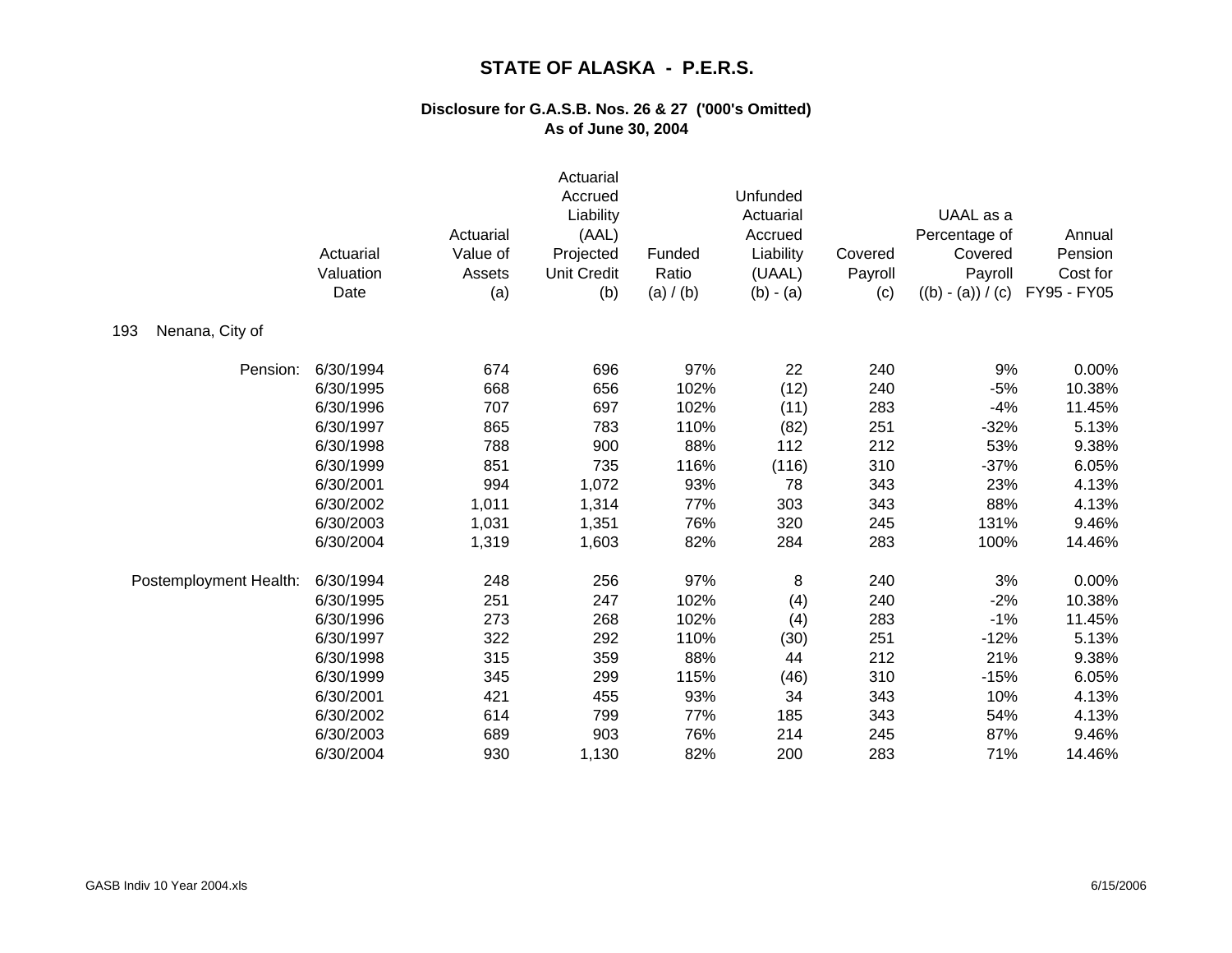|                                      | Actuarial<br>Valuation<br>Date | Actuarial<br>Value of<br>Assets<br>(a) | Actuarial<br>Accrued<br>Liability<br>(AAL)<br>Projected<br><b>Unit Credit</b><br>(b) | Funded<br>Ratio<br>(a) / (b) | Unfunded<br>Actuarial<br>Accrued<br>Liability<br>(UAAL)<br>$(b) - (a)$ | Covered<br>Payroll<br>(c) | UAAL as a<br>Percentage of<br>Covered<br>Payroll<br>$((b) - (a)) / (c)$ | Annual<br>Pension<br>Cost for<br>FY95 - FY05 |
|--------------------------------------|--------------------------------|----------------------------------------|--------------------------------------------------------------------------------------|------------------------------|------------------------------------------------------------------------|---------------------------|-------------------------------------------------------------------------|----------------------------------------------|
| <b>Yupiit School District</b><br>195 |                                |                                        |                                                                                      |                              |                                                                        |                           |                                                                         |                                              |
| Pension:                             | 6/30/1994                      |                                        |                                                                                      | 0%                           |                                                                        |                           | 0%                                                                      | 0.00%                                        |
|                                      | 6/30/1995                      |                                        |                                                                                      | 0%                           |                                                                        |                           | 0%                                                                      | 0.00%                                        |
|                                      | 6/30/1996                      |                                        |                                                                                      | 0%                           |                                                                        |                           | 0%                                                                      | 0.00%                                        |
|                                      | 6/30/1997                      |                                        |                                                                                      | 0%                           |                                                                        |                           | $0\%$                                                                   | 0.00%                                        |
|                                      | 6/30/1998                      |                                        |                                                                                      | 0%                           |                                                                        |                           | 0%                                                                      | 0.00%                                        |
|                                      | 6/30/1999                      |                                        |                                                                                      | 0%                           |                                                                        |                           | 0%                                                                      | 0.00%                                        |
|                                      | 6/30/2001                      |                                        |                                                                                      | 0%                           |                                                                        |                           | 0%                                                                      | 0.00%                                        |
|                                      | 6/30/2002                      |                                        |                                                                                      | 0%                           |                                                                        |                           | 0%                                                                      | 0.00%                                        |
|                                      | 6/30/2003                      | 193                                    | 263                                                                                  | 73%                          | 70                                                                     | 2,190                     | 3%                                                                      | 5.42%                                        |
|                                      | 6/30/2004                      | 386                                    | 635                                                                                  | 61%                          | 249                                                                    | 2,192                     | 11%                                                                     | 13.31%                                       |
| Postemployment Health:               | 6/30/1994                      |                                        |                                                                                      | 0%                           |                                                                        |                           | 0%                                                                      | 0.00%                                        |
|                                      | 6/30/1995                      |                                        |                                                                                      | 0%                           |                                                                        |                           | 0%                                                                      | 0.00%                                        |
|                                      | 6/30/1996                      |                                        |                                                                                      | 0%                           |                                                                        |                           | 0%                                                                      | 0.00%                                        |
|                                      | 6/30/1997                      |                                        |                                                                                      | 0%                           |                                                                        |                           | 0%                                                                      | 0.00%                                        |
|                                      | 6/30/1998                      |                                        |                                                                                      | $0\%$                        |                                                                        |                           | 0%                                                                      | 0.00%                                        |
|                                      | 6/30/1999                      |                                        |                                                                                      | 0%                           |                                                                        |                           | 0%                                                                      | 0.00%                                        |
|                                      | 6/30/2001                      |                                        |                                                                                      | 0%                           |                                                                        |                           | 0%                                                                      | 0.00%                                        |
|                                      | 6/30/2002                      |                                        |                                                                                      | 0%                           |                                                                        |                           | 0%                                                                      | 0.00%                                        |
|                                      | 6/30/2003                      | 129                                    | 176                                                                                  | 73%                          | 47                                                                     | 2,190                     | 2%                                                                      | 5.42%                                        |
|                                      | 6/30/2004                      | 272                                    | 448                                                                                  | 61%                          | 176                                                                    | 2,192                     | 8%                                                                      | 13.31%                                       |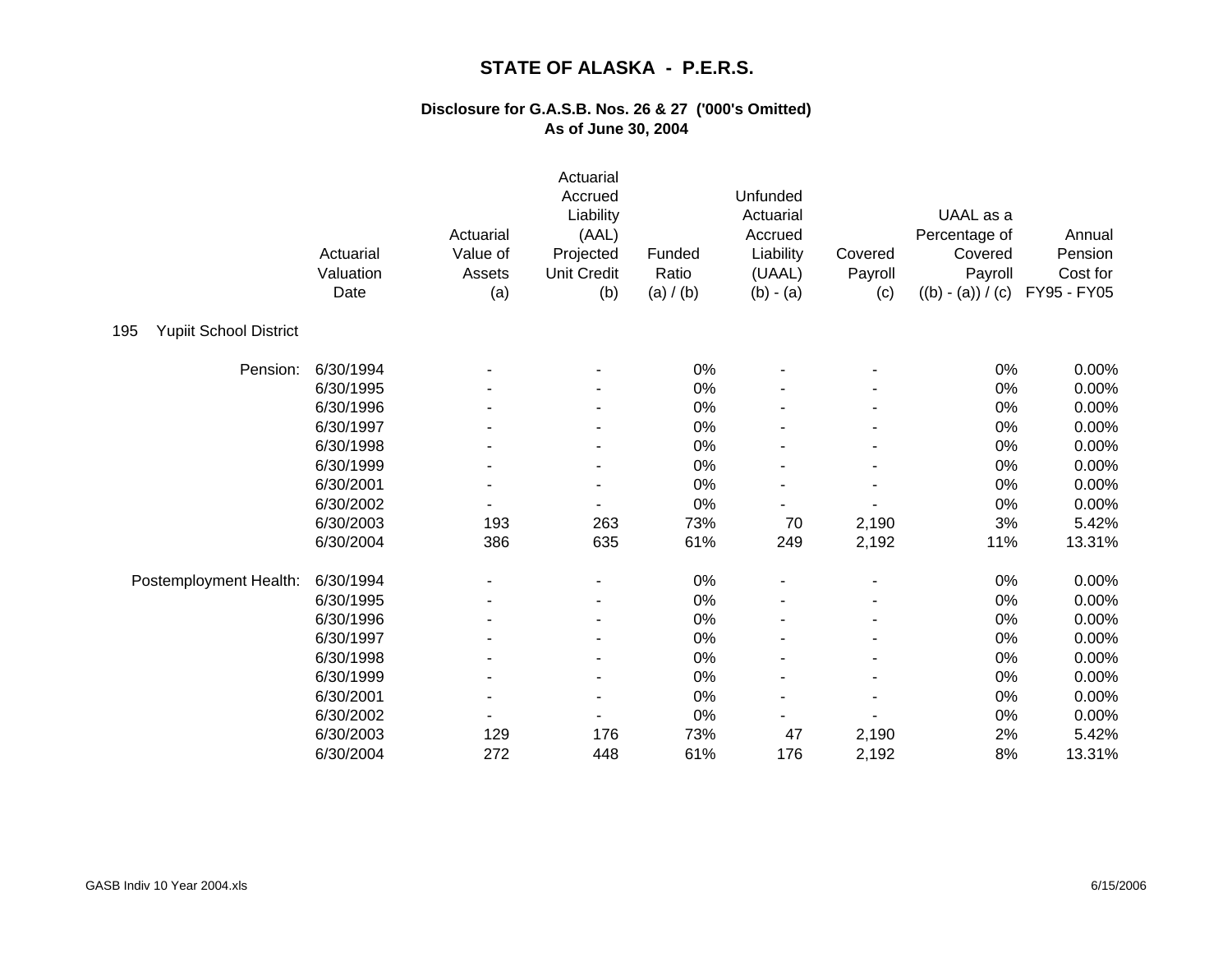|                                           | Actuarial<br>Valuation<br>Date | Actuarial<br>Value of<br>Assets<br>(a) | Actuarial<br>Accrued<br>Liability<br>(AAL)<br>Projected<br><b>Unit Credit</b><br>(b) | Funded<br>Ratio<br>(a) / (b) | Unfunded<br>Actuarial<br>Accrued<br>Liability<br>(UAAL)<br>$(b) - (a)$ | Covered<br>Payroll<br>(c) | UAAL as a<br>Percentage of<br>Covered<br>Payroll<br>$((b) - (a)) / (c)$ | Annual<br>Pension<br>Cost for<br>FY95 - FY05 |
|-------------------------------------------|--------------------------------|----------------------------------------|--------------------------------------------------------------------------------------|------------------------------|------------------------------------------------------------------------|---------------------------|-------------------------------------------------------------------------|----------------------------------------------|
| Nenana City Public School District<br>196 |                                |                                        |                                                                                      |                              |                                                                        |                           |                                                                         |                                              |
| Pension:                                  | 6/30/1994                      | 608                                    | 493                                                                                  | 123%                         | (115)                                                                  | 155                       | $-75%$                                                                  | 0.00%                                        |
|                                           | 6/30/1995                      | 818                                    | 620                                                                                  | 132%                         | (198)                                                                  | 115                       | $-172%$                                                                 | 0.00%                                        |
|                                           | 6/30/1996                      | 874                                    | 652                                                                                  | 134%                         | (222)                                                                  | 158                       | $-141%$                                                                 | 0.00%                                        |
|                                           | 6/30/1997                      | 980                                    | 707                                                                                  | 139%                         | (273)                                                                  | 231                       | $-118%$                                                                 | 0.00%                                        |
|                                           | 6/30/1998                      | 940                                    | 816                                                                                  | 115%                         | (124)                                                                  | 316                       | $-39%$                                                                  | 0.00%                                        |
|                                           | 6/30/1999                      | 986                                    | 903                                                                                  | 109%                         | (83)                                                                   | 376                       | $-22%$                                                                  | 0.00%                                        |
|                                           | 6/30/2001                      | 1,069                                  | 1,123                                                                                | 95%                          | 54                                                                     | 739                       | 7%                                                                      | 6.11%                                        |
|                                           | 6/30/2002                      | 931                                    | 1,369                                                                                | 68%                          | 438                                                                    | 859                       | 51%                                                                     | 6.11%                                        |
|                                           | 6/30/2003                      | 1,129                                  | 1,526                                                                                | 74%                          | 397                                                                    | 1,045                     | 38%                                                                     | 6.92%                                        |
|                                           | 6/30/2004                      | 1,253                                  | 1,793                                                                                | 70%                          | 540                                                                    | 1,319                     | 41%                                                                     | 11.92%                                       |
| Postemployment Health:                    | 6/30/1994                      | 224                                    | 181                                                                                  | 123%                         | (43)                                                                   | 155                       | $-27%$                                                                  | 0.00%                                        |
|                                           | 6/30/1995                      | 308                                    | 233                                                                                  | 132%                         | (75)                                                                   | 115                       | $-65%$                                                                  | 0.00%                                        |
|                                           | 6/30/1996                      | 337                                    | 251                                                                                  | 134%                         | (86)                                                                   | 158                       | $-54%$                                                                  | 0.00%                                        |
|                                           | 6/30/1997                      | 365                                    | 263                                                                                  | 139%                         | (102)                                                                  | 231                       | $-44%$                                                                  | 0.00%                                        |
|                                           | 6/30/1998                      | 375                                    | 326                                                                                  | 115%                         | (49)                                                                   | 316                       | $-16%$                                                                  | 0.00%                                        |
|                                           | 6/30/1999                      | 400                                    | 367                                                                                  | 109%                         | (33)                                                                   | 376                       | $-9%$                                                                   | 0.00%                                        |
|                                           | 6/30/2001                      | 453                                    | 476                                                                                  | 95%                          | 23                                                                     | 739                       | 3%                                                                      | 6.11%                                        |
|                                           | 6/30/2002                      | 566                                    | 832                                                                                  | 68%                          | 266                                                                    | 859                       | 31%                                                                     | 6.11%                                        |
|                                           | 6/30/2003                      | 754                                    | 1,020                                                                                | 74%                          | 266                                                                    | 1,045                     | 25%                                                                     | 6.92%                                        |
|                                           | 6/30/2004                      | 883                                    | 1,265                                                                                | 70%                          | 382                                                                    | 1,319                     | 29%                                                                     | 11.92%                                       |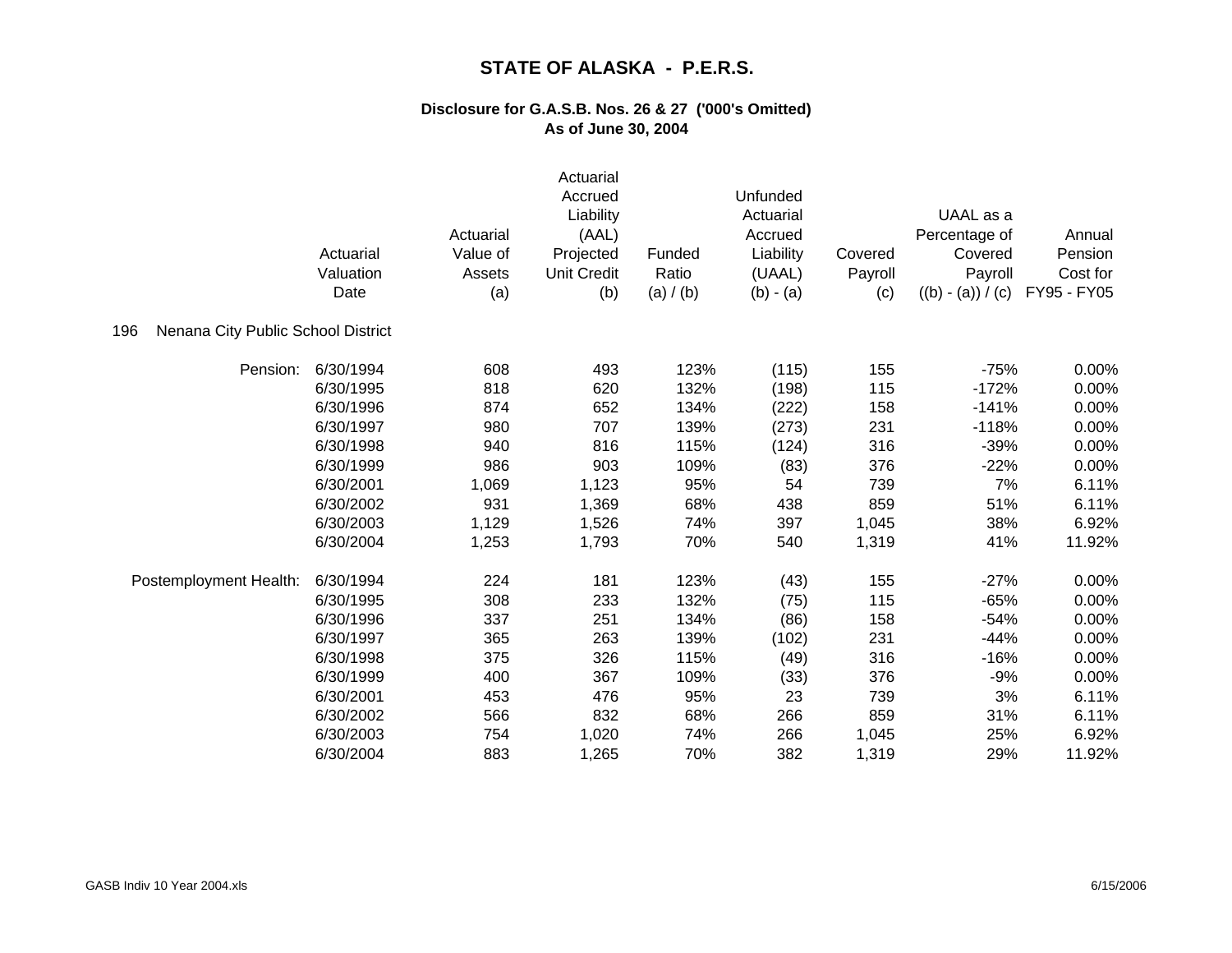|                        | Actuarial<br>Valuation<br>Date | Actuarial<br>Value of<br>Assets<br>(a) | Actuarial<br>Accrued<br>Liability<br>(AAL)<br>Projected<br><b>Unit Credit</b><br>(b) | Funded<br>Ratio<br>(a) / (b) | <b>Unfunded</b><br>Actuarial<br>Accrued<br>Liability<br>(UAAL)<br>$(b) - (a)$ | Covered<br>Payroll<br>(c) | UAAL as a<br>Percentage of<br>Covered<br>Payroll<br>$((b) - (a)) / (c)$ | Annual<br>Pension<br>Cost for<br>FY95 - FY05 |
|------------------------|--------------------------------|----------------------------------------|--------------------------------------------------------------------------------------|------------------------------|-------------------------------------------------------------------------------|---------------------------|-------------------------------------------------------------------------|----------------------------------------------|
| Saxman, City of<br>198 |                                |                                        |                                                                                      |                              |                                                                               |                           |                                                                         |                                              |
| Pension:               | 6/30/1994                      | 156                                    | 229                                                                                  | 68%                          | 73                                                                            | 86                        | 85%                                                                     | 30.96%                                       |
|                        | 6/30/1995                      | 187                                    | 214                                                                                  | 87%                          | 28                                                                            | 17                        | 165%                                                                    | 38.68%                                       |
|                        | 6/30/1996                      | 230                                    | 244                                                                                  | 94%                          | 14                                                                            | 66                        | 22%                                                                     | 20.41%                                       |
|                        | 6/30/1997                      | 268                                    | 287                                                                                  | 93%                          | 19                                                                            | 60                        | 32%                                                                     | 26.46%                                       |
|                        | 6/30/1998                      | 282                                    | 391                                                                                  | 72%                          | 109                                                                           | 57                        | 191%                                                                    | 21.46%                                       |
|                        | 6/30/1999                      | 314                                    | 488                                                                                  | 64%                          | 174                                                                           | 94                        | 185%                                                                    | 16.46%                                       |
|                        | 6/30/2001                      | 409                                    | 603                                                                                  | 68%                          | 194                                                                           | 55                        | 353%                                                                    | 33.43%                                       |
|                        | 6/30/2002                      | 391                                    | 950                                                                                  | 41%                          | 559                                                                           | 381                       | 147%                                                                    | 33.43%                                       |
|                        | 6/30/2003                      | 413                                    | 741                                                                                  | 56%                          | 328                                                                           | 78                        | 421%                                                                    | 55.10%                                       |
|                        | 6/30/2004                      | 476                                    | 780                                                                                  | 61%                          | 304                                                                           | 108                       | 280%                                                                    | 27.84%                                       |
| Postemployment Health: | 6/30/1994                      | 57                                     | 84                                                                                   | 68%                          | 27                                                                            | 86                        | 31%                                                                     | 30.96%                                       |
|                        | 6/30/1995                      | 70                                     | 81                                                                                   | 87%                          | 10                                                                            | 17                        | 62%                                                                     | 38.68%                                       |
|                        | 6/30/1996                      | 88                                     | 94                                                                                   | 94%                          | 6                                                                             | 66                        | 8%                                                                      | 20.41%                                       |
|                        | 6/30/1997                      | 100                                    | 107                                                                                  | 93%                          | 7                                                                             | 60                        | 12%                                                                     | 26.46%                                       |
|                        | 6/30/1998                      | 113                                    | 157                                                                                  | 72%                          | 44                                                                            | 57                        | 77%                                                                     | 21.46%                                       |
|                        | 6/30/1999                      | 128                                    | 198                                                                                  | 65%                          | 70                                                                            | 94                        | 74%                                                                     | 16.46%                                       |
|                        | 6/30/2001                      | 174                                    | 256                                                                                  | 68%                          | 82                                                                            | 55                        | 149%                                                                    | 33.43%                                       |
|                        | 6/30/2002                      | 237                                    | 577                                                                                  | 41%                          | 340                                                                           | 381                       | 89%                                                                     | 33.43%                                       |
|                        | 6/30/2003                      | 276                                    | 495                                                                                  | 56%                          | 219                                                                           | 78                        | 281%                                                                    | 55.10%                                       |
|                        | 6/30/2004                      | 336                                    | 550                                                                                  | 61%                          | 214                                                                           | 108                       | 198%                                                                    | 27.84%                                       |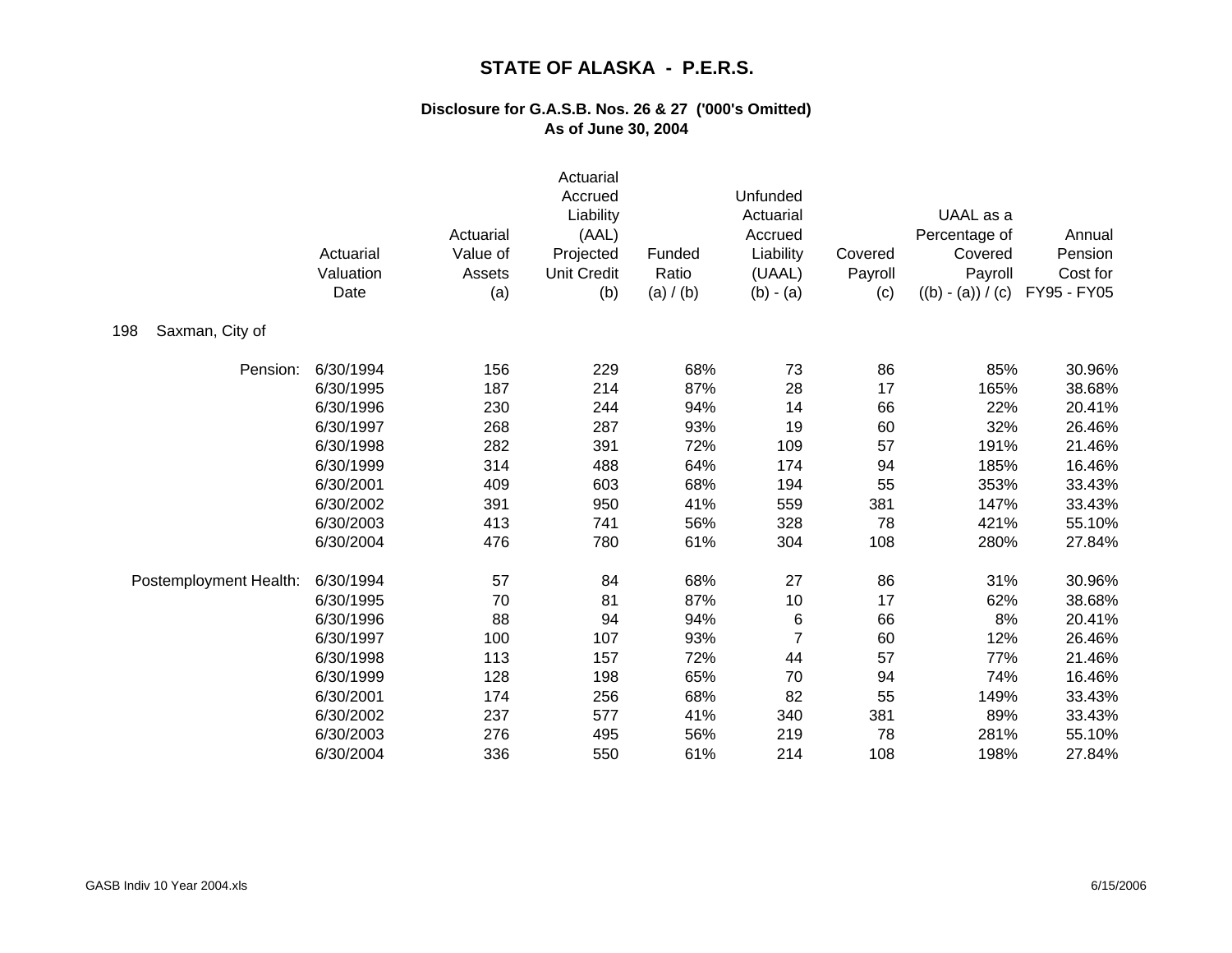|                        | Actuarial<br>Valuation<br>Date | Actuarial<br>Value of<br>Assets<br>(a) | Actuarial<br>Accrued<br>Liability<br>(AAL)<br>Projected<br><b>Unit Credit</b><br>(b) | Funded<br>Ratio<br>(a) / (b) | Unfunded<br>Actuarial<br>Accrued<br>Liability<br>(UAAL)<br>$(b) - (a)$ | Covered<br>Payroll<br>(c) | UAAL as a<br>Percentage of<br>Covered<br>Payroll<br>$((b) - (a)) / (c)$ | Annual<br>Pension<br>Cost for<br>FY95 - FY05 |
|------------------------|--------------------------------|----------------------------------------|--------------------------------------------------------------------------------------|------------------------------|------------------------------------------------------------------------|---------------------------|-------------------------------------------------------------------------|----------------------------------------------|
| Hoonah, City of<br>199 |                                |                                        |                                                                                      |                              |                                                                        |                           |                                                                         |                                              |
| Pension:               | 6/30/1994                      | 745                                    | 469                                                                                  | 159%                         | (276)                                                                  | 326                       | $-85%$                                                                  | 0.00%                                        |
|                        | 6/30/1995                      | 825                                    | 573                                                                                  | 144%                         | (252)                                                                  | 382                       | $-66%$                                                                  | 0.00%                                        |
|                        | 6/30/1996                      | 961                                    | 611                                                                                  | 157%                         | (350)                                                                  | 367                       | $-95%$                                                                  | 0.00%                                        |
|                        | 6/30/1997                      | 977                                    | 669                                                                                  | 146%                         | (307)                                                                  | 457                       | $-67%$                                                                  | 0.00%                                        |
|                        | 6/30/1998                      | 979                                    | 769                                                                                  | 127%                         | (210)                                                                  | 391                       | $-54%$                                                                  | 0.00%                                        |
|                        | 6/30/1999                      | 1,123                                  | 947                                                                                  | 119%                         | (176)                                                                  | 468                       | $-38%$                                                                  | 1.91%                                        |
|                        | 6/30/2001                      | 1,346                                  | 1,321                                                                                | 102%                         | (25)                                                                   | 570                       | $-4%$                                                                   | 4.01%                                        |
|                        | 6/30/2002                      | 1,176                                  | 1,555                                                                                | 76%                          | 379                                                                    | 585                       | 65%                                                                     | 4.01%                                        |
|                        | 6/30/2003                      | 1,175                                  | 1,526                                                                                | 77%                          | 351                                                                    | 587                       | 60%                                                                     | 5.75%                                        |
|                        | 6/30/2004                      | 1,241                                  | 1,734                                                                                | 72%                          | 493                                                                    | 641                       | 77%                                                                     | 10.75%                                       |
| Postemployment Health: | 6/30/1994                      | 274                                    | 173                                                                                  | 159%                         | (101)                                                                  | 326                       | $-31%$                                                                  | 0.00%                                        |
|                        | 6/30/1995                      | 310                                    | 215                                                                                  | 144%                         | (95)                                                                   | 382                       | $-25%$                                                                  | 0.00%                                        |
|                        | 6/30/1996                      | 371                                    | 236                                                                                  | 157%                         | (135)                                                                  | 367                       | $-37%$                                                                  | 0.00%                                        |
|                        | 6/30/1997                      | 364                                    | 250                                                                                  | 146%                         | (115)                                                                  | 457                       | $-25%$                                                                  | 0.00%                                        |
|                        | 6/30/1998                      | 391                                    | 308                                                                                  | 127%                         | (83)                                                                   | 391                       | $-21%$                                                                  | 0.00%                                        |
|                        | 6/30/1999                      | 456                                    | 385                                                                                  | 118%                         | (71)                                                                   | 468                       | $-15%$                                                                  | 1.91%                                        |
|                        | 6/30/2001                      | 571                                    | 560                                                                                  | 102%                         | (11)                                                                   | 570                       | $-2%$                                                                   | 4.01%                                        |
|                        | 6/30/2002                      | 714                                    | 945                                                                                  | 76%                          | 231                                                                    | 585                       | 39%                                                                     | 4.01%                                        |
|                        | 6/30/2003                      | 786                                    | 1,020                                                                                | 77%                          | 234                                                                    | 587                       | 40%                                                                     | 5.75%                                        |
|                        | 6/30/2004                      | 875                                    | 1,222                                                                                | 72%                          | 347                                                                    | 641                       | 54%                                                                     | 10.75%                                       |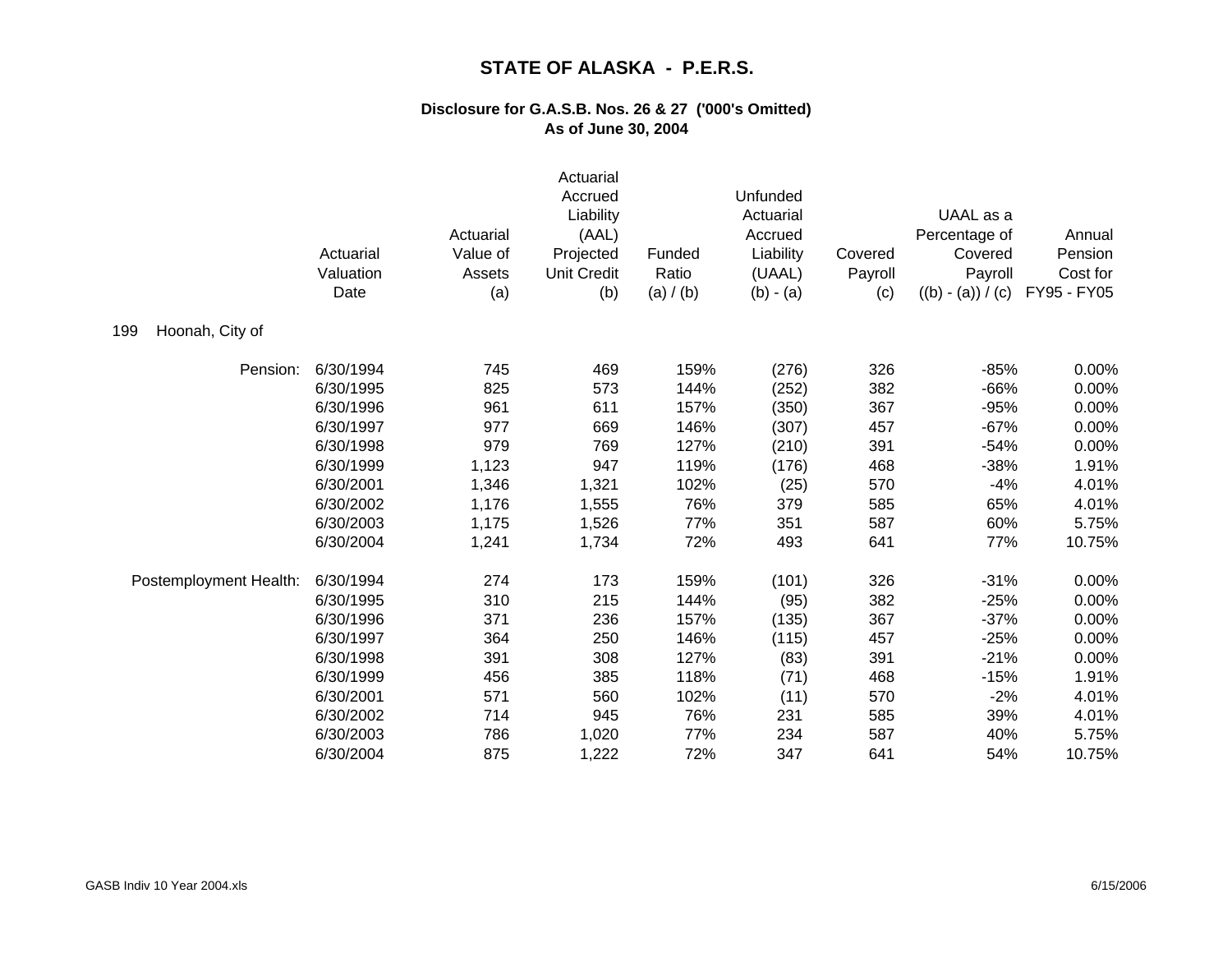|                         | Actuarial<br>Valuation<br>Date | Actuarial<br>Value of<br>Assets<br>(a) | Actuarial<br>Accrued<br>Liability<br>(AAL)<br>Projected<br><b>Unit Credit</b><br>(b) | Funded<br>Ratio<br>(a) / (b) | Unfunded<br>Actuarial<br>Accrued<br>Liability<br>(UAAL)<br>$(b) - (a)$ | Covered<br>Payroll<br>(c) | UAAL as a<br>Percentage of<br>Covered<br>Payroll<br>$((b) - (a)) / (c)$ | Annual<br>Pension<br>Cost for<br>FY95 - FY05 |
|-------------------------|--------------------------------|----------------------------------------|--------------------------------------------------------------------------------------|------------------------------|------------------------------------------------------------------------|---------------------------|-------------------------------------------------------------------------|----------------------------------------------|
| 200<br>Pelican, City of |                                |                                        |                                                                                      |                              |                                                                        |                           |                                                                         |                                              |
| Pension:                | 6/30/1994                      | 232                                    | 243                                                                                  | 95%                          | 11                                                                     | 301                       | 4%                                                                      | 1.62%                                        |
|                         | 6/30/1995                      | 262                                    | 227                                                                                  | 115%                         | (35)                                                                   | 204                       | $-17%$                                                                  | 10.27%                                       |
|                         | 6/30/1996                      | 267                                    | 212                                                                                  | 126%                         | (55)                                                                   | 152                       | $-36%$                                                                  | 10.80%                                       |
|                         | 6/30/1997                      | 330                                    | 231                                                                                  | 143%                         | (99)                                                                   | 92                        | $-107%$                                                                 | 1.27%                                        |
|                         | 6/30/1998                      | 331                                    | 256                                                                                  | 129%                         | (75)                                                                   | 84                        | $-89%$                                                                  | 5.42%                                        |
|                         | 6/30/1999                      | 360                                    | 298                                                                                  | 121%                         | (62)                                                                   | 106                       | $-58%$                                                                  | 0.42%                                        |
|                         | 6/30/2001                      | 458                                    | 427                                                                                  | 107%                         | (31)                                                                   | 147                       | $-21%$                                                                  | 1.46%                                        |
|                         | 6/30/2002                      | 381                                    | 485                                                                                  | 79%                          | 104                                                                    | 116                       | 90%                                                                     | 1.46%                                        |
|                         | 6/30/2003                      | 427                                    | 456                                                                                  | 94%                          | 29                                                                     | 160                       | 18%                                                                     | 3.86%                                        |
|                         | 6/30/2004                      | 451                                    | 552                                                                                  | 82%                          | 101                                                                    | 185                       | 54%                                                                     | 8.86%                                        |
| Postemployment Health:  | 6/30/1994                      | 86                                     | 90                                                                                   | 95%                          | 4                                                                      | 301                       | 1%                                                                      | 1.62%                                        |
|                         | 6/30/1995                      | 98                                     | 85                                                                                   | 115%                         | (13)                                                                   | 204                       | $-6%$                                                                   | 10.27%                                       |
|                         | 6/30/1996                      | 103                                    | 82                                                                                   | 126%                         | (21)                                                                   | 152                       | $-14%$                                                                  | 10.80%                                       |
|                         | 6/30/1997                      | 123                                    | 86                                                                                   | 143%                         | (37)                                                                   | 92                        | $-40%$                                                                  | 1.27%                                        |
|                         | 6/30/1998                      | 133                                    | 103                                                                                  | 129%                         | (30)                                                                   | 84                        | $-36%$                                                                  | 5.42%                                        |
|                         | 6/30/1999                      | 146                                    | 121                                                                                  | 121%                         | (25)                                                                   | 106                       | $-24%$                                                                  | 0.42%                                        |
|                         | 6/30/2001                      | 194                                    | 182                                                                                  | 107%                         | (12)                                                                   | 147                       | $-8%$                                                                   | 1.46%                                        |
|                         | 6/30/2002                      | 232                                    | 294                                                                                  | 79%                          | 62                                                                     | 116                       | 53%                                                                     | 1.46%                                        |
|                         | 6/30/2003                      | 285                                    | 305                                                                                  | 93%                          | 20                                                                     | 160                       | 13%                                                                     | 3.86%                                        |
|                         | 6/30/2004                      | 318                                    | 389                                                                                  | 82%                          | 71                                                                     | 185                       | 38%                                                                     | 8.86%                                        |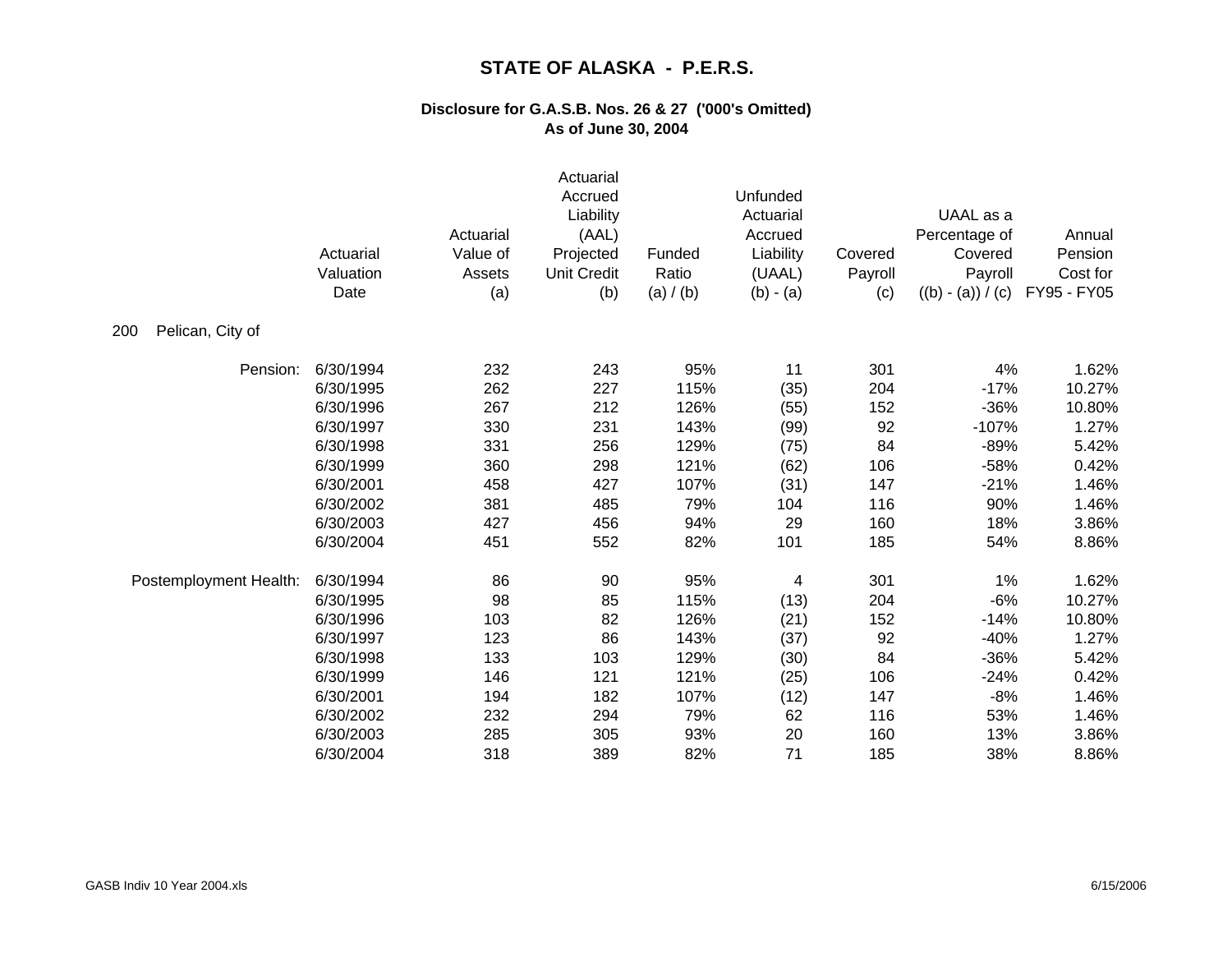|                          | Actuarial<br>Valuation<br>Date | Actuarial<br>Value of<br>Assets<br>(a) | Actuarial<br>Accrued<br>Liability<br>(AAL)<br>Projected<br><b>Unit Credit</b><br>(b) | Funded<br>Ratio<br>(a) / (b) | Unfunded<br>Actuarial<br>Accrued<br>Liability<br>(UAAL)<br>$(b) - (a)$ | Covered<br>Payroll<br>(c) | UAAL as a<br>Percentage of<br>Covered<br>Payroll<br>$((b) - (a)) / (c)$ | Annual<br>Pension<br>Cost for<br>FY95 - FY05 |
|--------------------------|--------------------------------|----------------------------------------|--------------------------------------------------------------------------------------|------------------------------|------------------------------------------------------------------------|---------------------------|-------------------------------------------------------------------------|----------------------------------------------|
| Whittier, City of<br>202 |                                |                                        |                                                                                      |                              |                                                                        |                           |                                                                         |                                              |
| Pension:                 | 6/30/1994                      | 944                                    | 838                                                                                  | 113%                         | (107)                                                                  | 423                       | $-25%$                                                                  | 2.05%                                        |
|                          | 6/30/1995                      | 1,042                                  | 917                                                                                  | 114%                         | (126)                                                                  | 400                       | $-31%$                                                                  | 4.36%                                        |
|                          | 6/30/1996                      | 1,106                                  | 836                                                                                  | 132%                         | (270)                                                                  | 434                       | $-62%$                                                                  | 2.37%                                        |
|                          | 6/30/1997                      | 1,265                                  | 932                                                                                  | 136%                         | (333)                                                                  | 426                       | $-78%$                                                                  | 0.00%                                        |
|                          | 6/30/1998                      | 1,377                                  | 959                                                                                  | 144%                         | (418)                                                                  | 676                       | $-62%$                                                                  | 2.23%                                        |
|                          | 6/30/1999                      | 1,456                                  | 1,059                                                                                | 137%                         | (397)                                                                  | 659                       | $-60%$                                                                  | 0.64%                                        |
|                          | 6/30/2001                      | 1,842                                  | 1,418                                                                                | 130%                         | (424)                                                                  | 860                       | $-49%$                                                                  | 1.02%                                        |
|                          | 6/30/2002                      | 1,505                                  | 1,502                                                                                | 100%                         | (3)                                                                    | 866                       | 0%                                                                      | 1.02%                                        |
|                          | 6/30/2003                      | 1,494                                  | 1,569                                                                                | 95%                          | 75                                                                     | 787                       | 10%                                                                     | 0.00%                                        |
|                          | 6/30/2004                      | 1,475                                  | 1,655                                                                                | 89%                          | 180                                                                    | 853                       | 21%                                                                     | 5.00%                                        |
| Postemployment Health:   | 6/30/1994                      | 348                                    | 308                                                                                  | 113%                         | (39)                                                                   | 423                       | $-9%$                                                                   | 2.05%                                        |
|                          | 6/30/1995                      | 392                                    | 344                                                                                  | 114%                         | (47)                                                                   | 400                       | $-12%$                                                                  | 4.36%                                        |
|                          | 6/30/1996                      | 426                                    | 322                                                                                  | 132%                         | (104)                                                                  | 434                       | $-24%$                                                                  | 2.37%                                        |
|                          | 6/30/1997                      | 472                                    | 348                                                                                  | 136%                         | (124)                                                                  | 426                       | $-29%$                                                                  | 0.00%                                        |
|                          | 6/30/1998                      | 550                                    | 383                                                                                  | 144%                         | (167)                                                                  | 676                       | $-25%$                                                                  | 2.23%                                        |
|                          | 6/30/1999                      | 591                                    | 430                                                                                  | 137%                         | (161)                                                                  | 659                       | $-24%$                                                                  | 0.64%                                        |
|                          | 6/30/2001                      | 780                                    | 601                                                                                  | 130%                         | (179)                                                                  | 860                       | $-21%$                                                                  | 1.02%                                        |
|                          | 6/30/2002                      | 915                                    | 912                                                                                  | 100%                         | (3)                                                                    | 866                       | 0%                                                                      | 1.02%                                        |
|                          | 6/30/2003                      | 998                                    | 1,048                                                                                | 95%                          | 50                                                                     | 787                       | 6%                                                                      | 0.00%                                        |
|                          | 6/30/2004                      | 1,040                                  | 1,167                                                                                | 89%                          | 127                                                                    | 853                       | 15%                                                                     | 5.00%                                        |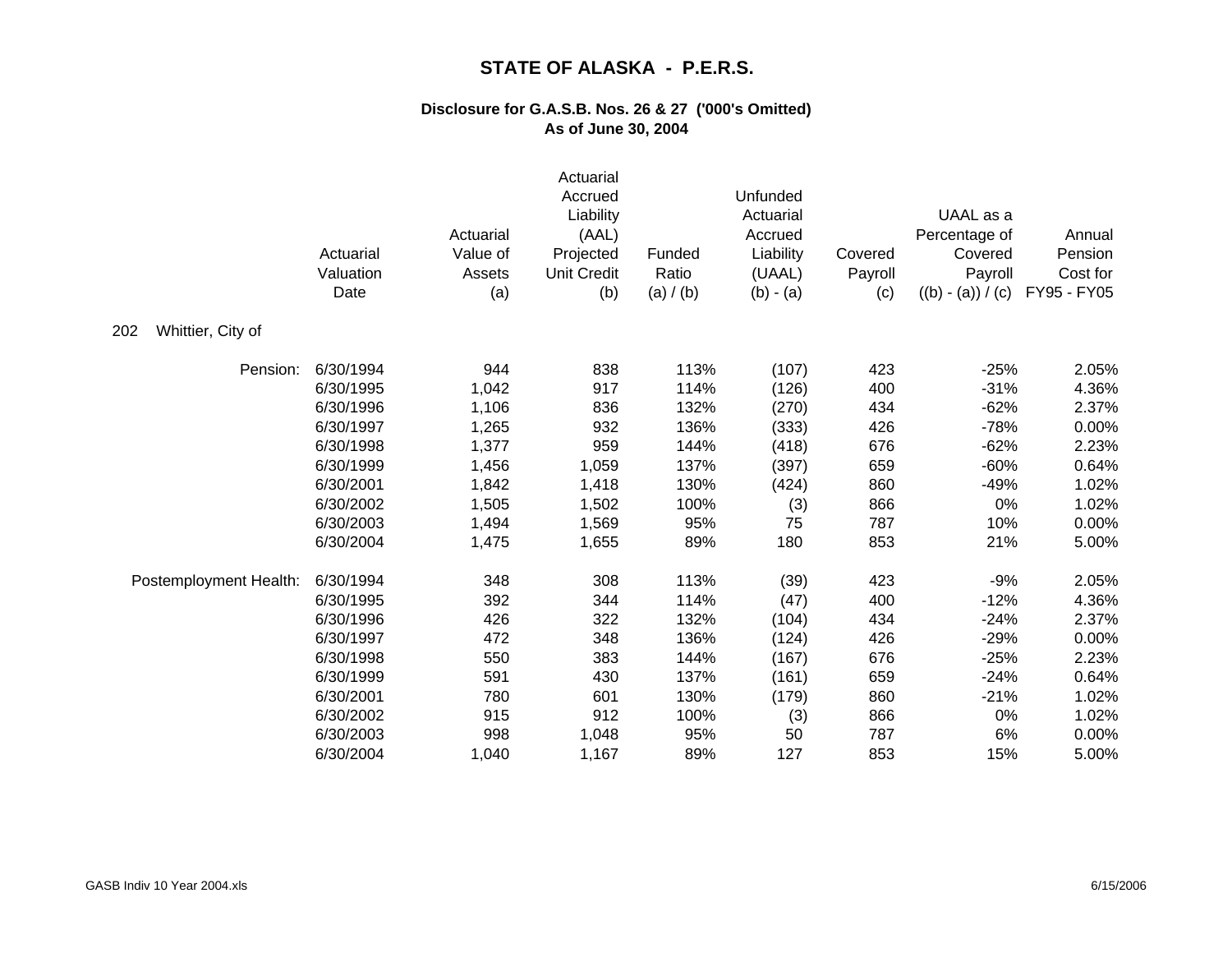|                                              | Actuarial<br>Valuation<br>Date | Actuarial<br>Value of<br>Assets<br>(a) | Actuarial<br>Accrued<br>Liability<br>(AAL)<br>Projected<br><b>Unit Credit</b><br>(b) | Funded<br>Ratio<br>(a) / (b) | Unfunded<br>Actuarial<br>Accrued<br>Liability<br>(UAAL)<br>$(b) - (a)$ | Covered<br>Payroll<br>(c) | UAAL as a<br>Percentage of<br>Covered<br>Payroll<br>$((b) - (a)) / (c)$ | Annual<br>Pension<br>Cost for<br>FY95 - FY05 |
|----------------------------------------------|--------------------------------|----------------------------------------|--------------------------------------------------------------------------------------|------------------------------|------------------------------------------------------------------------|---------------------------|-------------------------------------------------------------------------|----------------------------------------------|
| Anchorage Municipal Parking Authority<br>203 |                                |                                        |                                                                                      |                              |                                                                        |                           |                                                                         |                                              |
| Pension:                                     | 6/30/1994                      | 686                                    | 634                                                                                  | 108%                         | (52)                                                                   | 1,050                     | $-5%$                                                                   | 7.55%                                        |
|                                              | 6/30/1995                      | 888                                    | 762                                                                                  | 116%                         | (126)                                                                  | 1,044                     | $-12%$                                                                  | 8.64%                                        |
|                                              | 6/30/1996                      | 1,043                                  | 902                                                                                  | 116%                         | (141)                                                                  | 1,091                     | $-13%$                                                                  | 8.79%                                        |
|                                              | 6/30/1997                      | 1,334                                  | 1,010                                                                                | 132%                         | (323)                                                                  | 766                       | $-42%$                                                                  | 2.87%                                        |
|                                              | 6/30/1998                      | 1,429                                  | 1,313                                                                                | 109%                         | (116)                                                                  | 734                       | $-16%$                                                                  | 8.27%                                        |
|                                              | 6/30/1999                      | 1,514                                  | 1,204                                                                                | 126%                         | (310)                                                                  | 744                       | $-42%$                                                                  | 4.89%                                        |
|                                              | 6/30/2001                      | 1,882                                  | 1,745                                                                                | 108%                         | (137)                                                                  | 926                       | $-15%$                                                                  | 3.60%                                        |
|                                              | 6/30/2002                      | 1,801                                  | 2,432                                                                                | 74%                          | 631                                                                    | 936                       | 67%                                                                     | 3.60%                                        |
|                                              | 6/30/2003                      | 1,804                                  | 2,467                                                                                | 73%                          | 663                                                                    | 964                       | 69%                                                                     | 4.18%                                        |
|                                              | 6/30/2004                      | 2,068                                  | 2,778                                                                                | 74%                          | 710                                                                    | 1,013                     | 70%                                                                     | 9.18%                                        |
| Postemployment Health:                       | 6/30/1994                      | 252                                    | 233                                                                                  | 108%                         | (19)                                                                   | 1,050                     | $-2%$                                                                   | 7.55%                                        |
|                                              | 6/30/1995                      | 334                                    | 287                                                                                  | 116%                         | (47)                                                                   | 1,044                     | $-5%$                                                                   | 8.64%                                        |
|                                              | 6/30/1996                      | 402                                    | 347                                                                                  | 116%                         | (55)                                                                   | 1,091                     | $-5%$                                                                   | 8.79%                                        |
|                                              | 6/30/1997                      | 497                                    | 377                                                                                  | 132%                         | (121)                                                                  | 766                       | $-16%$                                                                  | 2.87%                                        |
|                                              | 6/30/1998                      | 571                                    | 524                                                                                  | 109%                         | (47)                                                                   | 734                       | $-6%$                                                                   | 8.27%                                        |
|                                              | 6/30/1999                      | 614                                    | 489                                                                                  | 126%                         | (125)                                                                  | 744                       | $-17%$                                                                  | 4.89%                                        |
|                                              | 6/30/2001                      | 797                                    | 739                                                                                  | 108%                         | (58)                                                                   | 926                       | $-6%$                                                                   | 3.60%                                        |
|                                              | 6/30/2002                      | 1,094                                  | 1,478                                                                                | 74%                          | 384                                                                    | 936                       | 41%                                                                     | 3.60%                                        |
|                                              | 6/30/2003                      | 1,206                                  | 1,649                                                                                | 73%                          | 443                                                                    | 964                       | 46%                                                                     | 4.18%                                        |
|                                              | 6/30/2004                      | 1,458                                  | 1,959                                                                                | 74%                          | 501                                                                    | 1,013                     | 49%                                                                     | 9.18%                                        |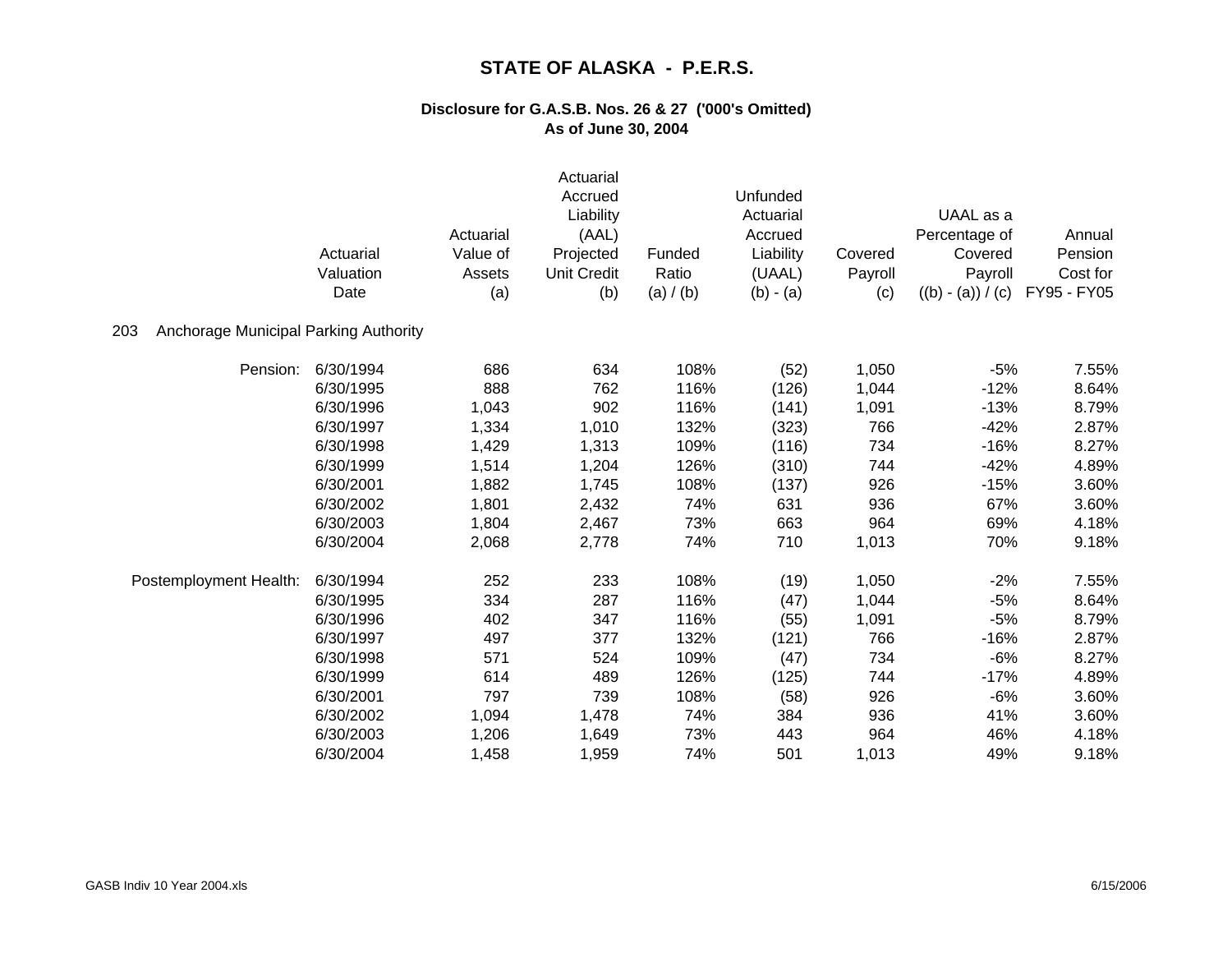|                                     | Actuarial<br>Valuation<br>Date | Actuarial<br>Value of<br>Assets<br>(a) | Actuarial<br>Accrued<br>Liability<br>(AAL)<br>Projected<br><b>Unit Credit</b><br>(b) | Funded<br>Ratio<br>(a) / (b) | Unfunded<br>Actuarial<br>Accrued<br>Liability<br>(UAAL)<br>$(b) - (a)$ | Covered<br>Payroll<br>(c) | UAAL as a<br>Percentage of<br>Covered<br>Payroll<br>$((b) - (a)) / (c)$ | Annual<br>Pension<br>Cost for<br>FY95 - FY05 |
|-------------------------------------|--------------------------------|----------------------------------------|--------------------------------------------------------------------------------------|------------------------------|------------------------------------------------------------------------|---------------------------|-------------------------------------------------------------------------|----------------------------------------------|
| <b>Craig School District</b><br>204 |                                |                                        |                                                                                      |                              |                                                                        |                           |                                                                         |                                              |
| Pension:                            | 6/30/1994                      | 318                                    | 303                                                                                  | 105%                         | (15)                                                                   | 415                       | $-4%$                                                                   | 9.49%                                        |
|                                     | 6/30/1995                      | 409                                    | 387                                                                                  | 106%                         | (23)                                                                   | 419                       | $-5%$                                                                   | 10.80%                                       |
|                                     | 6/30/1996                      | 455                                    | 474                                                                                  | 96%                          | 19                                                                     | 478                       | 4%                                                                      | 9.22%                                        |
|                                     | 6/30/1997                      | 573                                    | 572                                                                                  | 100%                         | (1)                                                                    | 498                       | 0%                                                                      | 5.01%                                        |
|                                     | 6/30/1998                      | 675                                    | 723                                                                                  | 93%                          | 48                                                                     | 468                       | 10%                                                                     | 10.01%                                       |
|                                     | 6/30/1999                      | 747                                    | 789                                                                                  | 95%                          | 42                                                                     | 467                       | 9%                                                                      | 9.86%                                        |
|                                     | 6/30/2001                      | 932                                    | 1,136                                                                                | 82%                          | 204                                                                    | 903                       | 23%                                                                     | 9.86%                                        |
|                                     | 6/30/2002                      | 948                                    | 1,637                                                                                | 58%                          | 689                                                                    | 997                       | 69%                                                                     | 9.86%                                        |
|                                     | 6/30/2003                      | 1,116                                  | 1,837                                                                                | 61%                          | 721                                                                    | 816                       | 88%                                                                     | 8.74%                                        |
|                                     | 6/30/2004                      | 1,160                                  | 2,075                                                                                | 56%                          | 915                                                                    | 811                       | 113%                                                                    | 13.74%                                       |
| Postemployment Health:              | 6/30/1994                      | 117                                    | 112                                                                                  | 105%                         | (5)                                                                    | 415                       | $-1%$                                                                   | 9.49%                                        |
|                                     | 6/30/1995                      | 154                                    | 145                                                                                  | 106%                         | (8)                                                                    | 419                       | $-2%$                                                                   | 10.80%                                       |
|                                     | 6/30/1996                      | 175                                    | 182                                                                                  | 96%                          | 7                                                                      | 478                       | 2%                                                                      | 9.22%                                        |
|                                     | 6/30/1997                      | 214                                    | 213                                                                                  | 100%                         | (1)                                                                    | 498                       | 0%                                                                      | 5.01%                                        |
|                                     | 6/30/1998                      | 270                                    | 289                                                                                  | 93%                          | 19                                                                     | 468                       | 4%                                                                      | 10.01%                                       |
|                                     | 6/30/1999                      | 304                                    | 321                                                                                  | 95%                          | 17                                                                     | 467                       | 4%                                                                      | 9.86%                                        |
|                                     | 6/30/2001                      | 396                                    | 482                                                                                  | 82%                          | 86                                                                     | 903                       | 10%                                                                     | 9.86%                                        |
|                                     | 6/30/2002                      | 576                                    | 995                                                                                  | 58%                          | 419                                                                    | 997                       | 42%                                                                     | 9.86%                                        |
|                                     | 6/30/2003                      | 746                                    | 1,228                                                                                | 61%                          | 482                                                                    | 816                       | 59%                                                                     | 8.74%                                        |
|                                     | 6/30/2004                      | 818                                    | 1,463                                                                                | 56%                          | 645                                                                    | 811                       | 80%                                                                     | 13.74%                                       |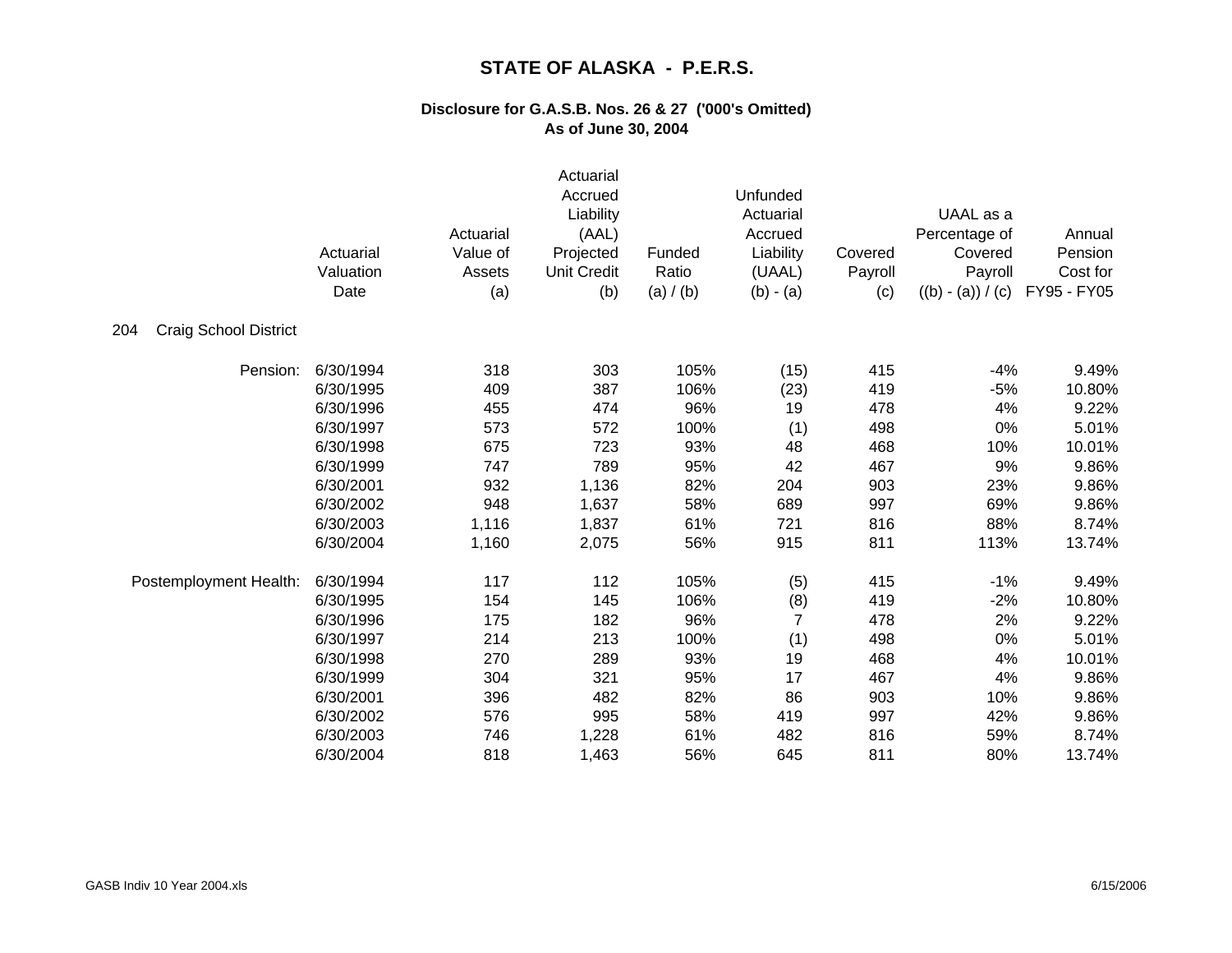|                                        | Actuarial<br>Valuation<br>Date | Actuarial<br>Value of<br>Assets<br>(a) | Actuarial<br>Accrued<br>Liability<br>(AAL)<br>Projected<br><b>Unit Credit</b><br>(b) | Funded<br>Ratio<br>(a) / (b) | Unfunded<br>Actuarial<br>Accrued<br>Liability<br>(UAAL)<br>$(b) - (a)$ | Covered<br>Payroll<br>(c) | UAAL as a<br>Percentage of<br>Covered<br>Payroll<br>$((b) - (a)) / (c)$ | Annual<br>Pension<br>Cost for<br>FY95 - FY05 |
|----------------------------------------|--------------------------------|----------------------------------------|--------------------------------------------------------------------------------------|------------------------------|------------------------------------------------------------------------|---------------------------|-------------------------------------------------------------------------|----------------------------------------------|
| 205<br>Dillingham City School District |                                |                                        |                                                                                      |                              |                                                                        |                           |                                                                         |                                              |
| Pension:                               | 6/30/1994                      | 1,394                                  | 1,454                                                                                | 96%                          | 60                                                                     | 613                       | 10%                                                                     | 13.54%                                       |
|                                        | 6/30/1995                      | 1,564                                  | 1,459                                                                                | 107%                         | (105)                                                                  | 709                       | $-15%$                                                                  | 11.94%                                       |
|                                        | 6/30/1996                      | 1,688                                  | 1,631                                                                                | 103%                         | (56)                                                                   | 730                       | $-8%$                                                                   | 11.52%                                       |
|                                        | 6/30/1997                      | 1,992                                  | 1,751                                                                                | 114%                         | (240)                                                                  | 939                       | $-26%$                                                                  | 1.96%                                        |
|                                        | 6/30/1998                      | 1,987                                  | 2,098                                                                                | 95%                          | 111                                                                    | 1,073                     | 10%                                                                     | 8.91%                                        |
|                                        | 6/30/1999                      | 2,411                                  | 2,175                                                                                | 111%                         | (236)                                                                  | 1,208                     | $-20%$                                                                  | 6.86%                                        |
|                                        | 6/30/2001                      | 2,863                                  | 2,635                                                                                | 109%                         | (228)                                                                  | 1,036                     | $-22%$                                                                  | 6.24%                                        |
|                                        | 6/30/2002                      | 2,548                                  | 3,186                                                                                | 80%                          | 638                                                                    | 1,119                     | 57%                                                                     | 6.24%                                        |
|                                        | 6/30/2003                      | 2,816                                  | 3,279                                                                                | 86%                          | 463                                                                    | 910                       | 51%                                                                     | 3.53%                                        |
|                                        | 6/30/2004                      | 2,860                                  | 3,535                                                                                | 81%                          | 675                                                                    | 1,058                     | 64%                                                                     | 8.53%                                        |
| Postemployment Health:                 | 6/30/1994                      | 513                                    | 535                                                                                  | 96%                          | 22                                                                     | 613                       | 4%                                                                      | 13.54%                                       |
|                                        | 6/30/1995                      | 588                                    | 548                                                                                  | 107%                         | (40)                                                                   | 709                       | $-6%$                                                                   | 11.94%                                       |
|                                        | 6/30/1996                      | 650                                    | 629                                                                                  | 103%                         | (22)                                                                   | 730                       | $-3%$                                                                   | 11.52%                                       |
|                                        | 6/30/1997                      | 742                                    | 653                                                                                  | 114%                         | (90)                                                                   | 939                       | $-10%$                                                                  | 1.96%                                        |
|                                        | 6/30/1998                      | 793                                    | 837                                                                                  | 95%                          | 44                                                                     | 1,073                     | 4%                                                                      | 8.91%                                        |
|                                        | 6/30/1999                      | 978                                    | 883                                                                                  | 111%                         | (95)                                                                   | 1,208                     | $-8%$                                                                   | 6.86%                                        |
|                                        | 6/30/2001                      | 1,213                                  | 1,117                                                                                | 109%                         | (96)                                                                   | 1,036                     | $-9%$                                                                   | 6.24%                                        |
|                                        | 6/30/2002                      | 1,548                                  | 1,936                                                                                | 80%                          | 388                                                                    | 1,119                     | 35%                                                                     | 6.24%                                        |
|                                        | 6/30/2003                      | 1,882                                  | 2,191                                                                                | 86%                          | 309                                                                    | 910                       | 34%                                                                     | 3.53%                                        |
|                                        | 6/30/2004                      | 2,017                                  | 2,493                                                                                | 81%                          | 476                                                                    | 1,058                     | 45%                                                                     | 8.53%                                        |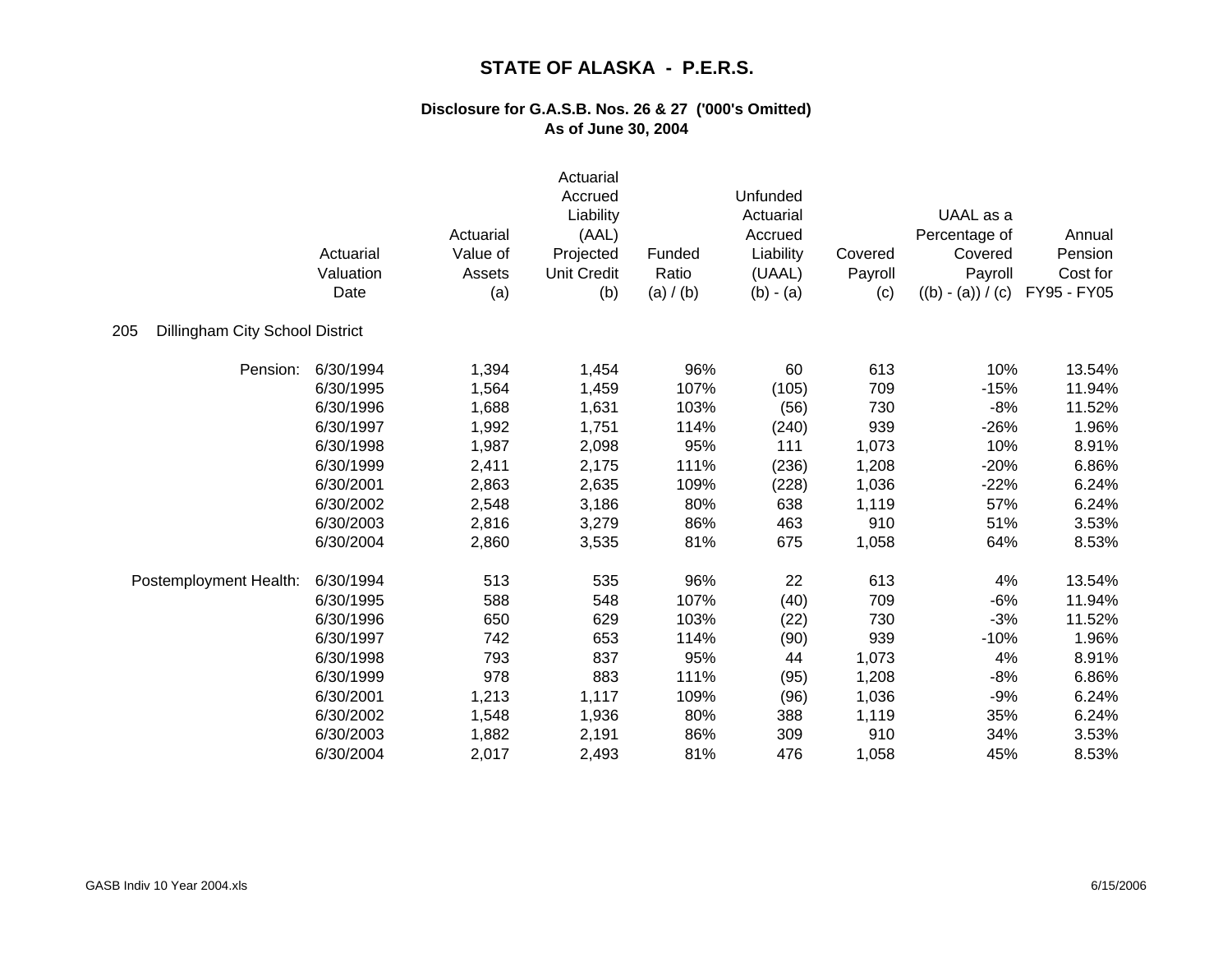|                            | Actuarial<br>Valuation<br>Date | Actuarial<br>Value of<br>Assets<br>(a) | Actuarial<br>Accrued<br>Liability<br>(AAL)<br>Projected<br><b>Unit Credit</b><br>(b) | Funded<br>Ratio<br>(a) $/$ (b) | Unfunded<br>Actuarial<br>Accrued<br>Liability<br>(UAAL)<br>$(b) - (a)$ | Covered<br>Payroll<br>(c) | UAAL as a<br>Percentage of<br>Covered<br>Payroll<br>$((b) - (a)) / (c)$ | Annual<br>Pension<br>Cost for<br>FY95 - FY05 |
|----------------------------|--------------------------------|----------------------------------------|--------------------------------------------------------------------------------------|--------------------------------|------------------------------------------------------------------------|---------------------------|-------------------------------------------------------------------------|----------------------------------------------|
| Thorne Bay, City of<br>206 |                                |                                        |                                                                                      |                                |                                                                        |                           |                                                                         |                                              |
| Pension:                   | 6/30/1994                      | 307                                    | 298                                                                                  | 103%                           | (10)                                                                   | 247                       | $-4%$                                                                   | 4.64%                                        |
|                            | 6/30/1995                      | 377                                    | 369                                                                                  | 102%                           | (8)                                                                    | 359                       | $-2%$                                                                   | 10.45%                                       |
|                            | 6/30/1996                      | 432                                    | 346                                                                                  | 125%                           | (85)                                                                   | 338                       | $-25%$                                                                  | 9.06%                                        |
|                            | 6/30/1997                      | 576                                    | 422                                                                                  | 137%                           | (154)                                                                  | 250                       | $-62%$                                                                  | 6.01%                                        |
|                            | 6/30/1998                      | 564                                    | 459                                                                                  | 123%                           | (105)                                                                  | 293                       | $-36%$                                                                  | 6.76%                                        |
|                            | 6/30/1999                      | 627                                    | 508                                                                                  | 123%                           | (119)                                                                  | 271                       | $-44%$                                                                  | 2.56%                                        |
|                            | 6/30/2001                      | 788                                    | 764                                                                                  | 103%                           | (24)                                                                   | 184                       | $-13%$                                                                  | 3.14%                                        |
|                            | 6/30/2002                      | 677                                    | 1,034                                                                                | 65%                            | 357                                                                    | 257                       | 139%                                                                    | 3.14%                                        |
|                            | 6/30/2003                      | 858                                    | 1,094                                                                                | 78%                            | 236                                                                    | 250                       | 94%                                                                     | 5.10%                                        |
|                            | 6/30/2004                      | 1,219                                  | 1,299                                                                                | 94%                            | 80                                                                     | 232                       | 34%                                                                     | 10.10%                                       |
| Postemployment Health:     | 6/30/1994                      | 113                                    | 109                                                                                  | 103%                           | (3)                                                                    | 247                       | $-1%$                                                                   | 4.64%                                        |
|                            | 6/30/1995                      | 141                                    | 138                                                                                  | 102%                           | (3)                                                                    | 359                       | $-1%$                                                                   | 10.45%                                       |
|                            | 6/30/1996                      | 166                                    | 134                                                                                  | 125%                           | (33)                                                                   | 338                       | $-10%$                                                                  | 9.06%                                        |
|                            | 6/30/1997                      | 215                                    | 157                                                                                  | 137%                           | (58)                                                                   | 250                       | $-23%$                                                                  | 6.01%                                        |
|                            | 6/30/1998                      | 225                                    | 184                                                                                  | 122%                           | (41)                                                                   | 293                       | $-14%$                                                                  | 6.76%                                        |
|                            | 6/30/1999                      | 255                                    | 207                                                                                  | 123%                           | (48)                                                                   | 271                       | $-18%$                                                                  | 2.56%                                        |
|                            | 6/30/2001                      | 335                                    | 324                                                                                  | 103%                           | (11)                                                                   | 184                       | $-6%$                                                                   | 3.14%                                        |
|                            | 6/30/2002                      | 412                                    | 628                                                                                  | 66%                            | 216                                                                    | 257                       | 84%                                                                     | 3.14%                                        |
|                            | 6/30/2003                      | 574                                    | 731                                                                                  | 79%                            | 157                                                                    | 250                       | 63%                                                                     | 5.10%                                        |
|                            | 6/30/2004                      | 860                                    | 916                                                                                  | 94%                            | 56                                                                     | 232                       | 24%                                                                     | 10.10%                                       |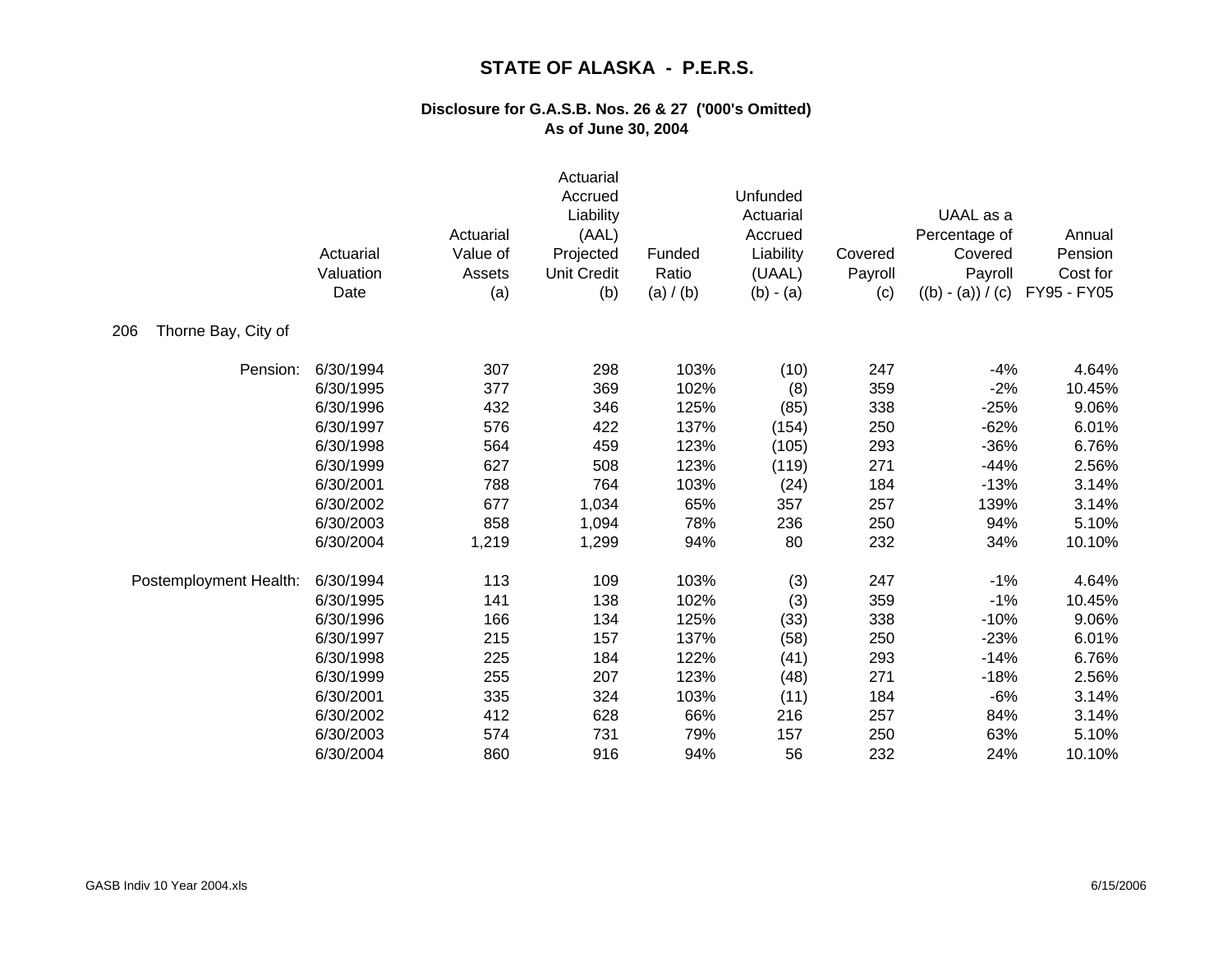|                        | Actuarial<br>Valuation<br>Date | Actuarial<br>Value of<br>Assets<br>(a) | Actuarial<br>Accrued<br>Liability<br>(AAL)<br>Projected<br><b>Unit Credit</b><br>(b) | Funded<br>Ratio<br>(a) / (b) | <b>Unfunded</b><br>Actuarial<br>Accrued<br>Liability<br>(UAAL)<br>$(b) - (a)$ | Covered<br>Payroll<br>(c) | UAAL as a<br>Percentage of<br>Covered<br>Payroll<br>$((b) - (a)) / (c)$ | Annual<br>Pension<br>Cost for<br>FY95 - FY05 |
|------------------------|--------------------------------|----------------------------------------|--------------------------------------------------------------------------------------|------------------------------|-------------------------------------------------------------------------------|---------------------------|-------------------------------------------------------------------------|----------------------------------------------|
| 208<br>Akutan, City of |                                |                                        |                                                                                      |                              |                                                                               |                           |                                                                         |                                              |
| Pension:               | 6/30/1994                      | 238                                    | 259                                                                                  | 92%                          | 20                                                                            | 203                       | 10%                                                                     | 11.21%                                       |
|                        | 6/30/1995                      | 272                                    | 250                                                                                  | 109%                         | (22)                                                                          | 165                       | $-13%$                                                                  | 12.57%                                       |
|                        | 6/30/1996                      | 314                                    | 282                                                                                  | 111%                         | (32)                                                                          | 212                       | $-15%$                                                                  | 11.58%                                       |
|                        | 6/30/1997                      | 400                                    | 376                                                                                  | 106%                         | (24)                                                                          | 270                       | $-9%$                                                                   | 2.50%                                        |
|                        | 6/30/1998                      | 399                                    | 409                                                                                  | 98%                          | 10                                                                            | 234                       | 4%                                                                      | 8.03%                                        |
|                        | 6/30/1999                      | 448                                    | 451                                                                                  | 99%                          | 3                                                                             | 188                       | 2%                                                                      | 8.83%                                        |
|                        | 6/30/2001                      | 504                                    | 455                                                                                  | 111%                         | (49)                                                                          | 262                       | $-19%$                                                                  | 9.09%                                        |
|                        | 6/30/2002                      | 459                                    | 520                                                                                  | 88%                          | 61                                                                            | 264                       | 23%                                                                     | 9.09%                                        |
|                        | 6/30/2003                      | 586                                    | 599                                                                                  | 98%                          | 13                                                                            | 297                       | 4%                                                                      | 3.52%                                        |
|                        | 6/30/2004                      | 636                                    | 619                                                                                  | 103%                         | (17)                                                                          | 313                       | $-6%$                                                                   | 9.09%                                        |
| Postemployment Health: | 6/30/1994                      | 88                                     | 95                                                                                   | 92%                          | 8                                                                             | 203                       | 4%                                                                      | 11.21%                                       |
|                        | 6/30/1995                      | 102                                    | 94                                                                                   | 109%                         | (8)                                                                           | 165                       | $-5%$                                                                   | 12.57%                                       |
|                        | 6/30/1996                      | 121                                    | 109                                                                                  | 111%                         | (12)                                                                          | 212                       | $-6%$                                                                   | 11.58%                                       |
|                        | 6/30/1997                      | 149                                    | 140                                                                                  | 106%                         | (9)                                                                           | 270                       | $-3%$                                                                   | 2.50%                                        |
|                        | 6/30/1998                      | 160                                    | 164                                                                                  | 98%                          | 4                                                                             | 234                       | 2%                                                                      | 8.03%                                        |
|                        | 6/30/1999                      | 183                                    | 184                                                                                  | 99%                          |                                                                               | 188                       | 1%                                                                      | 8.83%                                        |
|                        | 6/30/2001                      | 214                                    | 194                                                                                  | 110%                         | (20)                                                                          | 262                       | $-8%$                                                                   | 9.09%                                        |
|                        | 6/30/2002                      | 278                                    | 317                                                                                  | 88%                          | 39                                                                            | 264                       | 15%                                                                     | 9.09%                                        |
|                        | 6/30/2003                      | 392                                    | 400                                                                                  | 98%                          | 8                                                                             | 297                       | 3%                                                                      | 3.52%                                        |
|                        | 6/30/2004                      | 449                                    | 436                                                                                  | 103%                         | (13)                                                                          | 313                       | -4%                                                                     | 9.09%                                        |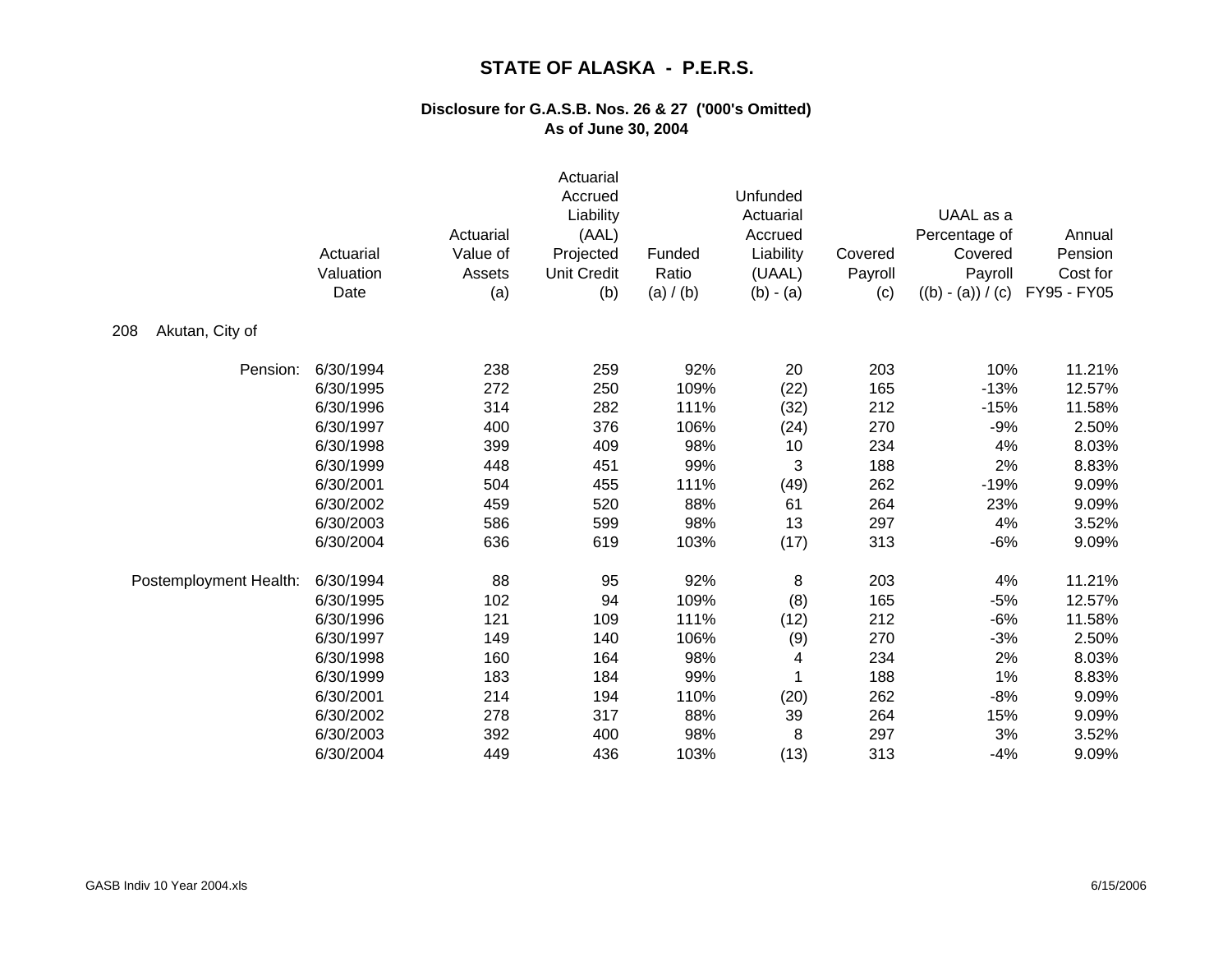|                                 | Actuarial<br>Valuation<br>Date | Actuarial<br>Value of<br>Assets<br>(a) | Actuarial<br>Accrued<br>Liability<br>(AAL)<br>Projected<br><b>Unit Credit</b><br>(b) | Funded<br>Ratio<br>(a) / (b) | Unfunded<br>Actuarial<br>Accrued<br>Liability<br>(UAAL)<br>$(b) - (a)$ | Covered<br>Payroll<br>(c) | UAAL as a<br>Percentage of<br>Covered<br>Payroll<br>$((b) - (a)) / (c)$ | Annual<br>Pension<br>Cost for<br>FY95 - FY05 |
|---------------------------------|--------------------------------|----------------------------------------|--------------------------------------------------------------------------------------|------------------------------|------------------------------------------------------------------------|---------------------------|-------------------------------------------------------------------------|----------------------------------------------|
| Unalaska School District<br>209 |                                |                                        |                                                                                      |                              |                                                                        |                           |                                                                         |                                              |
| Pension:                        | 6/30/1994                      | 387                                    | 336                                                                                  | 115%                         | (52)                                                                   | 633                       | $-8%$                                                                   | 0.00%                                        |
|                                 | 6/30/1995                      | 453                                    | 416                                                                                  | 109%                         | (36)                                                                   | 707                       | $-5%$                                                                   | 6.80%                                        |
|                                 | 6/30/1996                      | 506                                    | 489                                                                                  | 104%                         | (17)                                                                   | 584                       | $-3%$                                                                   | 7.74%                                        |
|                                 | 6/30/1997                      | 608                                    | 597                                                                                  | 102%                         | (11)                                                                   | 572                       | $-2%$                                                                   | 5.06%                                        |
|                                 | 6/30/1998                      | 542                                    | 616                                                                                  | 88%                          | 74                                                                     | 538                       | 14%                                                                     | 9.48%                                        |
|                                 | 6/30/1999                      | 599                                    | 628                                                                                  | 95%                          | 29                                                                     | 608                       | 5%                                                                      | 9.66%                                        |
|                                 | 6/30/2001                      | 718                                    | 820                                                                                  | 88%                          | 102                                                                    | 674                       | 15%                                                                     | 9.14%                                        |
|                                 | 6/30/2002                      | 673                                    | 1,134                                                                                | 59%                          | 461                                                                    | 849                       | 54%                                                                     | 9.14%                                        |
|                                 | 6/30/2003                      | 853                                    | 1,268                                                                                | 67%                          | 415                                                                    | 795                       | 52%                                                                     | 7.74%                                        |
|                                 | 6/30/2004                      | 905                                    | 1,485                                                                                | 61%                          | 580                                                                    | 776                       | 75%                                                                     | 12.74%                                       |
| Postemployment Health:          | 6/30/1994                      | 143                                    | 123                                                                                  | 115%                         | (19)                                                                   | 633                       | $-3%$                                                                   | 0.00%                                        |
|                                 | 6/30/1995                      | 170                                    | 157                                                                                  | 109%                         | (14)                                                                   | 707                       | $-2%$                                                                   | 6.80%                                        |
|                                 | 6/30/1996                      | 195                                    | 188                                                                                  | 104%                         | (7)                                                                    | 584                       | $-1%$                                                                   | 7.74%                                        |
|                                 | 6/30/1997                      | 226                                    | 222                                                                                  | 102%                         | (4)                                                                    | 572                       | $-1%$                                                                   | 5.06%                                        |
|                                 | 6/30/1998                      | 217                                    | 247                                                                                  | 88%                          | 30                                                                     | 538                       | $6\%$                                                                   | 9.48%                                        |
|                                 | 6/30/1999                      | 243                                    | 255                                                                                  | 95%                          | 12                                                                     | 608                       | 2%                                                                      | 9.66%                                        |
|                                 | 6/30/2001                      | 305                                    | 348                                                                                  | 88%                          | 43                                                                     | 674                       | 6%                                                                      | 9.14%                                        |
|                                 | 6/30/2002                      | 409                                    | 689                                                                                  | 59%                          | 280                                                                    | 849                       | 33%                                                                     | 9.14%                                        |
|                                 | 6/30/2003                      | 570                                    | 847                                                                                  | 67%                          | 277                                                                    | 795                       | 35%                                                                     | 7.74%                                        |
|                                 | 6/30/2004                      | 638                                    | 1,047                                                                                | 61%                          | 409                                                                    | 776                       | 53%                                                                     | 12.74%                                       |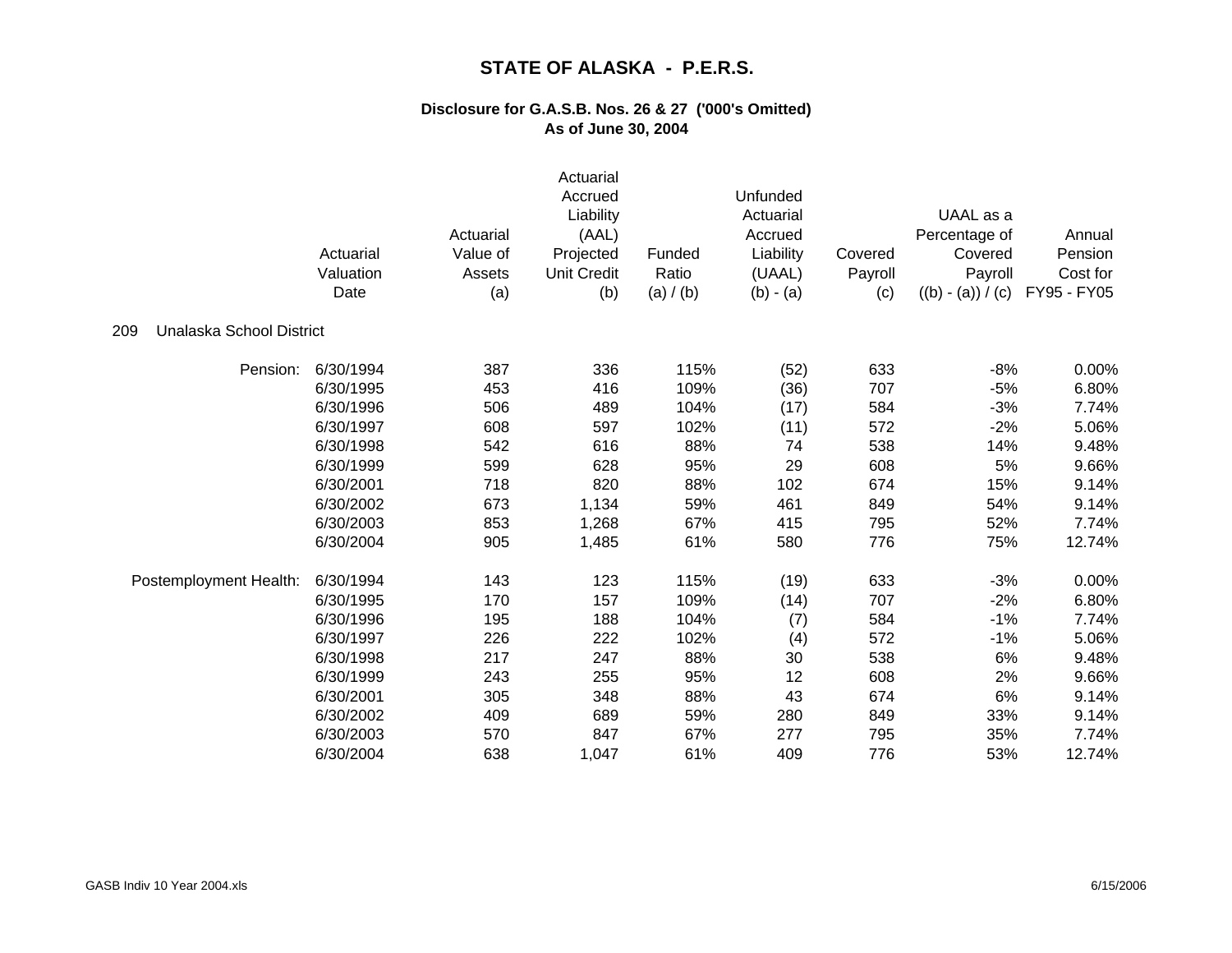|                                    | Actuarial<br>Valuation<br>Date | Actuarial<br>Value of<br>Assets<br>(a) | Actuarial<br>Accrued<br>Liability<br>(AAL)<br>Projected<br><b>Unit Credit</b><br>(b) | Funded<br>Ratio<br>(a) $/$ (b) | Unfunded<br>Actuarial<br>Accrued<br>Liability<br>(UAAL)<br>$(b) - (a)$ | Covered<br>Payroll<br>(c) | UAAL as a<br>Percentage of<br>Covered<br>Payroll<br>$((b) - (a)) / (c)$ | Annual<br>Pension<br>Cost for<br>FY95 - FY05 |
|------------------------------------|--------------------------------|----------------------------------------|--------------------------------------------------------------------------------------|--------------------------------|------------------------------------------------------------------------|---------------------------|-------------------------------------------------------------------------|----------------------------------------------|
| 211<br>Kashunamiut School District |                                |                                        |                                                                                      |                                |                                                                        |                           |                                                                         |                                              |
| Pension:                           | 6/30/1994                      | 662                                    | 592                                                                                  | 112%                           | (69)                                                                   | 556                       | $-12%$                                                                  | 8.55%                                        |
|                                    | 6/30/1995                      | 792                                    | 698                                                                                  | 114%                           | (94)                                                                   | 637                       | $-15%$                                                                  | 8.22%                                        |
|                                    | 6/30/1996                      | 837                                    | 768                                                                                  | 109%                           | (69)                                                                   | 692                       | $-10%$                                                                  | 6.40%                                        |
|                                    | 6/30/1997                      | 1,001                                  | 830                                                                                  | 121%                           | (171)                                                                  | 720                       | $-24%$                                                                  | 1.98%                                        |
|                                    | 6/30/1998                      | 996                                    | 965                                                                                  | 103%                           | (31)                                                                   | 816                       | $-4%$                                                                   | 6.98%                                        |
|                                    | 6/30/1999                      | 1,113                                  | 1,157                                                                                | 96%                            | 44                                                                     | 787                       | 6%                                                                      | 7.08%                                        |
|                                    | 6/30/2001                      | 1,332                                  | 1,531                                                                                | 87%                            | 199                                                                    | 976                       | 20%                                                                     | 9.36%                                        |
|                                    | 6/30/2002                      | 1,262                                  | 1,927                                                                                | 65%                            | 665                                                                    | 1,092                     | 61%                                                                     | 9.36%                                        |
|                                    | 6/30/2003                      | 1,512                                  | 2,031                                                                                | 74%                            | 519                                                                    | 1,095                     | 47%                                                                     | 8.55%                                        |
|                                    | 6/30/2004                      | 1,556                                  | 2,232                                                                                | 70%                            | 676                                                                    | 1,373                     | 49%                                                                     | 13.55%                                       |
| Postemployment Health:             | 6/30/1994                      | 243                                    | 218                                                                                  | 112%                           | (26)                                                                   | 556                       | $-5%$                                                                   | 8.55%                                        |
|                                    | 6/30/1995                      | 298                                    | 262                                                                                  | 114%                           | (36)                                                                   | 637                       | $-6%$                                                                   | 8.22%                                        |
|                                    | 6/30/1996                      | 323                                    | 296                                                                                  | 109%                           | (27)                                                                   | 692                       | $-4%$                                                                   | 6.40%                                        |
|                                    | 6/30/1997                      | 373                                    | 309                                                                                  | 121%                           | (64)                                                                   | 720                       | $-9%$                                                                   | 1.98%                                        |
|                                    | 6/30/1998                      | 398                                    | 386                                                                                  | 103%                           | (12)                                                                   | 816                       | $-1%$                                                                   | 6.98%                                        |
|                                    | 6/30/1999                      | 452                                    | 470                                                                                  | 96%                            | 18                                                                     | 787                       | 2%                                                                      | 7.08%                                        |
|                                    | 6/30/2001                      | 565                                    | 649                                                                                  | 87%                            | 84                                                                     | 976                       | 9%                                                                      | 9.36%                                        |
|                                    | 6/30/2002                      | 767                                    | 1,171                                                                                | 65%                            | 404                                                                    | 1,092                     | 37%                                                                     | 9.36%                                        |
|                                    | 6/30/2003                      | 1,010                                  | 1,357                                                                                | 74%                            | 347                                                                    | 1,095                     | 32%                                                                     | 8.55%                                        |
|                                    | 6/30/2004                      | 1,097                                  | 1,574                                                                                | 70%                            | 477                                                                    | 1,373                     | 35%                                                                     | 13.55%                                       |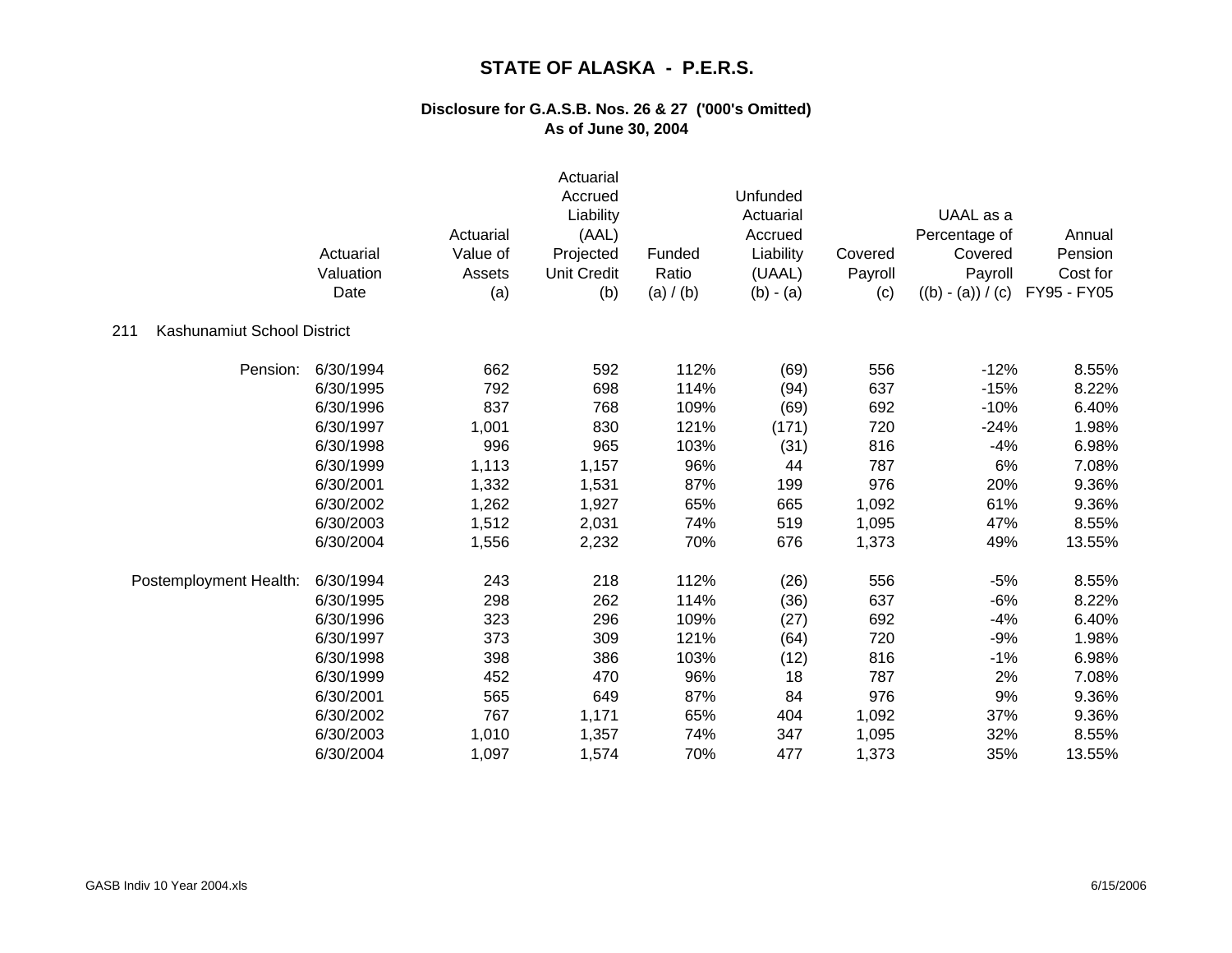|                        | Actuarial<br>Valuation<br>Date | Actuarial<br>Value of<br>Assets<br>(a) | Actuarial<br>Accrued<br>Liability<br>(AAL)<br>Projected<br><b>Unit Credit</b><br>(b) | Funded<br>Ratio<br>(a) / (b) | Unfunded<br>Actuarial<br>Accrued<br>Liability<br>(UAAL)<br>$(b) - (a)$ | Covered<br>Payroll<br>(c) | UAAL as a<br>Percentage of<br>Covered<br>Payroll<br>$((b) - (a)) / (c)$ | Annual<br>Pension<br>Cost for<br>FY95 - FY05 |
|------------------------|--------------------------------|----------------------------------------|--------------------------------------------------------------------------------------|------------------------------|------------------------------------------------------------------------|---------------------------|-------------------------------------------------------------------------|----------------------------------------------|
| Homer, City of<br>215  |                                |                                        |                                                                                      |                              |                                                                        |                           |                                                                         |                                              |
| Pension:               | 6/30/1994                      | 6,878                                  | 6,846                                                                                | 100%                         | (32)                                                                   | 2,849                     | $-1%$                                                                   | 8.68%                                        |
|                        | 6/30/1995                      | 7,973                                  | 7,728                                                                                | 103%                         | (245)                                                                  | 3,082                     | $-8%$                                                                   | 9.17%                                        |
|                        | 6/30/1996                      | 9,997                                  | 8,025                                                                                | 125%                         | (1, 971)                                                               | 2,959                     | $-67%$                                                                  | 10.00%                                       |
|                        | 6/30/1997                      | 11,257                                 | 9,210                                                                                | 122%                         | (2,046)                                                                | 3,085                     | $-66%$                                                                  | 4.18%                                        |
|                        | 6/30/1998                      | 11,746                                 | 10,563                                                                               | 111%                         | (1, 183)                                                               | 3,339                     | $-35%$                                                                  | 1.69%                                        |
|                        | 6/30/1999                      | 13,256                                 | 11,433                                                                               | 116%                         | (1,823)                                                                | 3,225                     | $-57%$                                                                  | 2.03%                                        |
|                        | 6/30/2001                      | 15,234                                 | 14,110                                                                               | 108%                         | (1, 124)                                                               | 3,361                     | $-33%$                                                                  | 2.42%                                        |
|                        | 6/30/2002                      | 12,646                                 | 16,618                                                                               | 76%                          | 3,972                                                                  | 4,347                     | 91%                                                                     | 2.42%                                        |
|                        | 6/30/2003                      | 13,040                                 | 16,772                                                                               | 78%                          | 3,732                                                                  | 4,190                     | 89%                                                                     | 2.92%                                        |
|                        | 6/30/2004                      | 13,435                                 | 19,018                                                                               | 71%                          | 5,583                                                                  | 4,474                     | 125%                                                                    | 7.92%                                        |
| Postemployment Health: | 6/30/1994                      | 2,531                                  | 2,519                                                                                | 100%                         | (12)                                                                   | 2,849                     | 0%                                                                      | 8.68%                                        |
|                        | 6/30/1995                      | 2,996                                  | 2,904                                                                                | 103%                         | (92)                                                                   | 3,082                     | $-3%$                                                                   | 9.17%                                        |
|                        | 6/30/1996                      | 3,852                                  | 3,093                                                                                | 125%                         | (760)                                                                  | 2,959                     | $-26%$                                                                  | 10.00%                                       |
|                        | 6/30/1997                      | 4,195                                  | 3,433                                                                                | 122%                         | (763)                                                                  | 3,085                     | $-25%$                                                                  | 4.18%                                        |
|                        | 6/30/1998                      | 4,685                                  | 4,213                                                                                | 111%                         | (472)                                                                  | 3,339                     | $-14%$                                                                  | 1.69%                                        |
|                        | 6/30/1999                      | 5,374                                  | 4,636                                                                                | 116%                         | (738)                                                                  | 3,225                     | $-23%$                                                                  | 2.03%                                        |
|                        | 6/30/2001                      | 6,451                                  | 5,975                                                                                | 108%                         | (476)                                                                  | 3,361                     | $-14%$                                                                  | 2.42%                                        |
|                        | 6/30/2002                      | 7,683                                  | 10,097                                                                               | 76%                          | 2,414                                                                  | 4,347                     | 56%                                                                     | 2.42%                                        |
|                        | 6/30/2003                      | 8,715                                  | 11,210                                                                               | 78%                          | 2,495                                                                  | 4,190                     | 60%                                                                     | 2.92%                                        |
|                        | 6/30/2004                      | 9,474                                  | 13,410                                                                               | 71%                          | 3,936                                                                  | 4,474                     | 88%                                                                     | 7.92%                                        |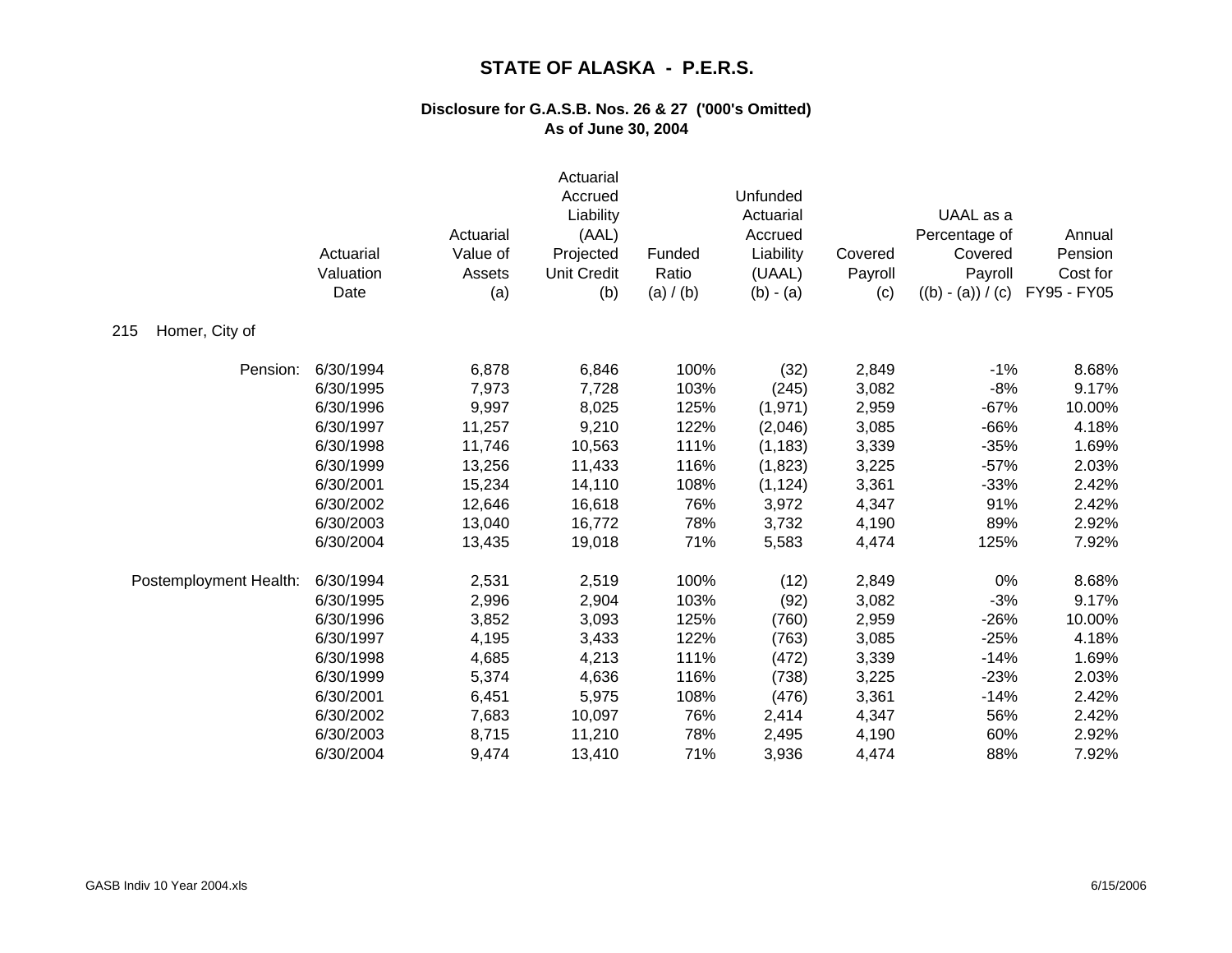|                                                | Actuarial<br>Valuation<br>Date | Actuarial<br>Value of<br>Assets<br>(a) | Actuarial<br>Accrued<br>Liability<br>(AAL)<br>Projected<br><b>Unit Credit</b><br>(b) | Funded<br>Ratio<br>(a) / (b) | Unfunded<br>Actuarial<br>Accrued<br>Liability<br>(UAAL)<br>$(b) - (a)$ | Covered<br>Payroll<br>(c) | UAAL as a<br>Percentage of<br>Covered<br>Payroll<br>$((b) - (a)) / (c)$ | Annual<br>Pension<br>Cost for<br>FY95 - FY05 |
|------------------------------------------------|--------------------------------|----------------------------------------|--------------------------------------------------------------------------------------|------------------------------|------------------------------------------------------------------------|---------------------------|-------------------------------------------------------------------------|----------------------------------------------|
| 218<br><b>Special Education Service Agency</b> |                                |                                        |                                                                                      |                              |                                                                        |                           |                                                                         |                                              |
| Pension:                                       | 6/30/1994                      | 344                                    | 281                                                                                  | 122%                         | (63)                                                                   | 419                       | $-15%$                                                                  | 4.21%                                        |
|                                                | 6/30/1995                      | 410                                    | 341                                                                                  | 120%                         | (69)                                                                   | 387                       | $-18%$                                                                  | 7.92%                                        |
|                                                | 6/30/1996                      | 494                                    | 429                                                                                  | 115%                         | (65)                                                                   | 474                       | $-14%$                                                                  | 5.63%                                        |
|                                                | 6/30/1997                      | 601                                    | 524                                                                                  | 115%                         | (77)                                                                   | 422                       | $-18%$                                                                  | 1.02%                                        |
|                                                | 6/30/1998                      | 847                                    | 646                                                                                  | 131%                         | (201)                                                                  | 372                       | $-54%$                                                                  | 6.02%                                        |
|                                                | 6/30/1999                      | 880                                    | 705                                                                                  | 125%                         | (175)                                                                  | 379                       | $-46%$                                                                  | 7.72%                                        |
|                                                | 6/30/2001                      | 951                                    | 934                                                                                  | 102%                         | (17)                                                                   | 469                       | $-4%$                                                                   | 3.55%                                        |
|                                                | 6/30/2002                      | 802                                    | 914                                                                                  | 88%                          | 112                                                                    | 450                       | 25%                                                                     | 3.55%                                        |
|                                                | 6/30/2003                      | 957                                    | 1,047                                                                                | 91%                          | 90                                                                     | 424                       | 21%                                                                     | 5.67%                                        |
|                                                | 6/30/2004                      | 1,092                                  | 1,136                                                                                | 96%                          | 44                                                                     | 460                       | 9%                                                                      | 10.67%                                       |
| Postemployment Health:                         | 6/30/1994                      | 127                                    | 104                                                                                  | 122%                         | (23)                                                                   | 419                       | $-6%$                                                                   | 4.21%                                        |
|                                                | 6/30/1995                      | 154                                    | 128                                                                                  | 120%                         | (26)                                                                   | 387                       | $-7%$                                                                   | 7.92%                                        |
|                                                | 6/30/1996                      | 190                                    | 165                                                                                  | 115%                         | (25)                                                                   | 474                       | $-5%$                                                                   | 5.63%                                        |
|                                                | 6/30/1997                      | 224                                    | 195                                                                                  | 115%                         | (29)                                                                   | 422                       | $-7%$                                                                   | 1.02%                                        |
|                                                | 6/30/1998                      | 339                                    | 258                                                                                  | 131%                         | (81)                                                                   | 372                       | $-22%$                                                                  | 6.02%                                        |
|                                                | 6/30/1999                      | 358                                    | 287                                                                                  | 125%                         | (71)                                                                   | 379                       | $-19%$                                                                  | 7.72%                                        |
|                                                | 6/30/2001                      | 404                                    | 396                                                                                  | 102%                         | (8)                                                                    | 469                       | $-2%$                                                                   | 3.55%                                        |
|                                                | 6/30/2002                      | 487                                    | 556                                                                                  | 88%                          | 69                                                                     | 450                       | 15%                                                                     | 3.55%                                        |
|                                                | 6/30/2003                      | 640                                    | 700                                                                                  | 91%                          | 60                                                                     | 424                       | 14%                                                                     | 5.67%                                        |
|                                                | 6/30/2004                      | 770                                    | 801                                                                                  | 96%                          | 31                                                                     | 460                       | 7%                                                                      | 10.67%                                       |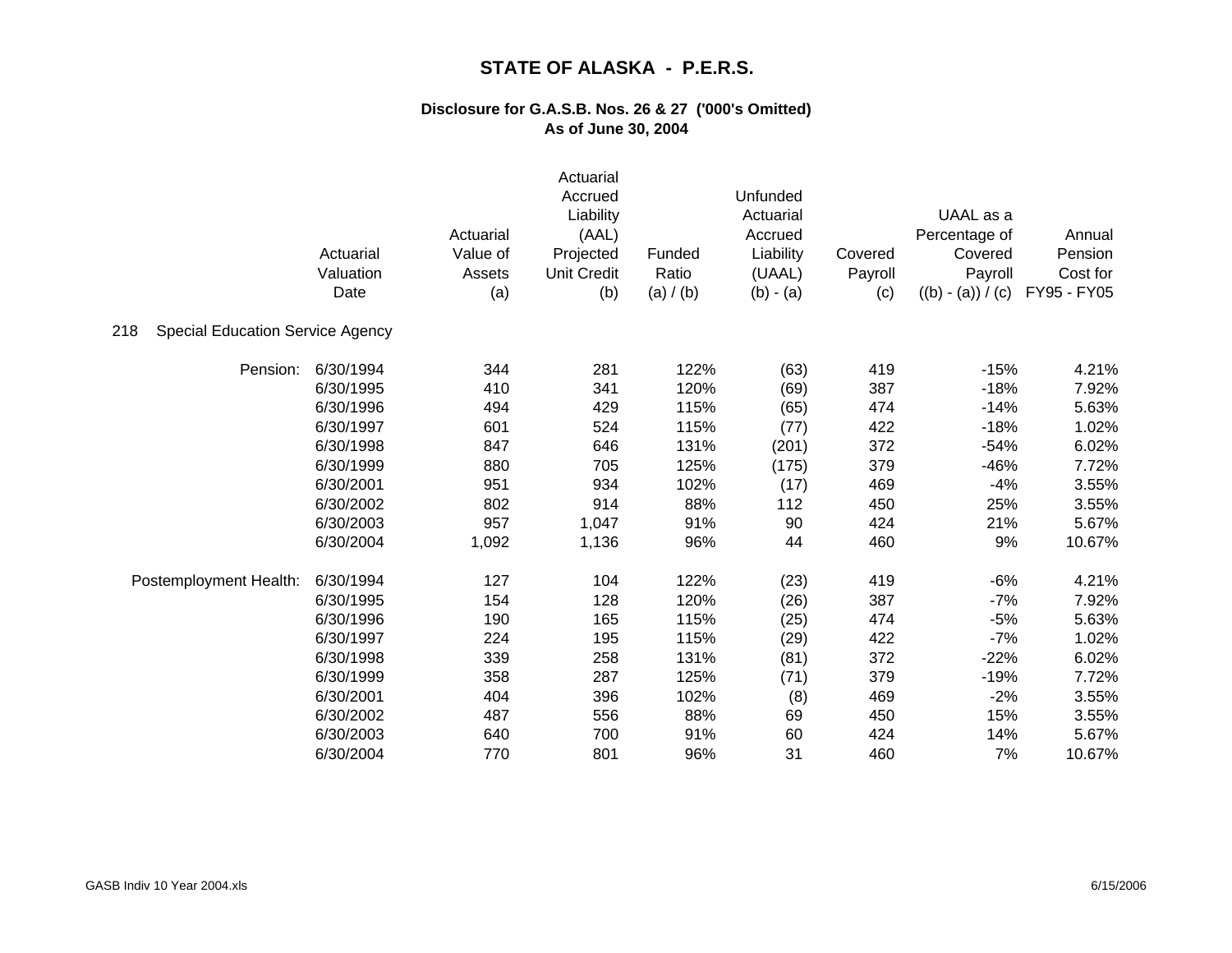|                                          | Actuarial<br>Valuation<br>Date | Actuarial<br>Value of<br>Assets<br>(a) | Actuarial<br>Accrued<br>Liability<br>(AAL)<br>Projected<br><b>Unit Credit</b><br>(b) | Funded<br>Ratio<br>(a) $/$ (b) | Unfunded<br>Actuarial<br>Accrued<br>Liability<br>(UAAL)<br>$(b) - (a)$ | Covered<br>Payroll<br>(c) | UAAL as a<br>Percentage of<br>Covered<br>Payroll<br>$((b) - (a)) / (c)$ | Annual<br>Pension<br>Cost for<br>FY95 - FY05 |
|------------------------------------------|--------------------------------|----------------------------------------|--------------------------------------------------------------------------------------|--------------------------------|------------------------------------------------------------------------|---------------------------|-------------------------------------------------------------------------|----------------------------------------------|
| 219<br><b>Bartlett Regional Hospital</b> |                                |                                        |                                                                                      |                                |                                                                        |                           |                                                                         |                                              |
| Pension:                                 | 6/30/1994                      | 9,219                                  | 9,435                                                                                | 98%                            | 216                                                                    | 9,394                     | 2%                                                                      | 11.06%                                       |
|                                          | 6/30/1995                      | 11,816                                 | 11,312                                                                               | 104%                           | (504)                                                                  | 9,572                     | $-5%$                                                                   | 11.81%                                       |
|                                          | 6/30/1996                      | 13,324                                 | 12,028                                                                               | 111%                           | (1,296)                                                                | 9,625                     | $-13%$                                                                  | 10.63%                                       |
|                                          | 6/30/1997                      | 16,601                                 | 14,315                                                                               | 116%                           | (2,286)                                                                | 10,079                    | $-23%$                                                                  | 5.03%                                        |
|                                          | 6/30/1998                      | 17,287                                 | 16,775                                                                               | 103%                           | (512)                                                                  | 10,396                    | $-5%$                                                                   | 8.20%                                        |
|                                          | 6/30/1999                      | 19,776                                 | 18,887                                                                               | 105%                           | (889)                                                                  | 11,225                    | $-8%$                                                                   | 7.20%                                        |
|                                          | 6/30/2001                      | 23,798                                 | 23,965                                                                               | 99%                            | 167                                                                    | 15,512                    | 1%                                                                      | 7.81%                                        |
|                                          | 6/30/2002                      | 22,031                                 | 28,161                                                                               | 78%                            | 6,130                                                                  | 15,750                    | 39%                                                                     | 7.81%                                        |
|                                          | 6/30/2003                      | 24,875                                 | 30,627                                                                               | 81%                            | 5,752                                                                  | 17,611                    | 33%                                                                     | 6.13%                                        |
|                                          | 6/30/2004                      | 26,199                                 | 32,588                                                                               | 80%                            | 6,389                                                                  | 18,114                    | 35%                                                                     | 11.13%                                       |
| Postemployment Health:                   | 6/30/1994                      | 3,392                                  | 3,472                                                                                | 98%                            | 80                                                                     | 9,394                     | 1%                                                                      | 11.06%                                       |
|                                          | 6/30/1995                      | 4,441                                  | 4,251                                                                                | 104%                           | (190)                                                                  | 9,572                     | $-2%$                                                                   | 11.81%                                       |
|                                          | 6/30/1996                      | 5,134                                  | 4,635                                                                                | 111%                           | (499)                                                                  | 9,625                     | $-5%$                                                                   | 10.63%                                       |
|                                          | 6/30/1997                      | 6,188                                  | 5,336                                                                                | 116%                           | (852)                                                                  | 10,079                    | $-8%$                                                                   | 5.03%                                        |
|                                          | 6/30/1998                      | 6,895                                  | 6,691                                                                                | 103%                           | (204)                                                                  | 10,396                    | $-2%$                                                                   | 8.20%                                        |
|                                          | 6/30/1999                      | 8,017                                  | 7,657                                                                                | 105%                           | (360)                                                                  | 11,225                    | $-3%$                                                                   | 7.20%                                        |
|                                          | 6/30/2001                      | 10,077                                 | 10,147                                                                               | 99%                            | 70                                                                     | 15,512                    | 0%                                                                      | 7.81%                                        |
|                                          | 6/30/2002                      | 13,385                                 | 17,110                                                                               | 78%                            | 3,725                                                                  | 15,750                    | 24%                                                                     | 7.81%                                        |
|                                          | 6/30/2003                      | 16,625                                 | 20,470                                                                               | 81%                            | 3,845                                                                  | 17,611                    | 22%                                                                     | 6.13%                                        |
|                                          | 6/30/2004                      | 18,474                                 | 22,978                                                                               | 80%                            | 4,504                                                                  | 18,114                    | 25%                                                                     | 11.13%                                       |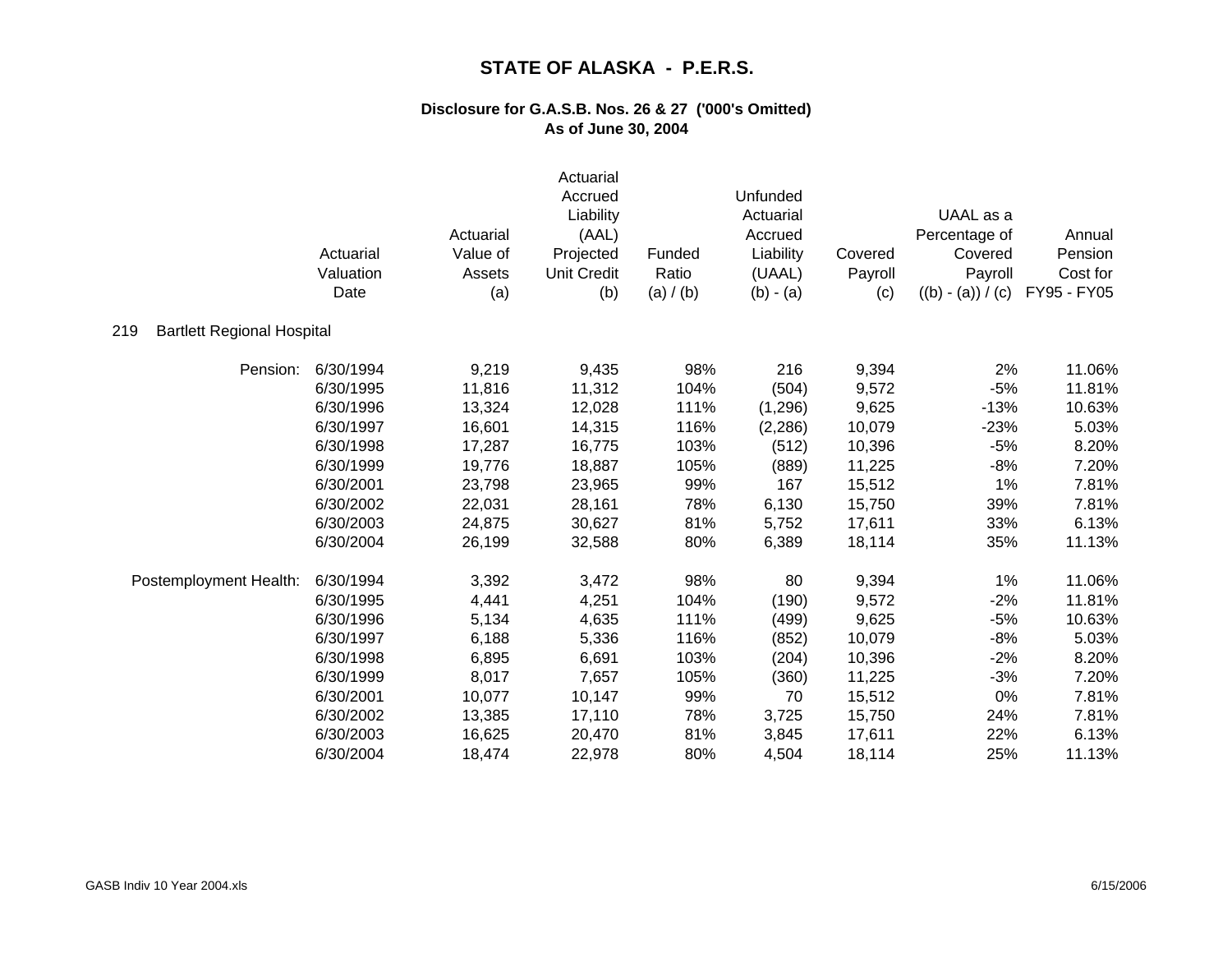|                                 | Actuarial<br>Valuation<br>Date | Actuarial<br>Value of<br>Assets<br>(a) | Actuarial<br>Accrued<br>Liability<br>(AAL)<br>Projected<br><b>Unit Credit</b><br>(b) | Funded<br>Ratio<br>(a) / (b) | Unfunded<br>Actuarial<br>Accrued<br>Liability<br>(UAAL)<br>$(b) - (a)$ | Covered<br>Payroll<br>(c) | UAAL as a<br>Percentage of<br>Covered<br>Payroll<br>$((b) - (a)) / (c)$ | Annual<br>Pension<br>Cost for<br>FY95 - FY05 |
|---------------------------------|--------------------------------|----------------------------------------|--------------------------------------------------------------------------------------|------------------------------|------------------------------------------------------------------------|---------------------------|-------------------------------------------------------------------------|----------------------------------------------|
| Northwest Arctic Borough<br>220 |                                |                                        |                                                                                      |                              |                                                                        |                           |                                                                         |                                              |
| Pension:                        | 6/30/1994                      | 537                                    | 486                                                                                  | 111%                         | (51)                                                                   | 700                       | $-7%$                                                                   | 6.04%                                        |
|                                 | 6/30/1995                      | 632                                    | 563                                                                                  | 112%                         | (68)                                                                   | 629                       | $-11%$                                                                  | 7.44%                                        |
|                                 | 6/30/1996                      | 668                                    | 570                                                                                  | 117%                         | (97)                                                                   | 565                       | $-17%$                                                                  | 8.03%                                        |
|                                 | 6/30/1997                      | 782                                    | 559                                                                                  | 140%                         | (224)                                                                  | 530                       | $-42%$                                                                  | 3.25%                                        |
|                                 | 6/30/1998                      | 790                                    | 808                                                                                  | 98%                          | 18                                                                     | 696                       | 3%                                                                      | 7.75%                                        |
|                                 | 6/30/1999                      | 881                                    | 932                                                                                  | 95%                          | 51                                                                     | 830                       | 6%                                                                      | 4.89%                                        |
|                                 | 6/30/2001                      | 1,121                                  | 885                                                                                  | 127%                         | (236)                                                                  | 659                       | $-36%$                                                                  | 9.33%                                        |
|                                 | 6/30/2002                      | 1,015                                  | 1,072                                                                                | 95%                          | 57                                                                     | 643                       | 9%                                                                      | 9.33%                                        |
|                                 | 6/30/2003                      | 1,158                                  | 1,243                                                                                | 93%                          | 85                                                                     | 626                       | 14%                                                                     | 1.28%                                        |
|                                 | 6/30/2004                      | 1,259                                  | 1,321                                                                                | 95%                          | 62                                                                     | 789                       | 8%                                                                      | 9.33%                                        |
| Postemployment Health:          | 6/30/1994                      | 198                                    | 179                                                                                  | 111%                         | (19)                                                                   | 700                       | $-3%$                                                                   | 6.04%                                        |
|                                 | 6/30/1995                      | 237                                    | 212                                                                                  | 112%                         | (26)                                                                   | 629                       | $-4%$                                                                   | 7.44%                                        |
|                                 | 6/30/1996                      | 257                                    | 220                                                                                  | 117%                         | (38)                                                                   | 565                       | $-7%$                                                                   | 8.03%                                        |
|                                 | 6/30/1997                      | 292                                    | 208                                                                                  | 140%                         | (83)                                                                   | 530                       | $-16%$                                                                  | 3.25%                                        |
|                                 | 6/30/1998                      | 316                                    | 323                                                                                  | 98%                          | 7                                                                      | 696                       | 1%                                                                      | 7.75%                                        |
|                                 | 6/30/1999                      | 358                                    | 378                                                                                  | 95%                          | 20                                                                     | 830                       | 2%                                                                      | 4.89%                                        |
|                                 | 6/30/2001                      | 476                                    | 375                                                                                  | 127%                         | (101)                                                                  | 659                       | $-15%$                                                                  | 9.33%                                        |
|                                 | 6/30/2002                      | 616                                    | 652                                                                                  | 94%                          | 36                                                                     | 643                       | 6%                                                                      | 9.33%                                        |
|                                 | 6/30/2003                      | 774                                    | 831                                                                                  | 93%                          | 57                                                                     | 626                       | 9%                                                                      | 1.28%                                        |
|                                 | 6/30/2004                      | 887                                    | 931                                                                                  | 95%                          | 44                                                                     | 789                       | 6%                                                                      | 9.33%                                        |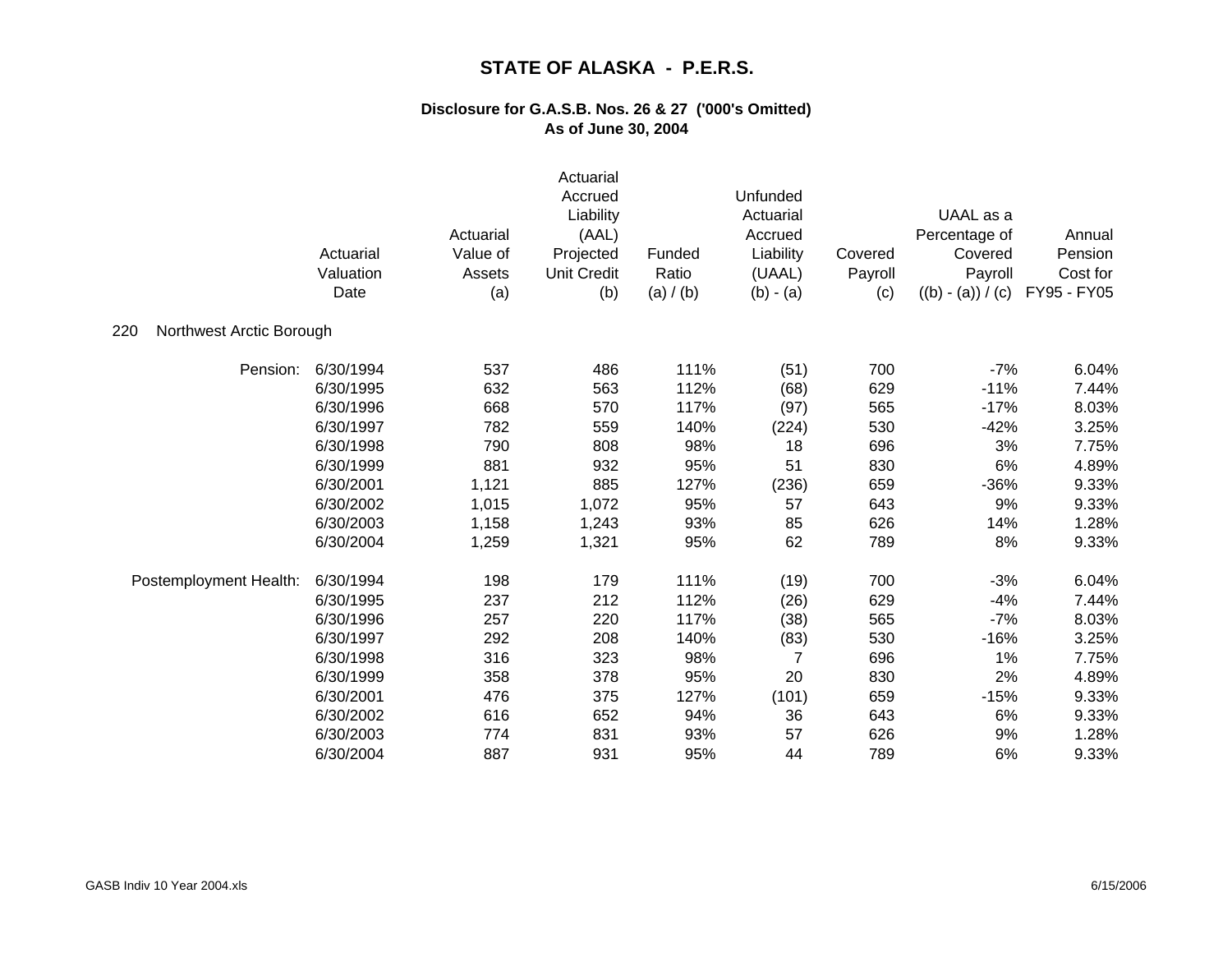|                                     | Actuarial<br>Valuation<br>Date | Actuarial<br>Value of<br>Assets<br>(a) | Actuarial<br>Accrued<br>Liability<br>(AAL)<br>Projected<br><b>Unit Credit</b><br>(b) | Funded<br>Ratio<br>(a) / (b) | Unfunded<br>Actuarial<br>Accrued<br>Liability<br>(UAAL)<br>$(b) - (a)$ | Covered<br>Payroll<br>(c) | UAAL as a<br>Percentage of<br>Covered<br>Payroll<br>$((b) - (a)) / (c)$ | Annual<br>Pension<br>Cost for<br>FY95 - FY05 |
|-------------------------------------|--------------------------------|----------------------------------------|--------------------------------------------------------------------------------------|------------------------------|------------------------------------------------------------------------|---------------------------|-------------------------------------------------------------------------|----------------------------------------------|
| 221<br>Saint Mary's School District |                                |                                        |                                                                                      |                              |                                                                        |                           |                                                                         |                                              |
| Pension:                            | 6/30/1994                      | 1,229                                  | 1,064                                                                                | 116%                         | (165)                                                                  | 281                       | $-59%$                                                                  | 5.05%                                        |
|                                     | 6/30/1995                      | 1,308                                  | 977                                                                                  | 134%                         | (331)                                                                  | 197                       | $-168%$                                                                 | 0.00%                                        |
|                                     | 6/30/1996                      | 1,426                                  | 1,016                                                                                | 140%                         | (409)                                                                  | 329                       | $-124%$                                                                 | 0.00%                                        |
|                                     | 6/30/1997                      | 1,468                                  | 1,062                                                                                | 138%                         | (406)                                                                  | 337                       | $-120%$                                                                 | 0.00%                                        |
|                                     | 6/30/1998                      | 1,492                                  | 940                                                                                  | 159%                         | (552)                                                                  | 372                       | $-148%$                                                                 | 0.00%                                        |
|                                     | 6/30/1999                      | 1,543                                  | 1,055                                                                                | 146%                         | (488)                                                                  | 440                       | $-111%$                                                                 | 0.00%                                        |
|                                     | 6/30/2001                      | 1,622                                  | 1,326                                                                                | 122%                         | (296)                                                                  | 276                       | $-107%$                                                                 | 0.00%                                        |
|                                     | 6/30/2002                      | 1,325                                  | 1,524                                                                                | 87%                          | 199                                                                    | 376                       | 53%                                                                     | 0.00%                                        |
|                                     | 6/30/2003                      | 1,578                                  | 1,707                                                                                | 92%                          | 129                                                                    | 305                       | 42%                                                                     | 0.00%                                        |
|                                     | 6/30/2004                      | 1,593                                  | 1,511                                                                                | 105%                         | (82)                                                                   | 367                       | $-22%$                                                                  | 5.00%                                        |
| Postemployment Health:              | 6/30/1994                      | 452                                    | 391                                                                                  | 116%                         | (61)                                                                   | 281                       | $-22%$                                                                  | 5.05%                                        |
|                                     | 6/30/1995                      | 491                                    | 367                                                                                  | 134%                         | (124)                                                                  | 197                       | $-63%$                                                                  | 0.00%                                        |
|                                     | 6/30/1996                      | 549                                    | 392                                                                                  | 140%                         | (158)                                                                  | 329                       | $-48%$                                                                  | 0.00%                                        |
|                                     | 6/30/1997                      | 547                                    | 396                                                                                  | 138%                         | (151)                                                                  | 337                       | $-45%$                                                                  | 0.00%                                        |
|                                     | 6/30/1998                      | 596                                    | 375                                                                                  | 159%                         | (221)                                                                  | 372                       | $-59%$                                                                  | 0.00%                                        |
|                                     | 6/30/1999                      | 626                                    | 429                                                                                  | 146%                         | (197)                                                                  | 440                       | $-45%$                                                                  | 0.00%                                        |
|                                     | 6/30/2001                      | 688                                    | 562                                                                                  | 122%                         | (126)                                                                  | 276                       | $-46%$                                                                  | 0.00%                                        |
|                                     | 6/30/2002                      | 805                                    | 926                                                                                  | 87%                          | 121                                                                    | 376                       | 32%                                                                     | 0.00%                                        |
|                                     | 6/30/2003                      | 1,054                                  | 1,141                                                                                | 92%                          | 87                                                                     | 305                       | 29%                                                                     | 0.00%                                        |
|                                     | 6/30/2004                      | 1,123                                  | 1,066                                                                                | 105%                         | (57)                                                                   | 367                       | $-16%$                                                                  | 5.00%                                        |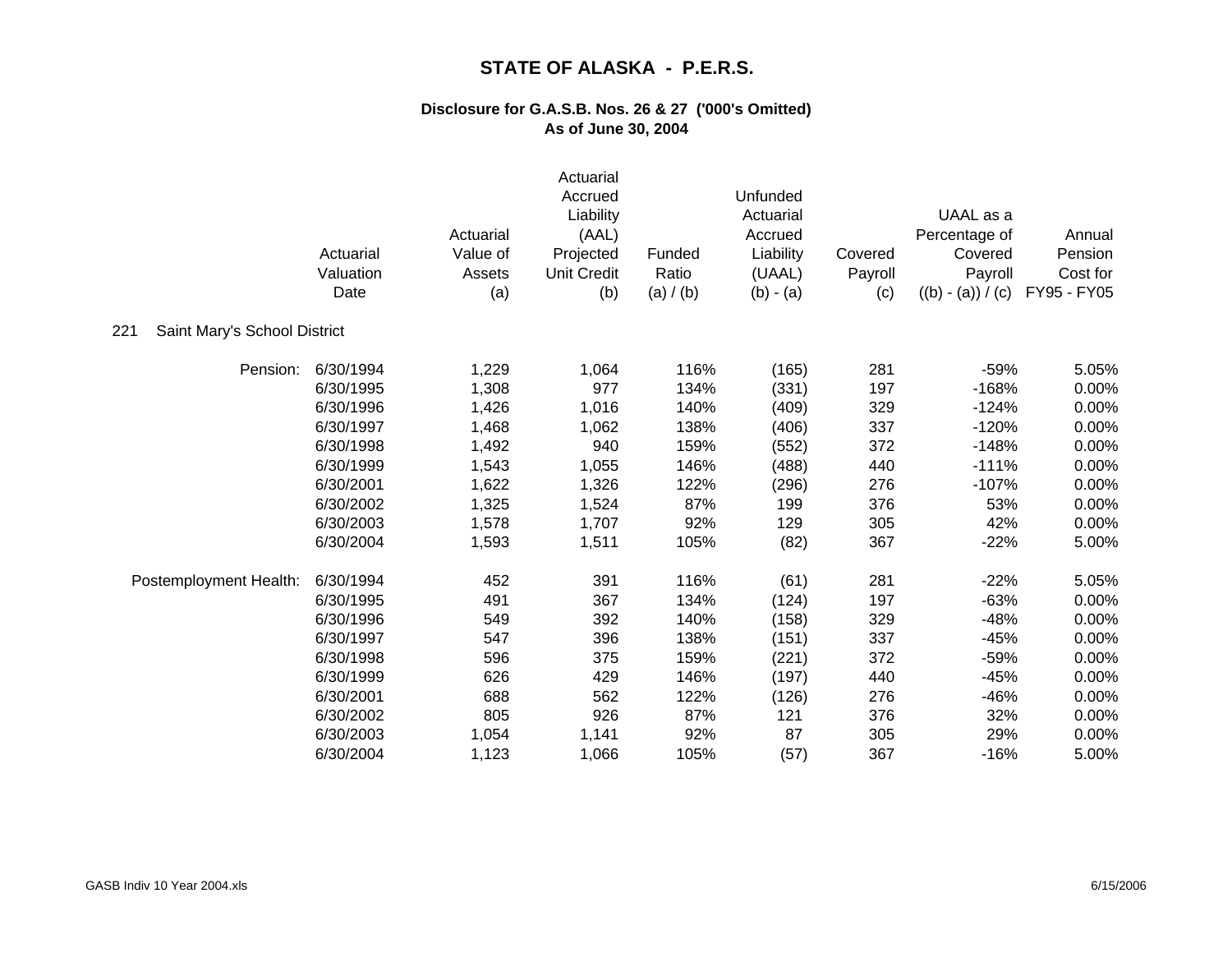|                                    | Actuarial<br>Valuation<br>Date | Actuarial<br>Value of<br>Assets<br>(a) | Actuarial<br>Accrued<br>Liability<br>(AAL)<br>Projected<br><b>Unit Credit</b><br>(b) | Funded<br>Ratio<br>(a) / (b) | Unfunded<br>Actuarial<br>Accrued<br>Liability<br>(UAAL)<br>$(b) - (a)$ | Covered<br>Payroll<br>(c) | UAAL as a<br>Percentage of<br>Covered<br>Payroll<br>$((b) - (a)) / (c)$ | Annual<br>Pension<br>Cost for<br>FY95 - FY05 |
|------------------------------------|--------------------------------|----------------------------------------|--------------------------------------------------------------------------------------|------------------------------|------------------------------------------------------------------------|---------------------------|-------------------------------------------------------------------------|----------------------------------------------|
| 222<br><b>Selawik City Council</b> |                                |                                        |                                                                                      |                              |                                                                        |                           |                                                                         |                                              |
| Pension:                           | 6/30/1994                      | 45                                     | 39                                                                                   | 115%                         | (6)                                                                    | 61                        | $-10%$                                                                  | 0.00%                                        |
|                                    | 6/30/1995                      | 16                                     | 4                                                                                    | 367%                         | (12)                                                                   | 33                        | $-35%$                                                                  | 3.93%                                        |
|                                    | 6/30/1996                      | 16                                     | $\overline{7}$                                                                       | 220%                         | (9)                                                                    | 24                        | $-37%$                                                                  | 7.41%                                        |
|                                    | 6/30/1997                      | 23                                     | 12                                                                                   | 182%                         | (10)                                                                   | 20                        | $-52%$                                                                  | 0.00%                                        |
|                                    | 6/30/1998                      | 19                                     | 1                                                                                    | 1900%                        | (18)                                                                   | 24                        | $-75%$                                                                  | 5.14%                                        |
|                                    | 6/30/1999                      | 22                                     | 19                                                                                   | 116%                         | (3)                                                                    | 75                        | $-4%$                                                                   | 3.74%                                        |
|                                    | 6/30/2001                      | 25                                     | 48                                                                                   | 52%                          | 23                                                                     | 212                       | 11%                                                                     | 7.93%                                        |
|                                    | 6/30/2002                      | 22                                     | 6                                                                                    | 367%                         | (16)                                                                   | 71                        | $-23%$                                                                  | 7.93%                                        |
|                                    | 6/30/2003                      | 24                                     | 20                                                                                   | 120%                         | (4)                                                                    | 9                         | $-44%$                                                                  | 6.93%                                        |
|                                    | 6/30/2004                      | 27                                     | 27                                                                                   | 100%                         |                                                                        | 75                        | 0%                                                                      | 11.01%                                       |
| Postemployment Health:             | 6/30/1994                      | 16                                     | 14                                                                                   | 115%                         | (2)                                                                    | 61                        | $-4%$                                                                   | 0.00%                                        |
|                                    | 6/30/1995                      | 6                                      | $\overline{c}$                                                                       | 367%                         | (4)                                                                    | 33                        | $-13%$                                                                  | 3.93%                                        |
|                                    | 6/30/1996                      | 6                                      | 3                                                                                    | 220%                         | (3)                                                                    | 24                        | $-14%$                                                                  | 7.41%                                        |
|                                    | 6/30/1997                      | 8                                      | 5                                                                                    | 182%                         | (4)                                                                    | 20                        | $-19%$                                                                  | 0.00%                                        |
|                                    | 6/30/1998                      | 8                                      | 1                                                                                    | 800%                         | (7)                                                                    | 24                        | $-29%$                                                                  | 5.14%                                        |
|                                    | 6/30/1999                      | 9                                      | 9                                                                                    | 100%                         |                                                                        | 75                        | 0%                                                                      | 3.74%                                        |
|                                    | 6/30/2001                      | 11                                     | 21                                                                                   | 52%                          | 10                                                                     | 212                       | 5%                                                                      | 7.93%                                        |
|                                    | 6/30/2002                      | 14                                     | 4                                                                                    | 350%                         | (10)                                                                   | 71                        | $-14%$                                                                  | 7.93%                                        |
|                                    | 6/30/2003                      | 16                                     | 14                                                                                   | 114%                         | (2)                                                                    | 9                         | $-22%$                                                                  | 6.93%                                        |
|                                    | 6/30/2004                      | 19                                     | 19                                                                                   | 100%                         |                                                                        | 75                        | 0%                                                                      | 11.01%                                       |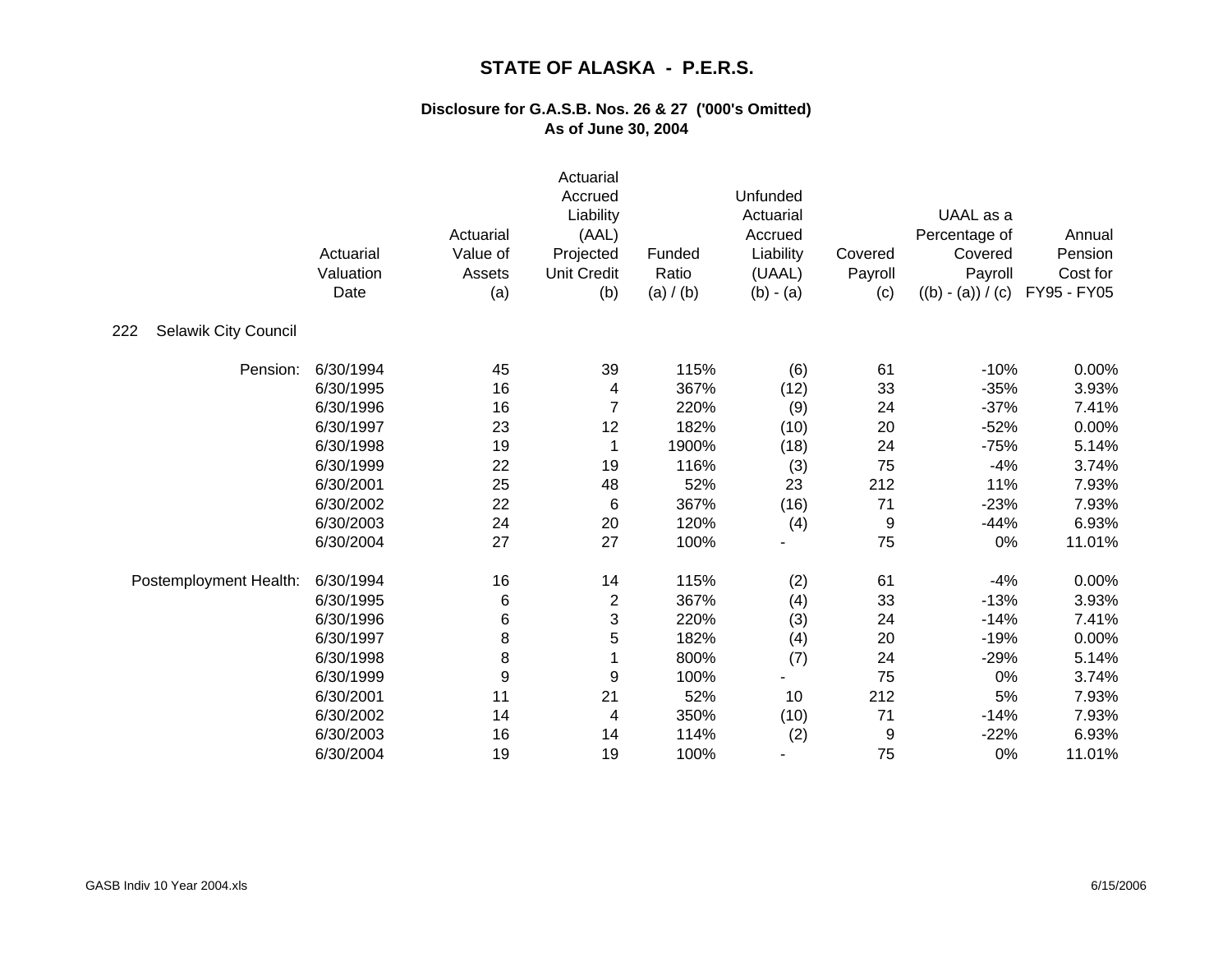|                                             | Actuarial<br>Valuation<br>Date | Actuarial<br>Value of<br>Assets<br>(a) | Actuarial<br>Accrued<br>Liability<br>(AAL)<br>Projected<br><b>Unit Credit</b><br>(b) | Funded<br>Ratio<br>(a) / (b) | Unfunded<br>Actuarial<br>Accrued<br>Liability<br>(UAAL)<br>$(b) - (a)$ | Covered<br>Payroll<br>(c) | UAAL as a<br>Percentage of<br>Covered<br>Payroll<br>$((b) - (a)) / (c)$ | Annual<br>Pension<br>Cost for<br>FY95 - FY05 |
|---------------------------------------------|--------------------------------|----------------------------------------|--------------------------------------------------------------------------------------|------------------------------|------------------------------------------------------------------------|---------------------------|-------------------------------------------------------------------------|----------------------------------------------|
| <b>Bristol Bay Housing Authority</b><br>223 |                                |                                        |                                                                                      |                              |                                                                        |                           |                                                                         |                                              |
| Pension:                                    | 6/30/1994                      | 257                                    | 106                                                                                  | 242%                         | (151)                                                                  | 390                       | $-39%$                                                                  | 0.00%                                        |
|                                             | 6/30/1995                      | 412                                    | 273                                                                                  | 151%                         | (139)                                                                  | 606                       | $-23%$                                                                  | 0.00%                                        |
|                                             | 6/30/1996                      | 403                                    | 302                                                                                  | 133%                         | (101)                                                                  | 645                       | $-16%$                                                                  | 0.00%                                        |
|                                             | 6/30/1997                      | 463                                    | 375                                                                                  | 123%                         | (88)                                                                   | 616                       | $-14%$                                                                  | 0.00%                                        |
|                                             | 6/30/1998                      | 473                                    | 508                                                                                  | 93%                          | 35                                                                     | 717                       | 5%                                                                      | 5.00%                                        |
|                                             | 6/30/1999                      | 545                                    | 589                                                                                  | 93%                          | 44                                                                     | 860                       | 5%                                                                      | 8.19%                                        |
|                                             | 6/30/2001                      | 709                                    | 875                                                                                  | 81%                          | 166                                                                    | 1,073                     | 15%                                                                     | 9.10%                                        |
|                                             | 6/30/2002                      | 738                                    | 1,043                                                                                | 71%                          | 305                                                                    | 1,018                     | 30%                                                                     | 9.10%                                        |
|                                             | 6/30/2003                      | 904                                    | 1,232                                                                                | 73%                          | 328                                                                    | 1,041                     | 32%                                                                     | 7.66%                                        |
|                                             | 6/30/2004                      | 1,056                                  | 1,268                                                                                | 83%                          | 212                                                                    | 1,379                     | 15%                                                                     | 12.66%                                       |
| Postemployment Health:                      | 6/30/1994                      | 94                                     | 39                                                                                   | 242%                         | (55)                                                                   | 390                       | $-14%$                                                                  | 0.00%                                        |
|                                             | 6/30/1995                      | 155                                    | 103                                                                                  | 151%                         | (52)                                                                   | 606                       | $-9%$                                                                   | 0.00%                                        |
|                                             | 6/30/1996                      | 155                                    | 116                                                                                  | 133%                         | (39)                                                                   | 645                       | $-6%$                                                                   | 0.00%                                        |
|                                             | 6/30/1997                      | 173                                    | 140                                                                                  | 123%                         | (33)                                                                   | 616                       | $-5%$                                                                   | 0.00%                                        |
|                                             | 6/30/1998                      | 190                                    | 203                                                                                  | 94%                          | 13                                                                     | 717                       | 2%                                                                      | 5.00%                                        |
|                                             | 6/30/1999                      | 221                                    | 239                                                                                  | 92%                          | 18                                                                     | 860                       | 2%                                                                      | 8.19%                                        |
|                                             | 6/30/2001                      | 301                                    | 372                                                                                  | 81%                          | 71                                                                     | 1,073                     | 7%                                                                      | 9.10%                                        |
|                                             | 6/30/2002                      | 448                                    | 634                                                                                  | 71%                          | 186                                                                    | 1,018                     | 18%                                                                     | 9.10%                                        |
|                                             | 6/30/2003                      | 604                                    | 823                                                                                  | 73%                          | 219                                                                    | 1,041                     | 21%                                                                     | 7.66%                                        |
|                                             | 6/30/2004                      | 745                                    | 894                                                                                  | 83%                          | 149                                                                    | 1,379                     | 11%                                                                     | 12.66%                                       |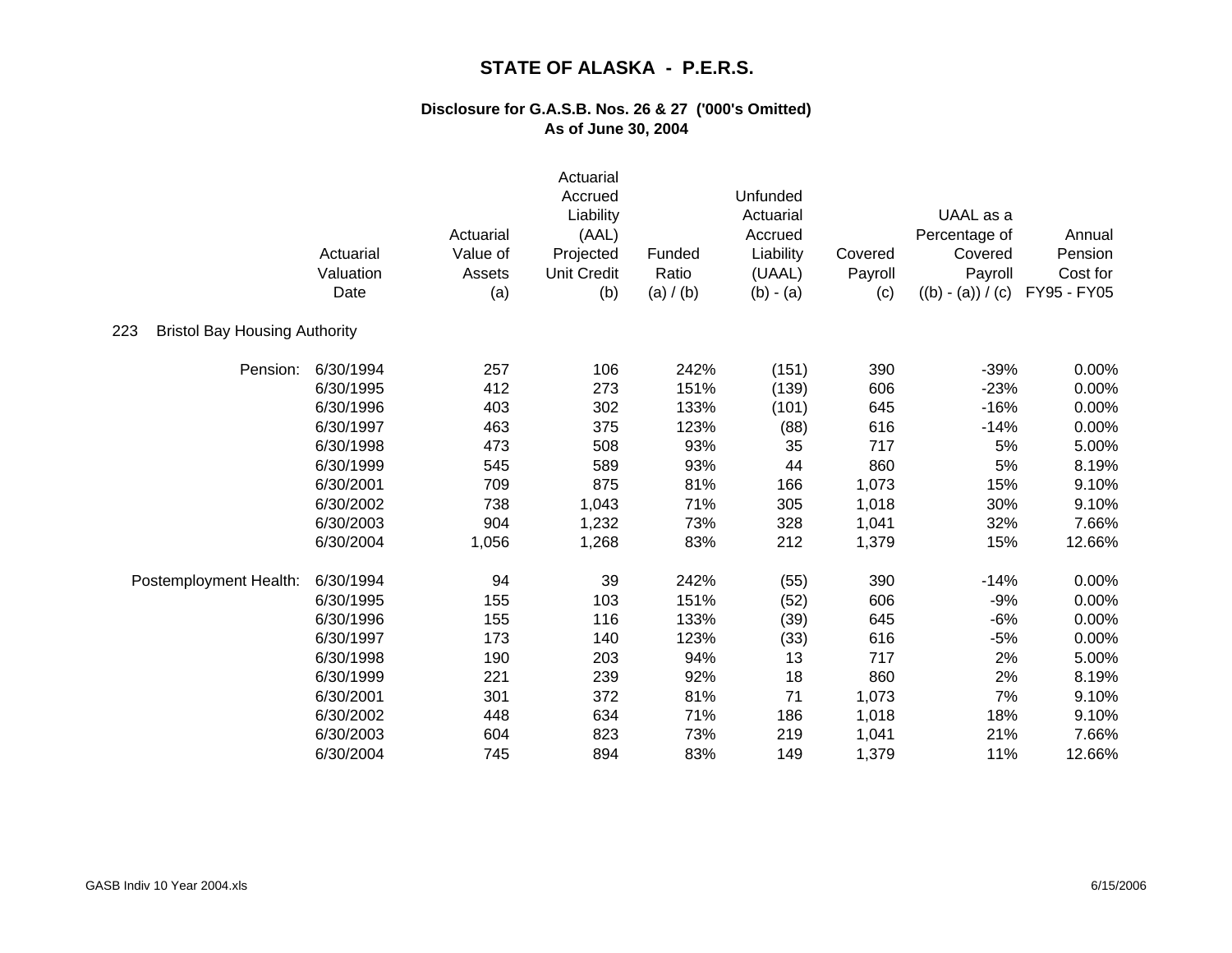|                                                    | Actuarial<br>Valuation<br>Date | Actuarial<br>Value of<br>Assets<br>(a) | Actuarial<br>Accrued<br>Liability<br>(AAL)<br>Projected<br><b>Unit Credit</b><br>(b) | Funded<br>Ratio<br>(a) $/$ (b) | Unfunded<br>Actuarial<br>Accrued<br>Liability<br>(UAAL)<br>$(b) - (a)$ | Covered<br>Payroll<br>(c) | UAAL as a<br>Percentage of<br>Covered<br>Payroll<br>$((b) - (a)) / (c)$ | Annual<br>Pension<br>Cost for<br>FY95 - FY05 |
|----------------------------------------------------|--------------------------------|----------------------------------------|--------------------------------------------------------------------------------------|--------------------------------|------------------------------------------------------------------------|---------------------------|-------------------------------------------------------------------------|----------------------------------------------|
| <b>Copper River Basin Housing Authority</b><br>224 |                                |                                        |                                                                                      |                                |                                                                        |                           |                                                                         |                                              |
| Pension:                                           | 6/30/1994                      | 165                                    | 154                                                                                  | 107%                           | (11)                                                                   | 129                       | $-9%$                                                                   | 12.41%                                       |
|                                                    | 6/30/1995                      | 223                                    | 278                                                                                  | 80%                            | 55                                                                     | 178                       | 31%                                                                     | 14.06%                                       |
|                                                    | 6/30/1996                      | 254                                    | 278                                                                                  | 91%                            | 24                                                                     | 210                       | 11%                                                                     | 7.80%                                        |
|                                                    | 6/30/1997                      | 310                                    | 231                                                                                  | 134%                           | (79)                                                                   | 246                       | $-32%$                                                                  | 10.35%                                       |
|                                                    | 6/30/1998                      | 307                                    | 310                                                                                  | 99%                            | 3                                                                      | 241                       | 1%                                                                      | 11.26%                                       |
|                                                    | 6/30/1999                      | 349                                    | 355                                                                                  | 98%                            | 6                                                                      | 281                       | 2%                                                                      | 6.26%                                        |
|                                                    | 6/30/2001                      | 534                                    | 570                                                                                  | 94%                            | 36                                                                     | 713                       | 5%                                                                      | 8.83%                                        |
|                                                    | 6/30/2002                      | 495                                    | 524                                                                                  | 94%                            | 29                                                                     | 492                       | 6%                                                                      | 8.83%                                        |
|                                                    | 6/30/2003                      | 567                                    | 587                                                                                  | 97%                            | 20                                                                     | 497                       | 4%                                                                      | 6.35%                                        |
|                                                    | 6/30/2004                      | 623                                    | 690                                                                                  | 90%                            | 67                                                                     | 494                       | 13%                                                                     | 11.35%                                       |
| Postemployment Health:                             | 6/30/1994                      | 61                                     | 57                                                                                   | 107%                           | (4)                                                                    | 129                       | $-3%$                                                                   | 12.41%                                       |
|                                                    | 6/30/1995                      | 84                                     | 104                                                                                  | 80%                            | 20                                                                     | 178                       | 12%                                                                     | 14.06%                                       |
|                                                    | 6/30/1996                      | 98                                     | 107                                                                                  | 91%                            | 9                                                                      | 210                       | 4%                                                                      | 7.80%                                        |
|                                                    | 6/30/1997                      | 116                                    | 86                                                                                   | 134%                           | (30)                                                                   | 246                       | $-12%$                                                                  | 10.35%                                       |
|                                                    | 6/30/1998                      | 123                                    | 125                                                                                  | 98%                            | $\overline{c}$                                                         | 241                       | 1%                                                                      | 11.26%                                       |
|                                                    | 6/30/1999                      | 142                                    | 144                                                                                  | 99%                            | $\overline{2}$                                                         | 281                       | 1%                                                                      | 6.26%                                        |
|                                                    | 6/30/2001                      | 227                                    | 242                                                                                  | 94%                            | 15                                                                     | 713                       | 2%                                                                      | 8.83%                                        |
|                                                    | 6/30/2002                      | 301                                    | 319                                                                                  | 94%                            | 18                                                                     | 492                       | 4%                                                                      | 8.83%                                        |
|                                                    | 6/30/2003                      | 379                                    | 392                                                                                  | 97%                            | 13                                                                     | 497                       | 3%                                                                      | 6.35%                                        |
|                                                    | 6/30/2004                      | 439                                    | 486                                                                                  | 90%                            | 47                                                                     | 494                       | 10%                                                                     | 11.35%                                       |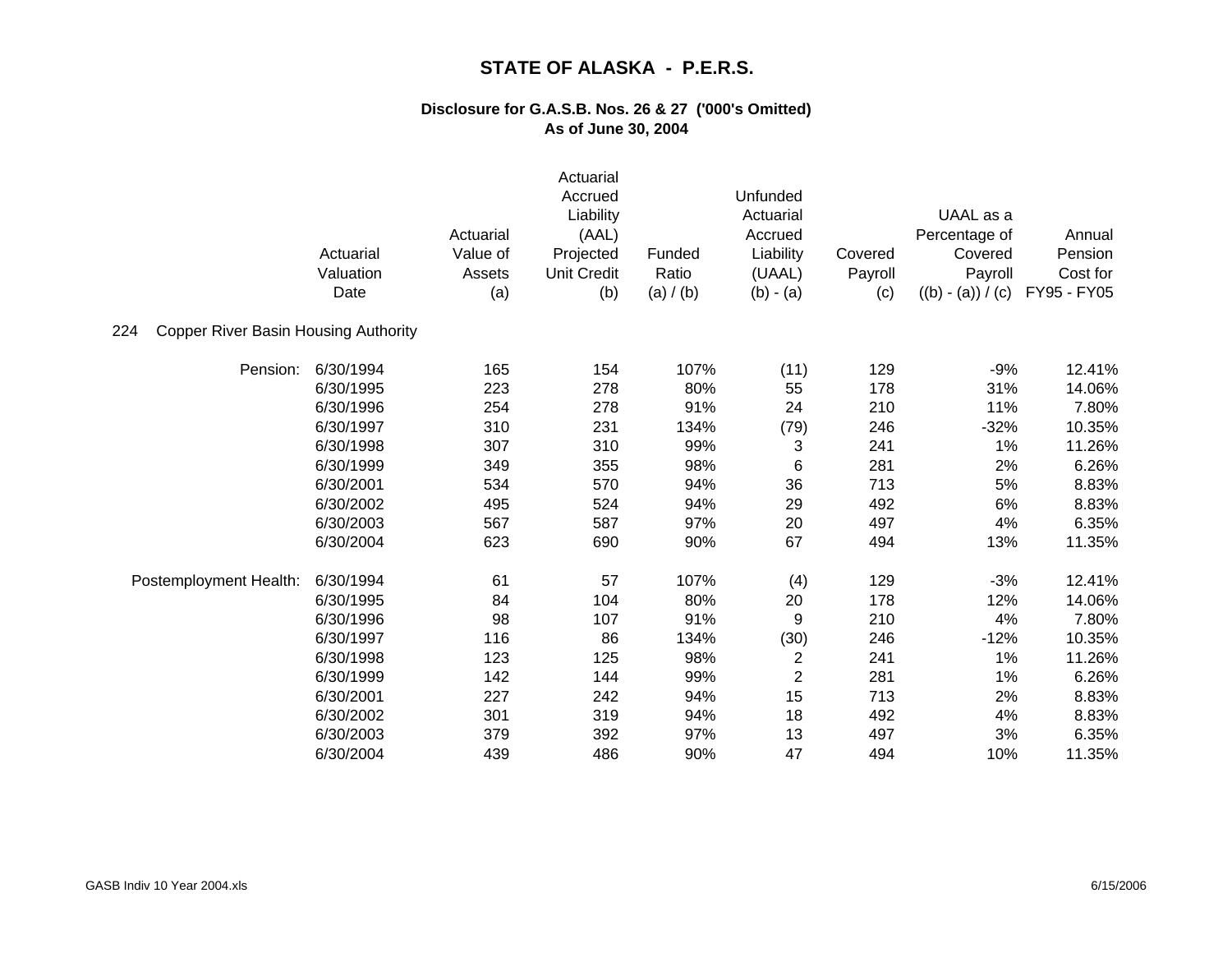|                                            | Actuarial<br>Valuation<br>Date | Actuarial<br>Value of<br>Assets<br>(a) | Actuarial<br>Accrued<br>Liability<br>(AAL)<br>Projected<br><b>Unit Credit</b><br>(b) | Funded<br>Ratio<br>(a) $/(b)$ | <b>Unfunded</b><br>Actuarial<br>Accrued<br>Liability<br>(UAAL)<br>$(b) - (a)$ | Covered<br>Payroll<br>(c) | UAAL as a<br>Percentage of<br>Covered<br>Payroll<br>$((b) - (a)) / (c)$ | Annual<br>Pension<br>Cost for<br>FY95 - FY05 |
|--------------------------------------------|--------------------------------|----------------------------------------|--------------------------------------------------------------------------------------|-------------------------------|-------------------------------------------------------------------------------|---------------------------|-------------------------------------------------------------------------|----------------------------------------------|
| 225<br><b>Skagway City School District</b> |                                |                                        |                                                                                      |                               |                                                                               |                           |                                                                         |                                              |
| Pension:                                   | 6/30/1994                      | 272                                    | 391                                                                                  | 70%                           | 119                                                                           | 161                       | 74%                                                                     | 29.49%                                       |
|                                            | 6/30/1995                      | 351                                    | 435                                                                                  | 81%                           | 84                                                                            | 165                       | 51%                                                                     | 21.03%                                       |
|                                            | 6/30/1996                      | 388                                    | 445                                                                                  | 87%                           | 57                                                                            | 168                       | 34%                                                                     | 19.09%                                       |
|                                            | 6/30/1997                      | 471                                    | 495                                                                                  | 95%                           | 25                                                                            | 173                       | 14%                                                                     | 12.82%                                       |
|                                            | 6/30/1998                      | 472                                    | 563                                                                                  | 84%                           | 91                                                                            | 177                       | 51%                                                                     | 14.02%                                       |
|                                            | 6/30/1999                      | 536                                    | 628                                                                                  | 85%                           | 92                                                                            | 225                       | 41%                                                                     | 11.62%                                       |
|                                            | 6/30/2001                      | 663                                    | 742                                                                                  | 89%                           | 79                                                                            | 251                       | 31%                                                                     | 14.27%                                       |
|                                            | 6/30/2002                      | 833                                    | 1,041                                                                                | 80%                           | 208                                                                           | 327                       | 64%                                                                     | 14.27%                                       |
|                                            | 6/30/2003                      | 904                                    | 1,051                                                                                | 86%                           | 147                                                                           | 356                       | 41%                                                                     | 10.34%                                       |
|                                            | 6/30/2004                      | 921                                    | 1,273                                                                                | 72%                           | 352                                                                           | 271                       | 130%                                                                    | 15.34%                                       |
| Postemployment Health:                     | 6/30/1994                      | 100                                    | 144                                                                                  | 70%                           | 44                                                                            | 161                       | 27%                                                                     | 29.49%                                       |
|                                            | 6/30/1995                      | 132                                    | 164                                                                                  | 81%                           | 32                                                                            | 165                       | 19%                                                                     | 21.03%                                       |
|                                            | 6/30/1996                      | 149                                    | 171                                                                                  | 87%                           | 22                                                                            | 168                       | 13%                                                                     | 19.09%                                       |
|                                            | 6/30/1997                      | 175                                    | 185                                                                                  | 95%                           | 9                                                                             | 173                       | 5%                                                                      | 12.82%                                       |
|                                            | 6/30/1998                      | 189                                    | 225                                                                                  | 84%                           | 36                                                                            | 177                       | 20%                                                                     | 14.02%                                       |
|                                            | 6/30/1999                      | 218                                    | 255                                                                                  | 85%                           | 37                                                                            | 225                       | 16%                                                                     | 11.62%                                       |
|                                            | 6/30/2001                      | 282                                    | 315                                                                                  | 90%                           | 33                                                                            | 251                       | 13%                                                                     | 14.27%                                       |
|                                            | 6/30/2002                      | 506                                    | 633                                                                                  | 80%                           | 127                                                                           | 327                       | 39%                                                                     | 14.27%                                       |
|                                            | 6/30/2003                      | 604                                    | 702                                                                                  | 86%                           | 98                                                                            | 356                       | 28%                                                                     | 10.34%                                       |
|                                            | 6/30/2004                      | 649                                    | 898                                                                                  | 72%                           | 249                                                                           | 271                       | 92%                                                                     | 15.34%                                       |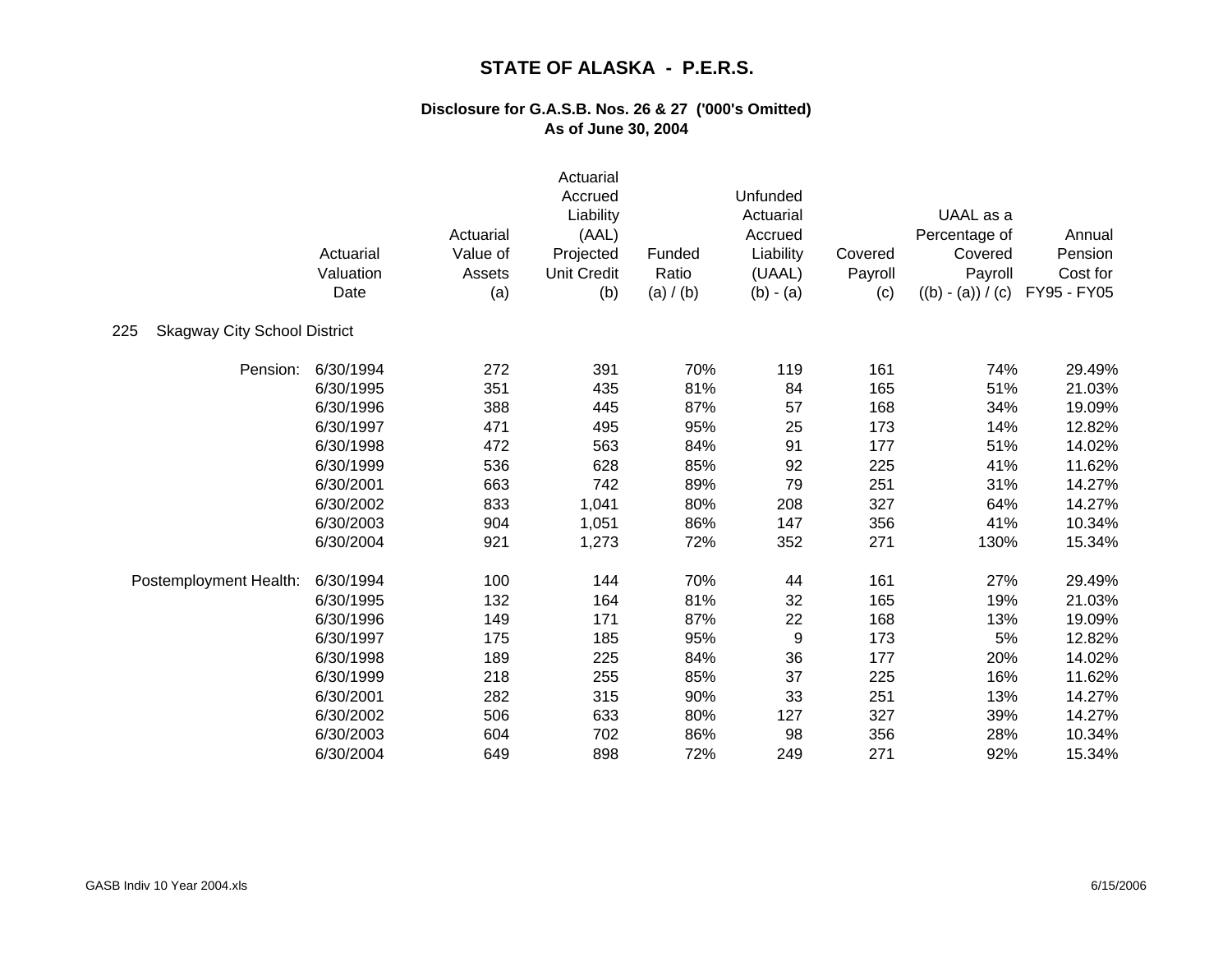|                         | Actuarial<br>Valuation<br>Date | Actuarial<br>Value of<br>Assets<br>(a) | Actuarial<br>Accrued<br>Liability<br>(AAL)<br>Projected<br><b>Unit Credit</b><br>(b) | Funded<br>Ratio<br>(a) / (b) | Unfunded<br>Actuarial<br>Accrued<br>Liability<br>(UAAL)<br>$(b) - (a)$ | Covered<br>Payroll<br>(c) | UAAL as a<br>Percentage of<br>Covered<br>Payroll<br>$((b) - (a)) / (c)$ | Annual<br>Pension<br>Cost for<br>FY95 - FY05 |
|-------------------------|--------------------------------|----------------------------------------|--------------------------------------------------------------------------------------|------------------------------|------------------------------------------------------------------------|---------------------------|-------------------------------------------------------------------------|----------------------------------------------|
| 227<br>Klawock, City of |                                |                                        |                                                                                      |                              |                                                                        |                           |                                                                         |                                              |
| Pension:                | 6/30/1994                      | 395                                    | 383                                                                                  | 103%                         | (12)                                                                   | 219                       | $-6%$                                                                   | 18.89%                                       |
|                         | 6/30/1995                      | 561                                    | 480                                                                                  | 117%                         | (81)                                                                   | 370                       | $-22%$                                                                  | 21.56%                                       |
|                         | 6/30/1996                      | 549                                    | 305                                                                                  | 180%                         | (243)                                                                  | 227                       | $-107%$                                                                 | 8.49%                                        |
|                         | 6/30/1997                      | 836                                    | 557                                                                                  | 150%                         | (278)                                                                  | 347                       | $-80%$                                                                  | 0.00%                                        |
|                         | 6/30/1998                      | 947                                    | 799                                                                                  | 119%                         | (148)                                                                  | 377                       | $-39%$                                                                  | 6.56%                                        |
|                         | 6/30/1999                      | 1,023                                  | 840                                                                                  | 122%                         | (183)                                                                  | 524                       | $-35%$                                                                  | 1.56%                                        |
|                         | 6/30/2001                      | 1,075                                  | 894                                                                                  | 120%                         | (181)                                                                  | 481                       | $-38%$                                                                  | 4.23%                                        |
|                         | 6/30/2002                      | 937                                    | 1,045                                                                                | 90%                          | 108                                                                    | 753                       | 14%                                                                     | 4.23%                                        |
|                         | 6/30/2003                      | 1,119                                  | 1,144                                                                                | 98%                          | 25                                                                     | 589                       | 4%                                                                      | 1.19%                                        |
|                         | 6/30/2004                      | 1,215                                  | 1,266                                                                                | 96%                          | 51                                                                     | 559                       | 9%                                                                      | 6.19%                                        |
| Postemployment Health:  | 6/30/1994                      | 146                                    | 141                                                                                  | 103%                         | (5)                                                                    | 219                       | $-2%$                                                                   | 18.89%                                       |
|                         | 6/30/1995                      | 211                                    | 180                                                                                  | 117%                         | (31)                                                                   | 370                       | $-8%$                                                                   | 21.56%                                       |
|                         | 6/30/1996                      | 211                                    | 118                                                                                  | 180%                         | (94)                                                                   | 227                       | $-41%$                                                                  | 8.49%                                        |
|                         | 6/30/1997                      | 311                                    | 208                                                                                  | 150%                         | (104)                                                                  | 347                       | $-30%$                                                                  | 0.00%                                        |
|                         | 6/30/1998                      | 378                                    | 320                                                                                  | 118%                         | (58)                                                                   | 377                       | $-15%$                                                                  | 6.56%                                        |
|                         | 6/30/1999                      | 415                                    | 341                                                                                  | 122%                         | (74)                                                                   | 524                       | $-14%$                                                                  | 1.56%                                        |
|                         | 6/30/2001                      | 456                                    | 379                                                                                  | 120%                         | (77)                                                                   | 481                       | $-16%$                                                                  | 4.23%                                        |
|                         | 6/30/2002                      | 569                                    | 635                                                                                  | 90%                          | 66                                                                     | 753                       | 9%                                                                      | 4.23%                                        |
|                         | 6/30/2003                      | 748                                    | 764                                                                                  | 98%                          | 16                                                                     | 589                       | 3%                                                                      | 1.19%                                        |
|                         | 6/30/2004                      | 857                                    | 893                                                                                  | 96%                          | 36                                                                     | 559                       | 6%                                                                      | 6.19%                                        |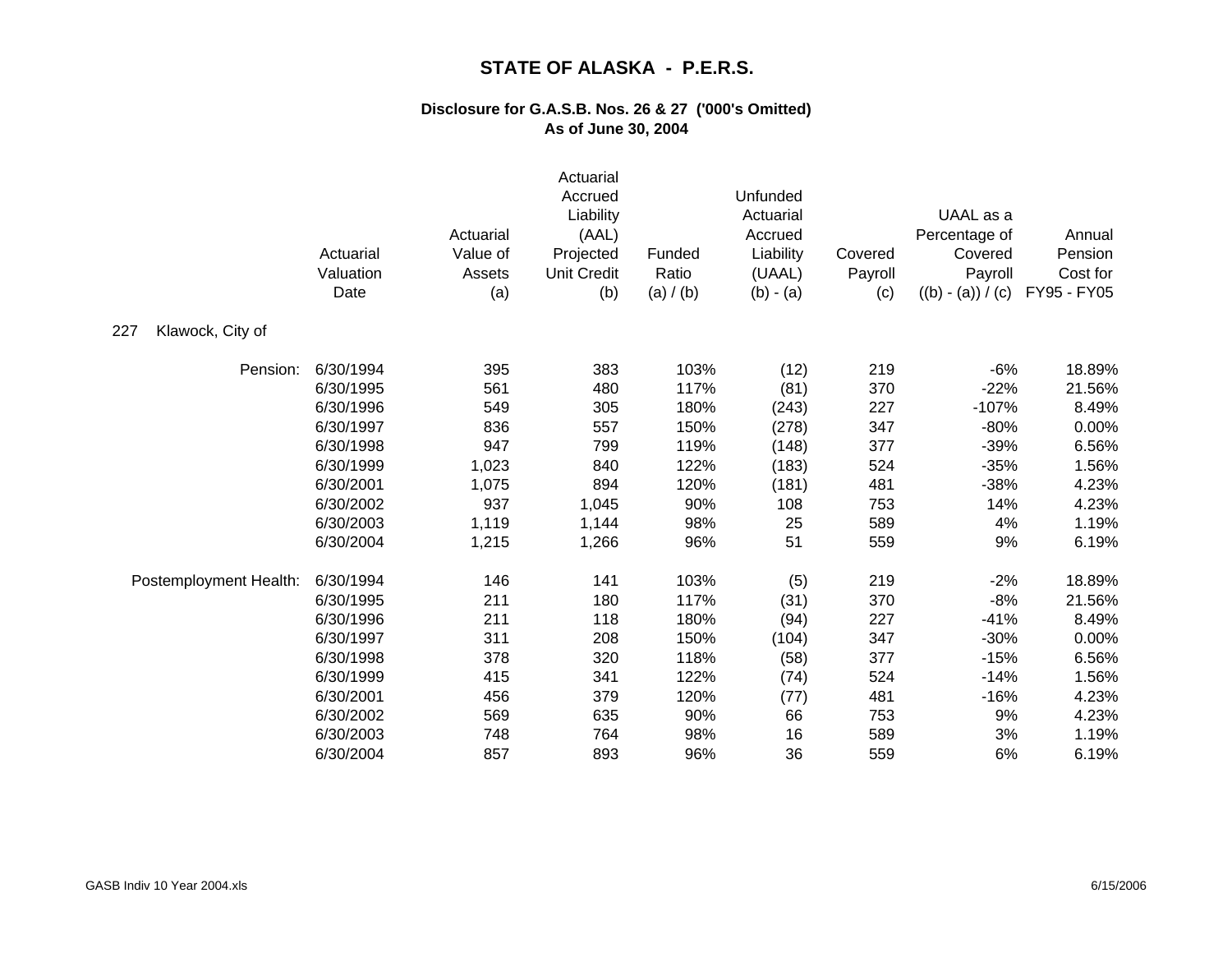|                                        | Actuarial<br>Valuation<br>Date | Actuarial<br>Value of<br>Assets<br>(a) | Actuarial<br>Accrued<br>Liability<br>(AAL)<br>Projected<br><b>Unit Credit</b><br>(b) | Funded<br>Ratio<br>(a) / (b) | Unfunded<br>Actuarial<br>Accrued<br>Liability<br>(UAAL)<br>$(b) - (a)$ | Covered<br>Payroll<br>(c) | UAAL as a<br>Percentage of<br>Covered<br>Payroll<br>$((b) - (a)) / (c)$ | Annual<br>Pension<br>Cost for<br>FY95 - FY05 |
|----------------------------------------|--------------------------------|----------------------------------------|--------------------------------------------------------------------------------------|------------------------------|------------------------------------------------------------------------|---------------------------|-------------------------------------------------------------------------|----------------------------------------------|
| 228<br>Petersburg City School District |                                |                                        |                                                                                      |                              |                                                                        |                           |                                                                         |                                              |
| Pension:                               | 6/30/1994                      | 680                                    | 531                                                                                  | 128%                         | (149)                                                                  | 645                       | $-23%$                                                                  | 16.54%                                       |
|                                        | 6/30/1995                      | 853                                    | 595                                                                                  | 144%                         | (259)                                                                  | 626                       | $-41%$                                                                  | 15.00%                                       |
|                                        | 6/30/1996                      | 1,067                                  | 775                                                                                  | 138%                         | (292)                                                                  | 754                       | $-39%$                                                                  | 13.99%                                       |
|                                        | 6/30/1997                      | 1,273                                  | 873                                                                                  | 146%                         | (401)                                                                  | 874                       | $-46%$                                                                  | 9.72%                                        |
|                                        | 6/30/1998                      | 1,358                                  | 949                                                                                  | 143%                         | (409)                                                                  | 764                       | $-54%$                                                                  | 9.90%                                        |
|                                        | 6/30/1999                      | 1,546                                  | 1,109                                                                                | 139%                         | (437)                                                                  | 774                       | $-56%$                                                                  | 4.46%                                        |
|                                        | 6/30/2001                      | 1,672                                  | 1,488                                                                                | 112%                         | (184)                                                                  | 849                       | $-22%$                                                                  | 1.44%                                        |
|                                        | 6/30/2002                      | 1,549                                  | 2,042                                                                                | 76%                          | 493                                                                    | 954                       | 52%                                                                     | 1.44%                                        |
|                                        | 6/30/2003                      | 1,824                                  | 2,344                                                                                | 78%                          | 520                                                                    | 866                       | 60%                                                                     | 3.28%                                        |
|                                        | 6/30/2004                      | 1,918                                  | 2,541                                                                                | 76%                          | 623                                                                    | 789                       | 79%                                                                     | 8.28%                                        |
| Postemployment Health:                 | 6/30/1994                      | 250                                    | 195                                                                                  | 128%                         | (55)                                                                   | 645                       | $-9%$                                                                   | 16.54%                                       |
|                                        | 6/30/1995                      | 321                                    | 223                                                                                  | 144%                         | (97)                                                                   | 626                       | $-16%$                                                                  | 15.00%                                       |
|                                        | 6/30/1996                      | 411                                    | 298                                                                                  | 138%                         | (113)                                                                  | 754                       | $-15%$                                                                  | 13.99%                                       |
|                                        | 6/30/1997                      | 475                                    | 325                                                                                  | 146%                         | (149)                                                                  | 874                       | $-17%$                                                                  | 9.72%                                        |
|                                        | 6/30/1998                      | 542                                    | 379                                                                                  | 143%                         | (163)                                                                  | 764                       | $-21%$                                                                  | 9.90%                                        |
|                                        | 6/30/1999                      | 628                                    | 450                                                                                  | 140%                         | (178)                                                                  | 774                       | $-23%$                                                                  | 4.46%                                        |
|                                        | 6/30/2001                      | 708                                    | 631                                                                                  | 112%                         | (77)                                                                   | 849                       | $-9%$                                                                   | 1.44%                                        |
|                                        | 6/30/2002                      | 941                                    | 1,241                                                                                | 76%                          | 300                                                                    | 954                       | 31%                                                                     | 1.44%                                        |
|                                        | 6/30/2003                      | 1,219                                  | 1,566                                                                                | 78%                          | 347                                                                    | 866                       | 40%                                                                     | 3.28%                                        |
|                                        | 6/30/2004                      | 1,353                                  | 1,791                                                                                | 76%                          | 438                                                                    | 789                       | 56%                                                                     | 8.28%                                        |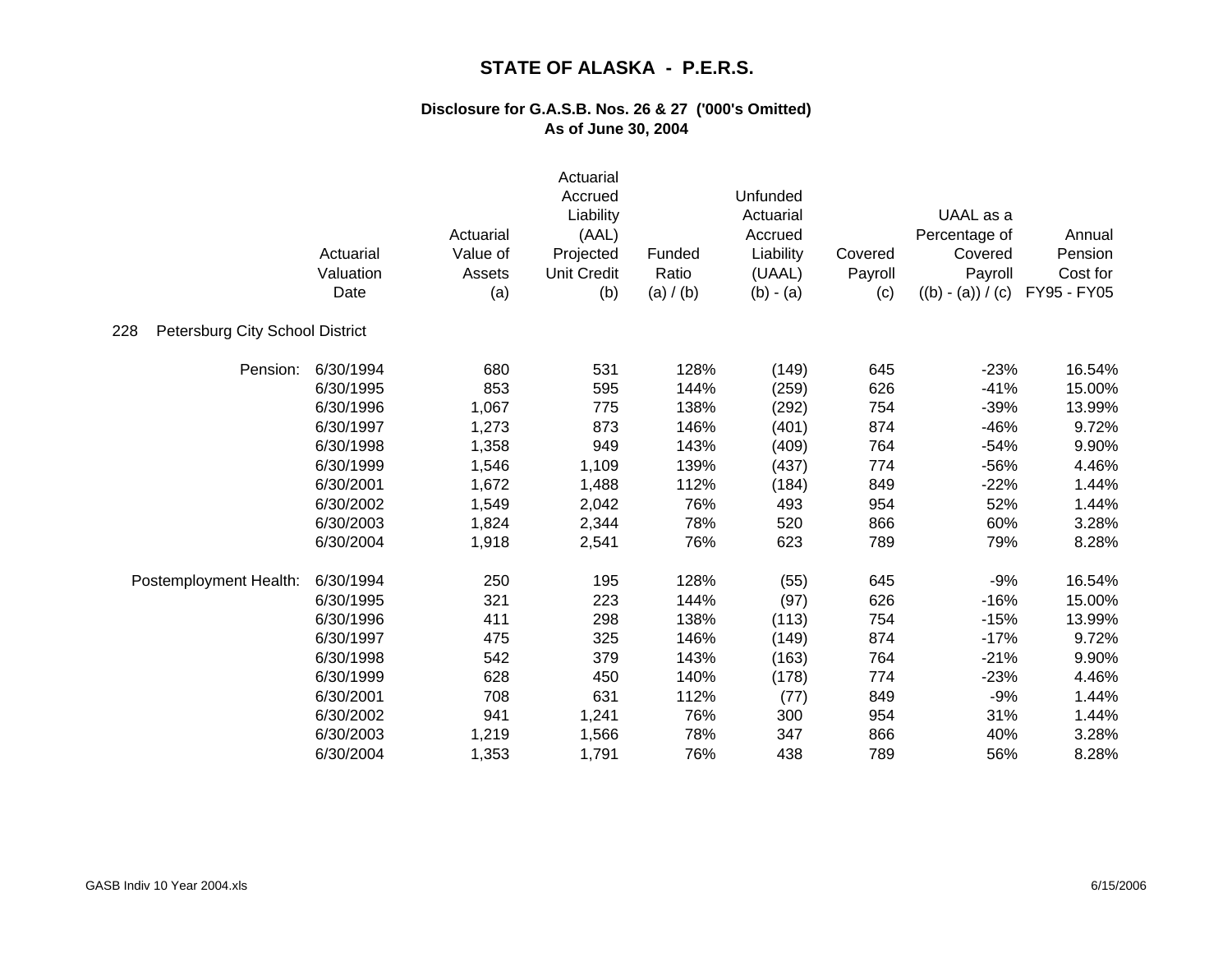|                               | Actuarial<br>Valuation<br>Date | Actuarial<br>Value of<br>Assets<br>(a) | Actuarial<br>Accrued<br>Liability<br>(AAL)<br>Projected<br><b>Unit Credit</b><br>(b) | Funded<br>Ratio<br>(a) / (b) | Unfunded<br>Actuarial<br>Accrued<br>Liability<br>(UAAL)<br>$(b) - (a)$ | Covered<br>Payroll<br>(c) | UAAL as a<br>Percentage of<br>Covered<br>Payroll<br>$((b) - (a)) / (c)$ | Annual<br>Pension<br>Cost for<br>FY95 - FY05 |
|-------------------------------|--------------------------------|----------------------------------------|--------------------------------------------------------------------------------------|------------------------------|------------------------------------------------------------------------|---------------------------|-------------------------------------------------------------------------|----------------------------------------------|
| Aleutians East Borough<br>230 |                                |                                        |                                                                                      |                              |                                                                        |                           |                                                                         |                                              |
| Pension:                      | 6/30/1994                      | 341                                    | 329                                                                                  | 104%                         | (12)                                                                   | 374                       | $-3%$                                                                   | 10.62%                                       |
|                               | 6/30/1995                      | 402                                    | 375                                                                                  | 107%                         | (27)                                                                   | 399                       | $-7%$                                                                   | 11.47%                                       |
|                               | 6/30/1996                      | 448                                    | 437                                                                                  | 102%                         | (11)                                                                   | 413                       | $-3%$                                                                   | 9.38%                                        |
|                               | 6/30/1997                      | 561                                    | 511                                                                                  | 110%                         | (50)                                                                   | 414                       | $-12%$                                                                  | 4.58%                                        |
|                               | 6/30/1998                      | 500                                    | 559                                                                                  | 89%                          | 59                                                                     | 358                       | 16%                                                                     | 9.54%                                        |
|                               | 6/30/1999                      | 566                                    | 636                                                                                  | 89%                          | 70                                                                     | 489                       | 14%                                                                     | 8.48%                                        |
|                               | 6/30/2001                      | 673                                    | 868                                                                                  | 78%                          | 195                                                                    | 626                       | 31%                                                                     | 10.45%                                       |
|                               | 6/30/2002                      | 747                                    | 988                                                                                  | 76%                          | 241                                                                    | 894                       | 27%                                                                     | 10.45%                                       |
|                               | 6/30/2003                      | 872                                    | 1,043                                                                                | 84%                          | 171                                                                    | 655                       | 26%                                                                     | 9.83%                                        |
|                               | 6/30/2004                      | 949                                    | 1,060                                                                                | 90%                          | 111                                                                    | 666                       | 17%                                                                     | 14.83%                                       |
| Postemployment Health:        | 6/30/1994                      | 125                                    | 121                                                                                  | 104%                         | (4)                                                                    | 374                       | $-1%$                                                                   | 10.62%                                       |
|                               | 6/30/1995                      | 151                                    | 141                                                                                  | 107%                         | (10)                                                                   | 399                       | $-3%$                                                                   | 11.47%                                       |
|                               | 6/30/1996                      | 172                                    | 168                                                                                  | 102%                         | (4)                                                                    | 413                       | $-1%$                                                                   | 9.38%                                        |
|                               | 6/30/1997                      | 209                                    | 191                                                                                  | 110%                         | (18)                                                                   | 414                       | $-4%$                                                                   | 4.58%                                        |
|                               | 6/30/1998                      | 200                                    | 223                                                                                  | 90%                          | 23                                                                     | 358                       | 6%                                                                      | 9.54%                                        |
|                               | 6/30/1999                      | 230                                    | 259                                                                                  | 89%                          | 29                                                                     | 489                       | 6%                                                                      | 8.48%                                        |
|                               | 6/30/2001                      | 286                                    | 368                                                                                  | 78%                          | 82                                                                     | 626                       | 13%                                                                     | 10.45%                                       |
|                               | 6/30/2002                      | 454                                    | 600                                                                                  | 76%                          | 146                                                                    | 894                       | 16%                                                                     | 10.45%                                       |
|                               | 6/30/2003                      | 583                                    | 697                                                                                  | 84%                          | 114                                                                    | 655                       | 17%                                                                     | 9.83%                                        |
|                               | 6/30/2004                      | 669                                    | 747                                                                                  | 90%                          | 78                                                                     | 666                       | 12%                                                                     | 14.83%                                       |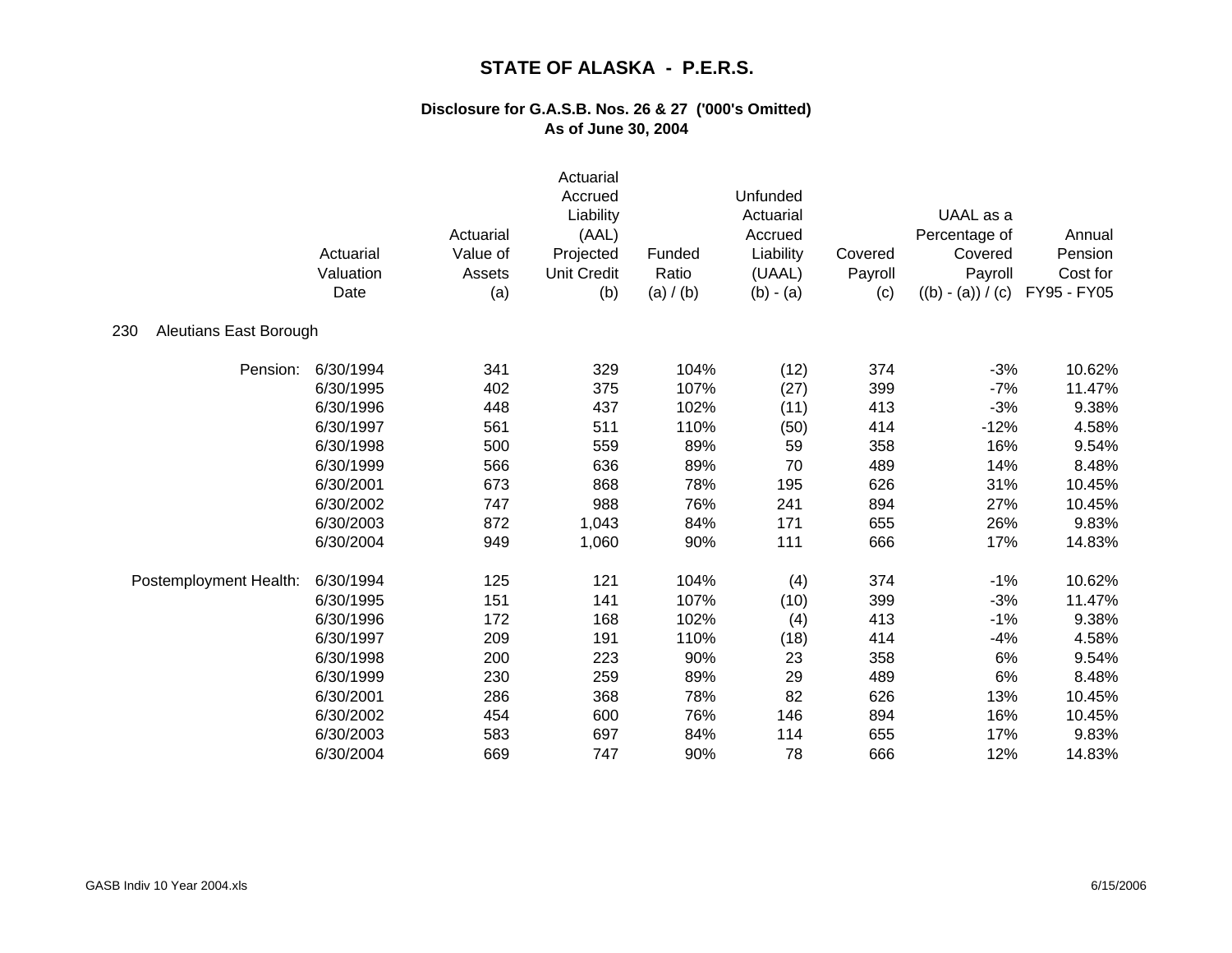|                                   | Actuarial<br>Valuation<br>Date | Actuarial<br>Value of<br>Assets<br>(a) | Actuarial<br>Accrued<br>Liability<br>(AAL)<br>Projected<br><b>Unit Credit</b><br>(b) | Funded<br>Ratio<br>(a) / (b) | Unfunded<br>Actuarial<br>Accrued<br>Liability<br>(UAAL)<br>$(b) - (a)$ | Covered<br>Payroll<br>(c) | UAAL as a<br>Percentage of<br>Covered<br>Payroll<br>$((b) - (a)) / (c)$ | Annual<br>Pension<br>Cost for<br>FY95 - FY05 |
|-----------------------------------|--------------------------------|----------------------------------------|--------------------------------------------------------------------------------------|------------------------------|------------------------------------------------------------------------|---------------------------|-------------------------------------------------------------------------|----------------------------------------------|
| <b>Bering Straits CRSA</b><br>232 |                                |                                        |                                                                                      |                              |                                                                        |                           |                                                                         |                                              |
| Pension:                          | 6/30/1994                      | 60                                     | 81                                                                                   | 74%                          | 21                                                                     | 60                        | 35%                                                                     | 2.82%                                        |
|                                   | 6/30/1995                      | 71                                     | 96                                                                                   | 74%                          | 25                                                                     | 74                        | 33%                                                                     | 9.64%                                        |
|                                   | 6/30/1996                      | 77                                     | 107                                                                                  | 72%                          | 30                                                                     | 72                        | 41%                                                                     | 14.58%                                       |
|                                   | 6/30/1997                      | 102                                    | 122                                                                                  | 83%                          | 20                                                                     | 66                        | 31%                                                                     | 10.71%                                       |
|                                   | 6/30/1998                      | 98                                     | 142                                                                                  | 69%                          | 44                                                                     | 65                        | 68%                                                                     | 14.84%                                       |
|                                   | 6/30/1999                      | 83                                     | 138                                                                                  | 60%                          | 55                                                                     | 57                        | 96%                                                                     | 13.66%                                       |
|                                   | 6/30/2001                      | 96                                     | 201                                                                                  | 48%                          | 105                                                                    | 59                        | 178%                                                                    | 21.19%                                       |
|                                   | 6/30/2002                      | 93                                     | 185                                                                                  | 50%                          | 92                                                                     | 63                        | 146%                                                                    | 21.19%                                       |
|                                   | 6/30/2003                      | 128                                    | 186                                                                                  | 69%                          | 58                                                                     | 60                        | 97%                                                                     | 29.24%                                       |
|                                   | 6/30/2004                      | 139                                    | 205                                                                                  | 68%                          | 66                                                                     | 60                        | 111%                                                                    | 27.78%                                       |
| Postemployment Health:            | 6/30/1994                      | 22                                     | 30                                                                                   | 74%                          | 8                                                                      | 60                        | 13%                                                                     | 2.82%                                        |
|                                   | 6/30/1995                      | 27                                     | 36                                                                                   | 74%                          | 9                                                                      | 74                        | 13%                                                                     | 9.64%                                        |
|                                   | 6/30/1996                      | 30                                     | 41                                                                                   | 72%                          | 11                                                                     | 72                        | 16%                                                                     | 14.58%                                       |
|                                   | 6/30/1997                      | 38                                     | 46                                                                                   | 83%                          | 8                                                                      | 66                        | 12%                                                                     | 10.71%                                       |
|                                   | 6/30/1998                      | 40                                     | 57                                                                                   | 70%                          | 17                                                                     | 65                        | 26%                                                                     | 14.84%                                       |
|                                   | 6/30/1999                      | 35                                     | 56                                                                                   | 63%                          | 21                                                                     | 57                        | 37%                                                                     | 13.66%                                       |
|                                   | 6/30/2001                      | 42                                     | 85                                                                                   | 49%                          | 43                                                                     | 59                        | 73%                                                                     | 21.19%                                       |
|                                   | 6/30/2002                      | 57                                     | 112                                                                                  | 51%                          | 55                                                                     | 63                        | 87%                                                                     | 21.19%                                       |
|                                   | 6/30/2003                      | 86                                     | 124                                                                                  | 69%                          | 38                                                                     | 60                        | 63%                                                                     | 29.24%                                       |
|                                   | 6/30/2004                      | 98                                     | 145                                                                                  | 68%                          | 47                                                                     | 60                        | 78%                                                                     | 27.78%                                       |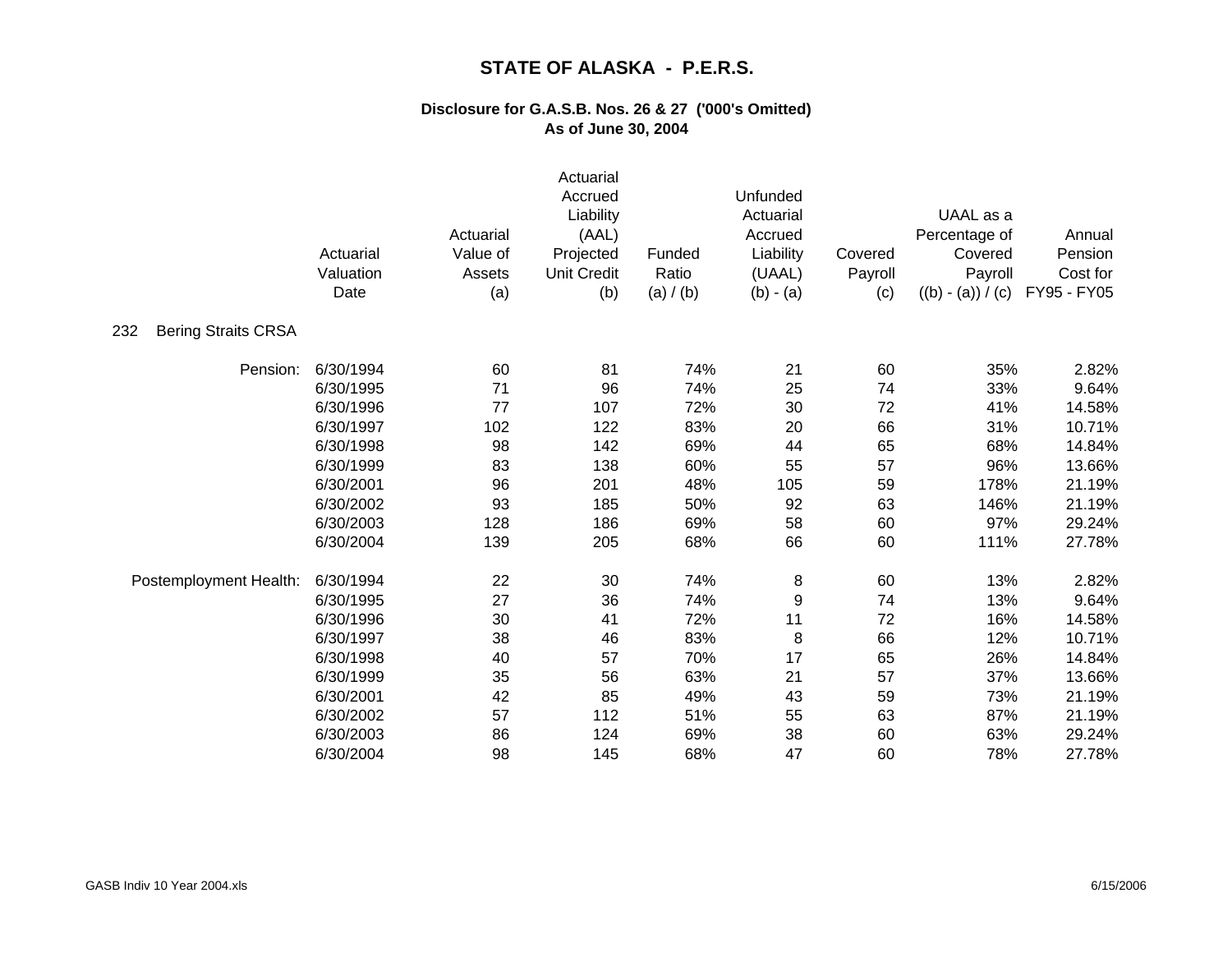|                        | Actuarial<br>Valuation<br>Date | Actuarial<br>Value of<br>Assets<br>(a) | Actuarial<br>Accrued<br>Liability<br>(AAL)<br>Projected<br><b>Unit Credit</b><br>(b) | Funded<br>Ratio<br>(a) / (b) | Unfunded<br>Actuarial<br>Accrued<br>Liability<br>(UAAL)<br>$(b) - (a)$ | Covered<br>Payroll<br>(c) | UAAL as a<br>Percentage of<br>Covered<br>Payroll<br>$((b) - (a)) / (c)$ | Annual<br>Pension<br>Cost for<br>FY95 - FY05 |
|------------------------|--------------------------------|----------------------------------------|--------------------------------------------------------------------------------------|------------------------------|------------------------------------------------------------------------|---------------------------|-------------------------------------------------------------------------|----------------------------------------------|
| 235<br>Huslia, City of |                                |                                        |                                                                                      |                              |                                                                        |                           |                                                                         |                                              |
| Pension:               | 6/30/1994                      | 69                                     | 91                                                                                   | 76%                          | 22                                                                     | 70                        | 31%                                                                     | 10.10%                                       |
|                        | 6/30/1995                      | 86                                     | 128                                                                                  | 68%                          | 41                                                                     | 60                        | 69%                                                                     | 14.33%                                       |
|                        | 6/30/1996                      | 97                                     | 129                                                                                  | 75%                          | 32                                                                     | 73                        | 43%                                                                     | 14.11%                                       |
|                        | 6/30/1997                      | 141                                    | 100                                                                                  | 142%                         | (42)                                                                   | 62                        | $-67%$                                                                  | 14.84%                                       |
|                        | 6/30/1998                      | 152                                    | 114                                                                                  | 133%                         | (38)                                                                   | 81                        | $-47%$                                                                  | 15.19%                                       |
|                        | 6/30/1999                      | 163                                    | 130                                                                                  | 125%                         | (33)                                                                   | 79                        | $-42%$                                                                  | 10.19%                                       |
|                        | 6/30/2001                      | 182                                    | 242                                                                                  | 75%                          | 60                                                                     | 81                        | 74%                                                                     | 3.27%                                        |
|                        | 6/30/2002                      | 156                                    | 281                                                                                  | 56%                          | 125                                                                    | 85                        | 147%                                                                    | 3.27%                                        |
|                        | 6/30/2003                      | 178                                    | 299                                                                                  | 60%                          | 121                                                                    | 88                        | 138%                                                                    | 15.94%                                       |
|                        | 6/30/2004                      | 200                                    | 328                                                                                  | 61%                          | 128                                                                    | 91                        | 141%                                                                    | 13.27%                                       |
| Postemployment Health: | 6/30/1994                      | 25                                     | 33                                                                                   | 76%                          | 8                                                                      | 70                        | 12%                                                                     | 10.10%                                       |
|                        | 6/30/1995                      | 33                                     | 48                                                                                   | 68%                          | 16                                                                     | 60                        | 26%                                                                     | 14.33%                                       |
|                        | 6/30/1996                      | 38                                     | 50                                                                                   | 75%                          | 12                                                                     | 73                        | 17%                                                                     | 14.11%                                       |
|                        | 6/30/1997                      | 53                                     | 37                                                                                   | 142%                         | (15)                                                                   | 62                        | $-25%$                                                                  | 14.84%                                       |
|                        | 6/30/1998                      | 61                                     | 46                                                                                   | 133%                         | (15)                                                                   | 81                        | $-19%$                                                                  | 15.19%                                       |
|                        | 6/30/1999                      | 67                                     | 53                                                                                   | 126%                         | (14)                                                                   | 79                        | $-18%$                                                                  | 10.19%                                       |
|                        | 6/30/2001                      | 78                                     | 103                                                                                  | 76%                          | 25                                                                     | 81                        | 31%                                                                     | 3.27%                                        |
|                        | 6/30/2002                      | 95                                     | 171                                                                                  | 56%                          | 76                                                                     | 85                        | 89%                                                                     | 3.27%                                        |
|                        | 6/30/2003                      | 119                                    | 200                                                                                  | 60%                          | 81                                                                     | 88                        | 92%                                                                     | 15.94%                                       |
|                        | 6/30/2004                      | 141                                    | 232                                                                                  | 61%                          | 91                                                                     | 91                        | 99%                                                                     | 13.27%                                       |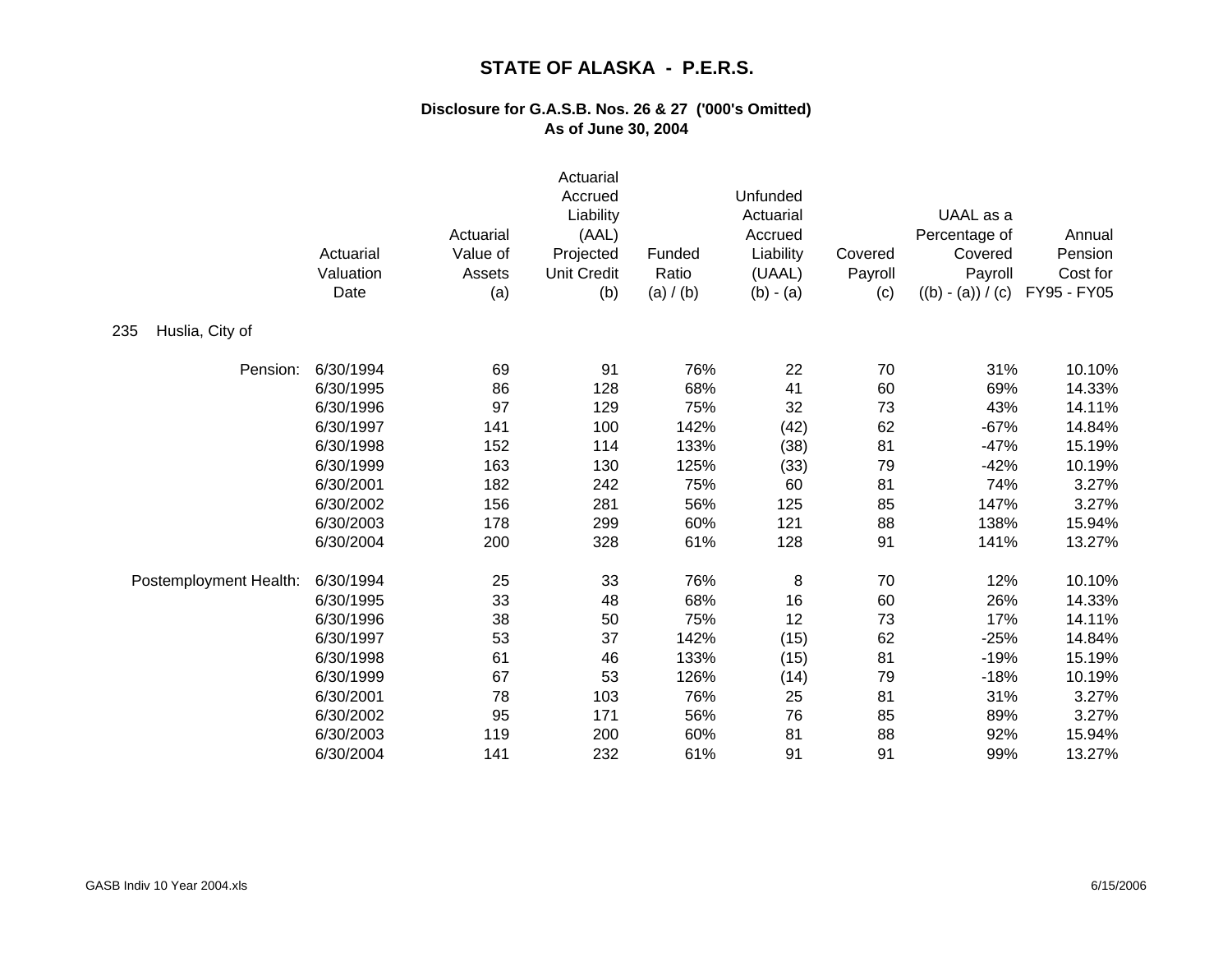|                        | Actuarial<br>Valuation<br>Date | Actuarial<br>Value of<br>Assets<br>(a) | Actuarial<br>Accrued<br>Liability<br>(AAL)<br>Projected<br><b>Unit Credit</b><br>(b) | Funded<br>Ratio<br>(a) / (b) | Unfunded<br>Actuarial<br>Accrued<br>Liability<br>(UAAL)<br>$(b) - (a)$ | Covered<br>Payroll<br>(c) | UAAL as a<br>Percentage of<br>Covered<br>Payroll<br>$((b) - (a)) / (c)$ | Annual<br>Pension<br>Cost for<br>FY95 - FY05 |
|------------------------|--------------------------------|----------------------------------------|--------------------------------------------------------------------------------------|------------------------------|------------------------------------------------------------------------|---------------------------|-------------------------------------------------------------------------|----------------------------------------------|
| Kaltag, City of<br>237 |                                |                                        |                                                                                      |                              |                                                                        |                           |                                                                         |                                              |
| Pension:               | 6/30/1994                      | 9                                      | 24                                                                                   | 36%                          | 15                                                                     |                           | N/A                                                                     | 14.20%                                       |
|                        | 6/30/1995                      | 20                                     | 10                                                                                   | 193%                         | (9)                                                                    | 21                        | $-46%$                                                                  | 16.58%                                       |
|                        | 6/30/1996                      | 22                                     | 14                                                                                   | 155%                         | (8)                                                                    | 24                        | $-33%$                                                                  | 0.00%                                        |
|                        | 6/30/1997                      | 28                                     | 18                                                                                   | 156%                         | (10)                                                                   | 22                        | $-46%$                                                                  | 0.00%                                        |
|                        | 6/30/1998                      | 27                                     | 25                                                                                   | 108%                         | (2)                                                                    | 25                        | $-8%$                                                                   | 5.00%                                        |
|                        | 6/30/1999                      | 29                                     | 23                                                                                   | 126%                         | (6)                                                                    | 13                        | $-46%$                                                                  | 4.42%                                        |
|                        | 6/30/2001                      | 33                                     | 42                                                                                   | 79%                          | 9                                                                      | 26                        | 35%                                                                     | 3.46%                                        |
|                        | 6/30/2002                      | 30                                     | 62                                                                                   | 48%                          | 32                                                                     | 26                        | 123%                                                                    | 3.46%                                        |
|                        | 6/30/2003                      | 40                                     | 67                                                                                   | 60%                          | 27                                                                     | 25                        | 108%                                                                    | 10.52%                                       |
|                        | 6/30/2004                      | 36                                     | 130                                                                                  | 28%                          | 94                                                                     | 25                        | 372%                                                                    | 13.49%                                       |
| Postemployment Health: | 6/30/1994                      | 3                                      | 9                                                                                    | 36%                          | 6                                                                      |                           | N/A                                                                     | 14.20%                                       |
|                        | 6/30/1995                      | 7                                      | 4                                                                                    | 193%                         | (4)                                                                    | 21                        | $-17%$                                                                  | 16.58%                                       |
|                        | 6/30/1996                      | 9                                      | 6                                                                                    | 155%                         | (3)                                                                    | 24                        | $-13%$                                                                  | 0.00%                                        |
|                        | 6/30/1997                      | 11                                     | $\overline{7}$                                                                       | 156%                         | (4)                                                                    | 22                        | $-17%$                                                                  | 0.00%                                        |
|                        | 6/30/1998                      | 11                                     | 11                                                                                   | 100%                         |                                                                        | 25                        | $0\%$                                                                   | 5.00%                                        |
|                        | 6/30/1999                      | 12                                     | 10                                                                                   | 120%                         | (2)                                                                    | 13                        | $-15%$                                                                  | 4.42%                                        |
|                        | 6/30/2001                      | 14                                     | 19                                                                                   | 74%                          | 5                                                                      | 26                        | 19%                                                                     | 3.46%                                        |
|                        | 6/30/2002                      | 19                                     | 38                                                                                   | 50%                          | 19                                                                     | 26                        | 73%                                                                     | 3.46%                                        |
|                        | 6/30/2003                      | 27                                     | 45                                                                                   | 60%                          | 18                                                                     | 25                        | 72%                                                                     | 10.52%                                       |
|                        | 6/30/2004                      | 26                                     | 91                                                                                   | 28%                          | 65                                                                     | 25                        | 262%                                                                    | 13.49%                                       |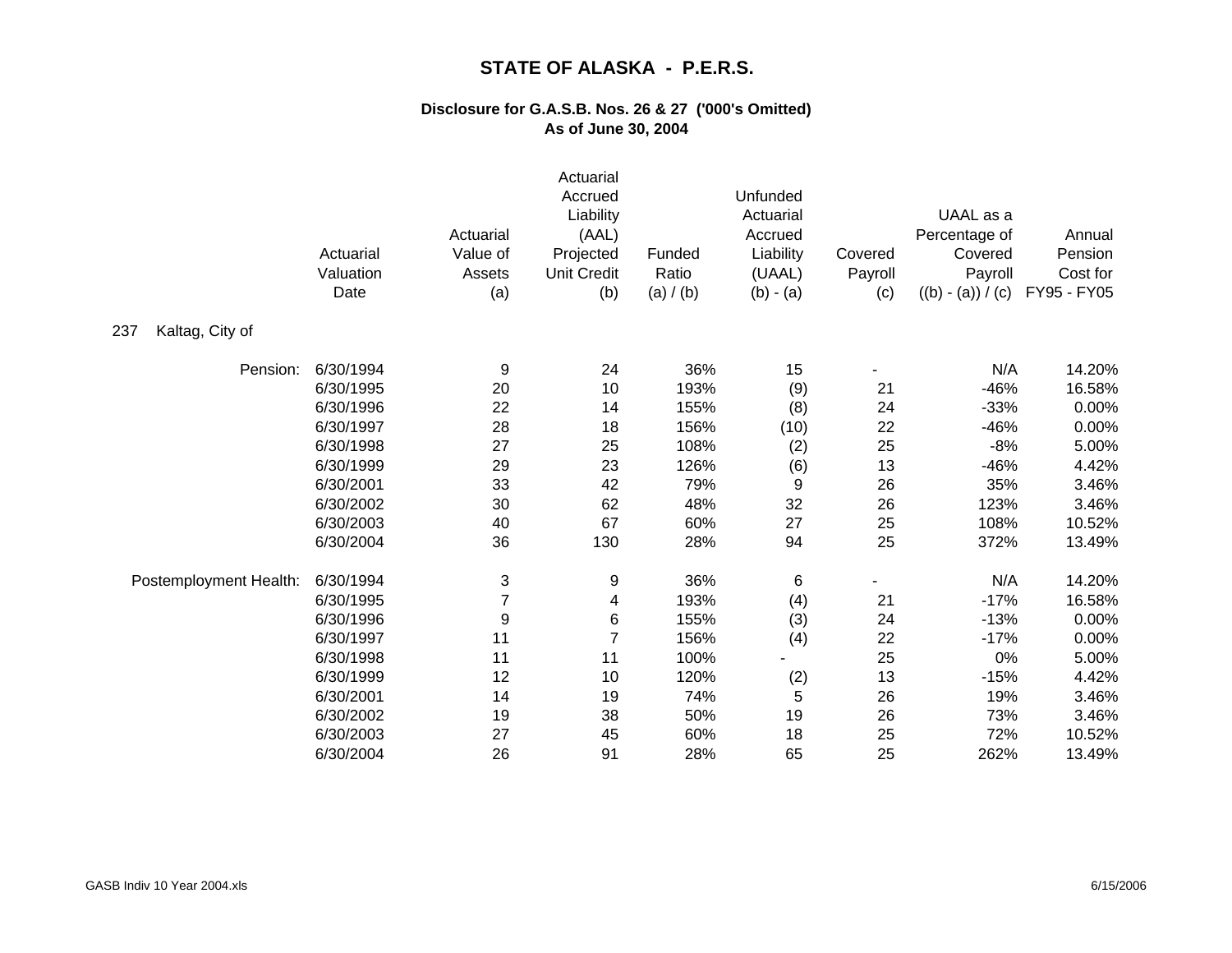|                                       | Actuarial<br>Valuation<br>Date | Actuarial<br>Value of<br>Assets<br>(a) | Actuarial<br>Accrued<br>Liability<br>(AAL)<br>Projected<br><b>Unit Credit</b><br>(b) | Funded<br>Ratio<br>(a) / (b) | Unfunded<br>Actuarial<br>Accrued<br>Liability<br>(UAAL)<br>$(b) - (a)$ | Covered<br>Payroll<br>(c) | UAAL as a<br>Percentage of<br>Covered<br>Payroll<br>$((b) - (a)) / (c)$ | Annual<br>Pension<br>Cost for<br>FY95 - FY05 |
|---------------------------------------|--------------------------------|----------------------------------------|--------------------------------------------------------------------------------------|------------------------------|------------------------------------------------------------------------|---------------------------|-------------------------------------------------------------------------|----------------------------------------------|
| Haines Borough School District<br>240 |                                |                                        |                                                                                      |                              |                                                                        |                           |                                                                         |                                              |
| Pension:                              | 6/30/1994                      | 249                                    | 204                                                                                  | 122%                         | (45)                                                                   | 302                       | $-15%$                                                                  | 8.23%                                        |
|                                       | 6/30/1995                      | 339                                    | 267                                                                                  | 127%                         | (71)                                                                   | 543                       | $-13%$                                                                  | 10.66%                                       |
|                                       | 6/30/1996                      | 379                                    | 357                                                                                  | 106%                         | (22)                                                                   | 387                       | $-6%$                                                                   | 5.70%                                        |
|                                       | 6/30/1997                      | 471                                    | 431                                                                                  | 109%                         | (40)                                                                   | 490                       | $-8%$                                                                   | 2.51%                                        |
|                                       | 6/30/1998                      | 502                                    | 584                                                                                  | 86%                          | 82                                                                     | 497                       | 16%                                                                     | 7.51%                                        |
|                                       | 6/30/1999                      | 550                                    | 601                                                                                  | 92%                          | 51                                                                     | 547                       | 9%                                                                      | 8.93%                                        |
|                                       | 6/30/2001                      | 739                                    | 825                                                                                  | 90%                          | 86                                                                     | 632                       | 14%                                                                     | 9.75%                                        |
|                                       | 6/30/2002                      | 706                                    | 1,174                                                                                | 60%                          | 468                                                                    | 911                       | 51%                                                                     | 9.75%                                        |
|                                       | 6/30/2003                      | 872                                    | 1,313                                                                                | 66%                          | 441                                                                    | 729                       | 60%                                                                     | 7.64%                                        |
|                                       | 6/30/2004                      | 1,026                                  | 1,477                                                                                | 70%                          | 451                                                                    | 613                       | 73%                                                                     | 12.64%                                       |
| Postemployment Health:                | 6/30/1994                      | 91                                     | 75                                                                                   | 122%                         | (16)                                                                   | 302                       | $-5%$                                                                   | 8.23%                                        |
|                                       | 6/30/1995                      | 127                                    | 101                                                                                  | 127%                         | (27)                                                                   | 543                       | $-5%$                                                                   | 10.66%                                       |
|                                       | 6/30/1996                      | 146                                    | 138                                                                                  | 106%                         | (8)                                                                    | 387                       | $-2%$                                                                   | 5.70%                                        |
|                                       | 6/30/1997                      | 175                                    | 160                                                                                  | 109%                         | (15)                                                                   | 490                       | $-3%$                                                                   | 2.51%                                        |
|                                       | 6/30/1998                      | 201                                    | 234                                                                                  | 86%                          | 33                                                                     | 497                       | 7%                                                                      | 7.51%                                        |
|                                       | 6/30/1999                      | 224                                    | 245                                                                                  | 91%                          | 21                                                                     | 547                       | 4%                                                                      | 8.93%                                        |
|                                       | 6/30/2001                      | 313                                    | 350                                                                                  | 89%                          | 37                                                                     | 632                       | 6%                                                                      | 9.75%                                        |
|                                       | 6/30/2002                      | 429                                    | 713                                                                                  | 60%                          | 284                                                                    | 911                       | 31%                                                                     | 9.75%                                        |
|                                       | 6/30/2003                      | 583                                    | 878                                                                                  | 66%                          | 295                                                                    | 729                       | 40%                                                                     | 7.64%                                        |
|                                       | 6/30/2004                      | 724                                    | 1,041                                                                                | 70%                          | 317                                                                    | 613                       | 52%                                                                     | 12.64%                                       |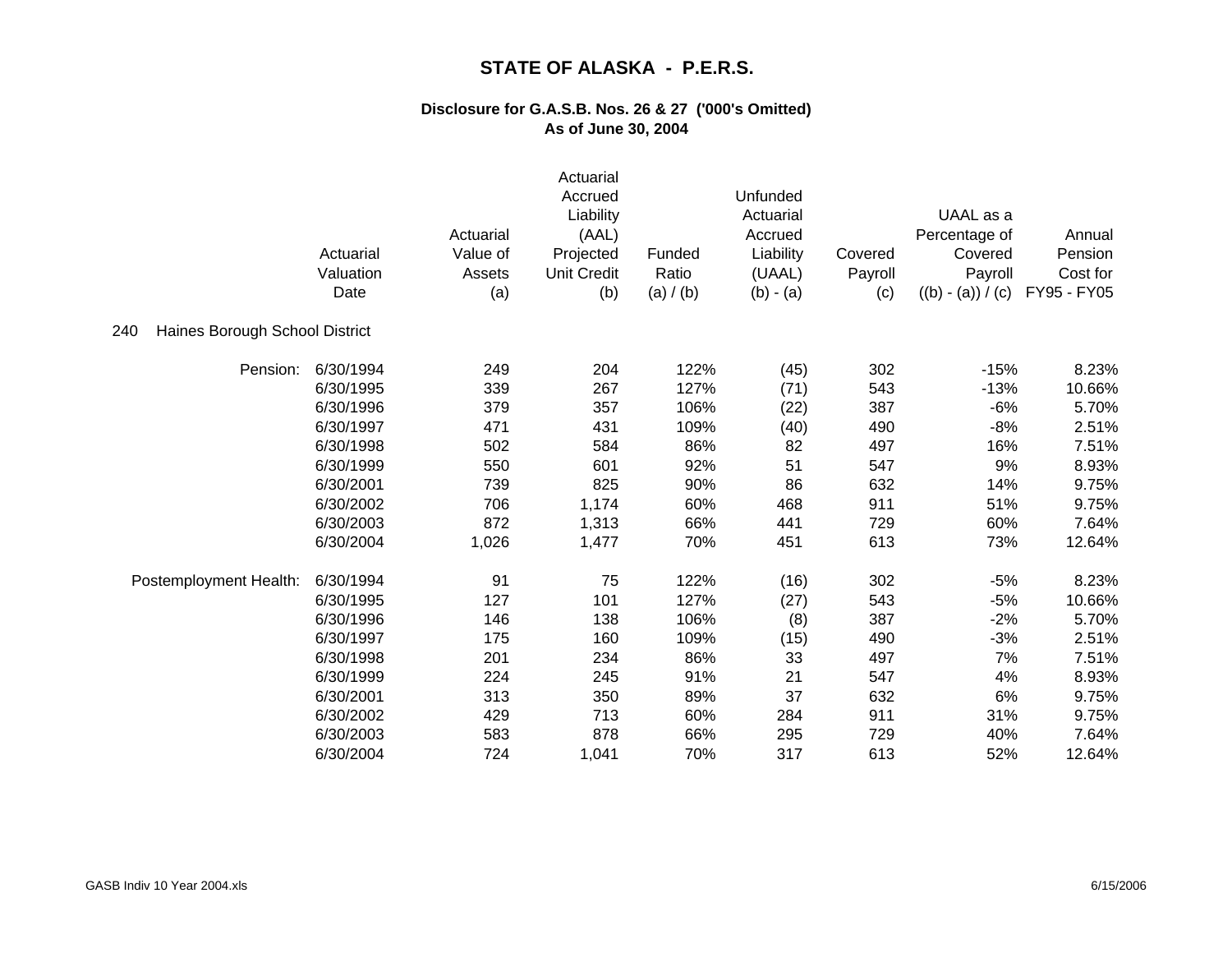|                         | Actuarial<br>Valuation<br>Date | Actuarial<br>Value of<br>Assets<br>(a) | Actuarial<br>Accrued<br>Liability<br>(AAL)<br>Projected<br><b>Unit Credit</b><br>(b) | Funded<br>Ratio<br>(a) / (b) | Unfunded<br>Actuarial<br>Accrued<br>Liability<br>(UAAL)<br>$(b) - (a)$ | Covered<br>Payroll<br>(c) | UAAL as a<br>Percentage of<br>Covered<br>Payroll<br>$((b) - (a)) / (c)$ | Annual<br>Pension<br>Cost for<br>FY95 - FY05 |
|-------------------------|--------------------------------|----------------------------------------|--------------------------------------------------------------------------------------|------------------------------|------------------------------------------------------------------------|---------------------------|-------------------------------------------------------------------------|----------------------------------------------|
| Noorvik, City of<br>241 |                                |                                        |                                                                                      |                              |                                                                        |                           |                                                                         |                                              |
| Pension:                | 6/30/1994                      | 94                                     | 89                                                                                   | 105%                         | (4)                                                                    | 138                       | $-3%$                                                                   | 1.50%                                        |
|                         | 6/30/1995                      | 118                                    | 115                                                                                  | 103%                         | (3)                                                                    | 135                       | $-2%$                                                                   | 8.70%                                        |
|                         | 6/30/1996                      | 129                                    | 142                                                                                  | 91%                          | 13                                                                     | 131                       | 10%                                                                     | 9.37%                                        |
|                         | 6/30/1997                      | 165                                    | 159                                                                                  | 104%                         | (7)                                                                    | 124                       | $-5%$                                                                   | 6.00%                                        |
|                         | 6/30/1998                      | 169                                    | 200                                                                                  | 85%                          | 31                                                                     | 248                       | 13%                                                                     | 11.00%                                       |
|                         | 6/30/1999                      | 196                                    | 207                                                                                  | 95%                          | 11                                                                     | 173                       | 6%                                                                      | 9.27%                                        |
|                         | 6/30/2001                      | 247                                    | 208                                                                                  | 119%                         | (39)                                                                   | 289                       | $-13%$                                                                  | 9.40%                                        |
|                         | 6/30/2002                      | 303                                    | 341                                                                                  | 89%                          | 38                                                                     | 323                       | 12%                                                                     | 9.40%                                        |
|                         | 6/30/2003                      | 315                                    | 334                                                                                  | 94%                          | 19                                                                     | 353                       | 5%                                                                      | 3.85%                                        |
|                         | 6/30/2004                      | 341                                    | 344                                                                                  | 99%                          | 3                                                                      | 313                       | 1%                                                                      | 9.40%                                        |
| Postemployment Health:  | 6/30/1994                      | 34                                     | 33                                                                                   | 105%                         | (2)                                                                    | 138                       | $-1%$                                                                   | 1.50%                                        |
|                         | 6/30/1995                      | 44                                     | 43                                                                                   | 103%                         | (1)                                                                    | 135                       | $-1%$                                                                   | 8.70%                                        |
|                         | 6/30/1996                      | 50                                     | 55                                                                                   | 91%                          | 5                                                                      | 131                       | 4%                                                                      | 9.37%                                        |
|                         | 6/30/1997                      | 62                                     | 59                                                                                   | 104%                         | (2)                                                                    | 124                       | $-2%$                                                                   | 6.00%                                        |
|                         | 6/30/1998                      | 68                                     | 81                                                                                   | 84%                          | 13                                                                     | 248                       | 5%                                                                      | 11.00%                                       |
|                         | 6/30/1999                      | 80                                     | 84                                                                                   | 95%                          | 4                                                                      | 173                       | 2%                                                                      | 9.27%                                        |
|                         | 6/30/2001                      | 105                                    | 88                                                                                   | 119%                         | (17)                                                                   | 289                       | $-6%$                                                                   | 9.40%                                        |
|                         | 6/30/2002                      | 184                                    | 208                                                                                  | 88%                          | 24                                                                     | 323                       | 7%                                                                      | 9.40%                                        |
|                         | 6/30/2003                      | 210                                    | 223                                                                                  | 94%                          | 13                                                                     | 353                       | 4%                                                                      | 3.85%                                        |
|                         | 6/30/2004                      | 241                                    | 242                                                                                  | 99%                          |                                                                        | 313                       | 1%                                                                      | 9.40%                                        |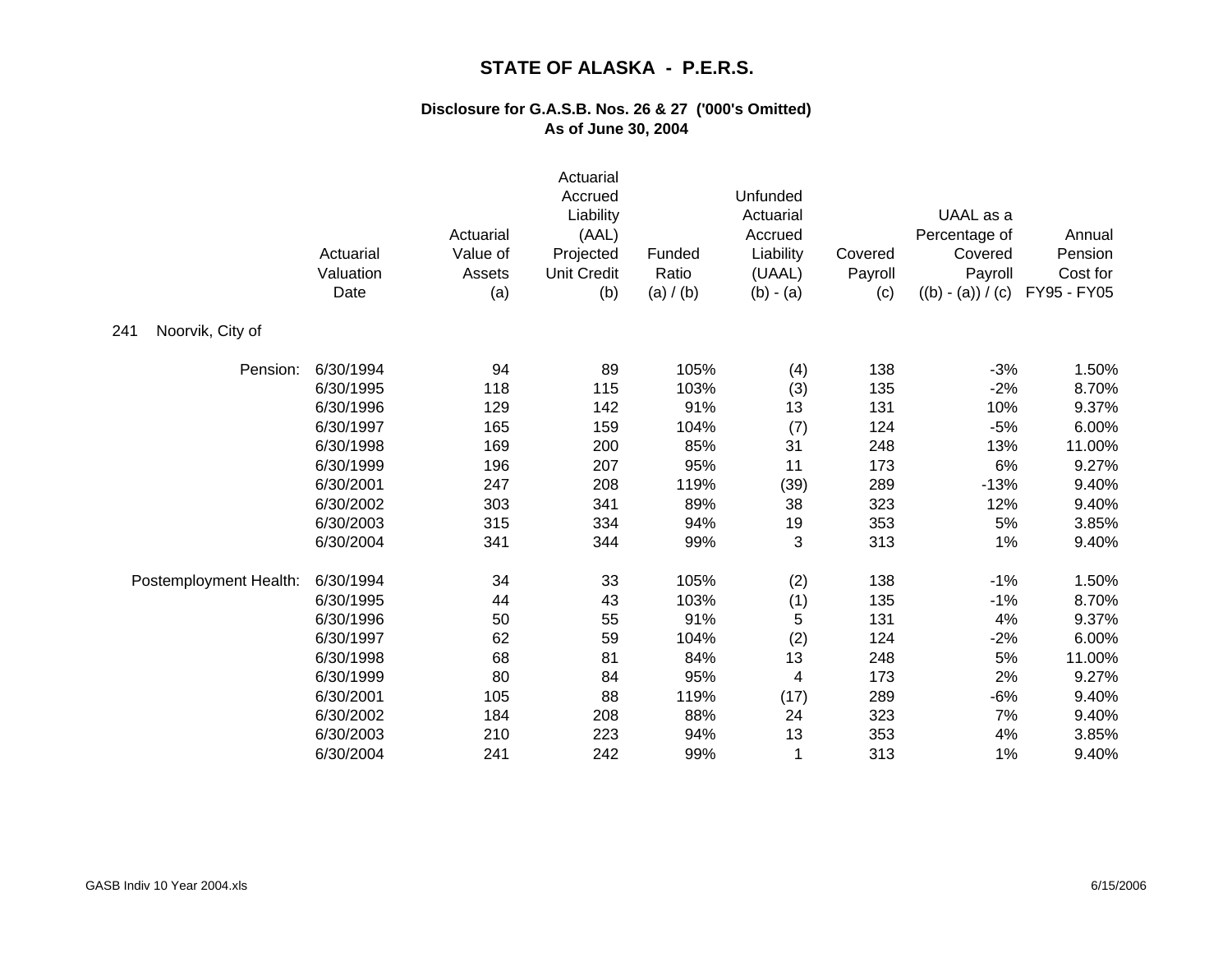|                        | Actuarial<br>Valuation<br>Date | Actuarial<br>Value of<br>Assets<br>(a) | Actuarial<br>Accrued<br>Liability<br>(AAL)<br>Projected<br><b>Unit Credit</b><br>(b) | Funded<br>Ratio<br>(a) / (b) | Unfunded<br>Actuarial<br>Accrued<br>Liability<br>(UAAL)<br>$(b) - (a)$ | Covered<br>Payroll<br>(c) | UAAL as a<br>Percentage of<br>Covered<br>Payroll<br>$((b) - (a)) / (c)$ | Annual<br>Pension<br>Cost for<br>FY95 - FY05 |
|------------------------|--------------------------------|----------------------------------------|--------------------------------------------------------------------------------------|------------------------------|------------------------------------------------------------------------|---------------------------|-------------------------------------------------------------------------|----------------------------------------------|
| Elim, City of<br>242   |                                |                                        |                                                                                      |                              |                                                                        |                           |                                                                         |                                              |
| Pension:               | 6/30/1994                      | 14                                     | 17                                                                                   | 83%                          | 3                                                                      | 15                        | 20%                                                                     | 9.39%                                        |
|                        | 6/30/1995                      | 18                                     | 25                                                                                   | 71%                          | $\overline{7}$                                                         | 16                        | 47%                                                                     | 12.27%                                       |
|                        | 6/30/1996                      | 20                                     | 27                                                                                   | 74%                          | $\overline{7}$                                                         | 15                        | 48%                                                                     | 12.68%                                       |
|                        | 6/30/1997                      | 32                                     | 34                                                                                   | 94%                          | $\overline{\mathbf{c}}$                                                | 22                        | 10%                                                                     | 12.14%                                       |
|                        | 6/30/1998                      | 41                                     | 42                                                                                   | 98%                          |                                                                        | 48                        | 2%                                                                      | 15.83%                                       |
|                        | 6/30/1999                      | 59                                     | 56                                                                                   | 105%                         | (3)                                                                    | 68                        | $-4%$                                                                   | 10.97%                                       |
|                        | 6/30/2001                      | 127                                    | 113                                                                                  | 112%                         | (14)                                                                   | 113                       | $-12%$                                                                  | 7.97%                                        |
|                        | 6/30/2002                      | 110                                    | 139                                                                                  | 79%                          | 29                                                                     | 161                       | 18%                                                                     | 7.97%                                        |
|                        | 6/30/2003                      | 110                                    | 181                                                                                  | 61%                          | 71                                                                     | 75                        | 95%                                                                     | 4.31%                                        |
|                        | 6/30/2004                      | 79                                     | 208                                                                                  | 38%                          | 129                                                                    | 19                        | 689%                                                                    | 9.31%                                        |
| Postemployment Health: | 6/30/1994                      | 5                                      | 6                                                                                    | 83%                          |                                                                        | 15                        | 7%                                                                      | 9.39%                                        |
|                        | 6/30/1995                      | $\overline{7}$                         | 10                                                                                   | 71%                          | 3                                                                      | 16                        | 18%                                                                     | 12.27%                                       |
|                        | 6/30/1996                      | 8                                      | 11                                                                                   | 74%                          | 3                                                                      | 15                        | 18%                                                                     | 12.68%                                       |
|                        | 6/30/1997                      | 12                                     | 13                                                                                   | 94%                          |                                                                        | 22                        | 4%                                                                      | 12.14%                                       |
|                        | 6/30/1998                      | 17                                     | 18                                                                                   | 94%                          |                                                                        | 48                        | 2%                                                                      | 15.83%                                       |
|                        | 6/30/1999                      | 24                                     | 23                                                                                   | 104%                         | (1)                                                                    | 68                        | $-1%$                                                                   | 10.97%                                       |
|                        | 6/30/2001                      | 54                                     | 48                                                                                   | 113%                         | (6)                                                                    | 113                       | $-5%$                                                                   | 7.97%                                        |
|                        | 6/30/2002                      | 67                                     | 84                                                                                   | 79%                          | 17                                                                     | 161                       | 11%                                                                     | 7.97%                                        |
|                        | 6/30/2003                      | 74                                     | 121                                                                                  | 61%                          | 47                                                                     | 75                        | 63%                                                                     | 4.31%                                        |
|                        | 6/30/2004                      | 56                                     | 147                                                                                  | 38%                          | 91                                                                     | 19                        | 486%                                                                    | 9.31%                                        |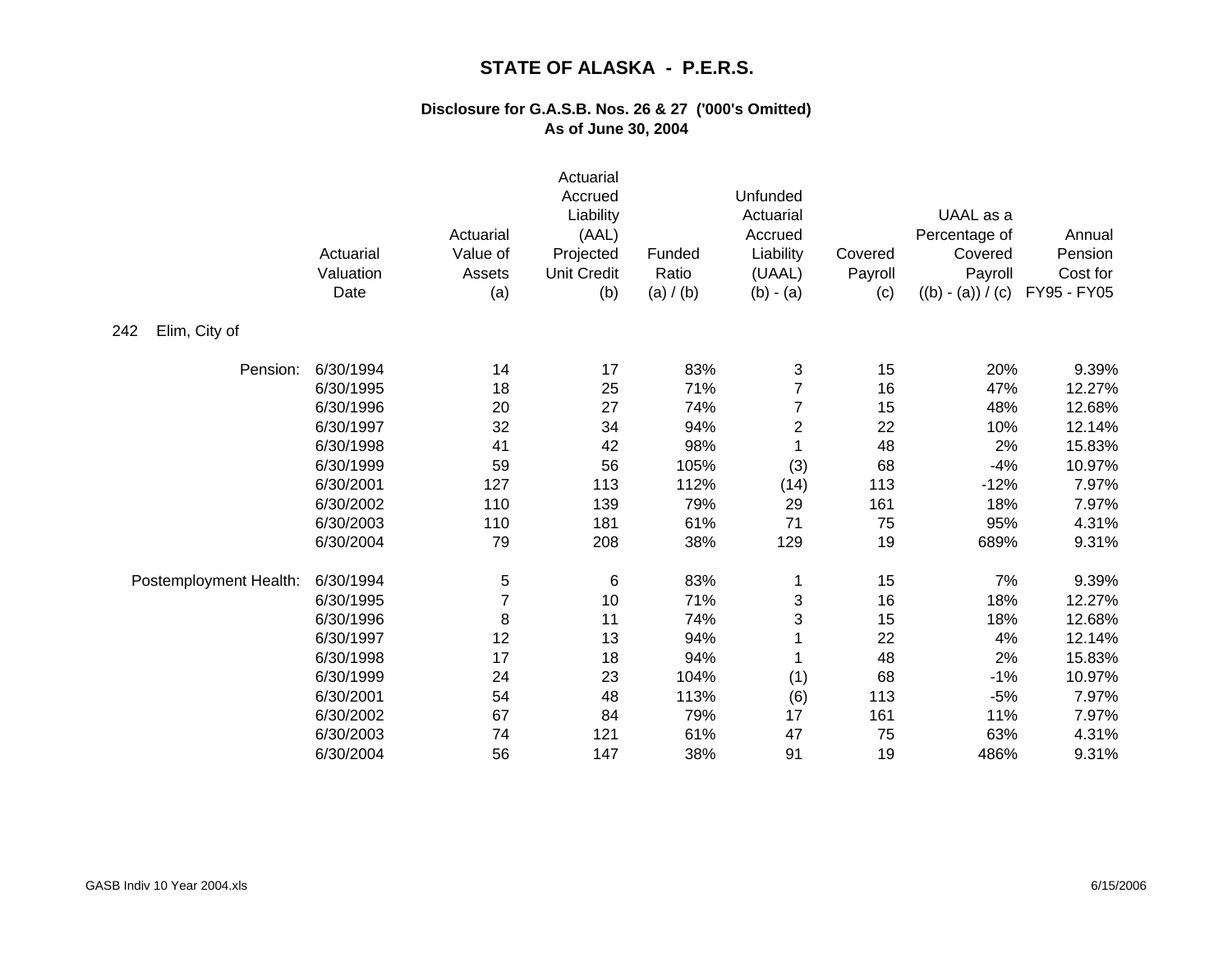|                        | Actuarial<br>Valuation<br>Date | Actuarial<br>Value of<br>Assets<br>(a) | Actuarial<br>Accrued<br>Liability<br>(AAL)<br>Projected<br><b>Unit Credit</b><br>(b) | Funded<br>Ratio<br>(a) / (b) | Unfunded<br>Actuarial<br>Accrued<br>Liability<br>(UAAL)<br>$(b) - (a)$ | Covered<br>Payroll<br>(c) | UAAL as a<br>Percentage of<br>Covered<br>Payroll<br>$((b) - (a)) / (c)$ | Annual<br>Pension<br>Cost for<br>FY95 - FY05 |
|------------------------|--------------------------------|----------------------------------------|--------------------------------------------------------------------------------------|------------------------------|------------------------------------------------------------------------|---------------------------|-------------------------------------------------------------------------|----------------------------------------------|
| Atka, City of<br>243   |                                |                                        |                                                                                      |                              |                                                                        |                           |                                                                         |                                              |
| Pension:               | 6/30/1994                      | 12                                     | 5                                                                                    | 243%                         | (7)                                                                    | 17                        | $-43%$                                                                  | 13.70%                                       |
|                        | 6/30/1995                      | 14                                     |                                                                                      | 1900%                        | (14)                                                                   | 8                         | $-180%$                                                                 | 0.00%                                        |
|                        | 6/30/1996                      | 16                                     |                                                                                      | 1100%                        | (14)                                                                   | 20                        | $-73%$                                                                  | 0.00%                                        |
|                        | 6/30/1997                      | 19                                     | $\overline{c}$                                                                       | 867%                         | (17)                                                                   | 16                        | $-102%$                                                                 | 0.00%                                        |
|                        | 6/30/1998                      | 19                                     | $\mathbf{2}$                                                                         | 950%                         | (17)                                                                   | 18                        | $-94%$                                                                  | 0.94%                                        |
|                        | 6/30/1999                      | 20                                     | 36                                                                                   | 56%                          | 16                                                                     | 50                        | 32%                                                                     | 0.00%                                        |
|                        | 6/30/2001                      | 25                                     | 49                                                                                   | 51%                          | 24                                                                     | 48                        | 50%                                                                     | 12.55%                                       |
|                        | 6/30/2002                      | 25                                     | 68                                                                                   | 37%                          | 43                                                                     | 66                        | 65%                                                                     | 12.55%                                       |
|                        | 6/30/2003                      | 36                                     | 83                                                                                   | 43%                          | 47                                                                     | 71                        | 66%                                                                     | 12.23%                                       |
|                        | 6/30/2004                      | 45                                     | 111                                                                                  | 40%                          | 66                                                                     | 84                        | 79%                                                                     | 15.00%                                       |
| Postemployment Health: | 6/30/1994                      | 5                                      | $\overline{2}$                                                                       | 243%                         | (3)                                                                    | 17                        | $-16%$                                                                  | 13.70%                                       |
|                        | 6/30/1995                      | 5                                      | $\blacksquare$                                                                       | 1900%                        | (5)                                                                    | 8                         | $-68%$                                                                  | 0.00%                                        |
|                        | 6/30/1996                      | 6                                      | 1                                                                                    | 1100%                        | (6)                                                                    | 20                        | $-28%$                                                                  | 0.00%                                        |
|                        | 6/30/1997                      | $\overline{7}$                         |                                                                                      | 867%                         | (6)                                                                    | 16                        | $-38%$                                                                  | 0.00%                                        |
|                        | 6/30/1998                      | 8                                      | $\overline{c}$                                                                       | 400%                         | (6)                                                                    | 18                        | $-33%$                                                                  | 0.94%                                        |
|                        | 6/30/1999                      | 9                                      | 15                                                                                   | 60%                          | 6                                                                      | 50                        | 12%                                                                     | 0.00%                                        |
|                        | 6/30/2001                      | 12                                     | 22                                                                                   | 55%                          | 10                                                                     | 48                        | 21%                                                                     | 12.55%                                       |
|                        | 6/30/2002                      | 16                                     | 42                                                                                   | 38%                          | 26                                                                     | 66                        | 40%                                                                     | 12.55%                                       |
|                        | 6/30/2003                      | 24                                     | 56                                                                                   | 43%                          | 32                                                                     | 71                        | 45%                                                                     | 12.23%                                       |
|                        | 6/30/2004                      | 31                                     | 78                                                                                   | 40%                          | 47                                                                     | 84                        | 56%                                                                     | 15.00%                                       |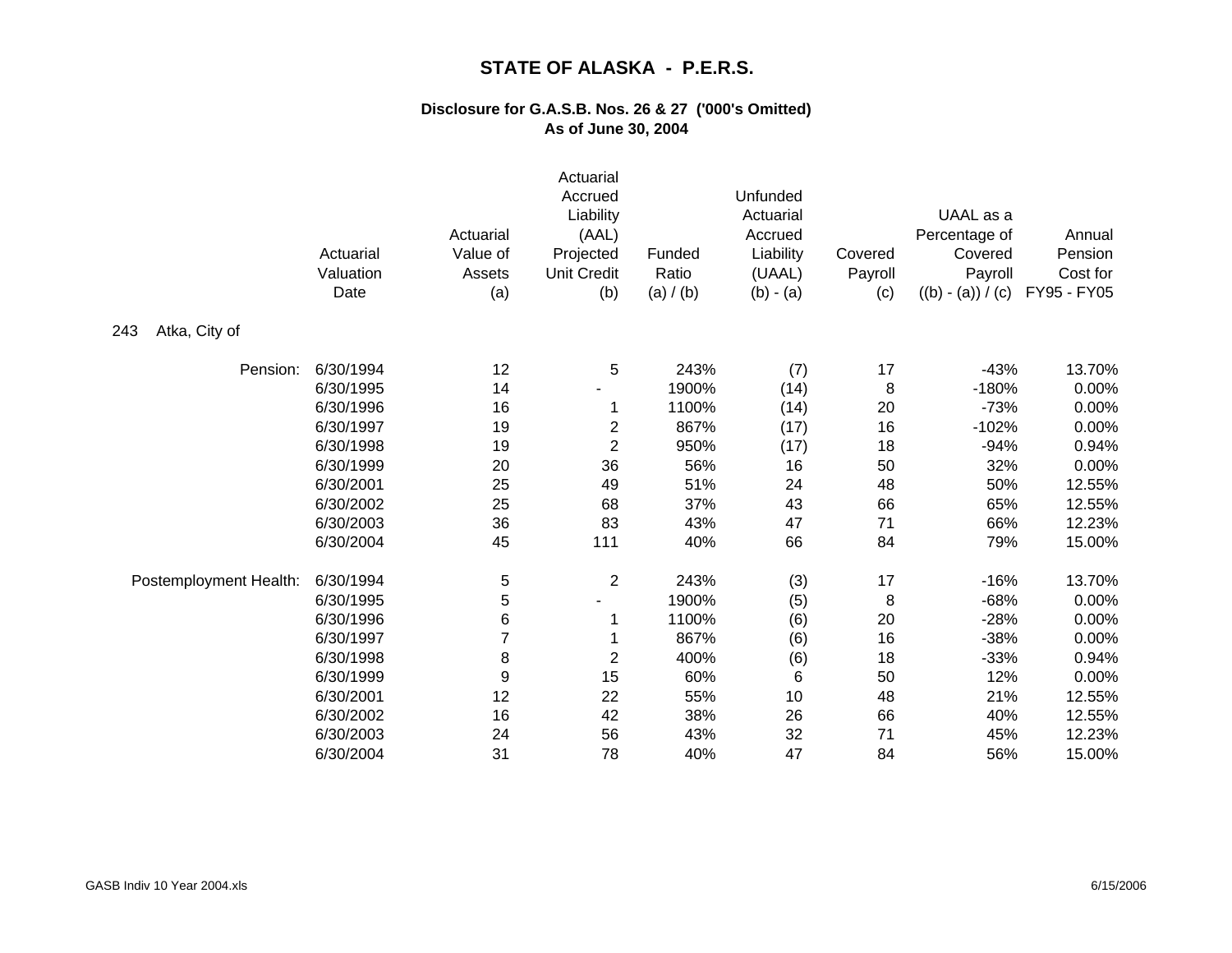|                                               | Actuarial<br>Valuation<br>Date | Actuarial<br>Value of<br>Assets<br>(a) | Actuarial<br>Accrued<br>Liability<br>(AAL)<br>Projected<br><b>Unit Credit</b><br>(b) | Funded<br>Ratio<br>(a) / (b) | Unfunded<br>Actuarial<br>Accrued<br>Liability<br>(UAAL)<br>$(b) - (a)$ | Covered<br>Payroll<br>(c) | UAAL as a<br>Percentage of<br>Covered<br>Payroll<br>$((b) - (a)) / (c)$ | Annual<br>Pension<br>Cost for<br>FY95 - FY05 |
|-----------------------------------------------|--------------------------------|----------------------------------------|--------------------------------------------------------------------------------------|------------------------------|------------------------------------------------------------------------|---------------------------|-------------------------------------------------------------------------|----------------------------------------------|
| Aleutians East Borough School District<br>244 |                                |                                        |                                                                                      |                              |                                                                        |                           |                                                                         |                                              |
| Pension:                                      | 6/30/1994                      | 458                                    | 621                                                                                  | 74%                          | 162                                                                    | 983                       | 17%                                                                     | 13.41%                                       |
|                                               | 6/30/1995                      | 606                                    | 688                                                                                  | 88%                          | 82                                                                     | 846                       | 10%                                                                     | 14.38%                                       |
|                                               | 6/30/1996                      | 677                                    | 777                                                                                  | 87%                          | 100                                                                    | 807                       | 12%                                                                     | 12.32%                                       |
|                                               | 6/30/1997                      | 871                                    | 837                                                                                  | 104%                         | (34)                                                                   | 739                       | $-5%$                                                                   | 7.87%                                        |
|                                               | 6/30/1998                      | 889                                    | 972                                                                                  | 91%                          | 83                                                                     | 686                       | 12%                                                                     | 11.37%                                       |
|                                               | 6/30/1999                      | 995                                    | 1,179                                                                                | 84%                          | 184                                                                    | 858                       | 21%                                                                     | 9.34%                                        |
|                                               | 6/30/2001                      | 1,225                                  | 1,570                                                                                | 78%                          | 345                                                                    | 884                       | 39%                                                                     | 11.48%                                       |
|                                               | 6/30/2002                      | 1,088                                  | 1,901                                                                                | 57%                          | 813                                                                    | 1,070                     | 76%                                                                     | 11.48%                                       |
|                                               | 6/30/2003                      | 1,211                                  | 2,166                                                                                | 56%                          | 955                                                                    | 803                       | 119%                                                                    | 11.05%                                       |
|                                               | 6/30/2004                      | 1,592                                  | 2,157                                                                                | 74%                          | 565                                                                    | 615                       | 92%                                                                     | 16.05%                                       |
| Postemployment Health:                        | 6/30/1994                      | 169                                    | 228                                                                                  | 74%                          | 60                                                                     | 983                       | 6%                                                                      | 13.41%                                       |
|                                               | 6/30/1995                      | 228                                    | 259                                                                                  | 88%                          | 31                                                                     | 846                       | 4%                                                                      | 14.38%                                       |
|                                               | 6/30/1996                      | 261                                    | 300                                                                                  | 87%                          | 39                                                                     | 807                       | 5%                                                                      | 12.32%                                       |
|                                               | 6/30/1997                      | 325                                    | 312                                                                                  | 104%                         | (13)                                                                   | 739                       | $-2%$                                                                   | 7.87%                                        |
|                                               | 6/30/1998                      | 355                                    | 388                                                                                  | 91%                          | 33                                                                     | 686                       | 5%                                                                      | 11.37%                                       |
|                                               | 6/30/1999                      | 404                                    | 479                                                                                  | 84%                          | 75                                                                     | 858                       | 9%                                                                      | 9.34%                                        |
|                                               | 6/30/2001                      | 520                                    | 665                                                                                  | 78%                          | 145                                                                    | 884                       | 16%                                                                     | 11.48%                                       |
|                                               | 6/30/2002                      | 661                                    | 1,155                                                                                | 57%                          | 494                                                                    | 1,070                     | 46%                                                                     | 11.48%                                       |
|                                               | 6/30/2003                      | 809                                    | 1,448                                                                                | 56%                          | 639                                                                    | 803                       | 80%                                                                     | 11.05%                                       |
|                                               | 6/30/2004                      | 1,123                                  | 1,521                                                                                | 74%                          | 398                                                                    | 615                       | 65%                                                                     | 16.05%                                       |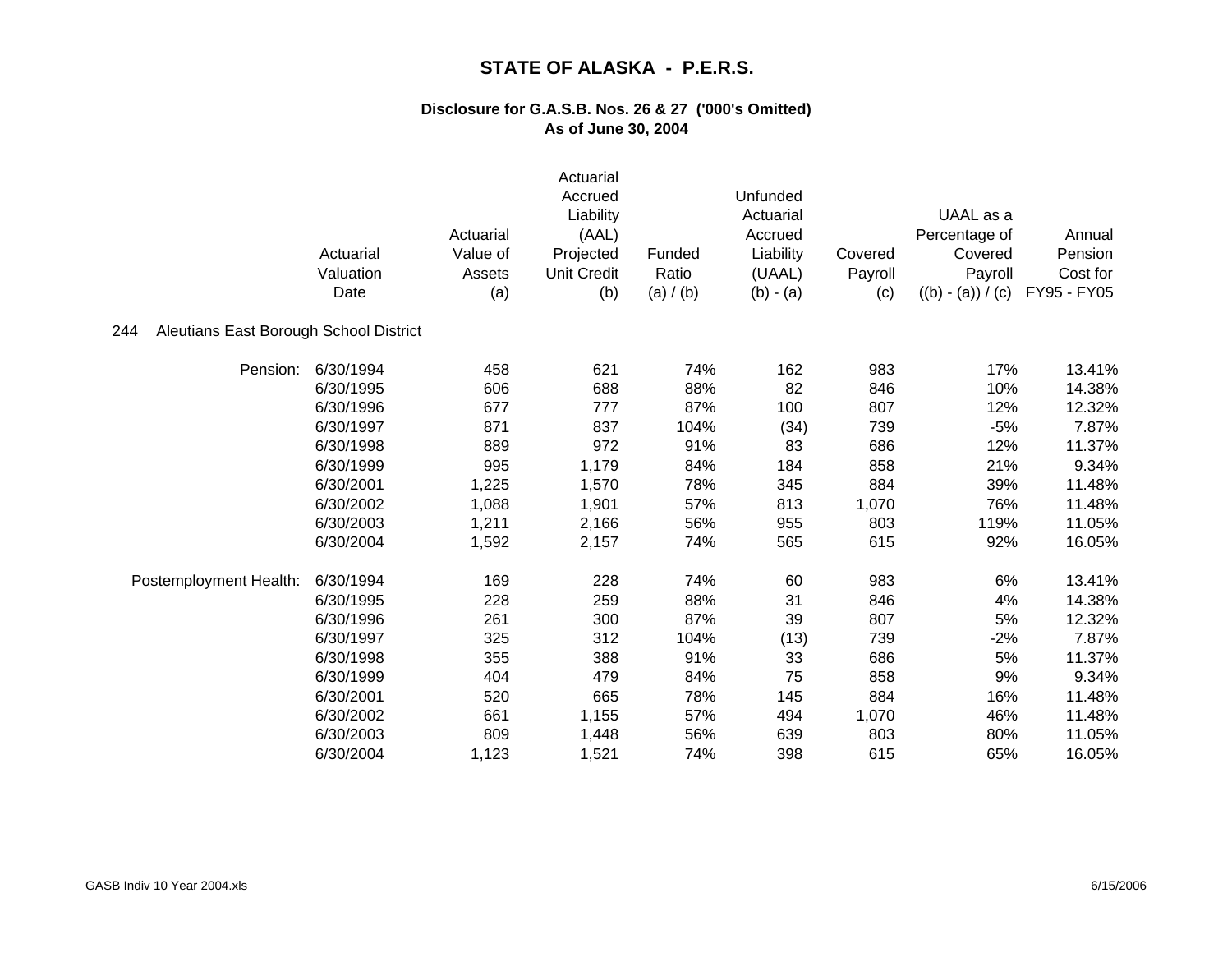|                                   | Actuarial<br>Valuation<br>Date | Actuarial<br>Value of<br>Assets<br>(a) | Actuarial<br>Accrued<br>Liability<br>(AAL)<br>Projected<br><b>Unit Credit</b><br>(b) | Funded<br>Ratio<br>(a) / (b) | Unfunded<br>Actuarial<br>Accrued<br>Liability<br>(UAAL)<br>$(b) - (a)$ | Covered<br>Payroll<br>(c) | UAAL as a<br>Percentage of<br>Covered<br>Payroll<br>$((b) - (a)) / (c)$ | Annual<br>Pension<br>Cost for<br>FY95 - FY05 |
|-----------------------------------|--------------------------------|----------------------------------------|--------------------------------------------------------------------------------------|------------------------------|------------------------------------------------------------------------|---------------------------|-------------------------------------------------------------------------|----------------------------------------------|
| 245<br><b>Aleutians West CRSA</b> |                                |                                        |                                                                                      |                              |                                                                        |                           |                                                                         |                                              |
| Pension:                          | 6/30/1994                      | 39                                     | 34                                                                                   | 117%                         | (6)                                                                    | 52                        | $-11%$                                                                  | 6.84%                                        |
|                                   | 6/30/1995                      | 56                                     | 58                                                                                   | 96%                          | $\overline{c}$                                                         | 41                        | 5%                                                                      | 8.86%                                        |
|                                   | 6/30/1996                      | 59                                     | 68                                                                                   | 87%                          | 9                                                                      | 45                        | 19%                                                                     | 6.89%                                        |
|                                   | 6/30/1997                      | 57                                     | 40                                                                                   | 142%                         | (17)                                                                   | 49                        | $-34%$                                                                  | 7.38%                                        |
|                                   | 6/30/1998                      | 64                                     | 65                                                                                   | 98%                          |                                                                        | 32                        | 3%                                                                      | 12.15%                                       |
|                                   | 6/30/1999                      | 72                                     | 86                                                                                   | 84%                          | 14                                                                     | 40                        | 35%                                                                     | 7.15%                                        |
|                                   | 6/30/2001                      | 81                                     | 102                                                                                  | 79%                          | 21                                                                     | 49                        | 43%                                                                     | 13.12%                                       |
|                                   | 6/30/2002                      | 76                                     | 154                                                                                  | 49%                          | 78                                                                     | 50                        | 156%                                                                    | 13.12%                                       |
|                                   | 6/30/2003                      | 113                                    | 191                                                                                  | 59%                          | 78                                                                     | 53                        | 147%                                                                    | 11.56%                                       |
|                                   | 6/30/2004                      | 119                                    | 193                                                                                  | 62%                          | 74                                                                     | 55                        | 135%                                                                    | 16.56%                                       |
| Postemployment Health:            | 6/30/1994                      | 15                                     | 12                                                                                   | 117%                         | (2)                                                                    | 52                        | $-4%$                                                                   | 6.84%                                        |
|                                   | 6/30/1995                      | 21                                     | 22                                                                                   | 96%                          |                                                                        | 41                        | 2%                                                                      | 8.86%                                        |
|                                   | 6/30/1996                      | 23                                     | 26                                                                                   | 87%                          | 3                                                                      | 45                        | 7%                                                                      | 6.89%                                        |
|                                   | 6/30/1997                      | 21                                     | 15                                                                                   | 142%                         | (6)                                                                    | 49                        | $-13%$                                                                  | 7.38%                                        |
|                                   | 6/30/1998                      | 26                                     | 27                                                                                   | 96%                          | 1                                                                      | 32                        | 3%                                                                      | 12.15%                                       |
|                                   | 6/30/1999                      | 30                                     | 35                                                                                   | 86%                          | 5                                                                      | 40                        | 13%                                                                     | 7.15%                                        |
|                                   | 6/30/2001                      | 35                                     | 44                                                                                   | 80%                          | 9                                                                      | 49                        | 18%                                                                     | 13.12%                                       |
|                                   | 6/30/2002                      | 46                                     | 93                                                                                   | 49%                          | 47                                                                     | 50                        | 94%                                                                     | 13.12%                                       |
|                                   | 6/30/2003                      | 76                                     | 128                                                                                  | 59%                          | 52                                                                     | 53                        | 98%                                                                     | 11.56%                                       |
|                                   | 6/30/2004                      | 84                                     | 136                                                                                  | 62%                          | 52                                                                     | 55                        | 95%                                                                     | 16.56%                                       |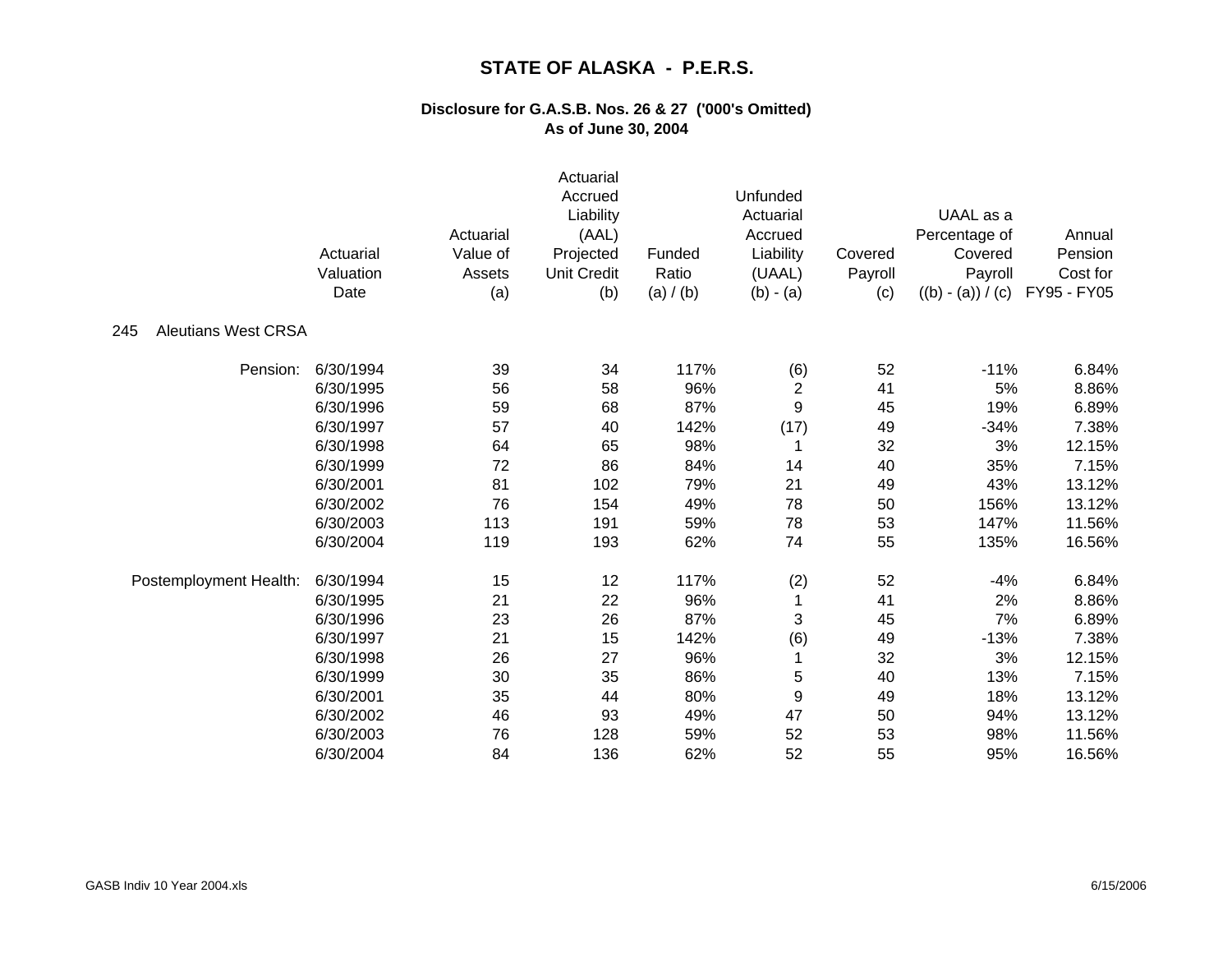|                                     | Actuarial<br>Valuation<br>Date | Actuarial<br>Value of<br>Assets<br>(a) | Actuarial<br>Accrued<br>Liability<br>(AAL)<br>Projected<br><b>Unit Credit</b><br>(b) | Funded<br>Ratio<br>(a) / (b) | Unfunded<br>Actuarial<br>Accrued<br>Liability<br>(UAAL)<br>$(b) - (a)$ | Covered<br>Payroll<br>(c) | UAAL as a<br>Percentage of<br>Covered<br>Payroll<br>$((b) - (a)) / (c)$ | Annual<br>Pension<br>Cost for<br>FY95 - FY05 |
|-------------------------------------|--------------------------------|----------------------------------------|--------------------------------------------------------------------------------------|------------------------------|------------------------------------------------------------------------|---------------------------|-------------------------------------------------------------------------|----------------------------------------------|
| Delta/Greely School District<br>246 |                                |                                        |                                                                                      |                              |                                                                        |                           |                                                                         |                                              |
| Pension:                            | 6/30/1994                      | 757                                    | 712                                                                                  | 106%                         | (45)                                                                   | 926                       | $-5%$                                                                   | 8.64%                                        |
|                                     | 6/30/1995                      | 939                                    | 881                                                                                  | 107%                         | (58)                                                                   | 961                       | $-6%$                                                                   | 11.19%                                       |
|                                     | 6/30/1996                      | 1,192                                  | 1,074                                                                                | 111%                         | (118)                                                                  | 965                       | $-12%$                                                                  | 8.84%                                        |
|                                     | 6/30/1997                      | 1,523                                  | 1,306                                                                                | 117%                         | (217)                                                                  | 897                       | $-24%$                                                                  | 4.77%                                        |
|                                     | 6/30/1998                      | 1,888                                  | 1,698                                                                                | 111%                         | (190)                                                                  | 1,045                     | $-18%$                                                                  | 8.35%                                        |
|                                     | 6/30/1999                      | 1,949                                  | 1,862                                                                                | 105%                         | (87)                                                                   | 1,256                     | $-7%$                                                                   | 7.02%                                        |
|                                     | 6/30/2001                      | 2,295                                  | 2,250                                                                                | 102%                         | (45)                                                                   | 958                       | $-5%$                                                                   | 7.88%                                        |
|                                     | 6/30/2002                      | 2,069                                  | 2,753                                                                                | 75%                          | 684                                                                    | 842                       | 81%                                                                     | 7.88%                                        |
|                                     | 6/30/2003                      | 2,179                                  | 3,000                                                                                | 73%                          | 821                                                                    | 876                       | 94%                                                                     | 5.79%                                        |
|                                     | 6/30/2004                      | 2,325                                  | 3,283                                                                                | 71%                          | 958                                                                    | 964                       | 99%                                                                     | 10.79%                                       |
| Postemployment Health:              | 6/30/1994                      | 278                                    | 262                                                                                  | 106%                         | (16)                                                                   | 926                       | $-2%$                                                                   | 8.64%                                        |
|                                     | 6/30/1995                      | 353                                    | 331                                                                                  | 107%                         | (22)                                                                   | 961                       | $-2%$                                                                   | 11.19%                                       |
|                                     | 6/30/1996                      | 460                                    | 414                                                                                  | 111%                         | (46)                                                                   | 965                       | $-5%$                                                                   | 8.84%                                        |
|                                     | 6/30/1997                      | 568                                    | 487                                                                                  | 117%                         | (81)                                                                   | 897                       | $-9%$                                                                   | 4.77%                                        |
|                                     | 6/30/1998                      | 754                                    | 678                                                                                  | 111%                         | (76)                                                                   | 1,045                     | $-7%$                                                                   | 8.35%                                        |
|                                     | 6/30/1999                      | 791                                    | 755                                                                                  | 105%                         | (36)                                                                   | 1,256                     | $-3%$                                                                   | 7.02%                                        |
|                                     | 6/30/2001                      | 972                                    | 954                                                                                  | 102%                         | (18)                                                                   | 958                       | $-2%$                                                                   | 7.88%                                        |
|                                     | 6/30/2002                      | 1,257                                  | 1,672                                                                                | 75%                          | 415                                                                    | 842                       | 49%                                                                     | 7.88%                                        |
|                                     | 6/30/2003                      | 1,457                                  | 2,005                                                                                | 73%                          | 548                                                                    | 876                       | 63%                                                                     | 5.79%                                        |
|                                     | 6/30/2004                      | 1,640                                  | 2,315                                                                                | 71%                          | 675                                                                    | 964                       | 70%                                                                     | 10.79%                                       |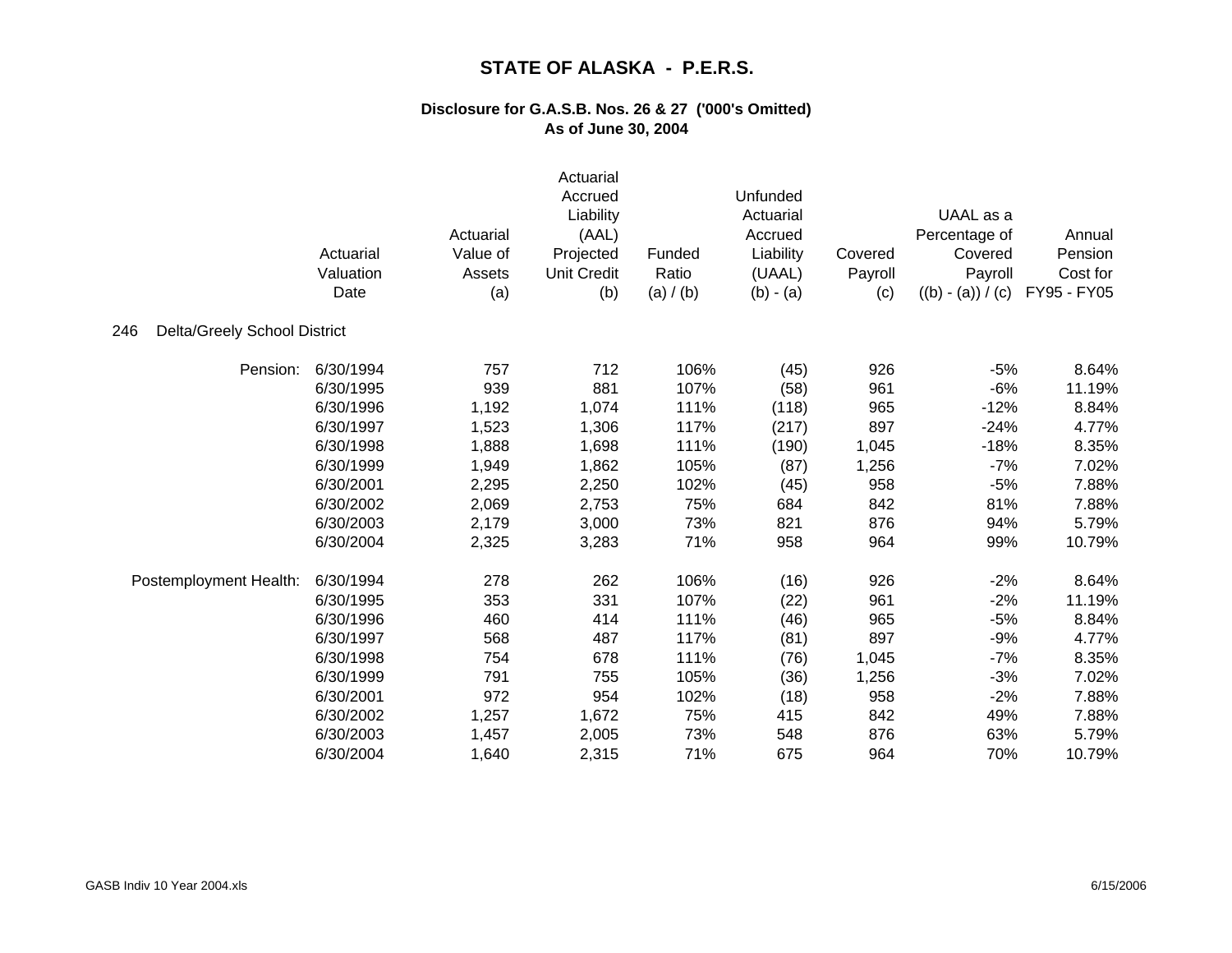|                                 | Actuarial<br>Valuation<br>Date | Actuarial<br>Value of<br>Assets<br>(a) | Actuarial<br>Accrued<br>Liability<br>(AAL)<br>Projected<br><b>Unit Credit</b><br>(b) | Funded<br>Ratio<br>(a) / (b) | Unfunded<br>Actuarial<br>Accrued<br>Liability<br>(UAAL)<br>$(b) - (a)$ | Covered<br>Payroll<br>(c) | UAAL as a<br>Percentage of<br>Covered<br>Payroll<br>$((b) - (a)) / (c)$ | Annual<br>Pension<br>Cost for<br>FY95 - FY05 |
|---------------------------------|--------------------------------|----------------------------------------|--------------------------------------------------------------------------------------|------------------------------|------------------------------------------------------------------------|---------------------------|-------------------------------------------------------------------------|----------------------------------------------|
| 247<br>Lake & Peninsula Borough |                                |                                        |                                                                                      |                              |                                                                        |                           |                                                                         |                                              |
| Pension:                        | 6/30/1994                      | 180                                    | 216                                                                                  | 83%                          | 37                                                                     | 157                       | 23%                                                                     | 13.44%                                       |
|                                 | 6/30/1995                      | 113                                    | 202                                                                                  | 56%                          | 89                                                                     | 173                       | 52%                                                                     | 15.94%                                       |
|                                 | 6/30/1996                      | 134                                    | 222                                                                                  | 60%                          | 88                                                                     | 165                       | 53%                                                                     | 13.11%                                       |
|                                 | 6/30/1997                      | 226                                    | 269                                                                                  | 84%                          | 43                                                                     | 204                       | 21%                                                                     | 12.85%                                       |
|                                 | 6/30/1998                      | 250                                    | 328                                                                                  | 76%                          | 78                                                                     | 250                       | 31%                                                                     | 16.39%                                       |
|                                 | 6/30/1999                      | 320                                    | 414                                                                                  | 77%                          | 94                                                                     | 242                       | 39%                                                                     | 12.39%                                       |
|                                 | 6/30/2001                      | 491                                    | 668                                                                                  | 74%                          | 177                                                                    | 341                       | 52%                                                                     | 13.75%                                       |
|                                 | 6/30/2002                      | 426                                    | 984                                                                                  | 43%                          | 558                                                                    | 580                       | 96%                                                                     | 13.75%                                       |
|                                 | 6/30/2003                      | 518                                    | 955                                                                                  | 54%                          | 437                                                                    | 327                       | 134%                                                                    | 12.90%                                       |
|                                 | 6/30/2004                      | 561                                    | 1,113                                                                                | 50%                          | 552                                                                    | 366                       | 151%                                                                    | 17.90%                                       |
| Postemployment Health:          | 6/30/1994                      | 66                                     | 80                                                                                   | 83%                          | 13                                                                     | 157                       | 9%                                                                      | 13.44%                                       |
|                                 | 6/30/1995                      | 42                                     | 76                                                                                   | 56%                          | 34                                                                     | 173                       | 19%                                                                     | 15.94%                                       |
|                                 | 6/30/1996                      | 52                                     | 86                                                                                   | 60%                          | 34                                                                     | 165                       | 21%                                                                     | 13.11%                                       |
|                                 | 6/30/1997                      | 84                                     | 100                                                                                  | 84%                          | 16                                                                     | 204                       | 8%                                                                      | 12.85%                                       |
|                                 | 6/30/1998                      | 101                                    | 131                                                                                  | 77%                          | 30                                                                     | 250                       | 12%                                                                     | 16.39%                                       |
|                                 | 6/30/1999                      | 130                                    | 168                                                                                  | 77%                          | 38                                                                     | 242                       | 16%                                                                     | 12.39%                                       |
|                                 | 6/30/2001                      | 209                                    | 283                                                                                  | 74%                          | 74                                                                     | 341                       | 22%                                                                     | 13.75%                                       |
|                                 | 6/30/2002                      | 259                                    | 598                                                                                  | 43%                          | 339                                                                    | 580                       | 58%                                                                     | 13.75%                                       |
|                                 | 6/30/2003                      | 346                                    | 638                                                                                  | 54%                          | 292                                                                    | 327                       | 89%                                                                     | 12.90%                                       |
|                                 | 6/30/2004                      | 395                                    | 785                                                                                  | 50%                          | 390                                                                    | 366                       | 107%                                                                    | 17.90%                                       |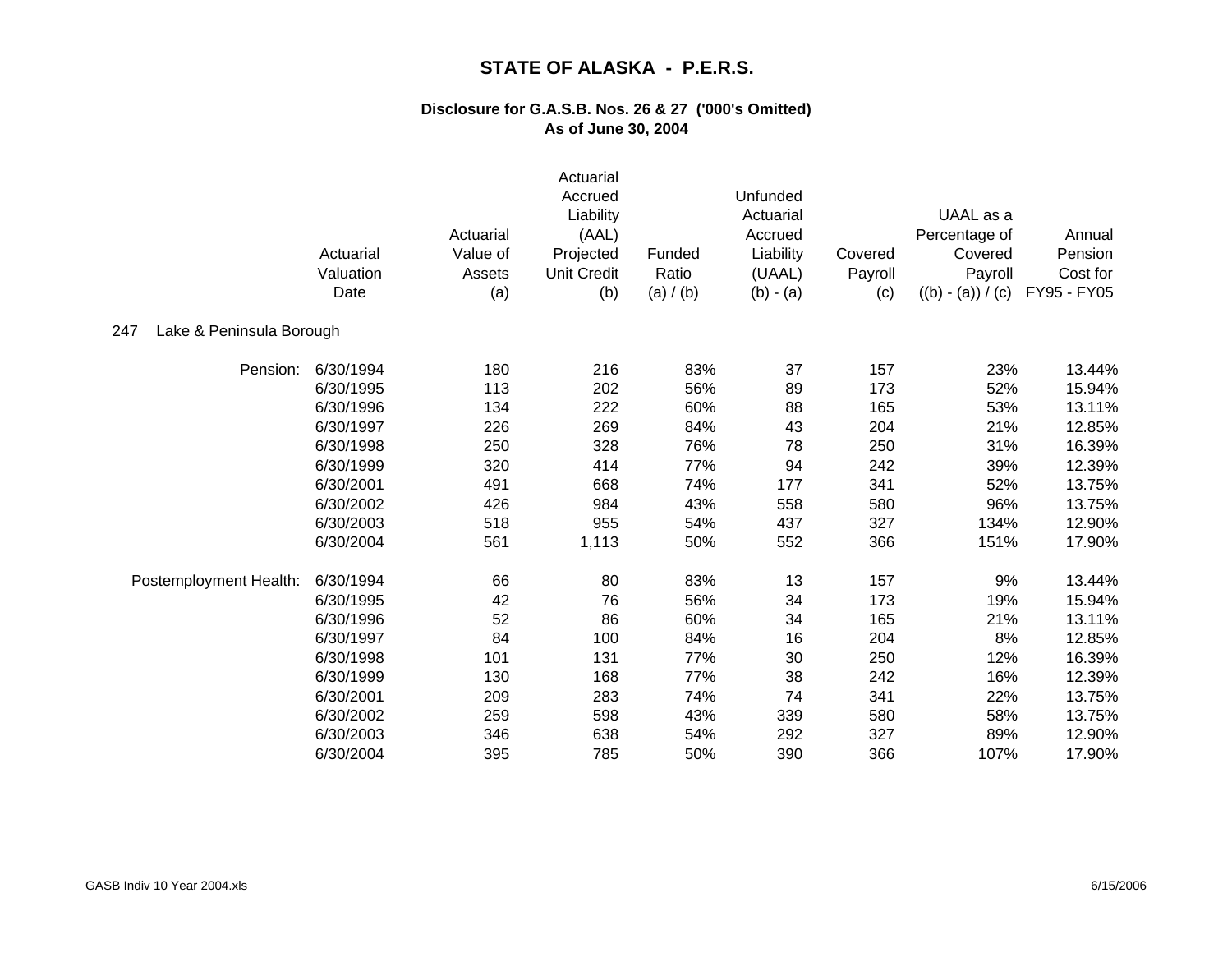|                                   | Actuarial<br>Valuation<br>Date | Actuarial<br>Value of<br>Assets<br>(a) | Actuarial<br>Accrued<br>Liability<br>(AAL)<br>Projected<br><b>Unit Credit</b><br>(b) | Funded<br>Ratio<br>(a) / (b) | Unfunded<br>Actuarial<br>Accrued<br>Liability<br>(UAAL)<br>$(b) - (a)$ | Covered<br>Payroll<br>(c) | UAAL as a<br>Percentage of<br>Covered<br>Payroll<br>$((b) - (a)) / (c)$ | Annual<br>Pension<br>Cost for<br>FY95 - FY05 |
|-----------------------------------|--------------------------------|----------------------------------------|--------------------------------------------------------------------------------------|------------------------------|------------------------------------------------------------------------|---------------------------|-------------------------------------------------------------------------|----------------------------------------------|
| 248<br>Yakutat, City & Borough of |                                |                                        |                                                                                      |                              |                                                                        |                           |                                                                         |                                              |
| Pension:                          | 6/30/1994                      | 361                                    | 265                                                                                  | 136%                         | (96)                                                                   | 360                       | $-27%$                                                                  | 8.88%                                        |
|                                   | 6/30/1995                      | 435                                    | 322                                                                                  | 135%                         | (113)                                                                  | 421                       | $-27%$                                                                  | 2.98%                                        |
|                                   | 6/30/1996                      | 448                                    | 357                                                                                  | 126%                         | (92)                                                                   | 370                       | $-25%$                                                                  | 1.84%                                        |
|                                   | 6/30/1997                      | 486                                    | 418                                                                                  | 116%                         | (68)                                                                   | 312                       | $-22%$                                                                  | 0.00%                                        |
|                                   | 6/30/1998                      | 498                                    | 476                                                                                  | 105%                         | (22)                                                                   | 474                       | $-5%$                                                                   | 5.00%                                        |
|                                   | 6/30/1999                      | 594                                    | 552                                                                                  | 108%                         | (42)                                                                   | 451                       | $-9%$                                                                   | 7.33%                                        |
|                                   | 6/30/2001                      | 731                                    | 795                                                                                  | 92%                          | 64                                                                     | 345                       | 19%                                                                     | 7.39%                                        |
|                                   | 6/30/2002                      | 689                                    | 898                                                                                  | 77%                          | 209                                                                    | 403                       | 52%                                                                     | 7.39%                                        |
|                                   | 6/30/2003                      | 608                                    | 896                                                                                  | 68%                          | 288                                                                    | 500                       | 58%                                                                     | 8.78%                                        |
|                                   | 6/30/2004                      | 626                                    | 916                                                                                  | 68%                          | 290                                                                    | 683                       | 42%                                                                     | 13.78%                                       |
| Postemployment Health:            | 6/30/1994                      | 133                                    | 97                                                                                   | 136%                         | (36)                                                                   | 360                       | $-10%$                                                                  | 8.88%                                        |
|                                   | 6/30/1995                      | 163                                    | 121                                                                                  | 135%                         | (42)                                                                   | 421                       | $-10%$                                                                  | 2.98%                                        |
|                                   | 6/30/1996                      | 173                                    | 137                                                                                  | 126%                         | (35)                                                                   | 370                       | $-10%$                                                                  | 1.84%                                        |
|                                   | 6/30/1997                      | 181                                    | 156                                                                                  | 116%                         | (25)                                                                   | 312                       | $-8%$                                                                   | 0.00%                                        |
|                                   | 6/30/1998                      | 199                                    | 191                                                                                  | 104%                         | (8)                                                                    | 474                       | $-2%$                                                                   | 5.00%                                        |
|                                   | 6/30/1999                      | 242                                    | 225                                                                                  | 108%                         | (17)                                                                   | 451                       | $-4%$                                                                   | 7.33%                                        |
|                                   | 6/30/2001                      | 310                                    | 337                                                                                  | 92%                          | 27                                                                     | 345                       | 8%                                                                      | 7.39%                                        |
|                                   | 6/30/2002                      | 419                                    | 546                                                                                  | 77%                          | 127                                                                    | 403                       | 32%                                                                     | 7.39%                                        |
|                                   | 6/30/2003                      | 406                                    | 599                                                                                  | 68%                          | 193                                                                    | 500                       | 39%                                                                     | 8.78%                                        |
|                                   | 6/30/2004                      | 442                                    | 646                                                                                  | 68%                          | 204                                                                    | 683                       | 30%                                                                     | 13.78%                                       |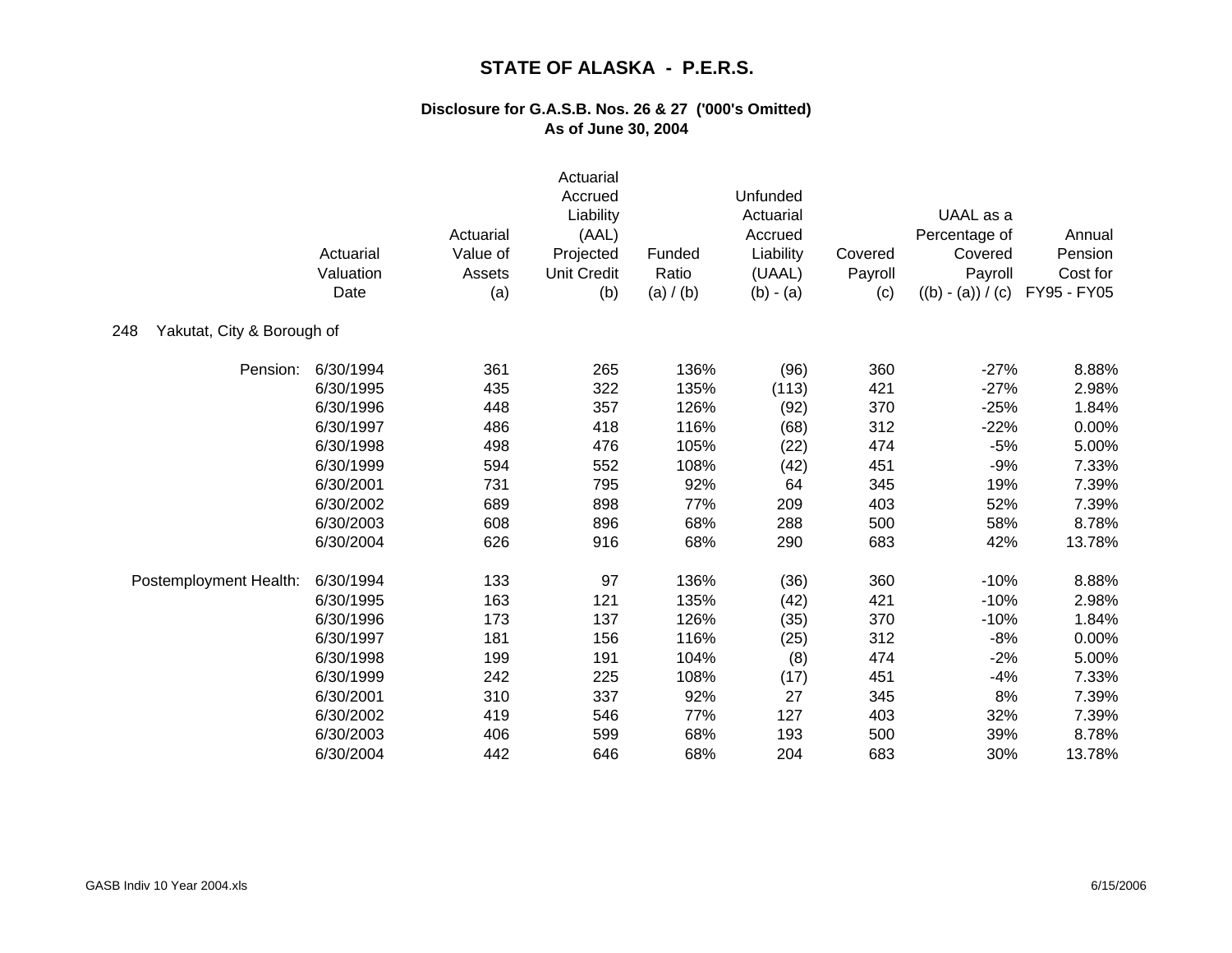|                            | Actuarial<br>Valuation<br>Date | Actuarial<br>Value of<br>Assets<br>(a) | Actuarial<br>Accrued<br>Liability<br>(AAL)<br>Projected<br><b>Unit Credit</b><br>(b) | Funded<br>Ratio<br>(a) / (b) | Unfunded<br>Actuarial<br>Accrued<br>Liability<br>(UAAL)<br>$(b) - (a)$ | Covered<br>Payroll<br>(c) | UAAL as a<br>Percentage of<br>Covered<br>Payroll<br>$((b) - (a)) / (c)$ | Annual<br>Pension<br>Cost for<br>FY95 - FY05 |
|----------------------------|--------------------------------|----------------------------------------|--------------------------------------------------------------------------------------|------------------------------|------------------------------------------------------------------------|---------------------------|-------------------------------------------------------------------------|----------------------------------------------|
| 249<br>Unalakleet, City of |                                |                                        |                                                                                      |                              |                                                                        |                           |                                                                         |                                              |
| Pension:                   | 6/30/1994                      | 156                                    | 175                                                                                  | 89%                          | 19                                                                     | 218                       | 9%                                                                      | 9.61%                                        |
|                            | 6/30/1995                      | 196                                    | 158                                                                                  | 124%                         | (39)                                                                   | 230                       | $-17%$                                                                  | 12.21%                                       |
|                            | 6/30/1996                      | 240                                    | 185                                                                                  | 130%                         | (55)                                                                   | 286                       | $-19%$                                                                  | 11.40%                                       |
|                            | 6/30/1997                      | 305                                    | 234                                                                                  | 131%                         | (71)                                                                   | 271                       | $-26%$                                                                  | 1.32%                                        |
|                            | 6/30/1998                      | 318                                    | 283                                                                                  | 112%                         | (35)                                                                   | 297                       | $-12%$                                                                  | 7.50%                                        |
|                            | 6/30/1999                      | 353                                    | 329                                                                                  | 107%                         | (24)                                                                   | 321                       | $-7%$                                                                   | 6.76%                                        |
|                            | 6/30/2001                      | 481                                    | 459                                                                                  | 105%                         | (22)                                                                   | 216                       | $-10%$                                                                  | 7.55%                                        |
|                            | 6/30/2002                      | 539                                    | 578                                                                                  | 93%                          | 39                                                                     | 242                       | 16%                                                                     | 7.55%                                        |
|                            | 6/30/2003                      | 452                                    | 611                                                                                  | 74%                          | 159                                                                    | 257                       | 62%                                                                     | 4.87%                                        |
|                            | 6/30/2004                      | 594                                    | 767                                                                                  | 77%                          | 173                                                                    | 232                       | 74%                                                                     | 9.87%                                        |
| Postemployment Health:     | 6/30/1994                      | 58                                     | 65                                                                                   | 89%                          | 7                                                                      | 218                       | 3%                                                                      | 9.61%                                        |
|                            | 6/30/1995                      | 74                                     | 59                                                                                   | 124%                         | (14)                                                                   | 230                       | $-6%$                                                                   | 12.21%                                       |
|                            | 6/30/1996                      | 92                                     | 71                                                                                   | 130%                         | (21)                                                                   | 286                       | $-7%$                                                                   | 11.40%                                       |
|                            | 6/30/1997                      | 114                                    | 87                                                                                   | 131%                         | (27)                                                                   | 271                       | $-10%$                                                                  | 1.32%                                        |
|                            | 6/30/1998                      | 127                                    | 114                                                                                  | 111%                         | (13)                                                                   | 297                       | $-4%$                                                                   | 7.50%                                        |
|                            | 6/30/1999                      | 144                                    | 134                                                                                  | 107%                         | (10)                                                                   | 321                       | $-3%$                                                                   | 6.76%                                        |
|                            | 6/30/2001                      | 204                                    | 195                                                                                  | 105%                         | (9)                                                                    | 216                       | $-4%$                                                                   | 7.55%                                        |
|                            | 6/30/2002                      | 328                                    | 351                                                                                  | 93%                          | 23                                                                     | 242                       | 10%                                                                     | 7.55%                                        |
|                            | 6/30/2003                      | 302                                    | 408                                                                                  | 74%                          | 106                                                                    | 257                       | 41%                                                                     | 4.87%                                        |
|                            | 6/30/2004                      | 419                                    | 541                                                                                  | 77%                          | 122                                                                    | 232                       | 52%                                                                     | 9.87%                                        |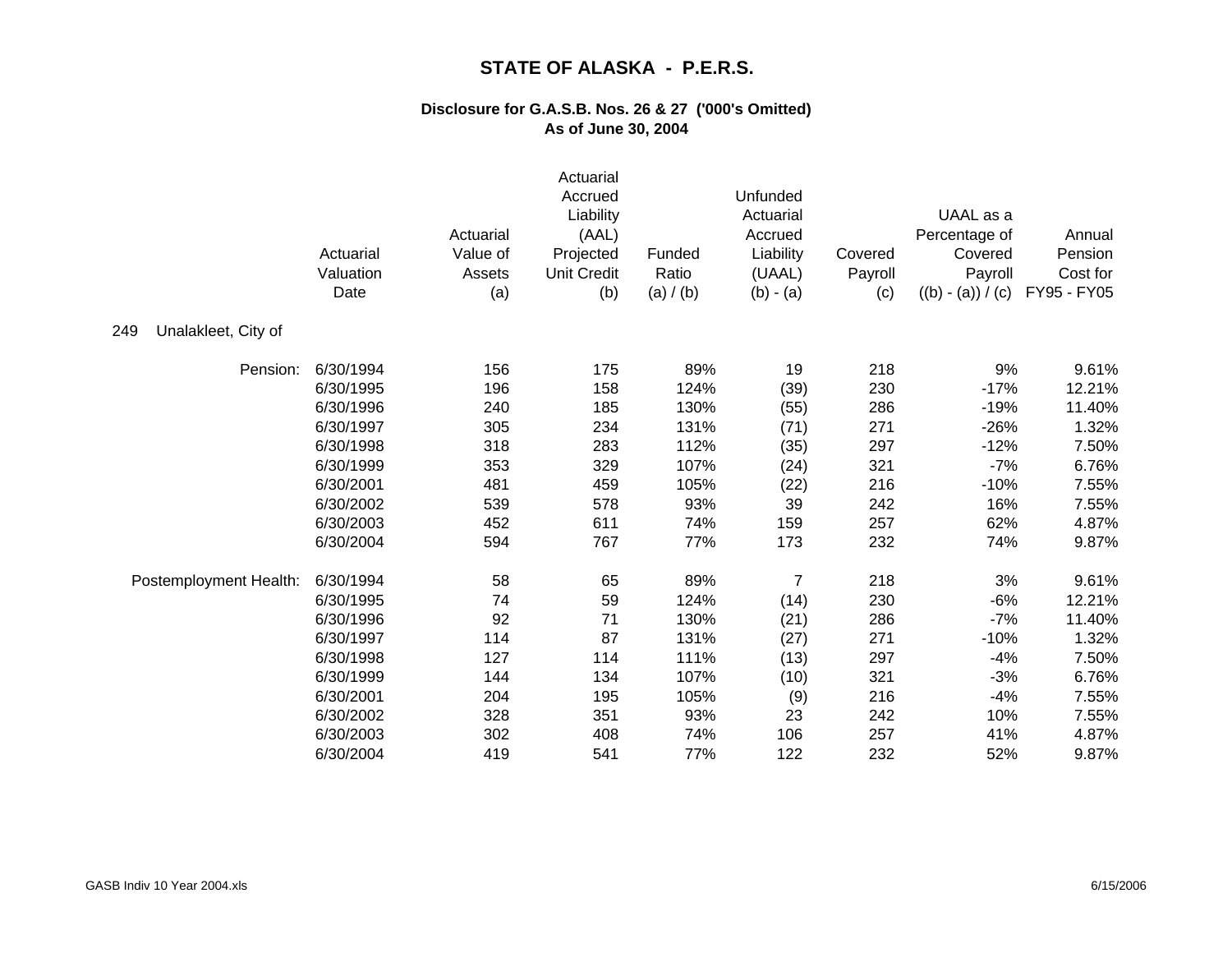|                                            | Actuarial<br>Valuation<br>Date | Actuarial<br>Value of<br>Assets<br>(a) | Actuarial<br>Accrued<br>Liability<br>(AAL)<br>Projected<br><b>Unit Credit</b><br>(b) | Funded<br>Ratio<br>(a) / (b) | Unfunded<br>Actuarial<br>Accrued<br>Liability<br>(UAAL)<br>$(b) - (a)$ | Covered<br>Payroll<br>(c) | UAAL as a<br>Percentage of<br>Covered<br>Payroll<br>$((b) - (a)) / (c)$ | Annual<br>Pension<br>Cost for<br>FY95 - FY05 |
|--------------------------------------------|--------------------------------|----------------------------------------|--------------------------------------------------------------------------------------|------------------------------|------------------------------------------------------------------------|---------------------------|-------------------------------------------------------------------------|----------------------------------------------|
| <b>Klawock City School District</b><br>251 |                                |                                        |                                                                                      |                              |                                                                        |                           |                                                                         |                                              |
| Pension:                                   | 6/30/1994                      | 207                                    | 188                                                                                  | 110%                         | (19)                                                                   | 300                       | $-6%$                                                                   | 9.25%                                        |
|                                            | 6/30/1995                      | 263                                    | 259                                                                                  | 101%                         | (4)                                                                    | 253                       | $-1%$                                                                   | 11.51%                                       |
|                                            | 6/30/1996                      | 277                                    | 259                                                                                  | 107%                         | (18)                                                                   | 235                       | $-8%$                                                                   | 8.33%                                        |
|                                            | 6/30/1997                      | 343                                    | 309                                                                                  | 111%                         | (34)                                                                   | 238                       | $-14%$                                                                  | 6.17%                                        |
|                                            | 6/30/1998                      | 340                                    | 347                                                                                  | 98%                          | 7                                                                      | 263                       | 3%                                                                      | 8.89%                                        |
|                                            | 6/30/1999                      | 377                                    | 394                                                                                  | 96%                          | 17                                                                     | 272                       | 6%                                                                      | 8.21%                                        |
|                                            | 6/30/2001                      | 434                                    | 576                                                                                  | 75%                          | 142                                                                    | 400                       | 36%                                                                     | 9.40%                                        |
|                                            | 6/30/2002                      | 412                                    | 866                                                                                  | 48%                          | 454                                                                    | 525                       | 86%                                                                     | 9.40%                                        |
|                                            | 6/30/2003                      | 556                                    | 983                                                                                  | 57%                          | 427                                                                    | 456                       | 94%                                                                     | 10.43%                                       |
|                                            | 6/30/2004                      | 633                                    | 1,165                                                                                | 54%                          | 532                                                                    | 505                       | 105%                                                                    | 15.43%                                       |
| Postemployment Health:                     | 6/30/1994                      | 76                                     | 69                                                                                   | 110%                         | (7)                                                                    | 300                       | $-2%$                                                                   | 9.25%                                        |
|                                            | 6/30/1995                      | 99                                     | 98                                                                                   | 101%                         | (1)                                                                    | 253                       | $-1%$                                                                   | 11.51%                                       |
|                                            | 6/30/1996                      | 107                                    | 100                                                                                  | 107%                         | (7)                                                                    | 235                       | $-3%$                                                                   | 8.33%                                        |
|                                            | 6/30/1997                      | 128                                    | 115                                                                                  | 111%                         | (13)                                                                   | 238                       | $-5%$                                                                   | 6.17%                                        |
|                                            | 6/30/1998                      | 136                                    | 139                                                                                  | 98%                          | 3                                                                      | 263                       | 1%                                                                      | 8.89%                                        |
|                                            | 6/30/1999                      | 154                                    | 160                                                                                  | 96%                          | 6                                                                      | 272                       | 2%                                                                      | 8.21%                                        |
|                                            | 6/30/2001                      | 184                                    | 244                                                                                  | 75%                          | 60                                                                     | 400                       | 15%                                                                     | 9.40%                                        |
|                                            | 6/30/2002                      | 250                                    | 526                                                                                  | 48%                          | 276                                                                    | 525                       | 53%                                                                     | 9.40%                                        |
|                                            | 6/30/2003                      | 372                                    | 657                                                                                  | 57%                          | 285                                                                    | 456                       | 63%                                                                     | 10.43%                                       |
|                                            | 6/30/2004                      | 447                                    | 821                                                                                  | 54%                          | 374                                                                    | 505                       | 74%                                                                     | 15.43%                                       |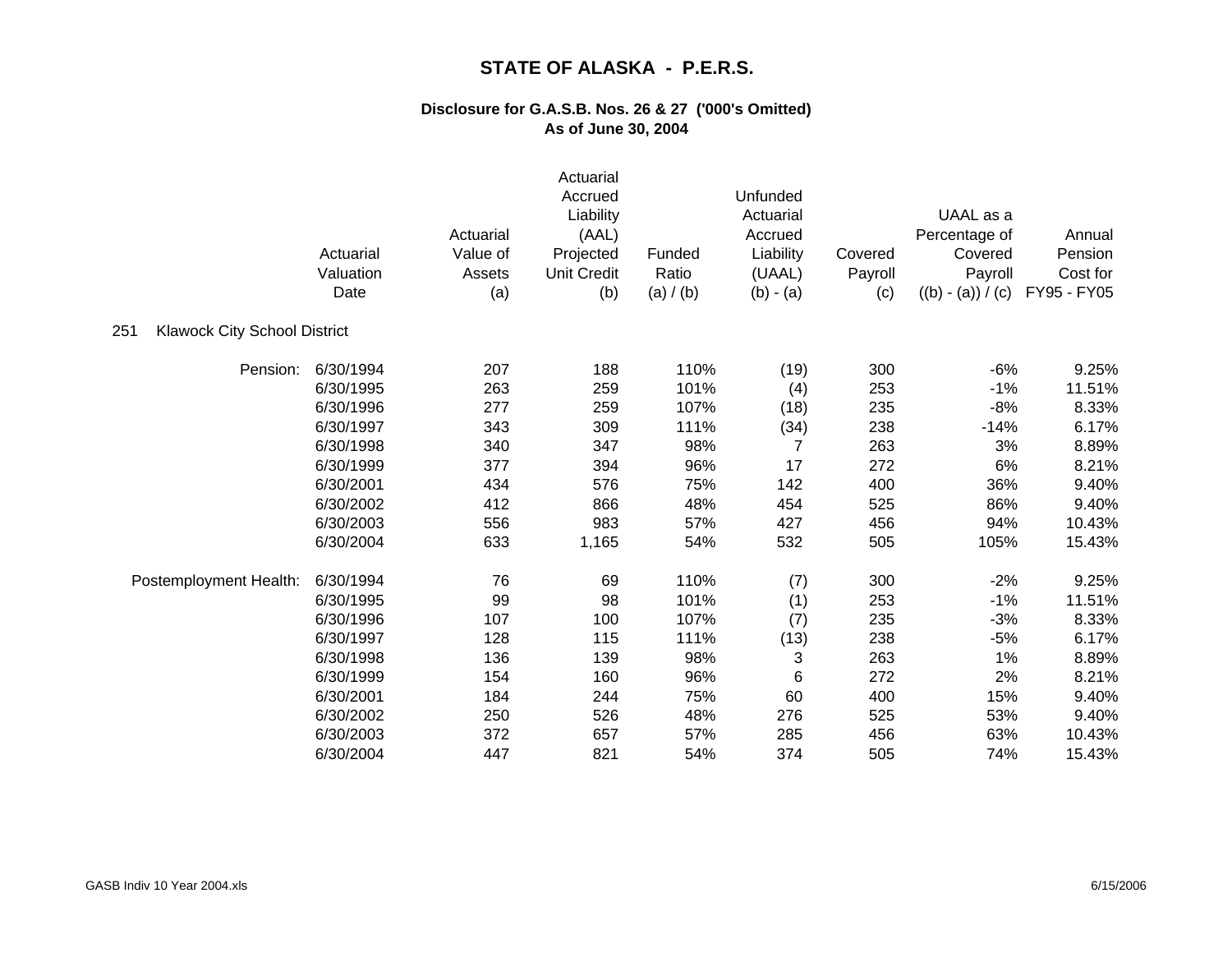|                          | Actuarial<br>Valuation<br>Date | Actuarial<br>Value of<br>Assets<br>(a) | Actuarial<br>Accrued<br>Liability<br>(AAL)<br>Projected<br>Unit Credit<br>(b) | Funded<br>Ratio<br>(a) / (b) | Unfunded<br>Actuarial<br>Accrued<br>Liability<br>(UAAL)<br>$(b) - (a)$ | Covered<br>Payroll<br>(c) | UAAL as a<br>Percentage of<br>Covered<br>Payroll<br>$((b) - (a)) / (c)$ | Annual<br>Pension<br>Cost for<br>FY95 - FY05 |
|--------------------------|--------------------------------|----------------------------------------|-------------------------------------------------------------------------------|------------------------------|------------------------------------------------------------------------|---------------------------|-------------------------------------------------------------------------|----------------------------------------------|
| Mekoryuk, City of<br>254 |                                |                                        |                                                                               |                              |                                                                        |                           |                                                                         |                                              |
| Pension:                 | 6/30/2004                      | 107                                    | 107                                                                           | 100%                         |                                                                        | 35                        | 0%                                                                      | <b>NA</b>                                    |
| Postemployment Health:   | 6/30/2004                      | 96                                     | 98                                                                            | 98%                          | 2                                                                      | 263                       | 1%                                                                      | NA                                           |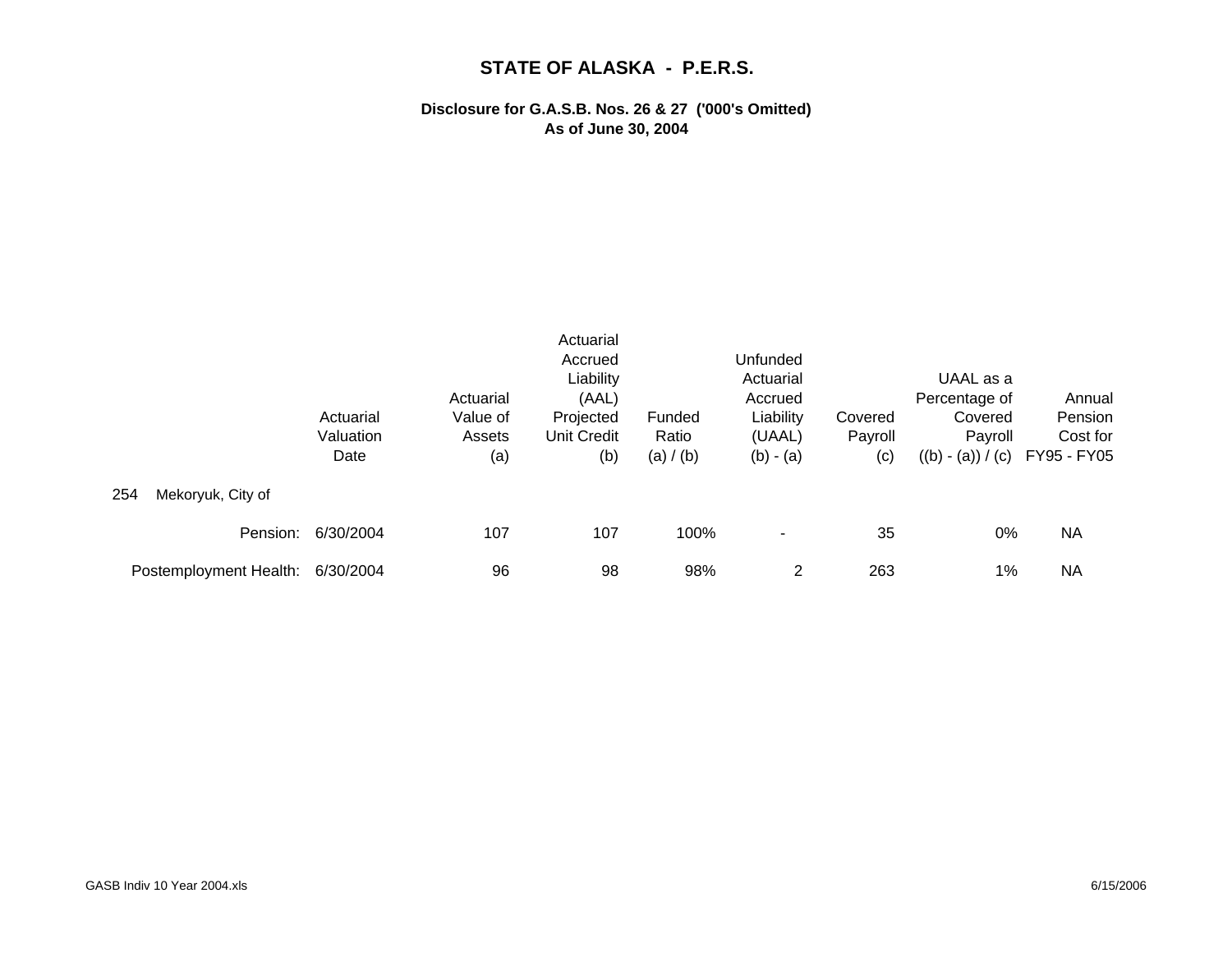|                                       | Actuarial<br>Valuation<br>Date | Actuarial<br>Value of<br>Assets<br>(a) | Actuarial<br>Accrued<br>Liability<br>(AAL)<br>Projected<br><b>Unit Credit</b><br>(b) | Funded<br>Ratio<br>(a) / (b) | Unfunded<br>Actuarial<br>Accrued<br>Liability<br>(UAAL)<br>$(b) - (a)$ | Covered<br>Payroll<br>(c) | UAAL as a<br>Percentage of<br>Covered<br>Payroll<br>$((b) - (a)) / (c)$ | Annual<br>Pension<br>Cost for<br>FY95 - FY05 |
|---------------------------------------|--------------------------------|----------------------------------------|--------------------------------------------------------------------------------------|------------------------------|------------------------------------------------------------------------|---------------------------|-------------------------------------------------------------------------|----------------------------------------------|
| 255<br>Alaska Gateway School District |                                |                                        |                                                                                      |                              |                                                                        |                           |                                                                         |                                              |
| Pension:                              | 6/30/1994                      | 519                                    | 404                                                                                  | 128%                         | (115)                                                                  | 996                       | $-12%$                                                                  | 9.31%                                        |
|                                       | 6/30/1995                      | 706                                    | 563                                                                                  | 125%                         | (142)                                                                  | 988                       | $-14%$                                                                  | 8.86%                                        |
|                                       | 6/30/1996                      | 818                                    | 647                                                                                  | 126%                         | (170)                                                                  | 1,009                     | $-17%$                                                                  | 6.70%                                        |
|                                       | 6/30/1997                      | 1,039                                  | 753                                                                                  | 138%                         | (286)                                                                  | 1,016                     | $-28%$                                                                  | 2.10%                                        |
|                                       | 6/30/1998                      | 1,086                                  | 777                                                                                  | 140%                         | (309)                                                                  | 950                       | $-33%$                                                                  | 7.10%                                        |
|                                       | 6/30/1999                      | 1,262                                  | 1,041                                                                                | 121%                         | (221)                                                                  | 1,038                     | $-21%$                                                                  | 6.55%                                        |
|                                       | 6/30/2001                      | 1,495                                  | 1,436                                                                                | 104%                         | (59)                                                                   | 1,041                     | $-6%$                                                                   | 5.81%                                        |
|                                       | 6/30/2002                      | 1,276                                  | 1,779                                                                                | 72%                          | 503                                                                    | 1,310                     | 38%                                                                     | 5.81%                                        |
|                                       | 6/30/2003                      | 1,485                                  | 1,979                                                                                | 75%                          | 494                                                                    | 1,434                     | 34%                                                                     | 5.23%                                        |
|                                       | 6/30/2004                      | 1,482                                  | 2,094                                                                                | 71%                          | 612                                                                    | 1,249                     | 49%                                                                     | 10.23%                                       |
| Postemployment Health:                | 6/30/1994                      | 191                                    | 149                                                                                  | 128%                         | (42)                                                                   | 996                       | $-4%$                                                                   | 9.31%                                        |
|                                       | 6/30/1995                      | 265                                    | 212                                                                                  | 125%                         | (54)                                                                   | 988                       | $-5%$                                                                   | 8.86%                                        |
|                                       | 6/30/1996                      | 315                                    | 250                                                                                  | 126%                         | (66)                                                                   | 1,009                     | $-7%$                                                                   | 6.70%                                        |
|                                       | 6/30/1997                      | 387                                    | 280                                                                                  | 138%                         | (107)                                                                  | 1,016                     | $-11%$                                                                  | 2.10%                                        |
|                                       | 6/30/1998                      | 434                                    | 310                                                                                  | 140%                         | (124)                                                                  | 950                       | $-13%$                                                                  | 7.10%                                        |
|                                       | 6/30/1999                      | 512                                    | 423                                                                                  | 121%                         | (89)                                                                   | 1,038                     | $-9%$                                                                   | 6.55%                                        |
|                                       | 6/30/2001                      | 633                                    | 609                                                                                  | 104%                         | (24)                                                                   | 1,041                     | $-2%$                                                                   | 5.81%                                        |
|                                       | 6/30/2002                      | 775                                    | 1,081                                                                                | 72%                          | 306                                                                    | 1,310                     | 23%                                                                     | 5.81%                                        |
|                                       | 6/30/2003                      | 992                                    | 1,322                                                                                | 75%                          | 330                                                                    | 1,434                     | 23%                                                                     | 5.23%                                        |
|                                       | 6/30/2004                      | 1,045                                  | 1,476                                                                                | 71%                          | 431                                                                    | 1,249                     | 35%                                                                     | 10.23%                                       |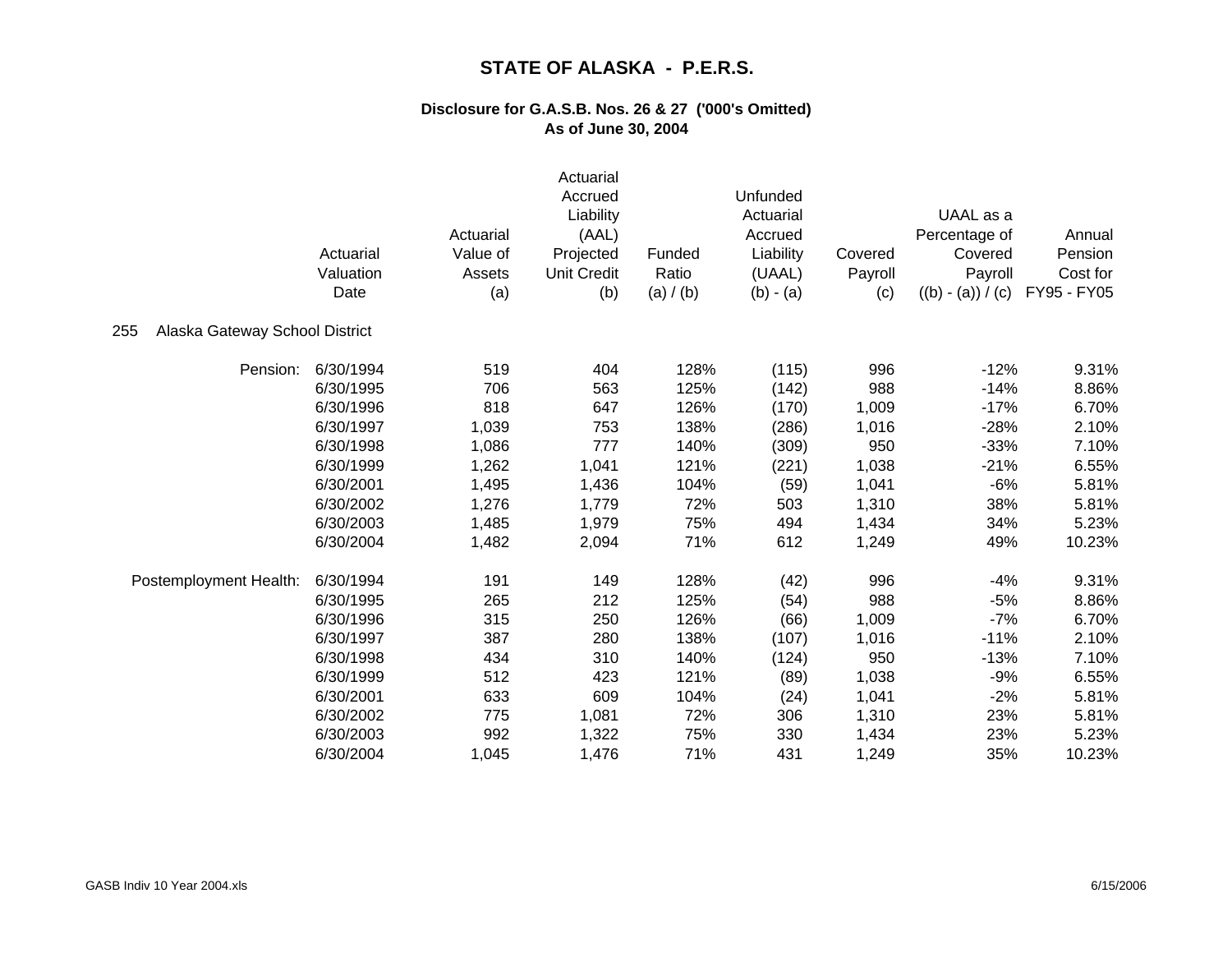|                              | Actuarial<br>Valuation<br>Date | Actuarial<br>Value of<br>Assets<br>(a) | Actuarial<br>Accrued<br>Liability<br>(AAL)<br>Projected<br><b>Unit Credit</b><br>(b) | Funded<br>Ratio<br>(a) / (b) | Unfunded<br>Actuarial<br>Accrued<br>Liability<br>(UAAL)<br>$(b) - (a)$ | Covered<br>Payroll<br>(c) | UAAL as a<br>Percentage of<br>Covered<br>Payroll<br>$((b) - (a)) / (c)$ | Annual<br>Pension<br>Cost for<br>FY95 - FY05 |
|------------------------------|--------------------------------|----------------------------------------|--------------------------------------------------------------------------------------|------------------------------|------------------------------------------------------------------------|---------------------------|-------------------------------------------------------------------------|----------------------------------------------|
| Saint George, City of<br>256 |                                |                                        |                                                                                      |                              |                                                                        |                           |                                                                         |                                              |
| Pension:                     | 6/30/1994                      | 501                                    | 991                                                                                  | 51%                          | 490                                                                    | 440                       | 111%                                                                    | 37.16%                                       |
|                              | 6/30/1995                      | 752                                    | 1,159                                                                                | 65%                          | 407                                                                    | 508                       | 80%                                                                     | 33.57%                                       |
|                              | 6/30/1996                      | 915                                    | 1,060                                                                                | 86%                          | 144                                                                    | 539                       | 27%                                                                     | 23.56%                                       |
|                              | 6/30/1997                      | 1,105                                  | 879                                                                                  | 126%                         | (226)                                                                  | 327                       | $-69%$                                                                  | 16.28%                                       |
|                              | 6/30/1998                      | 1,525                                  | 1,233                                                                                | 124%                         | (292)                                                                  | 481                       | $-61%$                                                                  | 18.57%                                       |
|                              | 6/30/1999                      | 1,635                                  | 1,336                                                                                | 122%                         | (299)                                                                  | 387                       | $-77%$                                                                  | 13.57%                                       |
|                              | 6/30/2001                      | 1,981                                  | 1,877                                                                                | 106%                         | (104)                                                                  | 366                       | $-28%$                                                                  | 0.00%                                        |
|                              | 6/30/2002                      | 1,637                                  | 1,985                                                                                | 82%                          | 348                                                                    | 336                       | 104%                                                                    | 0.00%                                        |
|                              | 6/30/2003                      | 1,730                                  | 1,952                                                                                | 89%                          | 222                                                                    | 292                       | 76%                                                                     | 3.78%                                        |
|                              | 6/30/2004                      | 2,220                                  | 2,101                                                                                | 106%                         | (119)                                                                  | 154                       | $-77%$                                                                  | 8.78%                                        |
| Postemployment Health:       | 6/30/1994                      | 185                                    | 365                                                                                  | 51%                          | 180                                                                    | 440                       | 41%                                                                     | 37.16%                                       |
|                              | 6/30/1995                      | 282                                    | 435                                                                                  | 65%                          | 153                                                                    | 508                       | 30%                                                                     | 33.57%                                       |
|                              | 6/30/1996                      | 353                                    | 408                                                                                  | 86%                          | 56                                                                     | 539                       | 10%                                                                     | 23.56%                                       |
|                              | 6/30/1997                      | 412                                    | 328                                                                                  | 126%                         | (84)                                                                   | 327                       | $-26%$                                                                  | 16.28%                                       |
|                              | 6/30/1998                      | 609                                    | 493                                                                                  | 124%                         | (116)                                                                  | 481                       | $-24%$                                                                  | 18.57%                                       |
|                              | 6/30/1999                      | 663                                    | 543                                                                                  | 122%                         | (120)                                                                  | 387                       | $-31%$                                                                  | 13.57%                                       |
|                              | 6/30/2001                      | 840                                    | 796                                                                                  | 106%                         | (44)                                                                   | 366                       | $-12%$                                                                  | 0.00%                                        |
|                              | 6/30/2002                      | 995                                    | 1,206                                                                                | 83%                          | 211                                                                    | 336                       | 63%                                                                     | 0.00%                                        |
|                              | 6/30/2003                      | 1,157                                  | 1,305                                                                                | 89%                          | 148                                                                    | 292                       | 51%                                                                     | 3.78%                                        |
|                              | 6/30/2004                      | 1,565                                  | 1,482                                                                                | 106%                         | (83)                                                                   | 154                       | $-54%$                                                                  | 8.78%                                        |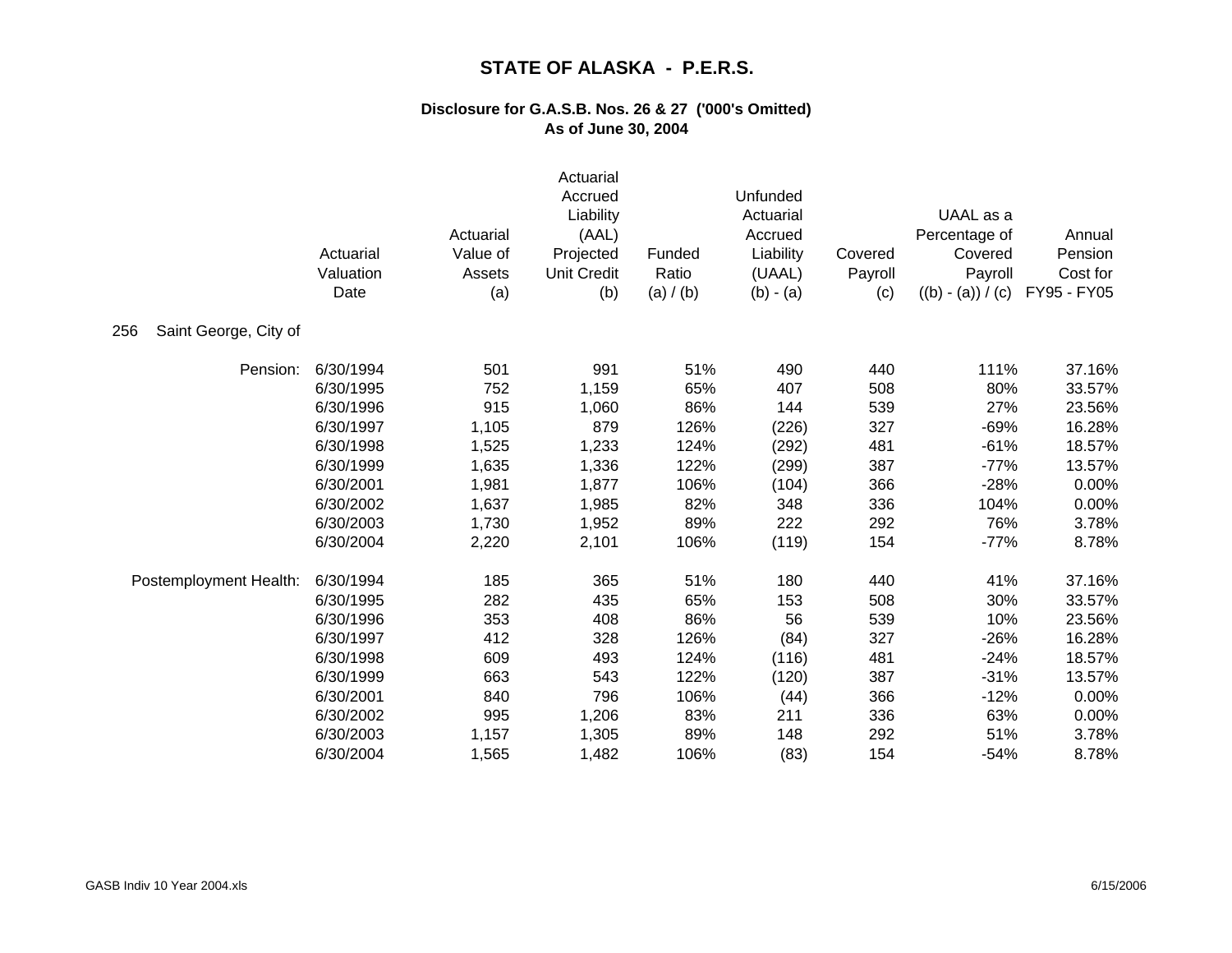|                                       | Actuarial<br>Valuation<br>Date | Actuarial<br>Value of<br>Assets<br>(a) | Actuarial<br>Accrued<br>Liability<br>(AAL)<br>Projected<br><b>Unit Credit</b><br>(b) | Funded<br>Ratio<br>(a) / (b) | Unfunded<br>Actuarial<br>Accrued<br>Liability<br>(UAAL)<br>$(b) - (a)$ | Covered<br>Payroll<br>(c) | UAAL as a<br>Percentage of<br>Covered<br>Payroll<br>$((b) - (a)) / (c)$ | Annual<br>Pension<br>Cost for<br>FY95 - FY05 |
|---------------------------------------|--------------------------------|----------------------------------------|--------------------------------------------------------------------------------------|------------------------------|------------------------------------------------------------------------|---------------------------|-------------------------------------------------------------------------|----------------------------------------------|
| <b>Pelican School District</b><br>257 |                                |                                        |                                                                                      |                              |                                                                        |                           |                                                                         |                                              |
| Pension:                              | 6/30/1994                      | 107                                    | 122                                                                                  | 88%                          | 15                                                                     | 115                       | 13%                                                                     | 13.61%                                       |
|                                       | 6/30/1995                      | 143                                    | 142                                                                                  | 101%                         | (1)                                                                    | 131                       | $-1%$                                                                   | 13.51%                                       |
|                                       | 6/30/1996                      | 162                                    | 149                                                                                  | 109%                         | (13)                                                                   | 126                       | $-10%$                                                                  | 11.87%                                       |
|                                       | 6/30/1997                      | 192                                    | 145                                                                                  | 132%                         | (47)                                                                   | 115                       | $-41%$                                                                  | 6.21%                                        |
|                                       | 6/30/1998                      | 190                                    | 171                                                                                  | 111%                         | (19)                                                                   | 118                       | $-16%$                                                                  | 8.60%                                        |
|                                       | 6/30/1999                      | 215                                    | 197                                                                                  | 109%                         | (18)                                                                   | 125                       | $-14%$                                                                  | 5.12%                                        |
|                                       | 6/30/2001                      | 237                                    | 258                                                                                  | 92%                          | 21                                                                     | 78                        | 27%                                                                     | 6.71%                                        |
|                                       | 6/30/2002                      | 210                                    | 351                                                                                  | 60%                          | 141                                                                    | 72                        | 196%                                                                    | 6.71%                                        |
|                                       | 6/30/2003                      | 273                                    | 270                                                                                  | 101%                         | (3)                                                                    | 105                       | $-3%$                                                                   | 9.83%                                        |
|                                       | 6/30/2004                      | 296                                    | 260                                                                                  | 114%                         | (36)                                                                   | 103                       | $-35%$                                                                  | 14.83%                                       |
| Postemployment Health:                | 6/30/1994                      | 40                                     | 45                                                                                   | 88%                          | 5                                                                      | 115                       | 5%                                                                      | 13.61%                                       |
|                                       | 6/30/1995                      | 54                                     | 53                                                                                   | 101%                         | (1)                                                                    | 131                       | 0%                                                                      | 13.51%                                       |
|                                       | 6/30/1996                      | 63                                     | 58                                                                                   | 109%                         | (5)                                                                    | 126                       | $-4%$                                                                   | 11.87%                                       |
|                                       | 6/30/1997                      | 71                                     | 54                                                                                   | 132%                         | (17)                                                                   | 115                       | $-15%$                                                                  | 6.21%                                        |
|                                       | 6/30/1998                      | 76                                     | 69                                                                                   | 110%                         | (7)                                                                    | 118                       | $-6%$                                                                   | 8.60%                                        |
|                                       | 6/30/1999                      | 88                                     | 80                                                                                   | 110%                         | (8)                                                                    | 125                       | $-6%$                                                                   | 5.12%                                        |
|                                       | 6/30/2001                      | 101                                    | 110                                                                                  | 92%                          | 9                                                                      | 78                        | 12%                                                                     | 6.71%                                        |
|                                       | 6/30/2002                      | 128                                    | 213                                                                                  | 60%                          | 85                                                                     | 72                        | 118%                                                                    | 6.71%                                        |
|                                       | 6/30/2003                      | 182                                    | 180                                                                                  | 101%                         | (2)                                                                    | 105                       | $-2%$                                                                   | 9.83%                                        |
|                                       | 6/30/2004                      | 208                                    | 183                                                                                  | 114%                         | (25)                                                                   | 103                       | $-25%$                                                                  | 14.83%                                       |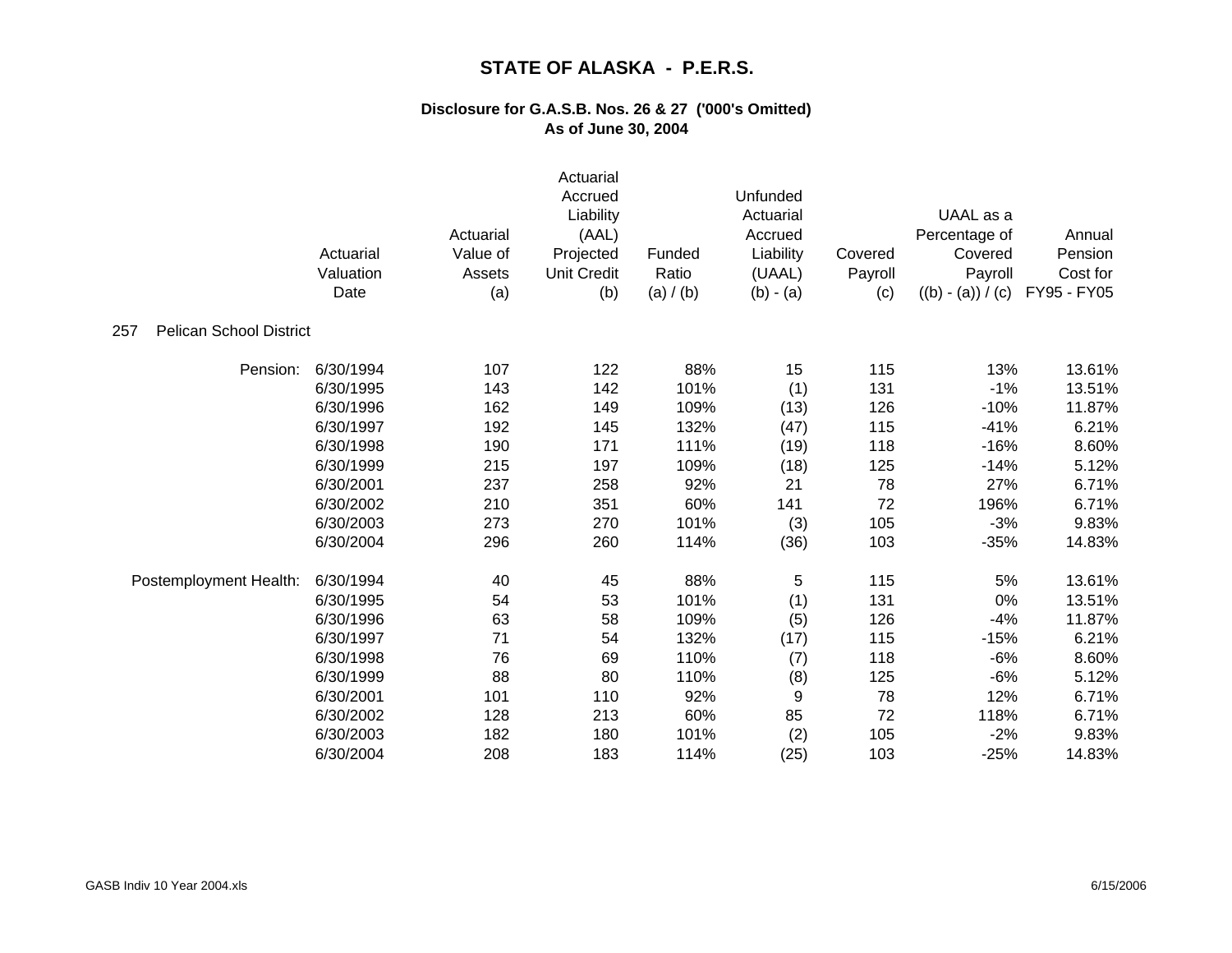|                        | Actuarial<br>Valuation<br>Date | Actuarial<br>Value of<br>Assets<br>(a) | Actuarial<br>Accrued<br>Liability<br>(AAL)<br>Projected<br><b>Unit Credit</b><br>(b) | Funded<br>Ratio<br>(a) / (b) | Unfunded<br>Actuarial<br>Accrued<br>Liability<br>(UAAL)<br>$(b) - (a)$ | Covered<br>Payroll<br>(c) | UAAL as a<br>Percentage of<br>Covered<br>Payroll<br>$((b) - (a)) / (c)$ | Annual<br>Pension<br>Cost for<br>FY95 - FY05 |
|------------------------|--------------------------------|----------------------------------------|--------------------------------------------------------------------------------------|------------------------------|------------------------------------------------------------------------|---------------------------|-------------------------------------------------------------------------|----------------------------------------------|
| 258<br>Denali Borough  |                                |                                        |                                                                                      |                              |                                                                        |                           |                                                                         |                                              |
| Pension:               | 6/30/1994                      | 44                                     | 84                                                                                   | 52%                          | 40                                                                     | 83                        | 48%                                                                     | 16.46%                                       |
|                        | 6/30/1995                      | 67                                     | 123                                                                                  | 54%                          | 56                                                                     | 64                        | 87%                                                                     | 18.92%                                       |
|                        | 6/30/1996                      | 77                                     | 143                                                                                  | 54%                          | 66                                                                     | 135                       | 49%                                                                     | 16.06%                                       |
|                        | 6/30/1997                      | 109                                    | 229                                                                                  | 47%                          | 121                                                                    | 106                       | 114%                                                                    | 17.17%                                       |
|                        | 6/30/1998                      | 117                                    | 268                                                                                  | 44%                          | 151                                                                    | 76                        | 199%                                                                    | 15.92%                                       |
|                        | 6/30/1999                      | 140                                    | 282                                                                                  | 50%                          | 142                                                                    | 92                        | 154%                                                                    | 20.92%                                       |
|                        | 6/30/2001                      | 231                                    | 577                                                                                  | 40%                          | 346                                                                    | 141                       | 245%                                                                    | 29.00%                                       |
|                        | 6/30/2002                      | 219                                    | 930                                                                                  | 24%                          | 711                                                                    | 522                       | 136%                                                                    | 29.00%                                       |
|                        | 6/30/2003                      | 332                                    | 873                                                                                  | 38%                          | 541                                                                    | 174                       | 311%                                                                    | 38.43%                                       |
|                        | 6/30/2004                      | 441                                    | 1,010                                                                                | 44%                          | 569                                                                    | 165                       | 344%                                                                    | 29.00%                                       |
| Postemployment Health: | 6/30/1994                      | 16                                     | 31                                                                                   | 52%                          | 15                                                                     | 83                        | 18%                                                                     | 16.46%                                       |
|                        | 6/30/1995                      | 25                                     | 46                                                                                   | 54%                          | 21                                                                     | 64                        | 33%                                                                     | 18.92%                                       |
|                        | 6/30/1996                      | 29                                     | 55                                                                                   | 54%                          | 26                                                                     | 135                       | 19%                                                                     | 16.06%                                       |
|                        | 6/30/1997                      | 40                                     | 86                                                                                   | 47%                          | 45                                                                     | 106                       | 42%                                                                     | 17.17%                                       |
|                        | 6/30/1998                      | 47                                     | 108                                                                                  | 44%                          | 61                                                                     | 76                        | 80%                                                                     | 15.92%                                       |
|                        | 6/30/1999                      | 58                                     | 115                                                                                  | 50%                          | 57                                                                     | 92                        | 62%                                                                     | 20.92%                                       |
|                        | 6/30/2001                      | 99                                     | 245                                                                                  | 40%                          | 146                                                                    | 141                       | 104%                                                                    | 29.00%                                       |
|                        | 6/30/2002                      | 133                                    | 565                                                                                  | 24%                          | 432                                                                    | 522                       | 83%                                                                     | 29.00%                                       |
|                        | 6/30/2003                      | 222                                    | 583                                                                                  | 38%                          | 361                                                                    | 174                       | 207%                                                                    | 38.43%                                       |
|                        | 6/30/2004                      | 311                                    | 712                                                                                  | 44%                          | 401                                                                    | 165                       | 242%                                                                    | 29.00%                                       |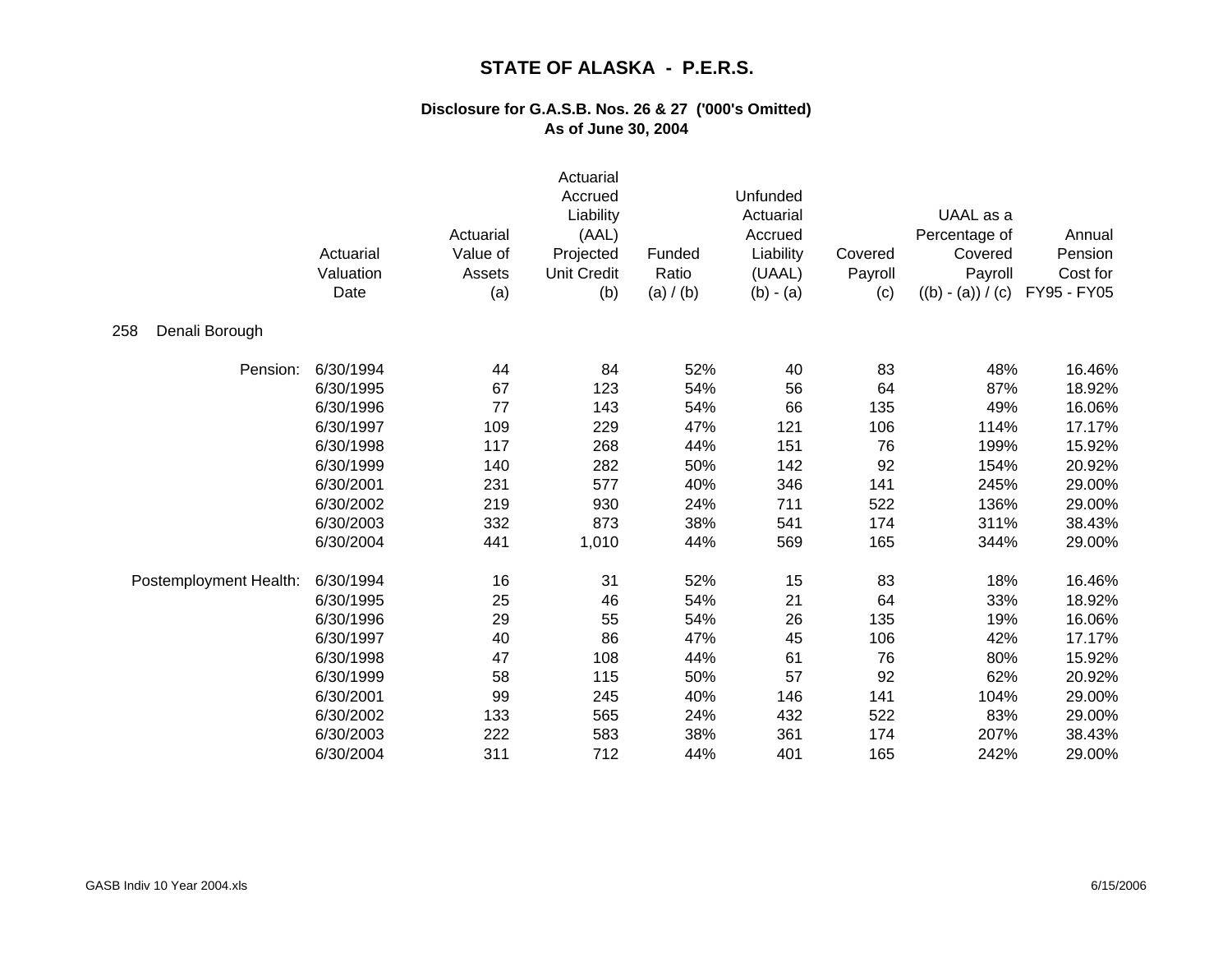|                           | Actuarial<br>Valuation<br>Date | Actuarial<br>Value of<br>Assets<br>(a) | Actuarial<br>Accrued<br>Liability<br>(AAL)<br>Projected<br><b>Unit Credit</b><br>(b) | Funded<br>Ratio<br>(a) / (b) | Unfunded<br>Actuarial<br>Accrued<br>Liability<br>(UAAL)<br>$(b) - (a)$ | Covered<br>Payroll<br>(c) | UAAL as a<br>Percentage of<br>Covered<br>Payroll<br>$((b) - (a)) / (c)$ | Annual<br>Pension<br>Cost for<br>FY95 - FY05 |
|---------------------------|--------------------------------|----------------------------------------|--------------------------------------------------------------------------------------|------------------------------|------------------------------------------------------------------------|---------------------------|-------------------------------------------------------------------------|----------------------------------------------|
| 259<br>Allakaket, City of |                                |                                        |                                                                                      |                              |                                                                        |                           |                                                                         |                                              |
| Pension:                  | 6/30/1994                      | 33                                     | 29                                                                                   | 115%                         | (4)                                                                    | 136                       | $-3%$                                                                   | 10.40%                                       |
|                           | 6/30/1995                      | 33                                     | 21                                                                                   | 159%                         | (12)                                                                   | 119                       | $-10%$                                                                  | 11.37%                                       |
|                           | 6/30/1996                      | 42                                     | 27                                                                                   | 153%                         | (14)                                                                   | 148                       | $-10%$                                                                  | 9.36%                                        |
|                           | 6/30/1997                      | 52                                     | 36                                                                                   | 142%                         | (15)                                                                   | 90                        | $-17%$                                                                  | 3.50%                                        |
|                           | 6/30/1998                      | 77                                     | 46                                                                                   | 167%                         | (31)                                                                   | 27                        | $-115%$                                                                 | 8.64%                                        |
|                           | 6/30/1999                      | 81                                     | 17                                                                                   | 476%                         | (64)                                                                   | 6                         | $-1067%$                                                                | 7.84%                                        |
|                           | 6/30/2001                      | 102                                    | 66                                                                                   | 155%                         | (36)                                                                   | 57                        | $-63%$                                                                  | 0.00%                                        |
|                           | 6/30/2002                      | 91                                     | 84                                                                                   | 108%                         | (7)                                                                    | 45                        | $-16%$                                                                  | 0.00%                                        |
|                           | 6/30/2003                      | 93                                     | 101                                                                                  | 92%                          | 8                                                                      | 80                        | 10%                                                                     | 0.00%                                        |
|                           | 6/30/2004                      | 101                                    | 115                                                                                  | 88%                          | 14                                                                     | 15                        | 92%                                                                     | 5.00%                                        |
| Postemployment Health:    | 6/30/1994                      | 12                                     | 10                                                                                   | 115%                         | (2)                                                                    | 136                       | $-1%$                                                                   | 10.40%                                       |
|                           | 6/30/1995                      | 13                                     | 8                                                                                    | 159%                         | (5)                                                                    | 119                       | $-4%$                                                                   | 11.37%                                       |
|                           | 6/30/1996                      | 16                                     | 11                                                                                   | 153%                         | (6)                                                                    | 148                       | $-4%$                                                                   | 9.36%                                        |
|                           | 6/30/1997                      | 19                                     | 14                                                                                   | 142%                         | (6)                                                                    | 90                        | $-6%$                                                                   | 3.50%                                        |
|                           | 6/30/1998                      | 32                                     | 19                                                                                   | 168%                         | (13)                                                                   | 27                        | $-48%$                                                                  | 8.64%                                        |
|                           | 6/30/1999                      | 34                                     | $\overline{7}$                                                                       | 486%                         | (27)                                                                   | 6                         | -450%                                                                   | 7.84%                                        |
|                           | 6/30/2001                      | 44                                     | 29                                                                                   | 152%                         | (15)                                                                   | 57                        | $-26%$                                                                  | 0.00%                                        |
|                           | 6/30/2002                      | 55                                     | 51                                                                                   | 108%                         | (4)                                                                    | 45                        | $-9%$                                                                   | 0.00%                                        |
|                           | 6/30/2003                      | 62                                     | 67                                                                                   | 93%                          | 5                                                                      | 80                        | 6%                                                                      | 0.00%                                        |
|                           | 6/30/2004                      | 71                                     | 81                                                                                   | 88%                          | 10                                                                     | 15                        | 65%                                                                     | 5.00%                                        |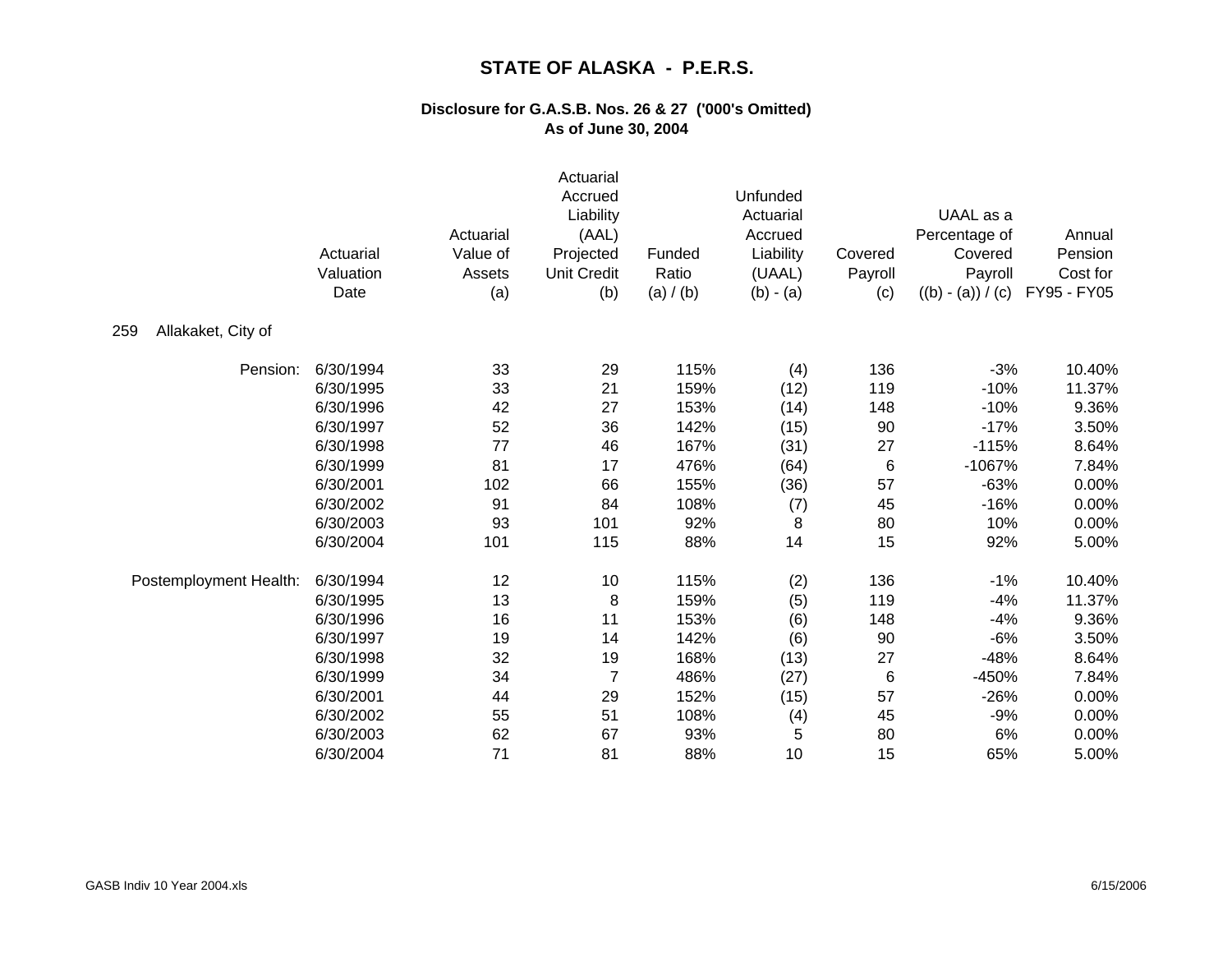|                          | Actuarial<br>Valuation<br>Date | Actuarial<br>Value of<br>Assets<br>(a) | Actuarial<br>Accrued<br>Liability<br>(AAL)<br>Projected<br><b>Unit Credit</b><br>(b) | Funded<br>Ratio<br>(a) / (b) | Unfunded<br>Actuarial<br>Accrued<br>Liability<br>(UAAL)<br>$(b) - (a)$ | Covered<br>Payroll<br>(c) | UAAL as a<br>Percentage of<br>Covered<br>Payroll<br>$((b) - (a)) / (c)$ | Annual<br>Pension<br>Cost for<br>FY95 - FY05 |
|--------------------------|--------------------------------|----------------------------------------|--------------------------------------------------------------------------------------|------------------------------|------------------------------------------------------------------------|---------------------------|-------------------------------------------------------------------------|----------------------------------------------|
| Kachemak, City of<br>260 |                                |                                        |                                                                                      |                              |                                                                        |                           |                                                                         |                                              |
| Pension:                 | 6/30/1994                      | 7                                      | 7                                                                                    | 90%                          | 1                                                                      | 17                        | 4%                                                                      | 7.89%                                        |
|                          | 6/30/1995                      | 9                                      | 6                                                                                    | 150%                         | (3)                                                                    | 17                        | $-17%$                                                                  | 11.81%                                       |
|                          | 6/30/1996                      | 12                                     | 10                                                                                   | 114%                         | (1)                                                                    | 18                        | $-8%$                                                                   | 10.90%                                       |
|                          | 6/30/1997                      | 16                                     | 17                                                                                   | 96%                          |                                                                        | 19                        | 4%                                                                      | 0.95%                                        |
|                          | 6/30/1998                      | 16                                     | 25                                                                                   | 64%                          | 9                                                                      | 18                        | 50%                                                                     | 8.79%                                        |
|                          | 6/30/1999                      | 19                                     | 37                                                                                   | 51%                          | 18                                                                     | 19                        | 95%                                                                     | 10.44%                                       |
|                          | 6/30/2001                      | 23                                     | 24                                                                                   | 96%                          | 1                                                                      | 25                        | 4%                                                                      | 20.74%                                       |
|                          | 6/30/2002                      | 65                                     | 118                                                                                  | 55%                          | 53                                                                     | 54                        | 98%                                                                     | 20.74%                                       |
|                          | 6/30/2003                      | 53                                     | 121                                                                                  | 44%                          | 68                                                                     | 22                        | 309%                                                                    | 5.92%                                        |
|                          | 6/30/2004                      | 70                                     | 160                                                                                  | 44%                          | 90                                                                     | 24                        | 377%                                                                    | 20.37%                                       |
| Postemployment Health:   | 6/30/1994                      | $\overline{\mathbf{c}}$                | 3                                                                                    | 90%                          |                                                                        | 17                        | 2%                                                                      | 7.89%                                        |
|                          | 6/30/1995                      | 3                                      | $\overline{2}$                                                                       | 150%                         | (1)                                                                    | 17                        | $-7%$                                                                   | 11.81%                                       |
|                          | 6/30/1996                      | 4                                      | 4                                                                                    | 114%                         | (1)                                                                    | 18                        | $-3%$                                                                   | 10.90%                                       |
|                          | 6/30/1997                      | 6                                      | $\,6$                                                                                | 96%                          |                                                                        | 19                        | 1%                                                                      | 0.95%                                        |
|                          | 6/30/1998                      | $\overline{7}$                         | 11                                                                                   | 64%                          | 4                                                                      | 18                        | 22%                                                                     | 8.79%                                        |
|                          | 6/30/1999                      | 8                                      | 15                                                                                   | 53%                          | $\overline{7}$                                                         | 19                        | 37%                                                                     | 10.44%                                       |
|                          | 6/30/2001                      | 11                                     | 11                                                                                   | 100%                         |                                                                        | 25                        | 0%                                                                      | 20.74%                                       |
|                          | 6/30/2002                      | 40                                     | 72                                                                                   | 56%                          | 32                                                                     | 54                        | 59%                                                                     | 20.74%                                       |
|                          | 6/30/2003                      | 35                                     | 81                                                                                   | 43%                          | 46                                                                     | 22                        | 209%                                                                    | 5.92%                                        |
|                          | 6/30/2004                      | 50                                     | 113                                                                                  | 44%                          | 63                                                                     | 24                        | 266%                                                                    | 20.37%                                       |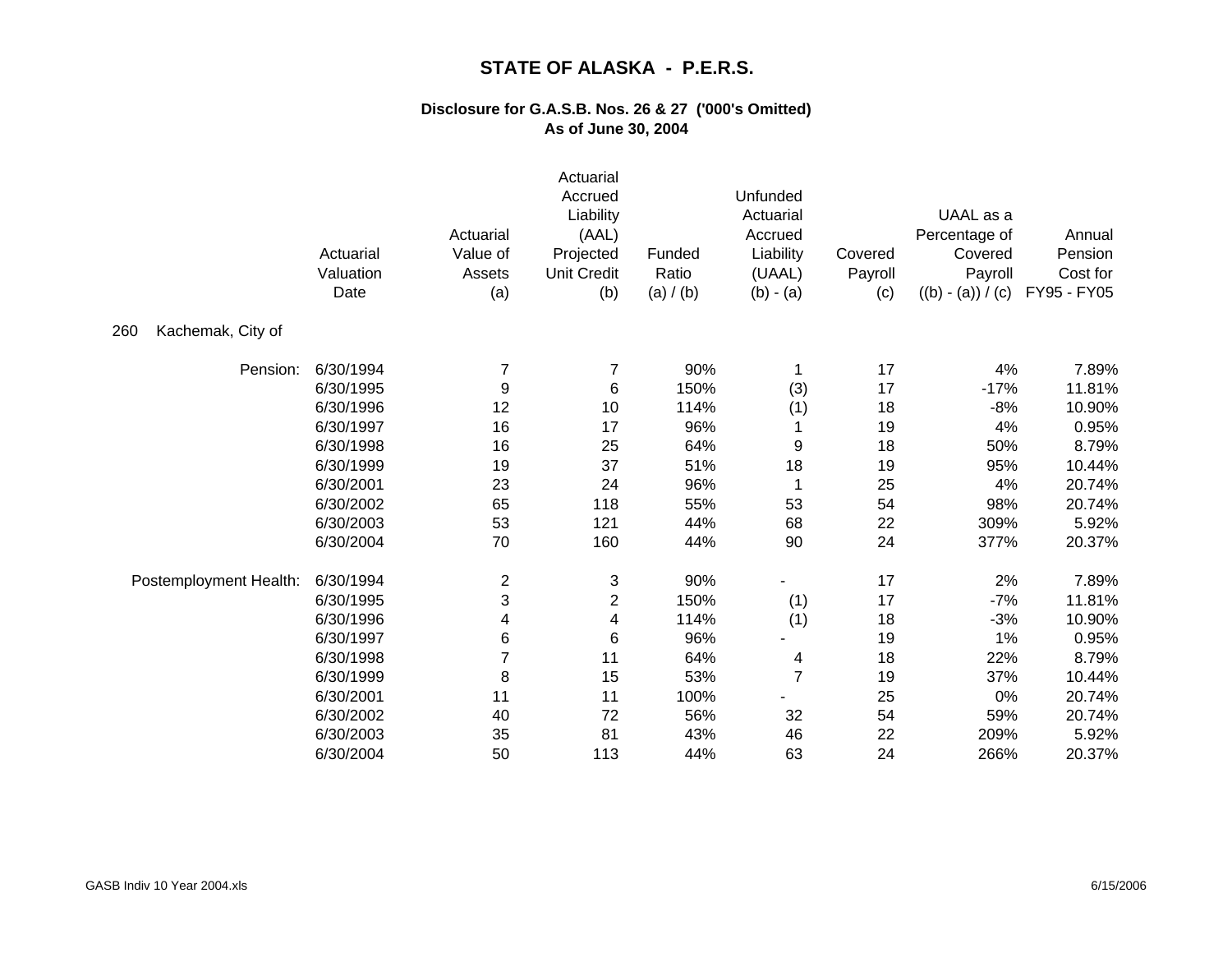|                                            | Actuarial<br>Valuation<br>Date | Actuarial<br>Value of<br>Assets<br>(a) | Actuarial<br>Accrued<br>Liability<br>(AAL)<br>Projected<br><b>Unit Credit</b><br>(b) | Funded<br>Ratio<br>(a) / (b) | Unfunded<br>Actuarial<br>Accrued<br>Liability<br>(UAAL)<br>$(b) - (a)$ | Covered<br>Payroll<br>(c) | UAAL as a<br>Percentage of<br>Covered<br>Payroll<br>$((b) - (a)) / (c)$ | Annual<br>Pension<br>Cost for<br>FY95 - FY05 |
|--------------------------------------------|--------------------------------|----------------------------------------|--------------------------------------------------------------------------------------|------------------------------|------------------------------------------------------------------------|---------------------------|-------------------------------------------------------------------------|----------------------------------------------|
| <b>Cook Inlet Housing Authority</b><br>262 |                                |                                        |                                                                                      |                              |                                                                        |                           |                                                                         |                                              |
| Pension:                                   | 6/30/1994                      | 300                                    | 436                                                                                  | 69%                          | 137                                                                    | 626                       | 22%                                                                     | 24.21%                                       |
|                                            | 6/30/1995                      | 480                                    | 472                                                                                  | 102%                         | (8)                                                                    | 673                       | $-1%$                                                                   | 15.08%                                       |
|                                            | 6/30/1996                      | 598                                    | 478                                                                                  | 125%                         | (120)                                                                  | 546                       | $-22%$                                                                  | 12.96%                                       |
|                                            | 6/30/1997                      | 819                                    | 629                                                                                  | 130%                         | (190)                                                                  | 644                       | $-30%$                                                                  | 6.33%                                        |
|                                            | 6/30/1998                      | 1,182                                  | 944                                                                                  | 125%                         | (238)                                                                  | 749                       | $-32%$                                                                  | 7.17%                                        |
|                                            | 6/30/1999                      | 1,331                                  | 1,128                                                                                | 118%                         | (203)                                                                  | 1,098                     | $-18%$                                                                  | 6.39%                                        |
|                                            | 6/30/2001                      | 1,556                                  | 1,758                                                                                | 89%                          | 202                                                                    | 1,641                     | 12%                                                                     | 6.18%                                        |
|                                            | 6/30/2002                      | 1,428                                  | 2,051                                                                                | 70%                          | 623                                                                    | 2,372                     | 26%                                                                     | 6.18%                                        |
|                                            | 6/30/2003                      | 2,002                                  | 2,409                                                                                | 83%                          | 407                                                                    | 3,013                     | 14%                                                                     | 7.39%                                        |
|                                            | 6/30/2004                      | 2,241                                  | 2,761                                                                                | 81%                          | 520                                                                    | 3,297                     | 16%                                                                     | 12.39%                                       |
| Postemployment Health:                     | 6/30/1994                      | 110                                    | 161                                                                                  | 69%                          | 50                                                                     | 626                       | 8%                                                                      | 24.21%                                       |
|                                            | 6/30/1995                      | 181                                    | 178                                                                                  | 102%                         | (3)                                                                    | 673                       | 0%                                                                      | 15.08%                                       |
|                                            | 6/30/1996                      | 230                                    | 184                                                                                  | 125%                         | (46)                                                                   | 546                       | $-8%$                                                                   | 12.96%                                       |
|                                            | 6/30/1997                      | 305                                    | 234                                                                                  | 130%                         | (71)                                                                   | 644                       | $-11%$                                                                  | 6.33%                                        |
|                                            | 6/30/1998                      | 472                                    | 377                                                                                  | 125%                         | (95)                                                                   | 749                       | $-13%$                                                                  | 7.17%                                        |
|                                            | 6/30/1999                      | 540                                    | 458                                                                                  | 118%                         | (82)                                                                   | 1,098                     | $-7%$                                                                   | 6.39%                                        |
|                                            | 6/30/2001                      | 660                                    | 745                                                                                  | 89%                          | 85                                                                     | 1,641                     | 5%                                                                      | 6.18%                                        |
|                                            | 6/30/2002                      | 868                                    | 1,246                                                                                | 70%                          | 378                                                                    | 2,372                     | 16%                                                                     | 6.18%                                        |
|                                            | 6/30/2003                      | 1,338                                  | 1,610                                                                                | 83%                          | 272                                                                    | 3,013                     | 9%                                                                      | 7.39%                                        |
|                                            | 6/30/2004                      | 1,580                                  | 1,947                                                                                | 81%                          | 367                                                                    | 3,297                     | 11%                                                                     | 12.39%                                       |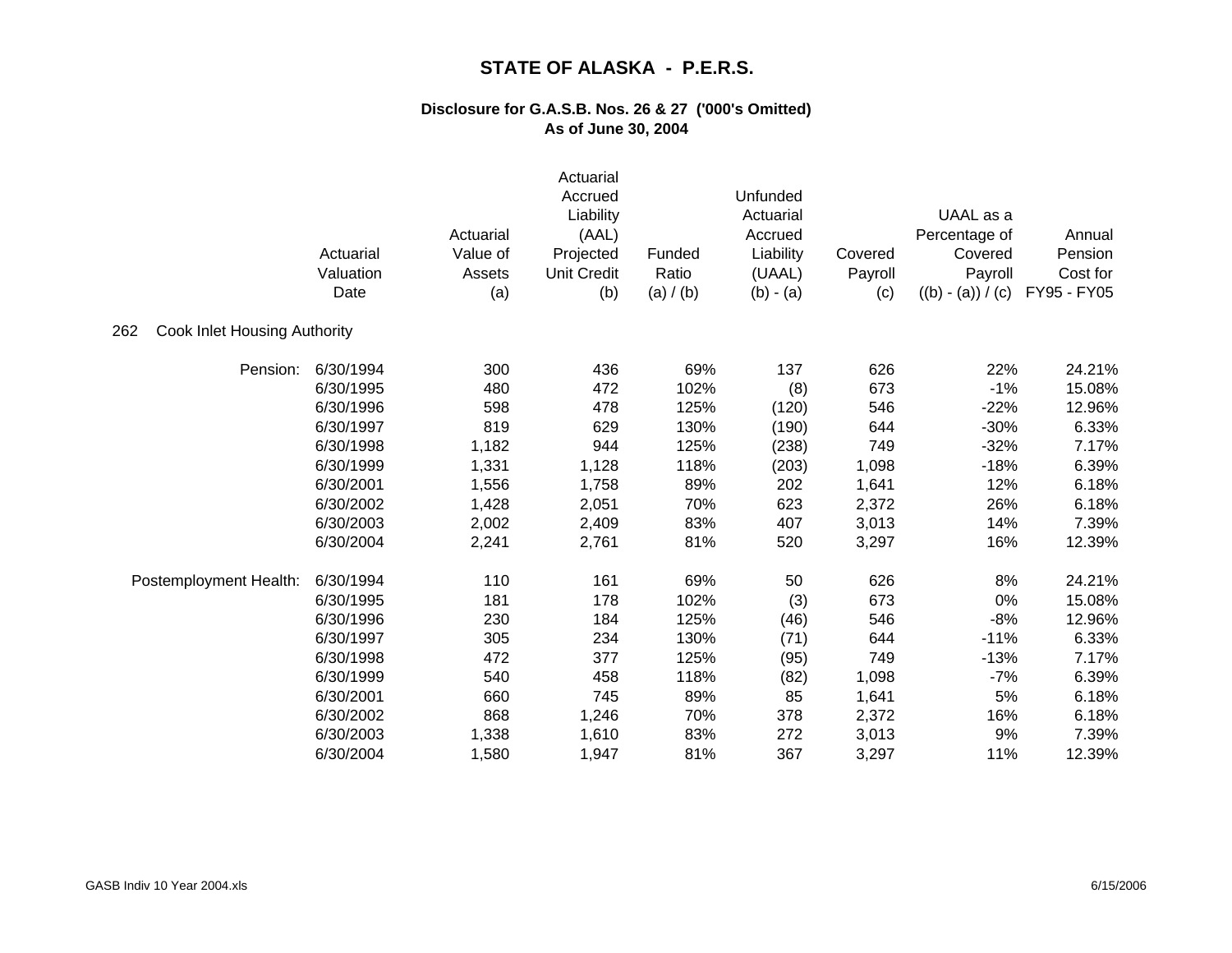|                                                   | Actuarial<br>Valuation<br>Date | Actuarial<br>Value of<br>Assets<br>(a) | Actuarial<br>Accrued<br>Liability<br>(AAL)<br>Projected<br><b>Unit Credit</b><br>(b) | Funded<br>Ratio<br>(a) / (b) | Unfunded<br>Actuarial<br>Accrued<br>Liability<br>(UAAL)<br>$(b) - (a)$ | Covered<br>Payroll<br>(c) | UAAL as a<br>Percentage of<br>Covered<br>Payroll<br>$((b) - (a)) / (c)$ | Annual<br>Pension<br>Cost for<br>FY95 - FY05 |
|---------------------------------------------------|--------------------------------|----------------------------------------|--------------------------------------------------------------------------------------|------------------------------|------------------------------------------------------------------------|---------------------------|-------------------------------------------------------------------------|----------------------------------------------|
| <b>Interior Regional Housing Authority</b><br>263 |                                |                                        |                                                                                      |                              |                                                                        |                           |                                                                         |                                              |
| Pension:                                          | 6/30/1994                      | 195                                    | 238                                                                                  | 82%                          | 43                                                                     | 514                       | 8%                                                                      | 0.00%                                        |
|                                                   | 6/30/1995                      | 303                                    | 241                                                                                  | 126%                         | (63)                                                                   | 121                       | $-52%$                                                                  | 14.65%                                       |
|                                                   | 6/30/1996                      | 341                                    | 268                                                                                  | 127%                         | (73)                                                                   | 305                       | $-24%$                                                                  | 11.34%                                       |
|                                                   | 6/30/1997                      | 457                                    | 346                                                                                  | 132%                         | (111)                                                                  | 509                       | $-22%$                                                                  | 0.00%                                        |
|                                                   | 6/30/1998                      | 483                                    | 463                                                                                  | 104%                         | (20)                                                                   | 522                       | $-4%$                                                                   | 6.91%                                        |
|                                                   | 6/30/1999                      | 576                                    | 613                                                                                  | 94%                          | 37                                                                     | 735                       | 5%                                                                      | 7.31%                                        |
|                                                   | 6/30/2001                      | 860                                    | 1,033                                                                                | 83%                          | 173                                                                    | 1,163                     | 15%                                                                     | 9.13%                                        |
|                                                   | 6/30/2002                      | 883                                    | 1,205                                                                                | 73%                          | 322                                                                    | 928                       | 35%                                                                     | 9.13%                                        |
|                                                   | 6/30/2003                      | 1,130                                  | 1,350                                                                                | 84%                          | 220                                                                    | 1,312                     | 17%                                                                     | 7.59%                                        |
|                                                   | 6/30/2004                      | 1,496                                  | 1,596                                                                                | 94%                          | 100                                                                    | 1,309                     | 8%                                                                      | 12.59%                                       |
| Postemployment Health:                            | 6/30/1994                      | 72                                     | 88                                                                                   | 82%                          | 16                                                                     | 514                       | 3%                                                                      | 0.00%                                        |
|                                                   | 6/30/1995                      | 114                                    | 90                                                                                   | 126%                         | (23)                                                                   | 121                       | $-19%$                                                                  | 14.65%                                       |
|                                                   | 6/30/1996                      | 131                                    | 103                                                                                  | 127%                         | (28)                                                                   | 305                       | $-9%$                                                                   | 11.34%                                       |
|                                                   | 6/30/1997                      | 170                                    | 129                                                                                  | 132%                         | (41)                                                                   | 509                       | $-8%$                                                                   | 0.00%                                        |
|                                                   | 6/30/1998                      | 194                                    | 186                                                                                  | 104%                         | (8)                                                                    | 522                       | $-2%$                                                                   | 6.91%                                        |
|                                                   | 6/30/1999                      | 234                                    | 249                                                                                  | 94%                          | 15                                                                     | 735                       | 2%                                                                      | 7.31%                                        |
|                                                   | 6/30/2001                      | 365                                    | 438                                                                                  | 83%                          | 73                                                                     | 1,163                     | 6%                                                                      | 9.13%                                        |
|                                                   | 6/30/2002                      | 536                                    | 732                                                                                  | 73%                          | 196                                                                    | 928                       | 21%                                                                     | 9.13%                                        |
|                                                   | 6/30/2003                      | 755                                    | 902                                                                                  | 84%                          | 147                                                                    | 1,312                     | 11%                                                                     | 7.59%                                        |
|                                                   | 6/30/2004                      | 1,055                                  | 1,125                                                                                | 94%                          | 70                                                                     | 1,309                     | 5%                                                                      | 12.59%                                       |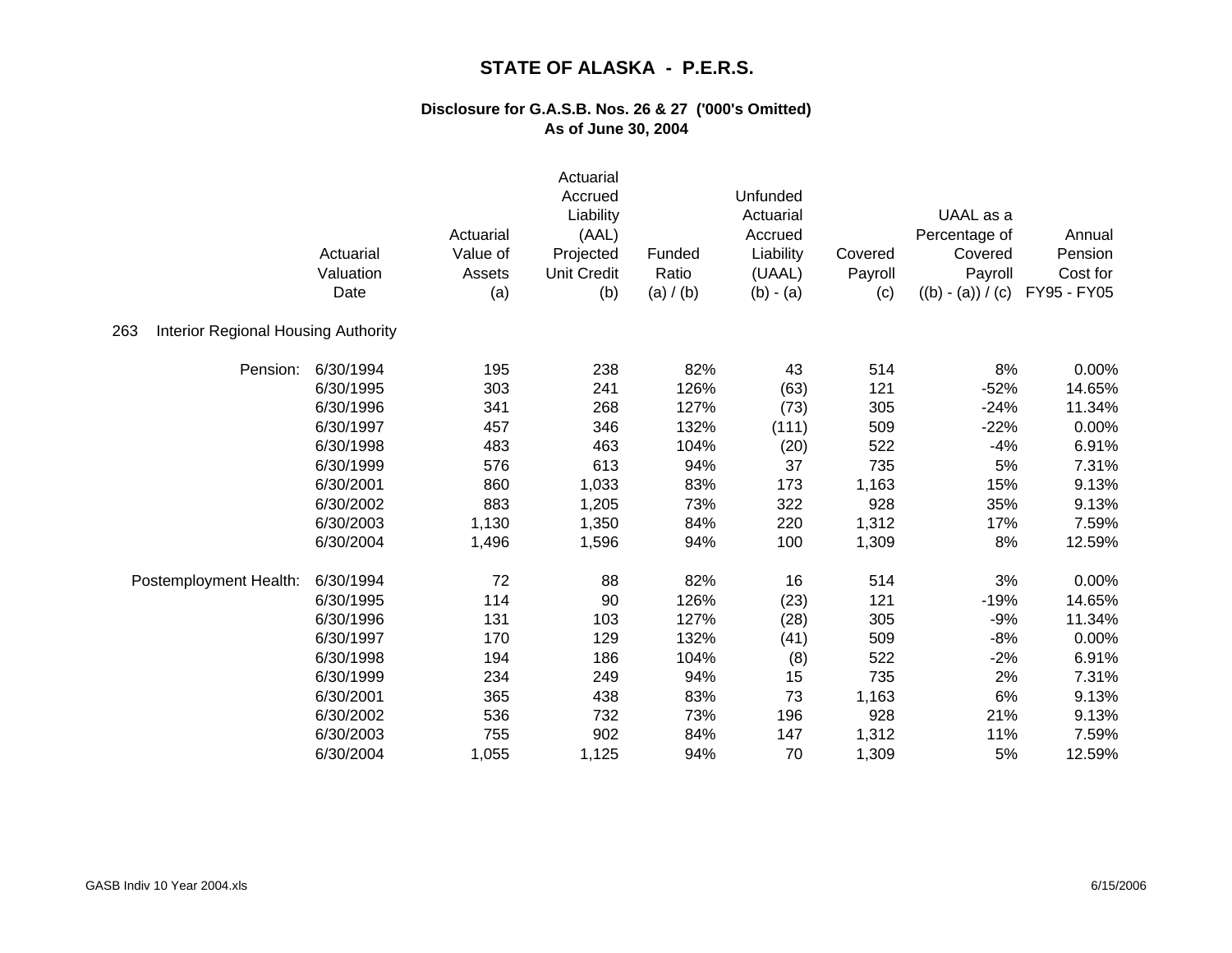|                                            | Actuarial<br>Valuation<br>Date | Actuarial<br>Value of<br>Assets<br>(a) | Actuarial<br>Accrued<br>Liability<br>(AAL)<br>Projected<br><b>Unit Credit</b><br>(b) | Funded<br>Ratio<br>(a) / (b) | Unfunded<br>Actuarial<br>Accrued<br>Liability<br>(UAAL)<br>$(b) - (a)$ | Covered<br>Payroll<br>(c) | UAAL as a<br>Percentage of<br>Covered<br>Payroll<br>$((b) - (a)) / (c)$ | Annual<br>Pension<br>Cost for<br>FY95 - FY05 |
|--------------------------------------------|--------------------------------|----------------------------------------|--------------------------------------------------------------------------------------|------------------------------|------------------------------------------------------------------------|---------------------------|-------------------------------------------------------------------------|----------------------------------------------|
| <b>Yakutat City School District</b><br>264 |                                |                                        |                                                                                      |                              |                                                                        |                           |                                                                         |                                              |
| Pension:                                   | 6/30/1994                      | 93                                     | 86                                                                                   | 109%                         | (7)                                                                    | 338                       | $-2%$                                                                   | 0.00%                                        |
|                                            | 6/30/1995                      | 138                                    | 117                                                                                  | 118%                         | (21)                                                                   | 313                       | $-7%$                                                                   | 11.06%                                       |
|                                            | 6/30/1996                      | 181                                    | 169                                                                                  | 107%                         | (12)                                                                   | 369                       | $-3%$                                                                   | 9.65%                                        |
|                                            | 6/30/1997                      | 251                                    | 202                                                                                  | 124%                         | (49)                                                                   | 352                       | $-14%$                                                                  | 4.51%                                        |
|                                            | 6/30/1998                      | 248                                    | 255                                                                                  | 97%                          | 7                                                                      | 316                       | 2%                                                                      | 9.45%                                        |
|                                            | 6/30/1999                      | 280                                    | 278                                                                                  | 101%                         | (2)                                                                    | 295                       | $-1%$                                                                   | 8.26%                                        |
|                                            | 6/30/2001                      | 359                                    | 431                                                                                  | 83%                          | 72                                                                     | 415                       | 17%                                                                     | 8.41%                                        |
|                                            | 6/30/2002                      | 387                                    | 534                                                                                  | 72%                          | 147                                                                    | 345                       | 43%                                                                     | 8.41%                                        |
|                                            | 6/30/2003                      | 408                                    | 550                                                                                  | 74%                          | 142                                                                    | 297                       | 48%                                                                     | 7.96%                                        |
|                                            | 6/30/2004                      | 519                                    | 582                                                                                  | 89%                          | 63                                                                     | 338                       | 19%                                                                     | 12.96%                                       |
| Postemployment Health:                     | 6/30/1994                      | 34                                     | 31                                                                                   | 109%                         | (3)                                                                    | 338                       | $-1%$                                                                   | 0.00%                                        |
|                                            | 6/30/1995                      | 52                                     | 44                                                                                   | 118%                         | (8)                                                                    | 313                       | $-3%$                                                                   | 11.06%                                       |
|                                            | 6/30/1996                      | 70                                     | 65                                                                                   | 107%                         | (5)                                                                    | 369                       | $-1%$                                                                   | 9.65%                                        |
|                                            | 6/30/1997                      | 93                                     | 75                                                                                   | 124%                         | (18)                                                                   | 352                       | $-5%$                                                                   | 4.51%                                        |
|                                            | 6/30/1998                      | 100                                    | 102                                                                                  | 98%                          | $\overline{2}$                                                         | 316                       | 1%                                                                      | 9.45%                                        |
|                                            | 6/30/1999                      | 114                                    | 113                                                                                  | 101%                         | (1)                                                                    | 295                       | 0%                                                                      | 8.26%                                        |
|                                            | 6/30/2001                      | 153                                    | 183                                                                                  | 84%                          | 30                                                                     | 415                       | 7%                                                                      | 8.41%                                        |
|                                            | 6/30/2002                      | 235                                    | 325                                                                                  | 72%                          | 90                                                                     | 345                       | 26%                                                                     | 8.41%                                        |
|                                            | 6/30/2003                      | 273                                    | 367                                                                                  | 74%                          | 94                                                                     | 297                       | 32%                                                                     | 7.96%                                        |
|                                            | 6/30/2004                      | 366                                    | 410                                                                                  | 89%                          | 44                                                                     | 338                       | 13%                                                                     | 12.96%                                       |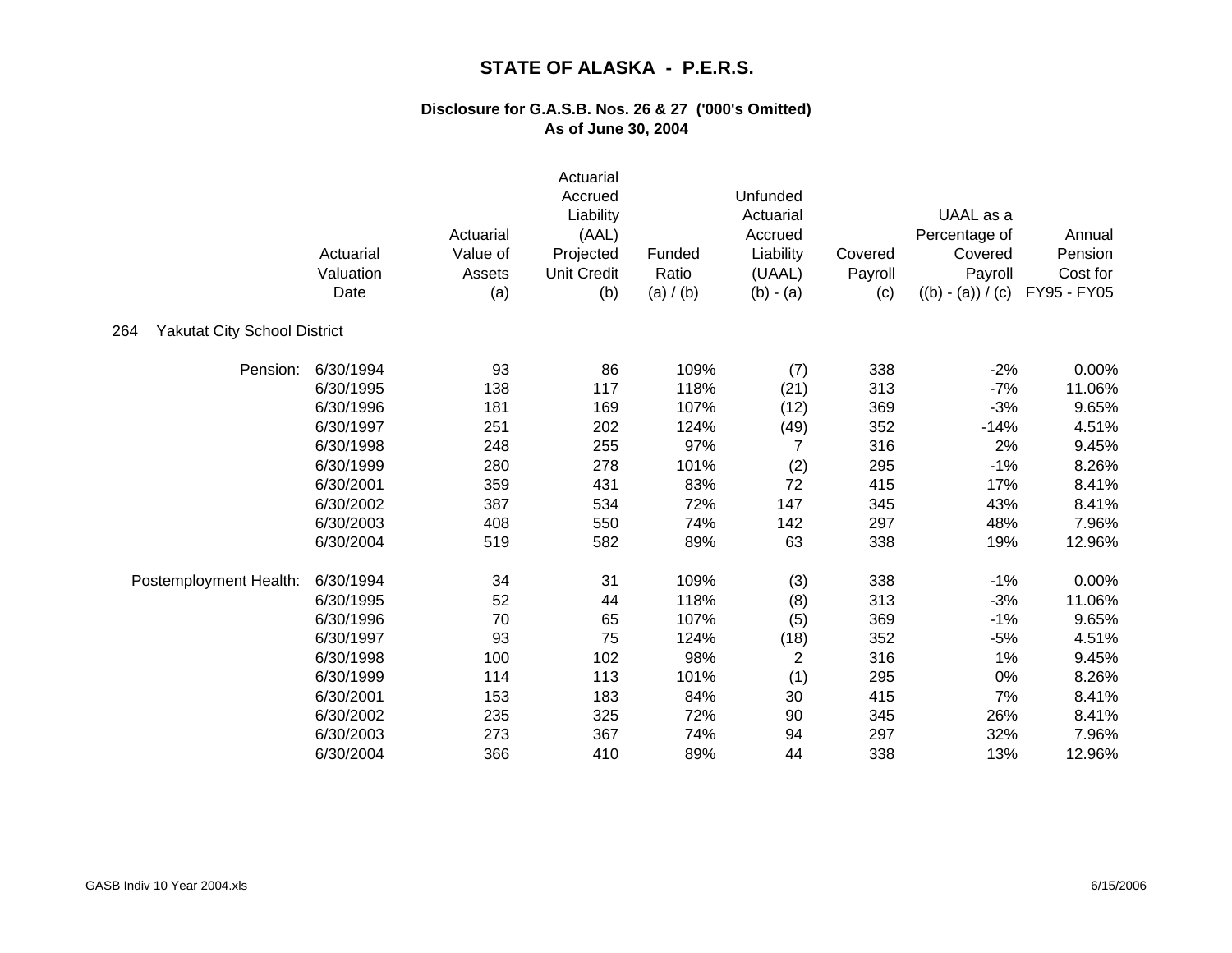|                                  | Actuarial<br>Valuation<br>Date | Actuarial<br>Value of<br>Assets<br>(a) | Actuarial<br>Accrued<br>Liability<br>(AAL)<br>Projected<br><b>Unit Credit</b><br>(b) | Funded<br>Ratio<br>(a) / (b) | Unfunded<br>Actuarial<br>Accrued<br>Liability<br>(UAAL)<br>$(b) - (a)$ | Covered<br>Payroll<br>(c) | UAAL as a<br>Percentage of<br>Covered<br>Payroll<br>$((b) - (a)) / (c)$ | Annual<br>Pension<br>Cost for<br>FY95 - FY05 |
|----------------------------------|--------------------------------|----------------------------------------|--------------------------------------------------------------------------------------|------------------------------|------------------------------------------------------------------------|---------------------------|-------------------------------------------------------------------------|----------------------------------------------|
| Kake City School District<br>265 |                                |                                        |                                                                                      |                              |                                                                        |                           |                                                                         |                                              |
| Pension:                         | 6/30/1994                      | 64                                     | 60                                                                                   | 107%                         | (4)                                                                    | 278                       | $-2%$                                                                   | 0.00%                                        |
|                                  | 6/30/1995                      | 116                                    | 105                                                                                  | 111%                         | (12)                                                                   | 249                       | $-5%$                                                                   | 10.90%                                       |
|                                  | 6/30/1996                      | 154                                    | 158                                                                                  | 97%                          | 4                                                                      | 318                       | 1%                                                                      | 9.83%                                        |
|                                  | 6/30/1997                      | 199                                    | 200                                                                                  | 100%                         |                                                                        | 293                       | 0%                                                                      | 5.21%                                        |
|                                  | 6/30/1998                      | 203                                    | 275                                                                                  | 74%                          | 72                                                                     | 280                       | 26%                                                                     | 10.01%                                       |
|                                  | 6/30/1999                      | 244                                    | 340                                                                                  | 72%                          | 96                                                                     | 335                       | 29%                                                                     | 9.92%                                        |
|                                  | 6/30/2001                      | 342                                    | 411                                                                                  | 83%                          | 69                                                                     | 277                       | 25%                                                                     | 12.24%                                       |
|                                  | 6/30/2002                      | 321                                    | 733                                                                                  | 44%                          | 412                                                                    | 443                       | 93%                                                                     | 12.24%                                       |
|                                  | 6/30/2003                      | 444                                    | 765                                                                                  | 58%                          | 321                                                                    | 324                       | 99%                                                                     | 9.12%                                        |
|                                  | 6/30/2004                      | 483                                    | 733                                                                                  | 66%                          | 250                                                                    | 329                       | 76%                                                                     | 14.12%                                       |
| Postemployment Health:           | 6/30/1994                      | 24                                     | 22                                                                                   | 107%                         | (2)                                                                    | 278                       | $-1%$                                                                   | 0.00%                                        |
|                                  | 6/30/1995                      | 44                                     | 39                                                                                   | 111%                         | (4)                                                                    | 249                       | $-2%$                                                                   | 10.90%                                       |
|                                  | 6/30/1996                      | 59                                     | 61                                                                                   | 97%                          | $\overline{2}$                                                         | 318                       | 1%                                                                      | 9.83%                                        |
|                                  | 6/30/1997                      | 74                                     | 74                                                                                   | 100%                         |                                                                        | 293                       | 0%                                                                      | 5.21%                                        |
|                                  | 6/30/1998                      | 82                                     | 110                                                                                  | 75%                          | 28                                                                     | 280                       | 10%                                                                     | 10.01%                                       |
|                                  | 6/30/1999                      | 100                                    | 139                                                                                  | 72%                          | 39                                                                     | 335                       | 12%                                                                     | 9.92%                                        |
|                                  | 6/30/2001                      | 146                                    | 175                                                                                  | 83%                          | 29                                                                     | 277                       | 10%                                                                     | 12.24%                                       |
|                                  | 6/30/2002                      | 195                                    | 445                                                                                  | 44%                          | 250                                                                    | 443                       | 56%                                                                     | 12.24%                                       |
|                                  | 6/30/2003                      | 297                                    | 511                                                                                  | 58%                          | 214                                                                    | 324                       | 66%                                                                     | 9.12%                                        |
|                                  | 6/30/2004                      | 340                                    | 517                                                                                  | 66%                          | 177                                                                    | 329                       | 54%                                                                     | 14.12%                                       |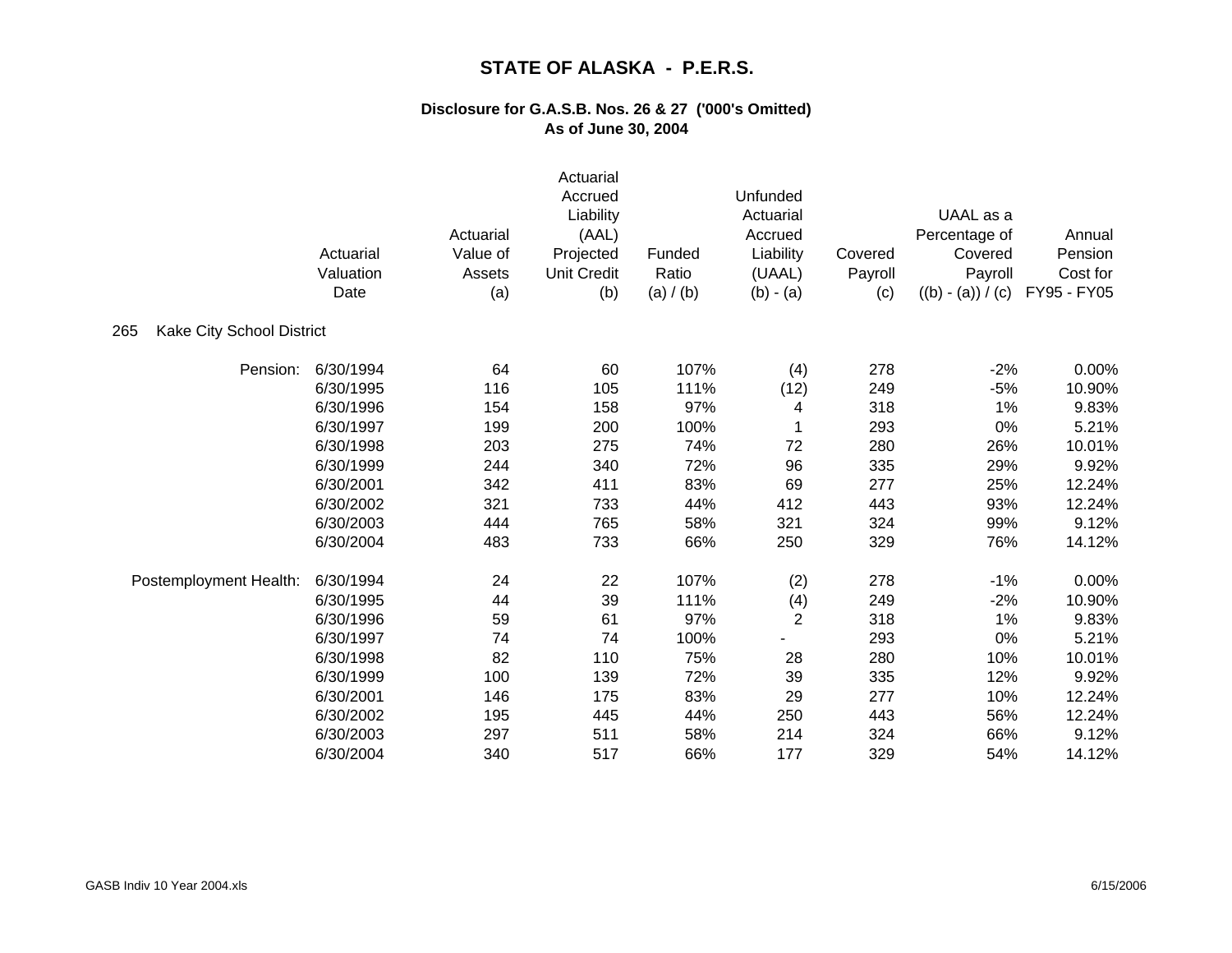|                           | Actuarial<br>Valuation<br>Date | Actuarial<br>Value of<br>Assets<br>(a) | Actuarial<br>Accrued<br>Liability<br>(AAL)<br>Projected<br><b>Unit Credit</b><br>(b) | Funded<br>Ratio<br>(a) / (b) | Unfunded<br>Actuarial<br>Accrued<br>Liability<br>(UAAL)<br>$(b) - (a)$ | Covered<br>Payroll<br>(c) | UAAL as a<br>Percentage of<br>Covered<br>Payroll<br>$((b) - (a)) / (c)$ | Annual<br>Pension<br>Cost for<br>FY95 - FY05 |
|---------------------------|--------------------------------|----------------------------------------|--------------------------------------------------------------------------------------|------------------------------|------------------------------------------------------------------------|---------------------------|-------------------------------------------------------------------------|----------------------------------------------|
| 266<br>Quinhagak, City of |                                |                                        |                                                                                      |                              |                                                                        |                           |                                                                         |                                              |
| Pension:                  | 6/30/1994                      | 2                                      | $\overline{c}$                                                                       | 100%                         |                                                                        | 23                        | 0%                                                                      | 0.00%                                        |
|                           | 6/30/1995                      | 4                                      | 3                                                                                    | 150%                         | (1)                                                                    | 15                        | $-10%$                                                                  | 0.00%                                        |
|                           | 6/30/1996                      | 6                                      | 12                                                                                   | 56%                          | 5                                                                      | 18                        | 28%                                                                     | 10.48%                                       |
|                           | 6/30/1997                      | 9                                      | 19                                                                                   | 46%                          | 10                                                                     | 22                        | 46%                                                                     | 4.37%                                        |
|                           | 6/30/1998                      | 10                                     | 14                                                                                   | 71%                          | 4                                                                      | 28                        | 14%                                                                     | 10.48%                                       |
|                           | 6/30/1999                      | 12                                     | 22                                                                                   | 55%                          | 10                                                                     | 31                        | 32%                                                                     | 15.19%                                       |
|                           | 6/30/2001                      | 19                                     | 18                                                                                   | 106%                         | (1)                                                                    | 50                        | $-2%$                                                                   | 12.33%                                       |
|                           | 6/30/2002                      | 19                                     | 36                                                                                   | 53%                          | 17                                                                     | 27                        | 63%                                                                     | 12.33%                                       |
|                           | 6/30/2003                      | 22                                     | 13                                                                                   | 169%                         | (9)                                                                    | 18                        | $-50%$                                                                  | 5.42%                                        |
|                           | 6/30/2004                      | 20                                     | 1                                                                                    | 3132%                        | (19)                                                                   | 29                        | $-68%$                                                                  | 12.33%                                       |
| Postemployment Health:    | 6/30/1994                      | 1                                      |                                                                                      | 100%                         |                                                                        | 23                        | 0%                                                                      | 0.00%                                        |
|                           | 6/30/1995                      | $\overline{\mathbf{c}}$                |                                                                                      | 150%                         | (1)                                                                    | 15                        | $-4%$                                                                   | 0.00%                                        |
|                           | 6/30/1996                      | 3                                      | 4                                                                                    | 56%                          | $\overline{2}$                                                         | 18                        | 11%                                                                     | 10.48%                                       |
|                           | 6/30/1997                      | 3                                      | 7                                                                                    | 46%                          | 4                                                                      | 22                        | 17%                                                                     | 4.37%                                        |
|                           | 6/30/1998                      | 4                                      | 6                                                                                    | 67%                          | $\overline{c}$                                                         | 28                        | 7%                                                                      | 10.48%                                       |
|                           | 6/30/1999                      | 6                                      | 9                                                                                    | 67%                          | 3                                                                      | 31                        | 10%                                                                     | 15.19%                                       |
|                           | 6/30/2001                      | 9                                      | 9                                                                                    | 100%                         |                                                                        | 50                        | 0%                                                                      | 12.33%                                       |
|                           | 6/30/2002                      | 12                                     | 21                                                                                   | 57%                          | 9                                                                      | 27                        | 33%                                                                     | 12.33%                                       |
|                           | 6/30/2003                      | 14                                     | 8                                                                                    | 175%                         | (6)                                                                    | 18                        | $-33%$                                                                  | 5.42%                                        |
|                           | 6/30/2004                      | 14                                     | 0                                                                                    | 3132%                        | (14)                                                                   | 29                        | $-48%$                                                                  | 12.33%                                       |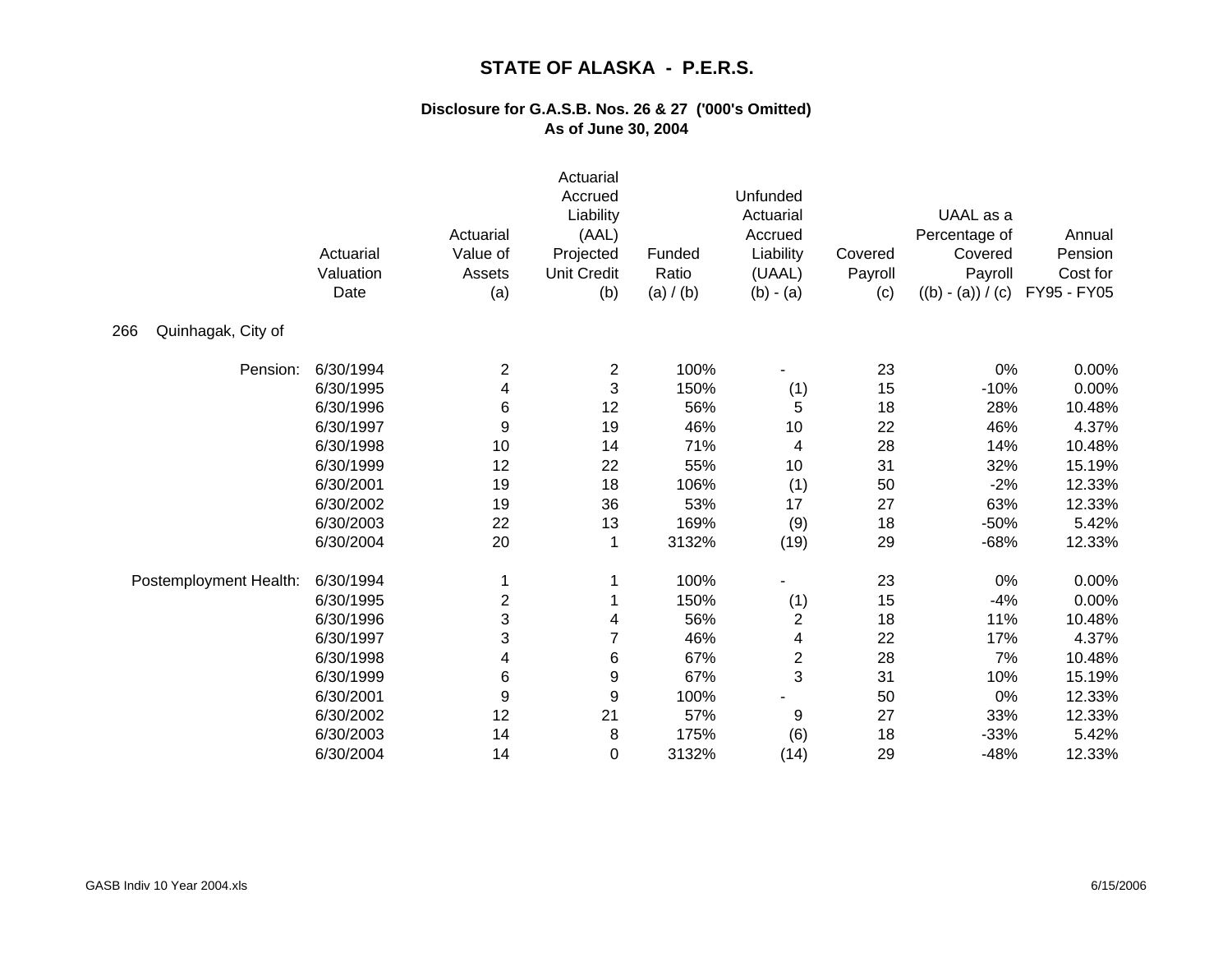|                                          | Actuarial<br>Valuation<br>Date | Actuarial<br>Value of<br>Assets<br>(a) | Actuarial<br>Accrued<br>Liability<br>(AAL)<br>Projected<br><b>Unit Credit</b><br>(b) | Funded<br>Ratio<br>(a) / (b) | Unfunded<br>Actuarial<br>Accrued<br>Liability<br>(UAAL)<br>$(b) - (a)$ | Covered<br>Payroll<br>(c) | UAAL as a<br>Percentage of<br>Covered<br>Payroll<br>$((b) - (a)) / (c)$ | Annual<br>Pension<br>Cost for<br>FY95 - FY05 |
|------------------------------------------|--------------------------------|----------------------------------------|--------------------------------------------------------------------------------------|------------------------------|------------------------------------------------------------------------|---------------------------|-------------------------------------------------------------------------|----------------------------------------------|
| <b>Aleutian Housing Authority</b><br>267 |                                |                                        |                                                                                      |                              |                                                                        |                           |                                                                         |                                              |
| Pension:                                 | 6/30/1994                      | 35                                     | 46                                                                                   | 76%                          | 11                                                                     | 95                        | 12%                                                                     | 0.00%                                        |
|                                          | 6/30/1995                      | 89                                     | 106                                                                                  | 84%                          | 17                                                                     | 243                       | 7%                                                                      | 0.00%                                        |
|                                          | 6/30/1996                      | 169                                    | 173                                                                                  | 98%                          | 4                                                                      | 322                       | 1%                                                                      | 11.78%                                       |
|                                          | 6/30/1997                      | 229                                    | 245                                                                                  | 93%                          | 16                                                                     | 377                       | 4%                                                                      | 7.54%                                        |
|                                          | 6/30/1998                      | 223                                    | 273                                                                                  | 82%                          | 50                                                                     | 226                       | 22%                                                                     | 10.02%                                       |
|                                          | 6/30/1999                      | 268                                    | 333                                                                                  | 80%                          | 65                                                                     | 320                       | 20%                                                                     | 10.40%                                       |
|                                          | 6/30/2001                      | 411                                    | 563                                                                                  | 73%                          | 152                                                                    | 570                       | 27%                                                                     | 11.12%                                       |
|                                          | 6/30/2002                      | 466                                    | 743                                                                                  | 63%                          | 277                                                                    | 463                       | 60%                                                                     | 11.12%                                       |
|                                          | 6/30/2003                      | 595                                    | 742                                                                                  | 80%                          | 147                                                                    | 464                       | 32%                                                                     | 9.16%                                        |
|                                          | 6/30/2004                      | 680                                    | 800                                                                                  | 85%                          | 120                                                                    | 846                       | 14%                                                                     | 14.16%                                       |
| Postemployment Health:                   | 6/30/1994                      | 13                                     | 17                                                                                   | 76%                          | 4                                                                      | 95                        | 4%                                                                      | 0.00%                                        |
|                                          | 6/30/1995                      | 33                                     | 40                                                                                   | 84%                          | 7                                                                      | 243                       | 3%                                                                      | 0.00%                                        |
|                                          | 6/30/1996                      | 65                                     | 67                                                                                   | 98%                          | $\overline{c}$                                                         | 322                       | 1%                                                                      | 11.78%                                       |
|                                          | 6/30/1997                      | 86                                     | 92                                                                                   | 93%                          | 6                                                                      | 377                       | 2%                                                                      | 7.54%                                        |
|                                          | 6/30/1998                      | 90                                     | 110                                                                                  | 82%                          | 20                                                                     | 226                       | 9%                                                                      | 10.02%                                       |
|                                          | 6/30/1999                      | 110                                    | 135                                                                                  | 81%                          | 25                                                                     | 320                       | 8%                                                                      | 10.40%                                       |
|                                          | 6/30/2001                      | 175                                    | 238                                                                                  | 74%                          | 63                                                                     | 570                       | 11%                                                                     | 11.12%                                       |
|                                          | 6/30/2002                      | 283                                    | 451                                                                                  | 63%                          | 168                                                                    | 463                       | 36%                                                                     | 11.12%                                       |
|                                          | 6/30/2003                      | 397                                    | 496                                                                                  | 80%                          | 99                                                                     | 464                       | 21%                                                                     | 9.16%                                        |
|                                          | 6/30/2004                      | 479                                    | 564                                                                                  | 85%                          | 85                                                                     | 846                       | 10%                                                                     | 14.16%                                       |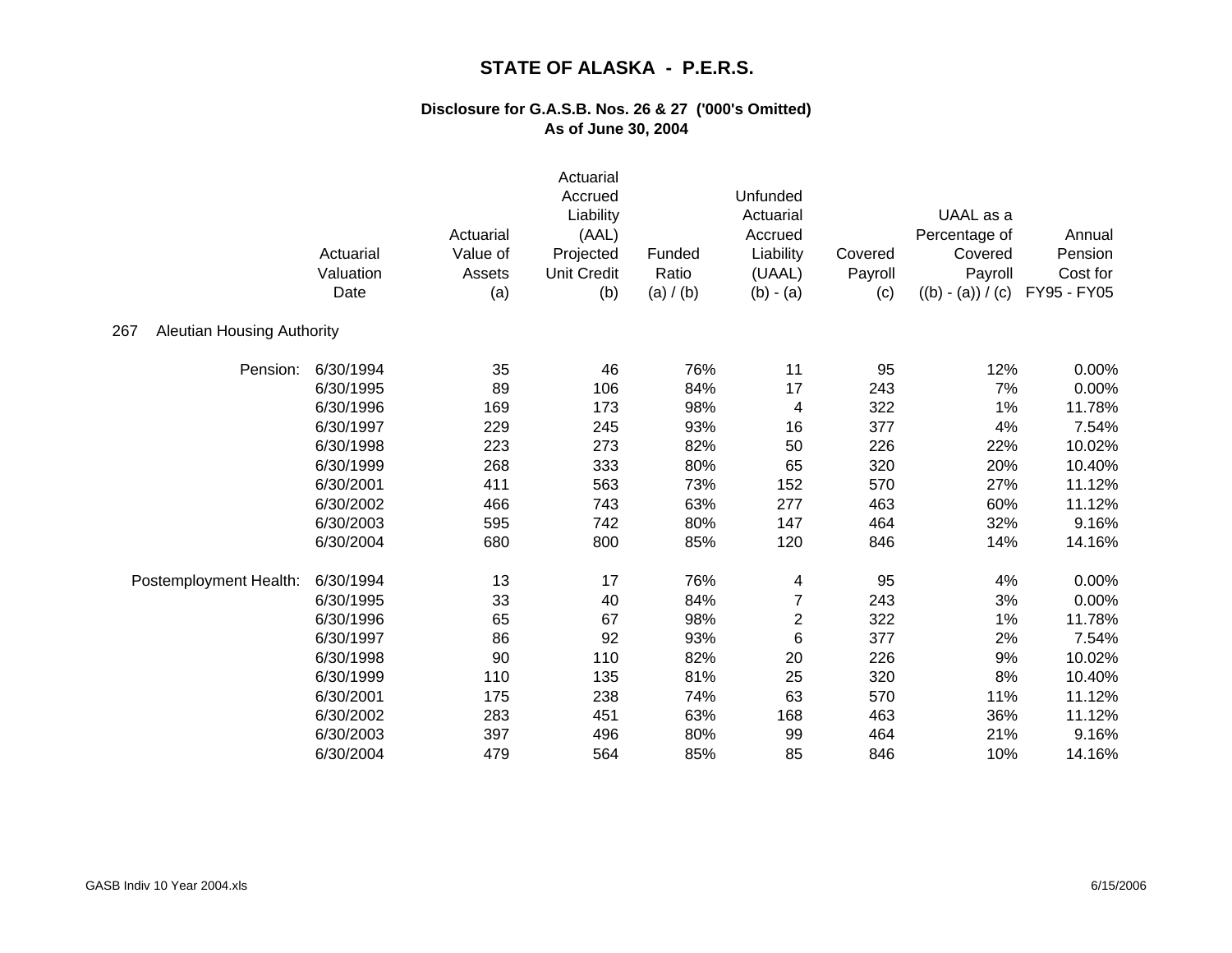|                                                  | Actuarial<br>Valuation<br>Date | Actuarial<br>Value of<br>Assets<br>(a) | Actuarial<br>Accrued<br>Liability<br>(AAL)<br>Projected<br><b>Unit Credit</b><br>(b) | Funded<br>Ratio<br>(a) / (b) | Unfunded<br>Actuarial<br>Accrued<br>Liability<br>(UAAL)<br>$(b) - (a)$ | Covered<br>Payroll<br>(c) | UAAL as a<br>Percentage of<br>Covered<br>Payroll<br>$((b) - (a)) / (c)$ | Annual<br>Pension<br>Cost for<br>FY95 - FY05 |
|--------------------------------------------------|--------------------------------|----------------------------------------|--------------------------------------------------------------------------------------|------------------------------|------------------------------------------------------------------------|---------------------------|-------------------------------------------------------------------------|----------------------------------------------|
| Bering Straits Regional Housing Authority<br>270 |                                |                                        |                                                                                      |                              |                                                                        |                           |                                                                         |                                              |
| Pension:                                         | 6/30/1994                      |                                        |                                                                                      | 0%                           |                                                                        |                           | 0%                                                                      | 0.00%                                        |
|                                                  | 6/30/1995                      | 38                                     | 23                                                                                   | 163%                         | (15)                                                                   | 236                       | $-6%$                                                                   | 0.00%                                        |
|                                                  | 6/30/1996                      | 99                                     | 87                                                                                   | 114%                         | (12)                                                                   | 427                       | $-3%$                                                                   | 0.00%                                        |
|                                                  | 6/30/1997                      | 178                                    | 149                                                                                  | 120%                         | (29)                                                                   | 479                       | $-6%$                                                                   | 4.81%                                        |
|                                                  | 6/30/1998                      | 254                                    | 287                                                                                  | 89%                          | 33                                                                     | 628                       | 5%                                                                      | 9.50%                                        |
|                                                  | 6/30/1999                      | 334                                    | 368                                                                                  | 91%                          | 34                                                                     | 699                       | 5%                                                                      | 9.16%                                        |
|                                                  | 6/30/2001                      | 513                                    | 731                                                                                  | 70%                          | 218                                                                    | 825                       | 26%                                                                     | 9.03%                                        |
|                                                  | 6/30/2002                      | 570                                    | 765                                                                                  | 75%                          | 195                                                                    | 988                       | 20%                                                                     | 9.03%                                        |
|                                                  | 6/30/2003                      | 694                                    | 941                                                                                  | 74%                          | 247                                                                    | 1,042                     | 24%                                                                     | 9.10%                                        |
|                                                  | 6/30/2004                      | 761                                    | 889                                                                                  | 86%                          | 128                                                                    | 1,009                     | 13%                                                                     | 14.10%                                       |
| Postemployment Health:                           | 6/30/1994                      |                                        |                                                                                      | 0%                           |                                                                        |                           | 0%                                                                      | 0.00%                                        |
|                                                  | 6/30/1995                      | 14                                     | 9                                                                                    | 163%                         | (5)                                                                    | 236                       | $-2%$                                                                   | 0.00%                                        |
|                                                  | 6/30/1996                      | 38                                     | 33                                                                                   | 114%                         | (5)                                                                    | 427                       | $-1%$                                                                   | 0.00%                                        |
|                                                  | 6/30/1997                      | 67                                     | 56                                                                                   | 120%                         | (11)                                                                   | 479                       | $-2%$                                                                   | 4.81%                                        |
|                                                  | 6/30/1998                      | 102                                    | 115                                                                                  | 89%                          | 13                                                                     | 628                       | 2%                                                                      | 9.50%                                        |
|                                                  | 6/30/1999                      | 136                                    | 150                                                                                  | 91%                          | 14                                                                     | 699                       | 2%                                                                      | 9.16%                                        |
|                                                  | 6/30/2001                      | 218                                    | 310                                                                                  | 70%                          | 92                                                                     | 825                       | 11%                                                                     | 9.03%                                        |
|                                                  | 6/30/2002                      | 346                                    | 465                                                                                  | 74%                          | 119                                                                    | 988                       | 12%                                                                     | 9.03%                                        |
|                                                  | 6/30/2003                      | 464                                    | 629                                                                                  | 74%                          | 165                                                                    | 1,042                     | 16%                                                                     | 9.10%                                        |
|                                                  | 6/30/2004                      | 536                                    | 627                                                                                  | 86%                          | 91                                                                     | 1,009                     | 9%                                                                      | 14.10%                                       |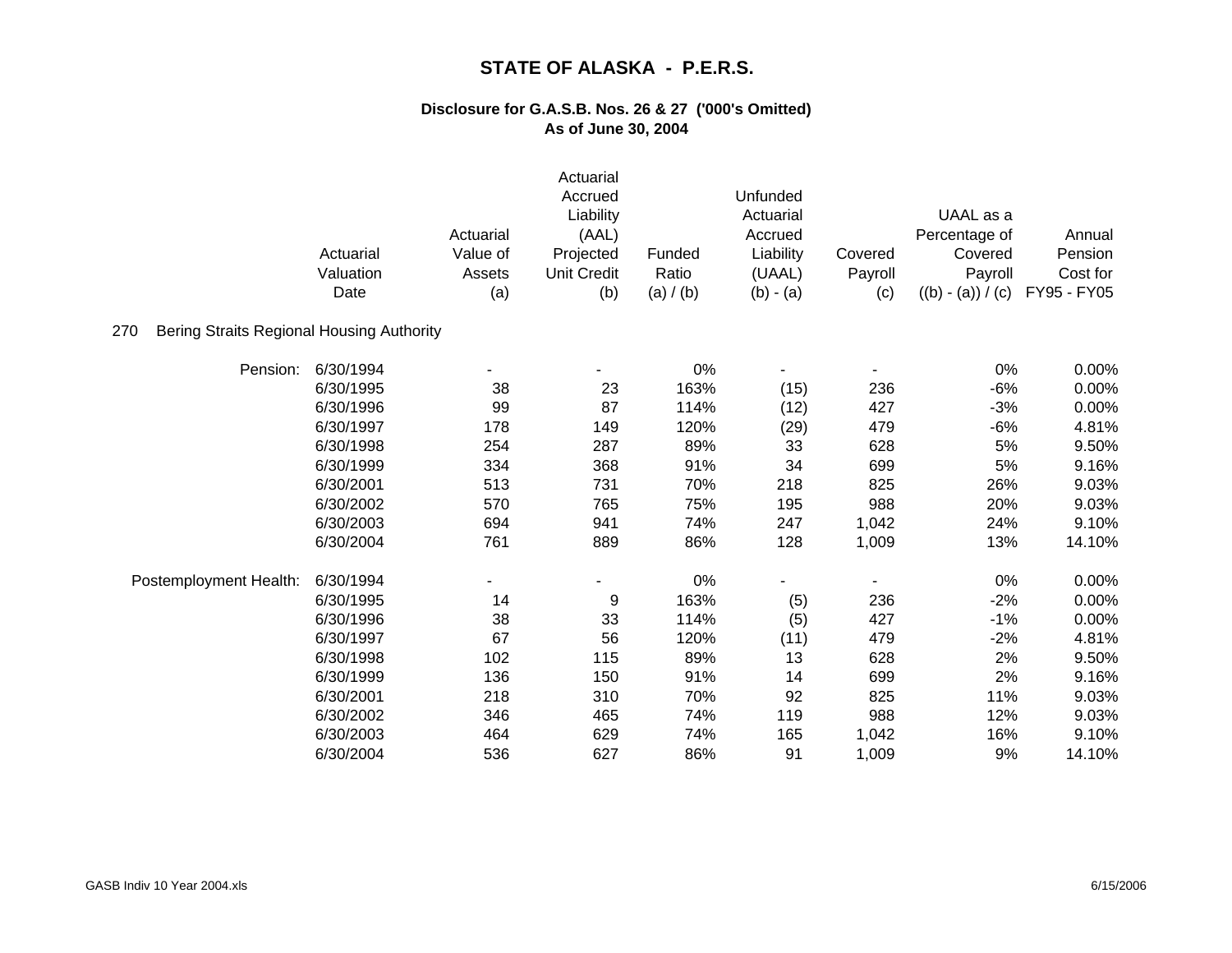|                        | Actuarial<br>Valuation<br>Date | Actuarial<br>Value of<br>Assets<br>(a) | Actuarial<br>Accrued<br>Liability<br>(AAL)<br>Projected<br><b>Unit Credit</b><br>(b) | Funded<br>Ratio<br>(a) / (b) | Unfunded<br>Actuarial<br>Accrued<br>Liability<br>(UAAL)<br>$(b) - (a)$ | Covered<br>Payroll<br>(c) | UAAL as a<br>Percentage of<br>Covered<br>Payroll<br>$((b) - (a)) / (c)$ | Annual<br>Pension<br>Cost for<br>FY95 - FY05 |
|------------------------|--------------------------------|----------------------------------------|--------------------------------------------------------------------------------------|------------------------------|------------------------------------------------------------------------|---------------------------|-------------------------------------------------------------------------|----------------------------------------------|
| Egegik, City of<br>271 |                                |                                        |                                                                                      |                              |                                                                        |                           |                                                                         |                                              |
| Pension:               | 6/30/1994                      |                                        |                                                                                      | 0%                           |                                                                        |                           | 0%                                                                      | 0.00%                                        |
|                        | 6/30/1995                      |                                        |                                                                                      | 0%                           |                                                                        |                           | 0%                                                                      | 0.00%                                        |
|                        | 6/30/1996                      | 14                                     | 14                                                                                   | 100%                         |                                                                        |                           | 0%                                                                      | 0.00%                                        |
|                        | 6/30/1997                      | 26                                     | 26                                                                                   | 100%                         |                                                                        | 64                        | 0%                                                                      | 0.00%                                        |
|                        | 6/30/1998                      | 31                                     | 53                                                                                   | 58%                          | 22                                                                     | 110                       | 20%                                                                     | 5.00%                                        |
|                        | 6/30/1999                      | 61                                     | 50                                                                                   | 122%                         | (11)                                                                   | 26                        | $-42%$                                                                  | 9.84%                                        |
|                        | 6/30/2001                      | 79                                     | 63                                                                                   | 125%                         | (16)                                                                   | 99                        | $-16%$                                                                  | 3.28%                                        |
|                        | 6/30/2002                      | 69                                     | 79                                                                                   | 87%                          | 10                                                                     | 90                        | 11%                                                                     | 3.28%                                        |
|                        | 6/30/2003                      | 65                                     | 87                                                                                   | 75%                          | 22                                                                     | 67                        | 33%                                                                     | 3.80%                                        |
|                        | 6/30/2004                      | 52                                     | 89                                                                                   | 59%                          | 37                                                                     | 72                        | 51%                                                                     | 8.80%                                        |
| Postemployment Health: | 6/30/1994                      |                                        |                                                                                      | 0%                           |                                                                        |                           | 0%                                                                      | 0.00%                                        |
|                        | 6/30/1995                      |                                        |                                                                                      | 0%                           |                                                                        |                           | 0%                                                                      | 0.00%                                        |
|                        | 6/30/1996                      | 6                                      | 6                                                                                    | 100%                         |                                                                        |                           | 0%                                                                      | 0.00%                                        |
|                        | 6/30/1997                      | 10                                     | 10                                                                                   | 100%                         |                                                                        | 64                        | 0%                                                                      | 0.00%                                        |
|                        | 6/30/1998                      | 13                                     | 22                                                                                   | 59%                          | 9                                                                      | 110                       | 8%                                                                      | 5.00%                                        |
|                        | 6/30/1999                      | 26                                     | 21                                                                                   | 124%                         | (5)                                                                    | 26                        | $-19%$                                                                  | 9.84%                                        |
|                        | 6/30/2001                      | 34                                     | 28                                                                                   | 121%                         | (6)                                                                    | 99                        | $-6%$                                                                   | 3.28%                                        |
|                        | 6/30/2002                      | 41                                     | 48                                                                                   | 85%                          | $\overline{7}$                                                         | 90                        | 8%                                                                      | 3.28%                                        |
|                        | 6/30/2003                      | 44                                     | 58                                                                                   | 76%                          | 14                                                                     | 67                        | 21%                                                                     | 3.80%                                        |
|                        | 6/30/2004                      | 37                                     | 63                                                                                   | 59%                          | 26                                                                     | 72                        | 36%                                                                     | 8.80%                                        |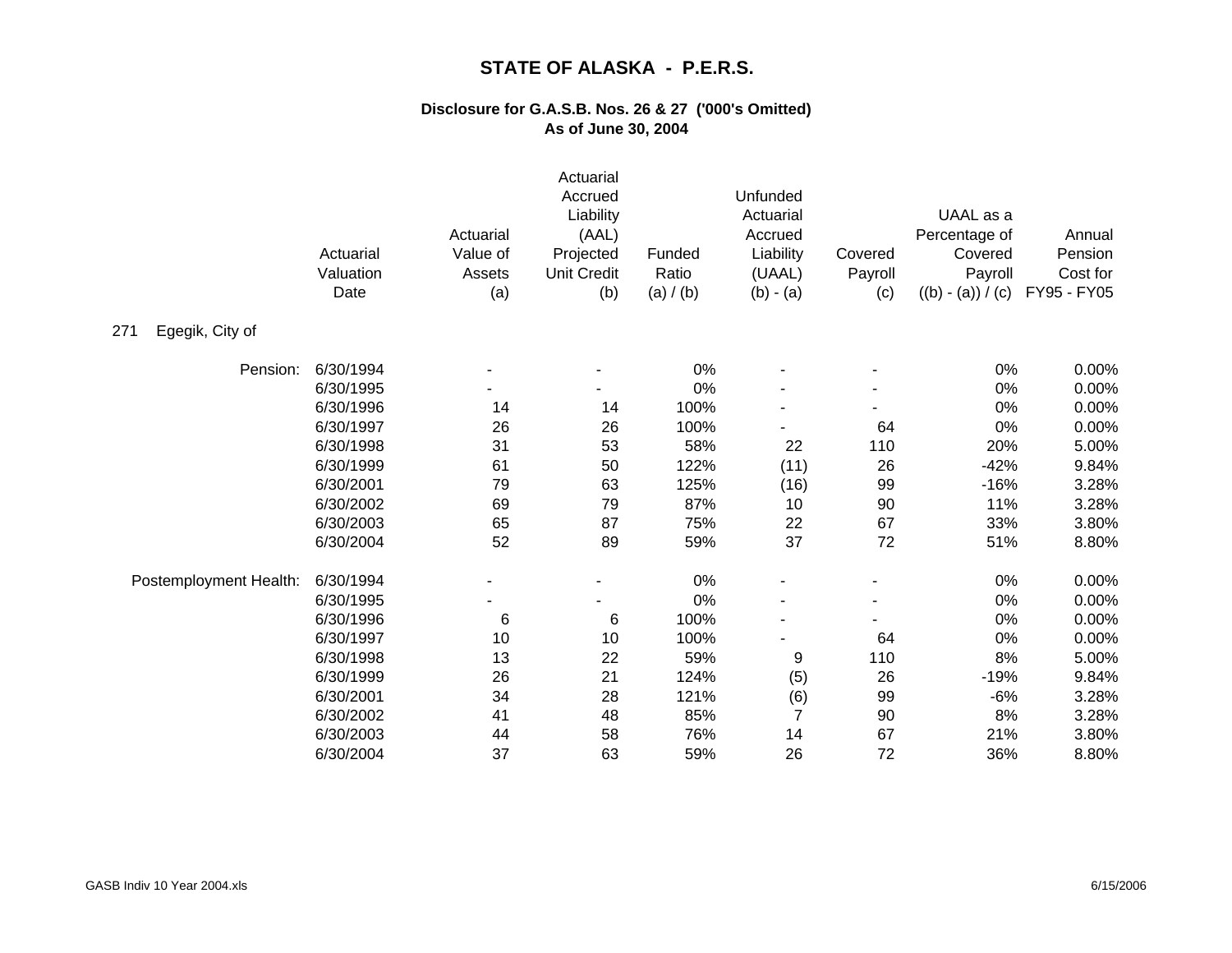|                          | Actuarial<br>Valuation<br>Date | Actuarial<br>Value of<br>Assets<br>(a) | Actuarial<br>Accrued<br>Liability<br>(AAL)<br>Projected<br><b>Unit Credit</b><br>(b) | Funded<br>Ratio<br>(a) / (b) | Unfunded<br>Actuarial<br>Accrued<br>Liability<br>(UAAL)<br>$(b) - (a)$ | Covered<br>Payroll<br>(c) | UAAL as a<br>Percentage of<br>Covered<br>Payroll<br>$((b) - (a)) / (c)$ | Annual<br>Pension<br>Cost for<br>FY95 - FY05 |
|--------------------------|--------------------------------|----------------------------------------|--------------------------------------------------------------------------------------|------------------------------|------------------------------------------------------------------------|---------------------------|-------------------------------------------------------------------------|----------------------------------------------|
| 275<br>Ilisagvik College |                                |                                        |                                                                                      |                              |                                                                        |                           |                                                                         |                                              |
| Pension:                 | 6/30/1994                      |                                        |                                                                                      | 0%                           |                                                                        |                           | 0%                                                                      | 0.00%                                        |
|                          | 6/30/1995                      |                                        |                                                                                      | 0%                           |                                                                        |                           | 0%                                                                      | 0.00%                                        |
|                          | 6/30/1996                      |                                        |                                                                                      | 0%                           |                                                                        |                           | 0%                                                                      | 0.00%                                        |
|                          | 6/30/1997                      |                                        | 1,016                                                                                | 0%                           | 1,016                                                                  | 4,786                     | 21%                                                                     | 0.00%                                        |
|                          | 6/30/1998                      | 1,534                                  | 1,454                                                                                | 106%                         | (80)                                                                   | 5,228                     | $-2%$                                                                   | 9.85%                                        |
|                          | 6/30/1999                      | 2,260                                  | 1,982                                                                                | 114%                         | (278)                                                                  | 5,728                     | $-5%$                                                                   | 9.11%                                        |
|                          | 6/30/2001                      | 3,140                                  | 3,093                                                                                | 102%                         | (47)                                                                   | 5,017                     | $-1%$                                                                   | 8.22%                                        |
|                          | 6/30/2002                      | 3,244                                  | 3,861                                                                                | 84%                          | 617                                                                    | 3,647                     | 17%                                                                     | 8.22%                                        |
|                          | 6/30/2003                      | 4,111                                  | 4,185                                                                                | 98%                          | 74                                                                     | 3,985                     | 2%                                                                      | 5.48%                                        |
|                          | 6/30/2004                      | 4,447                                  | 4,625                                                                                | 96%                          | 178                                                                    | 3,603                     | 5%                                                                      | 10.48%                                       |
| Postemployment Health:   | 6/30/1994                      |                                        |                                                                                      | $0\%$                        |                                                                        |                           | 0%                                                                      | 0.00%                                        |
|                          | 6/30/1995                      |                                        |                                                                                      | 0%                           |                                                                        |                           | 0%                                                                      | 0.00%                                        |
|                          | 6/30/1996                      |                                        |                                                                                      | 0%                           |                                                                        |                           | 0%                                                                      | 0.00%                                        |
|                          | 6/30/1997                      |                                        | 379                                                                                  | 0%                           | 379                                                                    | 4,786                     | 8%                                                                      | 0.00%                                        |
|                          | 6/30/1998                      | 613                                    | 581                                                                                  | 106%                         | (32)                                                                   | 5,228                     | $-1%$                                                                   | 9.85%                                        |
|                          | 6/30/1999                      | 917                                    | 804                                                                                  | 114%                         | (113)                                                                  | 5,728                     | $-2%$                                                                   | 9.11%                                        |
|                          | 6/30/2001                      | 1,330                                  | 1,311                                                                                | 101%                         | (19)                                                                   | 5,017                     | 0%                                                                      | 8.22%                                        |
|                          | 6/30/2002                      | 1,971                                  | 2,346                                                                                | 84%                          | 375                                                                    | 3,647                     | 10%                                                                     | 8.22%                                        |
|                          | 6/30/2003                      | 2,748                                  | 2,797                                                                                | 98%                          | 49                                                                     | 3,985                     | 1%                                                                      | 5.48%                                        |
|                          | 6/30/2004                      | 3,136                                  | 3,261                                                                                | 96%                          | 125                                                                    | 3,603                     | 3%                                                                      | 10.48%                                       |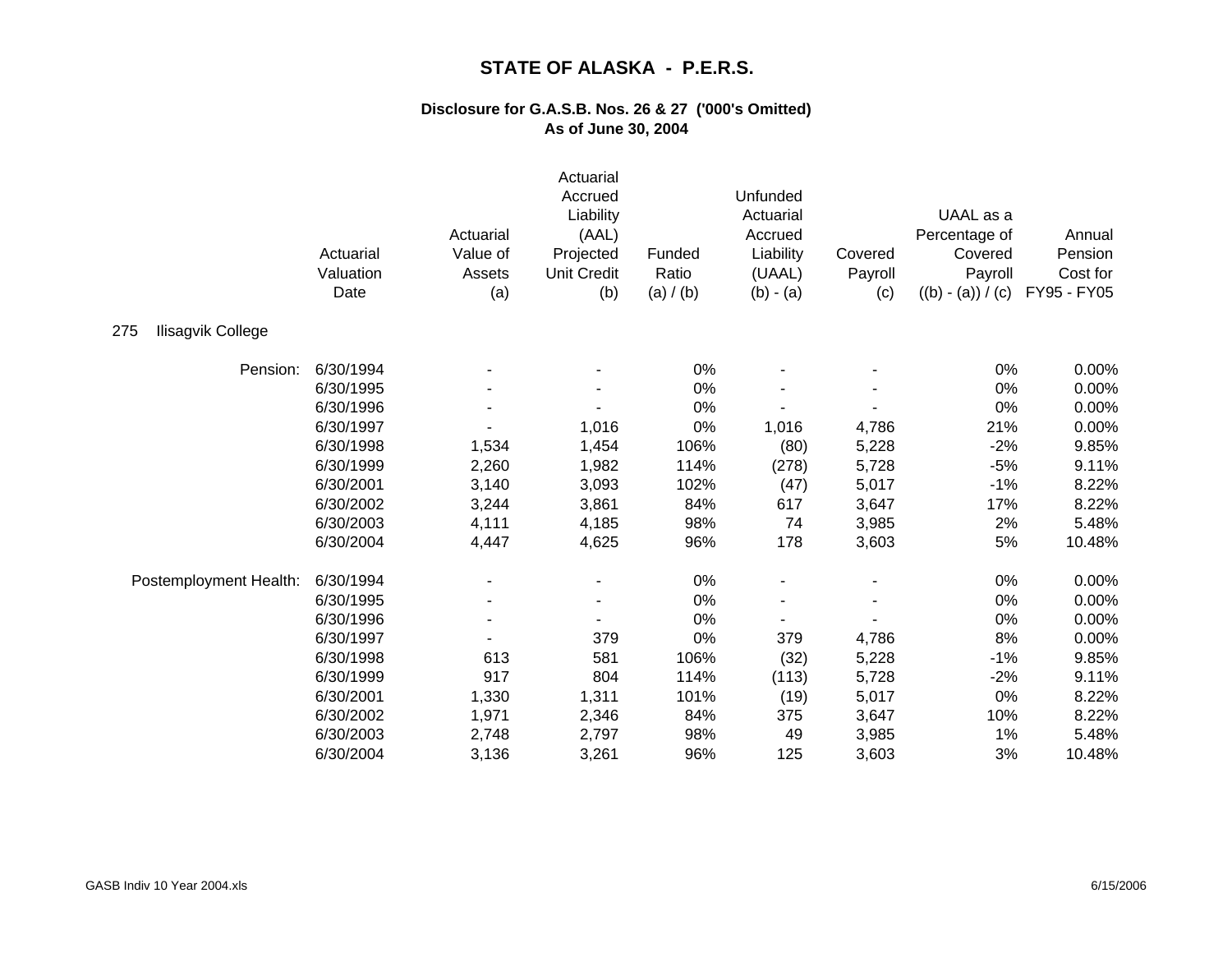|                                            | Actuarial<br>Valuation<br>Date | Actuarial<br>Value of<br>Assets<br>(a) | Actuarial<br>Accrued<br>Liability<br>(AAL)<br>Projected<br><b>Unit Credit</b><br>(b) | Funded<br>Ratio<br>(a) / (b) | Unfunded<br>Actuarial<br>Accrued<br>Liability<br>(UAAL)<br>$(b) - (a)$ | Covered<br>Payroll<br>(c) | UAAL as a<br>Percentage of<br>Covered<br>Payroll<br>$((b) - (a)) / (c)$ | Annual<br>Pension<br>Cost for<br>FY95 - FY05 |
|--------------------------------------------|--------------------------------|----------------------------------------|--------------------------------------------------------------------------------------|------------------------------|------------------------------------------------------------------------|---------------------------|-------------------------------------------------------------------------|----------------------------------------------|
| North Pacific Rim Housing Authority<br>276 |                                |                                        |                                                                                      |                              |                                                                        |                           |                                                                         |                                              |
| Pension:                                   | 6/30/1994                      |                                        |                                                                                      | 0%                           |                                                                        |                           | 0%                                                                      | 0.00%                                        |
|                                            | 6/30/1995                      |                                        |                                                                                      | 0%                           |                                                                        |                           | 0%                                                                      | 0.00%                                        |
|                                            | 6/30/1996                      |                                        |                                                                                      | 0%                           |                                                                        |                           | 0%                                                                      | 0.00%                                        |
|                                            | 6/30/1997                      |                                        |                                                                                      | 0%                           |                                                                        |                           | 0%                                                                      | 0.00%                                        |
|                                            | 6/30/1998                      |                                        |                                                                                      | 0%                           |                                                                        |                           | 0%                                                                      | 0.00%                                        |
|                                            | 6/30/1999                      | (131)                                  | 158                                                                                  | $-83%$                       | 289                                                                    | 756                       | 38%                                                                     | 14.50%                                       |
|                                            | 6/30/2001                      | 276                                    | 340                                                                                  | 81%                          | 64                                                                     | 797                       | 8%                                                                      | 9.04%                                        |
|                                            | 6/30/2002                      | 311                                    | 451                                                                                  | 69%                          | 140                                                                    | 866                       | 16%                                                                     | 9.04%                                        |
|                                            | 6/30/2003                      | 481                                    | 542                                                                                  | 89%                          | 61                                                                     | 932                       | 7%                                                                      | 6.58%                                        |
|                                            | 6/30/2004                      | 563                                    | 678                                                                                  | 83%                          | 115                                                                    | 921                       | 13%                                                                     | 11.58%                                       |
| Postemployment Health:                     | 6/30/1994                      |                                        |                                                                                      | 0%                           |                                                                        |                           | 0%                                                                      | 0.00%                                        |
|                                            | 6/30/1995                      |                                        |                                                                                      | 0%                           |                                                                        |                           | 0%                                                                      | 0.00%                                        |
|                                            | 6/30/1996                      |                                        |                                                                                      | 0%                           |                                                                        |                           | 0%                                                                      | 0.00%                                        |
|                                            | 6/30/1997                      |                                        |                                                                                      | 0%                           |                                                                        |                           | 0%                                                                      | 0.00%                                        |
|                                            | 6/30/1998                      |                                        |                                                                                      | 0%                           |                                                                        |                           | 0%                                                                      | 0.00%                                        |
|                                            | 6/30/1999                      | (54)                                   | 65                                                                                   | $-83%$                       | 119                                                                    | 756                       | 16%                                                                     | 14.50%                                       |
|                                            | 6/30/2001                      | 117                                    | 144                                                                                  | 81%                          | 27                                                                     | 797                       | $3%$                                                                    | 9.04%                                        |
|                                            | 6/30/2002                      | 189                                    | 274                                                                                  | 69%                          | 85                                                                     | 866                       | 10%                                                                     | 9.04%                                        |
|                                            | 6/30/2003                      | 321                                    | 362                                                                                  | 89%                          | 41                                                                     | 932                       | 4%                                                                      | 6.58%                                        |
|                                            | 6/30/2004                      | 397                                    | 478                                                                                  | 83%                          | 81                                                                     | 921                       | 9%                                                                      | 11.58%                                       |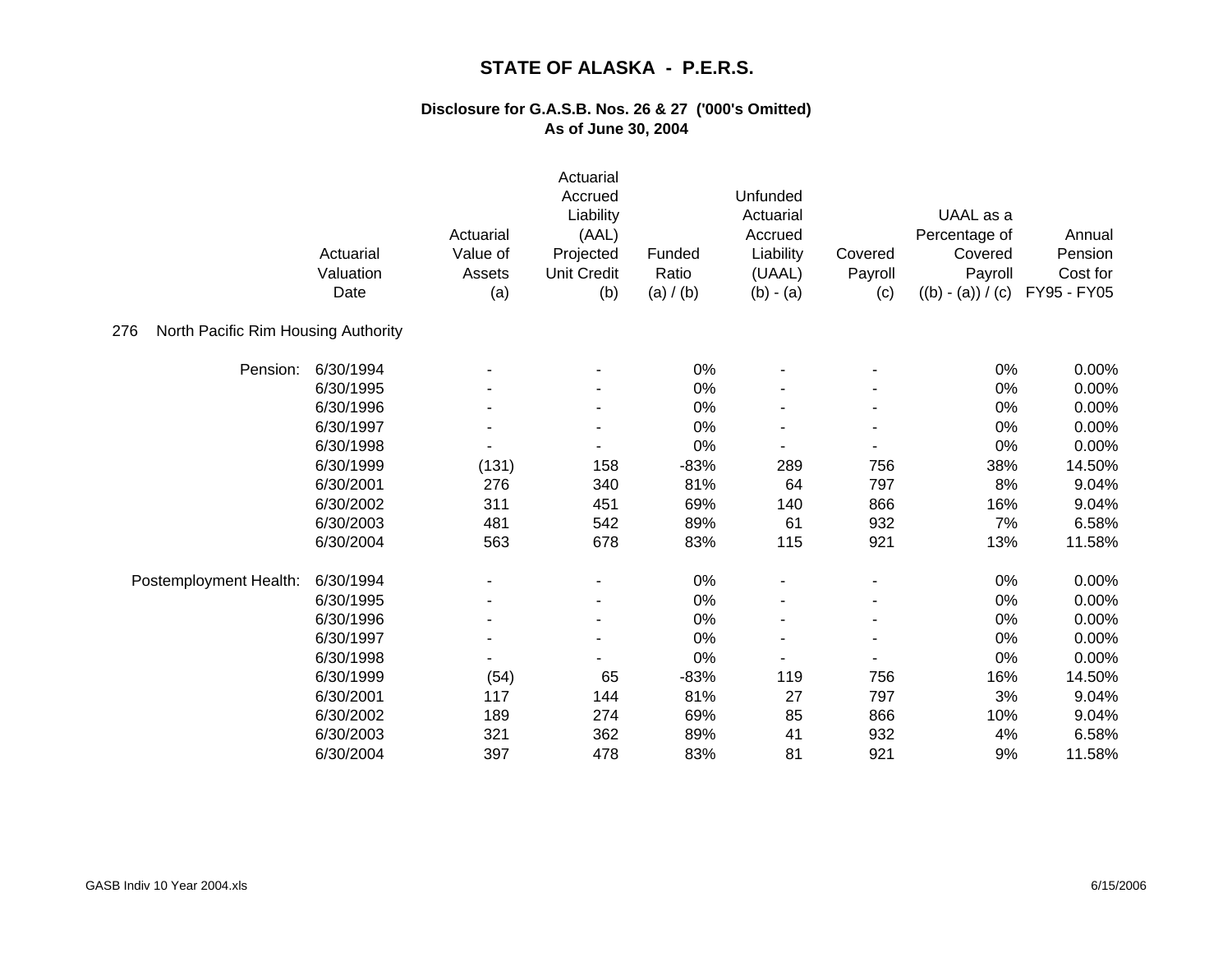|                        | Actuarial<br>Valuation<br>Date | Actuarial<br>Value of<br>Assets<br>(a) | Actuarial<br>Accrued<br>Liability<br>(AAL)<br>Projected<br><b>Unit Credit</b><br>(b) | Funded<br>Ratio<br>(a) / (b) | Unfunded<br>Actuarial<br>Accrued<br>Liability<br>(UAAL)<br>$(b) - (a)$ | Covered<br>Payroll<br>(c) | UAAL as a<br>Percentage of<br>Covered<br>Payroll<br>$((b) - (a)) / (c)$ | Annual<br>Pension<br>Cost for<br>FY95 - FY05 |
|------------------------|--------------------------------|----------------------------------------|--------------------------------------------------------------------------------------|------------------------------|------------------------------------------------------------------------|---------------------------|-------------------------------------------------------------------------|----------------------------------------------|
| Saxman Seaport<br>278  |                                |                                        |                                                                                      |                              |                                                                        |                           |                                                                         |                                              |
| Pension:               | 6/30/1994                      |                                        |                                                                                      | 0%                           |                                                                        |                           | 0%                                                                      | 0.00%                                        |
|                        | 6/30/1995                      |                                        |                                                                                      | 0%                           |                                                                        |                           | 0%                                                                      | 0.00%                                        |
|                        | 6/30/1996                      |                                        |                                                                                      | 0%                           |                                                                        |                           | 0%                                                                      | 0.00%                                        |
|                        | 6/30/1997                      |                                        |                                                                                      | 0%                           |                                                                        |                           | 0%                                                                      | 0.00%                                        |
|                        | 6/30/1998                      |                                        |                                                                                      | 0%                           |                                                                        |                           | 0%                                                                      | 0.00%                                        |
|                        | 6/30/1999                      | 8                                      | 14                                                                                   | 57%                          | 6                                                                      | 60                        | 10%                                                                     | 9.89%                                        |
|                        | 6/30/2001                      | 24                                     | 53                                                                                   | 45%                          | 29                                                                     | 108                       | 27%                                                                     | 9.70%                                        |
|                        | 6/30/2002                      | 36                                     | 65                                                                                   | 55%                          | 29                                                                     | 35                        | 83%                                                                     | 9.70%                                        |
|                        | 6/30/2003                      | 42                                     | 80                                                                                   | 53%                          | 38                                                                     | 65                        | 58%                                                                     | 9.14%                                        |
|                        | 6/30/2004                      | 42                                     | 80                                                                                   | 52%                          | 38                                                                     | 68                        | 55%                                                                     | 14.14%                                       |
| Postemployment Health: | 6/30/1994                      |                                        |                                                                                      | 0%                           |                                                                        |                           | 0%                                                                      | 0.00%                                        |
|                        | 6/30/1995                      |                                        |                                                                                      | 0%                           |                                                                        |                           | 0%                                                                      | 0.00%                                        |
|                        | 6/30/1996                      |                                        |                                                                                      | 0%                           |                                                                        |                           | 0%                                                                      | 0.00%                                        |
|                        | 6/30/1997                      |                                        |                                                                                      | 0%                           |                                                                        |                           | 0%                                                                      | 0.00%                                        |
|                        | 6/30/1998                      |                                        |                                                                                      | 0%                           |                                                                        |                           | 0%                                                                      | 0.00%                                        |
|                        | 6/30/1999                      | 4                                      | 7                                                                                    | 57%                          | 3                                                                      | 60                        | 5%                                                                      | 9.89%                                        |
|                        | 6/30/2001                      | 11                                     | 24                                                                                   | 46%                          | 13                                                                     | 108                       | 12%                                                                     | 9.70%                                        |
|                        | 6/30/2002                      | 22                                     | 40                                                                                   | 55%                          | 18                                                                     | 35                        | 51%                                                                     | 9.70%                                        |
|                        | 6/30/2003                      | 28                                     | 54                                                                                   | 52%                          | 26                                                                     | 65                        | 40%                                                                     | 9.14%                                        |
|                        | 6/30/2004                      | 29                                     | 56                                                                                   | 52%                          | 27                                                                     | 68                        | 39%                                                                     | 14.14%                                       |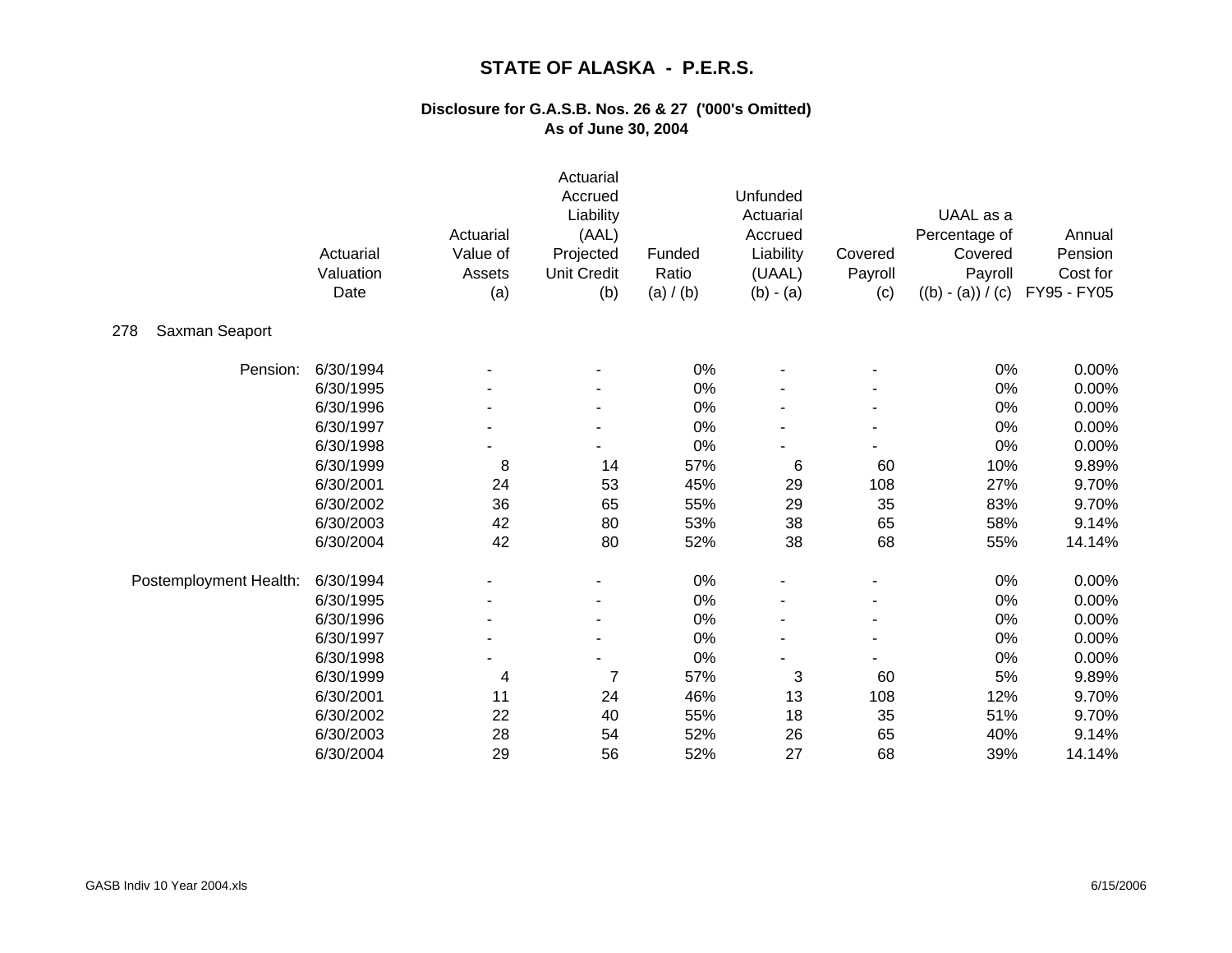|                                                 | Actuarial<br>Valuation<br>Date | Actuarial<br>Value of<br>Assets<br>(a) | Actuarial<br>Accrued<br>Liability<br>(AAL)<br>Projected<br><b>Unit Credit</b><br>(b) | Funded<br>Ratio<br>(a) / (b) | Unfunded<br>Actuarial<br>Accrued<br>Liability<br>(UAAL)<br>$(b) - (a)$ | Covered<br>Payroll<br>(c) | UAAL as a<br>Percentage of<br>Covered<br>Payroll<br>$((b) - (a)) / (c)$ | Annual<br>Pension<br>Cost for<br>FY95 - FY05 |
|-------------------------------------------------|--------------------------------|----------------------------------------|--------------------------------------------------------------------------------------|------------------------------|------------------------------------------------------------------------|---------------------------|-------------------------------------------------------------------------|----------------------------------------------|
| Tlingit-Haida Regional Housing Authority<br>279 |                                |                                        |                                                                                      |                              |                                                                        |                           |                                                                         |                                              |
| Pension:                                        | 6/30/1994                      |                                        |                                                                                      | 0%                           |                                                                        |                           | 0%                                                                      | 0.00%                                        |
|                                                 | 6/30/1995                      |                                        |                                                                                      | 0%                           |                                                                        |                           | 0%                                                                      | 0.00%                                        |
|                                                 | 6/30/1996                      |                                        |                                                                                      | 0%                           |                                                                        |                           | 0%                                                                      | 0.00%                                        |
|                                                 | 6/30/1997                      |                                        |                                                                                      | 0%                           |                                                                        |                           | 0%                                                                      | 0.00%                                        |
|                                                 | 6/30/1998                      |                                        |                                                                                      | 0%                           |                                                                        |                           | 0%                                                                      | 0.00%                                        |
|                                                 | 6/30/1999                      | 105                                    | 133                                                                                  | 79%                          | 28                                                                     | 806                       | 3%                                                                      | 9.89%                                        |
|                                                 | 6/30/2001                      | 366                                    | 998                                                                                  | 37%                          | 632                                                                    | 1,665                     | 38%                                                                     | 8.75%                                        |
|                                                 | 6/30/2002                      | 494                                    | 1,416                                                                                | 35%                          | 922                                                                    | 1,783                     | 52%                                                                     | 8.75%                                        |
|                                                 | 6/30/2003                      | 829                                    | 1,716                                                                                | 48%                          | 887                                                                    | 1,744                     | 51%                                                                     | 10.52%                                       |
|                                                 | 6/30/2004                      | 1,254                                  | 2,101                                                                                | 60%                          | 847                                                                    | 1,847                     | 46%                                                                     | 15.52%                                       |
| Postemployment Health:                          | 6/30/1994                      |                                        |                                                                                      | 0%                           |                                                                        |                           | 0%                                                                      | 0.00%                                        |
|                                                 | 6/30/1995                      |                                        |                                                                                      | 0%                           |                                                                        |                           | 0%                                                                      | 0.00%                                        |
|                                                 | 6/30/1996                      |                                        |                                                                                      | 0%                           |                                                                        |                           | 0%                                                                      | 0.00%                                        |
|                                                 | 6/30/1997                      |                                        |                                                                                      | 0%                           |                                                                        |                           | 0%                                                                      | 0.00%                                        |
|                                                 | 6/30/1998                      |                                        |                                                                                      | 0%                           |                                                                        |                           | 0%                                                                      | 0.00%                                        |
|                                                 | 6/30/1999                      | 43                                     | 54                                                                                   | 80%                          | 11                                                                     | 806                       | 1%                                                                      | 9.89%                                        |
|                                                 | 6/30/2001                      | 156                                    | 423                                                                                  | 37%                          | 267                                                                    | 1,665                     | 16%                                                                     | 8.75%                                        |
|                                                 | 6/30/2002                      | 300                                    | 861                                                                                  | 35%                          | 561                                                                    | 1,783                     | 31%                                                                     | 8.75%                                        |
|                                                 | 6/30/2003                      | 554                                    | 1,147                                                                                | 48%                          | 593                                                                    | 1,744                     | 34%                                                                     | 10.52%                                       |
|                                                 | 6/30/2004                      | 884                                    | 1,481                                                                                | 60%                          | 597                                                                    | 1,847                     | 32%                                                                     | 15.52%                                       |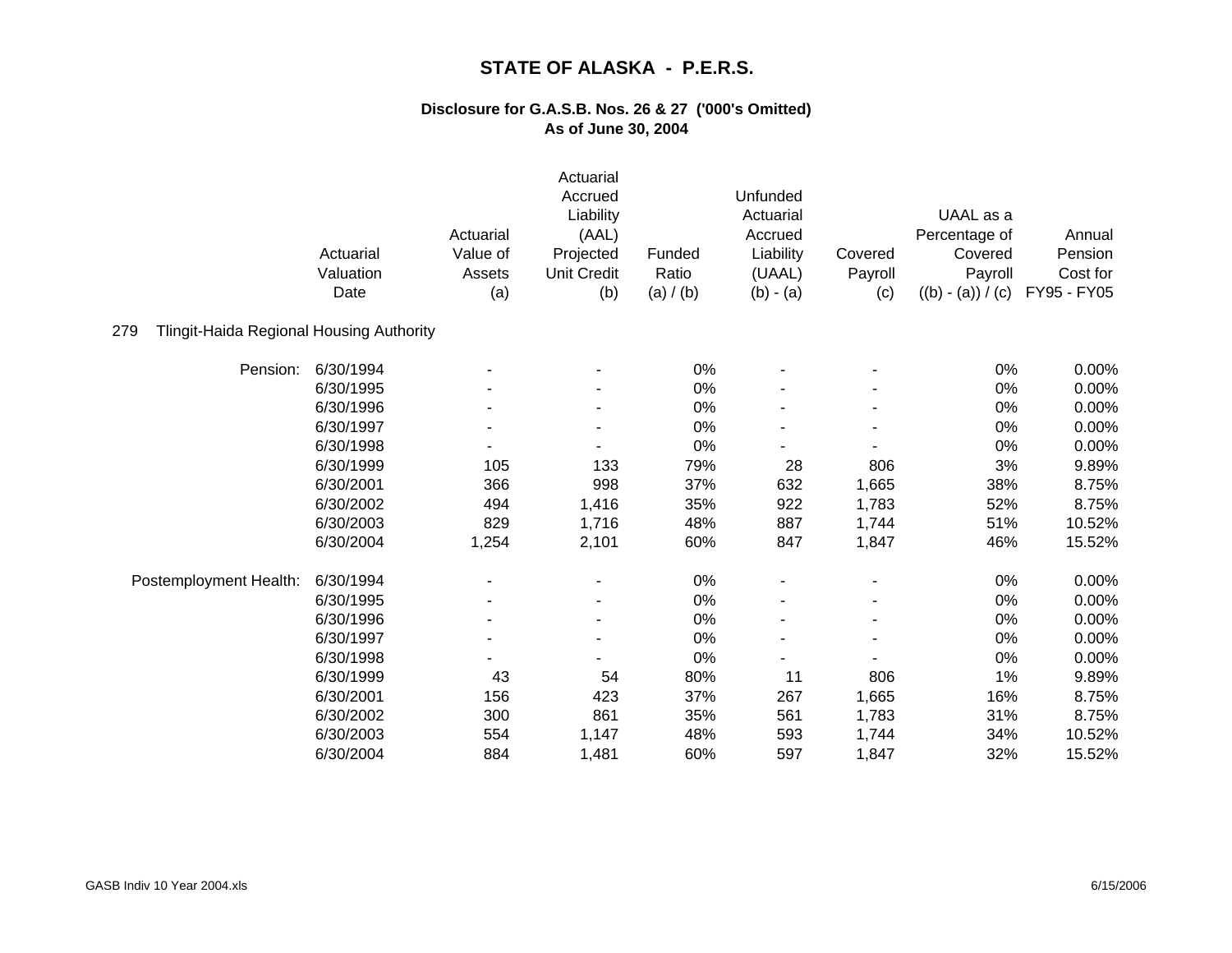|                             | Actuarial<br>Valuation<br>Date | Actuarial<br>Value of<br>Assets<br>(a) | Actuarial<br>Accrued<br>Liability<br>(AAL)<br>Projected<br><b>Unit Credit</b><br>(b) | Funded<br>Ratio<br>(a) / (b) | Unfunded<br>Actuarial<br>Accrued<br>Liability<br>(UAAL)<br>$(b) - (a)$ | Covered<br>Payroll<br>(c) | UAAL as a<br>Percentage of<br>Covered<br>Payroll<br>$((b) - (a)) / (c)$ | Annual<br>Pension<br>Cost for<br>FY95 - FY05 |
|-----------------------------|--------------------------------|----------------------------------------|--------------------------------------------------------------------------------------|------------------------------|------------------------------------------------------------------------|---------------------------|-------------------------------------------------------------------------|----------------------------------------------|
| Toksook Bay, City of<br>280 |                                |                                        |                                                                                      |                              |                                                                        |                           |                                                                         |                                              |
| Pension:                    | 6/30/1994                      |                                        |                                                                                      | 0%                           |                                                                        |                           | 0%                                                                      | 0.00%                                        |
|                             | 6/30/1995                      |                                        |                                                                                      | 0%                           |                                                                        |                           | 0%                                                                      | 0.00%                                        |
|                             | 6/30/1996                      |                                        |                                                                                      | 0%                           |                                                                        |                           | 0%                                                                      | 0.00%                                        |
|                             | 6/30/1997                      |                                        |                                                                                      | $0\%$                        |                                                                        |                           | 0%                                                                      | 0.00%                                        |
|                             | 6/30/1998                      |                                        |                                                                                      | 0%                           |                                                                        |                           | 0%                                                                      | 0.00%                                        |
|                             | 6/30/1999                      |                                        |                                                                                      | 0%                           |                                                                        |                           | 0%                                                                      | 0.00%                                        |
|                             | 6/30/2001                      |                                        |                                                                                      | 0%                           |                                                                        |                           | 0%                                                                      | 8.26%                                        |
|                             | 6/30/2002                      | 4                                      | 6                                                                                    | 67%                          | $\overline{\mathbf{c}}$                                                | 16                        | 13%                                                                     | 8.26%                                        |
|                             | 6/30/2003                      | 6                                      | 9                                                                                    | 67%                          | 3                                                                      | 21                        | 14%                                                                     | 5.00%                                        |
|                             | 6/30/2004                      | 8                                      | 18                                                                                   | 44%                          | 10                                                                     | 27                        | 37%                                                                     | 10.00%                                       |
| Postemployment Health:      | 6/30/1994                      |                                        |                                                                                      | 0%                           |                                                                        |                           | 0%                                                                      | 0.00%                                        |
|                             | 6/30/1995                      |                                        |                                                                                      | 0%                           |                                                                        |                           | $0\%$                                                                   | 0.00%                                        |
|                             | 6/30/1996                      |                                        |                                                                                      | 0%                           |                                                                        |                           | 0%                                                                      | 0.00%                                        |
|                             | 6/30/1997                      |                                        |                                                                                      | 0%                           |                                                                        |                           | 0%                                                                      | 0.00%                                        |
|                             | 6/30/1998                      |                                        |                                                                                      | 0%                           |                                                                        |                           | 0%                                                                      | 0.00%                                        |
|                             | 6/30/1999                      |                                        |                                                                                      | 0%                           |                                                                        |                           | 0%                                                                      | 0.00%                                        |
|                             | 6/30/2001                      |                                        |                                                                                      | 0%                           |                                                                        |                           | 0%                                                                      | 8.26%                                        |
|                             | 6/30/2002                      | 3                                      | 4                                                                                    | 75%                          |                                                                        | 16                        | 6%                                                                      | 8.26%                                        |
|                             | 6/30/2003                      | 4                                      | 6                                                                                    | 67%                          | $\overline{\mathbf{c}}$                                                | 21                        | 10%                                                                     | 5.00%                                        |
|                             | 6/30/2004                      | 6                                      | 13                                                                                   | 44%                          | $\overline{7}$                                                         | 27                        | 26%                                                                     | 10.00%                                       |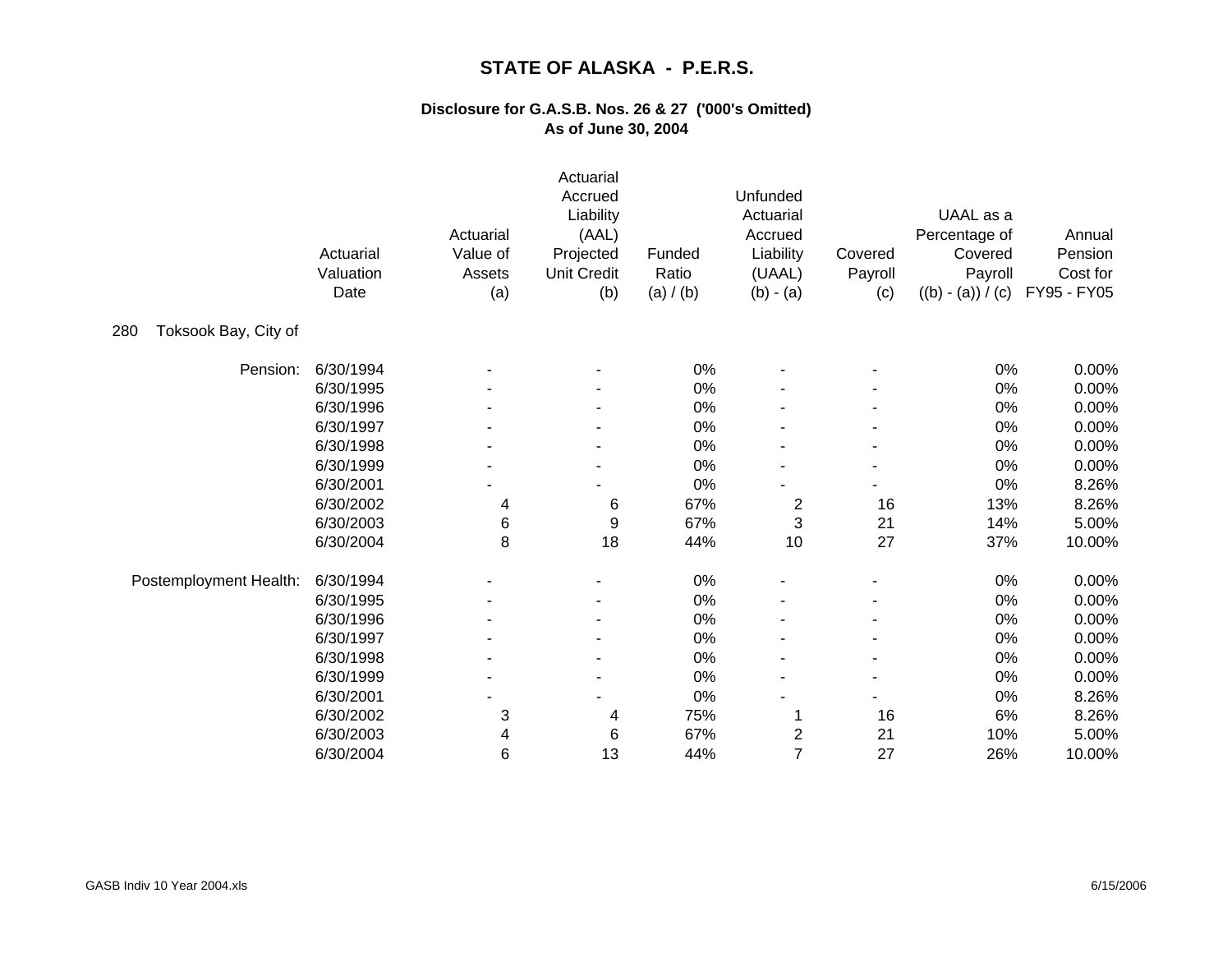|                                                | Actuarial<br>Valuation<br>Date | Actuarial<br>Value of<br>Assets<br>(a) | Actuarial<br>Accrued<br>Liability<br>(AAL)<br>Projected<br><b>Unit Credit</b><br>(b) | Funded<br>Ratio<br>(a) / (b) | Unfunded<br>Actuarial<br>Accrued<br>Liability<br>(UAAL)<br>$(b) - (a)$ | Covered<br>Payroll<br>(c) | UAAL as a<br>Percentage of<br>Covered<br>Payroll<br>$((b) - (a)) / (c)$ | Annual<br>Pension<br>Cost for<br>FY95 - FY05 |
|------------------------------------------------|--------------------------------|----------------------------------------|--------------------------------------------------------------------------------------|------------------------------|------------------------------------------------------------------------|---------------------------|-------------------------------------------------------------------------|----------------------------------------------|
| 281<br><b>Baranof Island Housing Authority</b> |                                |                                        |                                                                                      |                              |                                                                        |                           |                                                                         |                                              |
| Pension:                                       | 6/30/1994                      |                                        |                                                                                      | 0%                           |                                                                        |                           | 0%                                                                      | 0.00%                                        |
|                                                | 6/30/1995                      |                                        |                                                                                      | $0\%$                        |                                                                        |                           | 0%                                                                      | 0.00%                                        |
|                                                | 6/30/1996                      |                                        |                                                                                      | 0%                           |                                                                        |                           | 0%                                                                      | 0.00%                                        |
|                                                | 6/30/1997                      |                                        |                                                                                      | 0%                           |                                                                        |                           | 0%                                                                      | 0.00%                                        |
|                                                | 6/30/1998                      |                                        |                                                                                      | 0%                           |                                                                        |                           | 0%                                                                      | 0.00%                                        |
|                                                | 6/30/1999                      | 4                                      | 4                                                                                    | 100%                         |                                                                        | 73                        | 0%                                                                      | 9.89%                                        |
|                                                | 6/30/2001                      | 59                                     | 58                                                                                   | 102%                         | (1)                                                                    | 368                       | 0%                                                                      | 8.26%                                        |
|                                                | 6/30/2002                      | 79                                     | 80                                                                                   | 99%                          |                                                                        | 418                       | 0%                                                                      | 8.26%                                        |
|                                                | 6/30/2003                      | 155                                    | 138                                                                                  | 112%                         | (17)                                                                   | 461                       | $-4%$                                                                   | 5.41%                                        |
|                                                | 6/30/2004                      | 174                                    | 151                                                                                  | 115%                         | (23)                                                                   | 378                       | $-6%$                                                                   | 10.41%                                       |
| Postemployment Health:                         | 6/30/1994                      |                                        |                                                                                      | 0%                           |                                                                        |                           | 0%                                                                      | 0.00%                                        |
|                                                | 6/30/1995                      |                                        |                                                                                      | 0%                           |                                                                        |                           | 0%                                                                      | 0.00%                                        |
|                                                | 6/30/1996                      |                                        | ٠                                                                                    | 0%                           |                                                                        |                           | 0%                                                                      | 0.00%                                        |
|                                                | 6/30/1997                      |                                        |                                                                                      | 0%                           |                                                                        |                           | 0%                                                                      | 0.00%                                        |
|                                                | 6/30/1998                      |                                        |                                                                                      | 0%                           |                                                                        |                           | 0%                                                                      | 0.00%                                        |
|                                                | 6/30/1999                      | $\overline{2}$                         | $\overline{2}$                                                                       | 100%                         |                                                                        | 73                        | 0%                                                                      | 9.89%                                        |
|                                                | 6/30/2001                      | 26                                     | 25                                                                                   | 104%                         | (1)                                                                    | 368                       | 0%                                                                      | 8.26%                                        |
|                                                | 6/30/2002                      | 48                                     | 49                                                                                   | 98%                          |                                                                        | 418                       | 0%                                                                      | 8.26%                                        |
|                                                | 6/30/2003                      | 104                                    | 92                                                                                   | 113%                         | (12)                                                                   | 461                       | $-3%$                                                                   | 5.41%                                        |
|                                                | 6/30/2004                      | 123                                    | 106                                                                                  | 115%                         | (17)                                                                   | 378                       | $-4%$                                                                   | 10.41%                                       |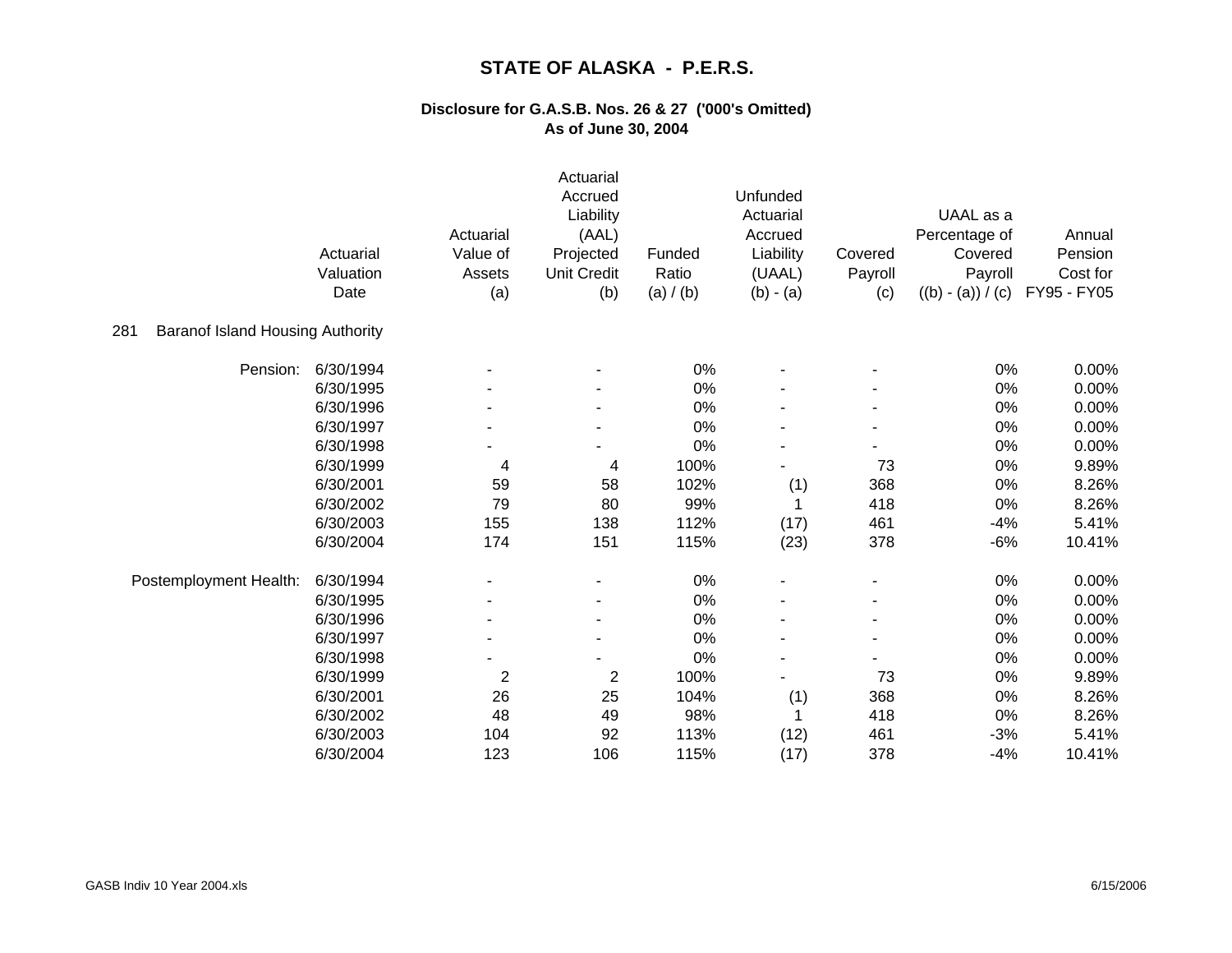|                                | Actuarial<br>Valuation<br>Date | Actuarial<br>Value of<br>Assets<br>(a) | Actuarial<br>Accrued<br>Liability<br>(AAL)<br>Projected<br><b>Unit Credit</b><br>(b) | Funded<br>Ratio<br>(a) / (b) | Unfunded<br>Actuarial<br>Accrued<br>Liability<br>(UAAL)<br>$(b) - (a)$ | Covered<br>Payroll<br>(c) | UAAL as a<br>Percentage of<br>Covered<br>Payroll<br>$((b) - (a)) / (c)$ | Annual<br>Pension<br>Cost for<br>FY95 - FY05 |
|--------------------------------|--------------------------------|----------------------------------------|--------------------------------------------------------------------------------------|------------------------------|------------------------------------------------------------------------|---------------------------|-------------------------------------------------------------------------|----------------------------------------------|
| Delta Junction, City of<br>282 |                                |                                        |                                                                                      |                              |                                                                        |                           |                                                                         |                                              |
| Pension:                       | 6/30/1994                      |                                        |                                                                                      | 0%                           |                                                                        |                           | 0%                                                                      | 0.00%                                        |
|                                | 6/30/1995                      |                                        |                                                                                      | 0%                           |                                                                        |                           | 0%                                                                      | 0.00%                                        |
|                                | 6/30/1996                      |                                        |                                                                                      | 0%                           |                                                                        |                           | 0%                                                                      | 0.00%                                        |
|                                | 6/30/1997                      |                                        |                                                                                      | 0%                           |                                                                        |                           | 0%                                                                      | 0.00%                                        |
|                                | 6/30/1998                      |                                        |                                                                                      | 0%                           |                                                                        |                           | 0%                                                                      | 0.00%                                        |
|                                | 6/30/1999                      |                                        |                                                                                      | 0%                           |                                                                        |                           | 0%                                                                      | 0.00%                                        |
|                                | 6/30/2001                      | 23                                     | 65                                                                                   | 35%                          | 42                                                                     | 151                       | 28%                                                                     | 8.26%                                        |
|                                | 6/30/2002                      | 52                                     | 64                                                                                   | 81%                          | 12                                                                     | 60                        | 20%                                                                     | 8.26%                                        |
|                                | 6/30/2003                      | 62                                     | 74                                                                                   | 84%                          | 12                                                                     | 228                       | 5%                                                                      | 9.10%                                        |
|                                | 6/30/2004                      | 77                                     | 103                                                                                  | 75%                          | 26                                                                     | 245                       | 11%                                                                     | 14.10%                                       |
| Postemployment Health:         | 6/30/1994                      |                                        |                                                                                      | 0%                           |                                                                        |                           | 0%                                                                      | 0.00%                                        |
|                                | 6/30/1995                      |                                        |                                                                                      | 0%                           |                                                                        |                           | 0%                                                                      | 0.00%                                        |
|                                | 6/30/1996                      |                                        |                                                                                      | 0%                           |                                                                        |                           | 0%                                                                      | 0.00%                                        |
|                                | 6/30/1997                      |                                        |                                                                                      | 0%                           |                                                                        |                           | 0%                                                                      | 0.00%                                        |
|                                | 6/30/1998                      |                                        | ٠                                                                                    | 0%                           |                                                                        |                           | 0%                                                                      | 0.00%                                        |
|                                | 6/30/1999                      |                                        |                                                                                      | 0%                           |                                                                        | $\blacksquare$            | 0%                                                                      | 0.00%                                        |
|                                | 6/30/2001                      | 11                                     | 28                                                                                   | 39%                          | 17                                                                     | 151                       | 11%                                                                     | 8.26%                                        |
|                                | 6/30/2002                      | 32                                     | 39                                                                                   | 82%                          | 7                                                                      | 60                        | 12%                                                                     | 8.26%                                        |
|                                | 6/30/2003                      | 42                                     | 49                                                                                   | 86%                          | $\overline{7}$                                                         | 228                       | 3%                                                                      | 9.10%                                        |
|                                | 6/30/2004                      | 54                                     | 73                                                                                   | 75%                          | 19                                                                     | 245                       | 8%                                                                      | 14.10%                                       |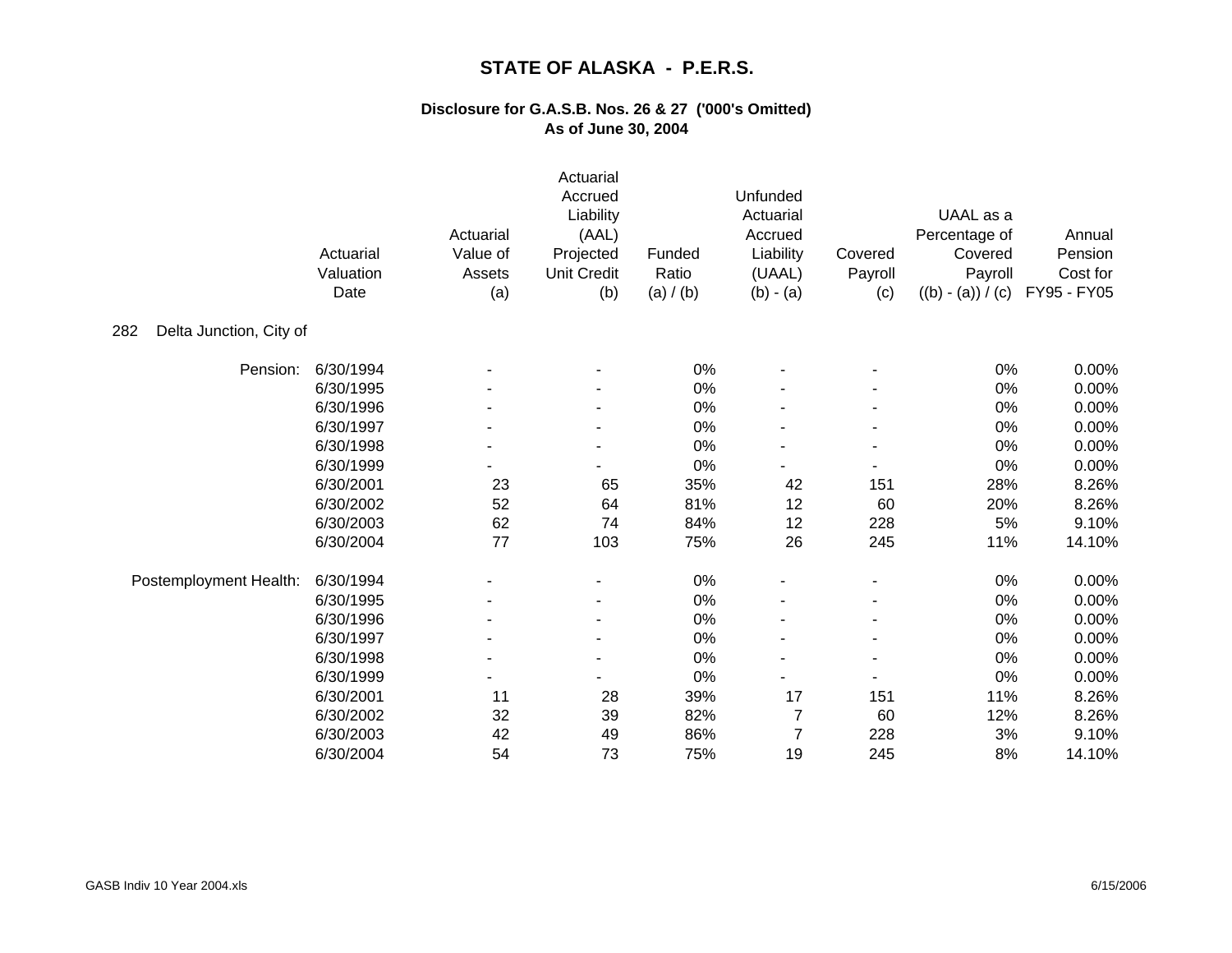|                          | Actuarial<br>Valuation<br>Date | Actuarial<br>Value of<br>Assets<br>(a) | Actuarial<br>Accrued<br>Liability<br>(AAL)<br>Projected<br><b>Unit Credit</b><br>(b) | Funded<br>Ratio<br>(a) / (b) | Unfunded<br>Actuarial<br>Accrued<br>Liability<br>(UAAL)<br>$(b) - (a)$ | Covered<br>Payroll<br>(c) | UAAL as a<br>Percentage of<br>Covered<br>Payroll<br>$((b) - (a)) / (c)$ | Annual<br>Pension<br>Cost for<br>FY95 - FY05 |
|--------------------------|--------------------------------|----------------------------------------|--------------------------------------------------------------------------------------|------------------------------|------------------------------------------------------------------------|---------------------------|-------------------------------------------------------------------------|----------------------------------------------|
| Anderson, City of<br>283 |                                |                                        |                                                                                      |                              |                                                                        |                           |                                                                         |                                              |
| Pension:                 | 6/30/1994                      |                                        |                                                                                      | 0%                           |                                                                        |                           | 0%                                                                      | 0.00%                                        |
|                          | 6/30/1995                      |                                        |                                                                                      | 0%                           |                                                                        |                           | $0\%$                                                                   | 0.00%                                        |
|                          | 6/30/1996                      |                                        |                                                                                      | 0%                           |                                                                        |                           | 0%                                                                      | 0.00%                                        |
|                          | 6/30/1997                      |                                        |                                                                                      | 0%                           |                                                                        |                           | 0%                                                                      | 0.00%                                        |
|                          | 6/30/1998                      |                                        |                                                                                      | 0%                           |                                                                        |                           | 0%                                                                      | 0.00%                                        |
|                          | 6/30/1999                      |                                        |                                                                                      | 0%                           |                                                                        |                           | 0%                                                                      | 0.00%                                        |
|                          | 6/30/2001                      | 109                                    | $\blacksquare$                                                                       | 100%                         | (109)                                                                  | 29                        | $-376%$                                                                 | 8.26%                                        |
|                          | 6/30/2002                      | 100                                    | $\blacksquare$                                                                       | 100%                         | (100)                                                                  | 36                        | $-278%$                                                                 | 8.26%                                        |
|                          | 6/30/2003                      | 128                                    |                                                                                      | 100%                         | (128)                                                                  | 40                        | $-320%$                                                                 | 0.00%                                        |
|                          | 6/30/2004                      | 145                                    | 25                                                                                   | 577%                         | (120)                                                                  | 42                        | $-286%$                                                                 | 0.00%                                        |
| Postemployment Health:   | 6/30/1994                      |                                        |                                                                                      | 0%                           |                                                                        |                           | 0%                                                                      | 0.00%                                        |
|                          | 6/30/1995                      |                                        |                                                                                      | 0%                           |                                                                        |                           | 0%                                                                      | 0.00%                                        |
|                          | 6/30/1996                      |                                        |                                                                                      | $0\%$                        |                                                                        |                           | 0%                                                                      | 0.00%                                        |
|                          | 6/30/1997                      |                                        |                                                                                      | 0%                           |                                                                        |                           | 0%                                                                      | 0.00%                                        |
|                          | 6/30/1998                      |                                        |                                                                                      | 0%                           |                                                                        |                           | 0%                                                                      | 0.00%                                        |
|                          | 6/30/1999                      |                                        |                                                                                      | 0%                           |                                                                        |                           | 0%                                                                      | 0.00%                                        |
|                          | 6/30/2001                      | 47                                     | 1                                                                                    | 4700%                        | (46)                                                                   | 29                        | $-159%$                                                                 | 8.26%                                        |
|                          | 6/30/2002                      | 60                                     |                                                                                      | 100%                         | (60)                                                                   | 36                        | $-167%$                                                                 | 8.26%                                        |
|                          | 6/30/2003                      | 86                                     |                                                                                      | 100%                         | (86)                                                                   | 40                        | $-215%$                                                                 | 0.00%                                        |
|                          | 6/30/2004                      | 102                                    | 18                                                                                   | 577%                         | (84)                                                                   | 42                        | $-201%$                                                                 | 0.00%                                        |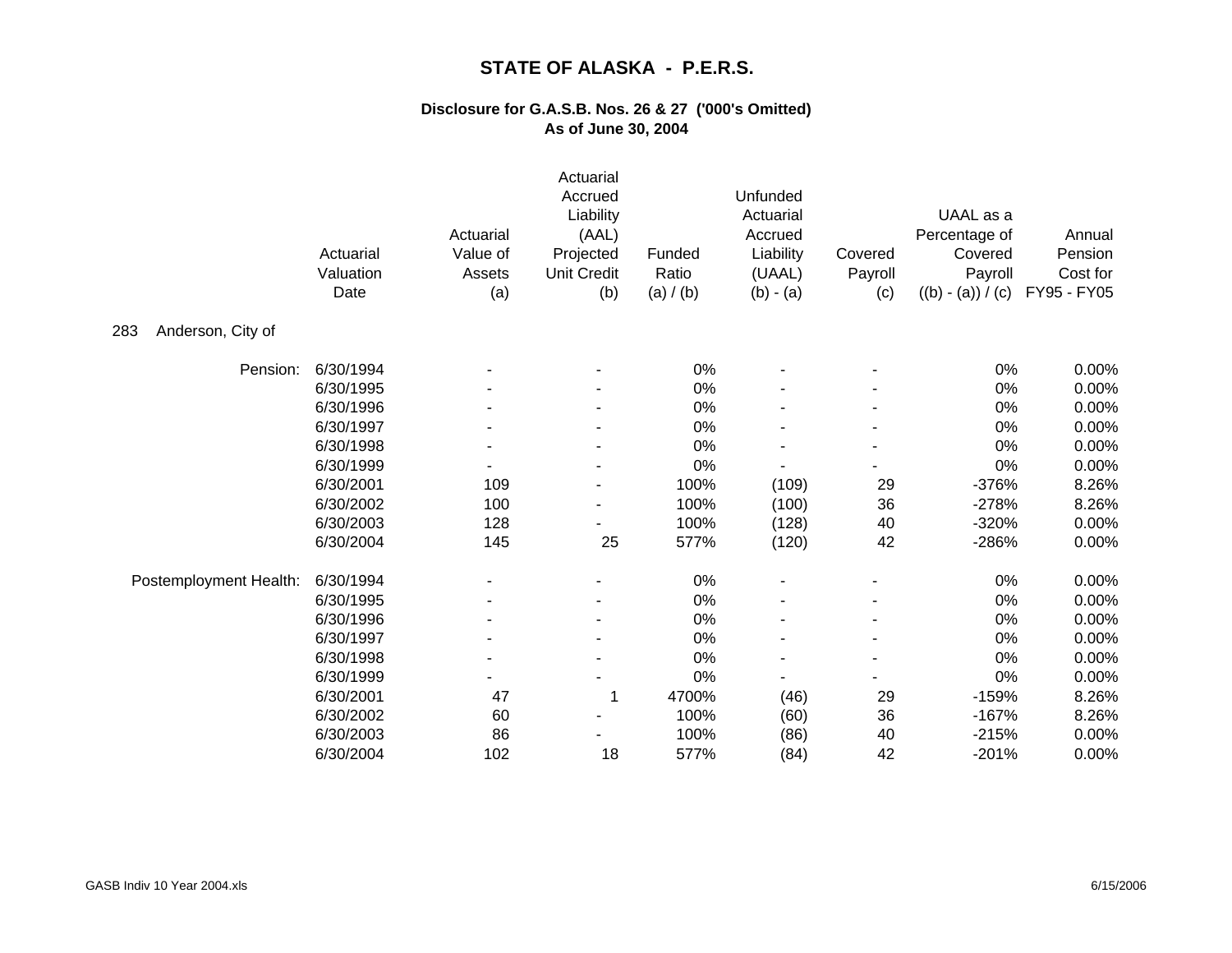|                                     | Actuarial<br>Valuation<br>Date | Actuarial<br>Value of<br>Assets<br>(a) | Actuarial<br>Accrued<br>Liability<br>(AAL)<br>Projected<br><b>Unit Credit</b><br>(b) | Funded<br>Ratio<br>(a) / (b) | Unfunded<br>Actuarial<br>Accrued<br>Liability<br>(UAAL)<br>$(b) - (a)$ | Covered<br>Payroll<br>(c) | UAAL as a<br>Percentage of<br>Covered<br>Payroll<br>$((b) - (a)) / (c)$ | Annual<br>Pension<br>Cost for<br>FY95 - FY05 |
|-------------------------------------|--------------------------------|----------------------------------------|--------------------------------------------------------------------------------------|------------------------------|------------------------------------------------------------------------|---------------------------|-------------------------------------------------------------------------|----------------------------------------------|
| Inter-island Ferry Authority<br>284 |                                |                                        |                                                                                      |                              |                                                                        |                           |                                                                         |                                              |
| Pension:                            | 6/30/1994                      |                                        |                                                                                      | 0%                           |                                                                        |                           | 0%                                                                      | 0.00%                                        |
|                                     | 6/30/1995                      |                                        |                                                                                      | 0%                           |                                                                        |                           | 0%                                                                      | 0.00%                                        |
|                                     | 6/30/1996                      |                                        |                                                                                      | 0%                           |                                                                        |                           | 0%                                                                      | 0.00%                                        |
|                                     | 6/30/1997                      |                                        |                                                                                      | 0%                           |                                                                        |                           | 0%                                                                      | 0.00%                                        |
|                                     | 6/30/1998                      |                                        |                                                                                      | 0%                           |                                                                        |                           | 0%                                                                      | 0.00%                                        |
|                                     | 6/30/1999                      |                                        |                                                                                      | 0%                           |                                                                        |                           | 0%                                                                      | 0.00%                                        |
|                                     | 6/30/2001                      | 1                                      | $\overline{2}$                                                                       | 50%                          |                                                                        | 72                        | 1%                                                                      | 8.26%                                        |
|                                     | 6/30/2002                      | 10                                     | 10                                                                                   | 100%                         |                                                                        | 117                       | 0%                                                                      | 8.26%                                        |
|                                     | 6/30/2003                      | 83                                     | 68                                                                                   | 122%                         | (15)                                                                   | 720                       | $-2%$                                                                   | 5.58%                                        |
|                                     | 6/30/2004                      | 136                                    | 140                                                                                  | 97%                          | 4                                                                      | 803                       | 1%                                                                      | 10.58%                                       |
| Postemployment Health:              | 6/30/1994                      |                                        |                                                                                      | 0%                           |                                                                        |                           | 0%                                                                      | 0.00%                                        |
|                                     | 6/30/1995                      |                                        |                                                                                      | 0%                           |                                                                        |                           | 0%                                                                      | 0.00%                                        |
|                                     | 6/30/1996                      |                                        |                                                                                      | 0%                           |                                                                        |                           | 0%                                                                      | 0.00%                                        |
|                                     | 6/30/1997                      |                                        |                                                                                      | 0%                           |                                                                        |                           | 0%                                                                      | 0.00%                                        |
|                                     | 6/30/1998                      |                                        |                                                                                      | 0%                           |                                                                        |                           | 0%                                                                      | 0.00%                                        |
|                                     | 6/30/1999                      |                                        |                                                                                      | 0%                           |                                                                        |                           | 0%                                                                      | 0.00%                                        |
|                                     | 6/30/2001                      |                                        |                                                                                      | 0%                           |                                                                        | 72                        | 1%                                                                      | 8.26%                                        |
|                                     | 6/30/2002                      | 6                                      | 6                                                                                    | 100%                         |                                                                        | 117                       | 0%                                                                      | 8.26%                                        |
|                                     | 6/30/2003                      | 56                                     | 45                                                                                   | 124%                         | (11)                                                                   | 720                       | $-2%$                                                                   | 5.58%                                        |
|                                     | 6/30/2004                      | 96                                     | 99                                                                                   | 97%                          | 3                                                                      | 803                       | 0%                                                                      | 10.58%                                       |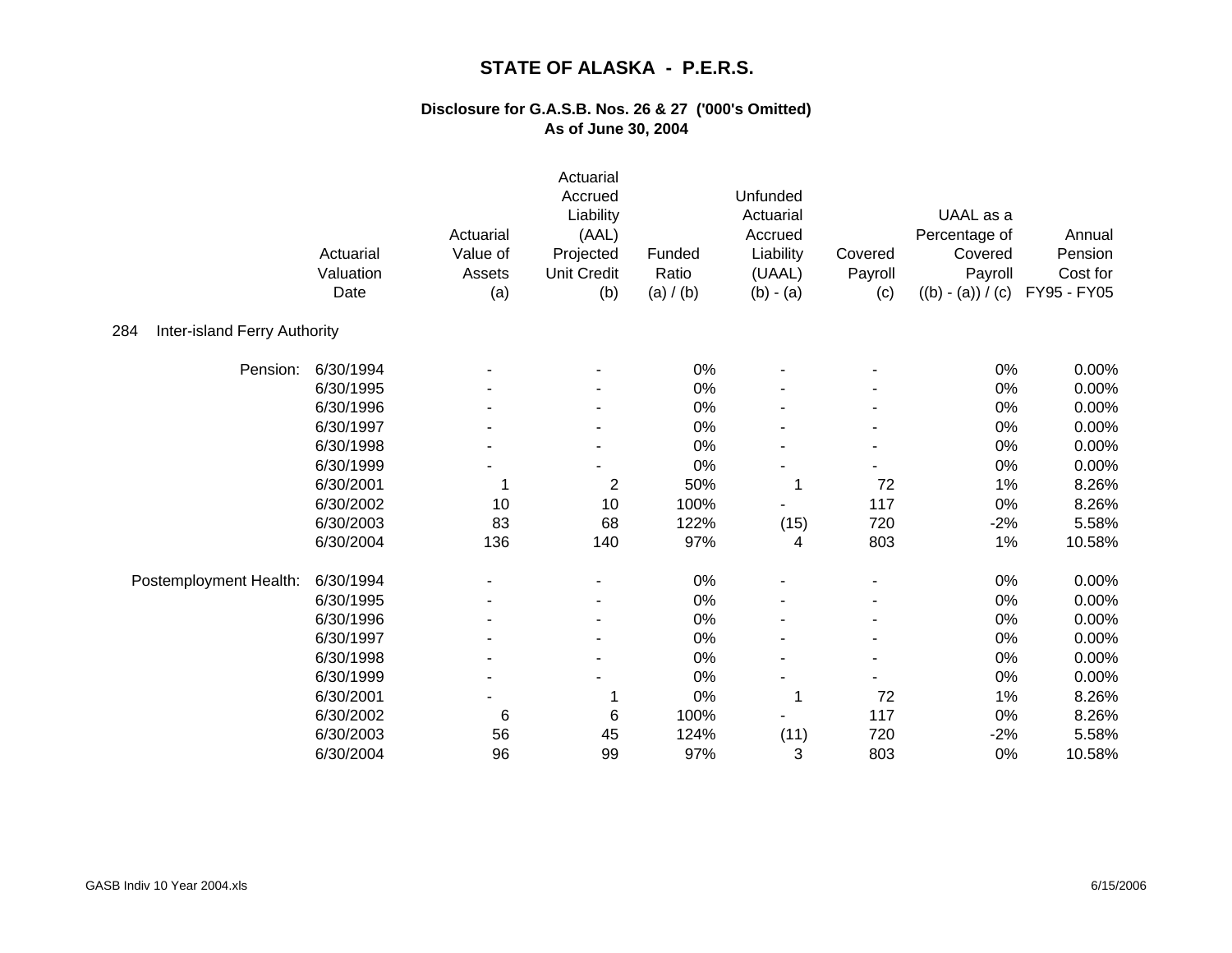|                            | Actuarial<br>Valuation<br>Date | Actuarial<br>Value of<br>Assets<br>(a) | Actuarial<br>Accrued<br>Liability<br>(AAL)<br>Projected<br><b>Unit Credit</b><br>(b) | Funded<br>Ratio<br>(a) / (b) | Unfunded<br>Actuarial<br>Accrued<br>Liability<br>(UAAL)<br>$(b) - (a)$ | Covered<br>Payroll<br>(c) | UAAL as a<br>Percentage of<br>Covered<br>Payroll<br>$((b) - (a)) / (c)$ | Annual<br>Pension<br>Cost for<br>FY95 - FY05 |
|----------------------------|--------------------------------|----------------------------------------|--------------------------------------------------------------------------------------|------------------------------|------------------------------------------------------------------------|---------------------------|-------------------------------------------------------------------------|----------------------------------------------|
| Hooper Bay, City of<br>285 |                                |                                        |                                                                                      |                              |                                                                        |                           |                                                                         |                                              |
| Pension:                   | 6/30/1994                      |                                        |                                                                                      | 0%                           |                                                                        |                           | 0%                                                                      | 0.00%                                        |
|                            | 6/30/1995                      |                                        |                                                                                      | 0%                           |                                                                        |                           | 0%                                                                      | 0.00%                                        |
|                            | 6/30/1996                      |                                        |                                                                                      | 0%                           |                                                                        |                           | 0%                                                                      | 0.00%                                        |
|                            | 6/30/1997                      |                                        |                                                                                      | 0%                           |                                                                        |                           | 0%                                                                      | 0.00%                                        |
|                            | 6/30/1998                      |                                        |                                                                                      | 0%                           |                                                                        |                           | 0%                                                                      | 0.00%                                        |
|                            | 6/30/1999                      |                                        |                                                                                      | 0%                           |                                                                        |                           | 0%                                                                      | 0.00%                                        |
|                            | 6/30/2001                      |                                        |                                                                                      | 0%                           |                                                                        |                           | 0%                                                                      | 0.00%                                        |
|                            | 6/30/2002                      | 5                                      | 19                                                                                   | 26%                          | 14                                                                     | 544                       | 3%                                                                      | 8.26%                                        |
|                            | 6/30/2003                      | 17                                     | 48                                                                                   | 35%                          | 31                                                                     | 223                       | 14%                                                                     | 5.42%                                        |
|                            | 6/30/2004                      | 16                                     | 11                                                                                   | 149%                         | (5)                                                                    | 39                        | $-14%$                                                                  | 10.42%                                       |
| Postemployment Health:     | 6/30/1994                      |                                        |                                                                                      | 0%                           |                                                                        |                           | 0%                                                                      | 0.00%                                        |
|                            | 6/30/1995                      |                                        |                                                                                      | 0%                           |                                                                        |                           | 0%                                                                      | 0.00%                                        |
|                            | 6/30/1996                      |                                        | ٠                                                                                    | 0%                           |                                                                        |                           | 0%                                                                      | 0.00%                                        |
|                            | 6/30/1997                      |                                        |                                                                                      | $0\%$                        |                                                                        |                           | 0%                                                                      | 0.00%                                        |
|                            | 6/30/1998                      |                                        |                                                                                      | 0%                           |                                                                        |                           | 0%                                                                      | 0.00%                                        |
|                            | 6/30/1999                      |                                        |                                                                                      | 0%                           |                                                                        |                           | 0%                                                                      | 0.00%                                        |
|                            | 6/30/2001                      |                                        |                                                                                      | 0%                           |                                                                        |                           | 0%                                                                      | 0.00%                                        |
|                            | 6/30/2002                      | 3                                      | 12                                                                                   | 25%                          | 9                                                                      | 544                       | 2%                                                                      | 8.26%                                        |
|                            | 6/30/2003                      | 12                                     | 32                                                                                   | 38%                          | 20                                                                     | 223                       | 9%                                                                      | 5.42%                                        |
|                            | 6/30/2004                      | 12                                     | 8                                                                                    | 149%                         | (4)                                                                    | 39                        | $-10%$                                                                  | 10.42%                                       |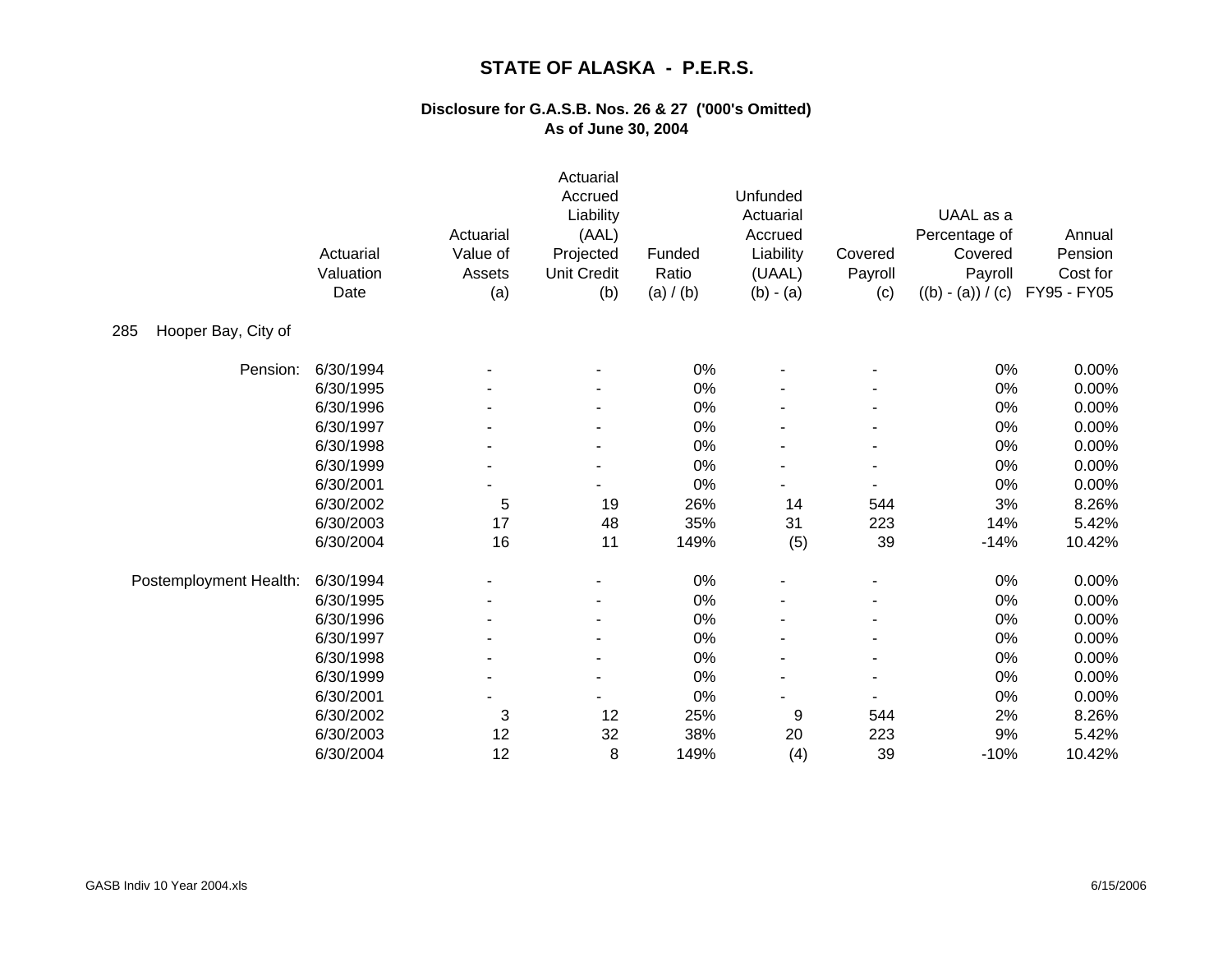|                          | Actuarial<br>Valuation<br>Date | Actuarial<br>Value of<br>Assets<br>(a) | Actuarial<br>Accrued<br>Liability<br>(AAL)<br>Projected<br><b>Unit Credit</b><br>(b) | Funded<br>Ratio<br>(a) / (b) | Unfunded<br>Actuarial<br>Accrued<br>Liability<br>(UAAL)<br>$(b) - (a)$ | Covered<br>Payroll<br>(c) | UAAL as a<br>Percentage of<br>Covered<br>Payroll<br>$((b) - (a)) / (c)$ | Annual<br>Pension<br>Cost for<br>FY95 - FY05 |
|--------------------------|--------------------------------|----------------------------------------|--------------------------------------------------------------------------------------|------------------------------|------------------------------------------------------------------------|---------------------------|-------------------------------------------------------------------------|----------------------------------------------|
| Seldovia, City of<br>286 |                                |                                        |                                                                                      |                              |                                                                        |                           |                                                                         |                                              |
| Pension:                 | 6/30/1994                      |                                        |                                                                                      | 0%                           |                                                                        |                           | 0%                                                                      | 0.00%                                        |
|                          | 6/30/1995                      |                                        |                                                                                      | 0%                           |                                                                        |                           | 0%                                                                      | 0.00%                                        |
|                          | 6/30/1996                      |                                        |                                                                                      | 0%                           |                                                                        |                           | 0%                                                                      | 0.00%                                        |
|                          | 6/30/1997                      |                                        |                                                                                      | $0\%$                        |                                                                        |                           | 0%                                                                      | 0.00%                                        |
|                          | 6/30/1998                      |                                        |                                                                                      | 0%                           |                                                                        |                           | 0%                                                                      | 0.00%                                        |
|                          | 6/30/1999                      |                                        |                                                                                      | 0%                           |                                                                        |                           | 0%                                                                      | 0.00%                                        |
|                          | 6/30/2001                      |                                        |                                                                                      | 0%                           |                                                                        |                           | 0%                                                                      | 0.00%                                        |
|                          | 6/30/2002                      | 8                                      | 35                                                                                   | 23%                          | 27                                                                     | 88                        | 31%                                                                     | 10.18%                                       |
|                          | 6/30/2003                      | 17                                     | 30                                                                                   | 57%                          | 13                                                                     | 111                       | 12%                                                                     | 5.42%                                        |
|                          | 6/30/2004                      | 20                                     | 31                                                                                   | 64%                          | 11                                                                     | 38                        | 29%                                                                     | 10.42%                                       |
| Postemployment Health:   | 6/30/1994                      |                                        |                                                                                      | 0%                           |                                                                        |                           | 0%                                                                      | 0.00%                                        |
|                          | 6/30/1995                      |                                        |                                                                                      | 0%                           |                                                                        |                           | 0%                                                                      | 0.00%                                        |
|                          | 6/30/1996                      |                                        |                                                                                      | 0%                           |                                                                        |                           | 0%                                                                      | 0.00%                                        |
|                          | 6/30/1997                      |                                        |                                                                                      | 0%                           |                                                                        |                           | 0%                                                                      | 0.00%                                        |
|                          | 6/30/1998                      |                                        |                                                                                      | 0%                           |                                                                        |                           | 0%                                                                      | 0.00%                                        |
|                          | 6/30/1999                      |                                        |                                                                                      | 0%                           |                                                                        | $\blacksquare$            | 0%                                                                      | 0.00%                                        |
|                          | 6/30/2001                      |                                        |                                                                                      | 0%                           |                                                                        |                           | 0%                                                                      | 0.00%                                        |
|                          | 6/30/2002                      | 5                                      | 21                                                                                   | 24%                          | 16                                                                     | 88                        | 18%                                                                     | 10.18%                                       |
|                          | 6/30/2003                      | 11                                     | 20                                                                                   | 55%                          | 9                                                                      | 111                       | 8%                                                                      | 5.42%                                        |
|                          | 6/30/2004                      | 14                                     | 22                                                                                   | 64%                          | 8                                                                      | 38                        | 20%                                                                     | 10.42%                                       |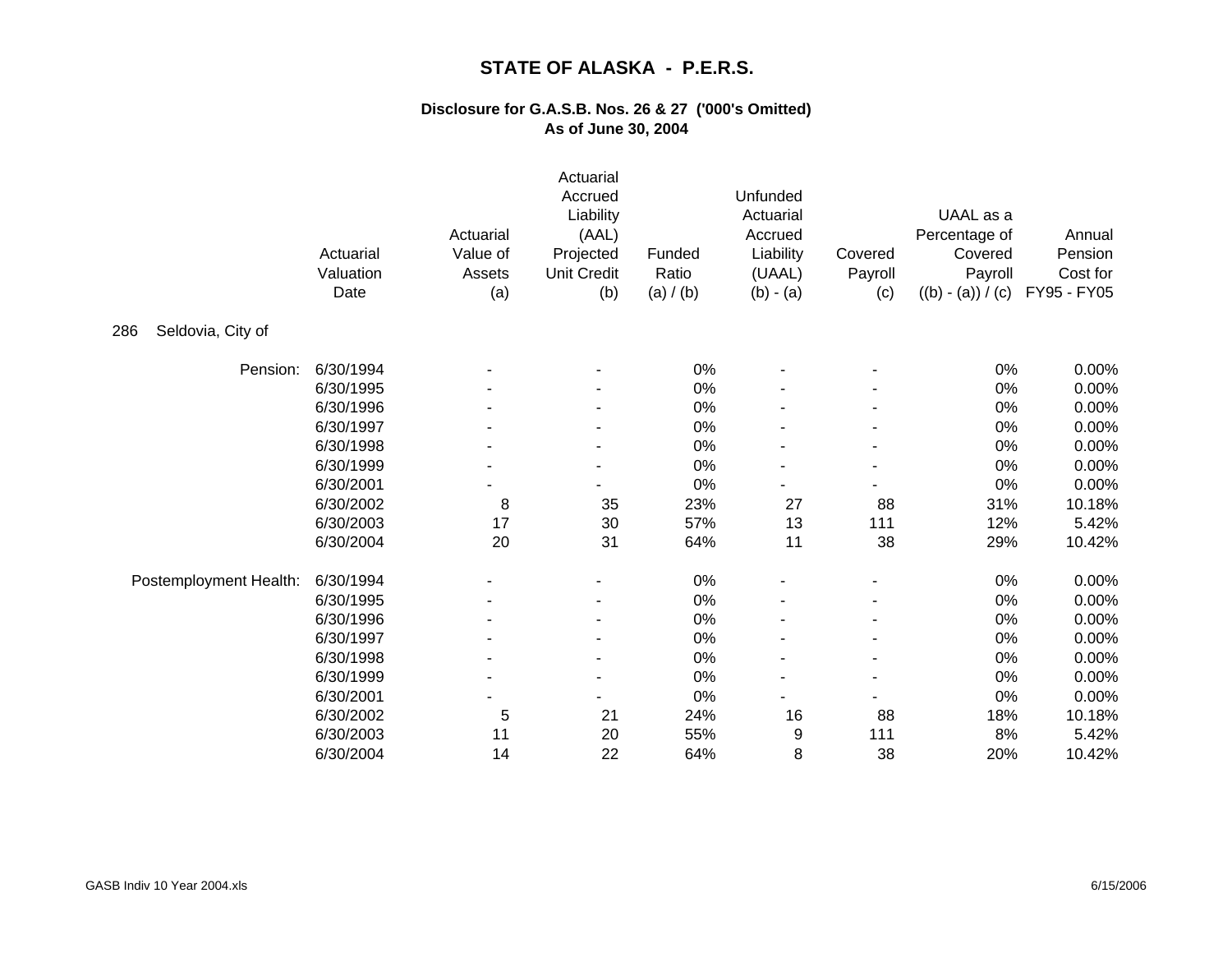|                        | Actuarial<br>Valuation<br>Date | Actuarial<br>Value of<br>Assets<br>(a) | Actuarial<br>Accrued<br>Liability<br>(AAL)<br>Projected<br><b>Unit Credit</b><br>(b) | Funded<br>Ratio<br>(a) / (b) | Unfunded<br>Actuarial<br>Accrued<br>Liability<br>(UAAL)<br>$(b) - (a)$ | Covered<br>Payroll<br>(c) | UAAL as a<br>Percentage of<br>Covered<br>Payroll<br>$((b) - (a)) / (c)$ | Annual<br>Pension<br>Cost for<br>FY95 - FY05 |
|------------------------|--------------------------------|----------------------------------------|--------------------------------------------------------------------------------------|------------------------------|------------------------------------------------------------------------|---------------------------|-------------------------------------------------------------------------|----------------------------------------------|
| Koyuk, City of<br>287  |                                |                                        |                                                                                      |                              |                                                                        |                           |                                                                         |                                              |
| Pension:               | 6/30/1994                      |                                        |                                                                                      | 0%                           |                                                                        |                           | 0%                                                                      | 0.00%                                        |
|                        | 6/30/1995                      |                                        |                                                                                      | 0%                           |                                                                        |                           | 0%                                                                      | 0.00%                                        |
|                        | 6/30/1996                      |                                        |                                                                                      | 0%                           |                                                                        |                           | 0%                                                                      | 0.00%                                        |
|                        | 6/30/1997                      |                                        |                                                                                      | $0\%$                        |                                                                        |                           | 0%                                                                      | 0.00%                                        |
|                        | 6/30/1998                      |                                        |                                                                                      | 0%                           |                                                                        |                           | 0%                                                                      | 0.00%                                        |
|                        | 6/30/1999                      |                                        |                                                                                      | 0%                           |                                                                        |                           | 0%                                                                      | 0.00%                                        |
|                        | 6/30/2001                      |                                        |                                                                                      | 0%                           |                                                                        |                           | 0%                                                                      | 0.00%                                        |
|                        | 6/30/2002                      | 1                                      | $\overline{c}$                                                                       | 50%                          |                                                                        | 20                        | 5%                                                                      | 8.26%                                        |
|                        | 6/30/2003                      | 3                                      | $\,6$                                                                                | 50%                          | 3                                                                      | 22                        | 14%                                                                     | 5.42%                                        |
|                        | 6/30/2004                      | 5                                      | 10                                                                                   | 48%                          | 5                                                                      | 27                        | 19%                                                                     | 10.42%                                       |
| Postemployment Health: | 6/30/1994                      |                                        |                                                                                      | 0%                           |                                                                        |                           | 0%                                                                      | 0.00%                                        |
|                        | 6/30/1995                      |                                        |                                                                                      | 0%                           |                                                                        |                           | 0%                                                                      | 0.00%                                        |
|                        | 6/30/1996                      |                                        |                                                                                      | 0%                           |                                                                        |                           | 0%                                                                      | 0.00%                                        |
|                        | 6/30/1997                      |                                        |                                                                                      | 0%                           |                                                                        |                           | 0%                                                                      | 0.00%                                        |
|                        | 6/30/1998                      |                                        |                                                                                      | 0%                           |                                                                        |                           | 0%                                                                      | 0.00%                                        |
|                        | 6/30/1999                      |                                        |                                                                                      | 0%                           |                                                                        |                           | 0%                                                                      | 0.00%                                        |
|                        | 6/30/2001                      |                                        |                                                                                      | 0%                           |                                                                        |                           | 0%                                                                      | 0.00%                                        |
|                        | 6/30/2002                      |                                        |                                                                                      | 0%                           |                                                                        | 20                        | 5%                                                                      | 8.26%                                        |
|                        | 6/30/2003                      | $\overline{\mathbf{c}}$                | 4                                                                                    | 50%                          | $\overline{c}$                                                         | 22                        | $9%$                                                                    | 5.42%                                        |
|                        | 6/30/2004                      | 3                                      | $\overline{7}$                                                                       | 48%                          | 4                                                                      | 27                        | 14%                                                                     | 10.42%                                       |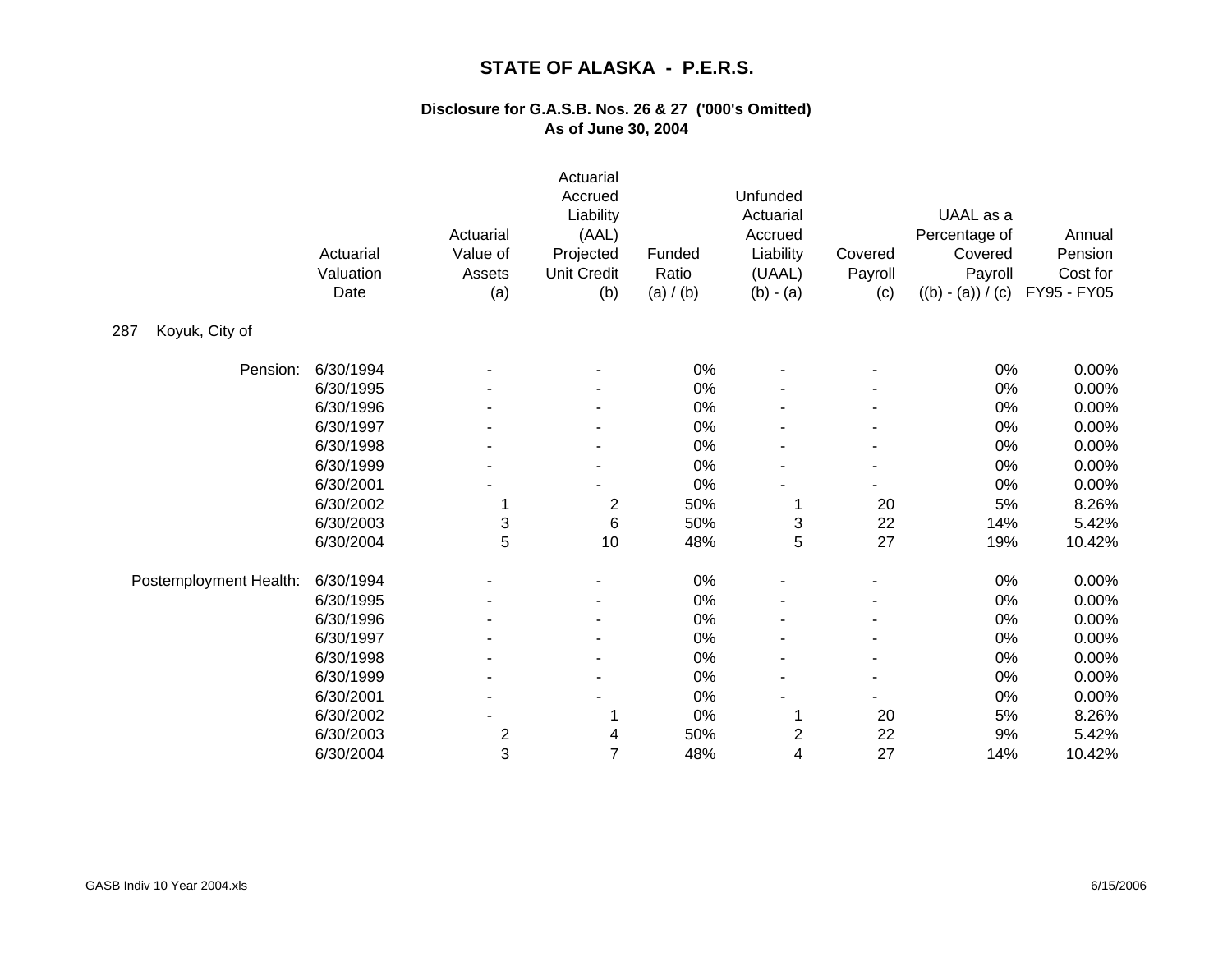|                                            | Actuarial<br>Valuation<br>Date | Actuarial<br>Value of<br>Assets<br>(a) | Actuarial<br>Accrued<br>Liability<br>(AAL)<br>Projected<br><b>Unit Credit</b><br>(b) | Funded<br>Ratio<br>(a) / (b) | Unfunded<br>Actuarial<br>Accrued<br>Liability<br>(UAAL)<br>$(b) - (a)$ | Covered<br>Payroll<br>(c) | UAAL as a<br>Percentage of<br>Covered<br>Payroll<br>$((b) - (a)) / (c)$ | Annual<br>Pension<br>Cost for<br>FY95 - FY05 |
|--------------------------------------------|--------------------------------|----------------------------------------|--------------------------------------------------------------------------------------|------------------------------|------------------------------------------------------------------------|---------------------------|-------------------------------------------------------------------------|----------------------------------------------|
| Northwest Inupiat Housing Authority<br>288 |                                |                                        |                                                                                      |                              |                                                                        |                           |                                                                         |                                              |
| Pension:                                   | 6/30/1994                      |                                        |                                                                                      | 0%                           |                                                                        |                           | 0%                                                                      | 0.00%                                        |
|                                            | 6/30/1995                      |                                        |                                                                                      | 0%                           |                                                                        |                           | $0\%$                                                                   | 0.00%                                        |
|                                            | 6/30/1996                      |                                        |                                                                                      | 0%                           |                                                                        |                           | 0%                                                                      | 0.00%                                        |
|                                            | 6/30/1997                      |                                        |                                                                                      | 0%                           |                                                                        |                           | 0%                                                                      | 0.00%                                        |
|                                            | 6/30/1998                      |                                        |                                                                                      | 0%                           |                                                                        |                           | 0%                                                                      | 0.00%                                        |
|                                            | 6/30/1999                      |                                        |                                                                                      | 0%                           |                                                                        |                           | 0%                                                                      | 0.00%                                        |
|                                            | 6/30/2001                      |                                        |                                                                                      | 0%                           |                                                                        |                           | 0%                                                                      | 0.00%                                        |
|                                            | 6/30/2002                      | 53                                     | 169                                                                                  | 31%                          | 116                                                                    | 498                       | 23%                                                                     | 7.21%                                        |
|                                            | 6/30/2003                      | 166                                    | 327                                                                                  | 51%                          | 161                                                                    | 976                       | 16%                                                                     | 5.42%                                        |
|                                            | 6/30/2004                      | 233                                    | 390                                                                                  | 60%                          | 157                                                                    | 930                       | 17%                                                                     | 10.42%                                       |
| Postemployment Health:                     | 6/30/1994                      |                                        |                                                                                      | 0%                           |                                                                        |                           | 0%                                                                      | 0.00%                                        |
|                                            | 6/30/1995                      |                                        |                                                                                      | 0%                           |                                                                        |                           | 0%                                                                      | 0.00%                                        |
|                                            | 6/30/1996                      |                                        |                                                                                      | 0%                           |                                                                        |                           | 0%                                                                      | 0.00%                                        |
|                                            | 6/30/1997                      |                                        |                                                                                      | 0%                           |                                                                        |                           | 0%                                                                      | 0.00%                                        |
|                                            | 6/30/1998                      |                                        | ٠                                                                                    | 0%                           |                                                                        |                           | 0%                                                                      | 0.00%                                        |
|                                            | 6/30/1999                      | $\overline{\phantom{a}}$               | ٠                                                                                    | 0%                           |                                                                        | $\blacksquare$            | 0%                                                                      | 0.00%                                        |
|                                            | 6/30/2001                      |                                        |                                                                                      | 0%                           |                                                                        |                           | 0%                                                                      | 0.00%                                        |
|                                            | 6/30/2002                      | 33                                     | 102                                                                                  | 32%                          | 69                                                                     | 498                       | 14%                                                                     | 7.21%                                        |
|                                            | 6/30/2003                      | 111                                    | 219                                                                                  | 51%                          | 108                                                                    | 976                       | 11%                                                                     | 5.42%                                        |
|                                            | 6/30/2004                      | 165                                    | 275                                                                                  | 60%                          | 110                                                                    | 930                       | 12%                                                                     | 10.42%                                       |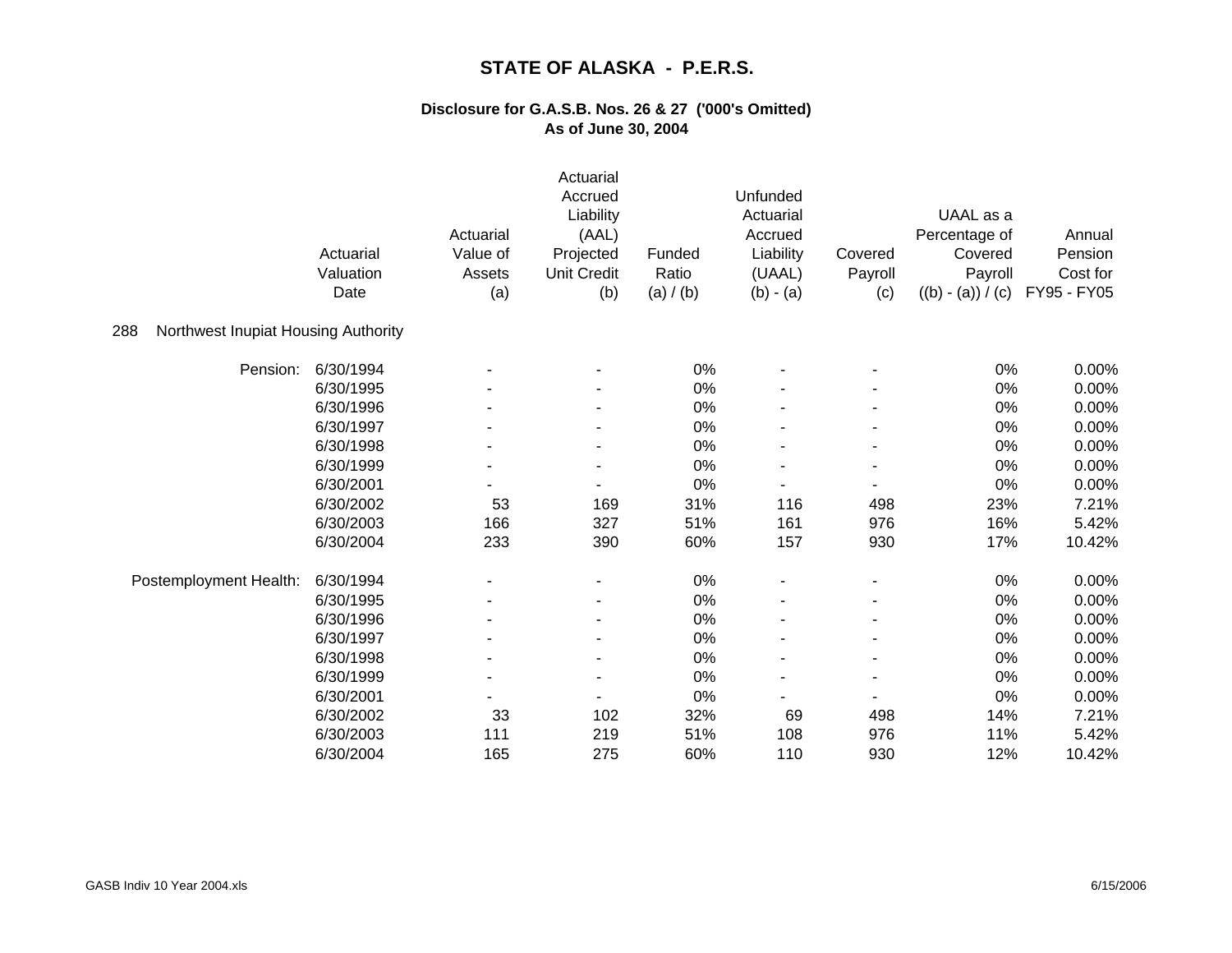|                               | Actuarial<br>Valuation<br>Date | Actuarial<br>Value of<br>Assets<br>(a) | Actuarial<br>Accrued<br>Liability<br>(AAL)<br>Projected<br>Unit Credit<br>(b) | Funded<br>Ratio<br>(a) / (b) | Unfunded<br>Actuarial<br>Accrued<br>Liability<br>(UAAL)<br>$(b) - (a)$ | Covered<br>Payroll<br>(c) | UAAL as a<br>Percentage of<br>Covered<br>Payroll<br>$((b) - (a)) / (c)$ | Annual<br>Pension<br>Cost for<br>FY95 - FY05 |
|-------------------------------|--------------------------------|----------------------------------------|-------------------------------------------------------------------------------|------------------------------|------------------------------------------------------------------------|---------------------------|-------------------------------------------------------------------------|----------------------------------------------|
| Upper Kalskag, City of<br>290 |                                |                                        |                                                                               |                              |                                                                        |                           |                                                                         |                                              |
| Pension:                      | 6/30/1994                      |                                        |                                                                               | 0%                           |                                                                        |                           | 0%                                                                      | 0.00%                                        |
|                               | 6/30/1995                      |                                        |                                                                               | 0%                           |                                                                        |                           | 0%                                                                      | 0.00%                                        |
|                               | 6/30/1996                      |                                        |                                                                               | 0%                           |                                                                        |                           | 0%                                                                      | 0.00%                                        |
|                               | 6/30/1997                      |                                        |                                                                               | $0\%$                        |                                                                        |                           | 0%                                                                      | 0.00%                                        |
|                               | 6/30/1998                      |                                        |                                                                               | 0%                           |                                                                        |                           | 0%                                                                      | 0.00%                                        |
|                               | 6/30/1999                      |                                        |                                                                               | 0%                           |                                                                        |                           | 0%                                                                      | 0.00%                                        |
|                               | 6/30/2001                      |                                        |                                                                               | 0%                           |                                                                        |                           | 0%                                                                      | 0.00%                                        |
|                               | 6/30/2002                      |                                        |                                                                               | 100%                         |                                                                        |                           | 0%                                                                      | 0.00%                                        |
|                               | 6/30/2003                      | 4                                      | $\overline{2}$                                                                | 200%                         | (2)                                                                    | 13                        | $-15%$                                                                  | 5.42%                                        |
|                               | 6/30/2004                      | 6                                      | 14                                                                            | 47%                          | 8                                                                      | 26                        | 28%                                                                     | 10.42%                                       |
| Postemployment Health:        | 6/30/1994                      |                                        |                                                                               | 0%                           |                                                                        |                           | 0%                                                                      | 0.00%                                        |
|                               | 6/30/1995                      |                                        |                                                                               | 0%                           |                                                                        |                           | 0%                                                                      | 0.00%                                        |
|                               | 6/30/1996                      |                                        |                                                                               | 0%                           |                                                                        |                           | 0%                                                                      | 0.00%                                        |
|                               | 6/30/1997                      |                                        |                                                                               | 0%                           |                                                                        |                           | 0%                                                                      | 0.00%                                        |
|                               | 6/30/1998                      |                                        |                                                                               | 0%                           |                                                                        |                           | 0%                                                                      | 0.00%                                        |
|                               | 6/30/1999                      |                                        |                                                                               | 0%                           |                                                                        |                           | 0%                                                                      | 0.00%                                        |
|                               | 6/30/2001                      |                                        |                                                                               | 0%                           |                                                                        |                           | $0\%$                                                                   | 0.00%                                        |
|                               | 6/30/2002                      |                                        |                                                                               | 0%                           |                                                                        |                           | $0\%$                                                                   | 0.00%                                        |
|                               | 6/30/2003                      | 3                                      |                                                                               | 300%                         | (2)                                                                    | 13                        | $-15%$                                                                  | 5.42%                                        |
|                               | 6/30/2004                      | 5                                      | 10                                                                            | 47%                          | 5                                                                      | 26                        | 20%                                                                     | 10.42%                                       |